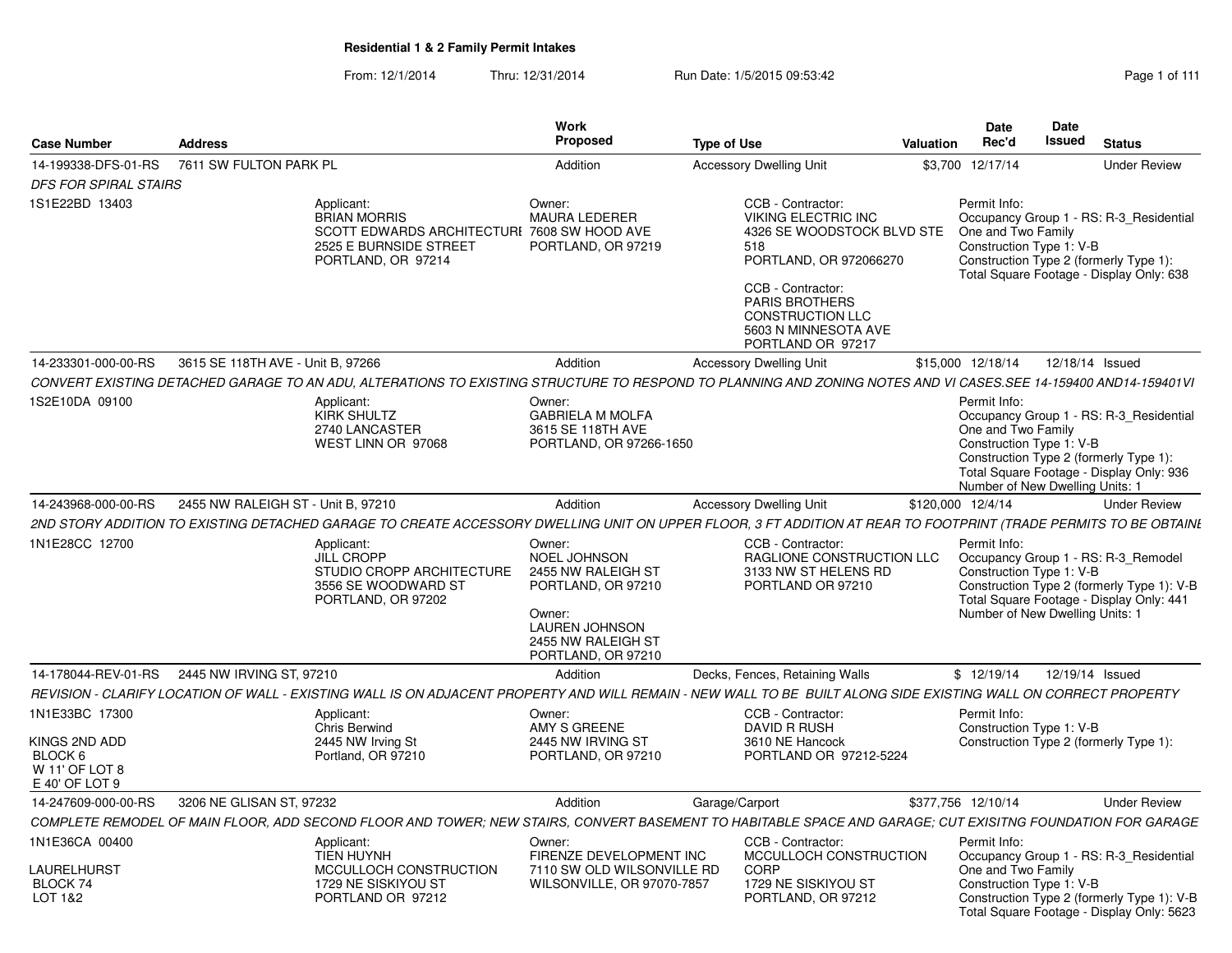| <b>Case Number</b>                                                           | <b>Address</b>                                                                                 |                                                                                            | Work<br><b>Proposed</b>                                                                                                                                    | <b>Type of Use</b>                                                                                                                                                                                                                                           | <b>Valuation</b> | <b>Date</b><br>Rec'd                                           | Date<br><b>Issued</b> | <b>Status</b>                                                                                                                      |
|------------------------------------------------------------------------------|------------------------------------------------------------------------------------------------|--------------------------------------------------------------------------------------------|------------------------------------------------------------------------------------------------------------------------------------------------------------|--------------------------------------------------------------------------------------------------------------------------------------------------------------------------------------------------------------------------------------------------------------|------------------|----------------------------------------------------------------|-----------------------|------------------------------------------------------------------------------------------------------------------------------------|
| 13-121679-REV-02-RS                                                          | 10535 NE PACIFIC ST, 97220                                                                     |                                                                                            | Addition                                                                                                                                                   | Single Family Dwelling                                                                                                                                                                                                                                       |                  | \$12/24/14                                                     | 12/24/14 Issued       |                                                                                                                                    |
|                                                                              | REVISION TO CHANGE FLOOR JOISTS FROM 2X10" AT 16" OC TO 9 1/2" 110 TJI FLOOR JOISTS AT 16" OC  |                                                                                            |                                                                                                                                                            |                                                                                                                                                                                                                                                              |                  |                                                                |                       |                                                                                                                                    |
| 1N2E34BC 01300<br><b>TULIP AC</b><br>BLOCK <sub>2</sub><br>S 1/2 OF LOT 6    | Applicant:<br>Steve Sand                                                                       |                                                                                            | Owner:<br><b>AMIR BESIC</b><br>10535 NE PACIFIC ST<br>PORTLAND, OR 97220<br>Owner:<br><b>SANELA BESIC</b><br>10535 NE PACIFIC ST<br>PORTLAND, OR 97220     | CCB - Contractor:<br><b>ASMIR TRNJANIN</b><br>ABSOLUTE CONSTRUCTION<br><b>SERVICES LLC</b><br>4529 SE POWELL BUTTE PKWY<br>PORTLAND, OR 97236                                                                                                                |                  | Permit Info:<br>One and Two Family<br>Construction Type 1: V-B |                       | Occupancy Group 1 - RS: R-3_Residential<br>Construction Type 2 (formerly Type 1): V-B<br>Total Square Footage - Display Only: 1200 |
| 14-110707-REV-01-RS                                                          | 8927 NW BARTHOLOMEW DR, 97229                                                                  |                                                                                            | Addition                                                                                                                                                   | Single Family Dwelling                                                                                                                                                                                                                                       |                  | \$12/16/14                                                     | 12/16/14 Issued       |                                                                                                                                    |
|                                                                              | REVISION TO ELIMINATE CONVERSION OF ATTIC TO LAUNDRY ROOM and ELIMINATE 2 SKYLIGHTS            |                                                                                            |                                                                                                                                                            |                                                                                                                                                                                                                                                              |                  |                                                                |                       |                                                                                                                                    |
| 1N1W26DB 05600<br><b>FOREST RIDGE</b><br>BLOCK <sub>6</sub><br><b>LOT 15</b> | Applicant:<br><b>JIM MOORE</b>                                                                 | 2327 SW MARKET ST DR, B<br>PORTLAND, OR 97201                                              | Owner:<br>STEPHEN VAN DOREN<br>8927 NW BARTHOLOMEW DR<br>PORTLAND, OR 97229<br>Owner:<br>MELISSA VAN DOREN<br>8927 NW BARTHOLOMEW DR<br>PORTLAND, OR 97229 | CCB - Contractor:<br>WINNEN RELIABLE REMODEL<br>2225 NW HOYT ST<br>PORTLAND, OR 97210                                                                                                                                                                        |                  | Permit Info:<br>One and Two Family<br>Construction Type 1: V-B |                       | Occupancy Group 1 - RS: R-3_Residential<br>Construction Type 2 (formerly Type 1):<br>Total Square Footage - Display Only: 207      |
| 14-117565-REV-01-RS                                                          | 10607 NW 4TH PL, 97231                                                                         |                                                                                            | Addition                                                                                                                                                   | Single Family Dwelling                                                                                                                                                                                                                                       |                  | \$1,500 12/12/14                                               | 12/12/14 Issued       |                                                                                                                                    |
|                                                                              | ADDED VALUE REVISION TO REVISE EXISTING SECOND FLOOR DECK; ADD NEW BEAM AND REPLACE GUARDRAILS |                                                                                            |                                                                                                                                                            |                                                                                                                                                                                                                                                              |                  |                                                                |                       |                                                                                                                                    |
| 1N1W03DA 06200<br><b>CLARK TERR</b><br><b>BLOCK1</b><br>LOT <sub>6</sub>     | Applicant:                                                                                     | <b>DAN GLENNON</b><br>4106 NE 32ND PL<br>PORTLAND OR 97211                                 | Owner:<br><b>TAMI MONROE</b><br>10543 NW 4TH PL<br>PORTLAND, OR 97231-1056                                                                                 | CCB - Contractor:<br>PLEASANT VALLEY PLUMBING INC Occupancy Group 1 - RS: R-3_Residential<br>13540 SE MOUNTAIN VIEW LN<br>CLACKAMAS, OR 97015<br>CCB - Contractor:<br><b>BURR BOUTWELL</b><br><b>BRIGHT WORKS INC</b><br>PO BOX 357<br>LAKE OSWEGO, OR 97034 |                  | Permit Info:<br>One and Two Family<br>Construction Type 1: V-B |                       | Construction Type 2 (formerly Type 1):                                                                                             |
| 14-164461-DFS-01-RS                                                          | 1723 NE 53RD AVE, 97213                                                                        |                                                                                            | Addition                                                                                                                                                   | <b>Single Family Dwelling</b>                                                                                                                                                                                                                                |                  | \$5,000 12/4/14                                                |                       | 12/4/14 Issued                                                                                                                     |
| <b>DFS FOR TRUSSES</b>                                                       |                                                                                                |                                                                                            |                                                                                                                                                            |                                                                                                                                                                                                                                                              |                  |                                                                |                       |                                                                                                                                    |
| 1N2E30DC 07200<br><b>ELMHURST</b><br>BLOCK 17<br>LOT <sub>7</sub>            | Applicant:                                                                                     | <b>CLINT HOWES</b><br>REVIVE CONSTRUCTION, LLC<br>9755 N SYRACUSE ST<br>PORTLAND, OR 97203 | Owner:<br>SARAH A DEVRIES<br>1723 NE 53RD AVE<br>PORTLAND, OR 97213-2739<br>Owner:<br>NICHOLAS S MOORE<br>1723 NE 53RD AVE<br>PORTLAND, OR 97213-2739      | CCB - Contractor:<br><b>CLINT HOWES</b><br>REVIVE CONSTRUCTION, LLC<br>9755 N SYRACUSE ST<br>PORTLAND, OR 97203                                                                                                                                              |                  | Permit Info:<br>One and Two Family<br>Construction Type 1: V-B |                       | Occupancy Group 1 - RS: R-3_Residential<br>Construction Type 2 (formerly Type 1): V-B<br>Total Square Footage - Display Only: 1906 |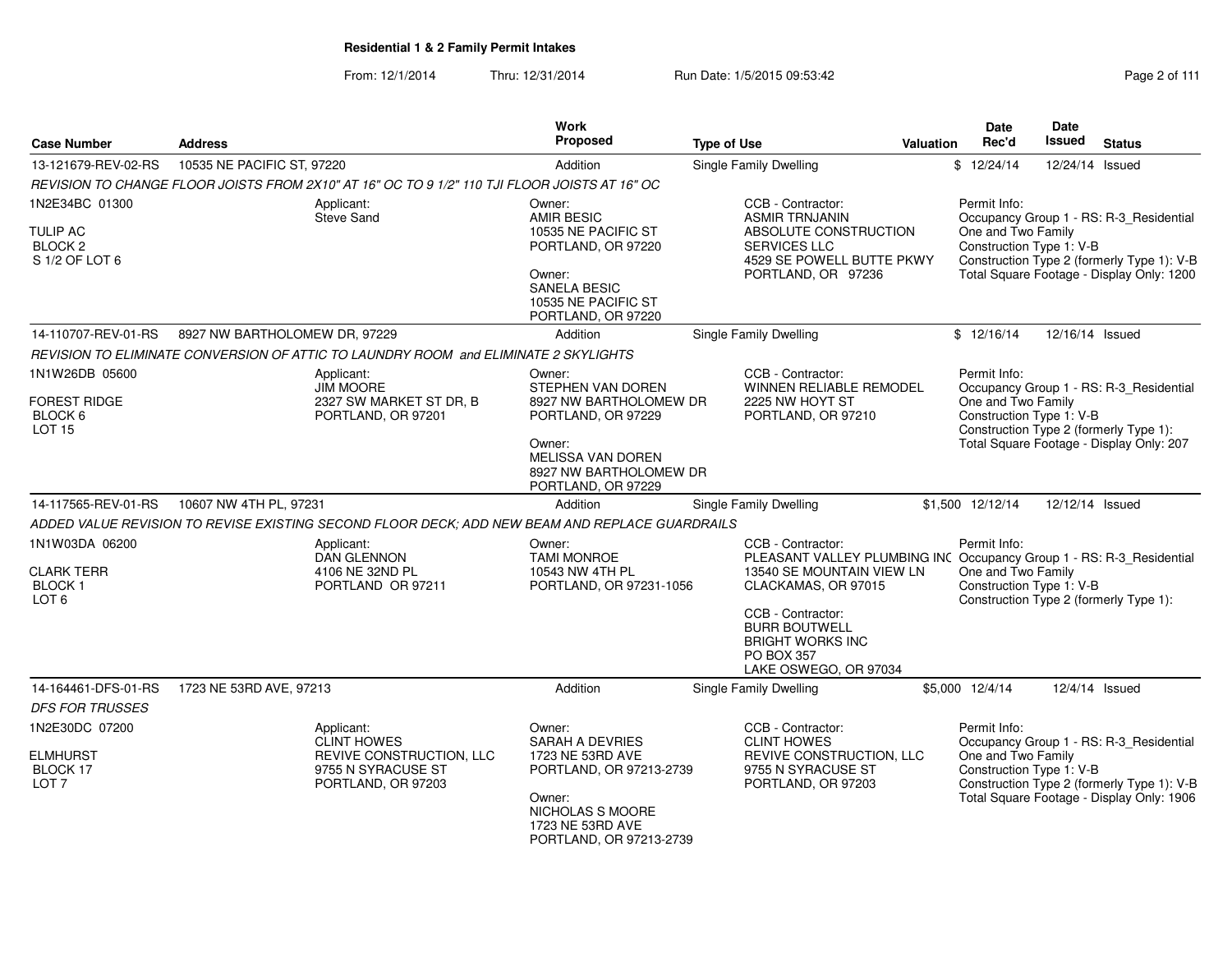From: 12/1/2014Thru: 12/31/2014 Run Date: 1/5/2015 09:53:42 Research 2010 12/31/2014 Page 3 of 111

| <b>Case Number</b>                                                                  | <b>Address</b>                                            |                                                                                                                   | <b>Work</b><br><b>Proposed</b>                                                                                                                                        | <b>Type of Use</b>                                                                                                                         | Valuation | <b>Date</b><br>Rec'd                                           | Date<br>Issued  | <b>Status</b>                                                                                                                      |
|-------------------------------------------------------------------------------------|-----------------------------------------------------------|-------------------------------------------------------------------------------------------------------------------|-----------------------------------------------------------------------------------------------------------------------------------------------------------------------|--------------------------------------------------------------------------------------------------------------------------------------------|-----------|----------------------------------------------------------------|-----------------|------------------------------------------------------------------------------------------------------------------------------------|
|                                                                                     |                                                           |                                                                                                                   |                                                                                                                                                                       |                                                                                                                                            |           |                                                                |                 |                                                                                                                                    |
| 14-191687-DFS-01-RS<br>DFS - TRUSSES                                                | 935 SW MOSS ST, 97219                                     |                                                                                                                   | Addition                                                                                                                                                              | Single Family Dwelling                                                                                                                     |           | \$5,000 12/29/14                                               |                 | <b>Under Review</b>                                                                                                                |
| 1S1E21DB 02400                                                                      |                                                           | Applicant:<br><b>ROB</b>                                                                                          | Owner:<br><b>WILLIAM M BLOUDEK</b>                                                                                                                                    | CCB - Contractor:<br><b>ROB</b>                                                                                                            |           | Permit Info:                                                   |                 | Occupancy Group 1 - RS: R-3_Residential                                                                                            |
| <b>BURLINGAME</b><br>BLOCK 14<br>LOT 1<br>W 15' OF LOT 2                            |                                                           | <b>PROJECTS PLUS LLC</b><br>14845 SW MURRAY SCHOOLS DR<br><b>STE 110</b><br><b>PMB 347</b><br>BEAVERTON, OR 97007 | 935 SW MOSS ST<br>PORTLAND, OR 97219-4412<br>Owner:<br>SHARON M BLOUDEK<br>935 SW MOSS ST<br>PORTLAND, OR 97219-4412                                                  | <b>PROJECTS PLUS LLC</b><br>14845 SW MURRAY SCHOOLS DR Construction Type 1: V-B<br><b>STE 110</b><br><b>PMB 347</b><br>BEAVERTON, OR 97007 |           | One and Two Family                                             |                 | Construction Type 2 (formerly Type 1): V-B<br>Total Square Footage - Display Only: 1407                                            |
| 14-194458-DFS-02-RS                                                                 | 2332 SE BROOKLYN ST - Unit B, 97202                       |                                                                                                                   | Addition                                                                                                                                                              | Single Family Dwelling                                                                                                                     |           | \$1,400 12/19/14                                               | 12/19/14 Issued |                                                                                                                                    |
| DFS FOR GLASS BALCONY RAILING                                                       |                                                           |                                                                                                                   |                                                                                                                                                                       |                                                                                                                                            |           |                                                                |                 |                                                                                                                                    |
| 1S1E11AD 00500                                                                      |                                                           | Applicant:<br>Sarah Fernandez<br>Hammer and Hand<br>1020 SE HARRISON ST.<br>PORTLAND OR                           | Owner:<br><b>GREG HAUN</b><br>2332 SE BROOKLYN ST<br>PORTLAND, OR 97202-2136<br>Owner:<br><b>JENNIFER DAVIS</b><br>2332 SE BROOKLYN ST<br>PORTLAND, OR 97202-2136     | CCB - Contractor:<br>HAMMER AND HAND INC<br>1020 SE HARRISON<br>PORTLAND, OR 97214                                                         |           | Permit Info:<br>One and Two Family<br>Construction Type 1: V-B |                 | Occupancy Group 1 - RS: R-3_Residential<br>Construction Type 2 (formerly Type 1):<br>Total Square Footage - Display Only: 515      |
| 14-203885-000-00-RS                                                                 | 2820 NW IMPERIAL TER, 97210                               |                                                                                                                   | Addition                                                                                                                                                              | Single Family Dwelling                                                                                                                     |           | \$50,000 12/16/14                                              |                 | <b>Under Review</b>                                                                                                                |
|                                                                                     | ADDITION TO EXPAND DINING AREA, EXTEND DECK ADDITIONAL 5' |                                                                                                                   |                                                                                                                                                                       |                                                                                                                                            |           |                                                                |                 |                                                                                                                                    |
| 1N1E32DB 11800<br>KINGS HTS & RPLT<br>BLOCK 5<br>LOT 5 TL 11800                     |                                                           | Applicant:<br><b>RICH MEYER</b><br>PO BOX 56<br>BEAVERTON OR 97075                                                | Owner:<br><b>KEVIN C OSTERMAN</b><br>2820 NW IMPERIAL TER<br>PORTLAND, OR 97210<br>Owner:<br><b>NEILOFER M OSTERMAN</b><br>2820 NW IMPERIAL TER<br>PORTLAND, OR 97210 | CCB - Contractor:<br>MEYER CONSTRUCTION LLC<br>2241 B STREET<br>FOREST GROVE, OR 97116                                                     |           | Permit Info:<br>One and Two Family<br>Construction Type 1: V-B |                 | Occupancy Group 1 - RS: R-3_Residential<br>Construction Type 2 (formerly Type 1): V-B<br>Total Square Footage - Display Only: 364  |
| 14-220042-DFS-01-RS                                                                 | 2580 NW MILDRED ST, 97210                                 |                                                                                                                   | Addition                                                                                                                                                              | Single Family Dwelling                                                                                                                     |           | \$5,000 12/10/14                                               |                 | Approved to Issue                                                                                                                  |
|                                                                                     | DFS FOR FIRE SPRINKLERS PER L/S CHECKSHEET                |                                                                                                                   |                                                                                                                                                                       |                                                                                                                                            |           |                                                                |                 |                                                                                                                                    |
| 1N1E32DA 08800<br><b>ST FRANCES HILL</b><br>BLOCK <sub>1</sub><br>LOT 14&15 TL 8800 |                                                           | Applicant:<br><b>SLATEN BICKFORD</b><br>2580 NW MILDRED ST<br>PORTLAND, OR 97210-3337                             | Owner:<br><b>LARA BICKFORD</b><br>2580 NW MILDRED ST<br>PORTLAND, OR 97210-3337<br>Owner:<br><b>SLATEN BICKFORD</b><br>2580 NW MILDRED ST<br>PORTLAND, OR 97210-3337  | <b>Primary Contractor:</b><br>TO BID                                                                                                       |           | Permit Info:<br>One and Two Family<br>Construction Type 1: V-B |                 | Occupancy Group 1 - RS: R-3_Residential<br>Construction Type 2 (formerly Type 1): V-B<br>Total Square Footage - Display Only: 3818 |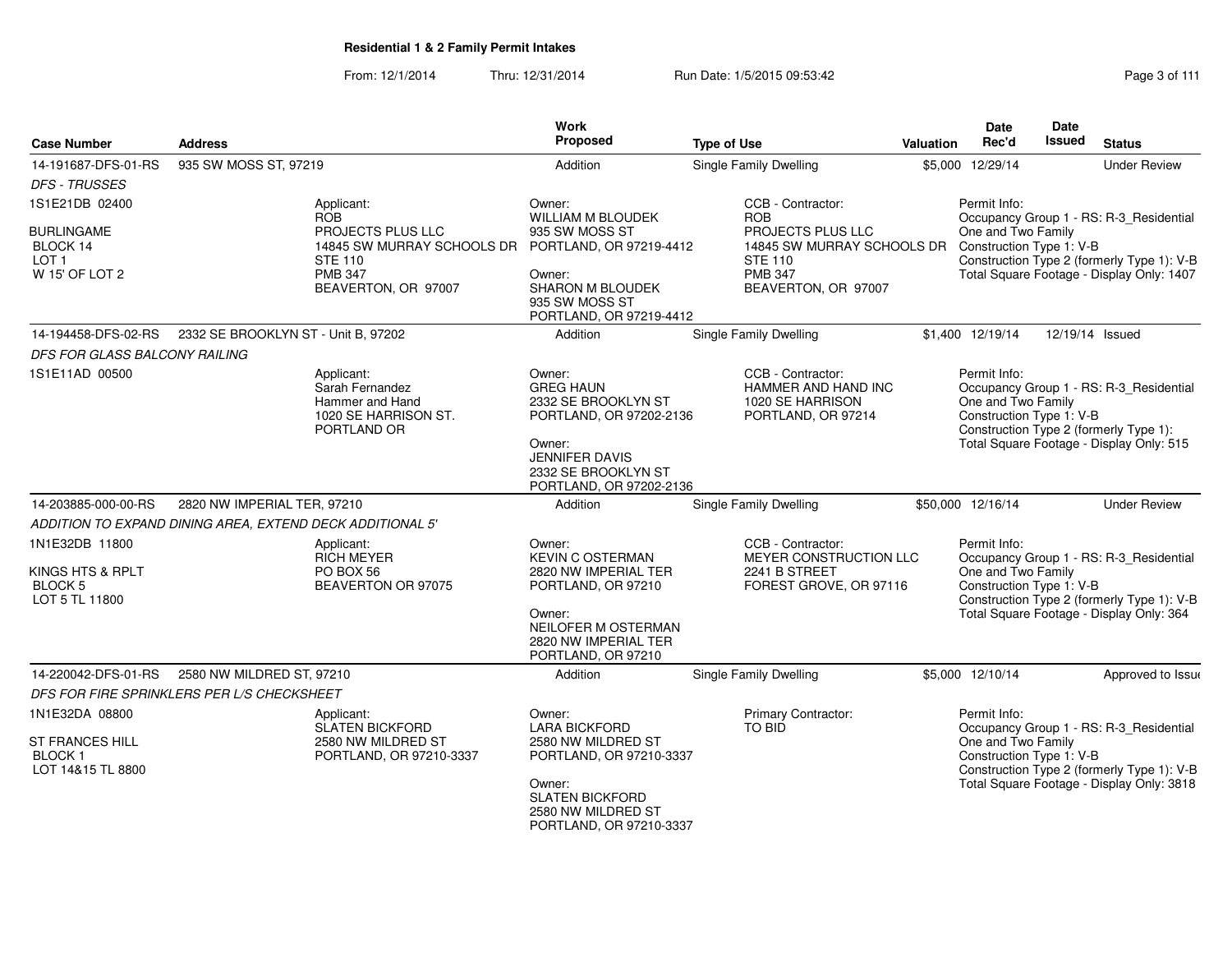| <b>Case Number</b>                                                  | <b>Address</b>                                                                    | Work<br>Proposed                                                                                                                                                                                   | <b>Type of Use</b>                                                                                                     | Valuation | Date<br>Rec'd                                                               | <b>Date</b><br>Issued | <b>Status</b>                                                                                                                      |
|---------------------------------------------------------------------|-----------------------------------------------------------------------------------|----------------------------------------------------------------------------------------------------------------------------------------------------------------------------------------------------|------------------------------------------------------------------------------------------------------------------------|-----------|-----------------------------------------------------------------------------|-----------------------|------------------------------------------------------------------------------------------------------------------------------------|
| 14-226240-000-00-RS                                                 | 3406 E BURNSIDE ST, 97214                                                         | Addition                                                                                                                                                                                           | <b>Single Family Dwelling</b>                                                                                          |           | \$44,186 12/16/14                                                           | 12/16/14 Issued       |                                                                                                                                    |
|                                                                     |                                                                                   | CONVERT BASEMENT TO LIVING SPACE, NOT TO BE USED AS ADU, INCLUDES 2 BEDROOMS, ONE WITH NEW WINDOW WELL, BATHROOM AND LIVING AREA, AND KITCHEN. VOLUNTARY SEISM                                     |                                                                                                                        |           |                                                                             |                       |                                                                                                                                    |
| 1N1E36DC 00900<br>LAURELHURST<br>BLOCK 87<br>N 90' OF LOT 1&2       | Applicant:<br>RYAN ZINK<br>3111 COTTONWOOD CT<br>WEST LINN OR 97068               | Owner:<br>EVAN R HENSHAW-PLATH<br>ZINK DESIGN SERVICES, LLC<br>3406 E BURNSIDE ST<br>PORTLAND, OR 97214-2051<br>Owner:<br><b>GABRIELA R BERON</b><br>3406 E BURNSIDE ST<br>PORTLAND, OR 97214-2051 | CCB - Contractor:<br><b>CLINT HOWES</b><br><b>REVIVE CONSTRUCTION, LLC</b><br>9755 N SYRACUSE ST<br>PORTLAND, OR 97203 |           | Permit Info:<br>Construction Type 1: V-B<br>Number of New Dwelling Units: 1 |                       | Occupancy Group 1 - RS: R-3_Remodel<br>Construction Type 2 (formerly Type 1):<br>Total Square Footage - Display Only: 1202         |
| 14-228882-DFS-01-RS                                                 | 2903 N RUSSET ST, 97217                                                           | Addition                                                                                                                                                                                           | Single Family Dwelling                                                                                                 |           | \$1,100 12/10/14                                                            |                       | <b>Under Review</b>                                                                                                                |
|                                                                     | DFS FOR ROOF TRUSSES***BDS-12/10/14 RHUNTERJ-DO NOT ISSUE UNTIL NSFR IS ISSUED*** |                                                                                                                                                                                                    |                                                                                                                        |           |                                                                             |                       |                                                                                                                                    |
| 1N1E09CD 15100<br><b>FAIRFIELD</b><br>BLOCK <sub>2</sub><br>LOT 5&6 | Applicant:<br>HARRIS H MOHAMMAD<br>2903 N RUSSET ST<br>PORTLAND, OR 97217         | Owner:<br><b>HARRIS H MOHAMMAD</b><br>2903 N RUSSET ST<br>PORTLAND, OR 97217<br>Owner:<br><b>KELLY S MOHAMMAD</b><br>2903 N RUSSET ST<br>PORTLAND, OR 97217                                        | CCB - Contractor:<br>TROUT CONSTRUCTION<br><b>COMPANY LLC</b><br>14325 SW CHERRY HILL DR<br>BEAVERTON, OR 97008        |           | Permit Info:<br>One and Two Family<br>Construction Type 1: V-B              |                       | Occupancy Group 1 - RS: R-3_Residential<br>Construction Type 2 (formerly Type 1):                                                  |
| 14-231328-000-00-RS                                                 | 1741 SE 159TH AVE, 97233                                                          | Addition                                                                                                                                                                                           | Single Family Dwelling                                                                                                 |           | \$6.984 12/9/14                                                             |                       | 12/9/14 Under Inspection                                                                                                           |
|                                                                     |                                                                                   | ENCLOSE EXISTING PATIO AREA TO SOUTH SIDE OF HOUSE FOR NEW DINING AREA AND NEW HALF BATHROOM: ADDITION IS UNDER EXISTING ROOF LINE. NEW SLAB OVER EXISTING                                         |                                                                                                                        |           |                                                                             |                       |                                                                                                                                    |
| 1S2E01DA 02800<br>PARKLANE<br>BLOCK 17<br><b>LOT 12</b>             | Applicant:<br>NATALIA GALKOVSKI<br>1741 SE 159TH AVE<br>PORTLAND, OR 97233        | Owner:<br><b>NATALIA GALKOVSKI</b><br>1741 SE 159TH AVE<br>PORTLAND, OR 97233                                                                                                                      |                                                                                                                        |           | Permit Info:<br>Construction Type 1: V-B                                    |                       | Occupancy Group 1 - RS: R-3_Remodel<br>Construction Type 2 (formerly Type 1):<br>Total Square Footage - Display Only: 190          |
| 14-232396-000-00-RS                                                 | 2066 NE 143RD AVE, 97230                                                          | Addition                                                                                                                                                                                           | Single Family Dwelling                                                                                                 |           | \$98,039 12/2/14                                                            |                       | 12/2/14 Under Inspection                                                                                                           |
|                                                                     |                                                                                   | SINGLE STORY ADDITIONS TO REAR AND FRONT OF EXISTING HOUSE. REAR ADDITION TO INCLUDE NEW DINING ROOM AND GARAGE EXTENSION. AND PATIO COVER. FRONT ADDITION EXPAI                                   |                                                                                                                        |           |                                                                             |                       |                                                                                                                                    |
| 1N2E25CB 12900<br><b>CLIFGATE</b><br>BLOCK 20<br>LOT <sub>19</sub>  | Applicant:<br><b>GHEORGHE TARCUS</b><br>2066 NE 143RD AVE<br>PORTLAND, OR 97230   | Owner:<br><b>GHEORGHE TARCUS</b><br>2066 NE 143RD AVE<br>PORTLAND, OR 97230<br>Owner:<br><b>MAGDALENA TARCUS</b><br>2066 NE 143RD AVE<br>PORTLAND, OR 97230                                        |                                                                                                                        |           | Permit Info:<br>One and Two Family<br>Construction Type 1: V-B              |                       | Occupancy Group 1 - RS: R-3_Residential<br>Construction Type 2 (formerly Type 1): V-B<br>Total Square Footage - Display Only: 2009 |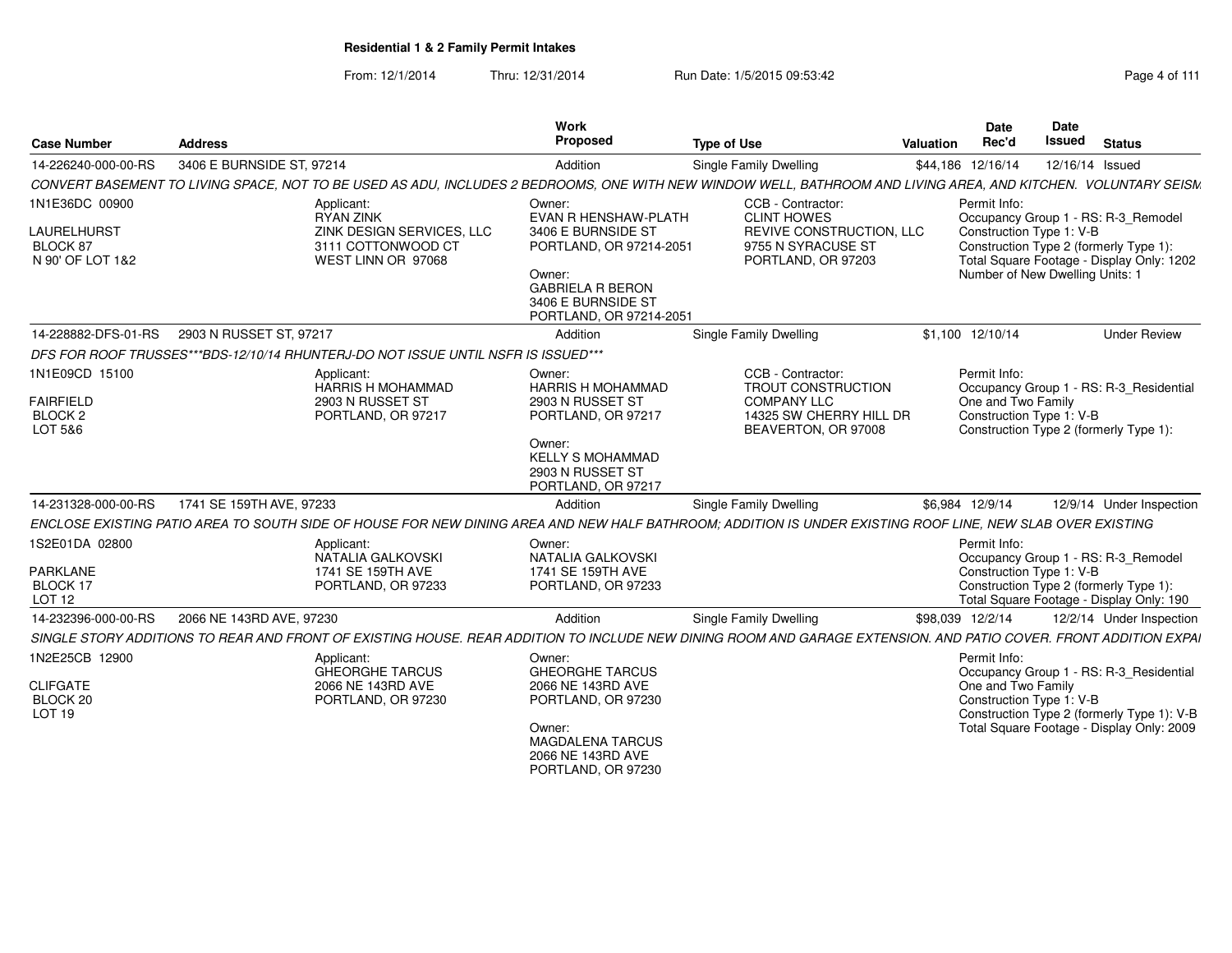| <b>Case Number</b>                                                            | <b>Address</b>             |                                                                                     | Work<br>Proposed                                                                                                                                            | <b>Type of Use</b>                                                                                                                                              | <b>Date</b><br>Rec'd<br>Valuation                              | <b>Date</b><br>Issued<br><b>Status</b>                                                                                            |
|-------------------------------------------------------------------------------|----------------------------|-------------------------------------------------------------------------------------|-------------------------------------------------------------------------------------------------------------------------------------------------------------|-----------------------------------------------------------------------------------------------------------------------------------------------------------------|----------------------------------------------------------------|-----------------------------------------------------------------------------------------------------------------------------------|
| 14-232768-000-00-RS                                                           | 4134 SW CORBETT AVE, 97201 |                                                                                     | Addition                                                                                                                                                    | Single Family Dwelling                                                                                                                                          | \$11,727 12/9/14                                               | 12/9/14 Issued                                                                                                                    |
|                                                                               |                            | ADDITION TO REAR OF HOUSE ABOVE PORCH FOR NEW BATHROOM (3 BATHROOMS TOTAL)          |                                                                                                                                                             |                                                                                                                                                                 |                                                                |                                                                                                                                   |
| 1S1E10CD 03300<br>PORTLAND HMSTD<br><b>BLOCK1</b><br>LOT 1 TL 3300            |                            | Applicant:<br>BRADLEY D KLAS<br>4230 SE KING RD<br>MILWAUKIE, OR 97222              | Owner:<br><b>BRYAN P MURPHY</b><br>4134 SW CORBETT AVE<br>PORTLAND, OR 97239-4202<br>Owner:<br>DEBORAH A MURPHY                                             | CCB - Contractor:<br><b>BRADLEY D KLAS</b><br>4230 SE KING RD<br>MILWAUKIE, OR 97222                                                                            | Permit Info:<br>One and Two Family<br>Construction Type 1: V-B | Occupancy Group 1 - RS: R-3_Residential<br>Construction Type 2 (formerly Type 1): V-B<br>Total Square Footage - Display Only: 115 |
|                                                                               |                            |                                                                                     | 4134 SW CORBETT AVE<br>PORTLAND, OR 97239-4202                                                                                                              |                                                                                                                                                                 |                                                                |                                                                                                                                   |
| 14-234435-000-00-RS                                                           | 1635 NE FREMONT ST. 97212  |                                                                                     | Addition                                                                                                                                                    | <b>Single Family Dwelling</b>                                                                                                                                   | \$29,005 12/30/14                                              | 12/30/14 Issued                                                                                                                   |
|                                                                               |                            |                                                                                     |                                                                                                                                                             | ADDITION AND FOUNDATION UPGRADE-REPLACE AND UPGRADE EXISTING CONCRETE FOUNDATION AND BASEMENT RETAINING WALLS. ADD A BATHROOM IN A NEW ATTIC DORMER TWO BA      |                                                                |                                                                                                                                   |
| 1N1E23DC 17100<br><b>DIXON PL</b><br>BLOCK 13<br>LOT <sub>7</sub>             |                            | Applicant:<br><b>DAVID ADAMS</b><br>3519 NE 15TH AVE #404<br>PORTLAND, OREGON 97212 | Owner:<br><b>MARSHA SHENK</b><br>1635 NE FREMONT ST<br>PORTLAND, OR 97212-2336<br>Owner:<br>NORMAN BRAND<br>1635 NE FREMONT ST<br>PORTLAND, OR 97212-2336   |                                                                                                                                                                 | Permit Info:<br>One and Two Family<br>Construction Type 1: V-B | Occupancy Group 1 - RS: R-3 Residential<br>Construction Type 2 (formerly Type 1): V-B<br>Total Square Footage - Display Only: 583 |
| 14-238453-000-00-RS                                                           | 1805 SE 148TH AVE, 97233   |                                                                                     | Addition                                                                                                                                                    | <b>Single Family Dwelling</b>                                                                                                                                   | \$10,000 12/3/14                                               | 12/3/14 Final                                                                                                                     |
|                                                                               |                            |                                                                                     |                                                                                                                                                             | LEGALIZE GARAGE REBUILD AND ADDITION AT FRONT OF GARAGE, KEEPING EXISTING SLAB. REMODEL KITCHEN RANGE HOOD; NEW BATH FAN. REDUCE HEIGHT OF PORTION OF FENCE. PL |                                                                |                                                                                                                                   |
| 1S2E01CA 07700<br><b>NEWHURST PK</b><br>E 95' OF SUB 5 OF LOT 55 EXC PT IN ST |                            | Applicant:<br>AKEL KARAM<br>1805 SE 148TH AVE<br>PORTLAND, OR 97233-2724            | Owner:<br><b>AKEL KARAM</b><br>1805 SE 148TH AVE<br>PORTLAND, OR 97233-2724<br>Owner:<br><b>FARES KARAM</b><br>1805 SE 148TH AVE<br>PORTLAND, OR 97233-2724 |                                                                                                                                                                 | Permit Info:<br>One and Two Family<br>Construction Type 1: V-B | Occupancy Group 1 - RS: R-3_Residential<br>Construction Type 2 (formerly Type 1):                                                 |
| 14-238612-000-00-RS                                                           | 643 NE JARRETT ST, 97211   |                                                                                     | Addition                                                                                                                                                    | Single Family Dwelling                                                                                                                                          | \$99,000 12/22/14                                              | <b>Under Review</b>                                                                                                               |
|                                                                               |                            |                                                                                     |                                                                                                                                                             | REMOVE UNPERMITTED, SINGLE STORY STORAGE ROOM ADDITION ON EAST SIDE OF HOUSE, REPLACE WITH 2 STORY ADDITION FOR KITCHEN NOOK, DEN AND NEW BATHROOM ON MAIN FL   |                                                                |                                                                                                                                   |
| 1N1E14CC 06200<br><b>CLOVERDALE EXTN &amp; PLAT 2</b>                         |                            | Applicant:<br>CERTIFIED BUILDING<br><b>INSPECTIONS INC</b><br>12675 SW DA VINCI LN  | Owner:<br>MOLLY WASHINGTON<br>643 NE JARRETT ST<br>PORTLAND, OR 97211-3130                                                                                  | CCB - Contractor:<br>CERTIFIED BUILDING<br><b>INSPECTIONS INC</b><br>12675 SW DA VINCI LN                                                                       | Permit Info<br>One and Two Family<br>Construction Type 1: V-B  | Occupancy Group 1 - RS: R-3_Residential                                                                                           |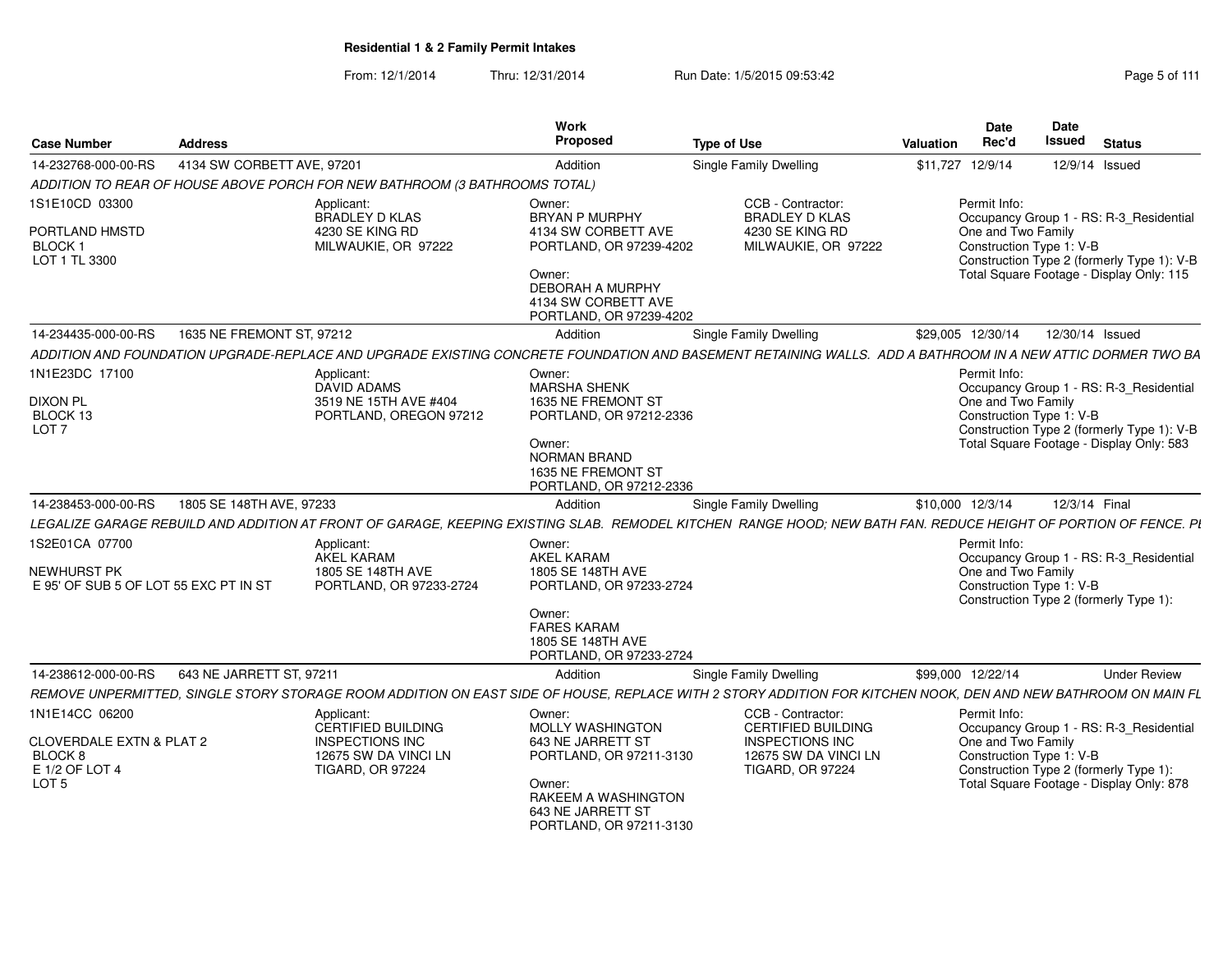| <b>Case Number</b>                                        | <b>Address</b>              |                                                                                                                                                                 | Work<br>Proposed                                                                                                                  | <b>Type of Use</b>                                                                                   | Valuation         | Date<br>Rec'd                                                                                                                                       | Date<br><b>Issued</b> | <b>Status</b> |                          |
|-----------------------------------------------------------|-----------------------------|-----------------------------------------------------------------------------------------------------------------------------------------------------------------|-----------------------------------------------------------------------------------------------------------------------------------|------------------------------------------------------------------------------------------------------|-------------------|-----------------------------------------------------------------------------------------------------------------------------------------------------|-----------------------|---------------|--------------------------|
| 14-240472-000-00-RS                                       | 3521 NE 78TH AVE, 97213     |                                                                                                                                                                 | Addition                                                                                                                          | <b>Single Family Dwelling</b>                                                                        |                   | \$8,000 12/22/14                                                                                                                                    | 12/22/14 Issued       |               |                          |
|                                                           |                             | ADDITION OF SHED DORMER FOR NEW BEDROOM IN EXISTING UNFINISHED SPACE AT REAR OF HOUSE (ET PERMIT TO BE OBTAINED SEPARATELY)                                     |                                                                                                                                   |                                                                                                      |                   |                                                                                                                                                     |                       |               |                          |
| 1N2E20DD 18900                                            |                             | Applicant:<br><b>SKYLANE LLC</b>                                                                                                                                | Owner:<br><b>SKYLANE LLC</b>                                                                                                      | <b>Primary Contractor:</b><br><b>TO BID</b>                                                          |                   | Permit Info:<br>Occupancy Group 1 - RS: R-3_Residential                                                                                             |                       |               |                          |
| WELLESLEY<br>BLOCK 13<br>LOT 14&15                        |                             | PO BOX 4212<br>PORTLAND, OR 97208                                                                                                                               | PO BOX 4212<br>PORTLAND, OR 97208                                                                                                 |                                                                                                      |                   | One and Two Family<br>Construction Type 1: V-B<br>Construction Type 2 (formerly Type 1):<br>Total Square Footage - Display Only: 171                |                       |               |                          |
| 14-240476-000-00-RS                                       | 11325 SE DIVISION ST, 97216 |                                                                                                                                                                 | Addition                                                                                                                          | Single Family Dwelling                                                                               | \$148,712 12/1/14 |                                                                                                                                                     |                       |               | <b>Under Review</b>      |
|                                                           |                             | TWO STORY ADDITION TO EXSITING SINGLE FAMILY RESIDENCE ADDITION TO INCLUDE PLAY ROOM ON THE FIRST FLOOR AND BAR AREA WITH SINK AND BATHROOMSECOND FLOOR TO INCL |                                                                                                                                   |                                                                                                      |                   |                                                                                                                                                     |                       |               |                          |
| 1S2E03DC 08500<br>D & O LITTLE HMS SUB 1                  |                             | Applicant:<br><b>KEN YU</b><br>KALY CONSTRUCTION & DESIGN,                                                                                                      | Owner:<br>HOY YIN ASSOCIATION<br>2938 SE 101ST AVE                                                                                |                                                                                                      |                   | Permit Info:<br>Occupancy Group 1 - RS: R-3 Remodel<br>Construction Type 1: V-B                                                                     |                       |               |                          |
| E 74.5' OF W 172.5' OF S 150' OF LOT 29 EXC<br>PT IN ST   |                             | INC.<br>2738 SE 82ND AVE SUITE 201-D<br>PORTLAND, OR 97266                                                                                                      | PORTLAND, OR 97266                                                                                                                |                                                                                                      |                   | Construction Type 2 (formerly Type 1): V-B<br>Total Square Footage - Display Only: 1802                                                             |                       |               |                          |
| 14-240979-000-00-RS                                       | 1916 NE LIBERTY ST. 97211   |                                                                                                                                                                 | Addition                                                                                                                          | Single Family Dwelling                                                                               |                   | \$20,000 12/11/14                                                                                                                                   | 12/11/14 Issued       |               |                          |
|                                                           |                             | DORMER ADDITION TO REAR OF HOUSE FOR EXPANSION OF BATHROOM. PLUMBING UNDER 14-224461-PT AND ELECTRICAL UNDER 14-219793-ET.                                      |                                                                                                                                   |                                                                                                      |                   |                                                                                                                                                     |                       |               |                          |
| 1N1E14AD 04800                                            |                             | Applicant:<br><b>TERRY BYTWORK</b>                                                                                                                              | Owner:<br>PETER PLATT                                                                                                             | CCB - Contractor:<br><b>TERRY BYTWORK</b>                                                            |                   | Permit Info:<br>Occupancy Group 1 - RS: R-3_Residential                                                                                             |                       |               |                          |
| <b>COLUMBIA HTS</b><br><b>BLOCK 5</b><br>LOT <sub>9</sub> |                             | BYTWORK CONSTRUCTION INC<br>58047 NW WILSON RIVER HWY<br>FOREST GROVE, OR 97116                                                                                 | 1916 NE LIBERTY ST<br>PORTLAND, OR 97211-5337<br>Owner:<br><b>MEGHANN CASE</b><br>1916 NE LIBERTY ST<br>PORTLAND, OR 97211-5337   | BYTWORK CONSTRUCTION INC<br>58047 NW WILSON RIVER HWY<br>FOREST GROVE, OR 97116                      |                   | One and Two Family<br>Construction Type 1: V-B<br>Construction Type 2 (formerly Type 1):<br>Total Square Footage - Display Only: 47                 |                       |               |                          |
| 14-241751-000-00-RS                                       | 914 NE PRESCOTT ST, 97211   |                                                                                                                                                                 | Addition                                                                                                                          | Single Family Dwelling                                                                               |                   | \$5,184 12/10/14                                                                                                                                    | 12/10/14 Issued       |               |                          |
|                                                           |                             | DORMER ADDITION AT EXISTING 2ND FLOOR BATHROOM (PT / MT / ET already purchased separate) *RESPONSE TO AL FOLDER 14-240235AL*                                    |                                                                                                                                   |                                                                                                      |                   |                                                                                                                                                     |                       |               |                          |
| 1N1E23CA 06000                                            |                             | Applicant:<br><b>ALENA MCELROY</b>                                                                                                                              | Owner:<br><b>ALENA MCELROY</b>                                                                                                    |                                                                                                      |                   | Permit Info:<br>Occupancy Group 1 - RS: R-3 Residential                                                                                             |                       |               |                          |
| LINCOLN PK ANX<br>BLOCK 6<br>E 1/2 OF LOT 1&2             |                             | 1327 SW SPRING GARDEN ST<br>PORTLAND, OR 97219                                                                                                                  | 1327 SW SPRING GARDEN ST<br>PORTLAND, OR 97219<br>Owner:<br><b>HOLLY HUMMEL</b><br>1327 SW SPRING GARDEN ST<br>PORTLAND, OR 97219 |                                                                                                      |                   | One and Two Family<br>Construction Type 1: V-B<br>Construction Type 2 (formerly Type 1):<br>Total Square Footage - Display Only: 47                 |                       |               |                          |
| 14-241813-000-00-RS                                       | 598 SE MANCHESTER PL, 97202 |                                                                                                                                                                 | Addition                                                                                                                          | <b>Single Family Dwelling</b>                                                                        | \$225,000 12/3/14 |                                                                                                                                                     |                       |               | 12/3/14 Under Inspection |
|                                                           |                             | ADDITION TO BACK AND SIDE OF HOUSE TO ADD NOOK AREA AND CONVERT PORCH TO NEW BATHROOM AND REMODEL REMAINING MAIN FLOOR: ADD NEW BATHROOM TO 2ND FLOOR AND I     |                                                                                                                                   |                                                                                                      |                   |                                                                                                                                                     |                       |               |                          |
| 11E26AB04400                                              |                             | Applicant:<br><b>MARIANNE WILSON STEIN</b><br>17261 KELOK RD<br>LAKE OSWEGO, OREGON 97034                                                                       |                                                                                                                                   | CCB - Contractor:<br><b>LEN PANAS</b><br><b>PANAS LLC</b><br>17261 KELOK RD<br>LAKE OSWEGO, OR 97034 |                   | Permit Info:<br>Occupancy Group 1 - RS: R-3_Residential<br>One and Two Family<br>Construction Type 1: V-B<br>Construction Type 2 (formerly Type 1): |                       |               |                          |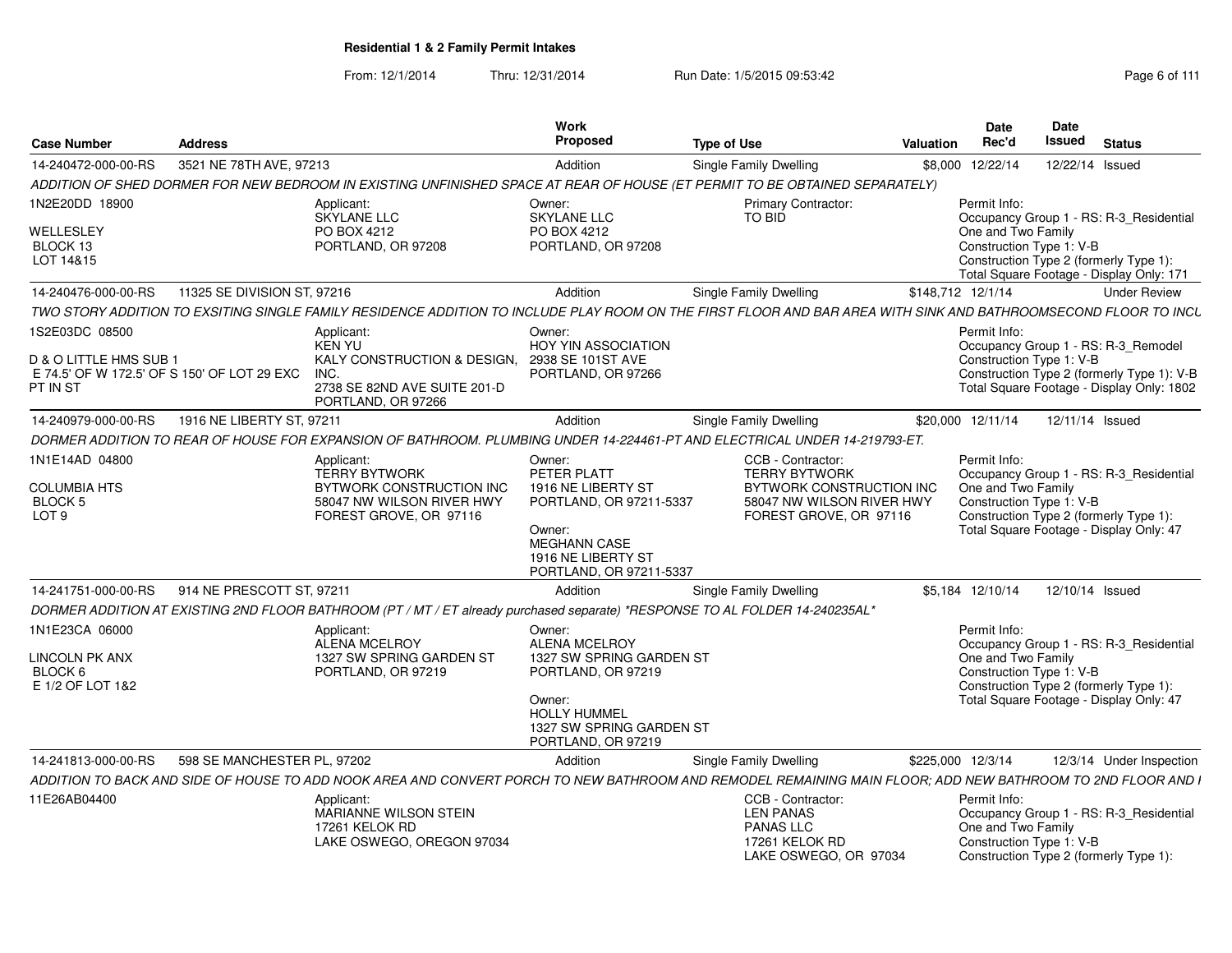From: 12/1/2014Thru: 12/31/2014 Run Date: 1/5/2015 09:53:42 Research 2010 12/31/2014 Page 7 of 111

| <b>Case Number</b>                                      | <b>Address</b>              |                                                                                                                                                                   | <b>Work</b><br><b>Proposed</b>                                                 | <b>Type of Use</b>                                                                                                                | Valuation | <b>Date</b><br>Rec'd                                                                     | Date<br>Issued  | <b>Status</b>                             |
|---------------------------------------------------------|-----------------------------|-------------------------------------------------------------------------------------------------------------------------------------------------------------------|--------------------------------------------------------------------------------|-----------------------------------------------------------------------------------------------------------------------------------|-----------|------------------------------------------------------------------------------------------|-----------------|-------------------------------------------|
| 14-242359-000-00-RS                                     | 5616 SW IDAHO ST, 97221     |                                                                                                                                                                   | Addition                                                                       | Single Family Dwelling                                                                                                            |           | \$60,000 12/1/14                                                                         |                 | 12/1/14 Under Inspection                  |
|                                                         |                             | CONVERT GARAGE TO LIVING SPACE; RAISE THE FLOOR TO ELIMINATE STEPS BETWEEN DINING AREA AND LAUNDRY ROOM; RAISE CEILING, NEW CEILING JOISTS AND BEAMS; ADD NEW SUI |                                                                                |                                                                                                                                   |           |                                                                                          |                 |                                           |
| 1S1E18CD 03100                                          |                             | Applicant:                                                                                                                                                        | Owner:                                                                         | CCB - Contractor:                                                                                                                 |           | Permit Info:                                                                             |                 |                                           |
| <b>VERMONT HILLS</b><br><b>BLOCK 5</b><br><b>LOT 18</b> |                             | <b>TONY NOTDURFT</b><br><b>BUILDWORKS GROUP</b><br>1003 MARYLHURST DRIVE<br>WEST LINN, OR 97068                                                                   | <b>GRAHAM BEATTIE</b><br>5616 SW IDAHO ST<br>PORTLAND, OR 97221-1625           | ECO ELECTRIC LLC<br>7510 SE HAWTHORNE ST<br>PORTLAND OR 97215                                                                     |           | One and Two Family<br>Construction Type 1: V-B<br>Construction Type 2 (formerly Type 1): |                 | Occupancy Group 1 - RS: R-3_Residential   |
|                                                         |                             |                                                                                                                                                                   | Owner:<br><b>MARY S BEATTIE</b><br>5616 SW IDAHO ST<br>PORTLAND, OR 97221-1625 | CCB - Contractor:<br>MT VIEW PLUMBING LLC<br>PO BOX 1351<br><b>BORING, OR 97009</b>                                               |           |                                                                                          |                 | Total Square Footage - Display Only: 440  |
|                                                         |                             |                                                                                                                                                                   |                                                                                | CCB - Contractor:<br><b>BUILDWORKS GROUP INC</b><br>1003 MARYLHURST DRIVE<br>WEST LINN, OR 97068                                  |           |                                                                                          |                 |                                           |
| 14-242361-000-00-RS                                     | 01415 SW MILITARY RD, 97219 |                                                                                                                                                                   | Addition                                                                       | Single Family Dwelling                                                                                                            |           | \$155,000 12/23/14                                                                       |                 | <b>Under Review</b>                       |
|                                                         |                             | ADDITION TO BUILD NEW 1,395 s.f. PATIO COVER WITH FIREPLACE TO REPLACE EXISTING PATIO                                                                             |                                                                                |                                                                                                                                   |           |                                                                                          |                 |                                           |
| 1S1E34AD 01102                                          |                             | Applicant:                                                                                                                                                        | Owner:                                                                         | CCB - Contractor:                                                                                                                 |           | Permit Info:                                                                             |                 |                                           |
| PARTITION PLAT 1997-103<br>LOT <sub>2</sub>             |                             | <b>PAUL MURRAY</b><br>INNOVATION CONSTRUCTION INC 01415 SW MILITARY RD<br>1770 S CLEMATIS RD<br>WEST LINN, OR 97068                                               | TIMOTHY J CREAN<br>PORTLAND, OR 97219                                          | INNOVATION CONSTRUCTION INC Occupancy Group 1 - RS: R-3_Residential<br>15786 SW UPPER BOONES<br>FERRY RD<br>LAKE OSWEGO, OR 97035 |           | One and Two Family<br>Construction Type 1: V-B<br>Construction Type 2 (formerly Type 1): |                 |                                           |
|                                                         |                             |                                                                                                                                                                   | Owner:<br>ROSEMARY E LAUGHLIN<br>01415 SW MILITARY RD<br>PORTLAND, OR 97219    | CCB - Contractor:<br>COWGER ELECTRIC LLC<br>3418 KNOLL DR<br>NEWBERG, OR 97132                                                    |           |                                                                                          |                 | Total Square Footage - Display Only: 1395 |
| 14-243491-000-00-RS                                     | 2420 N WATTS ST, 97217      |                                                                                                                                                                   | Addition                                                                       | Single Family Dwelling                                                                                                            |           | \$45,550 12/1/14                                                                         |                 | 12/1/14 Under Inspection                  |
|                                                         |                             | CONVERT BASEMENT TO LIVING SPACE, NEW WALLS FOR 2 NEW BEDROOMS WITH EGRESS WINDOWS AND WELLS, NEW BATHROOM AND LAUNDRY AREA, FURR OUT WALLS, MAIN FLOOR AL        |                                                                                |                                                                                                                                   |           |                                                                                          |                 |                                           |
| 1N1E09DC 02300<br><b>KENTON</b>                         |                             | Applicant:<br><b>JOHN FENNELLY</b>                                                                                                                                | Owner:<br><b>JTC PARTNERS LLC</b>                                              | CCB - Contractor:<br><b>JOHN FENNELLY</b>                                                                                         |           | Permit Info:<br>One and Two Family                                                       |                 | Occupancy Group 1 - RS: R-3_Residential   |
| BLOCK 36<br>LOT 6&7                                     |                             | HOME GROWN KITCHENS<br>10650 SW 75TH AVE<br><b>TIGARD OR 97223</b>                                                                                                | 10650 SW 75TH AVE<br><b>TIGARD, OR 97223</b>                                   | HOME GROWN KITCHENS<br>10650 SW 75TH AVE<br><b>TIGARD OR 97223</b>                                                                |           | Construction Type 1: V-B<br>Construction Type 2 (formerly Type 1):                       |                 | Total Square Footage - Display Only: 413  |
| 14-243491-REV-01-RS                                     | 2420 N WATTS ST, 97217      |                                                                                                                                                                   | Addition                                                                       | <b>Single Family Dwelling</b>                                                                                                     |           | \$12/11/14                                                                               | 12/11/14 Issued |                                           |
|                                                         |                             | REVISION TO ELIMINATE CRAWL SPACE UNDER ADDITION AND CHANGE FOOTING TO SLAB ON GRADE                                                                              |                                                                                |                                                                                                                                   |           |                                                                                          |                 |                                           |
| 1N1E09DC 02300                                          |                             | Applicant:<br>JOHN FENNELLY                                                                                                                                       | Owner:<br><b>JTC PARTNERS LLC</b>                                              | CCB - Contractor:<br><b>JOHN FENNELLY</b>                                                                                         |           | Permit Info:                                                                             |                 | Occupancy Group 1 - RS: R-3_Residential   |
| <b>KENTON</b><br>BLOCK 36<br>LOT 6&7                    |                             | <b>HOME GROWN KITCHENS</b><br>10650 SW 75TH AVE<br>TIGARD OR 97223                                                                                                | 10650 SW 75TH AVE<br><b>TIGARD, OR 97223</b>                                   | <b>HOME GROWN KITCHENS</b><br>10650 SW 75TH AVE<br>TIGARD OR 97223                                                                |           | One and Two Family<br>Construction Type 1: V-B<br>Construction Type 2 (formerly Type 1): |                 | Total Square Footage - Display Only: 413  |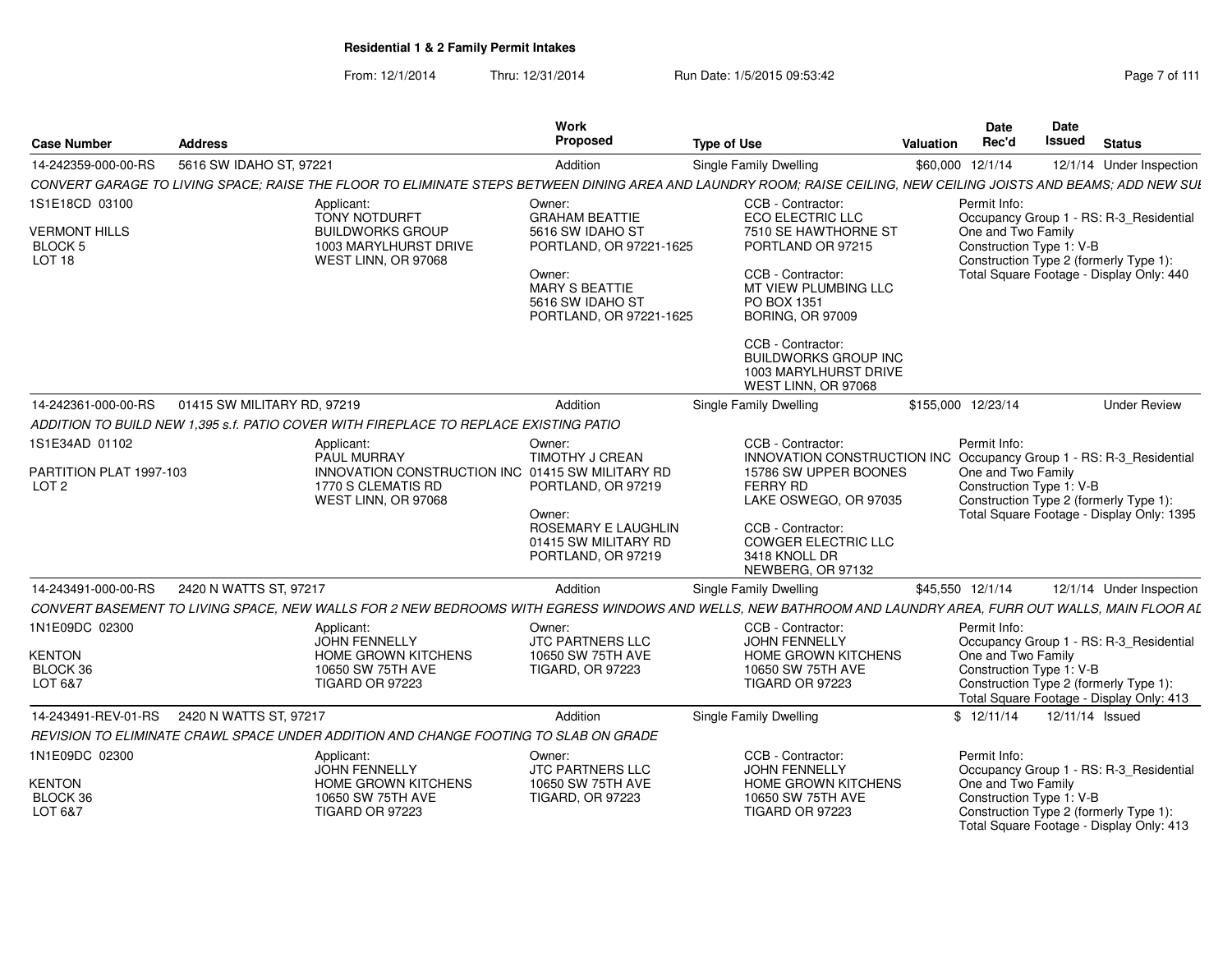| <b>Case Number</b>                                                                 | <b>Address</b>                      |                                                                                                                                                                  | <b>Work</b><br>Proposed                                                                                                                                          | <b>Type of Use</b>                                                                                                                | Valuation        | <b>Date</b><br>Rec'd               | Date<br>Issued           | <b>Status</b>                                                                                                                     |
|------------------------------------------------------------------------------------|-------------------------------------|------------------------------------------------------------------------------------------------------------------------------------------------------------------|------------------------------------------------------------------------------------------------------------------------------------------------------------------|-----------------------------------------------------------------------------------------------------------------------------------|------------------|------------------------------------|--------------------------|-----------------------------------------------------------------------------------------------------------------------------------|
| 14-244176-000-00-RS                                                                | 4021 SE RAMONA ST, 97202            |                                                                                                                                                                  | Addition                                                                                                                                                         | <b>Single Family Dwelling</b>                                                                                                     | \$20,000 12/2/14 |                                    | 12/2/14 Issued           |                                                                                                                                   |
|                                                                                    |                                     | ADDITION TO ENCLOSE EXISTING REAR BACK PORCH AND TO INCLUDE KITCHEN AND BATHROOM                                                                                 |                                                                                                                                                                  |                                                                                                                                   |                  |                                    |                          |                                                                                                                                   |
| 1S1E13DA 06000<br><b>WOODSTOCK</b><br>BLOCK 50<br>W 24' OF S 1/2 OF LOT 2          |                                     | Applicant:<br>Dave Spitzer<br>DMS Architects Inc.<br>2325 NE 19TH AVE<br>PORTLAND, OR 97212                                                                      | Owner:<br><b>MASAKO MCDERMOTT</b><br>317 N SHAVER ST<br>PORTLAND, OR 97227-1334                                                                                  | CCB - Contractor:<br>THOMAS JAY CONSTRUCTION LL( Occupancy Group 1 - RS: R-3_Residential<br>718 NE DEKUM ST<br>PORTLAND, OR 97211 |                  | Permit Info:<br>One and Two Family | Construction Type 1: V-B | Construction Type 2 (formerly Type 1): V-B                                                                                        |
|                                                                                    |                                     |                                                                                                                                                                  |                                                                                                                                                                  |                                                                                                                                   |                  |                                    |                          | Total Square Footage - Display Only: 150                                                                                          |
| 14-244536-000-00-RS                                                                | 826 NE AINSWORTH ST, 97211          |                                                                                                                                                                  | Addition                                                                                                                                                         | <b>Single Family Dwelling</b>                                                                                                     | \$55,000 12/3/14 |                                    | 12/3/14 Issued           |                                                                                                                                   |
|                                                                                    |                                     | ADDITION OF ENCLOSED REAR PORCH: CONVERT BASEMENT TO LIVING SPACE BY FURRING OUT WALLS AND ADDING NEW WALLS TO INCLUDE 2 NEW BEDROOMS, FAMIILY ROOM, OFFICE AF   |                                                                                                                                                                  |                                                                                                                                   |                  |                                    |                          |                                                                                                                                   |
| 1N1E14CC 00700<br><b>CLOVERDALE EXTN &amp; PLAT 2</b><br>BLOCK 12<br><b>LOT 15</b> |                                     | Applicant:<br><b>MICHAEL ARRINGTON</b><br><b>MSA DESIGN</b><br>611 NE 43RD AVE<br>PORTLAND OR 97213                                                              | Owner:<br><b>JEANETTE M COX</b><br>826 NE AINSWORTH ST<br>PORTLAND, OR 97211                                                                                     | CCB - Contractor:<br>DARREN BARLOW<br><b>RAVEN BUILDERS</b><br>4120 NE 54TH AVE<br>PORTLAND, OR 97218                             |                  | Permit Info:<br>One and Two Family | Construction Type 1: V-B | Occupancy Group 1 - RS: R-3 Residential<br>Construction Type 2 (formerly Type 1): V-B<br>Total Square Footage - Display Only: 961 |
| 14-244705-000-00-RS                                                                | 4824 SE GLENWOOD ST - Unit A, 97206 |                                                                                                                                                                  | Addition                                                                                                                                                         | Single Family Dwelling                                                                                                            | \$15,000 12/8/14 |                                    | 12/8/14 Issued           |                                                                                                                                   |
|                                                                                    |                                     | CONVERT ATTIC TO HABITABLE SPACE WITH ADDITION FOR BATHROOM DORMER ON SOUTH SIDE. ELECTRICAL, PLUMBING, AND MECHANICAL PERMITS TO BE OBTAINED SEPARATELY. THIS F |                                                                                                                                                                  |                                                                                                                                   |                  |                                    |                          |                                                                                                                                   |
| 1S2E19BA 12300<br>SECTION 19 1S 2E<br>TL 12300 0.18 ACRES                          |                                     | Applicant:<br><b>JOHN NOLEN</b><br><b>MARK LLOYD MOFFAT</b><br>5404 SE 105TH<br>PORTLAND, OR 97266                                                               | Owner:<br><b>BC RETIREMENT PLAN</b><br>800 NE TENNEY RD #110 PMB 341<br>VANCOUVER, WA 98685-2899                                                                 | CCB - Contractor:<br><b>JOHN NOLEN</b><br>MARK LLOYD MOFFAT<br>5404 SE 105TH<br>PORTLAND, OR 97266                                |                  | Permit Info:<br>One and Two Family | Construction Type 1: V-B | Occupancy Group 1 - RS: R-3_Residential<br>Construction Type 2 (formerly Type 1):<br>Total Square Footage - Display Only: 110     |
| 14-244821-000-00-RS                                                                | 3306 N BALDWIN ST, 97217            |                                                                                                                                                                  | Addition                                                                                                                                                         | Single Family Dwelling                                                                                                            | \$9,485 12/3/14  |                                    | 12/3/14 Issued           |                                                                                                                                   |
|                                                                                    |                                     | ADDITION-ADD SHED DORMER TO THE SECOND STORY OF SINGLE FAMILY HOME TO ADD NEW BATHROOM. REMOVE PORTION OF WALL IN LIVING/DINING ROOM AREA TO OPEN UP SPACE. RI   |                                                                                                                                                                  |                                                                                                                                   |                  |                                    |                          |                                                                                                                                   |
| 1N1E09CC 17100<br>ORCHARD PL<br>BLOCK 3<br>LOT 19&20                               |                                     | Applicant:<br><b>HARRY HANNA</b><br><b>SENTAUR INC</b><br>3880 SE HARRISON ST SUITE 100 PORTLAND, OR 97202<br>MILWAUKIE OR 97222                                 | Owner:<br>PENSTAR PROPERTIES LLC<br>4010 SE GLENWOOD ST                                                                                                          | CCB - Contractor:<br><b>HARRY HANNA</b><br><b>SENTAUR INC</b><br>3880 SE HARRISON ST SUITE 100<br>MILWAUKIE OR 97222              |                  | Permit Info:<br>One and Two Family | Construction Type 1: V-B | Occupancy Group 1 - RS: R-3_Residential<br>Construction Type 2 (formerly Type 1):<br>Total Square Footage - Display Only: 86      |
| 14-246074-000-00-RS                                                                | 1833 SE 20TH AVE, 97214             |                                                                                                                                                                  | Addition                                                                                                                                                         | Single Family Dwelling                                                                                                            | \$30.474 12/5/14 |                                    |                          | <b>Under Review</b>                                                                                                               |
|                                                                                    |                                     | DORMER ADDITION, RECONFIGURE 2ND FLOOR TO INCLUDE 3 BEDROOMS AND ONE BATHROOM, STRUCTURAL SUPPORT AT MAIN FLOOR CEILING, ADD NEW WINDOW TO MAIN FLOOR BATHF      |                                                                                                                                                                  |                                                                                                                                   |                  |                                    |                          |                                                                                                                                   |
| 1S1E02DA 19700<br><b>LADDS ADD</b><br>BLOCK 22<br>S 14' OF LOT 3<br>N 36' OF LOT 4 |                                     | Applicant:<br><b>GEORGE H ROBERTSON</b><br>1833 SE 20TH AVE<br>PORTLAND, OR 97214-4803                                                                           | Owner:<br><b>GEORGE H ROBERTSON</b><br>1833 SE 20TH AVE<br>PORTLAND, OR 97214-4803<br>Owner:<br>TERRI L ROBERTSON<br>1833 SE 20TH AVE<br>PORTLAND, OR 97214-4803 |                                                                                                                                   |                  | Permit Info:                       | Construction Type 1: V-B | Occupancy Group 1 - RS: R-3 Remodel<br>Construction Type 2 (formerly Type 1):<br>Total Square Footage - Display Only: 829         |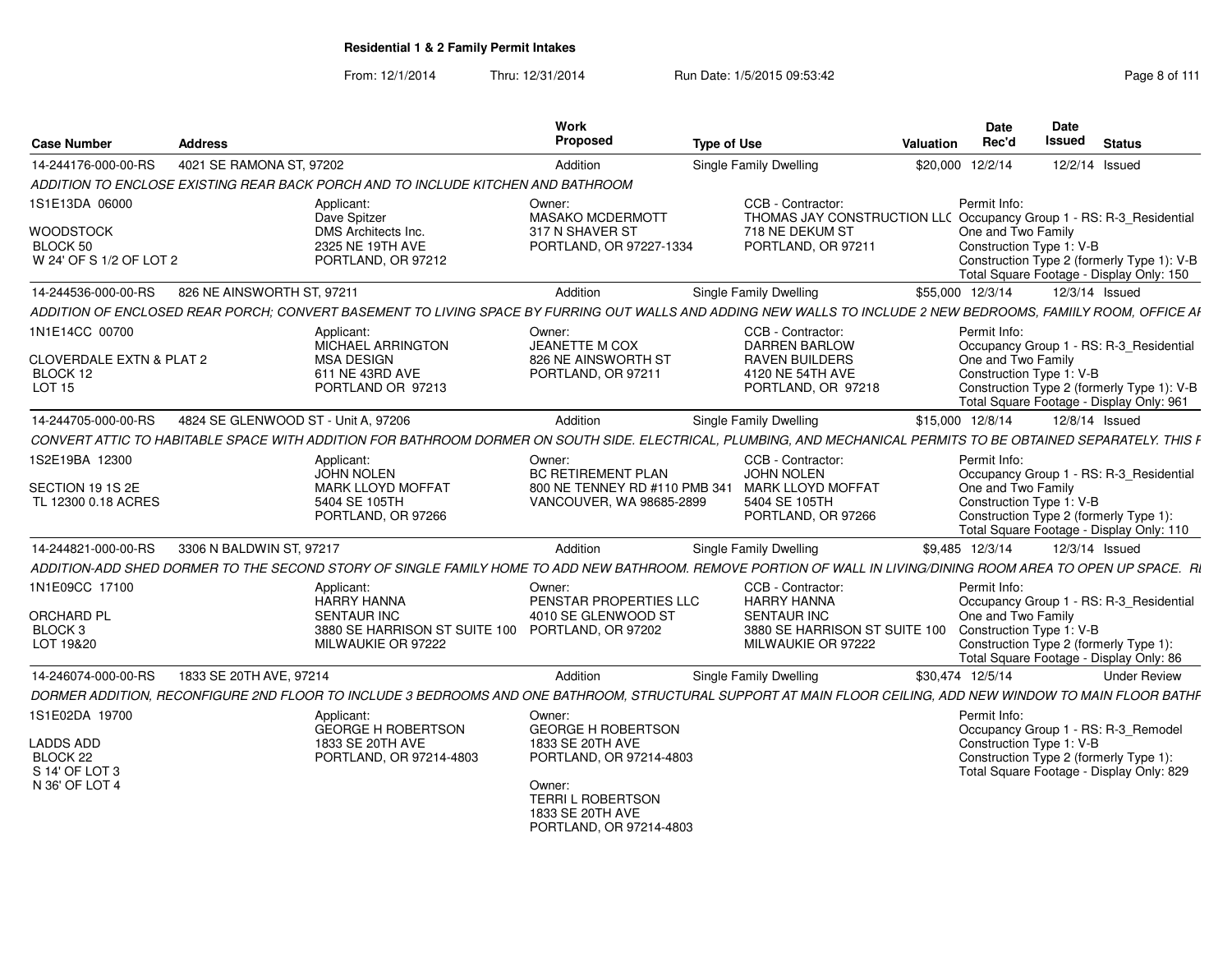| <b>Case Number</b>                                             | <b>Address</b>             |                                                                                                                                                                | Work<br>Proposed                                                                                                                                         | <b>Type of Use</b>                                                                                                                                                                                                                                                   | <b>Valuation</b> | <b>Date</b><br>Rec'd                                           | Date<br>Issued | <b>Status</b>                                                                           |
|----------------------------------------------------------------|----------------------------|----------------------------------------------------------------------------------------------------------------------------------------------------------------|----------------------------------------------------------------------------------------------------------------------------------------------------------|----------------------------------------------------------------------------------------------------------------------------------------------------------------------------------------------------------------------------------------------------------------------|------------------|----------------------------------------------------------------|----------------|-----------------------------------------------------------------------------------------|
| 14-246502-000-00-RS                                            | 3308 SE 160TH AVE          |                                                                                                                                                                | Addition                                                                                                                                                 | <b>Single Family Dwelling</b>                                                                                                                                                                                                                                        | \$12,340         | 12/8/14                                                        |                | 12/8/14 Issued                                                                          |
|                                                                |                            | LEGALIZE 2ND STORY DECK WITH COVER, CONCRETE SLAB PATIO BELOWRESPONSE TO HOUSING CASE 14-182331HS                                                              |                                                                                                                                                          |                                                                                                                                                                                                                                                                      |                  |                                                                |                |                                                                                         |
| 1S2E12AD 16102                                                 |                            | Applicant:<br>EDWARD RADULESCU                                                                                                                                 | Owner:<br><b>IVAN STRUGAR</b>                                                                                                                            |                                                                                                                                                                                                                                                                      |                  | Permit Info:                                                   |                | Occupancy Group 1 - RS: U_Decks,                                                        |
| PARTITION PLAT 2001-29<br>LOT 2                                |                            | EPR DESIGN LLC<br>919 NE 19TH AVE SUITE 155<br>PORTLAND OR 97232                                                                                               | 3308 SE 160TH AVE<br>PORTLAND, OR 97236                                                                                                                  | Patios, Porches, Carports<br>Construction Type 1: V-B<br>Construction Type 2 (formerly Type 1):<br>Total Square Footage - Display Only: 581<br>\$24,777 12/30/14<br>12/30/14 Issued                                                                                  |                  |                                                                |                |                                                                                         |
| 14-246544-000-00-RS                                            | 2333 NE HOLMAN ST, 97211   |                                                                                                                                                                | Addition                                                                                                                                                 | <b>Single Family Dwelling</b>                                                                                                                                                                                                                                        |                  |                                                                |                |                                                                                         |
|                                                                |                            | SINGLE STORY ADDITION TO EXPAND DINING ROOM BY 174 SQ FT, COVER EXISTING PATIO. ELEC TRADE PERMIT TO BE OBTAINED SEPARATELY.                                   |                                                                                                                                                          |                                                                                                                                                                                                                                                                      |                  |                                                                |                |                                                                                         |
| 1N1E14DA 09000                                                 |                            | Applicant:<br>NORTHWEST DECKING & RAIL LL( KIM N GRAFWALLNER                                                                                                   | Owner:                                                                                                                                                   | CCB - Contractor:<br>NORTHWEST DECKING & RAIL LL( Occupancy Group 1 - RS: R-3_Residential                                                                                                                                                                            |                  | Permit Info:                                                   |                |                                                                                         |
| <b>IRVINGTON PK</b><br>BLOCK 11<br>LOT 2&4                     |                            | 726 S PACIFIC ST<br>NEWBERG, OR 97132                                                                                                                          | 2333 NE HOLMAN ST<br>PORTLAND, OR 97211-5487                                                                                                             | 726 S PACIFIC ST<br>NEWBERG, OR 97132                                                                                                                                                                                                                                |                  | One and Two Family<br>Construction Type 1: V-B                 |                | Construction Type 2 (formerly Type 1): V-B<br>Total Square Footage - Display Only: 437  |
| 14-246658-000-00-RS                                            | 3272 SE STEPHENS ST, 97214 |                                                                                                                                                                | Addition                                                                                                                                                 | <b>Single Family Dwelling</b>                                                                                                                                                                                                                                        |                  | \$107,533 12/8/14                                              |                | 12/12/14 Issued                                                                         |
|                                                                |                            | TWO STORY 975 SQUARE FOOT ADDITION AT REAR OF HOUSE. NEW BACK PORCH. REMODEL ALL 3 FLOORS. FINISH BASEMENT WITH TWO NEW EGRESS WINDOW WELLS, NEW UNFINISHED I  |                                                                                                                                                          |                                                                                                                                                                                                                                                                      |                  |                                                                |                |                                                                                         |
| 1S1E01CA 18800<br>SOUTH SUNNYSIDE<br>BLOCK 6<br>W 45' OF LOT 3 |                            | Applicant:<br><b>MAX WRIGHT</b><br>RIGHT ANGLE CONSTRUCTION<br><b>PO BOX 587</b><br>OREGON CITY, OR                                                            | Owner:<br>JAMES I STEWART<br>3272 SE STEPHENS ST<br>PORTLAND, OR 97214-5053<br>Owner:<br>AMANDA WHALEN<br>3272 SE STEPHENS ST<br>PORTLAND, OR 97214-5053 | CCB - Contractor:<br>RIGHT ANGLE CONSTRUCTION IN Occupancy Group 1 - RS: R-3_Residential<br>20126 S IMPALA LN<br>OREGON CITY, OR 97045<br>CCB - Contractor:<br><b>B &amp; S HEATING &amp; AIR</b><br><b>CONDITIONING LLC</b><br>PO BOX 1623<br>OREGON CITY, OR 97045 |                  | Permit Info:<br>One and Two Family<br>Construction Type 1: V-B |                | Construction Type 2 (formerly Type 1): V-B<br>Total Square Footage - Display Only: 975  |
| 14-247079-000-00-RS                                            | 14333 SE MAIN ST, 97233    |                                                                                                                                                                | Addition                                                                                                                                                 | Single Family Dwelling                                                                                                                                                                                                                                               |                  | \$67,718 12/9/14                                               |                | 12/9/14 Under Inspection                                                                |
|                                                                |                            | ADDITION TO REAR OF SINGLE FAMILY RESIDENCE, SINGLE STORY ADDITION INCLUDES MUDROOM, BATHROOM, 2 BEDROOMS AND AN OFFICE, NEW COVERED PORCH AT FRONT OF HOUSE ( |                                                                                                                                                          |                                                                                                                                                                                                                                                                      |                  |                                                                |                |                                                                                         |
| 1S2E01BC 05200                                                 |                            | Applicant:<br>JANOS VINCZE                                                                                                                                     | Owner:<br><b>MOTI FELEMA</b>                                                                                                                             | CCB - Contractor:<br><b>JANOS VINCZE</b>                                                                                                                                                                                                                             |                  | Permit Info:                                                   |                | Occupancy Group 1 - RS: R-3 Residential                                                 |
| NEWHURST PK<br>S 116' OF W 72.5' OF E 165' OF LOT 13           |                            | <b>VILLA INC.</b><br>6925 SE 152nd Ave.<br>PORTLAND, OR 97236                                                                                                  | 14333 SE MAIN ST<br>PORTLAND, OR 97233                                                                                                                   | <b>VILLA INC.</b><br>6925 SE 152nd Ave.<br>PORTLAND, OR 97236                                                                                                                                                                                                        |                  | One and Two Family<br>Construction Type 1: V-B                 |                | Construction Type 2 (formerly Type 1):<br>Total Square Footage - Display Only: 614      |
| 14-247087-000-00-RS                                            | 6215 NE 17TH AVE, 97211    |                                                                                                                                                                | Addition                                                                                                                                                 | <b>Single Family Dwelling</b>                                                                                                                                                                                                                                        |                  | \$240.000 12/10/14                                             |                | <b>Under Review</b>                                                                     |
|                                                                |                            | ADDITION OF 2ND FLOOR AND COVERED FRONT DECK, RECONFIGURE/REMODEL MAIN FLOOR RELOCATE BATHROOM AND KITCHEN, NEW STAIRS UP TO 2ND FLOOR, 2 BEDROOMS AND 2 BA1   |                                                                                                                                                          |                                                                                                                                                                                                                                                                      |                  |                                                                |                |                                                                                         |
| 1N1E14DB 14500                                                 |                            | Applicant:<br>HINGE BUILD GROUP LLC                                                                                                                            | Owner:<br><b>SCOTT KOSMECKI</b>                                                                                                                          | CCB - Contractor:<br>HINGE BUILD GROUP LLC                                                                                                                                                                                                                           |                  | Permit Info:                                                   |                | Occupancy Group 1 - RS: R-3 Residential                                                 |
| <b>HIGHLAND PK</b><br>BLOCK <sub>8</sub><br>LOT 8              |                            | 0507 SW IDAHO ST<br>PORTLAND, OR 97239                                                                                                                         | 0507 SW IDAHO ST<br>PORTLAND, OR 97239-3560                                                                                                              | 0507 SW IDAHO ST<br>PORTLAND, OR 97239                                                                                                                                                                                                                               |                  | One and Two Family<br>Construction Type 1: V-B                 |                | Construction Type 2 (formerly Type 1): V-B<br>Total Square Footage - Display Only: 1670 |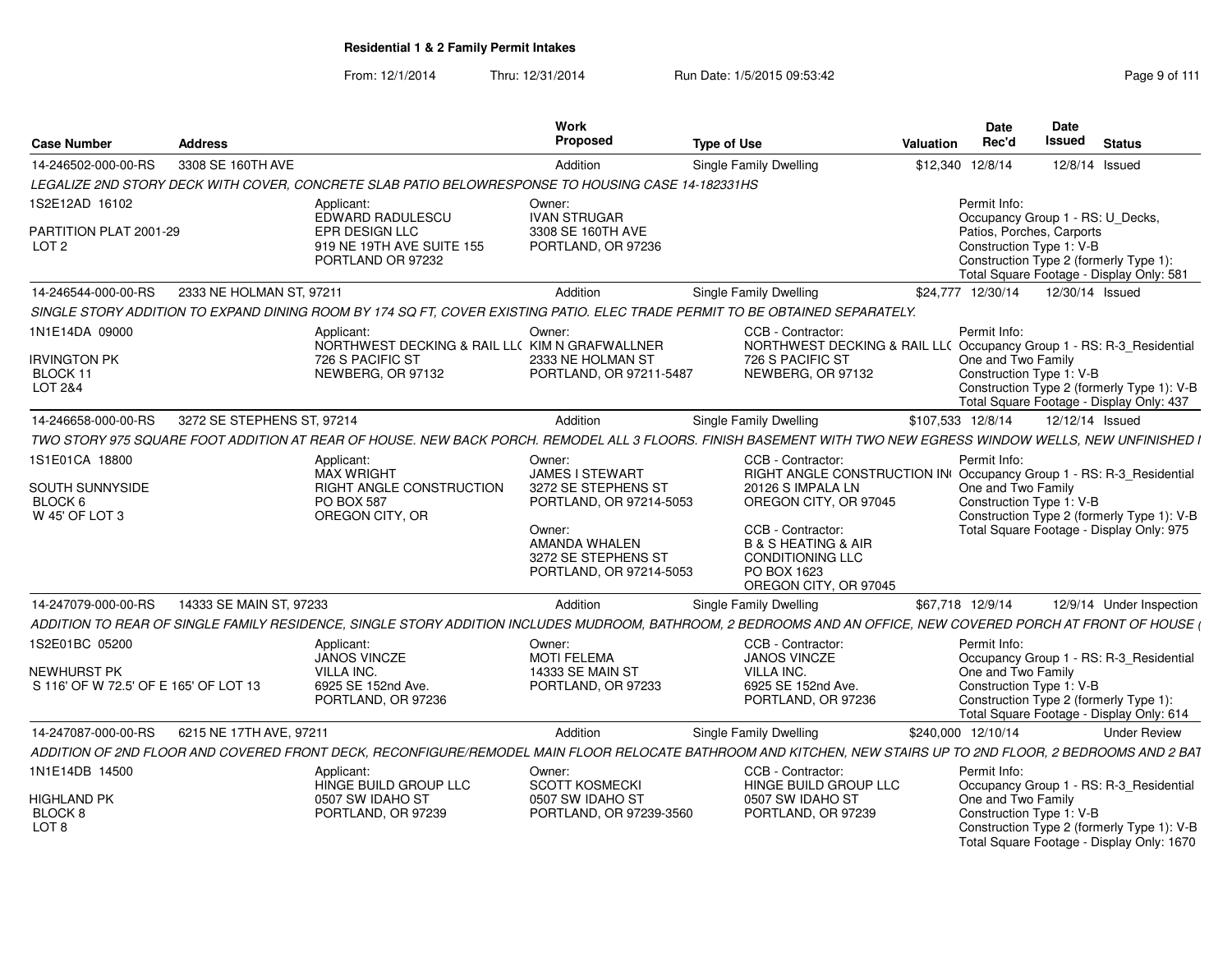| Case Number                                                  | <b>Address</b>             |                                                                                                                                                                     | <b>Work</b><br>Proposed                                                 | <b>Type of Use</b>                           | Date<br>Rec'd<br>Valuation | <b>Date</b><br>Issued<br><b>Status</b>                                              |
|--------------------------------------------------------------|----------------------------|---------------------------------------------------------------------------------------------------------------------------------------------------------------------|-------------------------------------------------------------------------|----------------------------------------------|----------------------------|-------------------------------------------------------------------------------------|
| 14-247159-000-00-RS                                          | 5220 SW 50TH AVE, 97221    |                                                                                                                                                                     | Addition                                                                | Single Family Dwelling                       | \$176,464 12/9/14          | <b>Under Review</b>                                                                 |
|                                                              |                            | TWO STORY 1600 SF ADDITION AT NE CORNER OF HOUSE. NEW REC ROOM AND OFFICE IN LOWER LEVEL. NEW MASTER SUITE ON MAIN LEVEL                                            |                                                                         |                                              |                            |                                                                                     |
| S1E18AD 04100                                                |                            | Applicant:                                                                                                                                                          | Owner:                                                                  | CCB - Contractor:                            | Permit Info:               |                                                                                     |
|                                                              |                            | DARCY DEGIOVANNI                                                                                                                                                    | ROBERT BONNAH                                                           | <b>DARCY DEGIOVANNI</b>                      |                            | Occupancy Group 1 - RS: R-3 Residential                                             |
| <b>FAIRVALE</b>                                              |                            | <b>IDS REMODELING INC</b>                                                                                                                                           | 5220 SW 50TH AVE                                                        | <b>IDS REMODELING INC</b>                    | One and Two Family         |                                                                                     |
| BLOCK 10                                                     |                            | 2907 SW LURADEL LN                                                                                                                                                  | PORTLAND, OR 97221                                                      | 2907 SW LURADEL LN                           | Construction Type 1: V-B   |                                                                                     |
| LOT 6&7 TL 4100                                              |                            | PORTLAND, OR 97219                                                                                                                                                  | Owner:<br><b>SHANA LARSEN</b><br>5220 SW 50TH AVE<br>PORTLAND, OR 97221 | PORTLAND, OR 97219                           |                            | Construction Type 2 (formerly Type 1):<br>Total Square Footage - Display Only: 1600 |
| 14-247360-000-00-RS                                          | 3337 NE SHAVER ST, 97212   |                                                                                                                                                                     | Addition                                                                | Single Family Dwelling                       | \$393,936 12/30/14         | <b>Under Review</b>                                                                 |
|                                                              |                            | 2 STORY ADDITION TO EXISTING SINGLE FAMILY RESIDENCE - ORIGINAL FOUNDATION AND FIRST FLOOR FRAMING TO REMAIN; NEW MAIN FLOOR WITH COVERED FRONT AND BACK PORCH, I   |                                                                         |                                              |                            |                                                                                     |
| N1E24DB 11700                                                |                            | Applicant:                                                                                                                                                          | Owner:                                                                  | CCB - Contractor:                            | Permit Info:               |                                                                                     |
|                                                              |                            | MELISSA MCCALL                                                                                                                                                      | <b>FOUNTAIN SOUARE LLC</b>                                              | <b>RICK BLUHM</b>                            |                            | Occupancy Group 1 - RS: R-3_Residential                                             |
| <b>WILSHIRE</b><br>BLOCK 9                                   |                            | MCCALL DESIGN LLC<br>4336 NE 65TH AVE                                                                                                                               | 1631 NE BROADWAY PMB 322<br>PORTLAND, OR 97232-1425                     | COMPLETE CONSTRUCTION LLC<br>7078 NE 8TH AVE | One and Two Family         | Construction Type 1: V-B                                                            |
| E 50' OF LOT 3                                               |                            | PORTLAND OR 97218                                                                                                                                                   |                                                                         | PORTLAND, OR 97211                           |                            | Construction Type 2 (formerly Type 1): V-B                                          |
|                                                              |                            |                                                                                                                                                                     |                                                                         |                                              |                            | Total Square Footage - Display Only: 4158                                           |
| 14-247593-000-00-RS                                          | 10302 SE FLAVEL CT, 97266  |                                                                                                                                                                     | Addition                                                                | <b>Single Family Dwelling</b>                | \$50.689 12/16/14          | 12/16/14 Issued                                                                     |
|                                                              |                            | ADDITION AND WHOLE HOUSE REMODEL IN RESPONSE TO VI 14-219830 AND AL 14-226384. TO INCLUDE PT. ET AND MT.RECONFIGURE WALLS ON THE MAIN LEVEL AND BUMP OUT WALLS ON 1 |                                                                         |                                              |                            |                                                                                     |
| 1S2E22BC 02800                                               |                            | Applicant:                                                                                                                                                          | Owner:                                                                  |                                              | Permit Info:               |                                                                                     |
|                                                              |                            | MURRAY CLEMETSON                                                                                                                                                    | MURRAY CLEMETSON                                                        |                                              |                            | Occupancy Group 1 - RS: R-3_Residential                                             |
| WARDELL HTS                                                  |                            | 10302 SE FLAVEL CT                                                                                                                                                  | 10302 SE FLAVEL CT                                                      |                                              | One and Two Family         |                                                                                     |
| BLOCK 3<br>LOT <sub>2</sub>                                  |                            | PORTLAND, OR 97266-6024                                                                                                                                             | PORTLAND, OR 97266-6024                                                 |                                              |                            | Construction Type 1: V-B<br>Construction Type 2 (formerly Type 1): V-B              |
|                                                              |                            |                                                                                                                                                                     |                                                                         |                                              |                            | Total Square Footage - Display Only: 1155                                           |
| 14-248451-000-00-RS                                          | 16012 NW CORNELIUS PASS RD |                                                                                                                                                                     | Addition                                                                | Single Family Dwelling                       | \$40,000 12/19/14          | <b>Under Review</b>                                                                 |
|                                                              |                            | LEGALIZE 296 SQ FT ADDITION TO KITCHEN AND DECK. TRADE PERMITS TO BE OBTAINED SEPARATELY. SEE COMMENTS                                                              |                                                                         |                                              |                            |                                                                                     |
| 2N1W19C 00100                                                |                            | Applicant:                                                                                                                                                          | Owner:                                                                  |                                              | Permit Info:               |                                                                                     |
|                                                              |                            | <b>DAN WILLIAMS</b>                                                                                                                                                 | <b>EZRA S SPENCER</b>                                                   |                                              |                            | Occupancy Group 1 - RS: R-3 Residential                                             |
| SECTION 19 2N 1W                                             |                            | <b>FASTER PERMITS</b>                                                                                                                                               | 16012 NW CORNELIUS PASS RD                                              |                                              | One and Two Family         |                                                                                     |
| TL 100 12.75 ACRES<br>LAND AND IMPS SEE R521382 (R971190181) |                            | 14334 NW EAGLERIDGE LANE<br>PORTLAND, OR 97229                                                                                                                      | PORTLAND, OR 97231-2001                                                 |                                              |                            | Construction Type 1: V-B<br>Construction Type 2 (formerly Type 1): V-B              |
| FOR OTHER IMPS                                               |                            |                                                                                                                                                                     |                                                                         |                                              |                            | Total Square Footage - Display Only: 816                                            |
| SEE R560531 (R971190182) FOR BALANCE                         |                            |                                                                                                                                                                     |                                                                         |                                              |                            |                                                                                     |
| OF VALUE & FIRE PATROL ASSMNT                                |                            |                                                                                                                                                                     |                                                                         |                                              |                            |                                                                                     |
| 14-248847-000-00-RS 4908 N AMHERST ST, 97203                 |                            |                                                                                                                                                                     | Addition                                                                | Single Family Dwelling                       | \$154,220 12/12/14         | <b>Under Review</b>                                                                 |
|                                                              |                            | 2 STORY ADDITION WITH BASEMENT TO THE BACK OF SINGLE FAMILY RESIDENCE; ADD ADU ON THE SECOND FLOOR TO INCLUDE BEDROOM, BATHROOM, AND KITCHEN; MAIN FLOOR ADDITI(    |                                                                         |                                              |                            |                                                                                     |
| N1E17BB 03200                                                |                            | Applicant:                                                                                                                                                          | Owner:                                                                  |                                              | Permit Info:               |                                                                                     |
|                                                              |                            | <b>JOSHUA HAWK</b>                                                                                                                                                  | <b>JOSHUA HAWK</b>                                                      |                                              |                            | Occupancy Group 1 - RS: R-3_Residential                                             |
| <b>UNIVERSITY PK</b><br>BLOCK 68                             |                            | 4908 N AMHERST ST<br>PORTLAND, OR 97203                                                                                                                             | 4908 N AMHERST ST<br>PORTLAND, OR 97203                                 |                                              | One and Two Family         | Construction Type 1: V-B                                                            |
| LOT <sub>6</sub>                                             |                            |                                                                                                                                                                     |                                                                         |                                              |                            | Construction Type 2 (formerly Type 1): V-B                                          |
|                                                              |                            |                                                                                                                                                                     | Owner:                                                                  |                                              |                            | Total Square Footage - Display Only: 1765                                           |
|                                                              |                            |                                                                                                                                                                     | <b>LAUREN HAWK</b>                                                      |                                              |                            | Number of New Dwelling Units: 1                                                     |
|                                                              |                            |                                                                                                                                                                     | 4908 N AMHERST ST<br>PORTLAND, OR 97203                                 |                                              |                            |                                                                                     |
|                                                              |                            |                                                                                                                                                                     |                                                                         |                                              |                            |                                                                                     |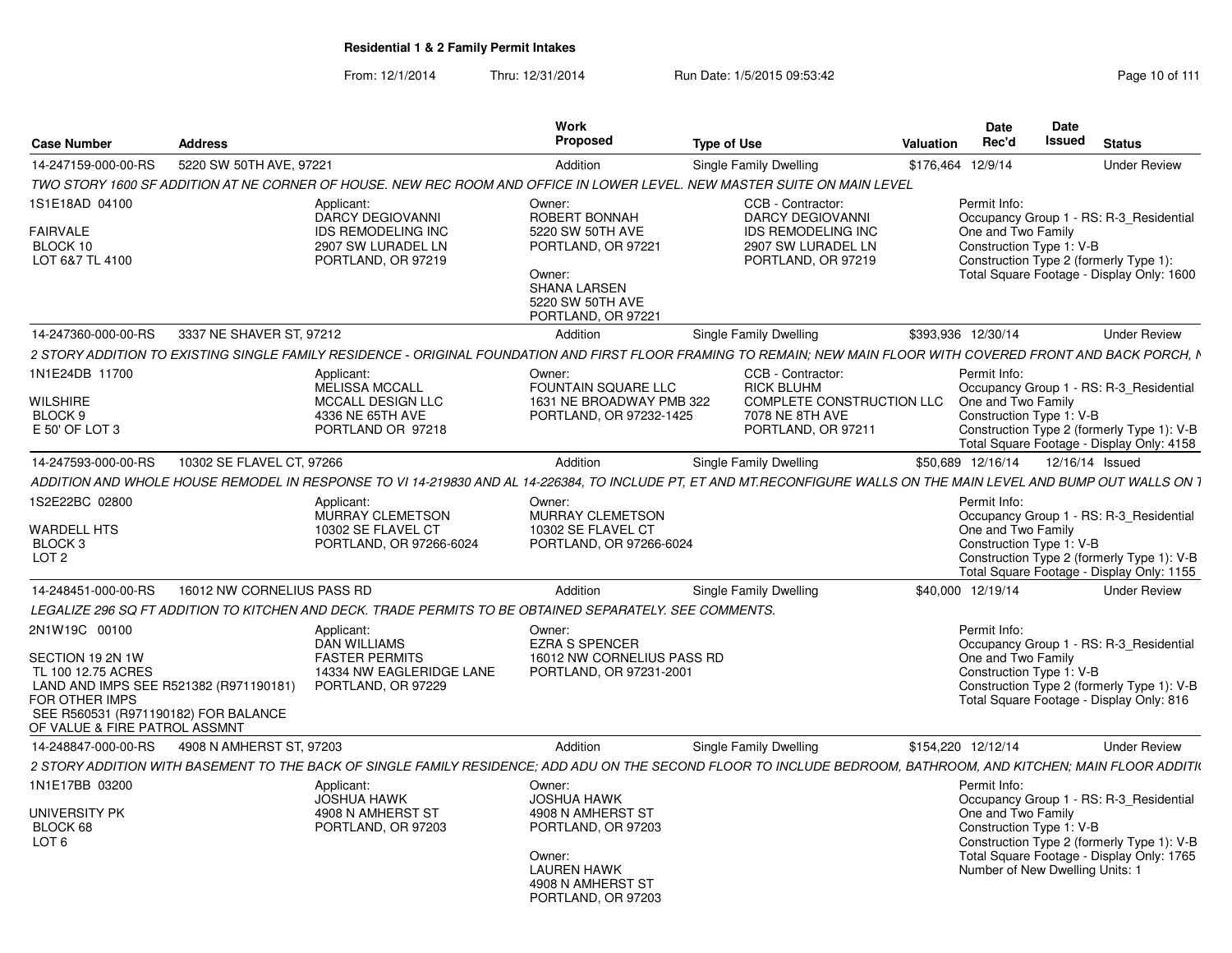|                                                    |                             |                                                                                                                                                               | Work                                                                                                          |                    |                                                                            |                  | <b>Date</b>                                    | Date                                                                              |                                            |
|----------------------------------------------------|-----------------------------|---------------------------------------------------------------------------------------------------------------------------------------------------------------|---------------------------------------------------------------------------------------------------------------|--------------------|----------------------------------------------------------------------------|------------------|------------------------------------------------|-----------------------------------------------------------------------------------|--------------------------------------------|
| <b>Case Number</b>                                 | <b>Address</b>              |                                                                                                                                                               | Proposed                                                                                                      | <b>Type of Use</b> |                                                                            | <b>Valuation</b> | Rec'd                                          | <b>Issued</b><br><b>Status</b>                                                    |                                            |
| 14-248862-000-00-RS                                | 2124 SE 34TH AVE, 97214     |                                                                                                                                                               | Addition                                                                                                      |                    | Single Family Dwelling                                                     |                  | \$24,000 12/15/14                              |                                                                                   | 12/15/14 Under Inspection                  |
|                                                    |                             | BUILD NEW 210 SQ FT COVERED DECK, WIDEN STAIRS TO BASEMENT, NEW WALLS TO CREATE BATHROOM, CONVERT EXISTING BATHROOM TO LAUNDRY ROOM. REMOVE WALL BETWEEN KI   |                                                                                                               |                    |                                                                            |                  |                                                |                                                                                   |                                            |
| 1S1E01DC 18500                                     |                             | Applicant:<br><b>MARTY BUCKENMEYER</b>                                                                                                                        | Owner:<br><b>MEGAN CORACCI</b>                                                                                |                    | CCB - Contractor:<br><b>DAVID MCALLISTER</b>                               |                  | Permit Info:                                   | Occupancy Group 1 - RS: R-3 Remodel                                               |                                            |
| PARK VIEW RPLT & EXTD<br>BLOCK 10<br><b>LOT 11</b> |                             | <b>BUCKENMEYER ARCHITECTURE</b><br>2517 NE 47TH AVE<br>PORTLAND, OR 97213                                                                                     | 2124 SE 34TH AVE<br>PORTLAND, OR 97214<br>Owner:<br>J PETER CORACCI<br>2124 SE 34TH AVE<br>PORTLAND, OR 97214 |                    | DAVID W MCALLISTER<br>CONSTRUCTION<br>8438 SW 7TH AVE<br>PORTLAND OR 97219 |                  | Construction Type 1: V-B                       | Total Square Footage - Display Only: 536                                          | Construction Type 2 (formerly Type 1): V-B |
| 14-249006-000-00-RS                                | 7928 SE 21ST AVE, 97202     |                                                                                                                                                               | Addition                                                                                                      |                    | <b>Single Family Dwelling</b>                                              |                  | \$128,000 12/16/14                             |                                                                                   | <b>Under Review</b>                        |
|                                                    |                             | ADDITION OF NEW DORMER. INTERIOR REMODEL ALL FLOORS. ADDITION OF NEW BATHROOM ON THE SECOND FLOOR. REMODEL FINISHED BASEMENT                                  |                                                                                                               |                    |                                                                            |                  |                                                |                                                                                   |                                            |
| 1S1E23DA 02500                                     |                             | Applicant:<br><b>BONNIE HAROLD</b>                                                                                                                            | Owner:<br><b>CYPRESS CAPITAL LLC</b>                                                                          |                    | CCB - Contractor:<br><b>ALEX MAMETIEV</b>                                  |                  | Permit Info:                                   | Occupancy Group 1 - RS: R-3_Residential                                           |                                            |
| MOSELEY ADD                                        |                             | <b>BWH DESIGN</b>                                                                                                                                             | 10260 SW GREENBURG RD #830                                                                                    |                    | 1299 BERNARD DR                                                            |                  | One and Two Family                             |                                                                                   |                                            |
| BLOCK <sub>8</sub><br>LOT <sub>3</sub>             |                             | 1705 FERN PL<br>LAKE OSWEGO, OR 97034                                                                                                                         | PORTLAND, OR 97223                                                                                            |                    | WOODBURN, OR 97071                                                         |                  | Construction Type 1: V-B                       | Construction Type 2 (formerly Type 1):                                            |                                            |
| 14-249502-000-00-RS                                | 4323 SE IVON ST, 97206      |                                                                                                                                                               | Addition                                                                                                      |                    | Single Family Dwelling                                                     |                  | \$8,000 12/16/14                               | 12/16/14 Issued                                                                   |                                            |
|                                                    |                             | ADDITION TO THE BACK OF THE HOUSE; NEW ADDITION TO INCLUDE SITTING ROOM+++Plumbing, Electrical and Mechanical permits to be purchased separate+++             |                                                                                                               |                    |                                                                            |                  |                                                |                                                                                   |                                            |
| 1S2E07BB 12000                                     |                             | Applicant:                                                                                                                                                    | Owner:                                                                                                        |                    | CCB - Contractor:                                                          |                  | Permit Info:                                   |                                                                                   |                                            |
|                                                    |                             | MARIUS DURKIN HAROLD                                                                                                                                          | <b>LUSIJAH MARX</b>                                                                                           |                    | MARIUS DURKIN HAROLD                                                       |                  |                                                | Occupancy Group 1 - RS: R-3_Residential                                           |                                            |
| MCMAHONS ADD<br>BLOCK 4                            |                             | PO BOX 86814<br>PORTLAND, OR 97286                                                                                                                            | 4323 SE IVON ST<br>PORTLAND, OR 97206-1639                                                                    |                    | PO BOX 86814<br>PORTLAND, OR 97286                                         |                  | One and Two Family<br>Construction Type 1: V-B |                                                                                   |                                            |
| LOT <sub>13</sub>                                  |                             |                                                                                                                                                               |                                                                                                               |                    |                                                                            |                  |                                                | Construction Type 2 (formerly Type 1):<br>Total Square Footage - Display Only: 47 |                                            |
| 14-249539-000-00-RS                                | 3229 NE DUNCKLEY ST, 97212  |                                                                                                                                                               | Addition                                                                                                      |                    | <b>Single Family Dwelling</b>                                              |                  | \$95,842 12/15/14                              |                                                                                   | <b>Under Review</b>                        |
|                                                    |                             | TWO STORY ADDITION FOR NEW ATTACHED GARAGE, KITCHEN AND LAUNDRY ROOM. CONVERT BASEMENT TO LIVING SPACE. DEMOLISH DETACHED GARAGE (VIA SEPARATE PERMIT 14-2495 |                                                                                                               |                    |                                                                            |                  |                                                |                                                                                   |                                            |
| 1N1E24CD 06600                                     |                             | Applicant:<br>JOE PETRINA CONSTRUCTION IN( S CHRISTOPHER HOFFELT                                                                                              | Owner:                                                                                                        |                    | CCB - Contractor:<br>PETRINA CONSTRUCTION INC                              |                  | Permit Info:                                   | Occupancy Group 1 - RS: R-3_Residential                                           |                                            |
| <b>OLMSTED PK</b><br>BLOCK 10                      |                             | 4505 NE TILLAMOOK ST<br>PORTLAND, OR 97213                                                                                                                    | 3229 NE DUNCKLEY ST<br>PORTLAND, OR 97212-1735                                                                |                    | 4505 NE TILLAMOOK ST<br>PORTLAND, OR 97213-1319                            |                  | One and Two Family<br>Construction Type 1: V-B |                                                                                   |                                            |
| LOT 10&11                                          |                             |                                                                                                                                                               |                                                                                                               |                    |                                                                            |                  |                                                | Construction Type 2 (formerly Type 1):                                            |                                            |
|                                                    |                             |                                                                                                                                                               | Owner:<br><b>KRISTIN A LOTTIG</b><br>3229 NE DUNCKLEY ST<br>PORTLAND, OR 97212-1735                           |                    |                                                                            |                  |                                                | Total Square Footage - Display Only: 869                                          |                                            |
| 14-249914-000-00-RS                                | 1707 SE LEXINGTON ST, 97202 |                                                                                                                                                               | Addition                                                                                                      |                    | Single Family Dwelling                                                     |                  | \$9,485 12/18/14                               | 12/18/14 Issued                                                                   |                                            |
|                                                    |                             | EXCAVATE THE REST OF THE BASEMENT TO CREATE NEW OFFICE***TRADES TO BE OBTAINED SEPARATELY***                                                                  |                                                                                                               |                    |                                                                            |                  |                                                |                                                                                   |                                            |
| 1S1E23DB 02800                                     |                             | Applicant:<br><b>OSCAR CANDIA</b>                                                                                                                             | Owner:<br>ANDREA B HOPKINS                                                                                    |                    | CCB - Contractor:<br><b>OSCAR CANDIA</b>                                   |                  | Permit Info:                                   |                                                                                   | Occupancy Group 1 - RS: R-3_Residential    |
| CRYSTAL SPR ADD                                    |                             | PATAGONIA CONSTRUCTION LLC                                                                                                                                    | 1707 SE LEXINGTON ST                                                                                          |                    | PATAGONIA CONSTRUCTION LLC                                                 |                  | One and Two Family                             |                                                                                   |                                            |
| BLOCK <sub>3</sub><br>LOT <sub>16</sub>            |                             | PO BOX 82134<br>PORTLAND OR 97282                                                                                                                             | PORTLAND, OR 97202                                                                                            |                    | PO BOX 82134<br>PORTLAND OR 97282                                          |                  | Construction Type 1: V-B                       | Construction Type 2 (formerly Type 1):                                            |                                            |
|                                                    |                             |                                                                                                                                                               |                                                                                                               |                    |                                                                            |                  |                                                | Total Square Footage - Display Only: 86                                           |                                            |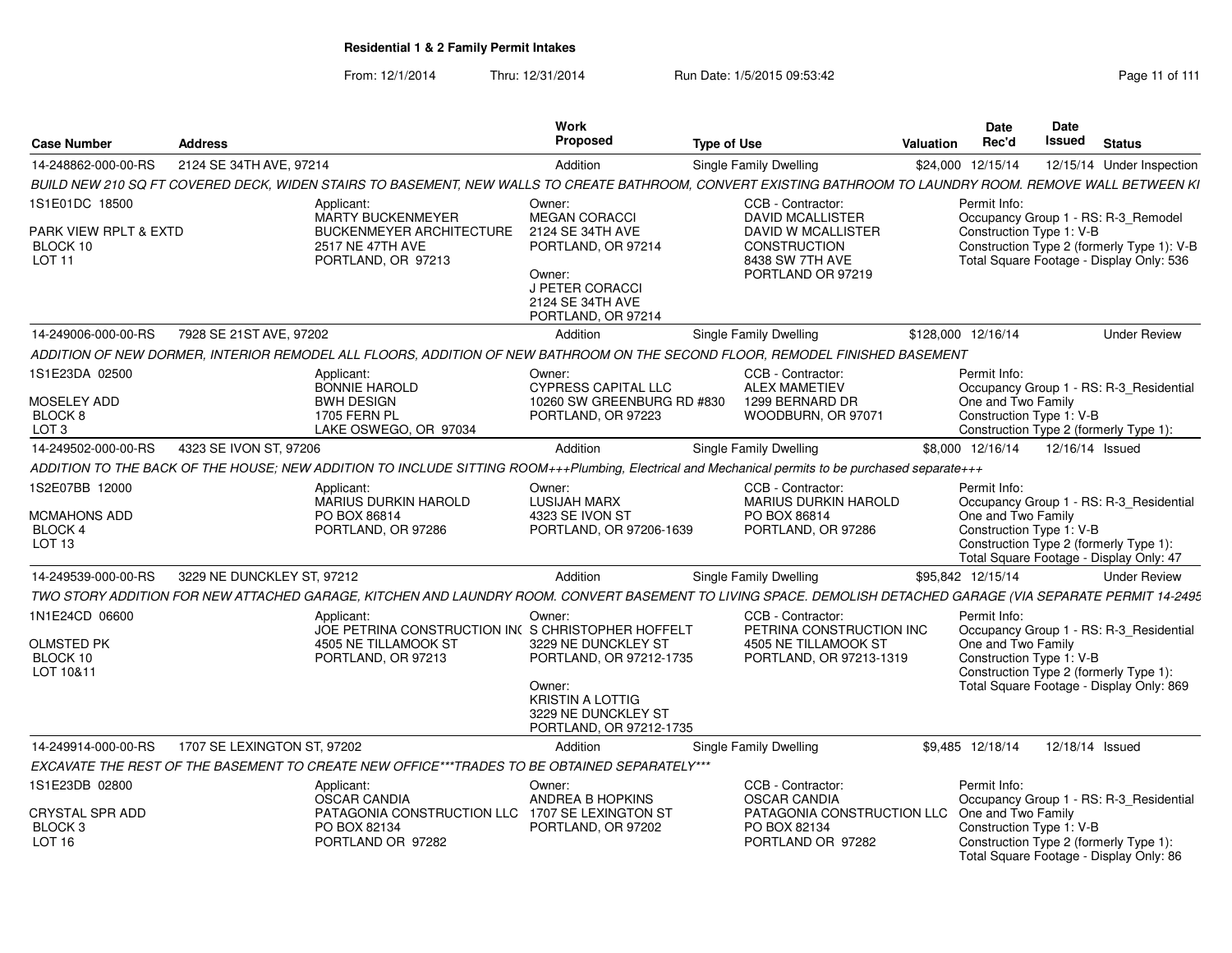| <b>Case Number</b>                                                                     | <b>Address</b>                   |                                                                                                                                                                                                                                                                    | Work<br><b>Proposed</b>                                                                                                                                    | <b>Type of Use</b> |                                                                                                                                                                               | Valuation | Date<br>Rec'd                                                                                                                                                                                  | <b>Date</b><br><b>Issued</b> | <b>Status</b>                                                                                                                 |
|----------------------------------------------------------------------------------------|----------------------------------|--------------------------------------------------------------------------------------------------------------------------------------------------------------------------------------------------------------------------------------------------------------------|------------------------------------------------------------------------------------------------------------------------------------------------------------|--------------------|-------------------------------------------------------------------------------------------------------------------------------------------------------------------------------|-----------|------------------------------------------------------------------------------------------------------------------------------------------------------------------------------------------------|------------------------------|-------------------------------------------------------------------------------------------------------------------------------|
| 14-249914-REV-01-RS                                                                    | 1707 SE LEXINGTON ST, 97202      |                                                                                                                                                                                                                                                                    | Addition                                                                                                                                                   |                    | Single Family Dwelling                                                                                                                                                        |           | \$500 12/18/14                                                                                                                                                                                 |                              | 12/18/14 Issued                                                                                                               |
|                                                                                        |                                  | ADDED VALUE REVISION TO ADD ADDITIONAL WINDOW IN NEW OFFICE SPACE                                                                                                                                                                                                  |                                                                                                                                                            |                    |                                                                                                                                                                               |           |                                                                                                                                                                                                |                              |                                                                                                                               |
| 1S1E23DB 02800<br><b>CRYSTAL SPR ADD</b><br>BLOCK 3<br>LOT <sub>16</sub>               |                                  | Applicant:<br><b>OSCAR CANDIA</b><br>PATAGONIA CONSTRUCTION LLC<br>PO BOX 82134<br>PORTLAND OR 97282                                                                                                                                                               | Owner:<br>ANDREA B HOPKINS<br>1707 SE LEXINGTON ST<br>PORTLAND, OR 97202                                                                                   |                    | CCB - Contractor:<br><b>OSCAR CANDIA</b><br>PATAGONIA CONSTRUCTION LLC<br>PO BOX 82134<br>PORTLAND OR 97282                                                                   |           | Permit Info:<br>Occupancy Group 1 - RS: R-3_Residential<br>One and Two Family<br>Construction Type 1: V-B<br>Construction Type 2 (formerly Type 1):<br>Total Square Footage - Display Only: 86 |                              |                                                                                                                               |
| 14-250347-000-00-RS                                                                    | 1424 SE 58TH AVE, 97215          |                                                                                                                                                                                                                                                                    | Addition                                                                                                                                                   |                    | <b>Single Family Dwelling</b>                                                                                                                                                 |           | \$10,000 12/17/14                                                                                                                                                                              |                              | 12/17/14 Under Inspection                                                                                                     |
|                                                                                        |                                  | ADDITION OF 52 SF TO REAR OF HOUSE FOR BATHROOM AND CLOSET (2 BATHROOMS TOTAL)                                                                                                                                                                                     |                                                                                                                                                            |                    |                                                                                                                                                                               |           |                                                                                                                                                                                                |                              |                                                                                                                               |
| 1S2E06AD 08400<br><b>BUEHNERS ADD</b><br><b>BLOCK 7</b><br>LOT <sub>3</sub>            |                                  | Applicant:<br>THIA BANKEY<br>CYNTHIA BANKEY ARCHITECT, IN( 1424 SE 58TH AVE<br>2115 SE 46TH AVE<br>PORTLAND, OR 97215                                                                                                                                              | Owner:<br><b>MATTHEW BURNS</b><br>PORTLAND, OR 97215<br>Owner:<br>ANDREA WILD<br>1424 SE 58TH AVE<br>PORTLAND, OR 97215                                    |                    | CCB - Contractor:<br>RUDOLPH JOSEPH TALARICO<br>3645 SE 38TH AVE<br>PORTLAND, OR 97202                                                                                        |           | Permit Info:<br>One and Two Family<br>Construction Type 1: V-B                                                                                                                                 |                              | Occupancy Group 1 - RS: R-3 Residential<br>Construction Type 2 (formerly Type 1):<br>Total Square Footage - Display Only: 55  |
| 14-250368-000-00-RS                                                                    | 7234 SE TENINO ST. 97206         |                                                                                                                                                                                                                                                                    | Addition                                                                                                                                                   |                    | Single Family Dwelling                                                                                                                                                        |           | \$8,272 12/17/14                                                                                                                                                                               |                              | <b>Under Review</b>                                                                                                           |
| LEGALIZE 75 SF LAUNDRY ROOM ADDITION TO REAR OF HOUSE                                  |                                  |                                                                                                                                                                                                                                                                    |                                                                                                                                                            |                    |                                                                                                                                                                               |           |                                                                                                                                                                                                |                              |                                                                                                                               |
| 1S2E20DC 07600<br>PLEASANT LITTLE HMS NO 2<br>BLOCK <sub>2</sub><br><b>LOT 7&amp;8</b> |                                  | Applicant:<br>Garrett Rupp<br><b>RUPP FAMILY BUILDERS</b><br>29030 SW TOWN CTR. LOOP E.<br>STE 202 #429<br>WILSONVILLE, OR 97070<br>Applicant:<br><b>Matt Greiner</b><br>RUPP FAMILY BUILDERS<br>29030 SW TOWN CENTER LP E<br>STE 202 #429<br>WILSONVILLE OR 97070 | Owner:<br><b>LARRY DRORBAUGH</b><br>7234 SE TENINO ST<br>PORTLAND, OR 97206                                                                                |                    | CCB - Contractor:<br>RUPP FAMILY BUILDERS<br><b>INCORPORATED</b><br>29030 SW TOWN CENTER LOOP E Construction Type 1: V-B<br><b>SUITE 202 BOX 429</b><br>WILSONVILLE, OR 97070 |           | Permit Info:<br>One and Two Family                                                                                                                                                             |                              | Occupancy Group 1 - RS: R-3_Residential<br>Construction Type 2 (formerly Type 1):<br>Total Square Footage - Display Only: 75  |
| 14-250611-000-00-RS                                                                    | 2122 SE 57TH AVE - Unit B, 97215 |                                                                                                                                                                                                                                                                    | Addition                                                                                                                                                   |                    | <b>Single Family Dwelling</b>                                                                                                                                                 |           | \$90,000 12/17/14                                                                                                                                                                              |                              | <b>Under Review</b>                                                                                                           |
|                                                                                        |                                  | TWO STORY ADDITION TO REAR OF HOUSE FOR ACCESSORY DWELLING UNIT, MAIN FLOOR INCLUDES KITCHEN, BATHROOM, LAUNDRY AREA, 2ND FLOOR INCLUDES 2 BEDROOMS AND BATHI                                                                                                      |                                                                                                                                                            |                    |                                                                                                                                                                               |           |                                                                                                                                                                                                |                              |                                                                                                                               |
| 1S2E06DD 01400                                                                         |                                  | Applicant:<br>PETER RADULESCU<br>PR DESIGN<br>919 NE 19TH STE 155N<br>PORTLAND, OR 97232                                                                                                                                                                           | Owner:<br><b>JAMES WISENER</b><br>2122 SE 57TH AVE<br>PORTLAND, OR 97215-4002<br>Owner:<br>PATRICIA WISENER<br>2122 SE 57TH AVE<br>PORTLAND, OR 97215-4002 |                    |                                                                                                                                                                               |           | Permit Info:<br>One and Two Family<br>Construction Type 1: V-B                                                                                                                                 |                              | Occupancy Group 1 - RS: R-3_Residential<br>Construction Type 2 (formerly Type 1):<br>Total Square Footage - Display Only: 799 |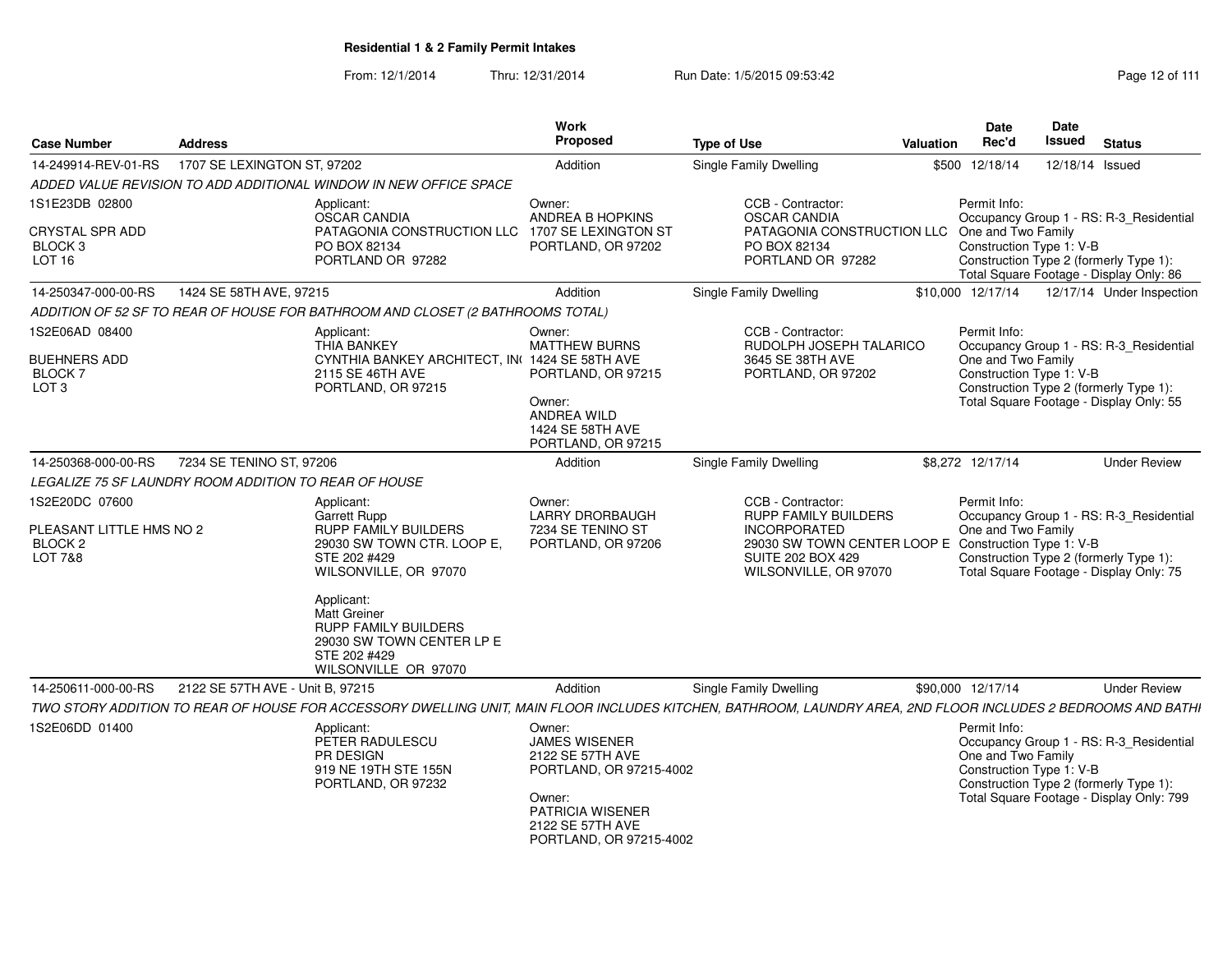| <b>Case Number</b>                                                  | <b>Address</b>                     |                                                                                                                                                                  | Work<br>Proposed                                                                                                                                                     |                                                                                                                                        | <b>Valuation</b> | Date<br>Rec'd                                                                                     | <b>Date</b><br>Issued | <b>Status</b>                                                                                                                      |
|---------------------------------------------------------------------|------------------------------------|------------------------------------------------------------------------------------------------------------------------------------------------------------------|----------------------------------------------------------------------------------------------------------------------------------------------------------------------|----------------------------------------------------------------------------------------------------------------------------------------|------------------|---------------------------------------------------------------------------------------------------|-----------------------|------------------------------------------------------------------------------------------------------------------------------------|
|                                                                     | 956 NE DEKUM ST, 97211             |                                                                                                                                                                  |                                                                                                                                                                      | <b>Type of Use</b>                                                                                                                     |                  |                                                                                                   |                       |                                                                                                                                    |
| 14-251568-000-00-RS                                                 |                                    | ADDITION TO REAR OF SINGLE FAMILY RESIDENCE, INCLUDES BEDROOM AND MASTER SUITE WITH BATHROOM AND WALK IN CLOSET, NEW STAIRS TO EXISTING BASEMENT, FINISH BASEMEI | Addition                                                                                                                                                             | Single Family Dwelling                                                                                                                 |                  | \$99,773 12/23/14                                                                                 |                       | 12/23/14 Under Inspection                                                                                                          |
| 1N1E14BD 10400<br>WOODLAWN<br>BLOCK 11<br>LOT 4                     |                                    | Applicant:<br><b>GENERAL CONTRACTOR</b><br>SERVICES NORTHWEST LLC<br>21380 SE COOP RD<br>EAGLE CREEK, OR 97022                                                   | Owner:<br>ONSIGHT INVESTMENTS LLC<br>16920 GREENTREE AVE<br>LAKE OSWEGO, OR 97034                                                                                    | CCB - Contractor:<br><b>GENERAL CONTRACTOR</b><br>SERVICES NORTHWEST LLC<br>21380 SE COOP RD<br>EAGLE CREEK, OR 97022                  |                  | Permit Info:<br>One and Two Family<br>Construction Type 1: V-B                                    |                       | Occupancy Group 1 - RS: R-3 Residential<br>Construction Type 2 (formerly Type 1): V-B<br>Total Square Footage - Display Only: 1538 |
| 14-251720-000-00-RS                                                 | 3239 NE 20TH AVE, 97212            |                                                                                                                                                                  | Addition                                                                                                                                                             | Single Family Dwelling                                                                                                                 |                  | \$13.345 12/19/14                                                                                 | 12/23/14 Issued       |                                                                                                                                    |
|                                                                     |                                    | 121 SINGLE STORY ADDITION FOR REMODELED BATH AND GUEST ROOM, REMODEL KITCHEN                                                                                     |                                                                                                                                                                      |                                                                                                                                        |                  |                                                                                                   |                       |                                                                                                                                    |
| 1N1E26AA 10100<br><b>IRVINGTON</b><br>BLOCK 30<br>LOT 1&2           |                                    | Applicant:<br><b>RICK BLUHM</b><br>COMPLETE CONSTRUCTION LLC<br>7078 NE 8TH AVE<br>PORTLAND, OR 97211                                                            | Owner:<br><b>TOBY L HARRINGTON</b><br>3239 NE 20TH AVE<br>PORTLAND, OR 97212-2412<br>Owner:<br>ELIZABETH I KINSOLVING<br>3239 NE 20TH AVE<br>PORTLAND, OR 97212-2412 | CCB - Contractor:<br><b>RICK BLUHM</b><br>COMPLETE CONSTRUCTION LLC<br>7078 NE 8TH AVE<br>PORTLAND, OR 97211                           |                  | Permit Info:<br>One and Two Family<br>Construction Type 1: V-B                                    |                       | Occupancy Group 1 - RS: R-3 Residential<br>Construction Type 2 (formerly Type 1):<br>Total Square Footage - Display Only: 121      |
| 14-252212-000-00-RS                                                 | 2766 SE BYBEE BLVD, 97202          |                                                                                                                                                                  | Addition                                                                                                                                                             | Single Family Dwelling                                                                                                                 |                  | \$110 12/22/14                                                                                    |                       | <b>Under Review</b>                                                                                                                |
|                                                                     |                                    | SUNROOM ADDITION, EXTEND GARAGE, BASEMENT REMODEL, KITCHEN REMODEL, UPDATE PLUMBING AND WIRING                                                                   |                                                                                                                                                                      |                                                                                                                                        |                  |                                                                                                   |                       |                                                                                                                                    |
| 1S1E24BA 08000<br>EASTMORELAND<br><b>BLOCK1</b><br>LOT 27&28        |                                    | Applicant:<br>Tom Corvi<br>Right Angle Construction, Inc.<br>P.O. Box 587<br>OREGON CITY OR 97045<br>20126 S. Impala Lane<br>20126 S. Impala Lane                | Owner:<br>THOMAS K HUGGETT<br>2766 SE BYBEE BLVD<br>PORTLAND, OR 97202-8734<br>Owner:<br><b>GAIL C HUGGETT</b><br>2766 SE BYBEE BLVD<br>PORTLAND, OR 97202-8734      | CCB - Contractor:<br>RIGHT ANGLE CONSTRUCTION IN Occupancy Group 1 - RS: R-3 Residential<br>20126 S IMPALA LN<br>OREGON CITY, OR 97045 |                  | Permit Info:<br>One and Two Family<br>Construction Type 1: V-B                                    |                       | Construction Type 2 (formerly Type 1):<br>Total Square Footage - Display Only: 1                                                   |
| 14-252438-000-00-RS                                                 | 7551 N WOOLSEY AVE - Unit B, 97203 |                                                                                                                                                                  | Addition                                                                                                                                                             | Single Family Dwelling                                                                                                                 |                  | \$26,249 12/23/14                                                                                 | 12/23/14 Issued       |                                                                                                                                    |
|                                                                     |                                    | ADDITION OF DINING ROOM AT SOUTH ELEVATION AND STORAGE ROOM AT WEST ELEVATIONTO EXISTING SINGLE FAMILY RESIDENCE. RECONFIGURE FLOOR PLAN TO CREATE ACCESSORY I   |                                                                                                                                                                      |                                                                                                                                        |                  |                                                                                                   |                       |                                                                                                                                    |
| 1N1E08CD 00900                                                      |                                    | Applicant:<br><b>MICHEAL SAWYER</b><br><b>RENOVATE INC</b><br>8425 SW CHARLOTTE DR<br>BEAVERTON, OR 97007                                                        | Owner:<br>MITCHELL S GOULD<br>7551 N WOOLSEY AVE<br>PORTLAND, OR 97203-5834                                                                                          | CCB - Contractor:<br><b>MICHEAL SAWYER</b><br><b>RENOVATE INC</b><br>8425 SW CHARLOTTE DR<br>BEAVERTON, OR 97007                       |                  | Permit Info:<br>One and Two Family<br>Construction Type 1: V-B<br>Number of New Dwelling Units: 1 |                       | Occupancy Group 1 - RS: R-3 Residential<br>Construction Type 2 (formerly Type 1):<br>Total Square Footage - Display Only: 238      |
| 14-252491-000-00-RS                                                 | 0102 SW PENDLETON ST, 97201        |                                                                                                                                                                  | Addition                                                                                                                                                             | Single Family Dwelling                                                                                                                 |                  | \$25,000 12/23/14                                                                                 | 12/23/14 Issued       |                                                                                                                                    |
|                                                                     |                                    | ADD STAIRS AT EXISTING DECK: ENCLOSE PORCH FOR LAUNDRY ON SECOND LEVEL AND OFFICE ON THIRD LEVEL                                                                 |                                                                                                                                                                      |                                                                                                                                        |                  |                                                                                                   |                       |                                                                                                                                    |
| 1S1E15CB 04600<br><b>SOUTHPORT</b><br>BLOCK 5<br>W 1/2 OF LOT 21&22 |                                    | Applicant:<br><b>GIBSON BUILDERS LLC</b><br><b>GIBSON BUILDERS LLC</b><br>1526 NE ALBERTA #232<br>PORTLAND OR 97211                                              | Owner:<br><b>GREGORY W MILLER</b><br>0102 SW PENDLETON ST<br>PORTLAND, OR 97239-3761                                                                                 | CCB - Contractor:<br><b>GIBSON BUILDERS LLC</b><br><b>GIBSON BUILDERS LLC</b><br>1526 NE ALBERTA #232<br>PORTLAND OR 97211             |                  | Permit Info:<br>One and Two Family<br>Construction Type 1: V-B                                    |                       | Occupancy Group 1 - RS: R-3 Residential<br>Construction Type 2 (formerly Type 1): V-B<br>Total Square Footage - Display Only: 274  |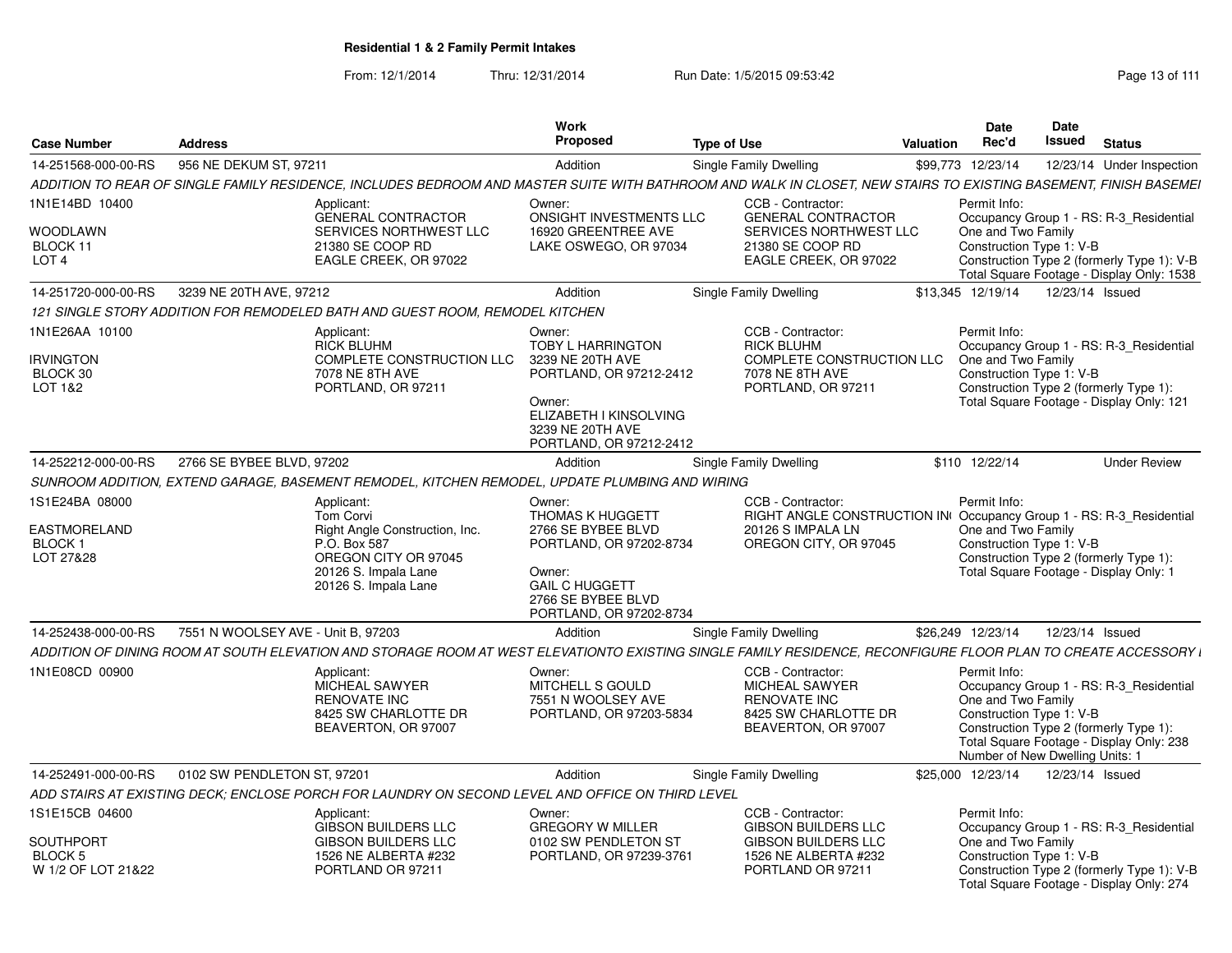| Case Number                                                                           | <b>Address</b>                   |                                                                                                                                                                  | <b>Work</b><br><b>Proposed</b>                                                                                                          | <b>Type of Use</b>                                                                                                                       | Valuation | <b>Date</b><br>Rec'd                                                                                                                                                                            | <b>Date</b><br><b>Issued</b> | <b>Status</b>                                                                                                                      |
|---------------------------------------------------------------------------------------|----------------------------------|------------------------------------------------------------------------------------------------------------------------------------------------------------------|-----------------------------------------------------------------------------------------------------------------------------------------|------------------------------------------------------------------------------------------------------------------------------------------|-----------|-------------------------------------------------------------------------------------------------------------------------------------------------------------------------------------------------|------------------------------|------------------------------------------------------------------------------------------------------------------------------------|
| 14-252896-000-00-RS                                                                   | 2954 NE 50TH AVE, 97213          |                                                                                                                                                                  | Addition                                                                                                                                | <b>Single Family Dwelling</b>                                                                                                            |           | \$49,631 12/22/14                                                                                                                                                                               |                              | <b>Under Review</b>                                                                                                                |
|                                                                                       |                                  | REMOVE EXISTING HALF STORY ATTIC AND CREATE FULL HEIGHT SECOND FLOOR OVER EXISTING FOOTPRINT. NEW TWO STORY ADDITION. NEW FRONT PORCH. CONVET BASEMENT TO H      |                                                                                                                                         |                                                                                                                                          |           |                                                                                                                                                                                                 |                              |                                                                                                                                    |
| 1N2E30BD 02400<br>ROSE CITY PK<br>BLOCK 139<br>LOT <sub>17</sub>                      |                                  | Applicant:<br>NORTHWEST HERITAGE<br>RENOVATIONS, LLC<br>17404 Bergis Farm Drive<br>Lake Oswego, OR 97034                                                         | Owner:<br>NORTHWEST HERITAGE<br>17404 BERGIS FARM DR<br>LAKE OSWEGO, OR 97035-6134<br>Owner:<br><b>RENOVATIONS LLC</b>                  | CCB - Contractor:<br><b>ERIC FOWLER</b><br>NORTHWEST HERITAGE<br><b>RENOVATIONS LLC</b><br>17404 BERGIS FARM DR<br>LAKE OSWEGO, OR 97034 |           | Permit Info:<br>One and Two Family<br>Construction Type 1: V-B<br>Construction Type 2 (formerly Type 1):                                                                                        |                              | Occupancy Group 1 - RS: R-3_Residential<br>Total Square Footage - Display Only: 450                                                |
|                                                                                       |                                  |                                                                                                                                                                  | 17404 BERGIS FARM DR<br>LAKE OSWEGO, OR 97035-6134                                                                                      |                                                                                                                                          |           |                                                                                                                                                                                                 |                              |                                                                                                                                    |
| 14-253653-000-00-RS                                                                   | 7643 SW 25TH AVE, 97219          |                                                                                                                                                                  | Addition                                                                                                                                | Single Family Dwelling                                                                                                                   |           | \$2,867 12/24/14                                                                                                                                                                                |                              | <b>Under Review</b>                                                                                                                |
|                                                                                       |                                  | 135 SF SUNROOM ADDITION ON EXISTING DECK USING PRE-FAB GLASS WALLS. SPACE IS UNCONDITIONED                                                                       |                                                                                                                                         |                                                                                                                                          |           |                                                                                                                                                                                                 |                              |                                                                                                                                    |
| 1S1E20AD 17900<br><b>HERITAGE LANE</b><br>LOT <sub>1</sub><br>INC UND 1/4 INT TRACT A |                                  | Applicant:<br><b>BILL MOORE</b><br>PATIO INNOVATIONS DBA: May<br>Awning & Patio<br>5220 NE COLUMBIA BLVD<br>PORTLAND OR 97218                                    | Owner:<br>CINDY L MARPLE<br>7643 SW 25TH AVE<br>PORTLAND, OR 97219<br>Owner:<br>ERIC C HUDSON<br>7643 SW 25TH AVE<br>PORTLAND, OR 97219 | CCB - Contractor:<br>PATIO INNOVATIONS DBA MAY<br>AWNING & PATIO CO<br>5220 NE COLUMBIA<br>PORTLAND OR 97218                             |           | Permit Info:<br>Occupancy Group 1 - RS: U Decks,<br>Patios, Porches, Carports<br>Construction Type 1: V-B<br>Construction Type 2 (formerly Type 1):<br>Total Square Footage - Display Only: 135 |                              |                                                                                                                                    |
| 14-254061-000-00-RS                                                                   | 5425 NE MASON ST, 97218          |                                                                                                                                                                  | Addition                                                                                                                                | Single Family Dwelling                                                                                                                   |           | \$29.935 12/31/14                                                                                                                                                                               | 12/31/14 Issued              |                                                                                                                                    |
|                                                                                       |                                  | REPAIR FIRE DAMAGE AT CENTER OF HOUSE, REMODEL MAIN FLOOR BATHROOM AND ADD SHOWER, REMOVE WALLS TO ENLARGE KITCHEN AREA, NEW SUPPORTS IN BASEMENT, ADD CLO.      |                                                                                                                                         |                                                                                                                                          |           |                                                                                                                                                                                                 |                              |                                                                                                                                    |
| 1N2E19DB 03400<br>SECTION 19 1N 2E<br>TL 3400 0.26 ACRES                              |                                  | Applicant:<br>PATRICK DONALDSON<br>PATRICK DONALDSON ARCHITEC 5425 NE MASON ST<br><b>106 NE 61ST AVE</b><br>PORTLAND, OR 97213                                   | Owner:<br><b>JAYOTTA FEIMOEFIAFI</b><br>PORTLAND, OR 97218-2133                                                                         | CCB - Contractor:<br>RAPID INTERVENTION TEAM INC<br>PO BOX 51<br>GLADSTONE, OR 97027                                                     |           | Permit Info:<br>Occupancy Group 1 - RS: R-3_Remodel<br>Construction Type 1: V-B                                                                                                                 |                              | Construction Type 2 (formerly Type 1): V-B<br>Total Square Footage - Display Only: 1120                                            |
| 14-254673-000-00-RS                                                                   | 2375 SE 47TH AVE - Unit A. 97215 |                                                                                                                                                                  | Addition                                                                                                                                | Single Family Dwelling                                                                                                                   |           | \$120,000 12/30/14                                                                                                                                                                              |                              | <b>Under Review</b>                                                                                                                |
|                                                                                       |                                  | ADDITION /ADU-TO EXISTING SINGLE FAMILY HOME-ADDITION WILL INCLUDE- ENLARGING EXISTING BEDROOM AND BATH: ADU TO INCLUDE BEDROOM AND BATHROOM: REMOVAL OF FRONT I |                                                                                                                                         |                                                                                                                                          |           |                                                                                                                                                                                                 |                              |                                                                                                                                    |
| 1S2E06CD 09500                                                                        |                                  | Applicant:<br><b>LINDA OSTER</b><br><b>QUATREFOIL INC</b><br>404 SE 80TH<br>PORTLAND, OR 97215                                                                   | Owner:<br>ANDRES L CRUZ<br>4635 SE DIVISION ST<br>PORTLAND, OR 97206                                                                    |                                                                                                                                          |           | Permit Info:<br>One and Two Family<br>Construction Type 1: V-B<br>Construction Type 2 (formerly Type 1):                                                                                        |                              | Occupancy Group 1 - RS: R-3_Residential                                                                                            |
| 14-254822-000-00-RS                                                                   | 5731 SE NEHALEM ST, 97206        |                                                                                                                                                                  | Addition                                                                                                                                | <b>Single Family Dwelling</b>                                                                                                            |           | \$200,000 12/30/14                                                                                                                                                                              |                              | <b>Under Review</b>                                                                                                                |
|                                                                                       |                                  | ADDITION AND EXTENSIVE REMODEL TO SINGLE STORY RESIDENCE. ADDING 2ND BATHROOM                                                                                    |                                                                                                                                         |                                                                                                                                          |           |                                                                                                                                                                                                 |                              |                                                                                                                                    |
| 1S2E19DA 10900<br><b>DARLINGTON</b><br>BLOCK 15<br>LOT 43&44                          |                                  | Applicant:<br>BAYARD MENTRUM<br>11860 SE MORRISON ST<br>PORTLAND OR 97216                                                                                        | Owner:<br>PMB #412 2373 NW 185TH AVE<br>HILLSBORO, OR 97124                                                                             | CCB - Contractor:<br>PACIFIC NW CUSTOM HOMES LLC SHADI S HANIYAH<br>2373 NW 185TH AVE PMB 412<br>HILLSBORO, OR 97124                     |           | Permit Info:<br>One and Two Family<br>Construction Type 1: V-B                                                                                                                                  |                              | Occupancy Group 1 - RS: R-3_Residential<br>Construction Type 2 (formerly Type 1): V-B<br>Total Square Footage - Display Only: 2153 |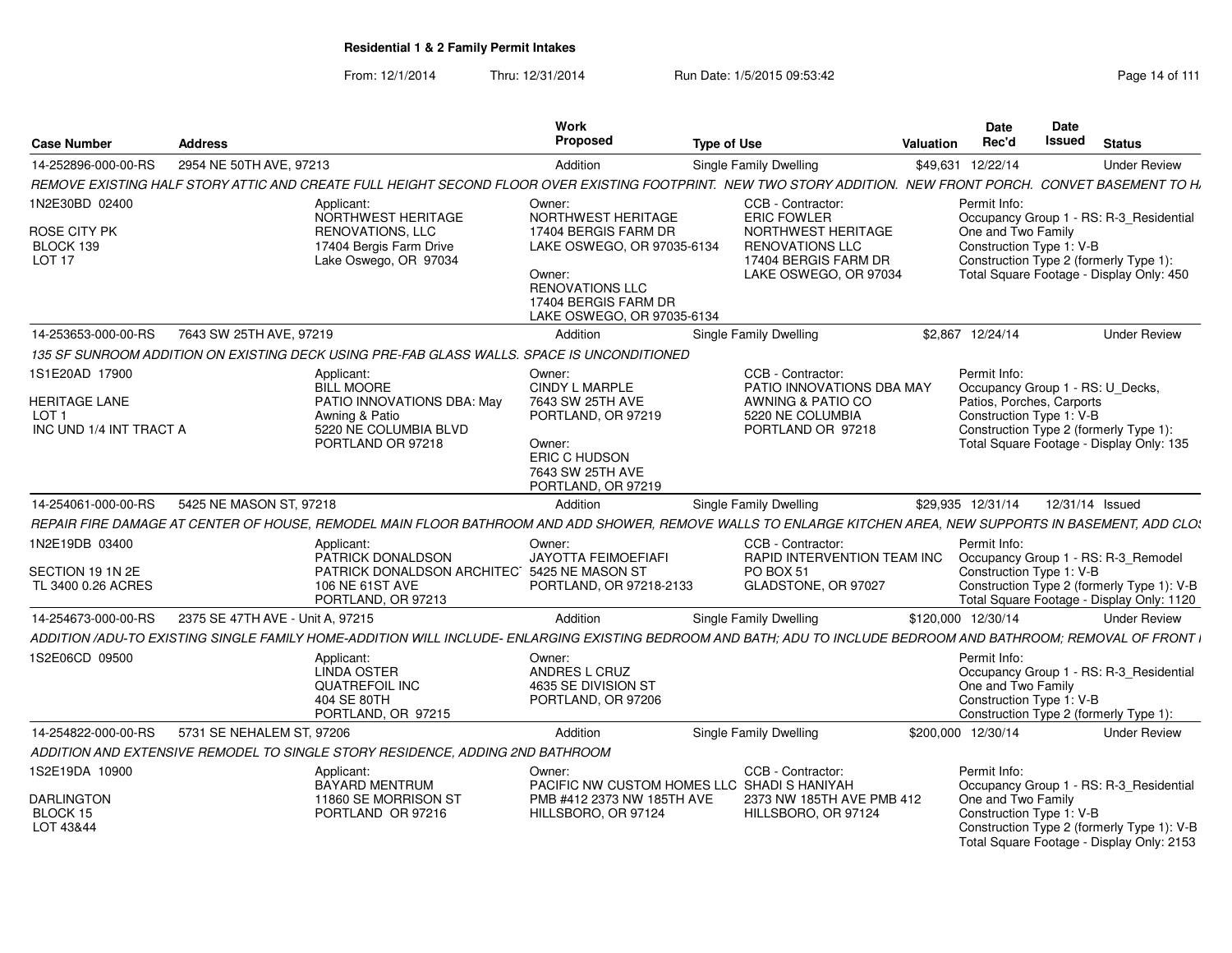From: 12/1/2014Thru: 12/31/2014 Run Date: 1/5/2015 09:53:42 Run Date: 1/5/2015 09:53:42

| <b>Case Number</b>                                                                               | <b>Address</b>                    |                                                                                     | <b>Work</b><br>Proposed                                                                                                                                        | <b>Type of Use</b>                                                                                                                                          | Valuation | Date<br>Rec'd                                                  | <b>Date</b><br><b>Issued</b> | <b>Status</b>                                                                                                                      |
|--------------------------------------------------------------------------------------------------|-----------------------------------|-------------------------------------------------------------------------------------|----------------------------------------------------------------------------------------------------------------------------------------------------------------|-------------------------------------------------------------------------------------------------------------------------------------------------------------|-----------|----------------------------------------------------------------|------------------------------|------------------------------------------------------------------------------------------------------------------------------------|
| 14-254852-000-00-RS                                                                              | 3800 SW 52ND PL, 97221            |                                                                                     | Addition                                                                                                                                                       | Single Family Dwelling                                                                                                                                      |           | \$43,123 12/30/14                                              |                              | <b>Under Review</b>                                                                                                                |
|                                                                                                  |                                   |                                                                                     |                                                                                                                                                                | ADDITION ON WEST END OF HOUSE OVER EXISTING CONCRETE PATIO & UNDER EXISTING ROOF WITH NEW CRAWLSPACE BELOW BUMP-OUT REAR OF HOUSE FOR NEW MASTER BEDROON    |           |                                                                |                              |                                                                                                                                    |
| 1S1E07DB 00600<br><b>WILCOX ESTATES</b><br>BLOCK 10<br>LOT <sub>15</sub>                         |                                   | Applicant:<br>HAYES BROTHERS LLC<br>5423 NE 36TH AVE<br>PORTLAND OR 97211           | Owner:<br>MICHAEL FITZPATRICK<br>3644 SW 48TH PL<br>PORTLAND, OR 97221-2102<br>Owner:<br><b>ALLISON BILLINGS</b><br>3644 SW 48TH PL<br>PORTLAND, OR 97221-2102 | CCB - Contractor:<br><b>HAYES BROTHERS LLC</b><br>5423 NE 36TH AVE<br>PORTLAND OR 97211                                                                     |           | Permit Info:<br>One and Two Family<br>Construction Type 1: V-B |                              | Occupancy Group 1 - RS: R-3 Residential<br>Construction Type 2 (formerly Type 1):<br>Total Square Footage - Display Only: 391      |
| 14-255137-000-00-RS                                                                              | 2609 SW PARK PL, 97201            |                                                                                     | Addition                                                                                                                                                       | <b>Single Family Dwelling</b>                                                                                                                               |           | \$116,768 12/31/14                                             |                              | <b>Under Review</b>                                                                                                                |
|                                                                                                  |                                   | NEW TWO STORY ADDITION OVER NEW ATTACHED TUCK UNDER GARAGE. NEW COVERED PORCH.      |                                                                                                                                                                |                                                                                                                                                             |           |                                                                |                              |                                                                                                                                    |
| 1N1E32DD 00500<br><b>PARKSIDE</b><br>BLOCK <sub>1</sub><br>LOT 1&2 EXC PT IN ST                  |                                   | Applicant:<br>Ostmo Construction<br>PO BOX 25526<br>PORTLAND, OR 97298              | Owner:<br>NICHOLAS S KUCHA<br>1221 SW 10TH AVE #1502<br>PORTLAND, OR 97205<br>Owner:<br><b>EMILY A KUCHA</b><br>1221 SW 10TH AVE #1502<br>PORTLAND, OR 97205   | CCB - Contractor:<br><b>Ostmo Construction</b><br>PO BOX 25526<br>PORTLAND, OR 97298                                                                        |           | Permit Info:<br>One and Two Family<br>Construction Type 1: V-B |                              | Occupancy Group 1 - RS: R-3 Residential<br>Construction Type 2 (formerly Type 1): V-B<br>Total Square Footage - Display Only: 1415 |
| 14-255417-000-00-RS                                                                              | 623 SE FRANKLIN ST, 97202         |                                                                                     | Addition                                                                                                                                                       | <b>Single Family Dwelling</b>                                                                                                                               |           | \$35,293 12/31/14                                              |                              | <b>Under Review</b>                                                                                                                |
|                                                                                                  |                                   | 16 x 20 ONE-STORY FAMILY ROOM ADDITION TO WEST SIDE OF HOUSE                        |                                                                                                                                                                |                                                                                                                                                             |           |                                                                |                              |                                                                                                                                    |
| 1S1E11BC 06600<br><b>MANHATTAN HTS</b><br><b>BLOCK C</b><br>W 12' OF LOT 1<br>LOT 2 EXC PT IN ST |                                   | Applicant:<br><b>OSCAR GRIFFIN</b><br>2000 NE 42ND AVE., #155<br>PORTLAND, OR 97213 | Owner:<br><b>KENNETH BROOKS</b><br>2131 SE ROBIN PL<br>GRESHAM, OR 97080-9258                                                                                  | <b>Primary Contractor:</b><br>OSCAR GRIFFIN<br>2000 NE 42ND AVE., #155<br>PORTLAND, OR 97213                                                                |           | Permit Info:<br>One and Two Family<br>Construction Type 1: V-B |                              | Occupancy Group 1 - RS: R-3_Residential<br>Construction Type 2 (formerly Type 1):<br>Total Square Footage - Display Only: 320      |
| Total # of RS Addition permit intakes: 67                                                        |                                   |                                                                                     |                                                                                                                                                                |                                                                                                                                                             |           |                                                                |                              | Total valuation of RS Addition permit intakes: \$4,085,672                                                                         |
| 14-116935-000-00-RS                                                                              | 3103 NW WILSON ST - Unit B, 97210 |                                                                                     | Alteration                                                                                                                                                     | <b>Accessory Dwelling Unit</b>                                                                                                                              |           | \$56,324 12/12/14                                              |                              | <b>Under Review</b>                                                                                                                |
|                                                                                                  |                                   |                                                                                     |                                                                                                                                                                | CONVERT DETACHED ACCESSORY STUDIO STRUCTURE TO ACCESSORY DWELLING UNIT, TO INCLUDE KITCHEN, BATHROOM, LIVING/BEDROOM AREA (2 BATHROOMS TOTAL INCLUDING HOUS |           |                                                                |                              |                                                                                                                                    |
| 1N1E29CA 05501                                                                                   |                                   | Applicant:<br><b>MARK L LARSON</b><br>3103 NW WILSON ST<br>PORTLAND, OR 97210-1958  | Owner:<br><b>MARK L LARSON</b><br>3103 NW WILSON ST<br>PORTLAND, OR 97210-1958                                                                                 |                                                                                                                                                             |           | Permit Info:<br>One and Two Family<br>Construction Type 1: V-B |                              | Occupancy Group 1 - RS: R-3_Residential<br>Construction Type 2 (formerly Type 1): V-B                                              |

Construction Type 2 (formerly Type 1): V-B Total Square Footage - Display Only: 526 Number of New Dwelling Units: 1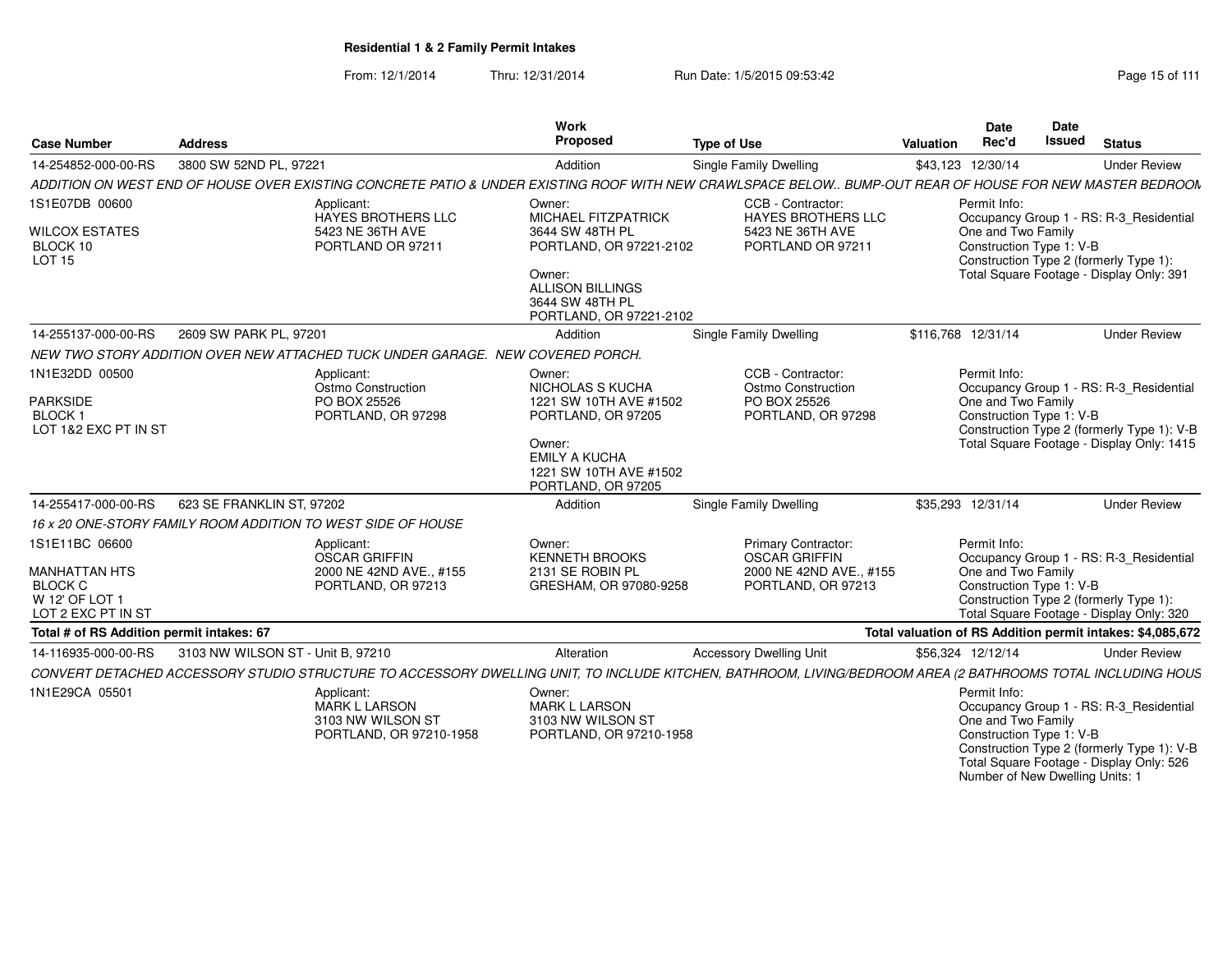| <b>Case Number</b>  | <b>Address</b>                                                                                                                                                | <b>Work</b><br><b>Proposed</b>                                                                                                                                                                                                          | <b>Type of Use</b>                                                                                              | Valuation | <b>Date</b><br>Rec'd               | <b>Date</b><br>Issued                                       | <b>Status</b>                                                                                                             |
|---------------------|---------------------------------------------------------------------------------------------------------------------------------------------------------------|-----------------------------------------------------------------------------------------------------------------------------------------------------------------------------------------------------------------------------------------|-----------------------------------------------------------------------------------------------------------------|-----------|------------------------------------|-------------------------------------------------------------|---------------------------------------------------------------------------------------------------------------------------|
| 14-227148-000-00-RS | 1324 NE PRESCOTT ST - Unit B, 97211                                                                                                                           | Alteration                                                                                                                                                                                                                              | <b>Accessory Dwelling Unit</b>                                                                                  |           | \$25,000 12/3/14                   |                                                             | 12/3/14 Issued                                                                                                            |
|                     | CONVERT EXISTING DETACHED GARAGE TO ACCESSORY DWELLING UNIT, TO INCLUDE KITCHEN, BATHROOM, LIVING AND BEDROOM AREA, INFILL CARRIAGE DOORS AND ADD MAN DOOR AN |                                                                                                                                                                                                                                         |                                                                                                                 |           |                                    |                                                             |                                                                                                                           |
| 1N1E23CA 01300      | Applicant:<br>LEE C STEVENSON<br>9320 SW ASPEN ST<br>BEAVERTON, OR 97005                                                                                      | Owner:<br>BERIT Y STEVENSON<br>9320 SW ASPEN ST<br>BEAVERTON, OR 97005<br>Owner:<br>LEE C STEVENSON<br>9320 SW ASPEN ST<br>BEAVERTON, OR 97005                                                                                          |                                                                                                                 |           | Permit Info:<br>One and Two Family | Construction Type 1: V-B                                    | Occupancy Group 1 - RS: R-3_Residential<br>Construction Type 2 (formerly Type 1):                                         |
| 14-241130-000-00-RS | 4405 NE CESAR E CHAVEZ BLVD - Unit B, 97211                                                                                                                   | Alteration                                                                                                                                                                                                                              | <b>Accessory Dwelling Unit</b>                                                                                  |           | \$8,000 12/1/14                    |                                                             | 12/1/14 Issued                                                                                                            |
|                     | CONVERT GARAGE TO ADU (AIR B&B), ADD BATHROOM AND FIREWALL; REMOVE PATIO COVERED ADDED WITHOUT A PERMIT***TRADES TO BE OBTAINED SEPARATELY***                 |                                                                                                                                                                                                                                         |                                                                                                                 |           |                                    |                                                             |                                                                                                                           |
| 1N1E24DA 07700      | Applicant:<br>ZACHARY K WHITTEN<br>4405 NE CESAR CHAVEZ BLVD<br>PORTLAND, OR 97211-8231                                                                       | Owner:<br>ZACHARY K WHITTEN<br>4405 NE CESAR CHAVEZ BLVD<br>PORTLAND, OR 97211-8231<br>Owner:<br>JADE S DE LA PAZ<br>4405 NE CESAR CHAVEZ BLVD<br>PORTLAND, OR 97211-8231                                                               |                                                                                                                 |           | Permit Info:                       | Construction Type 1: V-B<br>Number of New Dwelling Units: 1 | Occupancy Group 1 - RS: R-3_Remodel<br>Construction Type 2 (formerly Type 1):<br>Total Square Footage - Display Only: 280 |
| 14-241156-000-00-RS | 9340 SW 30TH AVE, 97219                                                                                                                                       | Alteration                                                                                                                                                                                                                              | <b>Accessory Dwelling Unit</b>                                                                                  |           | \$48,000 12/9/14                   |                                                             | 12/9/14 Issued                                                                                                            |
|                     | CONVERTING PORTION OF GARAGE TO ADU: ADU TO INCLUDE 1 NEW BEDROOM, 1 BATHROOM; KITCHEN. AND LIVING ROOM                                                       |                                                                                                                                                                                                                                         |                                                                                                                 |           |                                    |                                                             |                                                                                                                           |
| 1S1E29AD 01800      | Applicant:<br>MICHAEL DANGELO<br>2943 SW TAYLORS FERRY RD<br>PORTLAND OR                                                                                      | Owner:<br>MICHAEL DANGELO<br>2943 SW TAYLORS FERRY RD<br>PORTLAND OR<br>Owner:<br><b>TERESA VANDERKIN</b><br>2943 SW TAYLORS FERRY RD<br>PORTLAND OR                                                                                    | CCB - Contractor:<br><b>CLINT HOWES</b><br>REVIVE CONSTRUCTION, LLC<br>9755 N SYRACUSE ST<br>PORTLAND, OR 97203 |           | Permit Info:<br>One and Two Family | Construction Type 1: V-B<br>Number of New Dwelling Units: 1 | Occupancy Group 1 - RS: R-3_Residential<br>Construction Type 2 (formerly Type 1):                                         |
| 14-242274-000-00-RS | 4506 N COMMERCIAL AVE - Unit B                                                                                                                                | Alteration                                                                                                                                                                                                                              | <b>Accessory Dwelling Unit</b>                                                                                  |           | \$17,645 12/23/14                  |                                                             | 12/23/14 Issued                                                                                                           |
|                     | CONVERT GARAGE INTO DETACHED ACCESSORY DWELLING UNIT AND CONSTRUCTION OF A 9 FT X 18 FT PAVED PARKING PAD OFF OF ALLEY FOR EXISTING HOUSE                     |                                                                                                                                                                                                                                         |                                                                                                                 |           |                                    |                                                             |                                                                                                                           |
| 1N1E22AC 08900A1    | Applicant:<br><b>MARK DOUGLAS AKITA</b><br>2648 SW LURADEL ST<br>PORTLAND, OR 97219                                                                           | Owner:<br>PROUD GROUND<br>4506 N COMMERCIAL AVE<br>PORTLAND, OR 97217<br>Owner:<br>PAUL SWITALLA<br>4506 N COMMERCIAL AVE<br>PORTLAND, OR 97217<br>Owner:<br><b>CATHERINE VAN GINKEL</b><br>4506 N COMMERCIAL AVE<br>PORTLAND, OR 97217 | CCB - Contractor:<br><b>MARK DOUGLAS AKITA</b><br>2648 SW LURADEL ST<br>PORTLAND, OR 97219                      |           | Permit Info:                       | Construction Type 1: V-B<br>Number of New Dwelling Units: 1 | Occupancy Group 1 - RS: R-3_Remodel<br>Construction Type 2 (formerly Type 1):<br>Total Square Footage - Display Only: 480 |
|                     |                                                                                                                                                               |                                                                                                                                                                                                                                         |                                                                                                                 |           |                                    |                                                             |                                                                                                                           |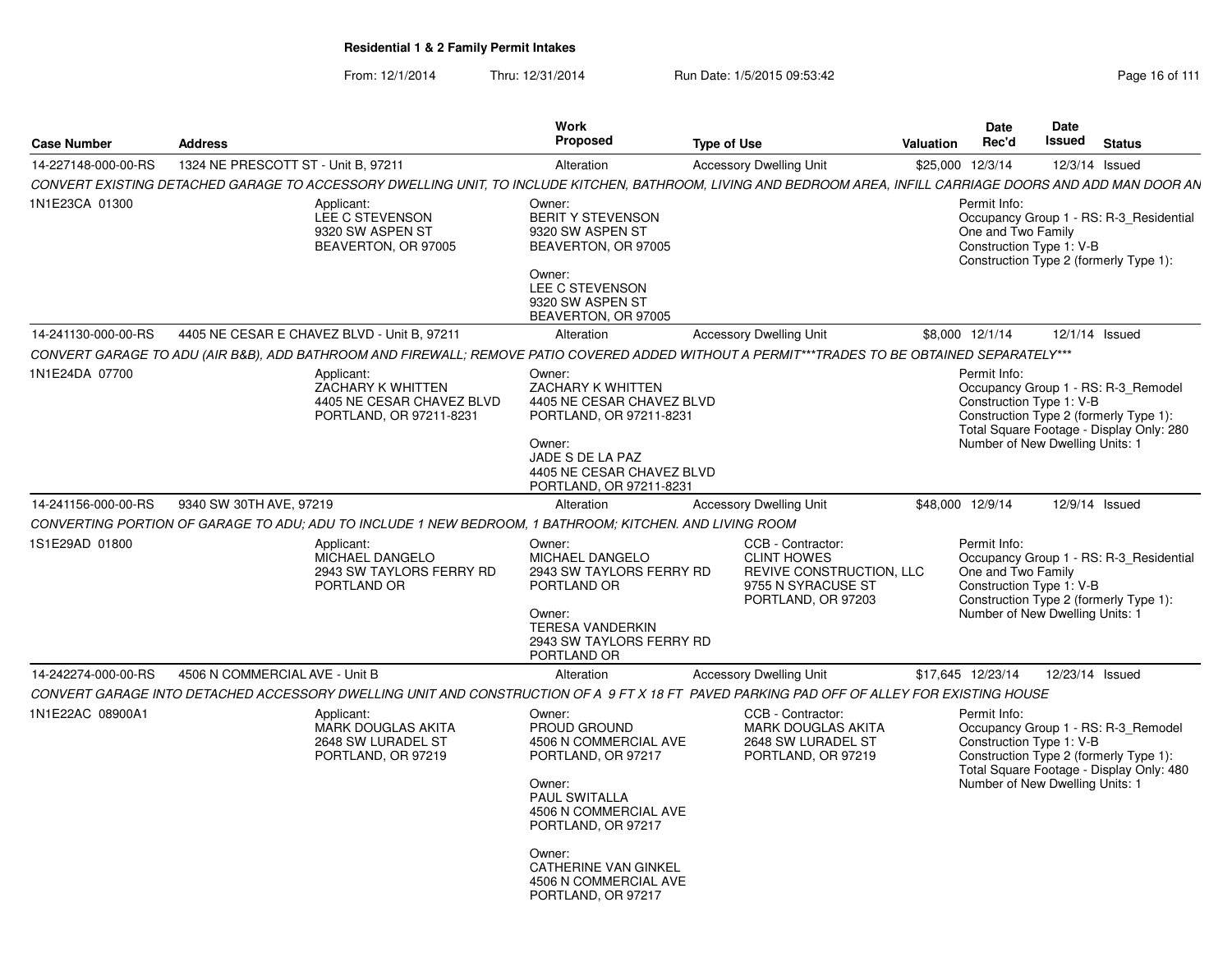| <b>Case Number</b>                                                      | Address                             |                                                                                                           | Work<br><b>Proposed</b>                                                                                                                                      | <b>Type of Use</b>                                                                                                                                             | Valuation        | <b>Date</b><br>Rec'd               | Date<br>Issued                                              | <b>Status</b>                                                                                                             |
|-------------------------------------------------------------------------|-------------------------------------|-----------------------------------------------------------------------------------------------------------|--------------------------------------------------------------------------------------------------------------------------------------------------------------|----------------------------------------------------------------------------------------------------------------------------------------------------------------|------------------|------------------------------------|-------------------------------------------------------------|---------------------------------------------------------------------------------------------------------------------------|
| 14-242495-000-00-RS                                                     | 4824 SE GLENWOOD ST - Unit B. 97206 |                                                                                                           | Alteration                                                                                                                                                   | <b>Accessory Dwelling Unit</b>                                                                                                                                 | \$18,000 12/5/14 |                                    |                                                             | 12/5/14 Issued                                                                                                            |
|                                                                         |                                     |                                                                                                           |                                                                                                                                                              | CONVERT DETACHED GARAGE TO AN ADU. REMOVE GARAGE DOOR ADD WINDOWS AND THE ENTRANCE WILL BE FROM THE EAST ELEVATION - ELECT MECH AND PLUMB. PERMITS SHALL I     |                  |                                    |                                                             |                                                                                                                           |
| 1S2E19BA 12300                                                          |                                     | Applicant:<br><b>JOHN NOLEN</b><br><b>MARK LLOYD MOFFAT</b><br>5404 SE 105TH<br>PORTLAND, OR 97266        | Owner:<br><b>BC RETIREMENT PLAN</b><br>800 NE TENNEY RD #110 PMB 341<br>VANCOUVER, WA 98685-2899                                                             | CCB - Contractor:<br><b>JOHN NOLEN</b><br><b>MARK LLOYD MOFFAT</b><br>5404 SE 105TH<br>PORTLAND, OR 97266                                                      |                  | Permit Info:<br>One and Two Family | Construction Type 1: V-B<br>Number of New Dwelling Units: 1 | Occupancy Group 1 - RS: R-3 Residential<br>Construction Type 2 (formerly Type 1):                                         |
| 14-246107-000-00-RS                                                     | 1731 NE 10TH AVE, 97212             |                                                                                                           | Alteration                                                                                                                                                   | <b>Accessory Dwelling Unit</b>                                                                                                                                 | \$18,000 12/5/14 |                                    |                                                             | 12/5/14 Issued                                                                                                            |
|                                                                         |                                     |                                                                                                           |                                                                                                                                                              | CONVERT EXISTING GARAGE ON LOWER LEVEL TO LIVING SPACE INCLUDING NEW BEDROOM AND BATHROOM, REPLACE GARAGE DOOR WITH MAN DOORS AND WINDOWS. UPPER LEVEL IS      |                  |                                    |                                                             |                                                                                                                           |
| 1N1E26CD 11700<br><b>HOLLADAYS ADD</b><br>BLOCK 237<br>LOT <sub>8</sub> |                                     | Applicant:<br><b>SCOTT L STAPLEY</b><br>1731 NE 10TH AVE<br>PORTLAND, OR 97212                            | Owner:<br>SCOTT L STAPLEY<br>1731 NE 10TH AVE<br>PORTLAND, OR 97212                                                                                          |                                                                                                                                                                |                  | Permit Info:<br>One and Two Family | Construction Type 1: V-B                                    | Occupancy Group 1 - RS: R-3_Residential<br>Construction Type 2 (formerly Type 1):                                         |
| 14-250699-000-00-RS                                                     | 2653 NW RALEIGH ST - Unit B, 97210  |                                                                                                           | Alteration                                                                                                                                                   | <b>Accessory Dwelling Unit</b>                                                                                                                                 |                  | \$35,000 12/17/14                  |                                                             | <b>Under Review</b>                                                                                                       |
|                                                                         |                                     |                                                                                                           |                                                                                                                                                              | CONVERT EXISTING DETACHED GARAGE TO ADU TO INCLUDE; KITCHEN LIVINGROOM AREA AND BEDROOM ON SECOND LEVEL. plumb, elec, hvac to be pulled seperatly.             |                  |                                    |                                                             |                                                                                                                           |
| 1N1E29DD 20100<br>14-228597-000-00-RS                                   | 3021 SW FLORIDA ST                  | Applicant:<br><b>ALLEN JOHNSON</b><br>2653 NW RALEIGH ST<br>PORTLAND, OR 97210                            | Owner:<br>ALLEN JOHNSON<br>2653 NW RALEIGH ST<br>PORTLAND, OR 97210<br>Owner:<br>ELIZABETH JOHNSON<br>2653 NW RALEIGH ST<br>PORTLAND, OR 97210<br>Alteration | <b>Accessory Structure</b>                                                                                                                                     |                  | Permit Info:<br>\$28.893 12/19/14  | Construction Type 1: V-B<br>12/19/14 Issued                 | Occupancy Group 1 - RS: R-3 Remodel<br>Construction Type 2 (formerly Type 1):<br>Total Square Footage - Display Only: 760 |
|                                                                         |                                     |                                                                                                           | CONVERT 2ND STORY OF EXISTING GARAGE TO HABITABLE SPACE WITH OFFICE, FAMILY ROOM, AND BATHROOM                                                               |                                                                                                                                                                |                  |                                    |                                                             |                                                                                                                           |
| 1S1E20AB 00303<br>PARTITION PLAT 2006-80<br>LOT <sub>1</sub>            |                                     | Applicant:<br>PAUL WILLETTS<br><b>DALES REMODELING</b><br>5514 COMMERCIAL ST SE<br><b>SALEM, OR 97306</b> | Owner:<br>MATTHEW DUNHAM<br>3021 SW FLORIDA ST<br>PORTLAND, OR 97219<br>Owner:<br>PAULA DUNHAM<br>3021 SW FLORIDA ST<br>PORTLAND, OR 97219                   |                                                                                                                                                                |                  | Permit Info:                       | Construction Type 1: V-B                                    | Occupancy Group 1 - RS: R-3 Remodel<br>Construction Type 2 (formerly Type 1):<br>Total Square Footage - Display Only: 786 |
| 14-244818-000-00-RS                                                     | 8810 SW 42ND AVE, 97219             |                                                                                                           | Alteration                                                                                                                                                   | <b>Accessory Structure</b>                                                                                                                                     |                  | \$5,000 12/3/14                    |                                                             | 12/3/14 Under Inspection                                                                                                  |
|                                                                         |                                     |                                                                                                           |                                                                                                                                                              | CONVERT GARAGE TO HABITABLE SPACE. PORTION OF SPACE TO BE BEDROOM AND ALSO ADDING BATHROOM BY ADDING WALL. TRADE PERMITS FOR BATH ALREADY PULLED- SEE 14-2418. |                  |                                    |                                                             |                                                                                                                           |
| 1S1E29BB 03700<br>WESTWOOD<br>BLOCK 9<br>LOT <sub>1</sub>               |                                     | Applicant:<br>ELIZABETH A FERNANDEZ<br>8810 SW 42ND AVE<br>PORTLAND, OR 97219-3572                        | Owner:<br><b>GLENN P EVERETT</b><br>8810 SW 42ND AVE<br>PORTLAND, OR 97219-3572<br>Owner:                                                                    |                                                                                                                                                                |                  | Permit Info:                       | Construction Type 1: V-B                                    | Occupancy Group 1 - RS: R-3 Remodel<br>Construction Type 2 (formerly Type 1):                                             |
|                                                                         |                                     |                                                                                                           | ELIZABETH A FERNANDEZ<br>8810 SW 42ND AVE<br>PORTLAND, OR 97219-3572                                                                                         |                                                                                                                                                                |                  |                                    |                                                             |                                                                                                                           |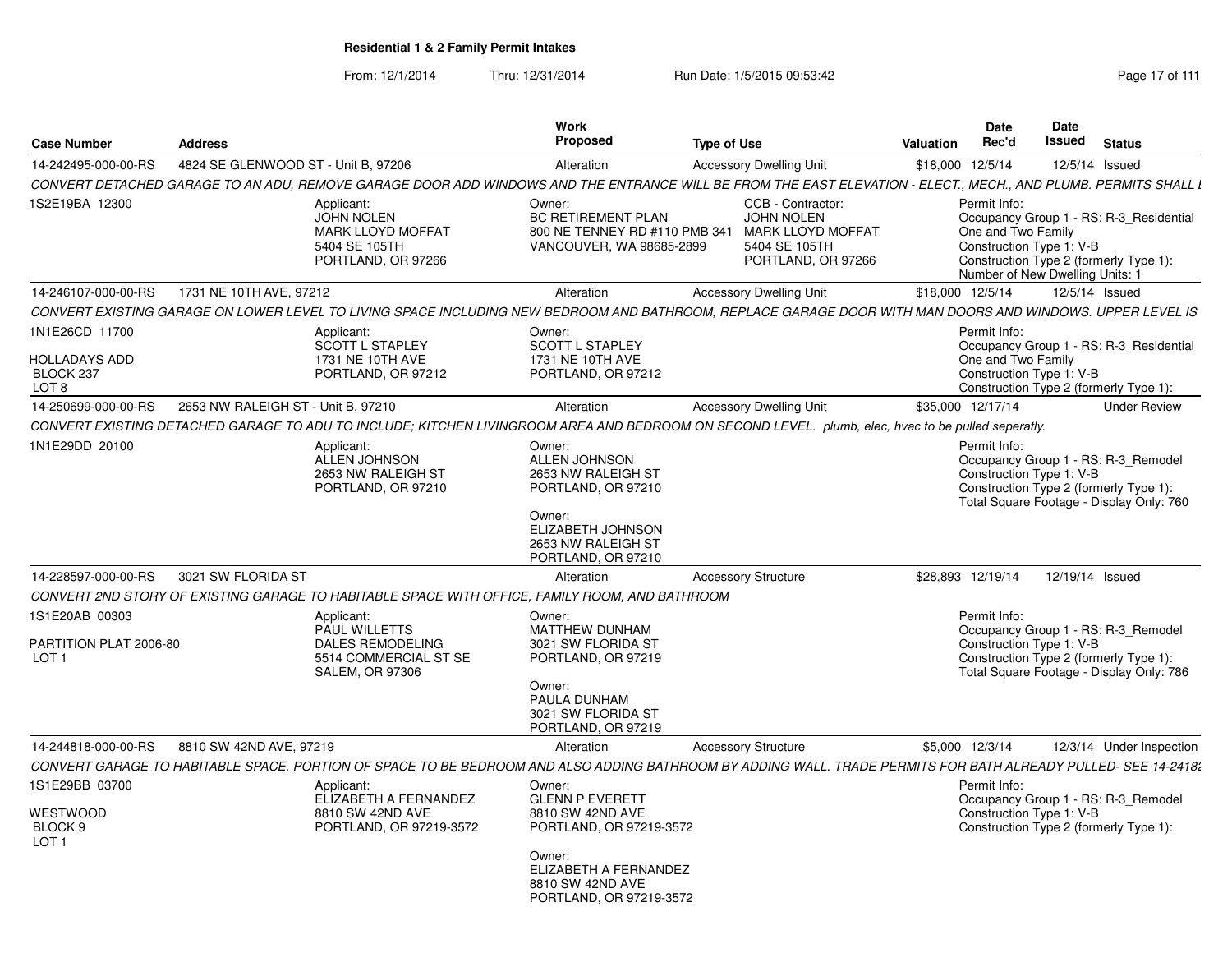|                                                                         |                                                                                                                                            | <b>Work</b>                                                                                                                                                                |                                                                                                                                       |                  | <b>Date</b>                                                                                               | Date            |                                                                                                                               |
|-------------------------------------------------------------------------|--------------------------------------------------------------------------------------------------------------------------------------------|----------------------------------------------------------------------------------------------------------------------------------------------------------------------------|---------------------------------------------------------------------------------------------------------------------------------------|------------------|-----------------------------------------------------------------------------------------------------------|-----------------|-------------------------------------------------------------------------------------------------------------------------------|
| <b>Case Number</b>                                                      | <b>Address</b>                                                                                                                             | Proposed                                                                                                                                                                   | <b>Type of Use</b>                                                                                                                    | <b>Valuation</b> | Rec'd                                                                                                     | <b>Issued</b>   | <b>Status</b>                                                                                                                 |
| 14-249916-000-00-RS                                                     | 4524 NE MALLORY AVE, 97211                                                                                                                 | Alteration                                                                                                                                                                 | <b>Accessory Structure</b>                                                                                                            |                  | \$46,984 12/16/14                                                                                         | 12/16/14 Issued |                                                                                                                               |
|                                                                         | CONVERT EXISTING GARAGE TO HABITABLE SPACE FOR BATHROOM, ART STUDIO AND OFFICE AREA. Electrical Permit at a later date                     |                                                                                                                                                                            |                                                                                                                                       |                  |                                                                                                           |                 |                                                                                                                               |
| 1N1E22AD 17900<br><b>HIGHLAND PL</b><br>BLOCK <sub>2</sub><br>LOT 10&11 | Applicant:<br><b>LISA WARD</b><br>KITCHEN TABLE STUDIO, LLC<br>4524 NE MALLORY AVE<br>PORTLAND, OR 97211                                   | Owner:<br><b>MARGARET A ERCIN</b><br>4524 NE MALLORY AVE #1<br>PORTLAND, OR 97211-3392<br>Owner:<br><b>JOEL ADAMS</b><br>4524 NE MALLORY AVE #1<br>PORTLAND, OR 97211-3392 | CCB - Contractor:<br>NATHAN D SHUTLER<br>7823 N ALBINA AVE<br>PORTLAND, OR 97217                                                      |                  | Permit Info:<br>One and Two Family<br>Construction Type 1: V-B                                            |                 | Occupancy Group 1 - RS: R-3_Residential<br>Construction Type 2 (formerly Type 1):<br>Total Square Footage - Display Only: 426 |
| 14-196374-REV-01-RS                                                     | 4224 SW COMUS ST, 97219                                                                                                                    | Alteration                                                                                                                                                                 | Decks, Fences, Retaining Walls                                                                                                        |                  | \$12/10/14                                                                                                | 12/10/14 Issued |                                                                                                                               |
|                                                                         | REVISION TO DECK DESIGN, NEW STAIRS LEADING DOWN                                                                                           |                                                                                                                                                                            |                                                                                                                                       |                  |                                                                                                           |                 |                                                                                                                               |
| 1S1E32BB 07200<br><b>JACKSON RIDGE</b><br>BLOCK 1<br>LOT <sub>12</sub>  | Applicant:<br><b>MIKE MONTGOMERY</b><br>5531 SW BUDDINGTON ST<br>PORTLAND, OR 97219                                                        | Owner:<br><b>GEORGE MEARS</b><br>4224 SW COMUS ST<br>PORTLAND, OR 97219-9504<br>Owner:<br><b>MELISSA MEARS</b><br>4224 SW COMUS ST<br>PORTLAND, OR 97219-9504              | CCB - Contractor:<br><b>MITICA LEONTESCU</b><br><b>CREATIVE FENCES &amp; DECKS INC</b><br>14782 SW FERN ST<br><b>TIGARD, OR 97225</b> |                  | Permit Info:<br>Occupancy Group 1 - RS: U_Decks,<br>Patios, Porches, Carports<br>Construction Type 1: V-B |                 | Construction Type 2 (formerly Type 1):                                                                                        |
| 14-217388-REV-02-RS                                                     | 2722 NW 81ST PL, 97229                                                                                                                     | Alteration                                                                                                                                                                 | Decks, Fences, Retaining Walls                                                                                                        |                  | \$12/29/14                                                                                                | 12/29/14 Issued |                                                                                                                               |
|                                                                         | <b>REVISION - STRUCTURAL CLARIFICATION ON ATTACHMENT</b>                                                                                   |                                                                                                                                                                            |                                                                                                                                       |                  |                                                                                                           |                 |                                                                                                                               |
| 1N1W25BC 02600<br>PANAVISTA PARK<br><b>BLOCK1</b><br>LOT <sub>10</sub>  | Applicant:<br>AKIN RENOVATIONS LLC<br>11715 SHERIDAN AVE S.<br>TACOMA, WA 98444                                                            | Owner:<br>YOUNGRAN RYU<br>2722 NW 81ST PL<br>PORTLAND, OR 97229-4106                                                                                                       | CCB - Contractor:<br>AKIN RENOVATIONS LLC<br>11715 SHERIDAN AVE S.<br>TACOMA, WA 98444                                                |                  | Permit Info:<br>Occupancy Group 1 - RS: U_Decks,<br>Patios, Porches, Carports<br>Construction Type 1: V-B |                 | Construction Type 2 (formerly Type 1):<br>Total Square Footage - Display Only: 480                                            |
| 14-225911-REV-01-RS                                                     | 10615 NW 4TH PL, 97231                                                                                                                     | Alteration                                                                                                                                                                 | Decks, Fences, Retaining Walls                                                                                                        |                  | \$7,000 12/10/14                                                                                          | 12/10/14 Issued |                                                                                                                               |
|                                                                         | VALUE ADDED REVISION TO REPLACE EXISTING ROOF OVER DECK                                                                                    |                                                                                                                                                                            |                                                                                                                                       |                  |                                                                                                           |                 |                                                                                                                               |
| 1N1W03DA 06100<br><b>CLARK TERR</b><br><b>BLOCK1</b><br>LOT 7-10        | Applicant:<br><b>JOSEPH PATRICK</b><br><b>LAMONT BROS LLC</b><br>2050 S BEAVERCREEK RD<br>OREGON CITY OR 97045                             | Owner:<br>NANCI CALVERT<br>10615 NW 4TH PL<br>PORTLAND, OR 97231-1057                                                                                                      | CCB - Contractor:<br><b>JOSEPH PATRICK</b><br><b>LAMONT BROS LLC</b><br>2050 S BEAVERCREEK RD<br>OREGON CITY OR 97045                 |                  | Permit Info:<br>Occupancy Group 1 - RS: U_Decks,<br>Patios, Porches, Carports<br>Construction Type 1: V-B |                 | Construction Type 2 (formerly Type 1):<br>Total Square Footage - Display Only: 276                                            |
| 14-236291-000-00-RS                                                     | 716 SE 55TH AVE, 97215                                                                                                                     | Alteration                                                                                                                                                                 | Decks, Fences, Retaining Walls                                                                                                        |                  | \$5,000 12/11/14                                                                                          |                 | 12/11/14 Under Inspection                                                                                                     |
|                                                                         | NEW DECK AT THE FRONT OF SINGLE FAMILY HOME. REPLACE WINDOW IN BEDROOM WITH DOOR, NEW LOCATION. REPLACE WINDOW WITH DOOR IN SAME LOCATION. |                                                                                                                                                                            |                                                                                                                                       |                  |                                                                                                           |                 |                                                                                                                               |
| 1S2E06AB 02900<br>SECTION 06 1S 2E<br>TL 2900 0.10 ACRES                | Applicant:<br>ROB HUMPHREY<br><b>FASTER PERMITS</b><br>14334 NW EAGLERIDGE LANE<br>PORTLAND, OR 97229                                      | Owner:<br><b>GEOFFREY GENESS</b><br>655 E ASHLAND LN<br>ASHLAND, OR 97520-9342<br>Owner:<br><b>MARYANN GENESS</b><br>655 E ASHLAND LN<br>ASHLAND, OR 97520-9342            | CCB - Contractor:<br>BRIAN SCHMIDT BUILDER LLC<br>15450 SW BOONES FERRY RD<br>$9 - 545$<br>LAKE OSWEGO, OR 97035                      |                  | Permit Info:<br>Occupancy Group 1 - RS: U_Decks,<br>Patios, Porches, Carports<br>Construction Type 1: V-B |                 | Construction Type 2 (formerly Type 1):<br>Total Square Footage - Display Only: 162                                            |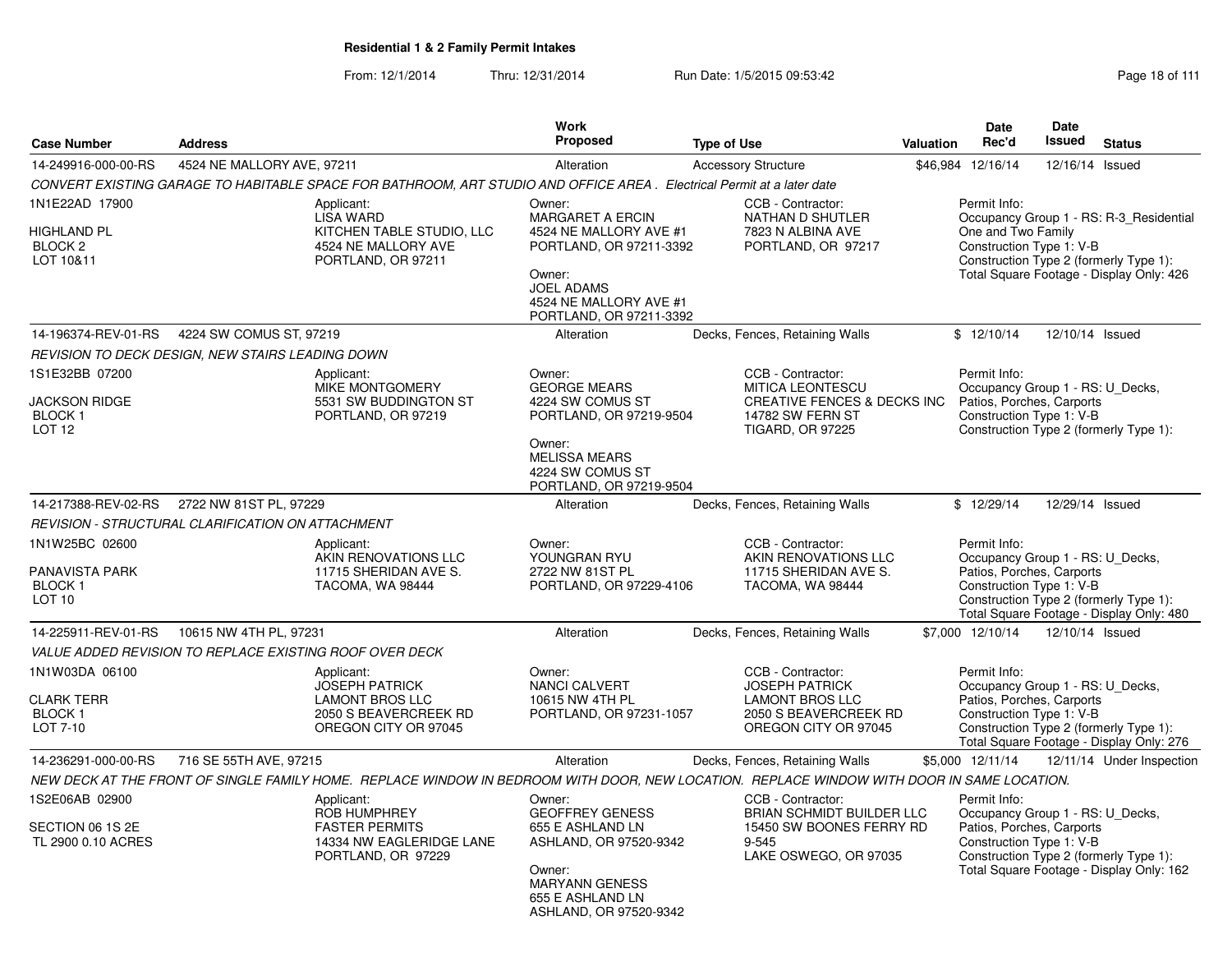| <b>Case Number</b>                                                        | <b>Address</b>                          |                                                                                                            | <b>Work</b><br><b>Proposed</b>                                                  | <b>Type of Use</b>                                                                                                        | <b>Valuation</b> | <b>Date</b><br>Rec'd                                                                                      | Date<br><b>Issued</b>                                                             | <b>Status</b>                                                                      |
|---------------------------------------------------------------------------|-----------------------------------------|------------------------------------------------------------------------------------------------------------|---------------------------------------------------------------------------------|---------------------------------------------------------------------------------------------------------------------------|------------------|-----------------------------------------------------------------------------------------------------------|-----------------------------------------------------------------------------------|------------------------------------------------------------------------------------|
| 14-239873-000-00-RS                                                       | 7705 N WILLAMETTE BLVD, 97203           |                                                                                                            | Alteration                                                                      | Decks, Fences, Retaining Walls                                                                                            |                  | \$1,359 12/2/14                                                                                           | 12/2/14 Final                                                                     |                                                                                    |
| REPLACE EXISTING FRONT DECK WITH NEW DECK                                 |                                         |                                                                                                            |                                                                                 |                                                                                                                           |                  |                                                                                                           |                                                                                   |                                                                                    |
| 1N1W12AD 17400                                                            |                                         | Applicant:<br>SUNDLING & ASSOCIATES LLC                                                                    | Owner:<br><b>LISA M KELLUM</b>                                                  | CCB - Contractor:<br><b>SUNDLING &amp; ASSOCIATES LLC</b>                                                                 |                  | Permit Info:<br>Occupancy Group 1 - RS: U_Decks,                                                          |                                                                                   |                                                                                    |
| ST JOHNS HTS & SUB<br>BLOCK 19<br>LOT 1-3                                 | 9737 N LOMBARD ST<br>PORTLAND, OR 97203 |                                                                                                            | 7705 N WILLAMETTE BLVD<br>PORTLAND, OR 97203-4948                               | 9737 N LOMBARD ST<br>PORTLAND, OR 97203                                                                                   |                  | Patios, Porches, Carports<br>Construction Type 1: V-B                                                     | Construction Type 2 (formerly Type 1):<br>Total Square Footage - Display Only: 64 |                                                                                    |
| 14-243095-000-00-RS                                                       | 2404 SW 15TH AVE, 97201                 |                                                                                                            | Alteration                                                                      | Decks, Fences, Retaining Walls                                                                                            |                  | \$15,000 12/8/14                                                                                          |                                                                                   | 12/8/14 Issued                                                                     |
|                                                                           |                                         | EXPAND EXISTING DECK AN ADDITIONAL 250SF AT THE REAR OF SINGLE FAMILY HOME, ADD FIREPLACE TO EXISTING DECK |                                                                                 |                                                                                                                           |                  |                                                                                                           |                                                                                   |                                                                                    |
| 1S1E04CA 06800                                                            |                                         | Applicant:<br>ZACHARY BLODGET                                                                              | Owner:<br>KENNETH E JERNSTEDT                                                   | CCB - Contractor:<br><b>DICK BATY</b>                                                                                     |                  | Permit Info:<br>Occupancy Group 1 - RS: U_Decks,                                                          |                                                                                   |                                                                                    |
| <b>GROVERS ADD</b><br><b>BLOCK 98 TL 6800</b>                             |                                         | 11505 SE SHERMAN CT<br>PORTLAND, OR 97216                                                                  | 2404 SW 15TH AVE<br>PORTLAND, OR 97201<br>Owner:                                | 122 CABANA PT<br>LAKE OSWEGO OR 97034                                                                                     |                  | Patios, Porches, Carports<br>Construction Type 1: V-B                                                     |                                                                                   | Construction Type 2 (formerly Type 1):<br>Total Square Footage - Display Only: 306 |
|                                                                           |                                         |                                                                                                            | JILL A JERNSTEDT<br>2404 SW 15TH AVE<br>PORTLAND, OR 97201                      |                                                                                                                           |                  |                                                                                                           |                                                                                   |                                                                                    |
| 14-245183-000-00-RS                                                       | 2623 SE FRANCIS ST                      |                                                                                                            | Alteration                                                                      | Decks, Fences, Retaining Walls                                                                                            |                  | \$500 12/5/14                                                                                             |                                                                                   | 12/5/14 Issued                                                                     |
|                                                                           |                                         | REDUCE SIZE OF DECK TO BE FARTHER FROM ADJUSTED LOT LINE                                                   |                                                                                 |                                                                                                                           |                  |                                                                                                           |                                                                                   |                                                                                    |
| 1S1E12CB 07501                                                            |                                         | Applicant:<br><b>KEVIN PARTAIN</b>                                                                         | Owner:<br>RICHARD KASSEBAUM                                                     | CCB - Contractor:<br><b>BLUESTONE HOMES</b>                                                                               |                  | Permit Info:<br>Occupancy Group 1 - RS: U_Decks,                                                          |                                                                                   |                                                                                    |
| PARTITION PLAT 2014-10<br>LOT <sub>1</sub>                                |                                         | <b>URBAN VISIONS</b><br>223 NE 56TH AVE<br>PORTLAND OR 97213                                               | 16081 S MOORE RD<br>OREGON CITY, OR 97045-9340                                  | 704 MAIN ST #301<br>OREGON CITY, OR 97045                                                                                 |                  | Patios, Porches, Carports<br>Construction Type 1: V-B                                                     |                                                                                   | Construction Type 2 (formerly Type 1):                                             |
| 14-245268-000-00-RS                                                       | 3118 SW CHAMPLAIN DR, 97201             |                                                                                                            | Alteration                                                                      | Decks, Fences, Retaining Walls                                                                                            |                  | \$8,000 12/4/14                                                                                           |                                                                                   | 12/4/14 Issued                                                                     |
| <b>REPLACE EXISTING FRONT FACING DECK</b>                                 |                                         |                                                                                                            |                                                                                 |                                                                                                                           |                  |                                                                                                           |                                                                                   |                                                                                    |
| 1N1E32CD 01500<br><b>ARLINGTON HTS &amp; RPLT</b><br>BLOCK 17<br>LOT 7&8  |                                         | Applicant:<br>RICKS CUSTOM FENCING &<br><b>DECKING INC</b><br>4543 SE TV HIGHWAY<br>HILLSBORO, OR 97123    | Owner:<br><b>DAVID SLOMA</b><br>3118 SW CHAMPLAIN DR<br>PORTLAND, OR 97205-5880 | CCB - Contractor:<br><b>RICKS CUSTOM FENCING &amp;</b><br><b>DECKING INC</b><br>4543 SE TV HIGHWAY<br>HILLSBORO, OR 97123 |                  | Permit Info:<br>Occupancy Group 1 - RS: U_Decks,<br>Patios, Porches, Carports<br>Construction Type 1: V-B |                                                                                   | Construction Type 2 (formerly Type 1):                                             |
|                                                                           |                                         |                                                                                                            |                                                                                 |                                                                                                                           |                  |                                                                                                           |                                                                                   | Total Square Footage - Display Only: 180                                           |
| 14-247732-000-00-RS                                                       | 9535 NW ST HELENS RD, 97231             |                                                                                                            | Alteration                                                                      | Decks, Fences, Retaining Walls                                                                                            |                  | \$4,300 12/10/14                                                                                          |                                                                                   | <b>Under Review</b>                                                                |
|                                                                           |                                         | NEW DECK ON EXISTING SINGLE FAMILY AT THE REAR OF THE HOME                                                 |                                                                                 |                                                                                                                           |                  |                                                                                                           |                                                                                   |                                                                                    |
| 1N1W11BA 00900<br><b>GLEN HARBOR</b><br>BLOCK 1<br>LOT 20-23 EXC PT IN ST |                                         | Applicant:<br>CHRIS ALLAN COCHRAN<br>1445 SE DUKE DR<br>HILLSBORO, OR 97123                                | Owner:<br><b>DYON MARTIN</b><br>9535 NW ST HELENS RD<br>PORTLAND, OR 97231      | CCB - Contractor:<br>CHRIS ALLAN COCHRAN<br>1445 SE DUKE DR<br>HILLSBORO, OR 97123                                        |                  | Permit Info:<br>Occupancy Group 1 - RS: U_Decks,<br>Patios, Porches, Carports<br>Construction Type 1: V-B |                                                                                   | Construction Type 2 (formerly Type 1):                                             |
|                                                                           |                                         |                                                                                                            | Owner:<br><b>DAVID MCCARTNEY</b><br>9535 NW ST HELENS RD<br>PORTLAND, OR 97231  |                                                                                                                           |                  |                                                                                                           |                                                                                   |                                                                                    |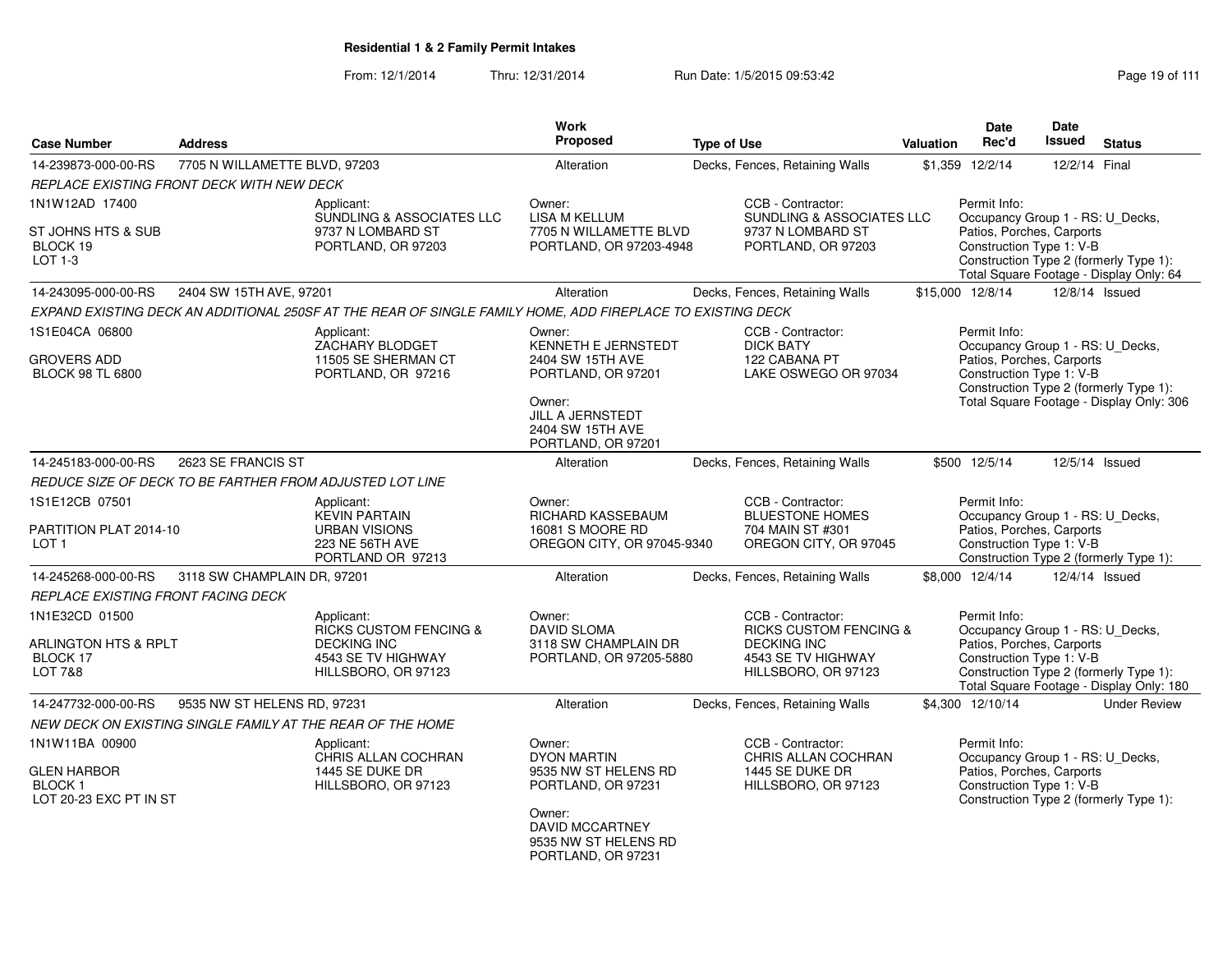| <b>Case Number</b>                                                               | <b>Address</b>              |                                                                                                                             | Work<br><b>Proposed</b>                                                                                                                                                      | <b>Type of Use</b> |                                                                                                                                    | <b>Valuation</b> | <b>Date</b><br>Rec'd                                                                                                                                | <b>Date</b><br>Issued | <b>Status</b>                                                                      |
|----------------------------------------------------------------------------------|-----------------------------|-----------------------------------------------------------------------------------------------------------------------------|------------------------------------------------------------------------------------------------------------------------------------------------------------------------------|--------------------|------------------------------------------------------------------------------------------------------------------------------------|------------------|-----------------------------------------------------------------------------------------------------------------------------------------------------|-----------------------|------------------------------------------------------------------------------------|
| 14-248593-000-00-RS                                                              | 4106 SW VACUNA ST, 97219    |                                                                                                                             | Alteration                                                                                                                                                                   |                    | Decks, Fences, Retaining Walls                                                                                                     |                  | \$12,000 12/11/14                                                                                                                                   | 12/12/14 Issued       |                                                                                    |
|                                                                                  |                             | REPAIR DECK AND STAIRS WITH NEW COMPOSITE DECK MATERIALS                                                                    |                                                                                                                                                                              |                    |                                                                                                                                    |                  |                                                                                                                                                     |                       |                                                                                    |
| 1S1E32BC 03600<br><b>WEST PORTLAND PK</b><br>BLOCK 87<br>ELY 74.86' OF LOT 19-22 |                             | Applicant:<br><b>JIM FEILD</b><br>PROGRESSIVE BUILDERS<br><b>NORTHWEST</b><br>8575 SW BARBUR BLVD.<br>PORTLAND OR 97219     | Owner:<br><b>STEVEN E FRITZ</b><br>4106 SW VACUNA ST<br>PORTLAND, OR 97219<br>Owner:<br>AMANDA L JONES-FRITZ<br>4106 SW VACUNA ST<br>PORTLAND, OR 97219                      |                    | CCB - Contractor:<br>PROGRESSIVE BUILDERS NW<br>8575 SW BARBUR BLVD<br>PORTLAND, OR 97219                                          |                  | Permit Info:<br>Occupancy Group 1 - RS: U_Decks,<br>Patios, Porches, Carports<br>Construction Type 1: V-B<br>Construction Type 2 (formerly Type 1): |                       |                                                                                    |
| 14-249094-000-00-RS                                                              | 5638 N GREELEY AVE, 97217   |                                                                                                                             | Alteration                                                                                                                                                                   |                    | Decks, Fences, Retaining Walls                                                                                                     |                  | \$500 12/12/14                                                                                                                                      | 12/12/14 Final        |                                                                                    |
|                                                                                  |                             | REPLACE OLD LANDING OFF BATHROOMWITH NEW LANDING MORE THAN 30" ABOVE GRADE AND NEW STAIRS THAT LEAD TO PATIO AREA BELOW     |                                                                                                                                                                              |                    |                                                                                                                                    |                  |                                                                                                                                                     |                       |                                                                                    |
| 1N1E16CD 14900<br><b>WILLAMETTE</b><br>BLOCK 12<br><b>LOT 22</b>                 |                             | Applicant:<br>CAFFALL CONSTRUCTION CO INC JANET M FORNEY<br>8535 SW SAGERT ST<br>TUALATIN, OR 97062-9115                    | Owner:<br>5638 N GREELEY AVE<br>PORTLAND, OR 97217                                                                                                                           |                    | CCB - Contractor:<br>CAFFALL CONSTRUCTION CO INC Occupancy Group 1 - RS: U_Decks,<br>8535 SW SAGERT ST<br>TUALATIN, OR 97062-9115  |                  | Permit Info:<br>Patios, Porches, Carports<br>Construction Type 1: V-B                                                                               |                       | Construction Type 2 (formerly Type 1):                                             |
| 14-250399-000-00-RS                                                              | 9900 SW LANCASTER RD, 97219 |                                                                                                                             | Alteration                                                                                                                                                                   |                    | Decks, Fences, Retaining Walls                                                                                                     |                  | \$8,000 12/17/14                                                                                                                                    | 12/17/14 Final        |                                                                                    |
| REPLACE EXISTING REAR DECK LIKE FOR LIKE                                         |                             |                                                                                                                             |                                                                                                                                                                              |                    |                                                                                                                                    |                  |                                                                                                                                                     |                       |                                                                                    |
| 1S1E28CB 00600<br><b>EDGECLIFF</b><br>LOT 42 TL 600                              |                             | Applicant:<br>PACIFIC CONSTRUCTION GROUP<br><b>LLC</b><br>515 NW SALTZMAN RD #906<br>PORTLAND, OR 97229                     | Owner:<br><b>DANIEL REISBERG</b><br>9900 SW LANCASTER RD<br>PORTLAND, OR 97219-6355<br>Owner:<br><b>FRIDERIKE C HEUER</b><br>9900 SW LANCASTER RD<br>PORTLAND, OR 97219-6355 |                    | CCB - Contractor:<br>PACIFIC CONSTRUCTION GROUP<br><b>LLC</b><br>515 NW SALTZMAN RD #906<br>PORTLAND, OR 97229                     |                  | Permit Info:<br>Occupancy Group 1 - RS: U Decks,<br>Patios, Porches, Carports<br>Construction Type 1: V-B                                           |                       | Construction Type 2 (formerly Type 1):<br>Total Square Footage - Display Only: 79  |
| 14-250779-000-00-RS                                                              | 8010 SW 61ST AVE, 97219     |                                                                                                                             | Alteration                                                                                                                                                                   |                    | Decks, Fences, Retaining Walls                                                                                                     |                  | \$9,558 12/22/14                                                                                                                                    |                       | 12/22/14 Under Inspection                                                          |
|                                                                                  |                             | REPLACE EXISTING REAR, ELEVATED DECK AND RAILING SYSTEM LIKE FOR LIKE                                                       |                                                                                                                                                                              |                    |                                                                                                                                    |                  |                                                                                                                                                     |                       |                                                                                    |
| 1S1E19CB 07800<br>PARTITION PLAT 1991-83<br>LOT 2 TL 7800                        |                             | Applicant:<br><b>DUSTIN GRAY</b><br>THREE RIVERS CUSTOM DECKS<br><b>INC</b><br>23885 S MOUNTAIN TER<br>BEAVERCREEK OR 97004 | Owner:<br><b>BRADLEY T NEWMAN</b><br>8010 SW 61ST AVE<br>PORTLAND, OR 97219-3106<br>Owner:<br><b>CATHERINE L NEWMAN</b><br>8010 SW 61ST AVE<br>PORTLAND, OR 97219-3106       |                    | CCB - Contractor:<br><b>DUSTIN GRAY</b><br>THREE RIVERS CUSTOM DECKS<br><b>INC</b><br>23885 S MOUNTAIN TER<br>BEAVERCREEK OR 97004 |                  | Permit Info:<br>Occupancy Group 1 - RS: U_Decks,<br>Patios, Porches, Carports<br>Construction Type 1: V-B                                           |                       | Construction Type 2 (formerly Type 1):<br>Total Square Footage - Display Only: 450 |
| 14-244019-000-00-RS                                                              | 5838 N ALBINA AVE, 97217    |                                                                                                                             | Alteration                                                                                                                                                                   | <b>Duplex</b>      |                                                                                                                                    |                  | \$3,000 12/2/14                                                                                                                                     | 12/2/14 Issued        |                                                                                    |
|                                                                                  |                             | NEW EGRESS WINDOW IN BASEMENT. BASEMENT TO REMAIN AS UNFINISHED STORAGE SPACE.                                              |                                                                                                                                                                              |                    |                                                                                                                                    |                  |                                                                                                                                                     |                       |                                                                                    |
| 1N1E15CD 07000<br>WEST PIEDMONT<br>BLOCK 10<br>LOT <sub>9</sub>                  |                             | Applicant:<br>DAVE SANDAHL<br><b>WEST COAST FORENSICS</b><br>3825 SW KELLY AVE<br>PORTLAND OR 97239                         | Owner:<br><b>ISA E DEAN</b><br>5838 N ALBINA AVE<br>PORTLAND, OR 97217                                                                                                       |                    | CCB - Contractor:<br><b>WILLAMETTE RESTORATION</b><br>PO BOX 2679<br>OREGON CITY OR 97045                                          |                  | Permit Info:<br>Construction Type 1: V-B<br>Construction Type 2 (formerly Type 1):                                                                  |                       | Occupancy Group 1 - RS: R-3_Remodel                                                |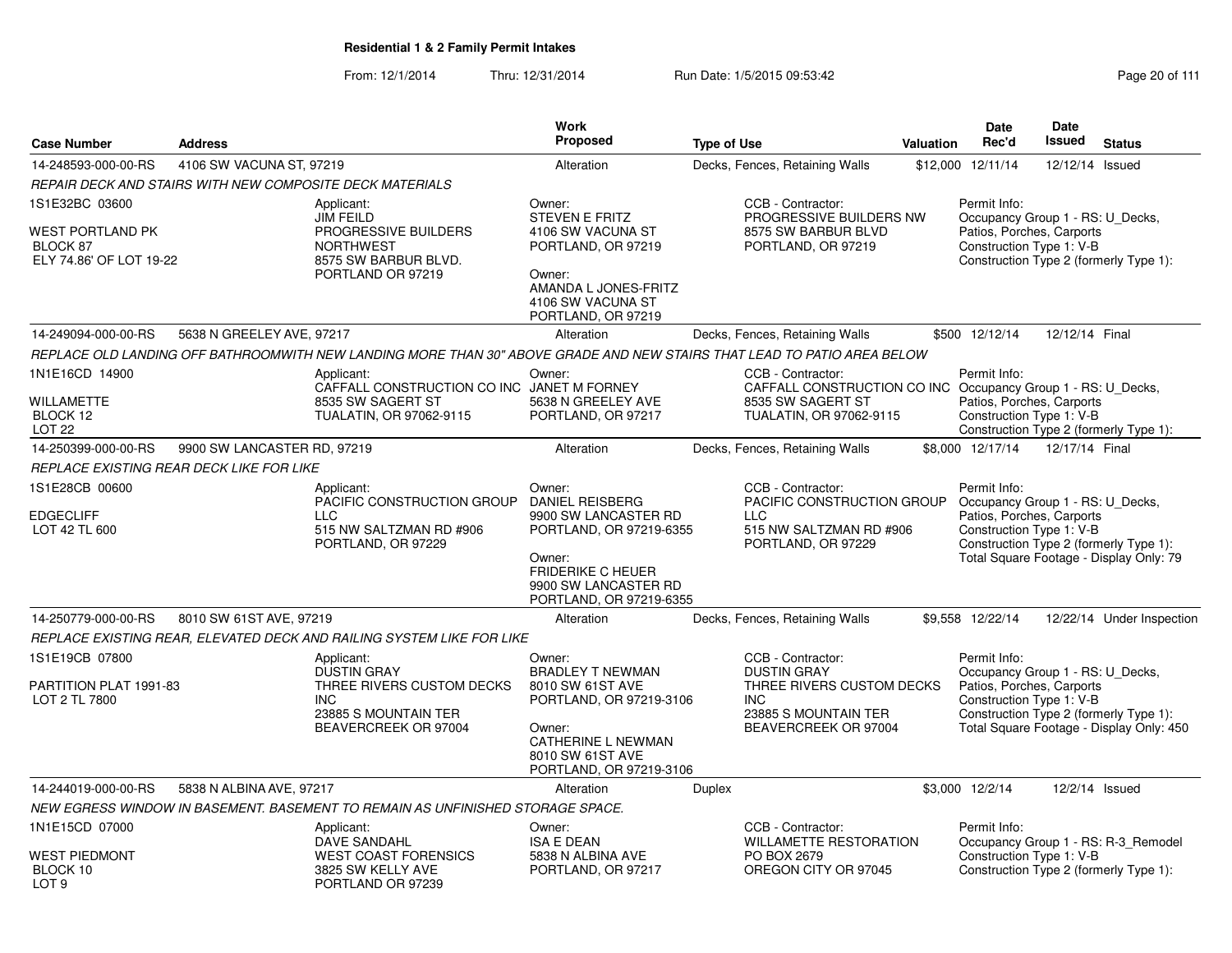From: 12/1/2014

| <b>Case Number</b>                                                                     | <b>Address</b>                                           |                                                                                                                                | Work<br><b>Proposed</b>                                                                                                                                                  | <b>Type of Use</b> |                                                                                                                                             | Valuation | <b>Date</b><br>Rec'd                                                                                                                | <b>Date</b><br>Issued | <b>Status</b>                                                                 |
|----------------------------------------------------------------------------------------|----------------------------------------------------------|--------------------------------------------------------------------------------------------------------------------------------|--------------------------------------------------------------------------------------------------------------------------------------------------------------------------|--------------------|---------------------------------------------------------------------------------------------------------------------------------------------|-----------|-------------------------------------------------------------------------------------------------------------------------------------|-----------------------|-------------------------------------------------------------------------------|
| 14-245197-000-00-RS                                                                    | 4847 SE BROOKLYN ST, 97206                               |                                                                                                                                | Alteration                                                                                                                                                               | <b>Duplex</b>      |                                                                                                                                             |           | \$2,000 12/5/14                                                                                                                     |                       | 12/5/14 Under Inspection                                                      |
|                                                                                        | <b>VOLUNTARY SEISMIC UNDERPINNING USING 2 PUSH PIERS</b> |                                                                                                                                |                                                                                                                                                                          |                    |                                                                                                                                             |           |                                                                                                                                     |                       |                                                                               |
| 1S2E07BA 19700                                                                         |                                                          | Applicant:                                                                                                                     | Owner:                                                                                                                                                                   |                    | CCB - Contractor:                                                                                                                           |           | Permit Info:                                                                                                                        |                       |                                                                               |
| <b>CRESTON</b><br>S 97.55' OF E 50' OF W 300' OF BLOCK 18                              |                                                          | <b>TERRAFIRMA FOUNDATION</b><br><b>SYSTEMS</b><br>1308 NW PARK ST<br>ROSEBURG, OR 97470                                        | <b>VICTORIA ROBINSON</b><br>4847 SE BROOKLYN ST<br>PORTLAND, OR 97206                                                                                                    |                    | <b>TERRAFIRMA FOUNDATION</b><br><b>SYSTEMS</b><br>1308 NW PARK ST<br>ROSEBURG, OR 97470                                                     |           | Occupancy Group 1 - RS: R-3_Residential<br>One and Two Family<br>Construction Type 1: V-B<br>Construction Type 2 (formerly Type 1): |                       |                                                                               |
| 14-253324-000-00-RS                                                                    | 2024 NE 8TH AVE, 97212                                   |                                                                                                                                | Alteration                                                                                                                                                               | <b>Duplex</b>      |                                                                                                                                             |           | \$10,000 12/23/14                                                                                                                   | 12/23/14 Issued       |                                                                               |
|                                                                                        | REPAIR OF ROOF RAFTERS AND SHEATHING DAMAGED BY TREE     |                                                                                                                                |                                                                                                                                                                          |                    |                                                                                                                                             |           |                                                                                                                                     |                       |                                                                               |
| 1N1E26CC 00800<br><b>WEST IRVINGTON</b><br>BLOCK 121<br>S 1/2 OF LOT 3&4               |                                                          | Applicant:<br><b>KYLE KRUGER</b><br>TM RIPPEY CONSULTING<br><b>ENGINEERS</b><br>7650 SW BEVELAND ST<br><b>TIGARD, OR 97223</b> | Owner:<br><b>MEDAK LLC</b><br>2030 NE 44TH AVE<br>PORTLAND, OR 97213-1310                                                                                                |                    | CCB - Contractor:<br><b>DAVID HALLIN</b><br><b>STANLEY C KENNEDY</b><br><b>ENTERPRISES INC</b><br>315 SE 7TH AVE<br>PORTLAND, OR 97214-1233 |           | Permit Info:<br>Construction Type 1: V-B                                                                                            |                       | Occupancy Group 1 - RS: R-3_Remodel<br>Construction Type 2 (formerly Type 1): |
| 14-220701-REV-01-RS                                                                    | 7040 N SEWARD AVE, 97217                                 |                                                                                                                                | Alteration                                                                                                                                                               |                    | Garage/Carport                                                                                                                              |           | \$12/2/14                                                                                                                           | 12/2/14 Final         |                                                                               |
|                                                                                        |                                                          | REVISED STRUCTURAL PLAN TO SHOW THAT TRUSSES ARE NOT MANUFACTURED, REVISION PER INSPECTOR REQUEST                              |                                                                                                                                                                          |                    |                                                                                                                                             |           |                                                                                                                                     |                       |                                                                               |
| 1N1E17AA 02700<br>MOCK CREST<br>BLOCK 100<br>N 25' OF LOT 27<br>LOT <sub>28</sub>      |                                                          | Applicant:<br>FIRST LIGHT SOLAR LLC<br><b>PO BOX 846</b><br>EUGENE, OR 97440                                                   | Owner:<br>EDWIN M VANDAM<br>7040 N SEWARD AVE<br>PORTLAND, OR 97217<br>Owner:<br>LINDA J VANDAM<br>7040 N SEWARD AVE<br>PORTLAND, OR 97217                               |                    | CCB - Contractor:<br>FIRST LIGHT SOLAR LLC<br>PO BOX 846<br>EUGENE, OR 97440                                                                |           | Permit Info:<br>Occupancy Group 1 - RS: U_Private<br>Garage\Utility Misc.<br>Construction Type 1: V-B                               |                       | Construction Type 2 (formerly Type 1):                                        |
| 14-225924-REV-01-RS                                                                    | 7218 N MACRUM AVE, 97203                                 |                                                                                                                                | Alteration                                                                                                                                                               |                    | Garage/Carport                                                                                                                              |           | \$12/3/14                                                                                                                           |                       | 12/3/14 Issued                                                                |
|                                                                                        |                                                          | REVISION TO FIRE RATE SOUTH WALL FROM THE INSIDE ONLY AS APPROVED BY BUILDING CODE APPEAL ID#11328                             |                                                                                                                                                                          |                    |                                                                                                                                             |           |                                                                                                                                     |                       |                                                                               |
| 1N1E07CA 02600<br><b>NORTHERN HILL ADD</b><br>BLOCK 14<br>LOT 22&23<br>S 15' OF LOT 24 |                                                          | Applicant:<br><b>KEVIN PARTAIN</b><br><b>URBAN VISIONS</b><br>223 NE 56TH AVE<br>PORTLAND, OR 97213                            | Owner:<br>KIMCO PROPERTIES LTD<br>PO BOX 1540<br>SANDY, OR 97055-1540                                                                                                    |                    | CCB - Contractor:<br>KIMCO PROPERTIES LTD<br>22060 SE 442ND<br><b>SANDY OR 97055</b>                                                        |           | Permit Info:<br>Occupancy Group 1 - RS: U_Decks,<br>Patios, Porches, Carports<br>Construction Type 1: V-B                           |                       | Construction Type 2 (formerly Type 1):                                        |
| 14-235545-000-00-RS                                                                    | 16238 NW MCNAMEE RD                                      |                                                                                                                                | Alteration                                                                                                                                                               |                    | Garage/Carport                                                                                                                              |           | \$24,000 12/3/14                                                                                                                    | 12/3/14 Final         |                                                                               |
|                                                                                        | ADD PIN PILES AROUND FOUNDATION OF DETACHED GARAGE       |                                                                                                                                |                                                                                                                                                                          |                    |                                                                                                                                             |           |                                                                                                                                     |                       |                                                                               |
| 2N1W19D 00700<br>MC NAMEE RIDGE VIEW AC<br>BLOCK <sub>3</sub><br>LOT 7 TL 700          |                                                          | Applicant:<br><b>ADVANCED EARTH</b><br><b>STABILIZATION LLC</b><br><b>PO BOX 444</b><br>SANDY, OR 97055                        | Owner:<br><b>KAREN M GARBER</b><br>16238 NW MCNAMEE RD<br>PORTLAND, OR 97231-2104<br>Owner:<br><b>JOHN F DESMARAIS</b><br>16238 NW MCNAMEE RD<br>PORTLAND, OR 97231-2104 |                    | CCB - Contractor:<br><b>ADVANCED EARTH</b><br><b>STABILIZATION LLC</b><br><b>PO BOX 444</b><br><b>SANDY, OR 97055</b>                       |           | Permit Info:<br>Construction Type 1: V-B                                                                                            |                       | Occupancy Group 1 - RS: R-3_Remodel<br>Construction Type 2 (formerly Type 1): |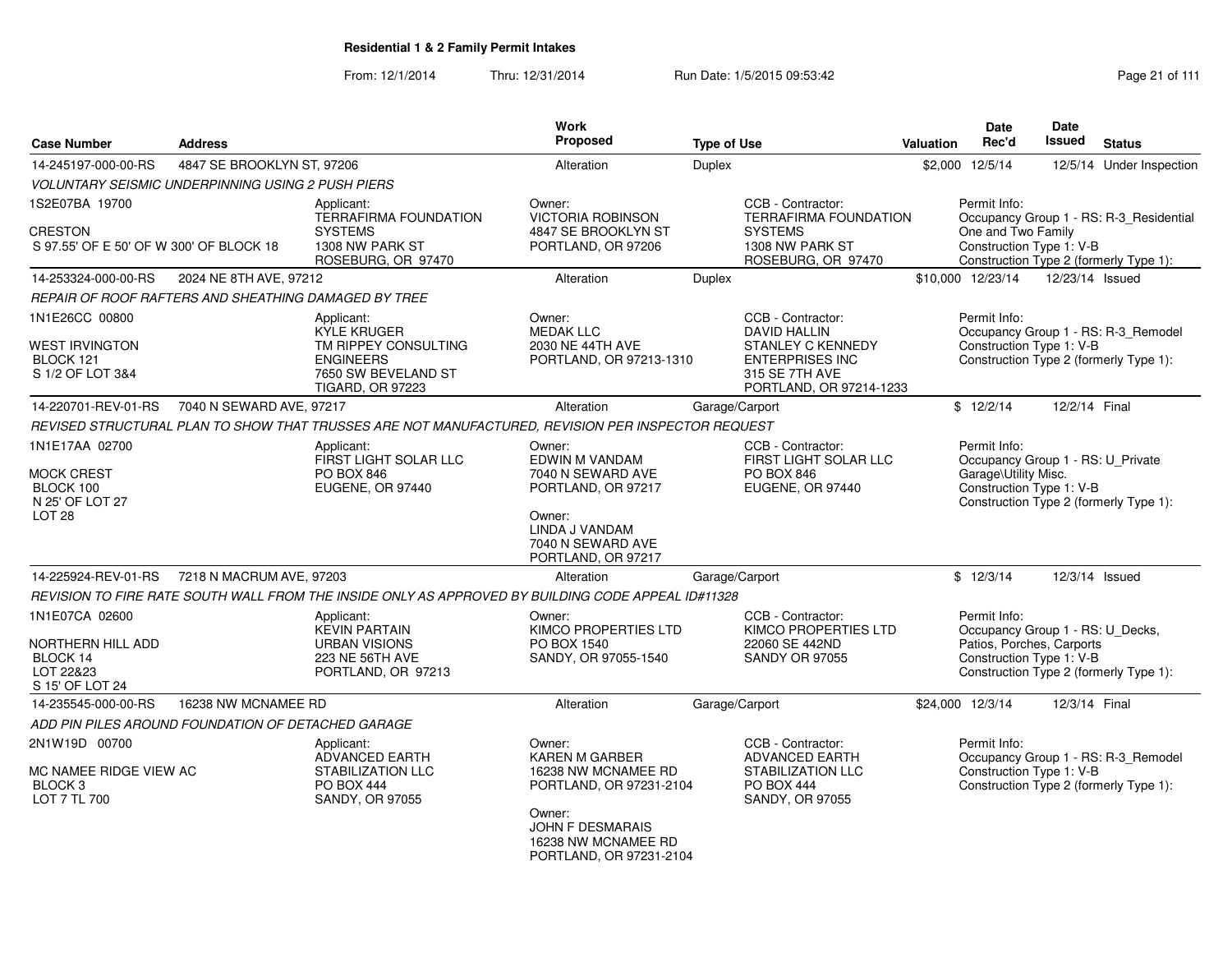From: 12/1/2014Thru: 12/31/2014 Run Date: 1/5/2015 09:53:42 Research 2010 12/31/2014 Page 22 of 111

|                                         |                                                         |                                                                                             | Work                                                              |                               |                                                    |                  | Date                                                      | Date          |                                          |
|-----------------------------------------|---------------------------------------------------------|---------------------------------------------------------------------------------------------|-------------------------------------------------------------------|-------------------------------|----------------------------------------------------|------------------|-----------------------------------------------------------|---------------|------------------------------------------|
| <b>Case Number</b>                      | <b>Address</b>                                          |                                                                                             | Proposed                                                          | <b>Type of Use</b>            |                                                    | <b>Valuation</b> | Rec'd                                                     | <b>Issued</b> | <b>Status</b>                            |
| 14-246081-000-00-RS                     | 1833 SE 20TH AVE, 97214                                 |                                                                                             | Alteration                                                        | Garage/Carport                |                                                    |                  | \$4,000 12/5/14                                           |               | <b>Under Review</b>                      |
|                                         |                                                         | ADD NEW DOUBLE HUNG WINDOW AT FRONT ELEVATION OF DETACHED GARAGE                            |                                                                   |                               |                                                    |                  |                                                           |               |                                          |
| 1S1E02DA 19700                          |                                                         | Applicant:                                                                                  | Owner:                                                            |                               |                                                    |                  | Permit Info:                                              |               |                                          |
| <b>LADDS ADD</b>                        |                                                         | <b>GEORGE H ROBERTSON</b><br>1833 SE 20TH AVE                                               | <b>GEORGE H ROBERTSON</b><br>1833 SE 20TH AVE                     |                               |                                                    |                  | Occupancy Group 1 - RS: U_Private<br>Garage\Utility Misc. |               |                                          |
| BLOCK <sub>22</sub>                     |                                                         | PORTLAND, OR 97214-4803                                                                     | PORTLAND, OR 97214-4803                                           |                               |                                                    |                  | Construction Type 1: V-B                                  |               |                                          |
| S 14' OF LOT 3                          |                                                         |                                                                                             |                                                                   |                               |                                                    |                  |                                                           |               | Construction Type 2 (formerly Type 1):   |
| N 36' OF LOT 4                          |                                                         |                                                                                             | Owner:                                                            |                               |                                                    |                  |                                                           |               |                                          |
|                                         |                                                         |                                                                                             | <b>TERRI L ROBERTSON</b><br>1833 SE 20TH AVE                      |                               |                                                    |                  |                                                           |               |                                          |
|                                         |                                                         |                                                                                             | PORTLAND, OR 97214-4803                                           |                               |                                                    |                  |                                                           |               |                                          |
| 14-246095-000-00-RS                     | 1560 SE POPLAR AVE, 97214                               |                                                                                             | Alteration                                                        | Garage/Carport                |                                                    |                  | \$5,000 12/5/14                                           |               | 12/5/14 Issued                           |
|                                         |                                                         | ADD BATHROOM TO EXISTING SHOP AREA OF DETACHED GARAGE (3 BATHROOMS TOTAL INCLUDING HOUSE)   |                                                                   |                               |                                                    |                  |                                                           |               |                                          |
| 1S1E02DB 01000                          |                                                         | Applicant:                                                                                  | Owner:                                                            |                               | CCB - Contractor:                                  |                  | Permit Info:                                              |               |                                          |
|                                         |                                                         | <b>LEN PANAS</b>                                                                            | MHT ASSETS LLC                                                    |                               | <b>LEN PANAS</b>                                   |                  |                                                           |               | Occupancy Group 1 - RS: R-3_Remodel      |
| <b>LADDS ADD</b><br>BLOCK <sub>20</sub> |                                                         | <b>PANAS LLC</b><br>17261 KELOK RD                                                          | 6300 SAGEWOOD DR #H PMB 544 PANAS LLC<br>PARK CITY, UT 84098-7502 |                               | 17261 KELOK RD                                     |                  | Construction Type 1: V-B                                  |               | Construction Type 2 (formerly Type 1):   |
| <b>LOT 22</b>                           |                                                         | LAKE OSWEGO, OR 97034                                                                       |                                                                   |                               | LAKE OSWEGO, OR 97034                              |                  |                                                           |               | Total Square Footage - Display Only: 42  |
| 14-246836-000-00-RS                     | 2015 NE 37TH AVE, 97212                                 |                                                                                             | Alteration                                                        | Garage/Carport                |                                                    |                  | \$1,200 12/8/14                                           | 12/8/14 Final |                                          |
|                                         | REPAIR OF BACK WALL OF DETACHED GARAGE/CAR HIT THE WALL |                                                                                             |                                                                   |                               |                                                    |                  |                                                           |               |                                          |
| 1N1E25DD 04800                          |                                                         | Applicant:                                                                                  | Owner:                                                            |                               | CCB - Contractor:                                  |                  | Permit Info:                                              |               |                                          |
|                                         |                                                         | NORTHWEST RESTORATION /                                                                     | TIMOTHY P CLEARY                                                  |                               | NORTHWEST RESTORATION /                            |                  | Occupancy Group 1 - RS: U_Private                         |               |                                          |
| <b>ROSSMERE</b><br>BLOCK 28             |                                                         | CONNIC ENTERPRISES INC<br>PO BOX 3264                                                       | 6699 SE SCOTT DR<br>PORTLAND, OR 97215-2019                       |                               | CONNIC ENTERPRISES INC<br>PO BOX 3264              |                  | Garage\Utility Misc.<br>Construction Type 1: V-B          |               |                                          |
| LOT <sub>3</sub>                        |                                                         | TUALATIN OR 97062                                                                           |                                                                   |                               | TUALATIN OR 97062                                  |                  |                                                           |               | Construction Type 2 (formerly Type 1):   |
|                                         |                                                         |                                                                                             | Owner:                                                            |                               |                                                    |                  |                                                           |               |                                          |
|                                         |                                                         |                                                                                             | NICOLE G ISELI<br>6699 SE SCOTT DR                                |                               |                                                    |                  |                                                           |               |                                          |
|                                         |                                                         |                                                                                             | PORTLAND, OR 97215-2019                                           |                               |                                                    |                  |                                                           |               |                                          |
| 14-250769-000-00-RS                     | 5308 NE MULTNOMAH ST, 97213                             |                                                                                             | Alteration                                                        | Garage/Carport                |                                                    |                  | \$500 12/17/14                                            |               | 12/17/14 Issued                          |
|                                         |                                                         | SOLAR-INSTALL SOLAR ON DETACHED GARAGE-3kW PRESCRIPTIVE ROOF -MOUNTED SOLAR PV INSTALLATION |                                                                   |                               |                                                    |                  |                                                           |               |                                          |
| 1N2E31AB 05400                          |                                                         | Applicant:                                                                                  | Owner:                                                            |                               | CCB - Contractor:                                  |                  | Permit Info:                                              |               |                                          |
| <b>QUEEN ANN ADD</b>                    |                                                         | ELEMENTAL ENERGY LLC<br>830 NE HAZELFERN PL                                                 | STEPHEN R SCHMITT<br>5308 NE MULTNOMAH ST                         |                               | <b>ELEMENTAL ENERGY LLC</b><br>830 NE HAZELFERN PL |                  | Occupancy Group 1 - RS: U Private<br>Garage\Utility Misc. |               |                                          |
| BLOCK <sub>3</sub>                      |                                                         | PORTLAND, OR 97232                                                                          | PORTLAND, OR 97213                                                |                               | PORTLAND, OR 97232                                 |                  | Construction Type 1: V-B                                  |               |                                          |
| N 1/2 OF LOT 1&2                        |                                                         |                                                                                             |                                                                   |                               |                                                    |                  |                                                           |               | Construction Type 2 (formerly Type 1):   |
| 09-110869-REV-02-RS                     | 3121 SE 22ND AVE, 97202                                 |                                                                                             | Alteration                                                        | <b>Single Family Dwelling</b> |                                                    |                  | \$150 12/12/14                                            |               | Approved to Issue                        |
|                                         | REVISION TO ADD ROUGH IN FOR 1/2 BATH SINK              |                                                                                             |                                                                   |                               |                                                    |                  |                                                           |               |                                          |
| 1S1E11AD 12200                          |                                                         | Applicant:                                                                                  | Owner:                                                            |                               |                                                    |                  | Permit Info:                                              |               |                                          |
| MOULTON & SCOBEYS SUB                   |                                                         | <b>BAYARD GESNER</b>                                                                        | <b>BAYARD R GESNER</b>                                            |                               |                                                    |                  | Construction Type 1: V-B                                  |               | Occupancy Group 1 - RS: R-3_Remodel      |
| BLOCK <sub>2</sub>                      |                                                         | 1205 SW CARDINELL DR UNIT 602 3121 SE 22ND AVE<br>PORTLAND OR 97201                         | PORTLAND, OR 97202                                                |                               |                                                    |                  |                                                           |               | Construction Type 2 (formerly Type 1):   |
| LOT <sub>9</sub>                        |                                                         |                                                                                             |                                                                   |                               |                                                    |                  |                                                           |               | Total Square Footage - Display Only: 290 |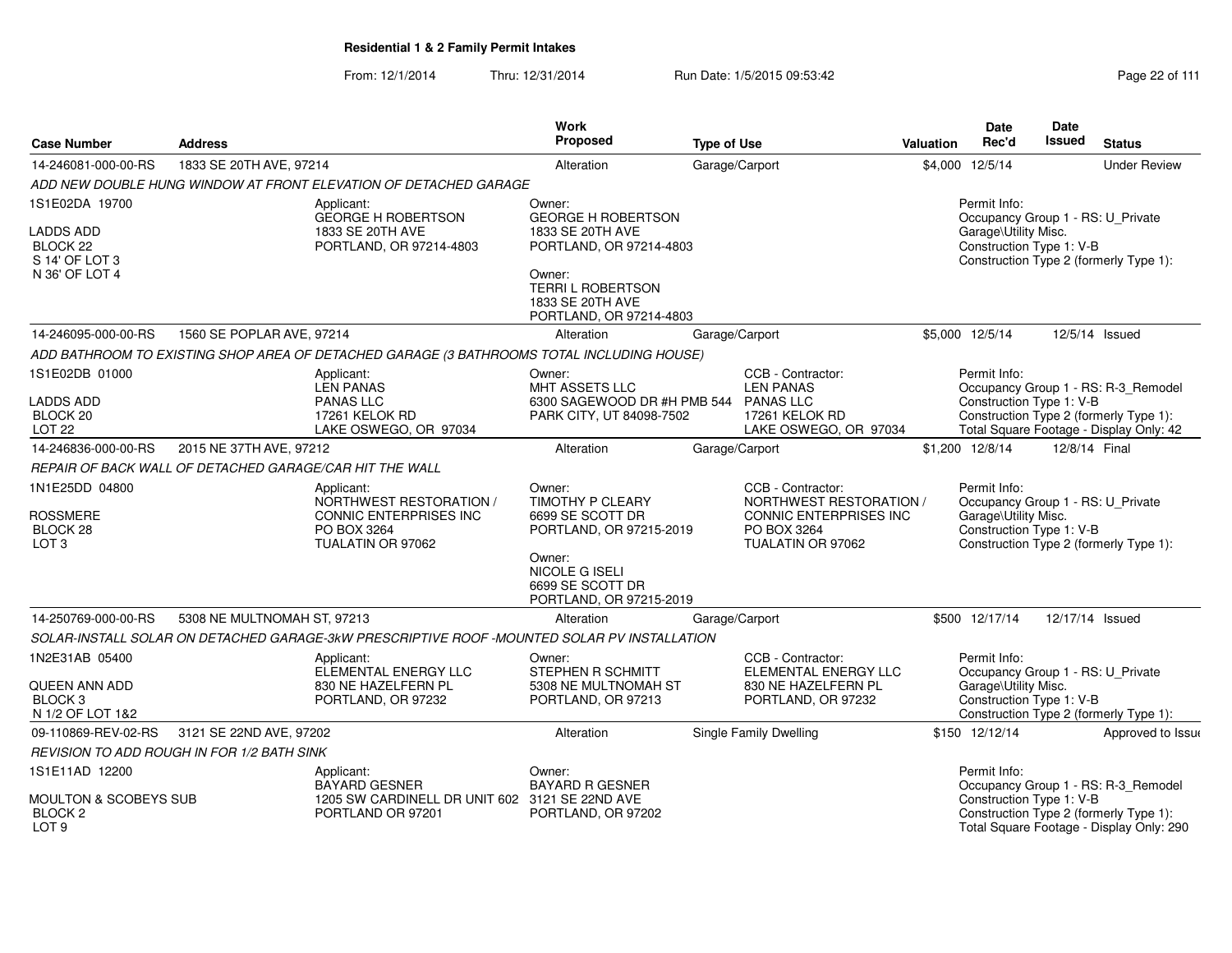From: 12/1/2014Thru: 12/31/2014 Run Date: 1/5/2015 09:53:42 Research 2010 12/31/2014 Page 23 of 111

| <b>Case Number</b>                                        | <b>Address</b>                                               |                                                                                                                                                               | <b>Work</b><br>Proposed                                                                                  | <b>Type of Use</b>                                                                                 | Valuation      | Date<br>Date<br>Rec'd<br>Issued                                                                 | <b>Status</b>                            |
|-----------------------------------------------------------|--------------------------------------------------------------|---------------------------------------------------------------------------------------------------------------------------------------------------------------|----------------------------------------------------------------------------------------------------------|----------------------------------------------------------------------------------------------------|----------------|-------------------------------------------------------------------------------------------------|------------------------------------------|
| 13-175235-REV-01-RS                                       | 8229 SW 2ND AVE, 97219                                       |                                                                                                                                                               | Alteration                                                                                               | Single Family Dwelling                                                                             | \$12/11/14     |                                                                                                 | 12/11/14 Issued                          |
|                                                           | <b>REVISION - EXISTING FAMILY ROOM TO REMAIN FAMILY ROOM</b> |                                                                                                                                                               |                                                                                                          |                                                                                                    |                |                                                                                                 |                                          |
| 1S1E22CC 02000                                            |                                                              | Applicant:<br>STEPHEN ROBERT HAWKE                                                                                                                            | Owner:<br><b>STEPHEN R HAWKE</b>                                                                         | CCB - Contractor:<br>WEST SIDE ELECTRIC COMPANY                                                    |                | Permit Info:                                                                                    | Occupancy Group 1 - RS: R-3_Residential  |
| <b>CARSON HTS</b><br>BLOCK 35<br>LOT <sub>4</sub>         |                                                              | 2121 SW MARTHA<br>PORTLAND, OR 97239                                                                                                                          | 2121 SW MARTHA ST<br>PORTLAND, OR 97239-2046                                                             | <b>INC</b><br>1834 SE 8TH AVE<br>PORTLAND, OR 97214-3532                                           |                | One and Two Family<br>Construction Type 1: V-B<br>Construction Type 2 (formerly Type 1):        |                                          |
|                                                           |                                                              |                                                                                                                                                               |                                                                                                          | CCB - Contractor:<br>PIPELINE PLUMBING & DRAIN<br>333 S STATE ST PMB V-108<br>LAKE OSWEGO OR 97034 |                |                                                                                                 |                                          |
|                                                           |                                                              |                                                                                                                                                               |                                                                                                          | CCB - Contractor:<br>STEPHEN ROBERT HAWKE<br>2121 SW MARTHA<br>PORTLAND, OR 97239                  |                |                                                                                                 |                                          |
| 13-209097-REV-01-RS                                       | 5805 NE GOING ST, 97218                                      |                                                                                                                                                               | Alteration                                                                                               | Single Family Dwelling                                                                             | \$200 12/31/14 |                                                                                                 | 12/31/14 Issued                          |
|                                                           |                                                              | VALUE ADDED REVISION - REPLACE FRONT STEPS, REMOVE PORTION OF CRAWL SPACE WALL TO OPEN CORNER IN FRONT OF STAIRS, ADD NEW GLULAM, ASSOCIATED STRUCTURAL REVIS |                                                                                                          |                                                                                                    |                |                                                                                                 |                                          |
| 1N2E19AD 07900                                            |                                                              | Applicant:<br><b>DONALD B ESTES</b>                                                                                                                           | Owner:<br>SUSAN E ESTES                                                                                  |                                                                                                    |                | Permit Info:                                                                                    | Occupancy Group 1 - RS: R-3 Remodel      |
| BERRY AC<br>BLOCK <sub>2</sub><br>LOT 15&16 TL 7900       |                                                              | 5805 NE GOING ST<br>PORTLAND, OR 97218-2636                                                                                                                   | 5805 NE GOING ST<br>PORTLAND, OR 97218-2636                                                              |                                                                                                    |                | Construction Type 1: V-B<br>Construction Type 2 (formerly Type 1):                              | Total Square Footage - Display Only: 653 |
|                                                           |                                                              |                                                                                                                                                               | Owner:<br><b>DONALD B ESTES</b><br>5805 NE GOING ST<br>PORTLAND, OR 97218-2636                           |                                                                                                    |                |                                                                                                 |                                          |
| 13-234071-REV-01-RS                                       | 2954 NE DAVIS ST, 97232                                      |                                                                                                                                                               | Alteration                                                                                               | <b>Single Family Dwelling</b>                                                                      | \$12/24/14     |                                                                                                 | 12/24/14 Issued                          |
|                                                           |                                                              | REVISION TO ADD DECK IN BACKYARD AND RELOCATE STAIRS FROM ORIGINAL PLANS; (DECK IS UNDER 30 INCHES) SEE COMMENTS                                              |                                                                                                          |                                                                                                    |                |                                                                                                 |                                          |
| 1N1E36CA 15500                                            |                                                              | Applicant:                                                                                                                                                    | Owner:                                                                                                   |                                                                                                    |                | Permit Info:                                                                                    |                                          |
| <b>HAWTHORNES 1ST ADD</b><br>BLOCK 18<br>LOT <sub>6</sub> |                                                              | SIMON J COOPER<br>1245 CHANDLER RD 2946 NE<br><b>DAVIS ST</b><br>PORTLAND, OR 97232-3237                                                                      | SIMON J COOPER<br>1245 CHANDLER RD 2946 NE<br><b>DAVIS ST</b><br>PORTLAND, OR 97232-3237                 |                                                                                                    |                | One and Two Family<br>Construction Type 1: V-B<br>Construction Type 2 (formerly Type 1):        | Occupancy Group 1 - RS: R-3 Residential  |
|                                                           |                                                              |                                                                                                                                                               | Owner:<br><b>MARY A COOPER</b><br>1245 CHANDLER RD 2946 NE<br><b>DAVIS ST</b><br>PORTLAND, OR 97232-3237 |                                                                                                    |                |                                                                                                 |                                          |
| 13-236188-REV-02-RS                                       | 6044 SW MADISON CT, 97221                                    |                                                                                                                                                               | Alteration                                                                                               | Single Family Dwelling                                                                             | \$12/16/14     |                                                                                                 | 12/16/14 Issued                          |
|                                                           | REVISION TO CHANGE FROM GLASS TO CABLE RAILING               |                                                                                                                                                               |                                                                                                          |                                                                                                    |                |                                                                                                 |                                          |
| 1S1E06BC 02100                                            |                                                              | Applicant:<br><b>CARL BRINKLEY</b>                                                                                                                            | Owner:<br>SIBYL B JARRETT                                                                                | CCB - Contractor:<br><b>CARL BRINKLEY</b>                                                          |                | Permit Info:<br>Occupancy Group 1 - RS: U_Decks,                                                |                                          |
| SYLVAN HTS<br><b>BLOCK 2</b><br>LOT 10                    |                                                              | <b>H B C ENTERPRISES</b><br>11051 SE 105TH<br>PORTLAND OR 97266                                                                                               | 6044 SW MADISON CT<br>PORTLAND, OR 97221-1530                                                            | <b>H B C ENTERPRISES</b><br>11051 SE 105TH<br>PORTLAND OR 97266                                    |                | Patios, Porches, Carports<br>Construction Type 1: V-B<br>Construction Type 2 (formerly Type 1): |                                          |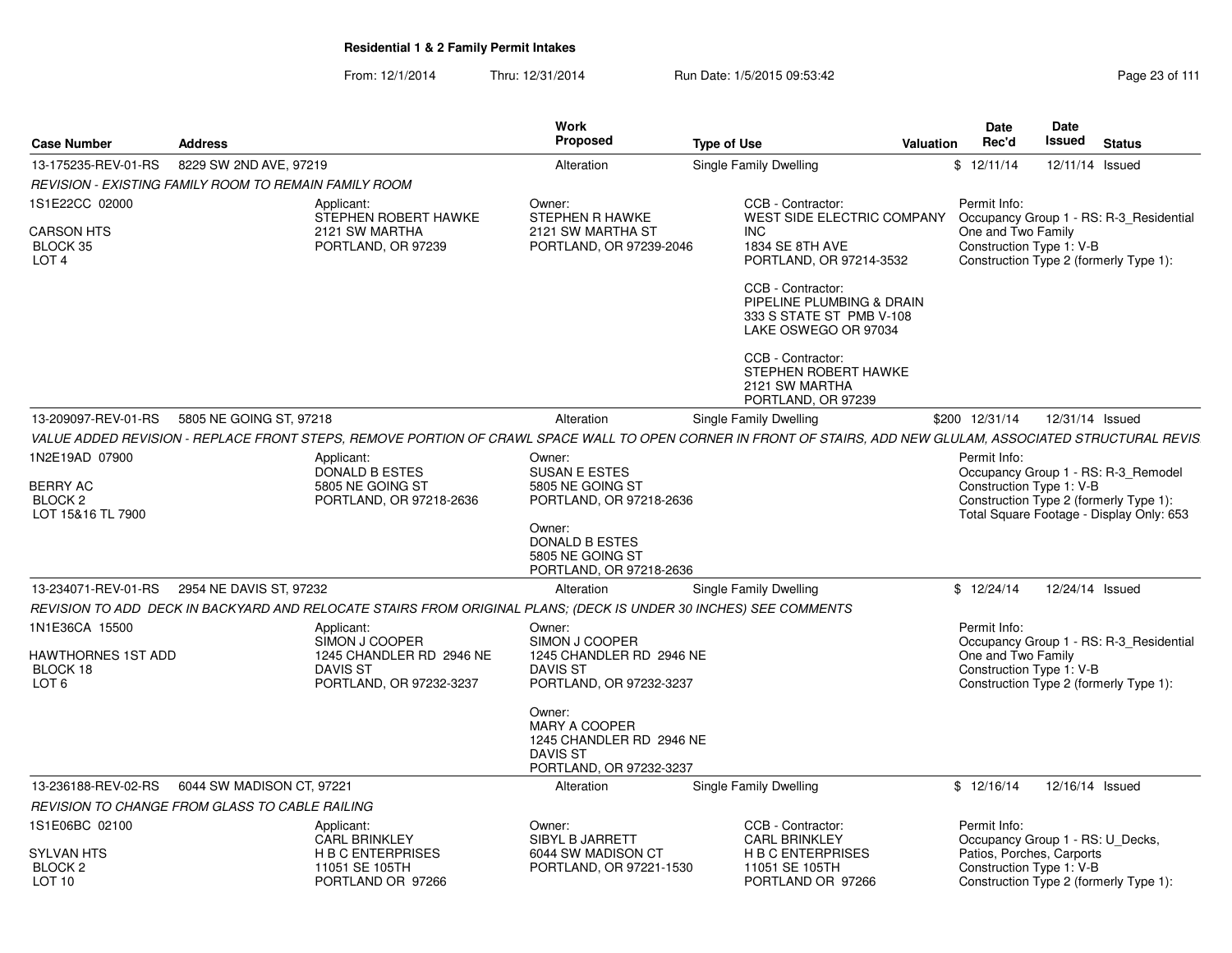From: 12/1/2014Thru: 12/31/2014 Run Date: 1/5/2015 09:53:42 Research 2010 12:43 Rage 24 of 111

|                                                                         |                            |                                                                                                                                                    | <b>Work</b>                                                                 |                                                                                                                               |           | Date                                                               | Date            |                                                                                    |
|-------------------------------------------------------------------------|----------------------------|----------------------------------------------------------------------------------------------------------------------------------------------------|-----------------------------------------------------------------------------|-------------------------------------------------------------------------------------------------------------------------------|-----------|--------------------------------------------------------------------|-----------------|------------------------------------------------------------------------------------|
| <b>Case Number</b>                                                      | <b>Address</b>             |                                                                                                                                                    | <b>Proposed</b>                                                             | <b>Type of Use</b>                                                                                                            | Valuation | Rec'd                                                              | <b>Issued</b>   | <b>Status</b>                                                                      |
| 14-145959-REV-03-RS                                                     | 312 NE 84TH AVE, 97220     |                                                                                                                                                    | Alteration                                                                  | <b>Single Family Dwelling</b>                                                                                                 |           | \$12/16/14                                                         | 12/16/14        | Issued                                                                             |
| <b>REVISION - STRUCTURAL MODIFICATIONS - NO EXTERIOR WORK</b>           |                            |                                                                                                                                                    |                                                                             |                                                                                                                               |           |                                                                    |                 |                                                                                    |
| 1N2E33CB 03300                                                          |                            | Applicant:<br><b>TOMAS</b>                                                                                                                         | Owner:<br>JET INVESTMENTS LLC                                               | CCB - Contractor:<br><b>TOMAS</b>                                                                                             |           | Permit Info:                                                       |                 | Occupancy Group 1 - RS: R-3_Residential                                            |
| <b>TERRACE PK</b><br>BLOCK 18<br>LOT <sub>5</sub>                       |                            | AMERICAN MASTERCRAFT DBA<br><b>ACCURATE BUILDING</b><br>PO BOX 3405<br>GRESHAM, OR 97030                                                           | 650 NE HOLLADAY ST #1600<br>PORTLAND, OR 97232-2035                         | AMERICAN MASTERCRAFT DBA<br><b>ACCURATE BUILDING</b><br>PO BOX 3405<br>GRESHAM, OR 97030                                      |           | One and Two Family<br>Construction Type 1: V-B                     |                 | Construction Type 2 (formerly Type 1):                                             |
| 14-151221-REV-01-RS                                                     | 1205 SW MYRTLE DR, 97201   |                                                                                                                                                    | Alteration                                                                  | Single Family Dwelling                                                                                                        |           | \$12/22/14                                                         |                 | $5/1/14$ Issued                                                                    |
| REVISION TO ELIMINATE SUPPORT BEAM AND FOOTING                          |                            |                                                                                                                                                    |                                                                             |                                                                                                                               |           |                                                                    |                 |                                                                                    |
| 1S1E04DC 01700                                                          |                            | Applicant:<br><b>MARK WUTHRICH</b>                                                                                                                 | Owner:<br><b>JOHN S ANDREWS</b>                                             | CCB - Contractor:<br><b>MARK WUTHRICH</b>                                                                                     |           | Permit Info:                                                       |                 | Occupancy Group 1 - RS: R-3_Remodel                                                |
| <b>CARDINELL HTS</b><br>LOT 31-34 TL 1700                               |                            | <b>MARK WUTHRICH BUILDER INC</b><br>4731 SW 18 TH DR<br>PORTLAND, OR 97239                                                                         | 1205 SW MYRTLE DR<br>PORTLAND, OR 97201                                     | <b>MARK WUTHRICH BUILDER INC</b><br>4731 SW 18 TH DR<br>PORTLAND, OR 97239                                                    |           | Construction Type 1: V-B                                           |                 | Construction Type 2 (formerly Type 1):<br>Total Square Footage - Display Only: 700 |
|                                                                         |                            |                                                                                                                                                    | Owner:<br><b>LINDA M ANDREWS</b><br>1205 SW MYRTLE DR<br>PORTLAND, OR 97201 | CCB - Contractor:<br>JARMER ELECTRIC INC<br>5105 SW 45TH AVE, S 200<br>PORTLAND, OR 97221-3628                                |           |                                                                    |                 |                                                                                    |
| 14-156250-REV-01-RS                                                     | 7320 SW 26TH AVE, 97219    |                                                                                                                                                    | Alteration                                                                  | <b>Single Family Dwelling</b>                                                                                                 |           | \$12/10/14                                                         | 12/10/14 Issued |                                                                                    |
|                                                                         |                            | REVISION TO SHOW INSULATION AND THAT STAIRS OUTSIDE OF BASEMENT AREA ARE IN THE GARAGE AND ARE NOT EXTERIOR STAIRS. CONVERT STORAGE TO FAMILY ROOM |                                                                             |                                                                                                                               |           |                                                                    |                 |                                                                                    |
| 1S1E20AD 01200                                                          |                            | Applicant:                                                                                                                                         | Owner:                                                                      |                                                                                                                               |           | Permit Info:                                                       |                 |                                                                                    |
| TOWNSENDS ADD<br><b>BLOCK1</b><br>LOT <sub>17</sub>                     |                            | <b>IRIS R POLICAR</b><br>7320 SW 26TH AVE<br>PORTLAND, OR 97219                                                                                    | <b>IRIS R POLICAR</b><br>7320 SW 26TH AVE<br>PORTLAND, OR 97219             |                                                                                                                               |           | Construction Type 1: V-B<br>Construction Type 2 (formerly Type 1): |                 | Occupancy Group 1 - RS: R-3_Remodel<br>Total Square Footage - Display Only: 230    |
| 14-187105-000-00-RS                                                     | 5125 NE 20TH AVE, 97211    |                                                                                                                                                    | Alteration                                                                  | Single Family Dwelling                                                                                                        |           | \$6.750 12/30/14                                                   | 12/30/14 Issued |                                                                                    |
|                                                                         |                            | SOLAR INSTALATION, 5.04 kW PV SYSTEM ON ROOFTOP - NON PRESCRIPTIVE                                                                                 |                                                                             |                                                                                                                               |           |                                                                    |                 |                                                                                    |
| 1N1E23AA 18600<br><b>VERNON</b><br>BLOCK <sub>29</sub><br><b>LOT 15</b> |                            | Applicant:<br><b>JORDAN WEISMAN</b><br>FUTURE CITY SOLAR LLC<br>1631 NE BROADWAY ST, #320<br>PORTLAND, OR 97232                                    | Owner:<br><b>IVY CHUANG</b><br>5125 NE 20TH AVE<br>PORTLAND, OR 97211       | CCB - Contractor:<br>MJ ELECTRICAL INC<br>PO BOX 1673<br>BRUSH PRAIRIE WA 98606                                               |           | Permit Info:<br>One and Two Family<br>Construction Type 1: V-B     |                 | Occupancy Group 1 - RS: R-3_Residential<br>Construction Type 2 (formerly Type 1):  |
|                                                                         |                            |                                                                                                                                                    | Owner:<br><b>HISAYUKI SATO</b><br>5125 NE 20TH AVE<br>PORTLAND, OR 97211    | CCB - Contractor:<br><b>JORDAN WEISMAN</b><br><b>FUTURE CITY SOLAR LLC</b><br>1631 NE BROADWAY ST, #320<br>PORTLAND, OR 97232 |           |                                                                    |                 |                                                                                    |
| 14-195323-REV-01-RS                                                     | 1904 SE UMATILLA ST, 97202 |                                                                                                                                                    | Alteration                                                                  | Single Family Dwelling                                                                                                        |           | \$12/3/14                                                          | 12/3/14 Issued  |                                                                                    |
| REVISION TO ADD 2X12 TO EXISTING BEAM                                   |                            |                                                                                                                                                    |                                                                             |                                                                                                                               |           |                                                                    |                 |                                                                                    |
| 1S1E23DD 09100                                                          |                            | Applicant:<br><b>TODD LITTLEFIELD</b>                                                                                                              | Owner:<br>MELISSA J TAKASUMI                                                | CCB - Contractor:<br>FOGLIO HOMES & DEVELOPMENT                                                                               |           | Permit Info:                                                       |                 | Occupancy Group 1 - RS: R-3_Residential                                            |
| <b>SELLWOOD</b><br>BLOCK 98<br>LOT <sub>13</sub>                        |                            | <b>1904 SE UMATILLA</b><br>PORTL;AND OR 97202                                                                                                      | 1904 SE UMATILLA ST<br>PORTLAND, OR 97202                                   | <b>INC</b><br><b>PO BOX 120</b><br>GLADSTONE, OR 97027                                                                        |           | One and Two Family<br>Construction Type 1: V-B                     |                 | Construction Type 2 (formerly Type 1):                                             |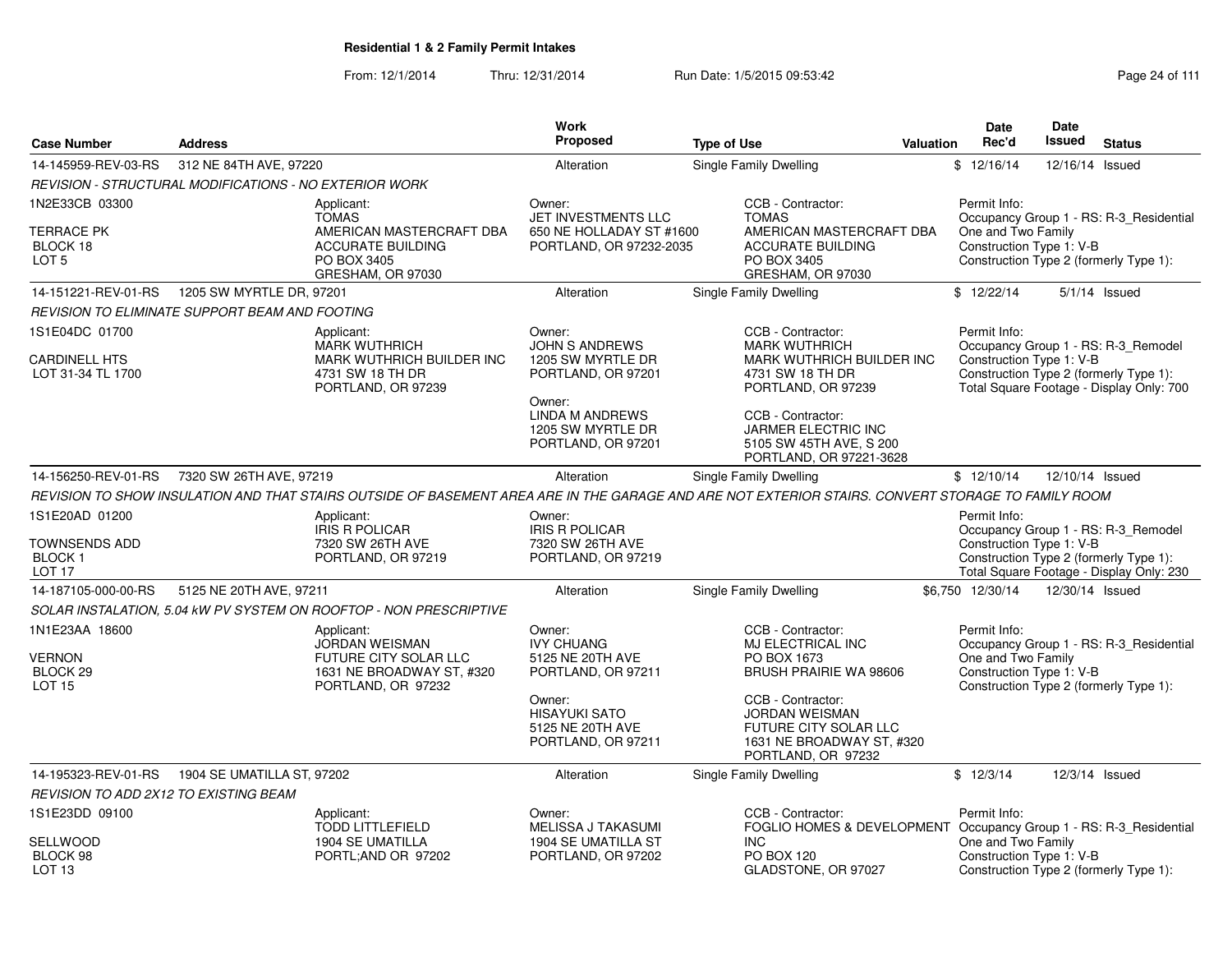From: 12/1/2014Thru: 12/31/2014 Run Date: 1/5/2015 09:53:42 Research 2010 12/31/2014 Page 25 of 111

| <b>Case Number</b>                                                            | <b>Address</b>             |                                                                                                     | <b>Work</b><br>Proposed                                                                                                                                                                                                                                       | <b>Type of Use</b>                                                                                                                                                                               | <b>Valuation</b> | Date<br>Rec'd                                                  | Date<br>Issued | <b>Status</b>                                                                                                              |
|-------------------------------------------------------------------------------|----------------------------|-----------------------------------------------------------------------------------------------------|---------------------------------------------------------------------------------------------------------------------------------------------------------------------------------------------------------------------------------------------------------------|--------------------------------------------------------------------------------------------------------------------------------------------------------------------------------------------------|------------------|----------------------------------------------------------------|----------------|----------------------------------------------------------------------------------------------------------------------------|
| 14-195323-REV-02-RS                                                           | 1904 SE UMATILLA ST. 97202 |                                                                                                     | Alteration                                                                                                                                                                                                                                                    | Single Family Dwelling                                                                                                                                                                           |                  | \$12/9/14                                                      |                | 12/9/14 Issued                                                                                                             |
|                                                                               |                            | REVISION TO SHOW DIFFERENT DIRECTION OF FLOOR JOIST AT KITCHEN AREA, AND TO USE 1 2x12 INSTEAD OF 2 |                                                                                                                                                                                                                                                               |                                                                                                                                                                                                  |                  |                                                                |                |                                                                                                                            |
| 1S1E23DD 09100<br><b>SELLWOOD</b><br>BLOCK 98<br>LOT <sub>13</sub>            |                            | Applicant:<br><b>TODD LITTLEFIELD</b><br><b>1904 SE UMATILLA</b><br>PORTL;AND OR 97202              | Owner:<br>MELISSA J TAKASUMI<br>1904 SE UMATILLA ST<br>PORTLAND, OR 97202                                                                                                                                                                                     | CCB - Contractor:<br>FOGLIO HOMES & DEVELOPMENT Occupancy Group 1 - RS: R-3 Residential<br><b>INC</b><br>PO BOX 120<br>GLADSTONE, OR 97027                                                       |                  | Permit Info:<br>One and Two Family<br>Construction Type 1: V-B |                | Construction Type 2 (formerly Type 1):                                                                                     |
| 14-206016-000-00-RS                                                           | 2206 NE 17TH AVE, 97212    |                                                                                                     | Alteration                                                                                                                                                                                                                                                    | Single Family Dwelling                                                                                                                                                                           |                  | \$5,000 12/16/14                                               |                | 12/16/14 Under Inspection                                                                                                  |
|                                                                               |                            |                                                                                                     |                                                                                                                                                                                                                                                               | REMOVE EXISTING ELEVATED SUN ROOM ON SECOND FLOOR, SUPPORTED BY POSTS, AT REAR OF HOUSE, REPAIR WALL AND SIDING, ADD WINDOW IN PLACE OF EXISTING DOOR                                            |                  |                                                                |                |                                                                                                                            |
| 1N1E26DB 14100<br><b>IRVINGTON</b><br>BLOCK 49<br><b>LOT 16</b>               |                            | Applicant:<br><b>DAN GLENNON</b><br>4106 NE 32ND PLACE<br>PORTLAND OR 97211                         | Owner:<br><b>SCOTT C PUTNAM</b><br>2206 NE 17TH AVE<br>PORTLAND, OR 97212                                                                                                                                                                                     |                                                                                                                                                                                                  |                  | Permit Info:<br>Construction Type 1: V-B                       |                | Occupancy Group 1 - RS: R-3 Remodel<br>Construction Type 2 (formerly Type 1):                                              |
| 14-207524-REV-01-RS                                                           | 1836 NW ASPEN AVE, 97210   |                                                                                                     | Alteration                                                                                                                                                                                                                                                    | Single Family Dwelling                                                                                                                                                                           |                  | \$12/9/14                                                      | 12/9/14 Final  |                                                                                                                            |
|                                                                               |                            | REVISION TO CREATE NEW OPENING BETWEEN KITCHEN AND DINING ROOM                                      |                                                                                                                                                                                                                                                               |                                                                                                                                                                                                  |                  |                                                                |                |                                                                                                                            |
| 1N1E29CD 10400<br>WILLAMETTE HTS ADD<br>BLOCK 32<br>LOT 22 EXC ALLEY          |                            | Applicant:<br><b>BRYAN DURK</b><br>2211 NW FRONT AVE #101<br>PORTLAND, OR 97209                     | Owner:<br><b>SARA J SHEPPARD</b><br>13691 SW NORTHVIEW DR<br><b>TIGARD, OR 97223</b><br>Owner:<br><b>MEHRAB SEDEH</b><br>13691 SW NORTHVIEW DR<br><b>TIGARD, OR 97223</b><br>Owner:<br><b>DAVAR IMANI</b><br>13691 SW NORTHVIEW DR<br><b>TIGARD, OR 97223</b> | CCB - Contractor:<br><b>GARNER ELECTRIC INC</b><br>2920 SE Brookward Ave #A<br>Hillsboro, Or 97123<br>CCB - Contractor:<br><b>FAITH HVAC INC</b><br>610 NE SUNDANCE COURT<br>HILLSBORO, OR 97124 |                  | Permit Info:<br>Construction Type 1: V-B                       |                | Occupancy Group 1 - RS: R-3 Remodel<br>Construction Type 2 (formerly Type 1):<br>Total Square Footage - Display Only: 1572 |
| 14-207591-REV-01-RS                                                           | 517 NE CHURCH ST, 97211    |                                                                                                     | Alteration                                                                                                                                                                                                                                                    | Single Family Dwelling                                                                                                                                                                           |                  | \$33,562 12/1/14                                               |                | 12/1/14 Issued                                                                                                             |
|                                                                               |                            | VALUE ADDED REVISION TO CONVERT BASEMENT TO THREE BEDROOMS. Not an ADU.                             |                                                                                                                                                                                                                                                               |                                                                                                                                                                                                  |                  |                                                                |                |                                                                                                                            |
| 1N1E14CC 14700<br><b>CLOVERDALE TR</b><br><b>BLOCK 2</b><br>LOT <sub>22</sub> |                            | Applicant:<br><b>CHRISTINA BRUCE</b><br>517 NE CHURCH ST<br>PORTLAND, OR 97211                      | Owner:<br>PORTLAND BRICK LLC<br>2929 EAST COMMERCIAL BLVD<br>PH-B<br>FT LAUDERDALE, FL 33308                                                                                                                                                                  |                                                                                                                                                                                                  |                  | Permit Info:<br>Construction Type 1: V-B                       |                | Occupancy Group 1 - RS: R-3 Remodel<br>Construction Type 2 (formerly Type 1):<br>Total Square Footage - Display Only: 913  |
| 14-210667-REV-01-RS                                                           | 4628 SE 78TH AVE, 97206    |                                                                                                     | Alteration                                                                                                                                                                                                                                                    | Single Family Dwelling                                                                                                                                                                           |                  | \$10,000 12/9/14                                               | 12/9/14 Issued |                                                                                                                            |
|                                                                               |                            | VALUE ADDED REVISION TO CONVERT EXISTING CLOSET / STORAGE ON 2ND FLOOR TO MASTER BEDROOM            |                                                                                                                                                                                                                                                               |                                                                                                                                                                                                  |                  |                                                                |                |                                                                                                                            |
| 1S2E17AA 03400<br><b>PEMBROKE</b><br>LOT <sub>20</sub><br>S 1/2 OF LOT 21     |                            | Applicant:<br><b>MARI KIDD</b><br>KIDD PANOSCHA DESIGN<br>2803 NE 42ND AVE<br>PORTLAND, OR 97213    | Owner:<br><b>JOSEPH A KIMBRO</b><br>4628 SE 78TH AVE<br>PORTLAND, OR 97206<br>Owner:<br>PATRICIA C KIMBRO<br>4628 SE 78TH AVE<br>PORTLAND, OR 97206                                                                                                           |                                                                                                                                                                                                  |                  | Permit Info:<br>Construction Type 1: V-B                       |                | Occupancy Group 1 - RS: R-3 Remodel<br>Construction Type 2 (formerly Type 1):<br>Total Square Footage - Display Only: 132  |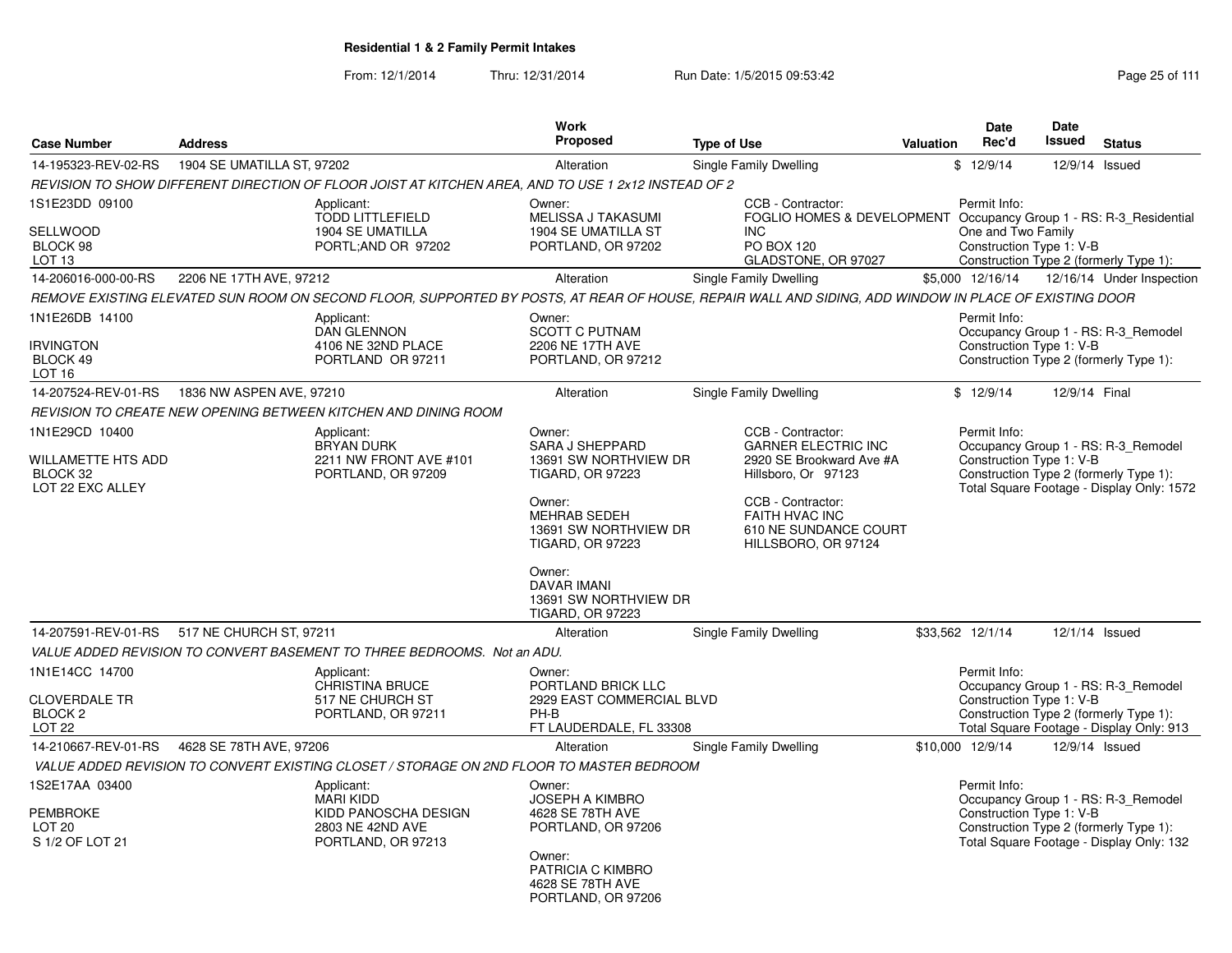From: 12/1/2014Thru: 12/31/2014 Run Date: 1/5/2015 09:53:42 Research 2010 12/31/2014 Page 26 of 111

| <b>Case Number</b>                                                  | <b>Address</b>                                                                                                                                                     | Work<br><b>Proposed</b>                                                                                                                                      | <b>Type of Use</b> |                                                                                                                                                                        | Valuation | Date<br>Rec'd                                                                                                         | Date<br><b>Issued</b> | <b>Status</b>                                                                    |
|---------------------------------------------------------------------|--------------------------------------------------------------------------------------------------------------------------------------------------------------------|--------------------------------------------------------------------------------------------------------------------------------------------------------------|--------------------|------------------------------------------------------------------------------------------------------------------------------------------------------------------------|-----------|-----------------------------------------------------------------------------------------------------------------------|-----------------------|----------------------------------------------------------------------------------|
| 14-212803-000-00-RS                                                 | 725 SE LINN ST - Unit B                                                                                                                                            | Alteration                                                                                                                                                   |                    | Single Family Dwelling                                                                                                                                                 |           | \$30,000 12/12/14                                                                                                     | 12/12/14 Issued       |                                                                                  |
|                                                                     | CONVERT BASEMENT TO ADU; NEW EGRESS WINDOWS AND WINDOW WELLS; REMODEL KITCHEN ON MAIN FLOOR AFTER REMOVING EXIST STAIR TO BASEMENT. Mechanical, electrical and plu |                                                                                                                                                              |                    |                                                                                                                                                                        |           |                                                                                                                       |                       |                                                                                  |
| 1S1E26BB 07100                                                      | Applicant:<br><b>BENJAMIN D KREBS</b><br>725 SE LINN ST<br>PORTLAND, OR 97202                                                                                      | Owner:<br><b>BENJAMIN D KREBS</b><br>725 SE LINN ST<br>PORTLAND, OR 97202<br>Owner:<br><b>ERIC M KREBS</b><br>725 SE LINN ST<br>PORTLAND, OR 97202           |                    | CCB - Contractor:<br>NIGEL BRAY<br>NETWORK CONSTRUCTION &<br><b>INSTALLATION INC</b><br>P.O. BOX 1834<br>OREGON CITY OR 97045                                          |           | Permit Info:<br>Construction Type 1: V-B<br>Construction Type 2 (formerly Type 1):<br>Number of New Dwelling Units: 1 |                       | Occupancy Group 1 - RS: R-3_Remodel<br>Total Square Footage - Display Only: 799  |
|                                                                     |                                                                                                                                                                    | Owner:<br>PAMELA D KREBS<br>725 SE LINN ST<br>PORTLAND, OR 97202                                                                                             |                    |                                                                                                                                                                        |           |                                                                                                                       |                       |                                                                                  |
| 14-213214-REV-01-RS                                                 | 3327 SW ILLINOIS ST, 97201                                                                                                                                         | Alteration                                                                                                                                                   |                    | Single Family Dwelling                                                                                                                                                 |           | \$12/9/14                                                                                                             | 12/9/14 Issued        |                                                                                  |
|                                                                     | REVISION CHANGE BEAMS BASED UPON THE DISCOVERY OF EXISTING CONDITIONS                                                                                              |                                                                                                                                                              |                    |                                                                                                                                                                        |           |                                                                                                                       |                       |                                                                                  |
| 1S1E17DC 12400                                                      | Applicant:                                                                                                                                                         | Owner:                                                                                                                                                       |                    | CCB - Contractor:                                                                                                                                                      |           | Permit Info:                                                                                                          |                       |                                                                                  |
| <b>GLENELYN</b><br>BLOCK 17<br>S 10' OF LOT 18<br>LOT <sub>23</sub> | PETER STRAUHAL<br>PURE ARCHITECTURE AIA<br>2440 LAUREL AVE NE<br><b>SALEM, OR 97301</b>                                                                            | MATTHEW J BALLARD STRAUHAL<br>3327 SW ILLINOIS ST<br>PORTLAND, OR 97239<br>Owner:<br>NATALIE C BALLARD STRAUHAL<br>3327 SW ILLINOIS ST<br>PORTLAND, OR 97239 |                    | <b>GARCIA PLUMBING INC</b><br>738 7TH STREET<br>INDEPENDENCE, OR 97351<br>CCB - Contractor:<br>NORTHWEST DATA TECH INC<br>3800 WALLACE RD NW<br><b>SALEM, OR 97304</b> |           | Construction Type 1: V-B<br>Construction Type 2 (formerly Type 1):                                                    |                       | Occupancy Group 1 - RS: R-3_Remodel<br>Total Square Footage - Display Only: 1100 |
|                                                                     |                                                                                                                                                                    |                                                                                                                                                              |                    | CCB - Contractor:<br>JOSHUA MYERS CONSTRUCTION<br><b>LLC</b><br>2540 DALKE RIDGE DR NW<br><b>SALEM, OR 97304</b>                                                       |           |                                                                                                                       |                       |                                                                                  |
| 14-214021-000-00-RS                                                 | 847 N BALDWIN ST - Unit B, 97217                                                                                                                                   | Alteration                                                                                                                                                   |                    | Single Family Dwelling                                                                                                                                                 |           | \$6,750 12/11/14                                                                                                      |                       | 12/11/14 Under Inspection                                                        |
|                                                                     | SOLAR INSTALLATION, 3.36kW PV SYSTEM ON ROOFTOP, NON-PRESCRIPTIVE                                                                                                  |                                                                                                                                                              |                    |                                                                                                                                                                        |           |                                                                                                                       |                       |                                                                                  |
| 1N1E10CD 10400                                                      | Applicant:<br>STELCOR ENERGY LLC<br>5028 E 22ND STREET<br><b>TUCSON, AZ 85711</b>                                                                                  | Owner:<br><b>CHARLES S PARROTT</b><br>847 N BALDWIN ST<br>PORTLAND, OR 97217                                                                                 |                    | CCB - Contractor:<br>STELCOR ENERGY LLC<br>5028 E 22ND STREET<br><b>TUCSON, AZ 85711</b>                                                                               |           | Permit Info:<br>Construction Type 1: V-B<br>Construction Type 2 (formerly Type 1):                                    |                       | Occupancy Group 1 - RS: R-3_Remodel                                              |
| 14-216815-000-00-RS                                                 | 32 N BRYANT ST, 97217                                                                                                                                              | Alteration                                                                                                                                                   |                    | Single Family Dwelling                                                                                                                                                 |           | \$6,750 12/22/14                                                                                                      | 12/22/14 Issued       |                                                                                  |
|                                                                     | SOLAR - 6.25 KW ROOF MOUNT PV SYSTEM - NON-PRESCRIPTIVE                                                                                                            |                                                                                                                                                              |                    |                                                                                                                                                                        |           |                                                                                                                       |                       |                                                                                  |
| 1N1E15AC 06700                                                      | Applicant:<br><b>DALE KRUEGER</b>                                                                                                                                  | Owner:<br>JOHN A SKOGSTAD                                                                                                                                    |                    | CCB - Contractor:<br>PRO STAT SERVICES LLC                                                                                                                             |           | Permit Info:                                                                                                          |                       | Occupancy Group 1 - RS: R-3_Residential                                          |
| <b>SARATOGA</b><br><b>BLOCK 4</b><br>LOT <sub>1</sub>               | <b>PROSTAT SERVICES</b><br>8122 NE 91ST STREET<br>VANCOUVER, WA 98662                                                                                              | 32 N BRYANT ST<br>PORTLAND, OR 97217-1702                                                                                                                    |                    | 8122 NE 91ST ST<br>VANCOUVER, WA 98662                                                                                                                                 |           | One and Two Family<br>Construction Type 1: V-B<br>Construction Type 2 (formerly Type 1):                              |                       |                                                                                  |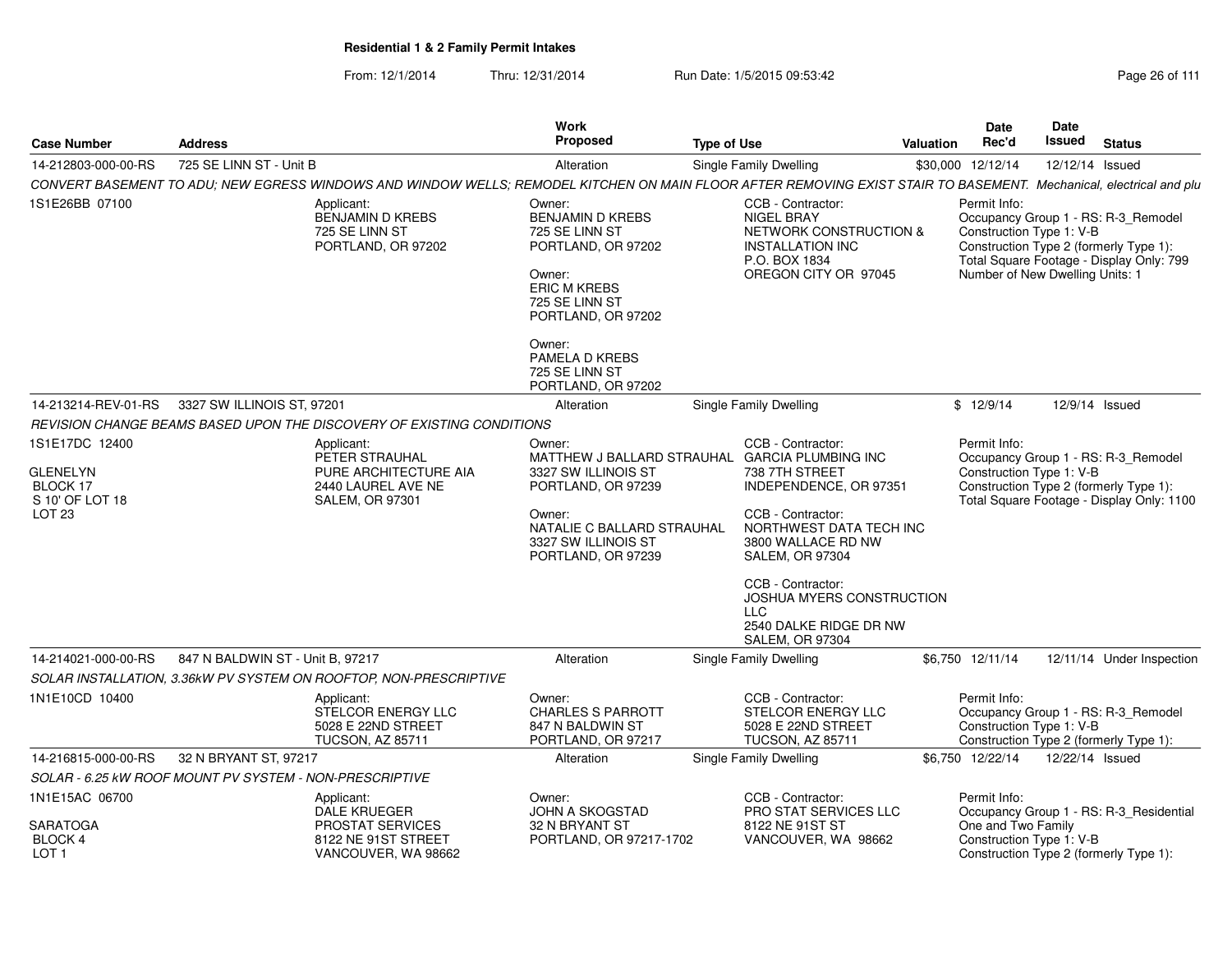From: 12/1/2014Thru: 12/31/2014 Run Date: 1/5/2015 09:53:42 Run Date: 1/5/2015 09:53:42

| <b>Case Number</b><br><b>Address</b>                                                                             |                                 |                                                                                                                    | <b>Work</b><br><b>Proposed</b>                                                                                                                                                                          | <b>Type of Use</b>                                                                                                                                                                                                                                                                                      | <b>Valuation</b> | Date<br>Rec'd                                                  | <b>Date</b><br><b>Issued</b> | <b>Status</b>                                                                                                                  |
|------------------------------------------------------------------------------------------------------------------|---------------------------------|--------------------------------------------------------------------------------------------------------------------|---------------------------------------------------------------------------------------------------------------------------------------------------------------------------------------------------------|---------------------------------------------------------------------------------------------------------------------------------------------------------------------------------------------------------------------------------------------------------------------------------------------------------|------------------|----------------------------------------------------------------|------------------------------|--------------------------------------------------------------------------------------------------------------------------------|
| 14-219327-REV-01-RS                                                                                              | 814 SE 58TH AVE, 97215          |                                                                                                                    | Alteration                                                                                                                                                                                              | Single Family Dwelling                                                                                                                                                                                                                                                                                  |                  | \$12/8/14                                                      |                              | 12/8/14 Issued                                                                                                                 |
|                                                                                                                  |                                 | REVISION TO ELIMINATE FOOTING AND EXENT WALL, ADD DOOR TO ACCESS STORAGE AREA                                      |                                                                                                                                                                                                         |                                                                                                                                                                                                                                                                                                         |                  |                                                                |                              |                                                                                                                                |
| 1S2E06AA 08600<br>MT TABOR CENTRAL PK<br><b>BLOCK 4</b><br>S 50' OF N 1/2 OF LOT 1                               |                                 | Applicant:<br><b>RHETT BUTLER</b><br>814 SE 58TH AVE<br>PORTLAND, OR 97215                                         | Owner:<br><b>RHETT BUTLER</b><br>814 SE 58TH AVE<br>PORTLAND, OR 97215<br>Owner:<br><b>KENT HATHAWAY</b><br>814 SE 58TH AVE<br>PORTLAND, OR 97215<br>Owner:<br><b>SUSAN HATHAWAY</b><br>814 SE 58TH AVE | CCB - Contractor:<br><b>SSB ENTERPRISES LLC</b><br>20390 SE TILLSTROM<br>BORING, OR 970090000                                                                                                                                                                                                           |                  | Permit Info:<br>One and Two Family<br>Construction Type 1: V-B |                              | Occupancy Group 1 - RS: R-3_Residential<br>Construction Type 2 (formerly Type 1):<br>Total Square Footage - Display Only: 1058 |
|                                                                                                                  |                                 |                                                                                                                    | PORTLAND, OR 97215                                                                                                                                                                                      |                                                                                                                                                                                                                                                                                                         |                  |                                                                |                              |                                                                                                                                |
| 14-222741-REV-01-RS                                                                                              | 3212 SE 58TH AVE, 97206         |                                                                                                                    | Alteration                                                                                                                                                                                              | Single Family Dwelling                                                                                                                                                                                                                                                                                  |                  | \$12/24/14                                                     | 12/24/14 Issued              |                                                                                                                                |
|                                                                                                                  |                                 | REVISION TO ADD A DROPPED CEILING TO THE FAMILY ROOM, BEDROOM AND LAUNDRY                                          |                                                                                                                                                                                                         |                                                                                                                                                                                                                                                                                                         |                  |                                                                |                              |                                                                                                                                |
| 1S2E07AD 16100<br><b>IDLEWILD</b><br>BLOCK <sub>2</sub><br>S 1/2 OF LOT 8<br>LOT <sub>9</sub><br>N 10' OF LOT 10 |                                 | Applicant:<br><b>BOB STEELE</b><br><b>DESIGN INTELLIGENCE</b><br>3013 SE WASHOUGAL RIVER RD<br>WASHOUGAL, WA 98671 | Owner:<br>WILDE PROPERTIES INC<br>3735 SE CLAY ST #204<br>PORTLAND, OR 97214-5139                                                                                                                       | CCB - Contractor:<br>SANDY ELECTRIC INC<br>12130 SE VIRGINIA CT<br><b>SANDY OR 97055</b><br>CCB - Contractor:<br>MAX PLUMBING SERVICE LLC<br>2900 SW CORNELIUS PASS ROAD<br>#445<br>HILSBORO OR 97123<br>CCB - Contractor:<br><b>WILDE PROPERTIES INC</b><br>3735 SE CLAY STE 204<br>PORTLAND, OR 97214 |                  | Permit Info:<br>Construction Type 1: V-B                       |                              | Occupancy Group 1 - RS: R-3 Remodel<br>Construction Type 2 (formerly Type 1):<br>Total Square Footage - Display Only: 441      |
| 14-227385-000-00-RS                                                                                              | 404 SE 68TH AVE - Unit B, 97215 |                                                                                                                    | Alteration                                                                                                                                                                                              | Single Family Dwelling                                                                                                                                                                                                                                                                                  |                  | \$50,000 12/9/14                                               |                              | 12/9/14 Issued                                                                                                                 |
|                                                                                                                  |                                 |                                                                                                                    |                                                                                                                                                                                                         | CONVERT BASEMENT TO ADU; ADU TO INCLUDE; UTILITY ROOM, BATHROOM, KITCHEN, LIVING ROOM, AND BEDROOM; CONVERTING SECOND FLOOR BEDROOM TO NEW BATHROOM                                                                                                                                                     |                  |                                                                |                              |                                                                                                                                |
| 1N2E32CD 12100                                                                                                   |                                 | Applicant:<br><b>JAMES O'KANE</b><br>404 SE 68TH AVE<br>PORTLAND OR 97215                                          | Owner:<br>PAMELA O'KANE<br>404 SE 68TH AVE<br>PORTLAND, OR 97215                                                                                                                                        |                                                                                                                                                                                                                                                                                                         |                  | Permit Info:<br>One and Two Family<br>Construction Type 1: V-B |                              | Occupancy Group 1 - RS: R-3 Residential<br>$\mathbf{r}$ and $\mathbf{r}$                                                       |

Construction Type 1: V-B Construction Type 2 (formerly Type 1): Number of New Dwelling Units: 1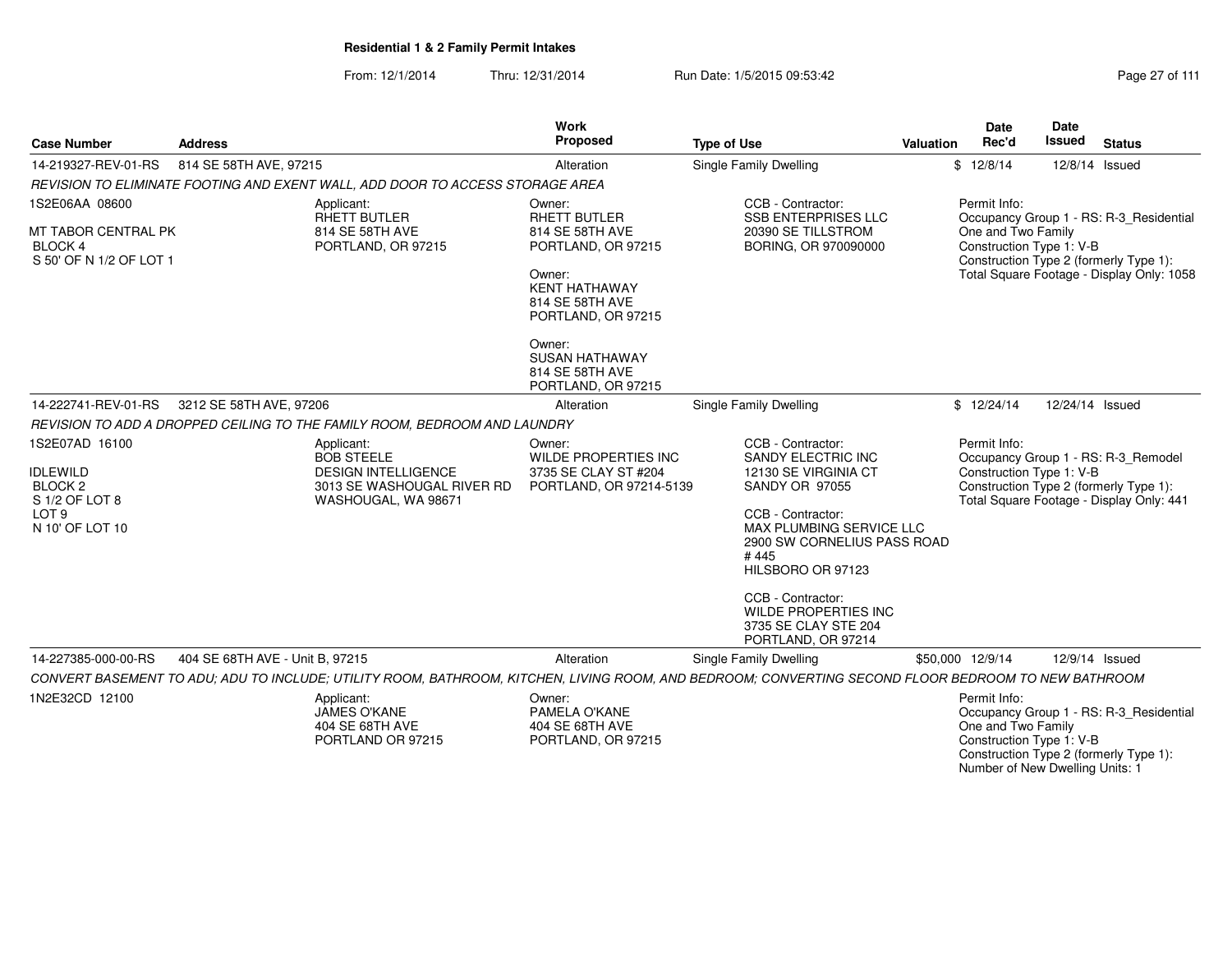From: 12/1/2014Thru: 12/31/2014 Run Date: 1/5/2015 09:53:42 Research 2010 12/31/2014 Page 28 of 111

| 0307 SW PALATINE HILL RD, 97219<br>Single Family Dwelling<br>\$500 12/30/14<br>12/30/14 Under Inspection<br>Alteration<br>SOLAR - 7KW ROOF TOP MOUNTED PV SYSTEM - PRESCRIPTIVE<br>CCB - Contractor:<br>Permit Info:<br>Applicant:<br>Owner:<br><b>JONATHAN COHEN</b><br><b>JAMES G OVREGAARD</b><br>JONATHAN COHEN<br>Occupancy Group 1 - RS: R-3_Residential<br>One and Two Family<br><b>IMAGINE ENERGY, LLC</b><br>0307 SW PALATINE HILL RD<br><b>IMAGINE ENERGY, LLC</b><br>Construction Type 1: V-B<br>2409 N KERBY AVE<br>PORTLAND, OR 97219-6559<br>2409 N KERBY AVE<br>Construction Type 2 (formerly Type 1):<br>PORTLAND, OR 97227<br>PORTLAND, OR 97227<br>Owner:<br>SYLVIA L S OVREGAARD<br>CCB - Contractor:<br>0307 SW PALATINE HILL RD<br>ALL WAYS ELECTRIC LLC<br>PORTLAND, OR 97219-6559<br>1526 NE ALBERTA ST # 112<br>PORTLAND OR 97211-5046<br>1722 SE 37TH AVE - Unit B, 97214<br>\$8,000 12/29/14<br>12/29/14 Issued<br>Alteration<br>Single Family Dwelling<br>CONVERT 2ND FLOOR OF SINGLE FAMILY RESIDENCE TO ACCESSORY DWELLING UNIT, INCLUDES 2 BEDROOMS, BATHROOM, KITCHENAND LIVING AREA (2 BATHROOMS TOTAL)<br>Permit Info:<br>Applicant:<br>Owner:<br>MULTNOMAH VILLAGE<br>MULTNOMAH VILLAGE<br>Occupancy Group 1 - RS: R-3_Residential<br>PROPERTY LLC<br>PROPERTY LLC<br>One and Two Family<br>9160 SW JAMIESON RD<br>Construction Type 1: V-B<br>9160 SW JAMIESON RD<br>Construction Type 2 (formerly Type 1):<br>PORTLAND, OR 97225-1363<br>PORTLAND, OR 97225-1363<br>Number of New Dwelling Units: 1<br>7105 SE 22ND AVE, 97202<br>Single Family Dwelling<br>\$125,000 12/16/14<br>12/16/14 Issued<br>Alteration<br>CONVERT BASEMENT TO LIVING SPACE, ADD NEW BATHROOM, LIVING AREA AND NEW EGRESS WINDOW, DEMO MASONRY CHIMNEY; RECONFIGURE MAIN FLOOR, REMOVE WALLS/ADD NEW<br>CCB - Contractor:<br>Permit Info:<br>Applicant:<br>Owner:<br><b>MARJORIE TAKEI</b><br>MARK GOSSAGE<br>MARK GOSSAGE<br>Occupancy Group 1 - RS: R-3_Residential<br>MACLEOD CONSTRUCTION<br>MACLEOD CONSTRUCTION<br>One and Two Family<br>PO BOX 820147<br>Construction Type 1: V-B<br>5409 SE 37TH<br>PORTLAND, OR 97282-1147<br>5409 SE 37TH<br>Construction Type 2 (formerly Type 1):<br>PORTLAND, OR 97202<br>PORTLAND, OR 97202<br>Owner:<br>RICHARD TAKEI<br>PO BOX 820147<br>PORTLAND, OR 97282-1147<br>3650 SW MT ADAMS DR, 97201<br>Single Family Dwelling<br>\$25,000 12/16/14<br>12/16/14 Under Inspection<br>Alteration<br>REMOVE WALLS TO OPEN UP SPACE AND REMODEL KITCHEN AREA<br>1S1E09CB 02700<br>Applicant:<br>Owner:<br>CCB - Contractor:<br>Permit Info:<br><b>JEFF BURNS</b><br><b>JOSHUA RAMSEYER</b><br>YAKER RENOVATIONS LLC DBA<br>Occupancy Group 1 - RS: R-3_Residential<br>One and Two Family<br><b>BURNS ORGANIC MODERN</b><br>3650 SW MT ADAMS DR<br>VANILLAWOOD PROPERTIES<br>6663 SW BVRTN HLSDL HWY, #296 Construction Type 1: V-B<br>1336 SE 20TH AVE<br>PORTLAND, OR 97239<br>PORTLAND OR 97225<br>Construction Type 2 (formerly Type 1):<br>LOT 7<br>PORTLAND, OR 97214<br>Owner:<br>NUNDHINI THUKKANI<br>CCB - Contractor:<br>3650 SW MT ADAMS DR<br><b>MARK S ELECTRIC</b><br>PO BX 616<br>PORTLAND, OR 97239<br>AURORA OR 97002<br>CCB - Contractor:<br><b>B AYRES PLUMBING &amp;</b><br>CONTRACTING INC<br><b>PO BOX 149</b><br>CANBY, OR 97013 | <b>Case Number</b><br><b>Address</b>                        |  |  | <b>Work</b><br>Proposed | <b>Type of Use</b> | Valuation | <b>Date</b><br>Rec'd | <b>Date</b><br>Issued | <b>Status</b> |  |
|----------------------------------------------------------------------------------------------------------------------------------------------------------------------------------------------------------------------------------------------------------------------------------------------------------------------------------------------------------------------------------------------------------------------------------------------------------------------------------------------------------------------------------------------------------------------------------------------------------------------------------------------------------------------------------------------------------------------------------------------------------------------------------------------------------------------------------------------------------------------------------------------------------------------------------------------------------------------------------------------------------------------------------------------------------------------------------------------------------------------------------------------------------------------------------------------------------------------------------------------------------------------------------------------------------------------------------------------------------------------------------------------------------------------------------------------------------------------------------------------------------------------------------------------------------------------------------------------------------------------------------------------------------------------------------------------------------------------------------------------------------------------------------------------------------------------------------------------------------------------------------------------------------------------------------------------------------------------------------------------------------------------------------------------------------------------------------------------------------------------------------------------------------------------------------------------------------------------------------------------------------------------------------------------------------------------------------------------------------------------------------------------------------------------------------------------------------------------------------------------------------------------------------------------------------------------------------------------------------------------------------------------------------------------------------------------------------------------------------------------------------------------------------------------------------------------------------------------------------------------------------------------------------------------------------------------------------------------------------------------------------------------------------------------------------------------------------------------------------------------------------------------------------------------------------------------------------------------------------------------------------------------------------------------------------|-------------------------------------------------------------|--|--|-------------------------|--------------------|-----------|----------------------|-----------------------|---------------|--|
|                                                                                                                                                                                                                                                                                                                                                                                                                                                                                                                                                                                                                                                                                                                                                                                                                                                                                                                                                                                                                                                                                                                                                                                                                                                                                                                                                                                                                                                                                                                                                                                                                                                                                                                                                                                                                                                                                                                                                                                                                                                                                                                                                                                                                                                                                                                                                                                                                                                                                                                                                                                                                                                                                                                                                                                                                                                                                                                                                                                                                                                                                                                                                                                                                                                                                                          | 14-227627-000-00-RS                                         |  |  |                         |                    |           |                      |                       |               |  |
|                                                                                                                                                                                                                                                                                                                                                                                                                                                                                                                                                                                                                                                                                                                                                                                                                                                                                                                                                                                                                                                                                                                                                                                                                                                                                                                                                                                                                                                                                                                                                                                                                                                                                                                                                                                                                                                                                                                                                                                                                                                                                                                                                                                                                                                                                                                                                                                                                                                                                                                                                                                                                                                                                                                                                                                                                                                                                                                                                                                                                                                                                                                                                                                                                                                                                                          |                                                             |  |  |                         |                    |           |                      |                       |               |  |
|                                                                                                                                                                                                                                                                                                                                                                                                                                                                                                                                                                                                                                                                                                                                                                                                                                                                                                                                                                                                                                                                                                                                                                                                                                                                                                                                                                                                                                                                                                                                                                                                                                                                                                                                                                                                                                                                                                                                                                                                                                                                                                                                                                                                                                                                                                                                                                                                                                                                                                                                                                                                                                                                                                                                                                                                                                                                                                                                                                                                                                                                                                                                                                                                                                                                                                          | 1S1E27BD 00200<br><b>COLLINS VIEW TR</b><br>BLOCK 1 TL 200  |  |  |                         |                    |           |                      |                       |               |  |
|                                                                                                                                                                                                                                                                                                                                                                                                                                                                                                                                                                                                                                                                                                                                                                                                                                                                                                                                                                                                                                                                                                                                                                                                                                                                                                                                                                                                                                                                                                                                                                                                                                                                                                                                                                                                                                                                                                                                                                                                                                                                                                                                                                                                                                                                                                                                                                                                                                                                                                                                                                                                                                                                                                                                                                                                                                                                                                                                                                                                                                                                                                                                                                                                                                                                                                          |                                                             |  |  |                         |                    |           |                      |                       |               |  |
|                                                                                                                                                                                                                                                                                                                                                                                                                                                                                                                                                                                                                                                                                                                                                                                                                                                                                                                                                                                                                                                                                                                                                                                                                                                                                                                                                                                                                                                                                                                                                                                                                                                                                                                                                                                                                                                                                                                                                                                                                                                                                                                                                                                                                                                                                                                                                                                                                                                                                                                                                                                                                                                                                                                                                                                                                                                                                                                                                                                                                                                                                                                                                                                                                                                                                                          | 14-228110-000-00-RS                                         |  |  |                         |                    |           |                      |                       |               |  |
|                                                                                                                                                                                                                                                                                                                                                                                                                                                                                                                                                                                                                                                                                                                                                                                                                                                                                                                                                                                                                                                                                                                                                                                                                                                                                                                                                                                                                                                                                                                                                                                                                                                                                                                                                                                                                                                                                                                                                                                                                                                                                                                                                                                                                                                                                                                                                                                                                                                                                                                                                                                                                                                                                                                                                                                                                                                                                                                                                                                                                                                                                                                                                                                                                                                                                                          |                                                             |  |  |                         |                    |           |                      |                       |               |  |
|                                                                                                                                                                                                                                                                                                                                                                                                                                                                                                                                                                                                                                                                                                                                                                                                                                                                                                                                                                                                                                                                                                                                                                                                                                                                                                                                                                                                                                                                                                                                                                                                                                                                                                                                                                                                                                                                                                                                                                                                                                                                                                                                                                                                                                                                                                                                                                                                                                                                                                                                                                                                                                                                                                                                                                                                                                                                                                                                                                                                                                                                                                                                                                                                                                                                                                          | 1S1E01DA 15300                                              |  |  |                         |                    |           |                      |                       |               |  |
|                                                                                                                                                                                                                                                                                                                                                                                                                                                                                                                                                                                                                                                                                                                                                                                                                                                                                                                                                                                                                                                                                                                                                                                                                                                                                                                                                                                                                                                                                                                                                                                                                                                                                                                                                                                                                                                                                                                                                                                                                                                                                                                                                                                                                                                                                                                                                                                                                                                                                                                                                                                                                                                                                                                                                                                                                                                                                                                                                                                                                                                                                                                                                                                                                                                                                                          | 14-229493-000-00-RS                                         |  |  |                         |                    |           |                      |                       |               |  |
|                                                                                                                                                                                                                                                                                                                                                                                                                                                                                                                                                                                                                                                                                                                                                                                                                                                                                                                                                                                                                                                                                                                                                                                                                                                                                                                                                                                                                                                                                                                                                                                                                                                                                                                                                                                                                                                                                                                                                                                                                                                                                                                                                                                                                                                                                                                                                                                                                                                                                                                                                                                                                                                                                                                                                                                                                                                                                                                                                                                                                                                                                                                                                                                                                                                                                                          |                                                             |  |  |                         |                    |           |                      |                       |               |  |
|                                                                                                                                                                                                                                                                                                                                                                                                                                                                                                                                                                                                                                                                                                                                                                                                                                                                                                                                                                                                                                                                                                                                                                                                                                                                                                                                                                                                                                                                                                                                                                                                                                                                                                                                                                                                                                                                                                                                                                                                                                                                                                                                                                                                                                                                                                                                                                                                                                                                                                                                                                                                                                                                                                                                                                                                                                                                                                                                                                                                                                                                                                                                                                                                                                                                                                          | 1S1E23AA 03400<br>WESTMORELAND<br>BLOCK 33<br><b>LOT 20</b> |  |  |                         |                    |           |                      |                       |               |  |
|                                                                                                                                                                                                                                                                                                                                                                                                                                                                                                                                                                                                                                                                                                                                                                                                                                                                                                                                                                                                                                                                                                                                                                                                                                                                                                                                                                                                                                                                                                                                                                                                                                                                                                                                                                                                                                                                                                                                                                                                                                                                                                                                                                                                                                                                                                                                                                                                                                                                                                                                                                                                                                                                                                                                                                                                                                                                                                                                                                                                                                                                                                                                                                                                                                                                                                          |                                                             |  |  |                         |                    |           |                      |                       |               |  |
|                                                                                                                                                                                                                                                                                                                                                                                                                                                                                                                                                                                                                                                                                                                                                                                                                                                                                                                                                                                                                                                                                                                                                                                                                                                                                                                                                                                                                                                                                                                                                                                                                                                                                                                                                                                                                                                                                                                                                                                                                                                                                                                                                                                                                                                                                                                                                                                                                                                                                                                                                                                                                                                                                                                                                                                                                                                                                                                                                                                                                                                                                                                                                                                                                                                                                                          | 14-229893-000-00-RS                                         |  |  |                         |                    |           |                      |                       |               |  |
|                                                                                                                                                                                                                                                                                                                                                                                                                                                                                                                                                                                                                                                                                                                                                                                                                                                                                                                                                                                                                                                                                                                                                                                                                                                                                                                                                                                                                                                                                                                                                                                                                                                                                                                                                                                                                                                                                                                                                                                                                                                                                                                                                                                                                                                                                                                                                                                                                                                                                                                                                                                                                                                                                                                                                                                                                                                                                                                                                                                                                                                                                                                                                                                                                                                                                                          |                                                             |  |  |                         |                    |           |                      |                       |               |  |
|                                                                                                                                                                                                                                                                                                                                                                                                                                                                                                                                                                                                                                                                                                                                                                                                                                                                                                                                                                                                                                                                                                                                                                                                                                                                                                                                                                                                                                                                                                                                                                                                                                                                                                                                                                                                                                                                                                                                                                                                                                                                                                                                                                                                                                                                                                                                                                                                                                                                                                                                                                                                                                                                                                                                                                                                                                                                                                                                                                                                                                                                                                                                                                                                                                                                                                          | <b>COUNCIL CREST PK</b><br>BLOCK 5                          |  |  |                         |                    |           |                      |                       |               |  |
|                                                                                                                                                                                                                                                                                                                                                                                                                                                                                                                                                                                                                                                                                                                                                                                                                                                                                                                                                                                                                                                                                                                                                                                                                                                                                                                                                                                                                                                                                                                                                                                                                                                                                                                                                                                                                                                                                                                                                                                                                                                                                                                                                                                                                                                                                                                                                                                                                                                                                                                                                                                                                                                                                                                                                                                                                                                                                                                                                                                                                                                                                                                                                                                                                                                                                                          | N 25' OF LOT 8                                              |  |  |                         |                    |           |                      |                       |               |  |
|                                                                                                                                                                                                                                                                                                                                                                                                                                                                                                                                                                                                                                                                                                                                                                                                                                                                                                                                                                                                                                                                                                                                                                                                                                                                                                                                                                                                                                                                                                                                                                                                                                                                                                                                                                                                                                                                                                                                                                                                                                                                                                                                                                                                                                                                                                                                                                                                                                                                                                                                                                                                                                                                                                                                                                                                                                                                                                                                                                                                                                                                                                                                                                                                                                                                                                          |                                                             |  |  |                         |                    |           |                      |                       |               |  |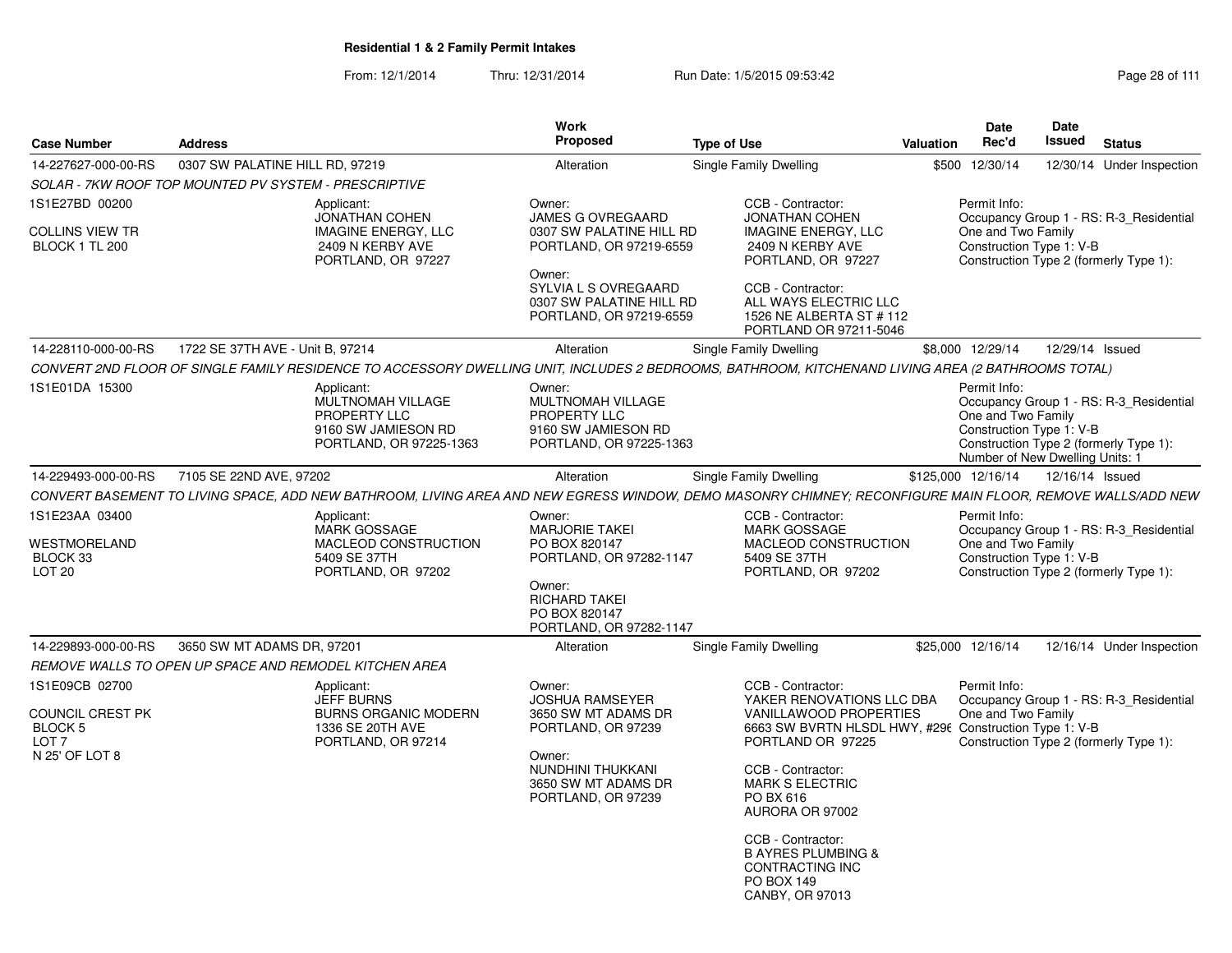From: 12/1/2014Thru: 12/31/2014 Run Date: 1/5/2015 09:53:42 Research 2010 12/31/2014 Page 29 of 111

| <b>Case Number</b>                                                             | <b>Address</b>                                           |                                                                                                                                                                  | Work<br>Proposed                                                                      | <b>Type of Use</b>                                                                                                                                                                                   | <b>Valuation</b> | <b>Date</b><br>Rec'd                                           | Date<br><b>Issued</b> | <b>Status</b>                                                                                                             |
|--------------------------------------------------------------------------------|----------------------------------------------------------|------------------------------------------------------------------------------------------------------------------------------------------------------------------|---------------------------------------------------------------------------------------|------------------------------------------------------------------------------------------------------------------------------------------------------------------------------------------------------|------------------|----------------------------------------------------------------|-----------------------|---------------------------------------------------------------------------------------------------------------------------|
| 14-230042-000-00-RS                                                            | 1240 NE 109TH AVE, 97220                                 |                                                                                                                                                                  | Alteration                                                                            | Single Family Dwelling                                                                                                                                                                               |                  | \$4,411 12/15/14                                               | 12/15/14 Issued       |                                                                                                                           |
|                                                                                |                                                          | LEGALIZATION OF GARAGE CONVERSION TO OFFICE, ALSO WOULD LIKE TO LEGALIZE ENTIRE FLOOR PLAN FOR THE RECORD *RESPONSE TO CC CASE 14-197591CC* MEP TRADES NOT INCLI |                                                                                       |                                                                                                                                                                                                      |                  |                                                                |                       |                                                                                                                           |
| 1N2E34BA 04600<br><b>WALDHEIM TR</b><br>BLOCK <sub>2</sub><br>LOT <sub>7</sub> |                                                          | Applicant:<br><b>IRINA SHABAN</b><br>1240 NE 109TH AVE<br>PORTLAND, OR 97220-3004                                                                                | Owner:<br><b>IRINA SHABAN</b><br>1240 NE 109TH AVE<br>PORTLAND, OR 97220-3004         |                                                                                                                                                                                                      |                  | Permit Info:<br>Construction Type 1: V-B                       |                       | Occupancy Group 1 - RS: R-3_Remodel<br>Construction Type 2 (formerly Type 1):<br>Total Square Footage - Display Only: 120 |
| 14-234448-000-00-RS                                                            | 2055 NW RAMSEY DR, 97229                                 |                                                                                                                                                                  | Alteration                                                                            | Single Family Dwelling                                                                                                                                                                               |                  | \$10,000 12/16/14                                              | 12/16/14 Issued       |                                                                                                                           |
|                                                                                |                                                          | INFILL FRENCH DOOR OFF DINING ROOM. ENLARGE EXISTING WINDOW AT FAMILY ROOM AND CONVERT EXISTING WINDOW TO DOOR OUT TO NEW PATIO                                  |                                                                                       |                                                                                                                                                                                                      |                  |                                                                |                       |                                                                                                                           |
| 1N1W25CD 01500<br><b>SKYLINE HTS</b><br>BLOCK <sub>3</sub><br>LOT 3-5 TL 1500  |                                                          | Applicant:<br><b>TRACY REYNOLDS</b><br>DARTER CONSTRUCTION LLC<br>7640 NE AIRPORT WAY #56115<br>PORLTAND, OR 97218                                               | Owner:<br><b>EDEN ENTERPRISES LLC</b><br>5505 SW DELKER RD<br>TUALATIN, OR 97062-9710 | CCB - Contractor:<br><b>TRACY REYNOLDS</b><br>DARTER CONSTRUCTION LLC<br>7640 NE AIRPORT WAY #56115<br>PORLTAND, OR 97218                                                                            |                  | Permit Info:<br>Construction Type 1: V-B                       |                       | Occupancy Group 1 - RS: R-3 Remodel<br>Construction Type 2 (formerly Type 1):                                             |
| 14-236087-000-00-RS                                                            | 10511 SW 63RD DR, 97219                                  |                                                                                                                                                                  | Alteration                                                                            | Single Family Dwelling                                                                                                                                                                               |                  | \$500 12/2/14                                                  |                       | 12/2/14 Under Inspection                                                                                                  |
|                                                                                | SOLAR - 3.78KW ROOF TOP MOUNTED PV SYSTEM - PRESCRIPTIVE |                                                                                                                                                                  |                                                                                       |                                                                                                                                                                                                      |                  |                                                                |                       |                                                                                                                           |
| 1S1E30CC 03700<br><b>WESTERLOOK HTS</b><br><b>BLOCK B</b><br>LOT <sub>8</sub>  |                                                          | Applicant:<br>PRO STAT SERVICES LLC<br>8122 NE 91ST ST<br>VANCOUVER, WA 98662                                                                                    | Owner:<br><b>JAMES E FAUBEL</b><br>10511 SW 63RD DR<br>PORTLAND, OR 97219             | CCB - Contractor:<br>PRO STAT SERVICES LLC<br>8122 NE 91ST ST<br>VANCOUVER, WA 98662<br>CCB - Contractor:<br>AMAZING SIDING CORP OF<br><b>PORTLAND</b><br>7017 HWY 99 STE 106<br>VANCOUVER, WA 98665 |                  | Permit Info:<br>One and Two Family<br>Construction Type 1: V-B |                       | Occupancy Group 1 - RS: R-3_Residential<br>Construction Type 2 (formerly Type 1):                                         |
| 14-238082-DFS-01-RS                                                            | 1528 SE HOLGATE BLVD, 97202                              |                                                                                                                                                                  | Alteration                                                                            | Single Family Dwelling                                                                                                                                                                               |                  | \$6.000 12/12/14                                               |                       | <b>Under Review</b>                                                                                                       |
| <b>DFS - FIRE SPRINKLERS</b>                                                   |                                                          |                                                                                                                                                                  |                                                                                       |                                                                                                                                                                                                      |                  |                                                                |                       |                                                                                                                           |
| 1S1E14AB 01300<br><b>GARDNER</b><br><b>BLOCK1</b><br>LOT <sub>6</sub>          |                                                          | Applicant:<br><b>Timothy Bishop</b><br>CROSSFIRE SPRINKLER CO.<br>17400 SE 82ND DRIVE<br>Clackamas, Oregon 97015                                                 | Owner:<br><b>ALONA K FEATHER</b><br>1415 SE TACOMA ST<br>PORTLAND, OR 97202           |                                                                                                                                                                                                      |                  | Permit Info:<br>One and Two Family<br>Construction Type 1: V-B |                       | Occupancy Group 1 - RS: R-3_Residential<br>Construction Type 2 (formerly Type 1):                                         |
| 14-238082-REV-01-RS                                                            | 1528 SE HOLGATE BLVD, 97202                              |                                                                                                                                                                  | Alteration                                                                            | <b>Single Family Dwelling</b>                                                                                                                                                                        |                  | \$12/17/14                                                     | 12/17/14 Issued       |                                                                                                                           |
|                                                                                |                                                          | REVISION - RELOCATE SHOWER ON MAIN FLOOR TO PORTION OF UNFINISHED BASEMENT - NO EXTERIOR WORK                                                                    |                                                                                       |                                                                                                                                                                                                      |                  |                                                                |                       |                                                                                                                           |
| 1S1E14AB 01300<br><b>GARDNER</b><br>BLOCK 1<br>LOT <sub>6</sub>                |                                                          | Applicant:<br><b>HILARY MACKENZIE</b><br>MACKENZIE ARCHITECTURE INC<br>2827 NE M L KING BLVD<br>PORTLAND OR 97212                                                | Owner:<br><b>ALONA K FEATHER</b><br>1415 SE TACOMA ST<br>PORTLAND, OR 97202           |                                                                                                                                                                                                      |                  | Permit Info:<br>One and Two Family<br>Construction Type 1: V-B |                       | Occupancy Group 1 - RS: R-3_Residential<br>Construction Type 2 (formerly Type 1):                                         |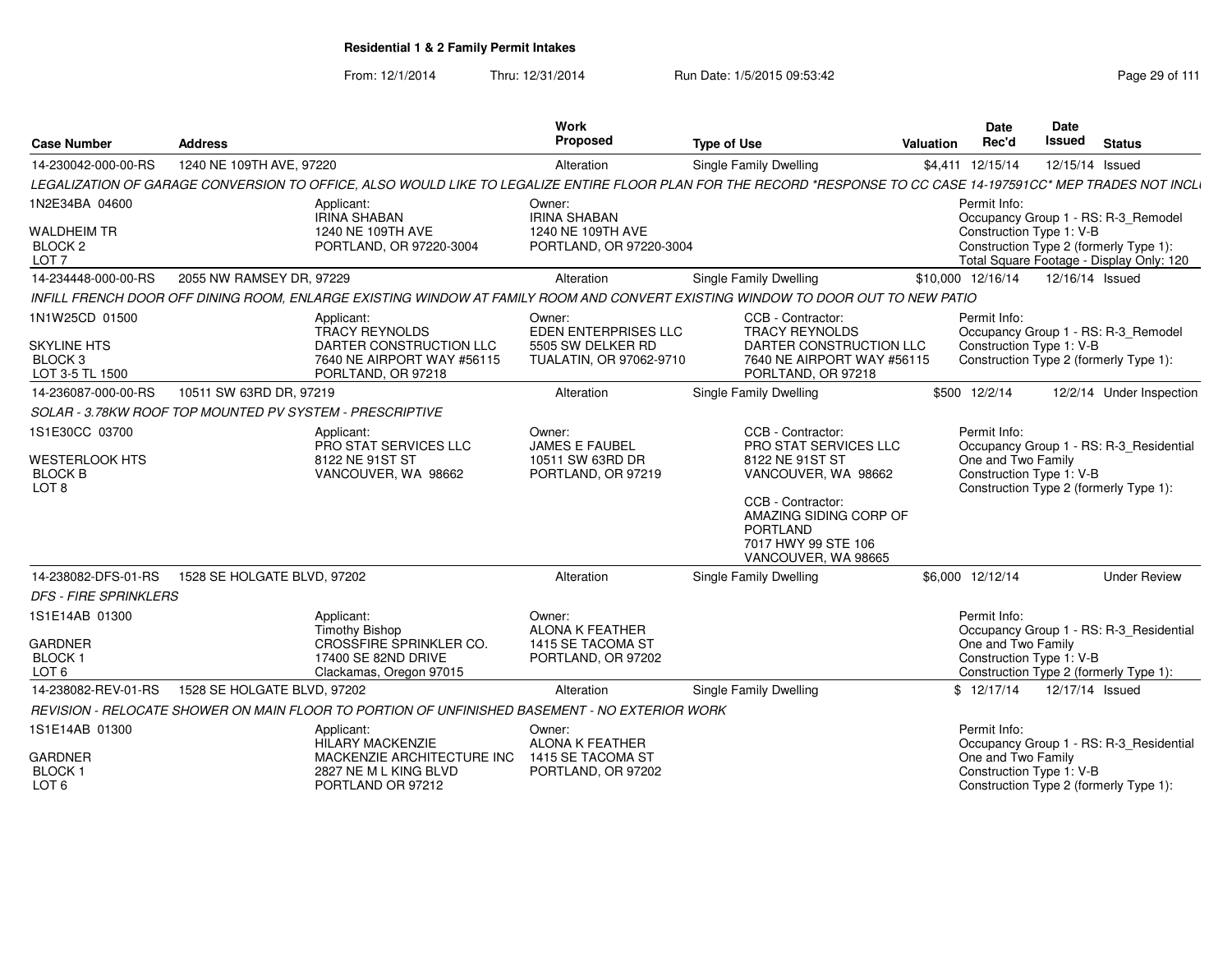| <b>Case Number</b>                                   | <b>Address</b>                                                                               |                                                             | Work<br>Proposed                                                                                                                                        | <b>Type of Use</b>                                                                                                                                                               | Date<br>Rec'd<br>Valuation         | <b>Date</b><br><b>Issued</b><br><b>Status</b>                                                                                                |
|------------------------------------------------------|----------------------------------------------------------------------------------------------|-------------------------------------------------------------|---------------------------------------------------------------------------------------------------------------------------------------------------------|----------------------------------------------------------------------------------------------------------------------------------------------------------------------------------|------------------------------------|----------------------------------------------------------------------------------------------------------------------------------------------|
| 14-238190-000-00-RS                                  | 3962 NE 14TH AVE - Unit B, 97212                                                             |                                                             | Alteration                                                                                                                                              | <b>Single Family Dwelling</b>                                                                                                                                                    | \$30,000 12/1/14                   | 12/1/14 Issued                                                                                                                               |
|                                                      |                                                                                              |                                                             |                                                                                                                                                         | CONVERT BASEMENT TO ADU WITH NEW BEDROOM, LIVING ROOM, STORAGE AREA AND BATHROOMS. Electrical permit to be obtained separately. Plumbing and mech permits are to be combo with m |                                    |                                                                                                                                              |
| 1N1E23CD 00100                                       | Applicant:                                                                                   | JESSE PARDUN<br>3962 NE 14TH AVE<br>PORTLAND, OR 97212-1313 | Owner:<br>JESSE PARDUN<br>3962 NE 14TH AVE<br>PORTLAND, OR 97212-1313<br>Owner:<br><b>LINDA J PARDUN</b><br>3962 NE 14TH AVE<br>PORTLAND, OR 97212-1313 |                                                                                                                                                                                  | Permit Info:                       | Occupancy Group 1 - RS: R-3_Remodel<br>Construction Type 1: V-B<br>Construction Type 2 (formerly Type 1):<br>Number of New Dwelling Units: 1 |
| 14-239250-000-00-RS                                  | 8711 SW 42ND AVE, 97219                                                                      |                                                             | Alteration                                                                                                                                              | <b>Single Family Dwelling</b>                                                                                                                                                    | \$100,000 12/5/14                  | 12/5/14 Under Inspection                                                                                                                     |
|                                                      |                                                                                              |                                                             |                                                                                                                                                         | CONVERT BASEMENT TO LIVING SPACE, NEW WALLS FOR LAUNDRY ROOM, ADD EGRESS WINDOW AT FAMILY ROOM; MAIN FLOOR KITCHEN REMODEL, DELETE CLOSET AT KITCHEN AND EXTI                    |                                    |                                                                                                                                              |
| 1S1E20CC 07100                                       | Applicant:                                                                                   | WILLIAM CADY                                                | Owner:<br>KATHLEEN MACNAUGHTON                                                                                                                          | CCB - Contractor:<br><b>WILLIAM CADY</b>                                                                                                                                         | Permit Info:                       | Occupancy Group 1 - RS: R-3_Remodel                                                                                                          |
| SECTION 20 1S 1E<br>TL 7100 0.76 ACRES               |                                                                                              | 6500 CHESSINGTON LN<br>GLADSTONE OR 97027                   | 2521 NE 19TH AVE<br>PORTLAND, OR 97212-4255                                                                                                             | 6500 CHESSINGTON LN<br>GLADSTONE OR 97027                                                                                                                                        |                                    | Construction Type 1: V-B<br>Construction Type 2 (formerly Type 1):<br>Total Square Footage - Display Only: 1021                              |
|                                                      |                                                                                              |                                                             | Owner:<br>MARTHA MCCLURE<br>2521 NE 19TH AVE<br>PORTLAND, OR 97212-4255                                                                                 | CCB - Contractor:<br><b>WEST LINN PLUMBING &amp;</b><br>CONSTRUCTION LLC<br>16470 SW BROOKMAN RD<br>SHERWOOD OR 97140                                                            |                                    |                                                                                                                                              |
|                                                      |                                                                                              |                                                             |                                                                                                                                                         | CCB - Contractor:<br><b>ARON ELECTRICAL</b><br><b>CONSTRUCTION LLC</b><br>15704 NE 70TH ST<br>VANCOUVER, WA 98682                                                                |                                    |                                                                                                                                              |
| 14-239889-000-00-RS                                  | 11545 SE MAIN ST, 97216                                                                      |                                                             | Alteration                                                                                                                                              | <b>Single Family Dwelling</b>                                                                                                                                                    | \$20,000 12/4/14                   | 12/4/14 Issued                                                                                                                               |
|                                                      | CONVERT ATTACHED GARAGE TO ENTERTAINMENT ROOM, NEW WALL AND INSULATION. NO EXTERIOR CHANGES. |                                                             |                                                                                                                                                         |                                                                                                                                                                                  |                                    |                                                                                                                                              |
| 1S2E03AC 00900<br><b>VENTURA PK</b><br><b>BLOCK7</b> | Applicant:<br>PREM NATH                                                                      | PREMIER CONSTRUCTION &<br><b>RENOVATIONS LLC</b>            | Owner:<br><b>JACQUELINE CARPENTER</b><br><b>11545 SE MAIN ST</b><br>PORTLAND, OR 97216-3953                                                             | CCB - Contractor:<br>PREM NATH<br>PREMIER CONSTRUCTION &<br><b>RENOVATIONS LLC</b>                                                                                               | Permit Info:<br>One and Two Family | Occupancy Group 1 - RS: R-3 Residential<br>Construction Type 1: V-B                                                                          |
| LOT 33-35                                            |                                                                                              | 8240 N MONTANA<br>PORTLAND OR 97217                         | Owner:<br>ANGELA CARPENTER<br><b>11545 SE MAIN ST</b><br>PORTLAND, OR 97216-3953                                                                        | 8240 N MONTANA<br>PORTLAND OR 97217                                                                                                                                              |                                    | Construction Type 2 (formerly Type 1):                                                                                                       |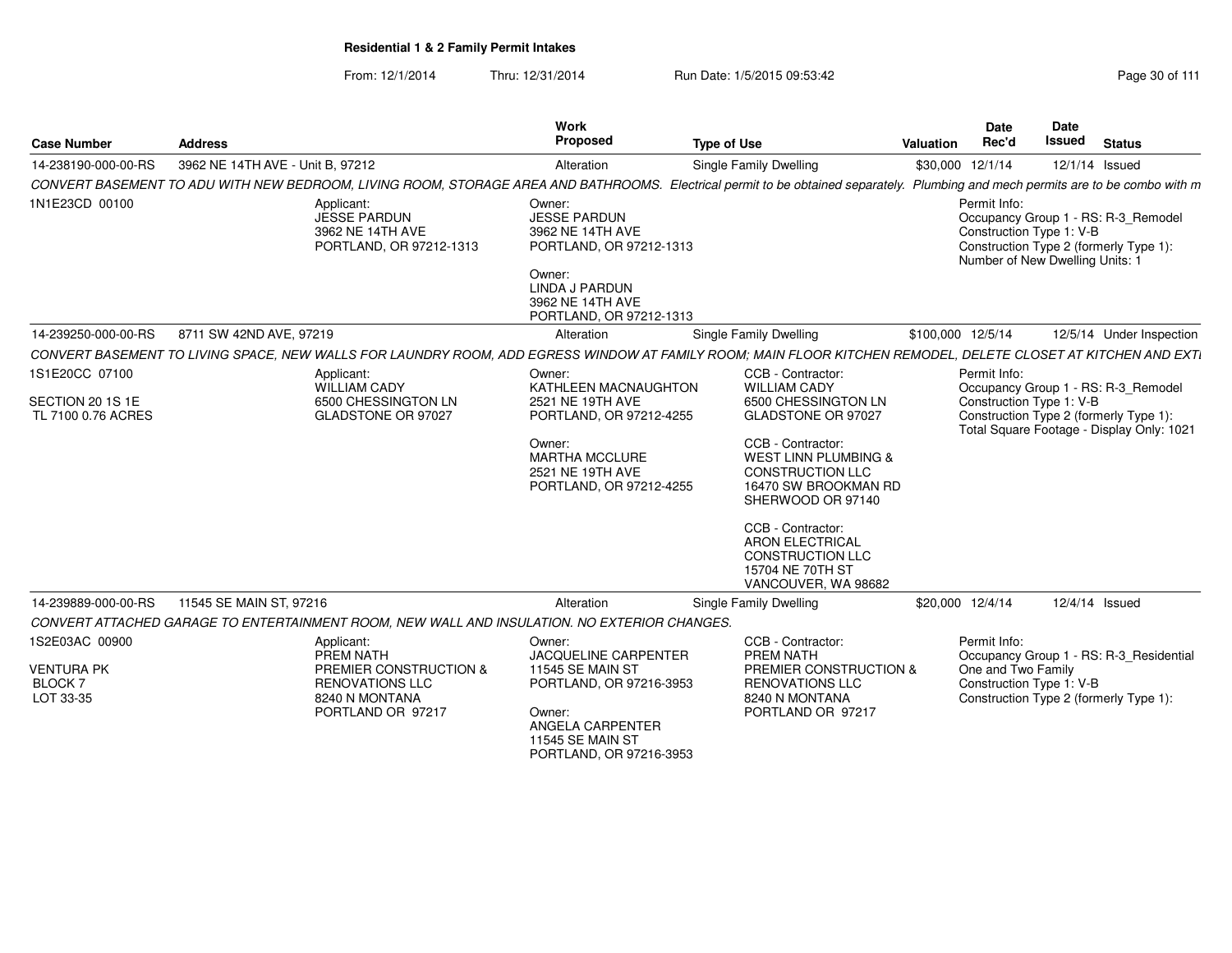|                                                                                       |                         |                                                                                                            | <b>Work</b>                                                                                                                             |                                                                                                                                                                | Date               | Date                                                                                                                                                           |
|---------------------------------------------------------------------------------------|-------------------------|------------------------------------------------------------------------------------------------------------|-----------------------------------------------------------------------------------------------------------------------------------------|----------------------------------------------------------------------------------------------------------------------------------------------------------------|--------------------|----------------------------------------------------------------------------------------------------------------------------------------------------------------|
| <b>Case Number</b>                                                                    | <b>Address</b>          |                                                                                                            | Proposed                                                                                                                                | <b>Type of Use</b>                                                                                                                                             | Rec'd<br>Valuation | Issued<br><b>Status</b>                                                                                                                                        |
| 14-240274-000-00-RS                                                                   | 11322 SW RIVERWOOD RD   |                                                                                                            | Alteration                                                                                                                              | <b>Single Family Dwelling</b>                                                                                                                                  | \$14,500 12/11/14  | 12/11/14 Issued                                                                                                                                                |
| REPAIR FOUNDATION PIER AT NE CORNER OF HOUSE                                          |                         |                                                                                                            |                                                                                                                                         |                                                                                                                                                                |                    |                                                                                                                                                                |
| 1S1E35BA 01000                                                                        |                         | Applicant:<br>PETER KARP                                                                                   | Owner:<br>JOHN HOWIESON                                                                                                                 | CCB - Contractor:<br>PETER KARP                                                                                                                                | Permit Info:       | Occupancy Group 1 - RS: R-3_Residential                                                                                                                        |
| <b>RIVERWOOD</b><br>LOT 20 TL 1000                                                    |                         | PLI SYSTEMS INC<br>3045 SE 61ST CT<br>HILLSBORO, OR 97123                                                  | 11322 SW RIVERWOOD RD<br>PORTLAND, OR 97219-8447<br>Owner:<br><b>DIANE HOWIESON</b><br>11322 SW RIVERWOOD RD<br>PORTLAND, OR 97219-8447 | PLI SYSTEMS INC<br>3045 SE 61ST CT<br>HILLSBORO, OR 97123                                                                                                      | One and Two Family | Construction Type 1: V-B<br>Construction Type 2 (formerly Type 1):                                                                                             |
| 14-240490-000-00-RS                                                                   | 2815 NE DEKUM ST, 97211 |                                                                                                            | Alteration                                                                                                                              | <b>Single Family Dwelling</b>                                                                                                                                  | \$31,761 12/1/14   | 12/1/14 Issued                                                                                                                                                 |
|                                                                                       |                         | REMODEL BASEMENT TO INCLUDE FOUR NEW BEDROOMS, NEW BATHROOM(TWO TOTAL)                                     |                                                                                                                                         |                                                                                                                                                                |                    |                                                                                                                                                                |
| 1N1E13BC 04100                                                                        |                         | Applicant:<br>KEN YU                                                                                       | Owner:<br><b>MARK A BOYER</b>                                                                                                           |                                                                                                                                                                | Permit Info:       | Occupancy Group 1 - RS: R-3_Remodel                                                                                                                            |
| SECTION 13 1N 1E<br>TL 4100 0.11 ACRES                                                |                         | KALY CONSTRUCTION & DESIGN, 2815 NE DEKUM ST<br>INC.<br>2738 SE 82ND AVE SUITE 201-D<br>PORTLAND, OR 97266 | PORTLAND, OR 97211<br>Owner:                                                                                                            |                                                                                                                                                                |                    | Construction Type 1: V-B<br>Construction Type 2 (formerly Type 1):<br>Total Square Footage - Display Only: 864                                                 |
|                                                                                       |                         |                                                                                                            | HSIU C BOYER<br>2815 NE DEKUM ST<br>PORTLAND, OR 97211                                                                                  |                                                                                                                                                                |                    |                                                                                                                                                                |
| 14-241048-000-00-RS                                                                   | 1903 SE ASH ST, 97214   |                                                                                                            | Alteration                                                                                                                              | <b>Single Family Dwelling</b>                                                                                                                                  | \$53,000 12/12/14  | 12/12/14 Under Inspection                                                                                                                                      |
|                                                                                       |                         |                                                                                                            |                                                                                                                                         | CONVERTING BACK PORCH OF FIRST FLOOR TO LIVING SPACE FOR EXPANSION OF KITCHEN, NEW BATHROOM AND PANTRY; NEW FOUNDATION UNDER THIS AREA; TRADES TO BE PULLED SI |                    |                                                                                                                                                                |
| 1N1E35DC 07300                                                                        |                         | Applicant:<br>NW KITCHEN DESIGNS LLC                                                                       | Owner:<br><b>DANETTE PARSLEY</b>                                                                                                        | CCB - Contractor:<br>NW KITCHEN DESIGNS LLC                                                                                                                    | Permit Info:       | Occupancy Group 1 - RS: R-3_Residential                                                                                                                        |
| W W MCGUIRES ADD<br><b>BLOCK1</b><br>W 38' OF LOT 2<br><b>BLOCK</b><br>E 10' OF LOT 3 |                         | 6103 NE ST JAMES RD<br>VANCOUVER, WA 98663                                                                 | 1903 SE ASH ST<br>PORTLAND, OR 97214-1529                                                                                               | 6103 NE ST JAMES RD<br>VANCOUVER, WA 98663                                                                                                                     | One and Two Family | Construction Type 1: V-B<br>Construction Type 2 (formerly Type 1):                                                                                             |
| 14-241096-000-00-RS                                                                   | 2415 NE 22ND AVE, 97212 |                                                                                                            | Alteration                                                                                                                              | Single Family Dwelling                                                                                                                                         | \$150,000 12/24/14 | 12/24/14 Issued                                                                                                                                                |
|                                                                                       |                         |                                                                                                            |                                                                                                                                         | CONVERTING BASEMENT TO LIVING SPACE WITH NEW BEDROOM. GREATROOM. AND BATHROOM: NEW EGRESS WINDOW: REMOVING WALLS ON MAIN FLOOR AND INSTALLING NEW HEADER       |                    |                                                                                                                                                                |
| 1N1E26DA 05900                                                                        |                         | Applicant:                                                                                                 | Owner:                                                                                                                                  | CCB - Contractor:                                                                                                                                              | Permit Info:       |                                                                                                                                                                |
| <b>IRVINGTON</b><br>BLOCK 20<br>LOT <sub>4</sub>                                      |                         | ONE CALL CONSTRUCTION LLC<br>PO BOX 33041<br>PORTLAND, OR 97292                                            | SHERYL A JUBER<br>706 NE 76TH AVE<br>PORTLAND, OR 97213-6255                                                                            | ONE CALL CONSTRUCTION LLC<br>PO BOX 33041<br>PORTLAND, OR 97292                                                                                                | One and Two Family | Occupancy Group 1 - RS: R-3_Residential<br>Construction Type 1: V-B<br>Construction Type 2 (formerly Type 1): V-B<br>Total Square Footage - Display Only: 1404 |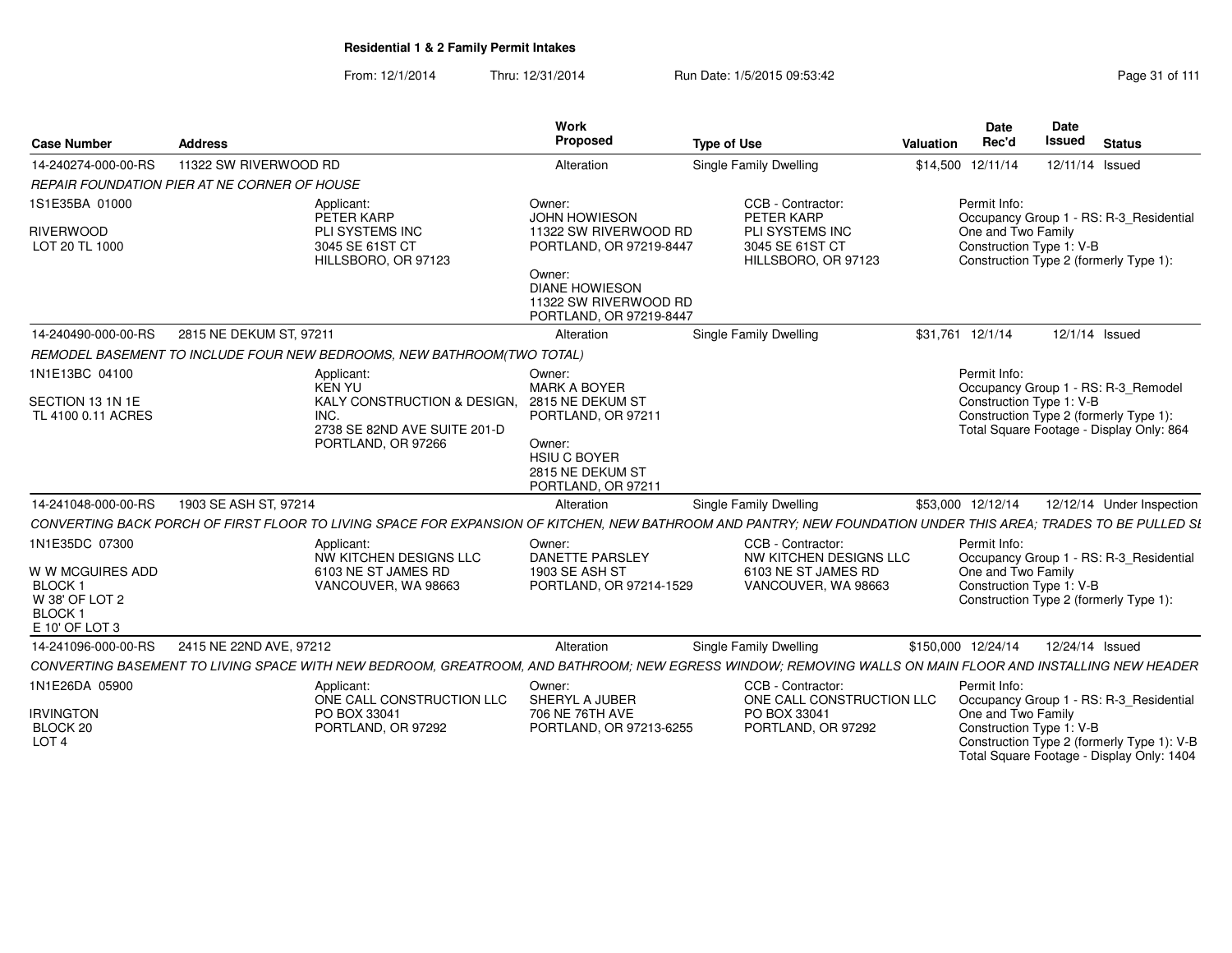From: 12/1/2014Thru: 12/31/2014 Run Date: 1/5/2015 09:53:42 Research 2010 12/31/2014 Page 32 of 111

|                                                                                                |                                                  |                                                                                                                                                       | Work                                                                                                                                                                 |                                                                                                                                                                                                                                                                                                                          |                  | <b>Date</b>                                                    | Date          |                                                                                                                          |
|------------------------------------------------------------------------------------------------|--------------------------------------------------|-------------------------------------------------------------------------------------------------------------------------------------------------------|----------------------------------------------------------------------------------------------------------------------------------------------------------------------|--------------------------------------------------------------------------------------------------------------------------------------------------------------------------------------------------------------------------------------------------------------------------------------------------------------------------|------------------|----------------------------------------------------------------|---------------|--------------------------------------------------------------------------------------------------------------------------|
| <b>Case Number</b>                                                                             | <b>Address</b>                                   |                                                                                                                                                       | Proposed                                                                                                                                                             | <b>Type of Use</b>                                                                                                                                                                                                                                                                                                       | <b>Valuation</b> | Rec'd                                                          | <b>Issued</b> | <b>Status</b>                                                                                                            |
| 14-241713-000-00-RS                                                                            | 14207 NE BRAZEE ST, 97230                        |                                                                                                                                                       | Alteration                                                                                                                                                           | Single Family Dwelling                                                                                                                                                                                                                                                                                                   |                  | \$1,000 12/2/14                                                |               | 12/2/14 Issued                                                                                                           |
|                                                                                                |                                                  | REMOVE INFRILL FRAMING WITH WINDOWS AND REINSTALL OVERHEAD GARAGE DOORS TO RETURN GARAGE TO USABLE PARKING SPACE. **RESPONSE TO VI CASE 08-101516VI** |                                                                                                                                                                      |                                                                                                                                                                                                                                                                                                                          |                  |                                                                |               |                                                                                                                          |
| 1N2E25BC 11900<br><b>CLIFGATE</b><br>BLOCK 16<br><b>WLY 55' OF LOT 14</b><br>ELY 30' OF LOT 15 |                                                  | Applicant:<br><b>DAVID SMITH</b><br>14207 NE BRAZEE ST<br>PORTLAND, OR 97230                                                                          | Owner:<br><b>DAVID SMITH</b><br>14207 NE BRAZEE ST<br>PORTLAND, OR 97230<br>Owner:<br>WILLAMETTE VIEW FUNDING LLC<br>4004 KRUSE WAY PL #160<br>LAKE OSWEGO, OR 97035 |                                                                                                                                                                                                                                                                                                                          |                  | Permit Info:<br>One and Two Family<br>Construction Type 1: V-B |               | Occupancy Group 1 - RS: R-3_Residential<br>Construction Type 2 (formerly Type 1):                                        |
| 14-241911-000-00-RS                                                                            | 2207 NE 13TH AVE, 97212                          |                                                                                                                                                       | Alteration                                                                                                                                                           | Single Family Dwelling                                                                                                                                                                                                                                                                                                   |                  | \$10,000 12/1/14                                               |               | 12/1/14 Under Inspection                                                                                                 |
|                                                                                                | <b>BUILD NEW BATHROOM IN UNFINISHED BASEMENT</b> |                                                                                                                                                       |                                                                                                                                                                      |                                                                                                                                                                                                                                                                                                                          |                  |                                                                |               |                                                                                                                          |
| 1N1E26CA 11400<br><b>WEST IRVINGTON</b><br>BLOCK 78<br>LOT <sub>5</sub>                        |                                                  | Applicant:<br><b>JOSHUA GARRETT ZEIGLER</b><br><b>CONSTRUCTION CO</b><br>5136 SE 97TH AVE<br>PORTLAND OR 97266                                        | Owner:<br><b>EVAN P HARRIS</b><br>2207 NE 13TH AVE<br>PORTLAND, OR 97212-4317<br>Owner:<br>SARAH P ZUBER<br>2207 NE 13TH AVE<br>PORTLAND, OR 97212-4317              | CCB - Contractor:<br>ELECTRICAL INNOVATIONS INC<br>22300 S LEWELLEN RD<br>BEAVERCREEK, OR 970048733<br>CCB - Contractor:<br><b>JOSHUA GARRETT ZEIGLER</b><br>CONSTRUCTION CO<br>5136 SE 97TH AVE<br>PORTLAND OR 97266<br>CCB - Contractor:<br>ALL PRO PLUMBING SERVICES LL<br>15712 NW OVERTON DR<br>BEAVERTON, OR 97006 |                  | Permit Info:<br>Construction Type 1: V-B                       |               | Occupancy Group 1 - RS: R-3_Remodel<br>Construction Type 2 (formerly Type 1):<br>Total Square Footage - Display Only: 54 |
| 14-242106-000-00-RS                                                                            | 5242 SW HUMPHREY BLVD                            |                                                                                                                                                       | Alteration                                                                                                                                                           | Single Family Dwelling                                                                                                                                                                                                                                                                                                   |                  | \$11,000 12/3/14                                               |               | 12/3/14 Under Inspection                                                                                                 |
|                                                                                                | FURR OUT WALLS IN SEMI-FINISHED BASEMENT         |                                                                                                                                                       |                                                                                                                                                                      |                                                                                                                                                                                                                                                                                                                          |                  |                                                                |               |                                                                                                                          |
| 1S1E06DC 04401<br>PARTITION PLAT 2012-15                                                       |                                                  | Applicant:<br>JEFFREY DURHAM MCKENZIE<br>8675 SW GARDEN HOME RD                                                                                       | Owner:<br><b>KELLY J MONTOYA</b><br>5242 SW HUMPHREY BLVD                                                                                                            | CCB - Contractor:<br>JEFFREY DURHAM MCKENZIE<br>8675 SW GARDEN HOME RD                                                                                                                                                                                                                                                   |                  | Permit Info:<br>One and Two Family                             |               | Occupancy Group 1 - RS: R-3_Residential                                                                                  |
| LOT <sub>1</sub>                                                                               |                                                  | PORTLAND, OR 97223                                                                                                                                    | PORTLAND, OR 97221-2315<br>Owner:<br><b>ELESBAN MONTOYA</b><br>5242 SW HUMPHREY BLVD<br>PORTLAND, OR 97221-2315                                                      | PORTLAND, OR 97223                                                                                                                                                                                                                                                                                                       |                  | Construction Type 1: V-B                                       |               | Construction Type 2 (formerly Type 1):                                                                                   |
| 14-242344-REV-01-RS                                                                            | 7515 SW 34TH AVE, 97219                          |                                                                                                                                                       | Alteration                                                                                                                                                           | Single Family Dwelling                                                                                                                                                                                                                                                                                                   |                  | \$12/9/14                                                      |               | Approved to Issue                                                                                                        |
|                                                                                                |                                                  | REVISION TO REMOVE TWO UFP FROM NW SIDE OF THE FLOOR PLAN                                                                                             |                                                                                                                                                                      |                                                                                                                                                                                                                                                                                                                          |                  |                                                                |               |                                                                                                                          |
| 1S1E20AC 08400<br>SECTION 20 1S 1E<br>TL 8400 0.27 ACRES                                       |                                                  | Applicant:<br>ANDREW OSBORN<br><b>NW SEISMIC</b><br>2649 SE STEPHENS<br>PORTLAND OR 97214                                                             | Owner:<br><b>JAMES H WITHGOTT</b><br>7515 SW 34TH AVE<br>PORTLAND, OR 97219-1721                                                                                     | CCB - Contractor:<br><b>MICHAEL WIEBER</b><br>ELYSIUM CONSTRUCTION LLC<br>PO BOX 12010<br>PORTLAND OR 97212                                                                                                                                                                                                              |                  | Permit Info:<br>One and Two Family<br>Construction Type 1: V-B |               | Occupancy Group 1 - RS: R-3_Residential<br>Construction Type 2 (formerly Type 1):                                        |
|                                                                                                |                                                  |                                                                                                                                                       | Owner:<br><b>SUSAN E MASTA</b><br>7515 SW 34TH AVE<br>PORTLAND, OR 97219-1721                                                                                        |                                                                                                                                                                                                                                                                                                                          |                  |                                                                |               |                                                                                                                          |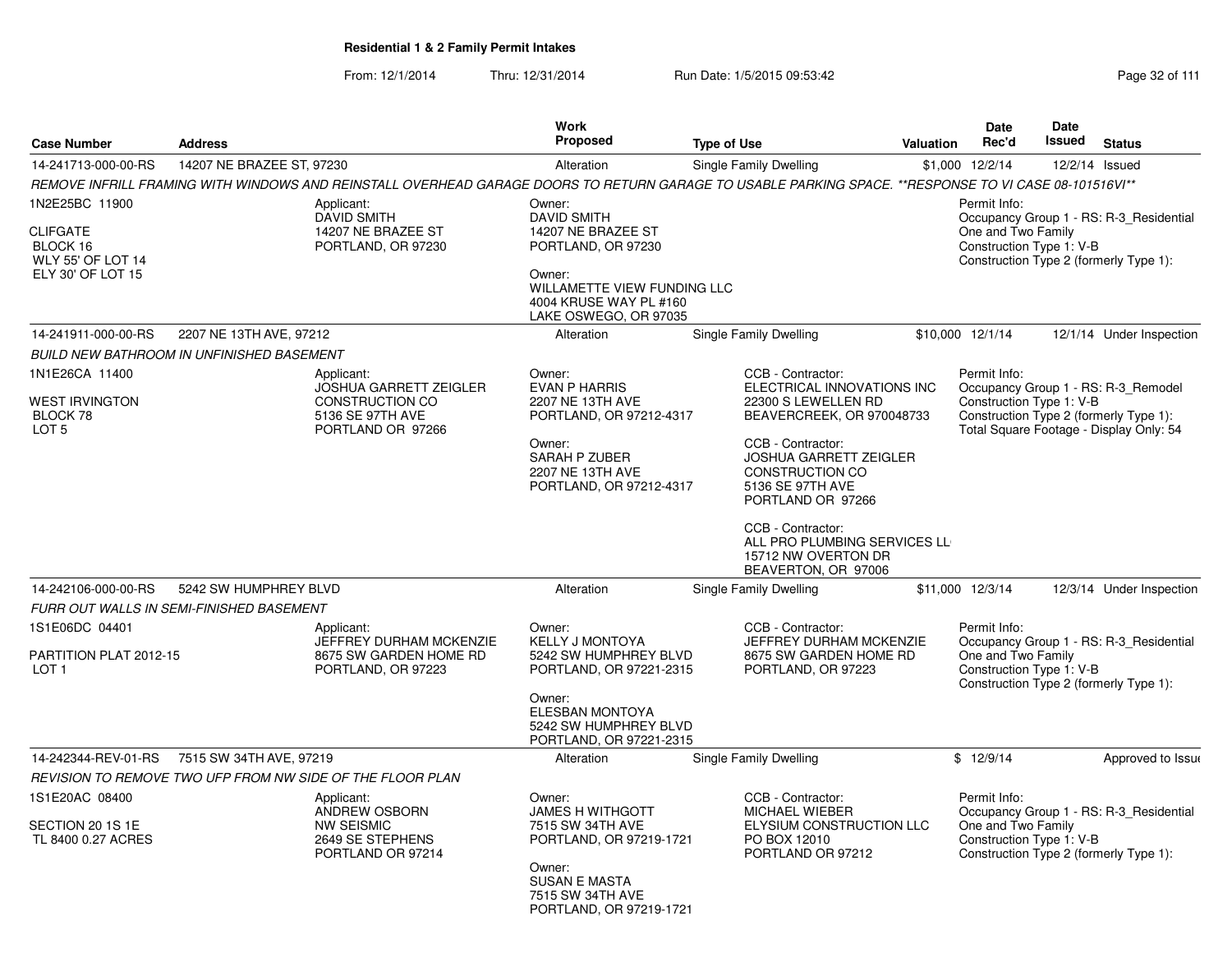From: 12/1/2014Thru: 12/31/2014 Run Date: 1/5/2015 09:53:42 Research 2010 12/31/2014 Page 33 of 111

| <b>Case Number</b>                                                 | <b>Address</b>                     |                                                                                                                                                                      | Work<br>Proposed                                                                                                                                                             | <b>Type of Use</b> |                                                                                                                                                                                                                               | <b>Valuation</b> | Date<br>Rec'd                                                               | <b>Date</b><br><b>Issued</b> | <b>Status</b>                                                                                                              |
|--------------------------------------------------------------------|------------------------------------|----------------------------------------------------------------------------------------------------------------------------------------------------------------------|------------------------------------------------------------------------------------------------------------------------------------------------------------------------------|--------------------|-------------------------------------------------------------------------------------------------------------------------------------------------------------------------------------------------------------------------------|------------------|-----------------------------------------------------------------------------|------------------------------|----------------------------------------------------------------------------------------------------------------------------|
| 14-242386-000-00-RS                                                | 2436 SE 116TH AVE, 97216           |                                                                                                                                                                      | Alteration                                                                                                                                                                   |                    | Single Family Dwelling                                                                                                                                                                                                        |                  | \$15,000 12/11/14                                                           |                              | 12/11/14 Under Inspection                                                                                                  |
|                                                                    |                                    | ADD EGRESS WINDOWS IN [E] FINISHED BASEMENT TO CREATE 2 NEW BEDROOMS AND OTHER ROOMS; REMODEL TO EXPAND [E] BATHROOM                                                 |                                                                                                                                                                              |                    |                                                                                                                                                                                                                               |                  |                                                                             |                              |                                                                                                                            |
| 1S2E03DC 05700<br><b>CADYCREST</b><br>BLOCK <sub>2</sub><br>LOT 10 |                                    | Applicant:<br><b>DARREN SCHROEDER</b><br>DARREN SCHROEDER DESIGN<br>AND CONSULTING<br>716 SE 45TH AVE<br>PORTLAND OR 97215                                           | Owner:<br><b>WILLIE T EVANS</b><br>237 PONCE DE LEON ST<br>WEST PALM BEACH, FL 33411<br>Owner:<br><b>MONIKA G EVANS</b><br>237 PONCE DE LEON ST<br>WEST PALM BEACH, FL 33411 |                    | CCB - Contractor:<br><b>VERNON LOEKS</b><br>NORTH BY NORTHWEST<br>326 S 15TH<br>ST HELENS, OR 97051                                                                                                                           |                  | Permit Info:<br>Construction Type 1: V-B                                    |                              | Occupancy Group 1 - RS: R-3_Remodel<br>Construction Type 2 (formerly Type 1):<br>Total Square Footage - Display Only: 365  |
| 14-242451-000-00-RS                                                | 3525 NE RODNEY AVE - Unit B. 97212 |                                                                                                                                                                      | Alteration                                                                                                                                                                   |                    | Single Family Dwelling                                                                                                                                                                                                        |                  | \$34,187 12/15/14                                                           |                              | 12/15/14 Issued                                                                                                            |
|                                                                    |                                    | CONVERT BASEMENT IN SINGLE FAMILY RESIDENCE TO AN ADU. GENERAL IMPROVEMENTS TO UPPER FLOORS (WINDOWS, INSULATION)ADD NEW BEAM BETWEEN KITCHEN AND DINING ARI         |                                                                                                                                                                              |                    |                                                                                                                                                                                                                               |                  |                                                                             |                              |                                                                                                                            |
| 1N1E22DD 18200                                                     |                                    | Applicant:<br><b>TIM MERRILL</b><br><b>MERRILL ARCHITECTS</b><br>5500 SE BELMONT ST<br>PORTLAND OR 97215                                                             | Owner:<br>PARHAM PARVIZI<br>3525 NE RODNEY AVE<br>PORTLAND, OR 97212<br>Owner:<br><b>TINA TAEB</b><br>3525 NE RODNEY AVE<br>PORTLAND, OR 97212                               |                    | CCB - Contractor:<br><b>TERRY LONG</b><br><b>SKL CONSTRUCTION</b><br>8577 SW DAKOTA DR<br>TUALATIN, OR 97062                                                                                                                  |                  | Permit Info:<br>Construction Type 1: V-B<br>Number of New Dwelling Units: 1 |                              | Occupancy Group 1 - RS: R-3_Remodel<br>Construction Type 2 (formerly Type 1):<br>Total Square Footage - Display Only: 930  |
| 14-243013-000-00-RS                                                | 5825 SE HOLGATE BLVD - Unit B      |                                                                                                                                                                      | Alteration                                                                                                                                                                   |                    | Single Family Dwelling                                                                                                                                                                                                        | \$20,000 12/8/14 |                                                                             |                              | 12/8/14 Under Inspection                                                                                                   |
|                                                                    |                                    | CONVERTING BASEMENT TO ADU WITH NEW BEDROOM, LIVING ROOM, KITCHEN, AND TWO RESTROOMS (ONE FOR ADU, ONE FOR MAIN UNIT); NEW EGRESS ON WEST SIDE. Electrical permit to |                                                                                                                                                                              |                    |                                                                                                                                                                                                                               |                  |                                                                             |                              |                                                                                                                            |
| 1S2E07DD 09901                                                     |                                    | Applicant:<br><b>TROY BARNARD</b><br>5825 SE HOLGATE BLVD<br>PORTLAND, OR 97206                                                                                      | Owner:<br><b>TROY BARNARD</b><br>5825 SE HOLGATE BLVD<br>PORTLAND, OR 97206<br>Owner:<br>KATIE COOMBES-BARNARD<br>5825 SE HOLGATE BLVD<br>PORTLAND, OR 97206                 |                    | CCB - Contractor:<br><b>REJUVENATE PAINTING &amp;</b><br><b>REMODELING</b><br>23651 SE FIRWOOD RD<br><b>SANDY OR 97055</b><br>CCB - Contractor:<br>ALL PRO PLUMBING SERVICES LL<br>15712 NW OVERTON DR<br>BEAVERTON, OR 97006 |                  | Permit Info:<br>Construction Type 1: V-B<br>Number of New Dwelling Units: 1 |                              | Occupancy Group 1 - RS: R-3_Remodel<br>Construction Type 2 (formerly Type 1):<br>Total Square Footage - Display Only: 1020 |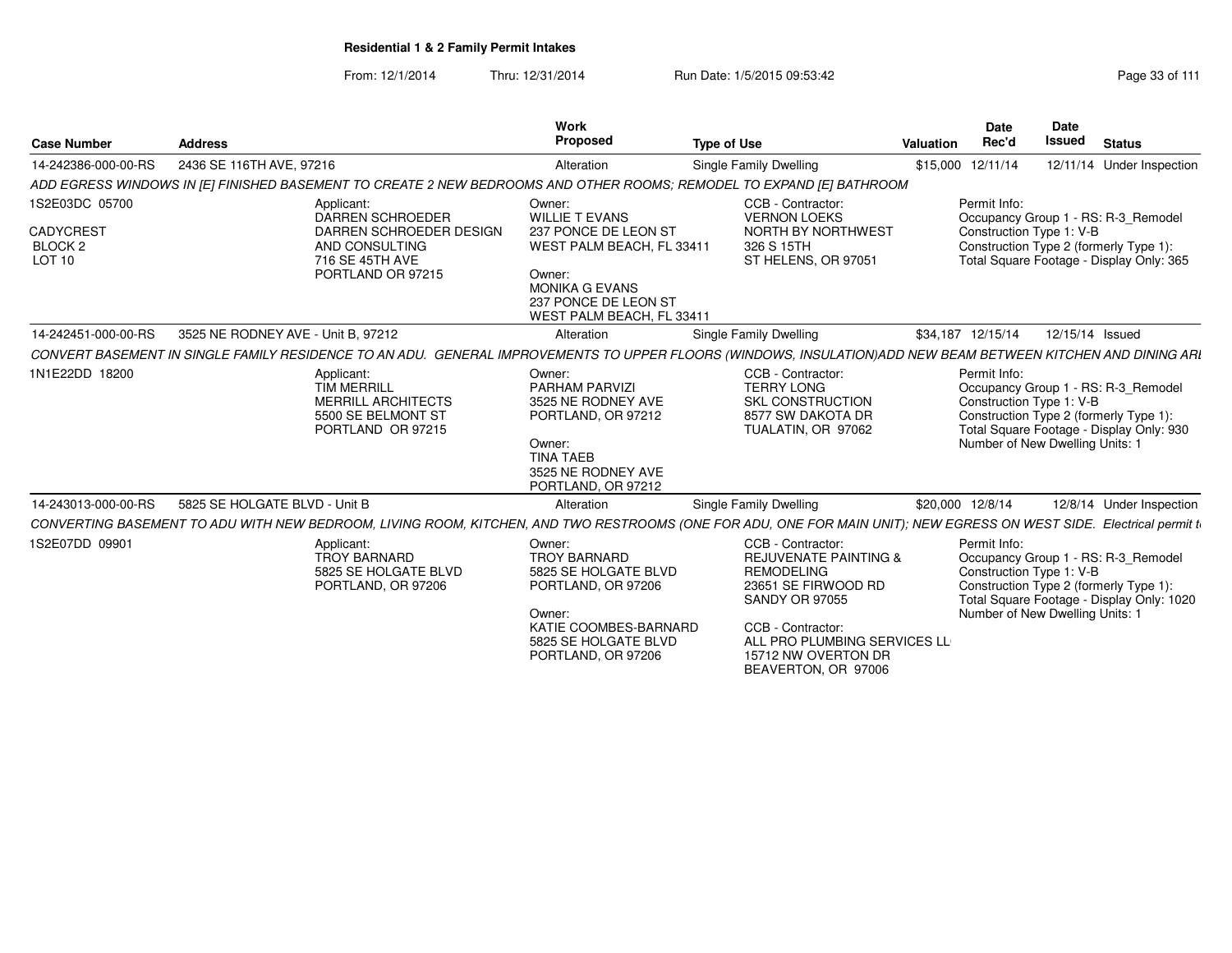From: 12/1/2014Thru: 12/31/2014 Run Date: 1/5/2015 09:53:42 Research 2010 12/31/2014 Page 34 of 111

| <b>Case Number</b>                                                           | <b>Address</b>              |                                                                                                                           | <b>Work</b><br>Proposed                                                    | <b>Type of Use</b> |                                                                                                                                   | Valuation | Date<br>Rec'd                                  | <b>Date</b><br><b>Issued</b> | <b>Status</b>                                                                     |
|------------------------------------------------------------------------------|-----------------------------|---------------------------------------------------------------------------------------------------------------------------|----------------------------------------------------------------------------|--------------------|-----------------------------------------------------------------------------------------------------------------------------------|-----------|------------------------------------------------|------------------------------|-----------------------------------------------------------------------------------|
| 14-243373-000-00-RS                                                          | 728 NE 62ND AVE, 97213      |                                                                                                                           | Alteration                                                                 |                    | Single Family Dwelling                                                                                                            |           | \$95,000 12/1/14                               |                              | 10/21/14 Under Inspection                                                         |
|                                                                              |                             | INSTALL TWO EGRESS WINDOWS. NEW PLUMBING, ELECTRICAL, AND MECHANICAL. REPAIR FRONT PORCH. UPGRADE NEW ELECTRICAL SERVICE. |                                                                            |                    |                                                                                                                                   |           |                                                |                              |                                                                                   |
| 1N2E32BC 12400                                                               |                             | Applicant:<br><b>MIKE HUBBELL</b>                                                                                         | Owner:<br>PHOENIX REDEVELOPMENT INC                                        |                    | CCB - Contractor:<br>JTR PLUMBING INC                                                                                             |           | Permit Info:                                   |                              | Occupancy Group 1 - RS: R-3 Residential                                           |
| PARKHURST ADD & SUB<br>BLOCK 8<br>LOT <sub>14</sub>                          |                             | PORTLAND DEVELOPMENT<br><b>GROUP LLC</b><br>4224 NE HALSEY ST SUITE 300                                                   | 516 SE MORRISON ST #700<br>PORTLAND, OR 97214-2347                         |                    | 4272 NE BEAUMEAD ST<br>HILLSBORO OR 97124                                                                                         |           | One and Two Family<br>Construction Type 1: V-B |                              | Construction Type 2 (formerly Type 1):                                            |
|                                                                              |                             | PORTLAND OR 97213                                                                                                         |                                                                            |                    | CCB - Contractor:<br>AC ELECTRICAL CONTRACTORS<br><b>LLC</b><br>PO BOX 52<br>MT ANGEL, OR 97362                                   |           |                                                |                              |                                                                                   |
|                                                                              |                             |                                                                                                                           |                                                                            |                    | CCB - Contractor:<br><b>PRO HEATING &amp; COOLING LLC</b><br>2860 SW 178TH AVE<br>ALOHA, OR 97006                                 |           |                                                |                              |                                                                                   |
|                                                                              |                             |                                                                                                                           |                                                                            |                    | CCB - Contractor:<br><b>GENE</b><br>PORTLAND DEVELOPMENT<br><b>GROUP LLC</b><br>11124 NE HALSEY ST. PMB 643<br>PORTLAND, OR 97220 |           |                                                |                              |                                                                                   |
| 14-243524-000-00-RS                                                          | 4215 N VANCOUVER AVE, 97217 |                                                                                                                           | Alteration                                                                 |                    | Single Family Dwelling                                                                                                            |           | \$6,500 12/1/14                                |                              | 12/1/14 Under Inspection                                                          |
| ADD NEW BATHROOM IN ATTIC SPACE/***12/15/14 ADD ET/MT **** /                 |                             |                                                                                                                           |                                                                            |                    |                                                                                                                                   |           |                                                |                              |                                                                                   |
| 1N1E22DB 12300<br><b>CENTRAL ALBINA</b>                                      |                             | Applicant:<br><b>ANDREW JUDKINS</b><br>4215 N VANCOUVER AVE                                                               | Owner:<br><b>ANDREW JUDKINS</b><br>4215 N VANCOUVER AVE                    |                    |                                                                                                                                   |           | Permit Info:<br>One and Two Family             |                              | Occupancy Group 1 - RS: R-3 Residential                                           |
| BLOCK 12<br>LOT <sub>3</sub>                                                 |                             | PORTLAND, OR 97217-2939                                                                                                   | PORTLAND, OR 97217-2939                                                    |                    |                                                                                                                                   |           | Construction Type 1: V-B                       |                              | Construction Type 2 (formerly Type 1):                                            |
| 14-243563-000-00-RS                                                          | 7021 SW 2ND AVE, 97219      |                                                                                                                           | Alteration                                                                 |                    | Single Family Dwelling                                                                                                            |           | \$20,000 12/3/14                               |                              | 12/3/14 Issued                                                                    |
| REPAIR ROOF DAMAGED BY TREE                                                  |                             |                                                                                                                           |                                                                            |                    |                                                                                                                                   |           |                                                |                              |                                                                                   |
| 1S1E22BB 05900                                                               |                             | Applicant:                                                                                                                | Owner:                                                                     |                    | CCB - Contractor:                                                                                                                 |           | Permit Info:                                   |                              |                                                                                   |
| SOUTHERN PORTLAND<br>BLOCK 36<br>LOT 26 EXC S 22 1/2'<br>LOT 27 EXC N 7 1/2' |                             | <b>KYLE KRUGER</b><br>TM RIPPEY CONSULTING<br><b>ENGINEERS</b><br>7650 SW BEVELAND ST<br><b>TIGARD, OR 97223</b>          | <b>SHAUN MOORE</b><br>7021 SW 2ND AVE<br>PORTLAND, OR 97219-2204<br>Owner: |                    | <b>DAVID HALLIN</b><br><b>STANLEY C KENNEDY</b><br><b>ENTERPRISES INC</b><br>315 SE 7TH AVE<br>PORTLAND, OR 97214-1233            |           | One and Two Family<br>Construction Type 1: V-B |                              | Occupancy Group 1 - RS: R-3_Residential<br>Construction Type 2 (formerly Type 1): |
|                                                                              |                             |                                                                                                                           | AMBER MOORE<br>7021 SW 2ND AVE<br>PORTLAND, OR 97219-2204                  |                    |                                                                                                                                   |           |                                                |                              |                                                                                   |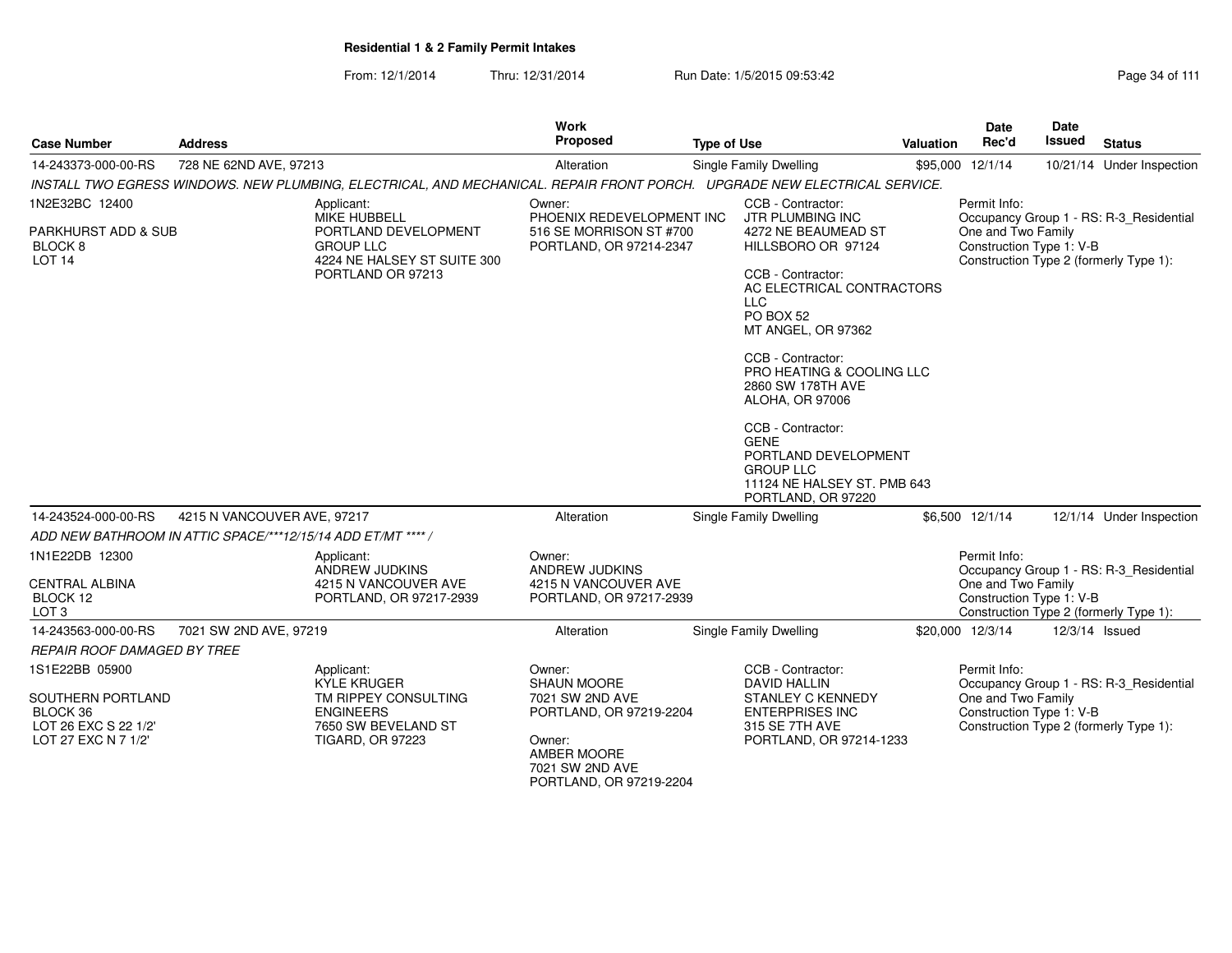| <b>Case Number</b>                                                              | <b>Address</b>                                                                                                                         |                                                                          | <b>Work</b><br>Proposed                                                                                                                                          | <b>Type of Use</b>     |                                                                                                                                                                                                                                                                                                                                                          | Valuation | <b>Date</b><br>Rec'd                                                                                     | <b>Date</b><br>Issued | <b>Status</b>                            |
|---------------------------------------------------------------------------------|----------------------------------------------------------------------------------------------------------------------------------------|--------------------------------------------------------------------------|------------------------------------------------------------------------------------------------------------------------------------------------------------------|------------------------|----------------------------------------------------------------------------------------------------------------------------------------------------------------------------------------------------------------------------------------------------------------------------------------------------------------------------------------------------------|-----------|----------------------------------------------------------------------------------------------------------|-----------------------|------------------------------------------|
| 14-243661-000-00-RS                                                             | 5401 SE 67TH AVE, 97206                                                                                                                |                                                                          | Alteration                                                                                                                                                       | Single Family Dwelling |                                                                                                                                                                                                                                                                                                                                                          |           | \$50,000 12/1/14                                                                                         |                       | 12/1/14 Under Inspection                 |
|                                                                                 | REPLACE NEW FURNACE AND GAS LINE FROM RANGE. REPLACING NEW TUB. VALVE, DISPOSAL, AND DISHWASHER. TRADES ONLY.                          |                                                                          |                                                                                                                                                                  |                        |                                                                                                                                                                                                                                                                                                                                                          |           |                                                                                                          |                       |                                          |
| 1S2E17BC 14100<br><b>UPTON PK</b><br>BLOCK <sub>3</sub><br>LOT <sub>1</sub>     | Applicant:<br><b>MIKE HUBBELL</b><br><b>GROUP LLC</b>                                                                                  | PORTLAND DEVELOPMENT<br>4224 NE HALSEY ST SUITE 300<br>PORTLAND OR 97213 | Owner:<br>PHOENIX REDEVELOPMENT INC<br>516 SE MORRISON ST #700<br>PORTLAND, OR 97214-2347                                                                        | <b>LLC</b>             | CCB - Contractor:<br>JTR PLUMBING INC<br>4272 NE BEAUMEAD ST<br>HILLSBORO OR 97124<br>CCB - Contractor:<br>AC ELECTRICAL CONTRACTORS<br>PO BOX 52<br>MT ANGEL, OR 97362<br>CCB - Contractor:<br>PRO HEATING & COOLING LLC<br>2860 SW 178TH AVE<br><b>ALOHA, OR 97006</b><br>CCB - Contractor:<br><b>GENE</b><br>PORTLAND DEVELOPMENT<br><b>GROUP LLC</b> |           | Permit Info:<br>One and Two Family<br>Construction Type 1: V-B<br>Construction Type 2 (formerly Type 1): |                       | Occupancy Group 1 - RS: R-3 Residential  |
|                                                                                 |                                                                                                                                        |                                                                          |                                                                                                                                                                  |                        | 11124 NE HALSEY ST. PMB 643<br>PORTLAND, OR 97220                                                                                                                                                                                                                                                                                                        |           |                                                                                                          |                       |                                          |
| 14-243675-000-00-RS                                                             | 3640 SW CALDEW ST, 97219                                                                                                               |                                                                          | Alteration                                                                                                                                                       | Single Family Dwelling |                                                                                                                                                                                                                                                                                                                                                          |           | \$500 12/1/14                                                                                            | 12/1/14 Final         |                                          |
|                                                                                 | SOLAR-PRESCRIPTIVE ROOF MOUNTED SOLAR ARRAY 7.905kW                                                                                    |                                                                          |                                                                                                                                                                  |                        |                                                                                                                                                                                                                                                                                                                                                          |           |                                                                                                          |                       |                                          |
| 1S1E20BD 05700<br>LEINBACH ADD<br>W 70' OF LOT 18<br>N 30.1' OF W 70' OF LOT 19 | Applicant:                                                                                                                             | SOLARCITY CORPORATION<br>6132 NE 112th AVE<br>PORTLAND, OR 97220         | Owner:<br>DANIEL C JEFFREY<br>3640 SW CALDEW ST<br>PORTLAND, OR 97219-1648<br>Owner:<br><b>BARBARA J JEFFREY</b><br>3640 SW CALDEW ST<br>PORTLAND, OR 97219-1648 |                        | CCB - Contractor:<br>SOLARCITY CORPORATION<br>6132 NE 112th AVE<br>PORTLAND, OR 97220                                                                                                                                                                                                                                                                    |           | Permit Info:<br>One and Two Family<br>Construction Type 1: V-B<br>Construction Type 2 (formerly Type 1): |                       | Occupancy Group 1 - RS: R-3_Residential  |
| 14-243990-000-00-RS                                                             | 523 NE BRYANT ST, 97211                                                                                                                |                                                                          | Alteration                                                                                                                                                       | Single Family Dwelling |                                                                                                                                                                                                                                                                                                                                                          |           | \$19,000 12/10/14                                                                                        |                       | 12/10/14 Under Inspection                |
|                                                                                 | RECONFIGURE WALLS ON MAIN AND UPPER FLOORS FOR MINOR REMODEL, SEE COMMENTS. SEPARATE ELEC., MECH., PLUMB. PERMITS SHALL BE ADDED LATER |                                                                          |                                                                                                                                                                  |                        |                                                                                                                                                                                                                                                                                                                                                          |           |                                                                                                          |                       |                                          |
| 1N1E14BC 01300                                                                  | Applicant:                                                                                                                             | MICHAEL EUGENE DO                                                        | Owner:<br><b>JOHN MORSE</b>                                                                                                                                      |                        | CCB - Contractor:<br>MICHAEL EUGENE DO                                                                                                                                                                                                                                                                                                                   |           | Permit Info:                                                                                             |                       | Occupancy Group 1 - RS: R-3_Remodel      |
| <b>EL TOVAR</b><br>BLOCK <sub>8</sub><br>LOT 13&14                              |                                                                                                                                        | 2980 SW 123RD AVE<br>BEAVERTON, OR 97005                                 | 0836 SW CURRY ST #606<br>PORTLAND, OR 97239                                                                                                                      |                        | 2980 SW 123RD AVE<br>BEAVERTON, OR 97005                                                                                                                                                                                                                                                                                                                 |           | Construction Type 1: V-B<br>Construction Type 2 (formerly Type 1):                                       |                       | Total Square Footage - Display Only: 490 |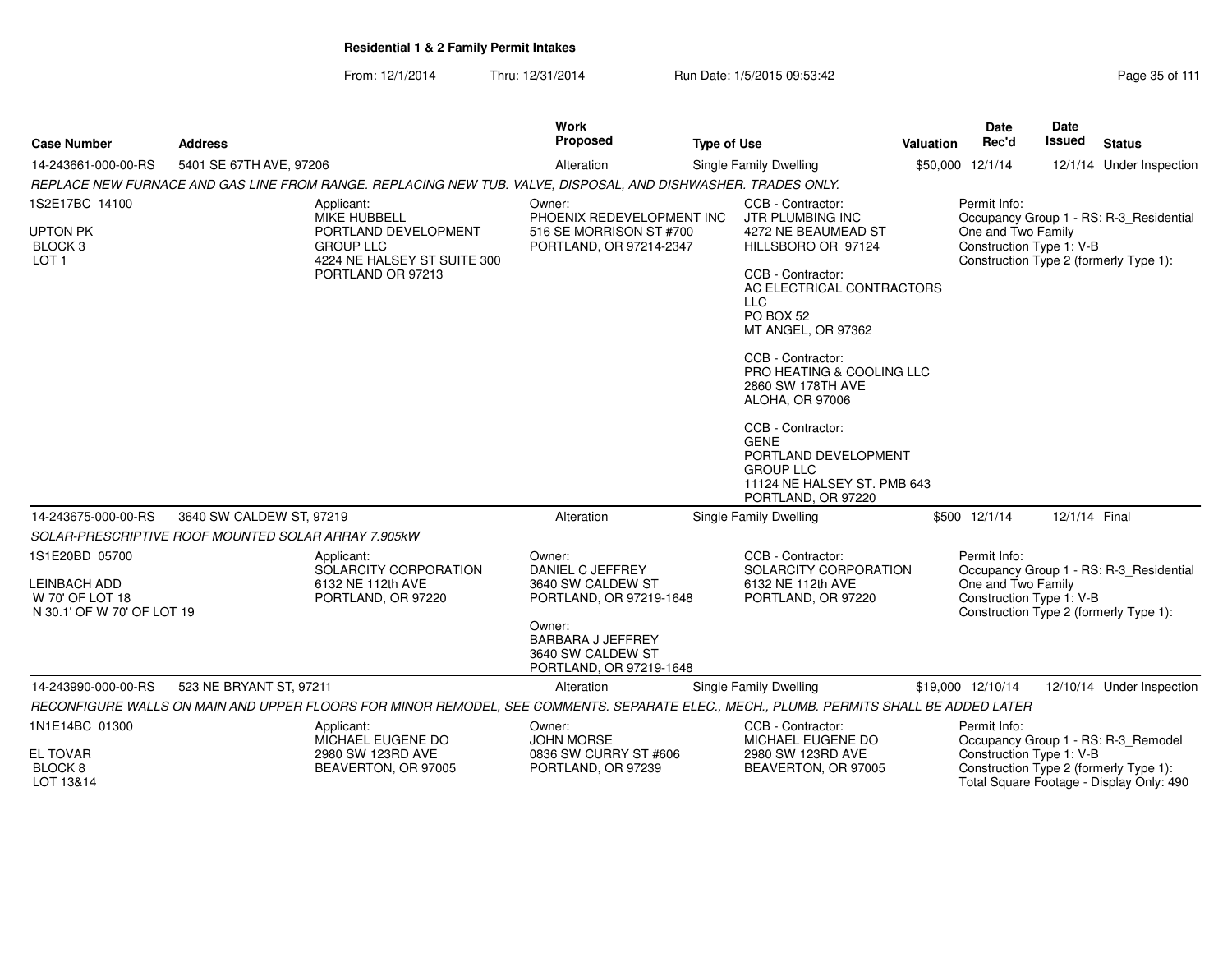|                                                                          |                                                                                                                                                                                                                                             | <b>Work</b>                                                                                                                                                 |                                                                                                                                                                                                                                                                                                                                     |           | <b>Date</b>                                                                                                                                     | <b>Date</b>    |                                                                                                                           |
|--------------------------------------------------------------------------|---------------------------------------------------------------------------------------------------------------------------------------------------------------------------------------------------------------------------------------------|-------------------------------------------------------------------------------------------------------------------------------------------------------------|-------------------------------------------------------------------------------------------------------------------------------------------------------------------------------------------------------------------------------------------------------------------------------------------------------------------------------------|-----------|-------------------------------------------------------------------------------------------------------------------------------------------------|----------------|---------------------------------------------------------------------------------------------------------------------------|
| <b>Case Number</b>                                                       | <b>Address</b>                                                                                                                                                                                                                              | <b>Proposed</b>                                                                                                                                             | <b>Type of Use</b>                                                                                                                                                                                                                                                                                                                  | Valuation | Rec'd                                                                                                                                           | <b>Issued</b>  | <b>Status</b>                                                                                                             |
| 14-244141-000-00-RS                                                      | 5725 NE RODNEY AVE, 97211                                                                                                                                                                                                                   | Alteration                                                                                                                                                  | Single Family Dwelling                                                                                                                                                                                                                                                                                                              |           | \$15,000 12/2/14                                                                                                                                |                | 12/2/14 Under Inspection                                                                                                  |
|                                                                          | ADD BATHROOM IN EXISTING FINISHED ATTIC SPACE (2 BATHROOMS TOTAL), INSTALL NEW 200 AMP ELECT. PANEL.                                                                                                                                        |                                                                                                                                                             |                                                                                                                                                                                                                                                                                                                                     |           | Permit Info:                                                                                                                                    |                |                                                                                                                           |
| 1N1E15DD 09200<br><b>PIEDMONT</b><br>BLOCK 17<br>LOT <sub>3</sub>        | Applicant:<br><b>MATTHEW HOGAN</b><br>3517 N GANTENBEIN<br>PORTLAND, OR 97227                                                                                                                                                               | Owner:<br>ANNA ANDERSEN<br>THE PROCESS DEVELOPMENT CC 5725 NE RODNEY AVE<br>Owner:                                                                          | CCB - Contractor:<br><b>MATTHEW HOGAN</b><br>THE PROCESS DEVELOPMENT CC Construction Type 1: V-B<br>PORTLAND, OR 97211<br>3517 N GANTENBEIN<br>PORTLAND, OR 97227<br><b>TIMOTHY CONNOLLY</b><br>CCB - Contractor:<br>5725 NE RODNEY AVE<br>LOTUS PLUMBING COMPANY<br>PORTLAND, OR 97211<br>8100 SW ELMWOOD ST<br>PORTLAND, OR 97223 |           |                                                                                                                                                 |                | Occupancy Group 1 - RS: R-3 Remodel<br>Construction Type 2 (formerly Type 1):<br>Total Square Footage - Display Only: 70  |
|                                                                          |                                                                                                                                                                                                                                             |                                                                                                                                                             | CCB - Contractor:<br>ALL WAYS ELECTRIC LLC<br>1526 NE ALBERTA ST # 112<br>PORTLAND OR 97211-5046                                                                                                                                                                                                                                    |           |                                                                                                                                                 |                |                                                                                                                           |
| 14-244253-000-00-RS                                                      | 2237 SE PINE ST, 97214                                                                                                                                                                                                                      | Alteration                                                                                                                                                  | Single Family Dwelling                                                                                                                                                                                                                                                                                                              |           | \$5,000 12/2/14                                                                                                                                 | 12/23/14 Final |                                                                                                                           |
|                                                                          | INSTALL EGRESS WINDOW IN UNFINISHED BASEMENT FOR ADDED ESCAPE SAFTY, LIGHT AND VENTILATION. (THIS PERMIT DOES NOT CREATE HABITABLE)                                                                                                         |                                                                                                                                                             |                                                                                                                                                                                                                                                                                                                                     |           |                                                                                                                                                 |                |                                                                                                                           |
| 1N1E35DD 11000<br>DUNNS ADD<br>BLOCK 14<br>LOT <sub>1</sub>              | Applicant:<br>Amy Frye<br>RED ROOSTER REMODELING<br>5620 NE 23rd Ave<br>Portland, OR 97211                                                                                                                                                  | Owner:<br><b>KYRIE O THOMPSON</b><br>2237 SE PINE ST<br>PORTLAND, OR 97214<br>Owner:<br>ROBERT L KELLETT<br>2237 SE PINE ST<br>PORTLAND, OR 97214           | CCB - Contractor:<br><b>AMY FRYE</b><br>RED ROOSTER REMODELING,<br>INC.<br>5620 NE 23RD AVE<br>PORTLAND, OR 97211                                                                                                                                                                                                                   |           | Permit Info:<br>One and Two Family<br>Construction Type 1: V-B                                                                                  |                | Occupancy Group 1 - RS: R-3_Residential<br>Construction Type 2 (formerly Type 1):                                         |
| 14-244322-000-00-RS                                                      | 3044 NE HOYT ST, 97232                                                                                                                                                                                                                      | Alteration                                                                                                                                                  | Single Family Dwelling                                                                                                                                                                                                                                                                                                              |           | \$5,000 12/3/14                                                                                                                                 |                | 12/3/14 Under Inspection                                                                                                  |
| 1N1E36BD 07900<br><b>BLUMAUERS ADD</b><br>BLOCK 6<br>LOT <sub>2</sub>    | REMODEL EXISTING FINISHED BASEMENT; ADD NEW WALL TO CREATE BATHROOM AND RECONFIGURE EXISTING MUSIC ROOM; ADD NEW EGRESS WINDOW ON SW SIDE OF THE HOUSE<br>Applicant:<br><b>JACK H MAYNARD</b><br>3044 NE HOYT ST<br>PORTLAND, OR 97232-2441 | Owner:<br>KELLI J VAN NORMAN<br>3044 NE HOYT ST<br>PORTLAND, OR 97232-2441<br>Owner:<br><b>JACK H MAYNARD</b><br>3044 NE HOYT ST<br>PORTLAND, OR 97232-2441 | CCB - Contractor:<br><b>NELSON &amp; NELSON INC</b><br>14051 SE 119TH DR<br>CLACKAMAS, OR 97015                                                                                                                                                                                                                                     |           | Permit Info:<br>Construction Type 1: V-B                                                                                                        |                | Occupancy Group 1 - RS: R-3_Remodel<br>Construction Type 2 (formerly Type 1):<br>Total Square Footage - Display Only: 286 |
| 14-244329-000-00-RS                                                      | 6336 SW SEYMOUR ST, 97221                                                                                                                                                                                                                   | Alteration                                                                                                                                                  | Single Family Dwelling                                                                                                                                                                                                                                                                                                              |           | \$500 12/2/14                                                                                                                                   | 12/2/14 Final  |                                                                                                                           |
|                                                                          | SOLAR INSTALLATION - 6.3 KW PV ROOF MOUNT SYSTEM - PRESCRIPTIVE                                                                                                                                                                             |                                                                                                                                                             |                                                                                                                                                                                                                                                                                                                                     |           |                                                                                                                                                 |                |                                                                                                                           |
| 1S1E18BB 05400<br>RALEIGH HILLS<br>BLOCK <sub>3</sub><br>LOT 6-8 TL 5400 | Applicant:<br>SYNCHRO SOLAR, LLC.<br>1111 E BURNSIDE ST, #308<br>PORTLAND, OR 97214                                                                                                                                                         | Owner:<br><b>STEVE HOUCK</b><br>6336 SW SEYMOUR ST<br>PORTLAND, OR 97221<br>Owner:<br><b>JUNG HOUCK</b><br>6336 SW SEYMOUR ST<br>PORTLAND, OR 97221         | CCB - Contractor:<br>SYNCHRO SOLAR, LLC.<br>1111 E BURNSIDE ST, #308<br>PORTLAND, OR 97214                                                                                                                                                                                                                                          |           | Permit Info:<br>Occupancy Group 1 - RS: U Private<br>Garage\Utility Misc.<br>Construction Type 1: V-B<br>Construction Type 2 (formerly Type 1): |                |                                                                                                                           |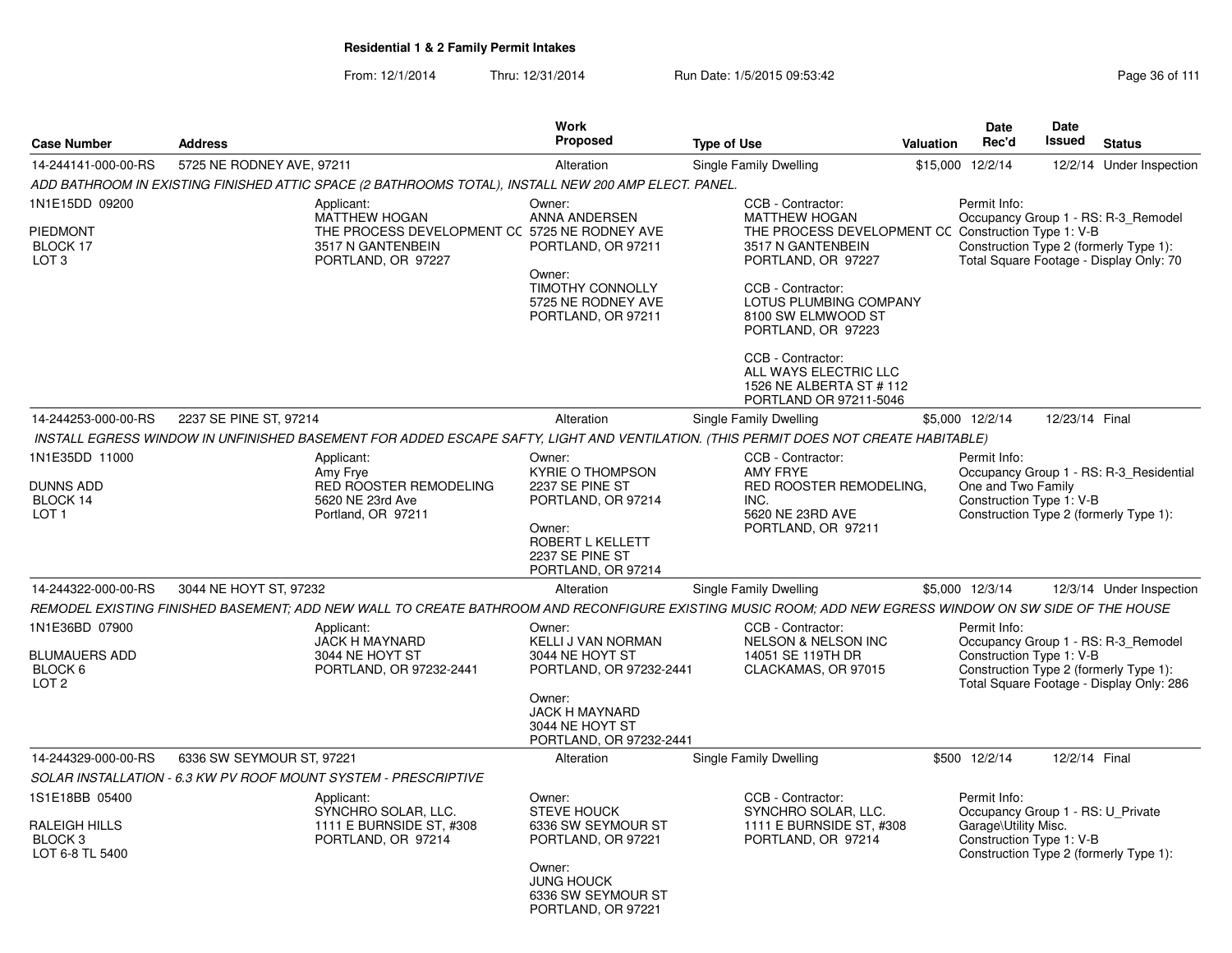From: 12/1/2014Thru: 12/31/2014 Run Date: 1/5/2015 09:53:42 Research 2010 12/31/2014 Page 37 of 111

| <b>Case Number</b>                                                                               | <b>Address</b>          |                                                                                                                                   | Work<br><b>Proposed</b>                                                                                                                                          | <b>Type of Use</b>                                                                                                                                                                                                                                                                                                                 | <b>Valuation</b>                                                                                 | <b>Date</b><br>Rec'd                                           | Date<br><b>Issued</b> | <b>Status</b>                                                                     |
|--------------------------------------------------------------------------------------------------|-------------------------|-----------------------------------------------------------------------------------------------------------------------------------|------------------------------------------------------------------------------------------------------------------------------------------------------------------|------------------------------------------------------------------------------------------------------------------------------------------------------------------------------------------------------------------------------------------------------------------------------------------------------------------------------------|--------------------------------------------------------------------------------------------------|----------------------------------------------------------------|-----------------------|-----------------------------------------------------------------------------------|
| 14-244347-000-00-RS                                                                              | 7864 SE 64TH AVE, 97206 |                                                                                                                                   | Alteration                                                                                                                                                       | Single Family Dwelling                                                                                                                                                                                                                                                                                                             |                                                                                                  | \$3,000 12/2/14                                                |                       | 12/2/14 Under Inspection                                                          |
|                                                                                                  |                         | DIVIDE EXISTING BEDROOM CLOSET WITH NON-BEARING WALL TO CREATE WASHER / DRYER SPACE                                               |                                                                                                                                                                  |                                                                                                                                                                                                                                                                                                                                    |                                                                                                  |                                                                |                       |                                                                                   |
| 1S2E20CB 11000<br><b>BRIGHTON PK ADD</b><br><b>BLOCK 7</b><br>LOT 10<br>POTENTIAL ADDITIONAL TAX |                         | Applicant:<br>PORTLAND YOUTH BUILDERS<br>4816 SE 92ND AVE<br>PORTLAND OR 97266<br><b>MULTNOMAH</b>                                | Owner:<br><b>ROSE COMMUNITY</b><br>5215 SE DUKE ST<br>PORTLAND, OR 97206-6839<br>Owner:<br>DEVELOPMENT CORPORATION<br>5215 SE DUKE ST<br>PORTLAND, OR 97206-6839 | CCB - Contractor:<br>4816 SE 92ND AVE<br>PORTLAND OR 97266<br><b>MULTNOMAH</b><br>CCB - Contractor:<br>RANDY ROGERS PLBG<br>44265 SE KLEINSMITH RD<br>P O BOX 358<br>SANDY OR 970558638                                                                                                                                            | PORTLAND YOUTH BUILDERS                                                                          | Permit Info:<br>One and Two Family<br>Construction Type 1: V-B |                       | Occupancy Group 1 - RS: R-3_Residential<br>Construction Type 2 (formerly Type 1): |
| 14-244453-000-00-RS                                                                              | 4210 SE 63RD AVE, 97206 |                                                                                                                                   | Alteration                                                                                                                                                       | Single Family Dwelling                                                                                                                                                                                                                                                                                                             |                                                                                                  | \$90,000 12/3/14                                               |                       | 12/3/14 Issued                                                                    |
|                                                                                                  |                         | NEW PLUMBING, ELECTRICAL, AND MECHANICAL, REBUILD INTERIOR STAIRS AND REMOVE BEAM. TWO TOILETS TOTAL.                             |                                                                                                                                                                  |                                                                                                                                                                                                                                                                                                                                    |                                                                                                  |                                                                |                       |                                                                                   |
| 1S2E08CC 15300<br><b>LAURELWOOD</b><br>BLOCK <sub>9</sub><br>LOT <sub>2</sub>                    |                         | Applicant:<br><b>MIKE HUBBELL</b><br>PORTLAND DEVELOPMENT<br><b>GROUP LLC</b><br>4224 NE HALSEY ST SUITE 300<br>PORTLAND OR 97213 | Owner:<br>PHOENIX REDEVELOPMENT INC<br>516 SE MORRISON ST #700<br>PORTLAND, OR 97214-2347                                                                        | CCB - Contractor:<br><b>JTR PLUMBING INC</b><br>4272 NE BEAUMEAD ST<br>HILLSBORO OR 97124<br>CCB - Contractor:<br><b>LLC</b><br>PO BOX 52<br>MT ANGEL, OR 97362<br>CCB - Contractor:<br>2860 SW 178TH AVE<br>ALOHA, OR 97006<br>CCB - Contractor:<br><b>GENE</b><br>PORTLAND DEVELOPMENT<br><b>GROUP LLC</b><br>PORTLAND, OR 97220 | AC ELECTRICAL CONTRACTORS<br><b>PRO HEATING &amp; COOLING LLC</b><br>11124 NE HALSEY ST. PMB 643 | Permit Info:<br>One and Two Family<br>Construction Type 1: V-B |                       | Occupancy Group 1 - RS: R-3_Residential<br>Construction Type 2 (formerly Type 1): |
| 14-244552-000-00-RS                                                                              | 13320 NE BROADWAY CT    |                                                                                                                                   | Alteration                                                                                                                                                       | Single Family Dwelling                                                                                                                                                                                                                                                                                                             |                                                                                                  | \$500 12/3/14                                                  | 12/3/14 Issued        |                                                                                   |
| SOLAR-NEW SOLAR INSTALLATION 3.06kW PRESCRIPTIVE                                                 |                         |                                                                                                                                   |                                                                                                                                                                  |                                                                                                                                                                                                                                                                                                                                    |                                                                                                  |                                                                |                       |                                                                                   |
| 1N2E26DC 06003<br><b>EMILY ANNE</b><br>LOT <sub>3</sub><br>INC UND INT TRACT A                   |                         | Applicant:<br>SOLARCITY CORPORATION<br>6132 NE 112th AVE<br>PORTLAND, OR 97220                                                    | Owner:<br>PAUL E COVEY<br>13320 NE BROADWAY CT<br>PORTLAND, OR 97230<br>Owner:<br>ANDREA L COVEY<br>13320 NE BROADWAY CT<br>PORTLAND, OR 97230                   | CCB - Contractor:<br>SOLARCITY CORPORATION<br>6132 NE 112th AVE<br>PORTLAND, OR 97220                                                                                                                                                                                                                                              |                                                                                                  | Permit Info:<br>One and Two Family<br>Construction Type 1: V-B |                       | Occupancy Group 1 - RS: R-3_Residential<br>Construction Type 2 (formerly Type 1): |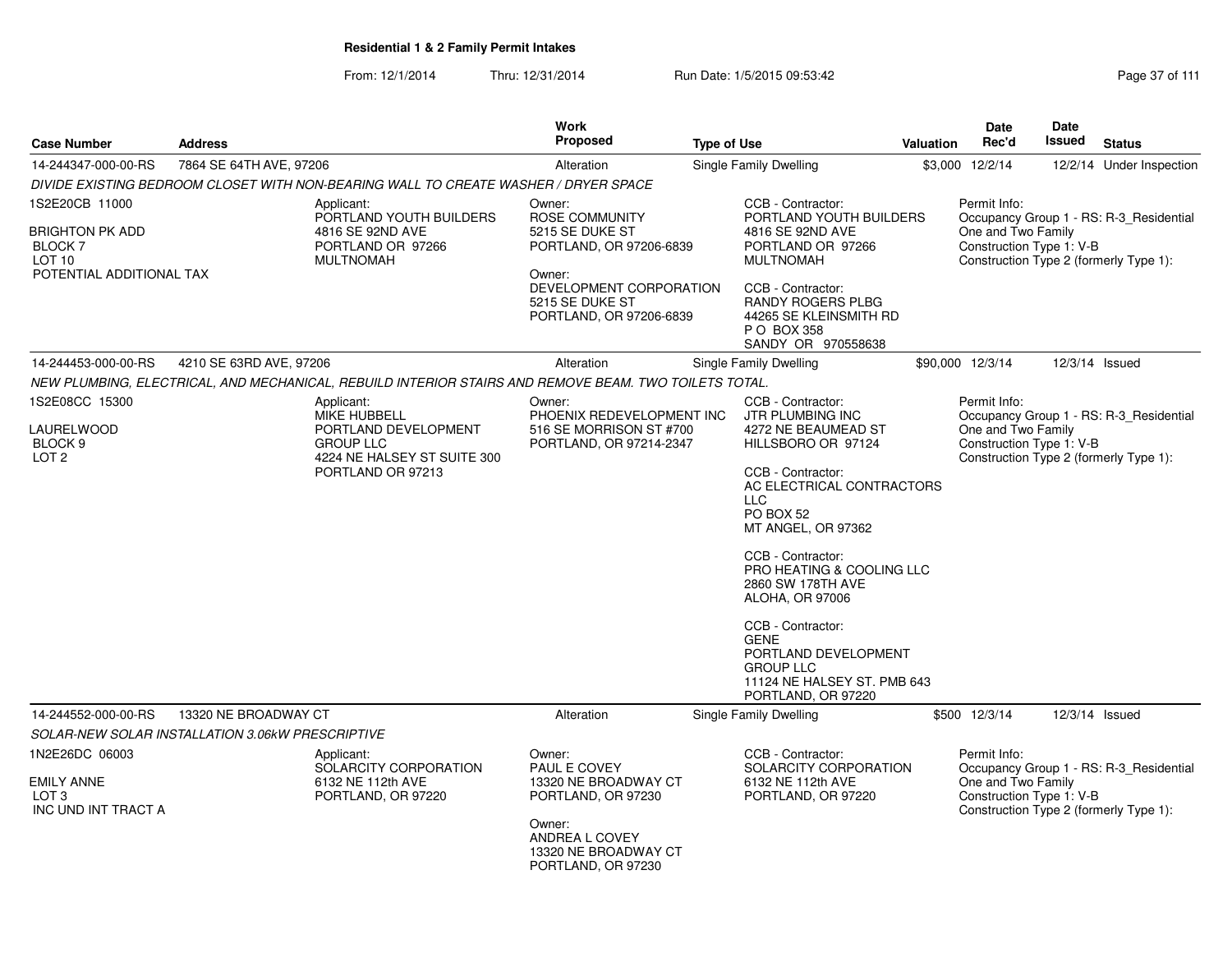From: 12/1/2014Thru: 12/31/2014 Run Date: 1/5/2015 09:53:42 Run Date: 1/5/2015 09:53:42

| <b>Case Number</b>                                             | <b>Address</b>                                          |                                                                          | <b>Work</b><br>Proposed                                                  | <b>Type of Use</b>                                                                                              | <b>Valuation</b> | <b>Date</b><br>Rec'd                           | Date<br><b>Issued</b> | <b>Status</b>                           |
|----------------------------------------------------------------|---------------------------------------------------------|--------------------------------------------------------------------------|--------------------------------------------------------------------------|-----------------------------------------------------------------------------------------------------------------|------------------|------------------------------------------------|-----------------------|-----------------------------------------|
| 14-244696-000-00-RS                                            | 7006 SE 19TH AVE, 97202                                 |                                                                          | Alteration                                                               | <b>Single Family Dwelling</b>                                                                                   |                  | \$15,000 12/3/14                               |                       | 12/3/14 Issued                          |
|                                                                | CONVERT PORTION OF BACK PORCH INTO SMALL BATHROOM       |                                                                          |                                                                          |                                                                                                                 |                  |                                                |                       |                                         |
| 1S1E23AA 15000                                                 |                                                         | Applicant:<br>THOMAS A CHARTRAND                                         | Owner:<br><b>DAWN M ANDERSON</b>                                         | CCB - Contractor:<br><b>THOMAS A CHARTRAND</b>                                                                  |                  | Permit Info:                                   |                       | Occupancy Group 1 - RS: R-3_Remodel     |
| <b>WESTMORELAND</b><br>BLOCK <sub>21</sub><br>LOT <sub>1</sub> |                                                         | 7511 SW 31ST AVENUE<br>PORTLAND, OR 97219                                | 7006 SE 19TH AVE<br>PORTLAND, OR 97202                                   | 7511 SW 31ST AVENUE<br>PORTLAND, OR 97219                                                                       |                  | Construction Type 1: V-B                       |                       | Construction Type 2 (formerly Type 1):  |
| 14-244832-000-00-RS                                            | 3414 SE HAROLD CT, 97202                                |                                                                          | Alteration                                                               | Single Family Dwelling                                                                                          |                  | \$500 12/30/14                                 | 12/30/14 Issued       |                                         |
|                                                                | SOLAR - 4.5KW ROOF TOP MOUNTED PV SYSTEM - PRESCRIPTIVE |                                                                          |                                                                          |                                                                                                                 |                  |                                                |                       |                                         |
| 1S1E13DB 01300                                                 |                                                         | Applicant:<br><b>ZACH PARROTT</b>                                        | Owner:<br><b>JESS A KIMBALL</b>                                          | CCB - Contractor:<br><b>JONATHAN COHEN</b>                                                                      |                  | Permit Info:                                   |                       | Occupancy Group 1 - RS: R-3 Residential |
| <b>REED COLLEGE HTS</b><br><b>BLOCK 5</b><br>LOT 19 EXC ELY 8' |                                                         | <b>IMAGINE ENERGY, LLC</b><br>2409 N KERBY AVE<br>PORTLAND, OR 97227     | 3414 SE HAROLD CT<br>PORTLAND, OR 97202-4342                             | <b>IMAGINE ENERGY, LLC</b><br>2409 N KERBY AVE<br>PORTLAND, OR 97227                                            |                  | One and Two Family<br>Construction Type 1: V-B |                       | Construction Type 2 (formerly Type 1):  |
|                                                                |                                                         |                                                                          | Owner:<br>PAULA J OUSLEY<br>3414 SE HAROLD CT<br>PORTLAND, OR 97202-4342 | CCB - Contractor:<br>ALL WAYS ELECTRIC LLC<br>1526 NE ALBERTA ST # 112<br>PORTLAND OR 97211-5046                |                  |                                                |                       |                                         |
| 14-244847-000-00-RS                                            | 2417 SW CANBY CT, 97219                                 |                                                                          | Alteration                                                               | Single Family Dwelling                                                                                          |                  | \$67,500 12/3/14                               | 12/12/14 Issued       |                                         |
|                                                                |                                                         | KITCHEN AND MASTER BATH REMODEL. ADDING ONE TOILET. THREE TOILETS TOTAL. |                                                                          |                                                                                                                 |                  |                                                |                       |                                         |
| 1S1E21BC 07000                                                 |                                                         |                                                                          | Owner:<br>ROCK PILE LLC                                                  | CCB - Contractor:<br><b>JOE LYONS</b>                                                                           |                  | Permit Info:                                   |                       | Occupancy Group 1 - RS: R-3 Residential |
| SECTION 21 1S 1E<br>TL 7000 0.18 ACRES                         |                                                         |                                                                          | 2417 SW CANBY ST<br>PORTLAND, OR 97219                                   | JDL DEVELOPMENT INC<br>2314 NW SAVIER ST<br>PORTLAND, OR 97210-2514                                             |                  | One and Two Family<br>Construction Type 1: V-B |                       | Construction Type 2 (formerly Type 1):  |
|                                                                |                                                         |                                                                          |                                                                          | CCB - Contractor:<br>ADVANCED HEATING & AIR<br><b>CONDITIONING</b><br>5825 SE FOSTER ROAD<br>PORTLAND, OR 97206 |                  |                                                |                       |                                         |
| 14-245202-000-00-RS                                            | 2522 SE 17TH AVE, 97202                                 |                                                                          | Alteration                                                               | Single Family Dwelling                                                                                          |                  | \$3,000 12/4/14                                |                       | 12/4/14 Issued                          |
| <b>VOLUNTARY SEISMIC STRENGTHENING</b>                         |                                                         |                                                                          |                                                                          |                                                                                                                 |                  |                                                |                       |                                         |
| 1S1E11AB 03700                                                 |                                                         | Applicant:<br><b>TERRAFIRMA FOUNDATION</b>                               | Owner:<br><b>FRANCOISE EIPPER</b>                                        | CCB - Contractor:<br><b>TERRAFIRMA FOUNDATION</b>                                                               |                  | Permit Info:                                   |                       | Occupancy Group 1 - RS: R-3_Residential |
| <b>MADELINE</b>                                                |                                                         | <b>SYSTEMS</b>                                                           | 2522 SE 17TH AVE                                                         | <b>SYSTEMS</b>                                                                                                  |                  | One and Two Family                             |                       |                                         |
| BLOCK <sub>2</sub><br>LOT <sub>14</sub>                        |                                                         | 1308 NW PARK ST<br>ROSEBURG, OR 97470                                    | PORTLAND, OR 97202                                                       | 1308 NW PARK ST<br>ROSEBURG, OR 97470                                                                           |                  | Construction Type 1: V-B                       |                       | Construction Type 2 (formerly Type 1):  |
| N 25' OF LOT 15                                                |                                                         |                                                                          | Owner:<br><b>REGGINALD DEAN</b><br>2522 SE 17TH AVE                      |                                                                                                                 |                  |                                                |                       |                                         |

PORTLAND, OR 97202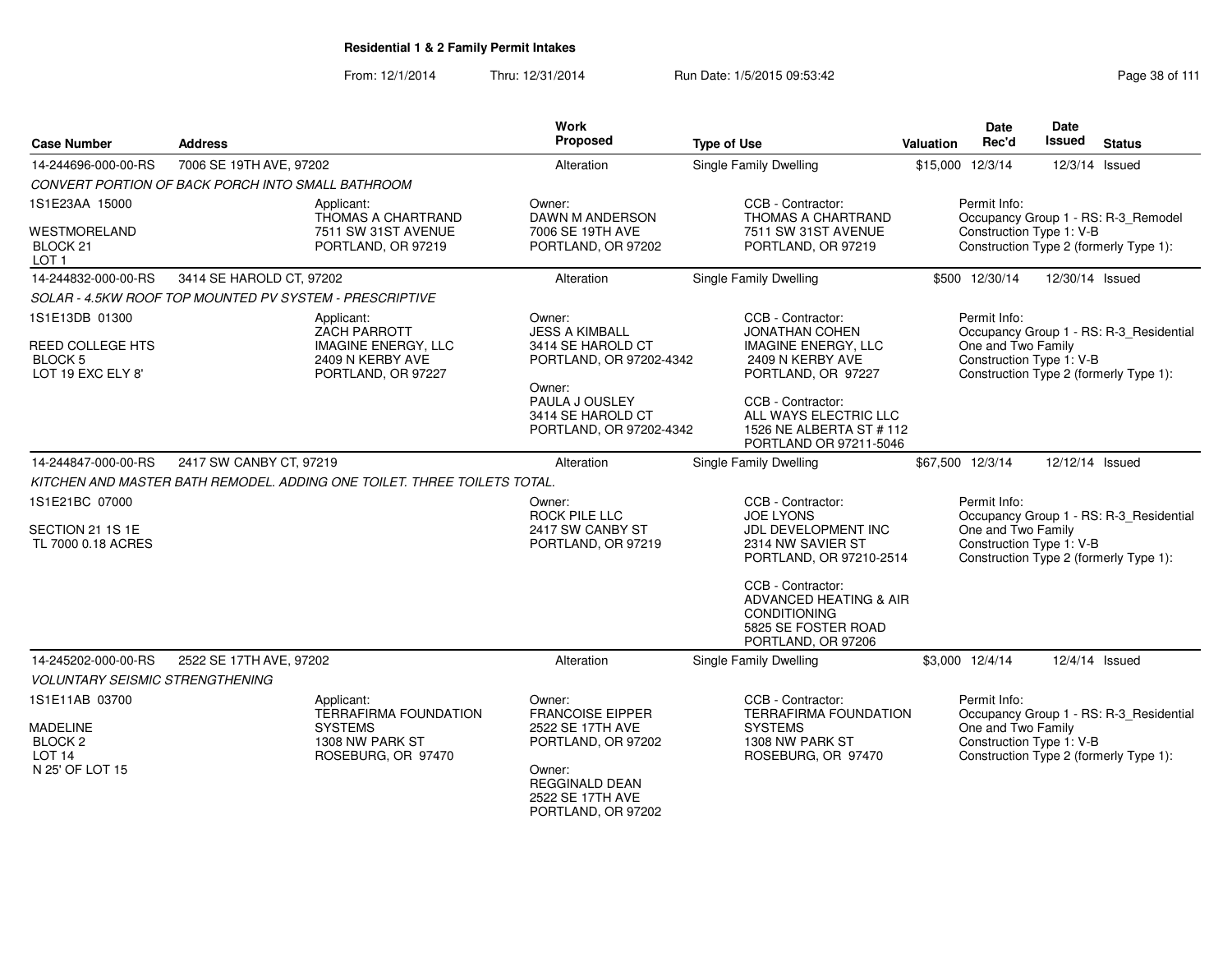| <b>Case Number</b>                                                                                    | <b>Address</b>                                                                                                              | <b>Work</b><br><b>Proposed</b>                                                                                                       | <b>Type of Use</b>                                                                                                                      | <b>Date</b><br>Rec'd<br>Valuation | <b>Date</b><br><b>Issued</b><br><b>Status</b>                                                                                       |
|-------------------------------------------------------------------------------------------------------|-----------------------------------------------------------------------------------------------------------------------------|--------------------------------------------------------------------------------------------------------------------------------------|-----------------------------------------------------------------------------------------------------------------------------------------|-----------------------------------|-------------------------------------------------------------------------------------------------------------------------------------|
| 14-245204-000-00-RS                                                                                   | 6639 SE 65TH AVE, 97206                                                                                                     | Alteration                                                                                                                           | Single Family Dwelling                                                                                                                  | \$6,750 12/4/14                   | 12/4/14 Final                                                                                                                       |
|                                                                                                       | SOLAR INSTALLATION - 3.30KW PV ROOF MOUNTED SYSTEM - NON-PRESCRIPTIVE                                                       |                                                                                                                                      |                                                                                                                                         |                                   |                                                                                                                                     |
| 1S2E20BB 04200<br><b>BRENTWOOD &amp; SUB</b><br>BLOCK <sub>24</sub><br>S 50' OF LOT 3                 | Applicant:<br>NEIL KELLY CO INC<br>804 N ALBERTA ST<br>PORTLAND, OR 97217-2693                                              | Owner:<br><b>TOSHI FORREST</b><br>6639 SE 65TH AVE<br>PORTLAND, OR 97206-7431                                                        | CCB - Contractor:<br>NEIL KELLY CO INC<br>804 N ALBERTA ST<br>PORTLAND, OR 97217-2693                                                   | Permit Info:                      | Occupancy Group 1 - RS: R-3_Residential<br>One and Two Family<br>Construction Type 1: V-B<br>Construction Type 2 (formerly Type 1): |
| 14-245282-000-00-RS                                                                                   | 3956 SW CONDOR AVE, 97201                                                                                                   | Alteration                                                                                                                           | Single Family Dwelling                                                                                                                  | \$3,000 12/4/14                   | 12/4/14 Issued                                                                                                                      |
|                                                                                                       | STRUCTURAL REPAIR TO EXISTING BEAM AT EXTERIOR SIDE YARD DECK                                                               |                                                                                                                                      |                                                                                                                                         |                                   |                                                                                                                                     |
| 1S1E10CB 05000<br><b>FIRST STREET TERR</b><br><b>BLOCK A</b><br>LOT <sub>8</sub><br>LOT 9 EXC WLY 20' | Applicant:<br>RON D DUMAS<br>P O BOX 2201<br>WALDPORT, OR 97394                                                             | Owner:<br><b>RON D DUMAS</b><br>P O BOX 2201<br>WALDPORT, OR 97394<br>Owner:<br><b>ANDREA H DUMAS</b>                                | CCB - Contractor:<br>SFW CONSTRUCTION LLC<br>8455 SW GODWIN CT<br>PORTLAND, OR 97223                                                    | Permit Info:                      | Occupancy Group 1 - RS: R-3_Remodel<br>Construction Type 1: V-B<br>Construction Type 2 (formerly Type 1):                           |
| 14-245282-REV-01-RS                                                                                   | 3956 SW CONDOR AVE, 97201                                                                                                   | P O BOX 2201<br>WALDPORT, OR 97394<br>Alteration                                                                                     | Single Family Dwelling                                                                                                                  | \$12/22/14                        | 12/22/14 Issued                                                                                                                     |
|                                                                                                       | REVISION REMOVE DRYROT AT BEAM SUPPORTING DECK (.SW CORNER OF FRONT DECK). ADD POSTS AND BEAM IN CRAWLSPACE TO SUPPORT DECK |                                                                                                                                      |                                                                                                                                         |                                   |                                                                                                                                     |
| 1S1E10CB 05000<br>FIRST STREET TERR<br><b>BLOCK A</b><br>LOT <sub>8</sub><br>LOT 9 EXC WLY 20"        | Applicant:<br><b>RON D DUMAS</b><br>P O BOX 2201<br>WALDPORT, OR 97394                                                      | Owner:<br><b>RON D DUMAS</b><br>P O BOX 2201<br>WALDPORT, OR 97394<br>Owner:<br>ANDREA H DUMAS<br>P O BOX 2201<br>WALDPORT, OR 97394 | CCB - Contractor:<br><b>SFW CONSTRUCTION LLC</b><br>8455 SW GODWIN CT<br>PORTLAND, OR 97223                                             | Permit Info:                      | Occupancy Group 1 - RS: R-3_Remodel<br>Construction Type 1: V-B<br>Construction Type 2 (formerly Type 1):                           |
| 14-245662-000-00-RS                                                                                   | 2852 NE 56TH AVE, 97213                                                                                                     | Alteration                                                                                                                           | Single Family Dwelling                                                                                                                  | \$33,000 12/4/14                  | <b>Under Review</b>                                                                                                                 |
|                                                                                                       | MODIFY MAINFLOOR STAIRWAY, ADD GAS FIREPLACE INSERT                                                                         |                                                                                                                                      |                                                                                                                                         |                                   |                                                                                                                                     |
| 1N2E30AC 11400<br><b>ROSE CITY PK</b><br>BLOCK 92<br><b>LOT 14</b>                                    | Applicant:<br>TOM MILLER REMODELING INC<br>3636 SE GLENWOOD ST<br>PORTLAND, OR 97202-0000                                   | Owner:<br><b>LINDY C BOSWORTH</b><br>2852 NE 56TH AVE<br>PORTLAND, OR 97213-3442<br>Owner:<br><b>APRIL E HIGDON</b>                  | CCB - Contractor:<br>AERO QUALITY ELECTRIC<br>16828 MTN VIEW LN<br>WOODBURN, OR 97071<br>CCB - Contractor:<br>TOM MILLER REMODELING INC | Permit Info:                      | Occupancy Group 1 - RS: R-3_Residential<br>One and Two Family<br>Construction Type 1: V-B<br>Construction Type 2 (formerly Type 1): |
|                                                                                                       |                                                                                                                             | 2852 NE 56TH AVE<br>PORTLAND, OR 97213-3442                                                                                          | 3636 SE GLENWOOD ST<br>PORTLAND, OR 97202-0000                                                                                          |                                   |                                                                                                                                     |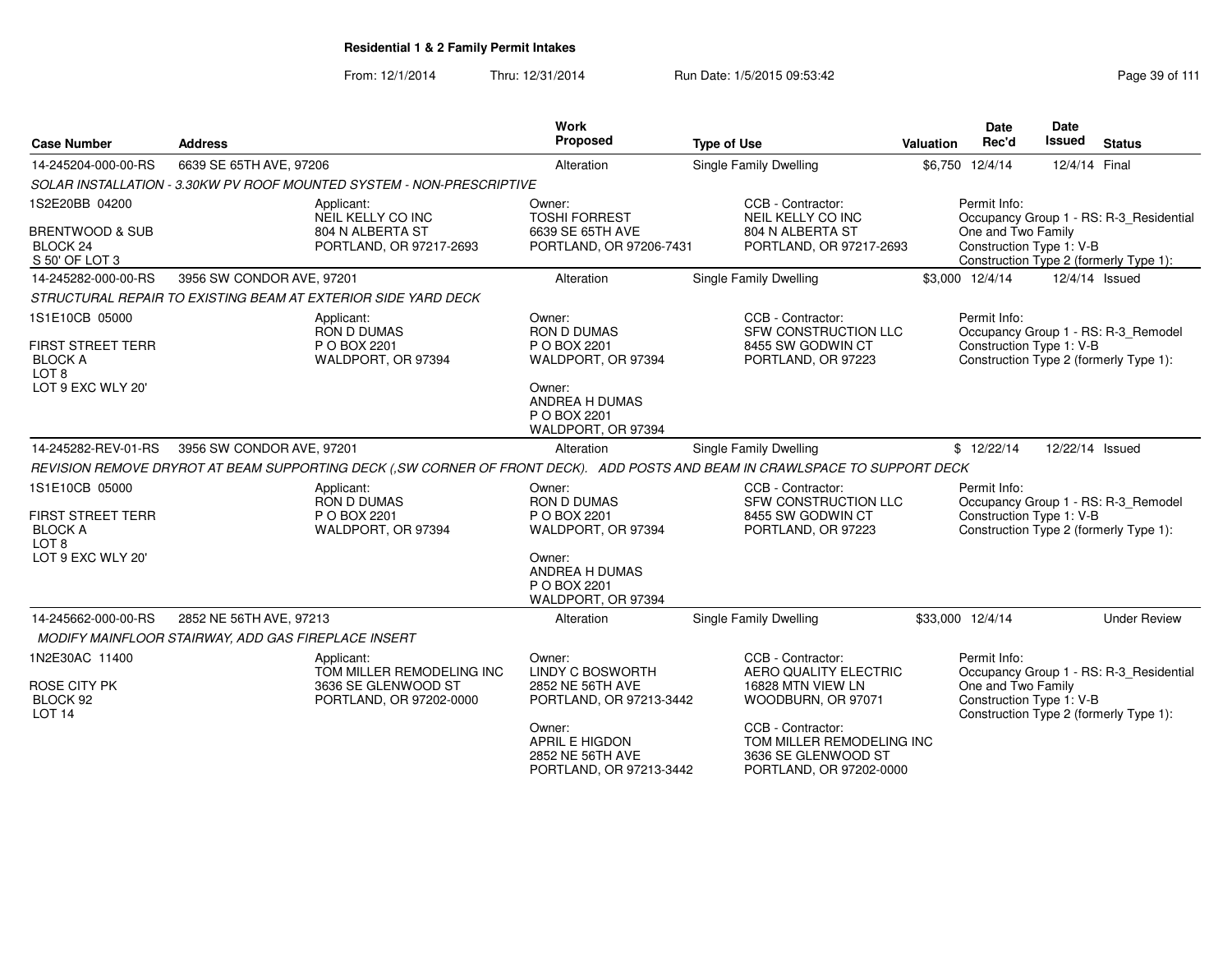| <b>Case Number</b>                                                             | <b>Address</b>                                                                                                                              | Work<br>Proposed                                                                                                                                                              | <b>Type of Use</b>                                                                                                                                                                                                                                                                                                                                                                                      | <b>Valuation</b> | Date<br>Rec'd                      | <b>Date</b><br>Issued    | <b>Status</b>                                                                     |
|--------------------------------------------------------------------------------|---------------------------------------------------------------------------------------------------------------------------------------------|-------------------------------------------------------------------------------------------------------------------------------------------------------------------------------|---------------------------------------------------------------------------------------------------------------------------------------------------------------------------------------------------------------------------------------------------------------------------------------------------------------------------------------------------------------------------------------------------------|------------------|------------------------------------|--------------------------|-----------------------------------------------------------------------------------|
| 14-245728-000-00-RS                                                            | 5248 SW HUMPHREY BLVD, 97221                                                                                                                | Alteration                                                                                                                                                                    | Single Family Dwelling                                                                                                                                                                                                                                                                                                                                                                                  |                  | \$98,000 12/4/14                   |                          | 12/5/14 Under Inspection                                                          |
|                                                                                | REODEL EXISTING MASTER BATHRROOM AND BASEMENT BATHROOM, REPLACE 4" DRAIN IN BASEMENT SLAB. TRADE WORK ONLY NO STRUCTURAL. NO PLANS REQUIRED |                                                                                                                                                                               |                                                                                                                                                                                                                                                                                                                                                                                                         |                  |                                    |                          |                                                                                   |
| 1S1E06DC 05100<br>SECTION 06 1S 1E<br>TL 5100 0.65 ACRES                       | Applicant:<br><b>ADAM</b><br><b>ARCIFORM LLC</b><br>2303 N RANDOLPH AVE<br>PORTLAND, OR 97227                                               | Owner:<br><b>DOUGLAS MILTENBERGER</b><br>5248 SW HUMPHREY BLVD<br>PORTLAND, OR 97221<br>Owner:<br><b>GEORGINA MILTENBERGER</b><br>5248 SW HUMPHREY BLVD<br>PORTLAND, OR 97221 | CCB - Contractor:<br>POWER PLUMBING CO<br>PO BOX 19418<br><b>TIGARD, OR 97280</b><br>Web Page<br>Address:www.powerplumbingco.com<br>CCB - Contractor:<br>MASTER TECH ELECTRIC INC<br>PO BX 99<br>EAGLE CREEK OR 97022<br>CCB - Contractor:<br><b>ADAM</b><br><b>ARCIFORM LLC</b><br>2303 N RANDOLPH AVE<br>PORTLAND, OR 97227<br>CCB - Contractor:<br>RAINBOW HEATING COMPANY LLO<br>360 2 CLARENDON ST |                  | Permit Info:<br>One and Two Family | Construction Type 1: V-B | Occupancy Group 1 - RS: R-3_Residential<br>Construction Type 2 (formerly Type 1): |
| 14-245756-000-00-RS                                                            | 614 SW ARBORETUM CIR, 97221                                                                                                                 | Alteration                                                                                                                                                                    | GLADSTONE, OR 97027                                                                                                                                                                                                                                                                                                                                                                                     |                  | \$2,000 12/4/14                    |                          | 12/4/14 Under Inspection                                                          |
|                                                                                | INSTALL NEW LVL TO SUPPORT EXISTING BEAM FOR BEARIMNG WALLS THAT WERE REMOVED. SOME ELECTRICAL IN LIVINGROOM AREA.                          |                                                                                                                                                                               | Single Family Dwelling                                                                                                                                                                                                                                                                                                                                                                                  |                  |                                    |                          |                                                                                   |
| 1S1E05BB 00200<br><b>ARBORETUM HILLS</b><br>LOT <sub>7</sub>                   | Applicant:<br>PDX RENOVATIONS, LLC<br>P.O. Box 66406<br>Portland, OR 97290                                                                  | Owner:<br>LMP ACQUISITION II LLC<br>183 US ROUTE 1 2ND FLOOR<br>FALMOUTH, ME 04105-1311                                                                                       | CCB - Contractor:<br><b>PDX RENOVATIONS LLC</b><br>PO BOX 66836<br>PORTLAND, OR 97290                                                                                                                                                                                                                                                                                                                   |                  | Permit Info:<br>One and Two Family | Construction Type 1: V-B | Occupancy Group 1 - RS: R-3 Residential<br>Construction Type 2 (formerly Type 1): |
| 14-245861-000-00-RS                                                            | 1845 SE 58TH AVE, 97215                                                                                                                     | Alteration                                                                                                                                                                    | <b>Single Family Dwelling</b>                                                                                                                                                                                                                                                                                                                                                                           |                  | \$20,000 12/5/14                   | 12/5/14 Issued           |                                                                                   |
|                                                                                | CONVERT ATTIC TO LIVING SPACE, INCLUDES BEDROOM, BATHROOM AND CLOSET (TRADE PERMITS TO BE OBTAINED SEPARATELY) 2 TOTAL BATHROOMS            |                                                                                                                                                                               |                                                                                                                                                                                                                                                                                                                                                                                                         |                  |                                    |                          |                                                                                   |
| 1S2E06DA 02800<br><b>JACKSON PL</b><br>BLOCK <sub>3</sub><br>LOT <sub>17</sub> | Applicant:<br><b>BLANE STOWHEDE</b><br><b>KEYSTONE ARCHITECTURE</b><br>PLANNING & PM LLC<br>12020 SE IDLEMAN RD<br>PORTLAND, OR 97086       | Owner:<br><b>CHAD E SORENSEN</b><br>1845 SE 58TH AVE<br>PORTLAND, OR 97215<br>Owner:<br><b>MEAGAN E SORENSEN</b><br>1845 SE 58TH AVE<br>PORTLAND, OR 97215                    |                                                                                                                                                                                                                                                                                                                                                                                                         |                  | Permit Info:<br>One and Two Family | Construction Type 1: V-B | Occupancy Group 1 - RS: R-3 Residential<br>Construction Type 2 (formerly Type 1): |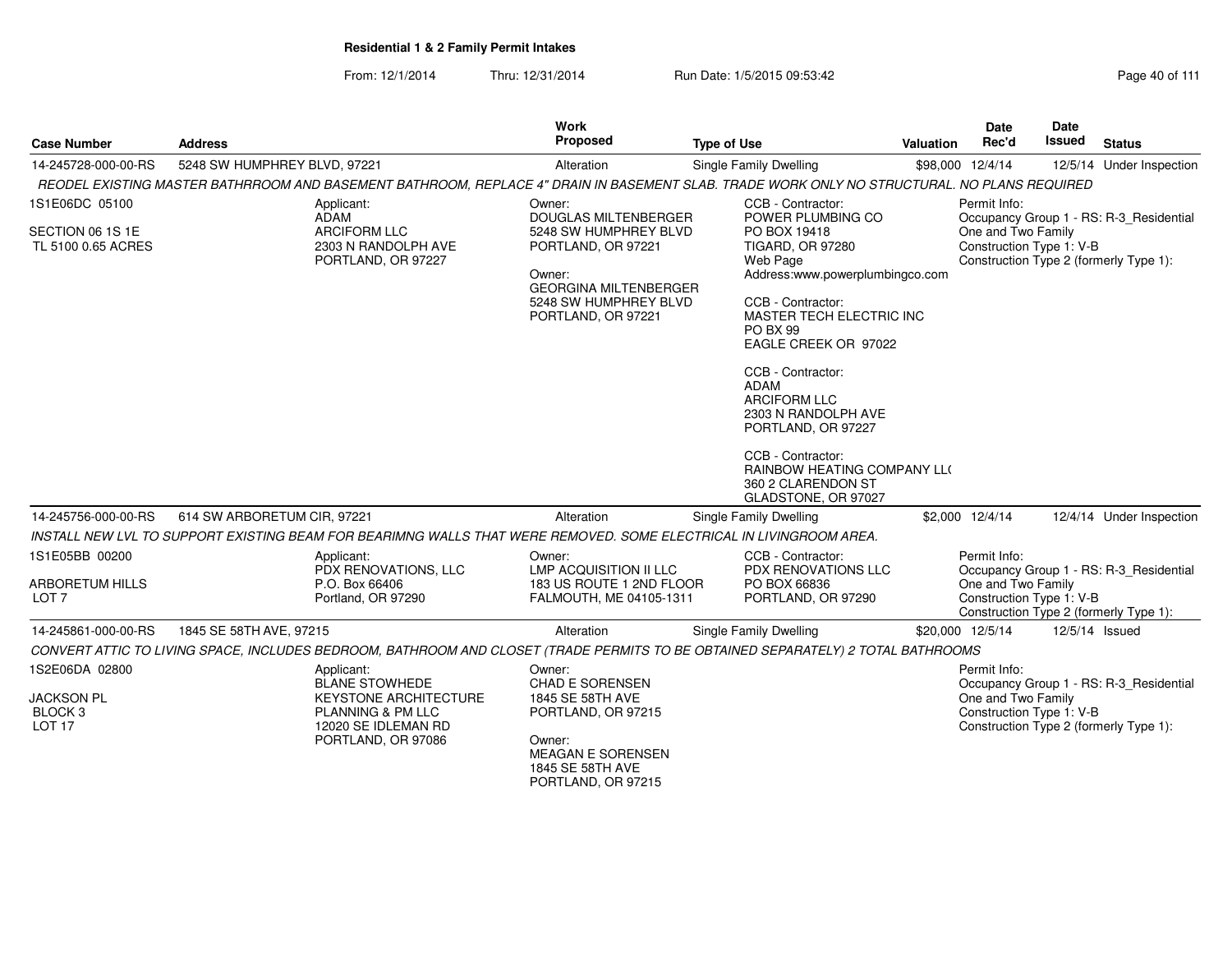| <b>Case Number</b>                                                          | <b>Address</b>                                    |                                                                                                   | <b>Work</b><br>Proposed                                                                                                           | <b>Type of Use</b>                                                                                                                                              | Valuation        | <b>Date</b><br>Rec'd               | Date<br><b>Issued</b><br><b>Status</b>                                                                        |
|-----------------------------------------------------------------------------|---------------------------------------------------|---------------------------------------------------------------------------------------------------|-----------------------------------------------------------------------------------------------------------------------------------|-----------------------------------------------------------------------------------------------------------------------------------------------------------------|------------------|------------------------------------|---------------------------------------------------------------------------------------------------------------|
| 14-245880-000-00-RS                                                         | 2416 NW PINNACLE DR, 97229                        |                                                                                                   | Alteration                                                                                                                        | Single Family Dwelling                                                                                                                                          | \$500 12/5/14    |                                    | 12/5/14 Under Inspection                                                                                      |
|                                                                             |                                                   | SOLAR INSTALLATION, 6.6kW PV SYSTEM ON ROOFTOP, PRESCRIPTIVE                                      |                                                                                                                                   |                                                                                                                                                                 |                  |                                    |                                                                                                               |
| 1N1W26DA 02900<br><b>SKYLINE SUMMIT NO 2</b>                                |                                                   | Applicant:<br>KATIE MARTIN<br>NEIL KELLY COMPANY                                                  | Owner:<br>RAKESH SRIDHARAN<br>2416 NW PINNACLE DR                                                                                 | CCB - Contractor:<br>NEIL KELLY CO INC<br>804 N ALBERTA ST                                                                                                      |                  | Permit Info:<br>One and Two Family | Occupancy Group 1 - RS: R-3_Residential                                                                       |
| BLOCK 4<br>LOT <sub>3</sub>                                                 |                                                   | 804 N ALBERTA ST<br>PORTLAND, OR 97217                                                            | PORTLAND, OR 97229-8020<br>Owner:                                                                                                 | PORTLAND, OR 97217-2693                                                                                                                                         |                  |                                    | Construction Type 1: V-B<br>Construction Type 2 (formerly Type 1):                                            |
|                                                                             |                                                   |                                                                                                   | PRASEEDA SRIDHARAN<br>2416 NW PINNACLE DR<br>PORTLAND, OR 97229-8020                                                              |                                                                                                                                                                 |                  |                                    |                                                                                                               |
|                                                                             | 14-245880-REV-01-RS 2416 NW PINNACLE DR, 97229    |                                                                                                   | Alteration                                                                                                                        | <b>Single Family Dwelling</b>                                                                                                                                   |                  | \$12/18/14                         | 12/18/14 Issued                                                                                               |
|                                                                             | <b>REVISION TO SHIFT POSITION OF SOLAR PANELS</b> |                                                                                                   |                                                                                                                                   |                                                                                                                                                                 |                  |                                    |                                                                                                               |
| 1N1W26DA 02900<br><b>SKYLINE SUMMIT NO 2</b><br>BLOCK 4<br>LOT <sub>3</sub> |                                                   | Applicant:<br>KATIE MARTIN<br><b>NEIL KELLY COMPANY</b><br>804 N ALBERTA ST<br>PORTLAND, OR 97217 | Owner:<br>RAKESH SRIDHARAN<br>2416 NW PINNACLE DR<br>PORTLAND, OR 97229-8020                                                      | CCB - Contractor:<br>NEIL KELLY CO INC<br>804 N ALBERTA ST<br>PORTLAND, OR 97217-2693                                                                           |                  | Permit Info:<br>One and Two Family | Occupancy Group 1 - RS: R-3 Residential<br>Construction Type 1: V-B<br>Construction Type 2 (formerly Type 1): |
|                                                                             |                                                   |                                                                                                   | Owner:<br>PRASEEDA SRIDHARAN<br>2416 NW PINNACLE DR<br>PORTLAND, OR 97229-8020                                                    |                                                                                                                                                                 |                  |                                    |                                                                                                               |
| 14-245904-000-00-RS                                                         | 2705 SW SUNSET BLVD, 97201                        |                                                                                                   | Alteration                                                                                                                        | Single Family Dwelling                                                                                                                                          | \$20,000 12/8/14 |                                    | 12/8/14 Issued                                                                                                |
|                                                                             |                                                   |                                                                                                   |                                                                                                                                   | REMODEL EXISTING SINGLE FAMILY RESIDENCE, MAIN FLOOR REMOVE WALLS TO ENLARGE KITCHEN, RELOCATE BATHROOM, INFILL EXISTING FRONT DOOR AT FAMILY ROOM AND CREATE N |                  |                                    |                                                                                                               |
| 1S1E17AA 03700                                                              |                                                   | Applicant:<br>BRYAN S GEON                                                                        | Owner:<br>KAREN A S GEON                                                                                                          |                                                                                                                                                                 |                  | Permit Info:                       | Occupancy Group 1 - RS: R-3_Residential                                                                       |
| SECTION 17 1S 1E<br>TL 3700 0.29 ACRES                                      |                                                   | 2705 SW SUNSET BLVD<br>PORTLAND, OR 97239-1222                                                    | 2705 SW SUNSET BLVD<br>PORTLAND, OR 97239-1222<br>Owner:<br><b>BRYAN S GEON</b><br>2705 SW SUNSET BLVD<br>PORTLAND, OR 97239-1222 |                                                                                                                                                                 |                  | One and Two Family                 | Construction Type 1: V-B<br>Construction Type 2 (formerly Type 1):                                            |
| 14-245994-000-00-RS                                                         | 3277 NE SKIDMORE ST, 97211                        |                                                                                                   | Alteration                                                                                                                        | Single Family Dwelling                                                                                                                                          | \$500 12/5/14    |                                    | 12/5/14 Final                                                                                                 |
|                                                                             |                                                   | SOLAR INSTALLATION, 3.87kW PV SYSTEM ON ROOFTOP, PRESCRIPTIVE                                     |                                                                                                                                   |                                                                                                                                                                 |                  |                                    |                                                                                                               |
| 1N1E24CA 00800                                                              |                                                   | Applicant:                                                                                        | Owner:                                                                                                                            | CCB - Contractor:                                                                                                                                               |                  | Permit Info:                       |                                                                                                               |
| <b>ALAMEDA PARK</b><br>BLOCK 47<br>LOT <sub>3</sub>                         |                                                   | JOHN GRIESER<br>ELELMENTAL ENERGY LLC<br>14500 SW 92ND AVE<br><b>TIGARD, OR 97224</b>             | <b>JOSEPH A SPENCER</b><br>3277 NE SKIDMORE ST<br>PORTLAND, OR 97211                                                              | <b>ELEMENTAL ENERGY LLC</b><br>830 NE HAZELFERN PL<br>PORTLAND, OR 97232                                                                                        |                  | Garage\Utility Misc.               | Occupancy Group 1 - RS: U_Private<br>Construction Type 1: V-B<br>Construction Type 2 (formerly Type 1):       |
|                                                                             |                                                   |                                                                                                   | Owner:<br><b>BARBARA B SPENCER</b><br>3277 NE SKIDMORE ST<br>PORTLAND, OR 97211                                                   |                                                                                                                                                                 |                  |                                    |                                                                                                               |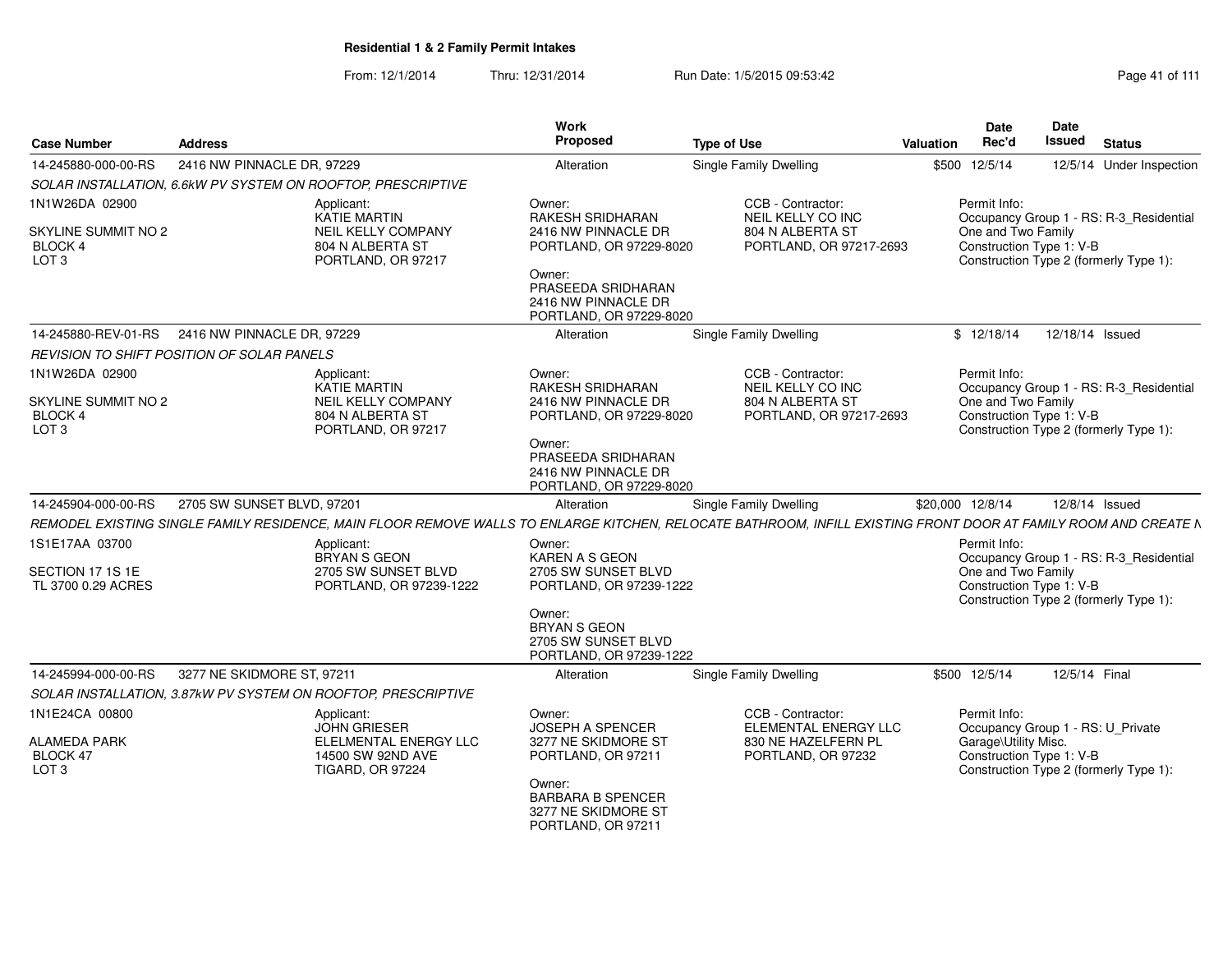|                                                                            |                              |                                                                                                                              | <b>Work</b>                                                                  |                                                                                                               |                  | Date                                                           | Date          |                                                                                   |
|----------------------------------------------------------------------------|------------------------------|------------------------------------------------------------------------------------------------------------------------------|------------------------------------------------------------------------------|---------------------------------------------------------------------------------------------------------------|------------------|----------------------------------------------------------------|---------------|-----------------------------------------------------------------------------------|
| <b>Case Number</b>                                                         | <b>Address</b>               |                                                                                                                              | Proposed                                                                     | <b>Type of Use</b>                                                                                            | <b>Valuation</b> | Rec'd                                                          | Issued        | <b>Status</b>                                                                     |
| 14-246122-000-00-RS                                                        | 2274 NW PETTYGROVE ST, 97210 |                                                                                                                              | Alteration                                                                   | <b>Single Family Dwelling</b>                                                                                 |                  | \$1,654 12/8/14                                                | 12/8/14       | Under Inspection                                                                  |
|                                                                            |                              | REMOVAL AND INFILL OF WINDOW IN SECOND LEVEL BATHROOM; NEW HALF WALL IN BATHROOM                                             |                                                                              |                                                                                                               |                  |                                                                |               |                                                                                   |
| 1N1E33BB 00800                                                             |                              | Applicant:<br>ROBERT CSEPCSANYI                                                                                              | Owner:<br><b>JOHN M COGAN</b>                                                | CCB - Contractor:<br>BOONES FERRY ELECTRIC INC                                                                |                  | Permit Info:                                                   |               | Occupancy Group 1 - RS: R-3_Remodel                                               |
| COUCHS ADD<br>E 35' OF LOT 15&16 BLOCK 307                                 |                              | ROBERTZ CONTRACTOR<br><b>SERVICES</b>                                                                                        | 2274 NW PETTYGROVE ST<br>PORTLAND, OR 97210                                  | <b>PO BOX 628</b><br>WILSONVILLE, OR 97070                                                                    |                  | Construction Type 1: V-B                                       |               | Construction Type 2 (formerly Type 1):<br>Total Square Footage - Display Only: 45 |
|                                                                            |                              |                                                                                                                              | Owner:<br><b>GREG THEISEN</b><br>2274 NW PETTYGROVE ST<br>PORTLAND, OR 97210 | CCB - Contractor:<br>ROBERTZ CONTRACTOR<br><b>SERVICES LLC</b><br>9425 SW ARIKARA DRIVE<br>TUALATIN, OR 97062 |                  | Number of New Dwelling Units: 1                                |               |                                                                                   |
| 14-246181-000-00-RS                                                        | 4822 NE 105TH AVE, 97220     |                                                                                                                              | Alteration                                                                   | Single Family Dwelling                                                                                        |                  | \$24,000 12/8/14                                               |               | 12/8/14 Under Inspection                                                          |
|                                                                            |                              | REMOVE AND REPLACE FLOOR AND FOUNDATION UNDER WEST 20' OF HOUSE, REROUTE DOWNSPOUTS PER VIOLATION LETTER.                    |                                                                              |                                                                                                               |                  |                                                                |               |                                                                                   |
| 1N2E22BC 02500                                                             |                              | Applicant:<br>Robert Hayden<br>Delta Studios, Architecture and<br>Planning, LLC<br>3344 NE 25th Avenue<br>Portland, OR 97212 |                                                                              |                                                                                                               |                  | Permit Info:<br>One and Two Family<br>Construction Type 1: V-B |               | Occupancy Group 1 - RS: R-3_Residential<br>Construction Type 2 (formerly Type 1): |
| 14-246230-000-00-RS                                                        | 6944 N CONCORD AVE, 97217    |                                                                                                                              | Alteration                                                                   | Single Family Dwelling                                                                                        |                  | \$1 12/5/14                                                    |               | 12/5/14 Under Inspection                                                          |
|                                                                            |                              | LEGALIZE BASEMENT CONVERSION FOR BEDROOM, NEW BATHROOM AND FAMILY ROOM                                                       |                                                                              |                                                                                                               |                  |                                                                |               |                                                                                   |
| 1N1E16AD 04000<br>Wilburton<br>BLOCK <sub>9</sub>                          |                              | Applicant:<br><b>BONNIE J HESTER</b><br>2435 N ARGYLE ST<br>PORTLAND, OR 97217                                               | Owner:<br><b>ALAN HORTON</b><br>2435 N ARGYLE ST<br>PORTLAND, OR 97217       |                                                                                                               |                  | Permit Info:<br>One and Two Family<br>Construction Type 1: V-B |               | Occupancy Group 1 - RS: R-3 Residential                                           |
| LOT <sub>23</sub>                                                          |                              |                                                                                                                              | Owner:<br><b>BONNIE J HESTER</b><br>2435 N ARGYLE ST<br>PORTLAND, OR 97217   |                                                                                                               |                  |                                                                |               | Construction Type 2 (formerly Type 1):                                            |
| 14-246353-000-00-RS                                                        | 4403 NE 26TH AVE, 97211      |                                                                                                                              | Alteration                                                                   | Single Family Dwelling                                                                                        |                  | \$11,460 12/6/14                                               | 12/6/14 Final |                                                                                   |
| <b>VOLUNTARY SEISMIC UPGRADE.</b>                                          |                              |                                                                                                                              |                                                                              |                                                                                                               |                  |                                                                |               |                                                                                   |
| 1N1E24CB 04400                                                             |                              | Applicant:<br><b>STEVE GEMMELL</b>                                                                                           | Owner:<br><b>ALISON KEITH</b>                                                | CCB - Contractor:<br><b>STEVE GEMMELL</b>                                                                     |                  | Permit Info:                                                   |               | Occupancy Group 1 - RS: R-3_Residential                                           |
| ALAMEDA PARK<br>BLOCK 39<br>LOT <sub>7</sub>                               |                              | <b>GEMMELL CONSTRUCTION LLC</b><br>3817 N WILLIAMS<br>PORTLAND OR 97227                                                      | 4403 NE 26TH AVE<br>PORTLAND, OR 97211                                       | <b>GEMMELL CONSTRUCTION LLC</b><br>3817 N WILLIAMS<br>PORTLAND OR 97227                                       |                  | One and Two Family<br>Construction Type 1: V-B                 |               | Construction Type 2 (formerly Type 1):                                            |
| 14-246354-000-00-RS                                                        | 14745 NW GILLIHAN RD         |                                                                                                                              | Alteration                                                                   | Single Family Dwelling                                                                                        |                  | \$4,700 12/6/14                                                | 12/6/14 Final |                                                                                   |
| <b>VOLUNTARY SEISMIC UPGRADE.</b>                                          |                              |                                                                                                                              |                                                                              |                                                                                                               |                  |                                                                |               |                                                                                   |
| 2N1W28A 00200                                                              |                              | Applicant:<br><b>STEVE GEMMELL</b>                                                                                           | Owner:<br><b>JANE HARTLINE</b>                                               | CCB - Contractor:<br><b>STEVE GEMMELL</b>                                                                     |                  | Permit Info:                                                   |               | Occupancy Group 1 - RS: R-3_Residential                                           |
| SECTION 28 2N 1W<br>TL 200 2.40 ACRES<br>DEFERRAL-POTENTIAL ADDITIONAL TAX |                              | <b>GEMMELL CONSTRUCTION LLC</b><br>3817 N WILLIAMS<br>PORTLAND OR 97227                                                      | 14745 NW GILLIHAN RD<br>PORTLAND, OR 97231-1519                              | <b>GEMMELL CONSTRUCTION LLC</b><br>3817 N WILLIAMS<br>PORTLAND OR 97227                                       |                  | One and Two Family<br>Construction Type 1: V-B                 |               | Construction Type 2 (formerly Type 1):                                            |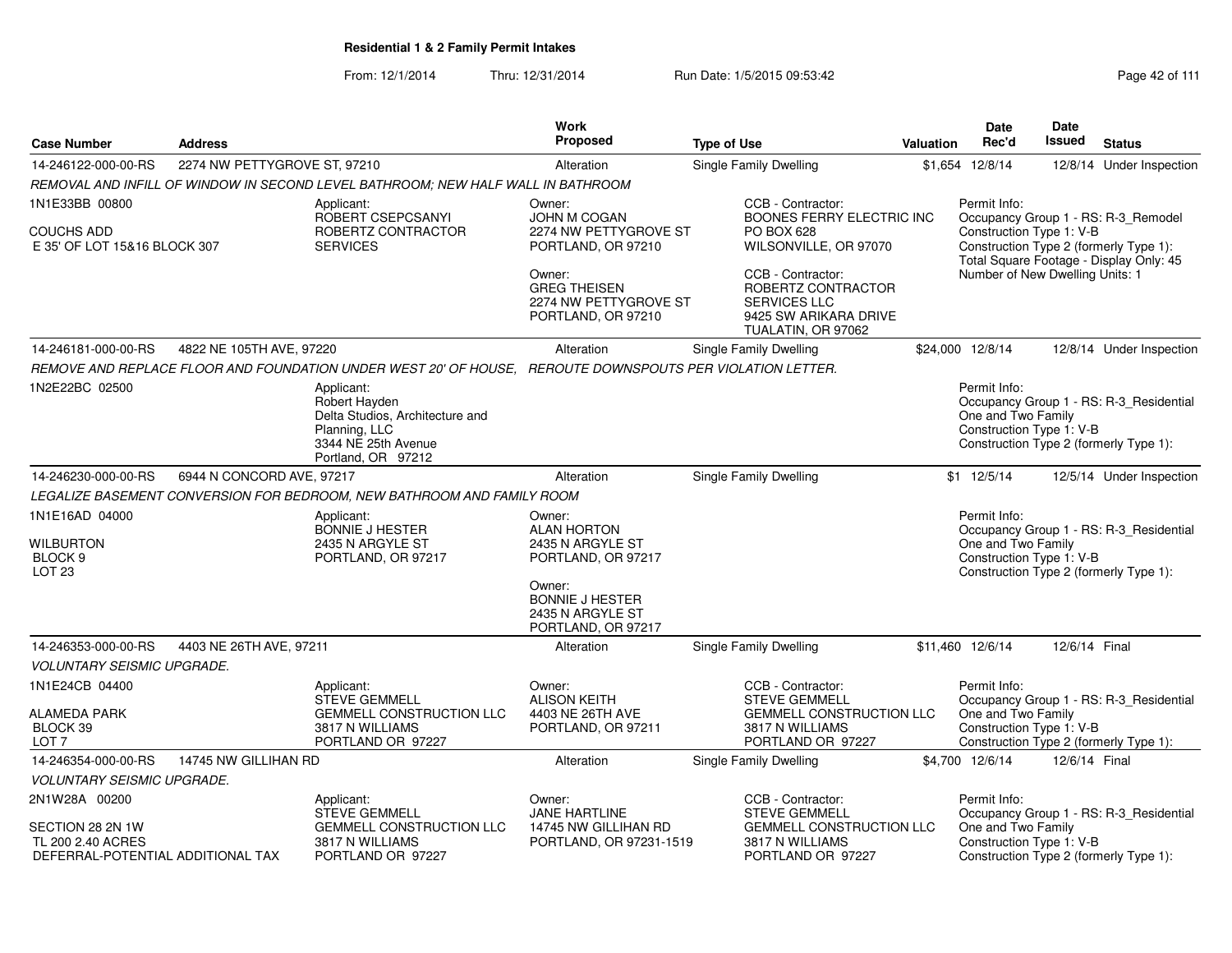|                                                               |                                                      |                                                                | Work                                                                            |                                                               |           | Date                                           | Date            |                                         |
|---------------------------------------------------------------|------------------------------------------------------|----------------------------------------------------------------|---------------------------------------------------------------------------------|---------------------------------------------------------------|-----------|------------------------------------------------|-----------------|-----------------------------------------|
| <b>Case Number</b>                                            | <b>Address</b>                                       |                                                                | Proposed                                                                        | <b>Type of Use</b>                                            | Valuation | Rec'd                                          | <b>Issued</b>   | <b>Status</b>                           |
| 14-246423-000-00-RS                                           | 3440 SW DOWNS VIEW TER, 97221                        |                                                                | Alteration                                                                      | Single Family Dwelling                                        |           | \$15,000 12/8/14                               |                 | 12/8/14 Issued                          |
|                                                               | REPAIR ROOF TRUSSES AND DECK RAILING DAMAGED BY TREE |                                                                |                                                                                 |                                                               |           |                                                |                 |                                         |
| 1S1E08BD 12100                                                |                                                      | Applicant:<br><b>ZACH STOKES</b>                               | Owner:<br><b>SERGIO FAZIO</b>                                                   | CCB - Contractor:<br>BELFOR USA GROUP INC                     |           | Permit Info:                                   |                 | Occupancy Group 1 - RS: R-3_Residential |
| RALEIGHVIEW TERRACE<br>LOT <sub>4</sub>                       |                                                      | <b>ZCS ENGINEERING</b><br>10121 SW SUNNYSIDE ROAD,<br>STE, 205 | 3440 SW DOWNS VIEW TER<br>PORTLAND, OR 97221-3173                               | 12823 NE AIRPORT WAY<br>PORTLAND OR 97230                     |           | One and Two Family<br>Construction Type 1: V-B |                 | Construction Type 2 (formerly Type 1):  |
|                                                               |                                                      | CLACKAMAS, OR 97015                                            | Owner:<br>ELISABETTA FAZIO<br>3440 SW DOWNS VIEW TER<br>PORTLAND, OR 97221-3173 |                                                               |           |                                                |                 |                                         |
| 14-246718-000-00-RS                                           | 2322 NE CLACKAMAS ST, 97232                          |                                                                | Alteration                                                                      | Single Family Dwelling                                        |           | \$2,000 12/8/14                                | 12/8/14 Final   |                                         |
|                                                               | INTERIOR ONLY-VOLUNTARY FOUNDATION ANCHORING         |                                                                |                                                                                 |                                                               |           |                                                |                 |                                         |
| 1N1E35AA 02700                                                |                                                      | Applicant:<br>ANDREW OSBORN                                    | Owner:<br>LOIS E JOHNSON                                                        | CCB - Contractor:<br><b>MICHAEL WIEBER</b>                    |           | Permit Info:                                   |                 | Occupancy Group 1 - RS: R-3_Residential |
| <b>HOLLADAY PK &amp; 1ST ADD</b><br>BLOCK 15<br><b>LOT 15</b> |                                                      | <b>NW SEISMIC</b><br>2649 SE STEPHENS<br>PORTLAND OR 97214     | 2322 NE CLACKAMAS ST<br>PORTLAND, OR 97232-1638                                 | ELYSIUM CONSTRUCTION LLC<br>PO BOX 12010<br>PORTLAND OR 97212 |           | One and Two Family<br>Construction Type 1: V-B |                 | Construction Type 2 (formerly Type 1):  |
| 14-246724-000-00-RS                                           | 2242 SE 32ND AVE, 97214                              |                                                                | Alteration                                                                      | Single Family Dwelling                                        |           | \$2,000 12/8/14                                | 12/8/14 Final   |                                         |
|                                                               | INTERIOR ONLY-VOLUNTARY FOUNDATION ANCHORING         |                                                                |                                                                                 |                                                               |           |                                                |                 |                                         |
| 1S1E01CD 16800                                                |                                                      | Applicant:                                                     | Owner:                                                                          | CCB - Contractor:                                             |           | Permit Info:                                   |                 |                                         |
| SOUTHWEST SUNNYSIDE                                           |                                                      | ANDREW OSBORN<br><b>NW SEISMIC</b>                             | <b>JUDITH HILL</b><br>2242 SE 32ND AVE                                          | <b>MICHAEL WIEBER</b><br>ELYSIUM CONSTRUCTION LLC             |           | One and Two Family                             |                 | Occupancy Group 1 - RS: R-3_Residential |
| BLOCK 5<br>LOT <sub>2</sub>                                   |                                                      | 2649 SE STEPHENS<br>PORTLAND OR 97214                          | PORTLAND, OR 97214-5629                                                         | PO BOX 12010<br>PORTLAND OR 97212                             |           | Construction Type 1: V-B                       |                 | Construction Type 2 (formerly Type 1):  |
| 14-247094-000-00-RS                                           | 9305 N MACRUM AVE, 97203                             |                                                                | Alteration                                                                      | Single Family Dwelling                                        |           | \$500 12/9/14                                  | 12/9/14 Final   |                                         |
|                                                               | SOLAR - 2.8 KW ROOFTOP PV SYSTEM, PRESCRIPTIVE       |                                                                |                                                                                 |                                                               |           |                                                |                 |                                         |
| 1N1E07AB 09400                                                |                                                      | Applicant:<br>ROSE WOOFENDEN                                   | Owner:<br>HOMENATH POUDAYEL                                                     | CCB - Contractor:<br>NEIL KELLY CO INC                        |           | Permit Info:                                   |                 | Occupancy Group 1 - RS: R-3_Residential |
| <b>UNION SQUARE</b><br>BLOCK 4                                |                                                      | <b>NEIL KELLY</b><br>804 N ALBERTA                             | 9305 N MACRUM AVE<br>PORTLAND, OR 97203                                         | 804 N ALBERTA ST<br>PORTLAND, OR 97217-2693                   |           | One and Two Family<br>Construction Type 1: V-B |                 |                                         |
| LOT <sub>31</sub>                                             |                                                      | PORTLAND, OR 97217                                             | Owner:<br>YURI POUDAYEL<br>9305 N MACRUM AVE<br>PORTLAND, OR 97203              |                                                               |           |                                                |                 | Construction Type 2 (formerly Type 1):  |
| 14-247094-REV-01-RS                                           | 9305 N MACRUM AVE, 97203                             |                                                                | Alteration                                                                      | <b>Single Family Dwelling</b>                                 |           | \$12/15/14                                     | 12/15/14 Issued |                                         |
|                                                               | REVISION TO SHOW CORRECTED TRUSS DRAWINGS            |                                                                |                                                                                 |                                                               |           |                                                |                 |                                         |
| 1N1E07AB 09400                                                |                                                      | Applicant:<br>ROSE WOOFENDEN                                   | Owner:<br>HOMENATH POUDAYEL                                                     | CCB - Contractor:<br>NEIL KELLY CO INC                        |           | Permit Info:                                   |                 | Occupancy Group 1 - RS: R-3 Residential |
| <b>UNION SQUARE</b>                                           |                                                      | <b>NEIL KELLY</b>                                              | 9305 N MACRUM AVE                                                               | 804 N ALBERTA ST                                              |           | One and Two Family                             |                 |                                         |
| <b>BLOCK 4</b><br>LOT <sub>31</sub>                           |                                                      | 804 N ALBERTA<br>PORTLAND, OR 97217                            | PORTLAND, OR 97203<br>Owner:                                                    | PORTLAND, OR 97217-2693                                       |           | Construction Type 1: V-B                       |                 | Construction Type 2 (formerly Type 1):  |
|                                                               |                                                      |                                                                | YURI POUDAYEL<br>9305 N MACRUM AVE<br>PORTLAND, OR 97203                        |                                                               |           |                                                |                 |                                         |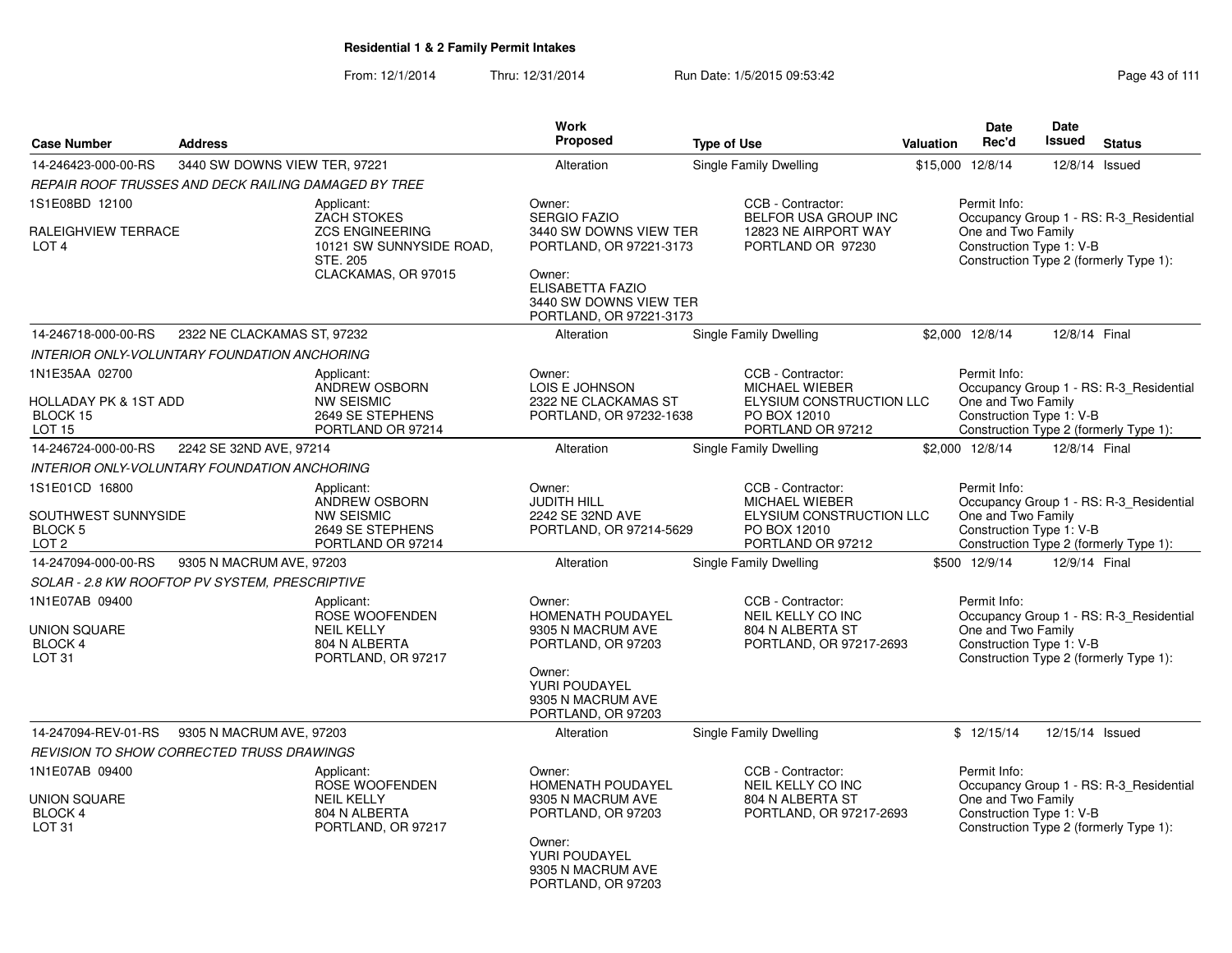| <b>Case Number</b>                                                                        | <b>Address</b>                                      |                                                                                                                                | Work<br>Proposed                                                                                                                                                  | <b>Type of Use</b>                                                                                                                                              | Valuation | <b>Date</b><br>Rec'd               | <b>Date</b><br>Issued    | <b>Status</b>                                                                     |
|-------------------------------------------------------------------------------------------|-----------------------------------------------------|--------------------------------------------------------------------------------------------------------------------------------|-------------------------------------------------------------------------------------------------------------------------------------------------------------------|-----------------------------------------------------------------------------------------------------------------------------------------------------------------|-----------|------------------------------------|--------------------------|-----------------------------------------------------------------------------------|
| 14-247219-000-00-RS                                                                       | 2213 SE 52ND AVE, 97215                             |                                                                                                                                | Alteration                                                                                                                                                        | Single Family Dwelling                                                                                                                                          |           | \$70,000 12/9/14                   |                          | 12/9/14 Under Inspection                                                          |
|                                                                                           |                                                     |                                                                                                                                |                                                                                                                                                                   | REMODEL - MAIN FLOOR TO INCLUDE REMOVAL OF WALL IN THE KITCHEN AND CLOSE OFF ONE DOOR OPENING, REVISE BOTTOM 3 TREADS TO A STRAIGHT RUN; SECOND FLOOR TO INCLUL |           |                                    |                          |                                                                                   |
| 1S2E06DC 03300<br><b>GROVELAND PK</b><br><b>BLOCK7</b><br>LOT <sub>7</sub>                |                                                     | Applicant:<br>SHEPARD PAINTING, LLC.<br>P.O. BOX 182<br>LAKE OSWEGO, OR 97034                                                  | Owner:<br><b>LUCI CORPORATION</b><br>6740 SW RALEIGHWOOD LN<br>PORTLAND, OR 97225-1923                                                                            | CCB - Contractor:<br>SHEPARD PAINTING, LLC.<br>P.O. BOX 182<br>LAKE OSWEGO, OR 97034<br>CCB - Contractor:<br>UPMF LLC<br>17201 BEATON RD SE<br>MONROE, WA 98272 |           | Permit Info:<br>One and Two Family | Construction Type 1: V-B | Occupancy Group 1 - RS: R-3_Residential<br>Construction Type 2 (formerly Type 1): |
| 14-247327-000-00-RS                                                                       | 309 N STAFFORD ST, 97217                            |                                                                                                                                | Alteration                                                                                                                                                        | Single Family Dwelling                                                                                                                                          |           | \$41,000 12/9/14                   |                          | 12/9/14 Under Inspection                                                          |
|                                                                                           |                                                     | ADD BATHROOM AT ALREADY FINISHED ATTIC. INSTALL WALLS TO CREATE BEDROOM. 3 TOILETS TOTAL                                       |                                                                                                                                                                   |                                                                                                                                                                 |           |                                    |                          |                                                                                   |
| 1N1E15AB 16400<br><b>LOVEWOOD</b><br><b>BLOCK 4</b><br>E 25' OF LOT 17<br>W 35' OF LOT 18 |                                                     | Applicant:<br>MAUGHAN DESIGN INC<br>1910 NW LOVEJOY ST<br>PORTLAND OR 97209                                                    | Owner:<br><b>R KEITH STREETER</b><br>309 N STAFFORD ST<br>PORTLAND, OR 97217-1543<br>Owner:<br>DEBORAH W STREETER<br>309 N STAFFORD ST<br>PORTLAND, OR 97217-1543 | CCB - Contractor:<br>MAUGHAN DESIGN INC<br>1910 NW LOVEJOY ST<br>PORTLAND OR 97209                                                                              |           | Permit Info:<br>One and Two Family | Construction Type 1: V-B | Occupancy Group 1 - RS: R-3_Residential<br>Construction Type 2 (formerly Type 1): |
| 14-247508-000-00-RS                                                                       | 12632 SE FLAVEL ST. 97236                           |                                                                                                                                | Alteration                                                                                                                                                        | Single Family Dwelling                                                                                                                                          |           | \$65,000 12/9/14                   | 12/10/14 Issued          |                                                                                   |
|                                                                                           |                                                     | REMOVE AND REPLACE EXISTING SHED ROOF AT REAR OF EXISTING DWELLING. CREATE VAULTED CEILING IN MASTER BEDROOM.                  |                                                                                                                                                                   |                                                                                                                                                                 |           |                                    |                          |                                                                                   |
| 1S2E23CB 00200<br>SECTION 23 1S 2E<br>TL 200 1.31 ACRES                                   |                                                     | Applicant:<br>SPARKS BAUGHMAN<br><b>SPARKS BAUGHMAN</b><br><b>CONSTRUCTION LLC</b><br>818 SW 3RD AVE #56<br>PORTLAND, OR 97204 | Owner:<br>MICHELLE D WILLIAMS<br>12632 SE FLAVEL ST<br>PORTLAND, OR 97236-5412<br>Owner:<br>CURTIS C SETTINO<br>12632 SE FLAVEL ST<br>PORTLAND, OR 97236-5412     | CCB - Contractor:<br><b>SPARKS BAUGHMAN</b><br><b>SPARKS BAUGHMAN</b><br><b>CONSTRUCTION LLC</b><br>818 SW 3RD AVE #56<br>PORTLAND, OR 97204                    |           | Permit Info:<br>One and Two Family | Construction Type 1: V-B | Occupancy Group 1 - RS: R-3_Residential<br>Construction Type 2 (formerly Type 1): |
| 14-247618-000-00-RS                                                                       | 2624 N MATHER PL, 97217                             |                                                                                                                                | Alteration                                                                                                                                                        | Single Family Dwelling                                                                                                                                          |           | \$6,750 12/10/14                   | 12/10/14 Issued          |                                                                                   |
|                                                                                           | SOLAR - 3.06 KW ROOFTOP PV SYSTEM: NOT PRESCRIPTIVE |                                                                                                                                |                                                                                                                                                                   |                                                                                                                                                                 |           |                                    |                          |                                                                                   |
| 1N1E16BA 13700<br><b>BURRAGE TR</b><br><b>BLOCK7</b><br>E 1/2 OF LOT 19&20                |                                                     | Applicant:<br>SOLARCITY CORPORATION<br>6132 NE 112th AVE<br>PORTLAND, OR 97220                                                 | Owner:<br>RAYMOND A NOVAK<br>2624 N MATHER PL<br>PORTLAND, OR 97217-5247<br>Owner:<br><b>STACEY M NOVAK</b><br>2624 N MATHER PL<br>PORTLAND, OR 97217-5247        | CCB - Contractor:<br>SOLARCITY CORPORATION<br>6132 NE 112th AVE<br>PORTLAND, OR 97220                                                                           |           | Permit Info:<br>One and Two Family | Construction Type 1: V-B | Occupancy Group 1 - RS: R-3_Residential<br>Construction Type 2 (formerly Type 1): |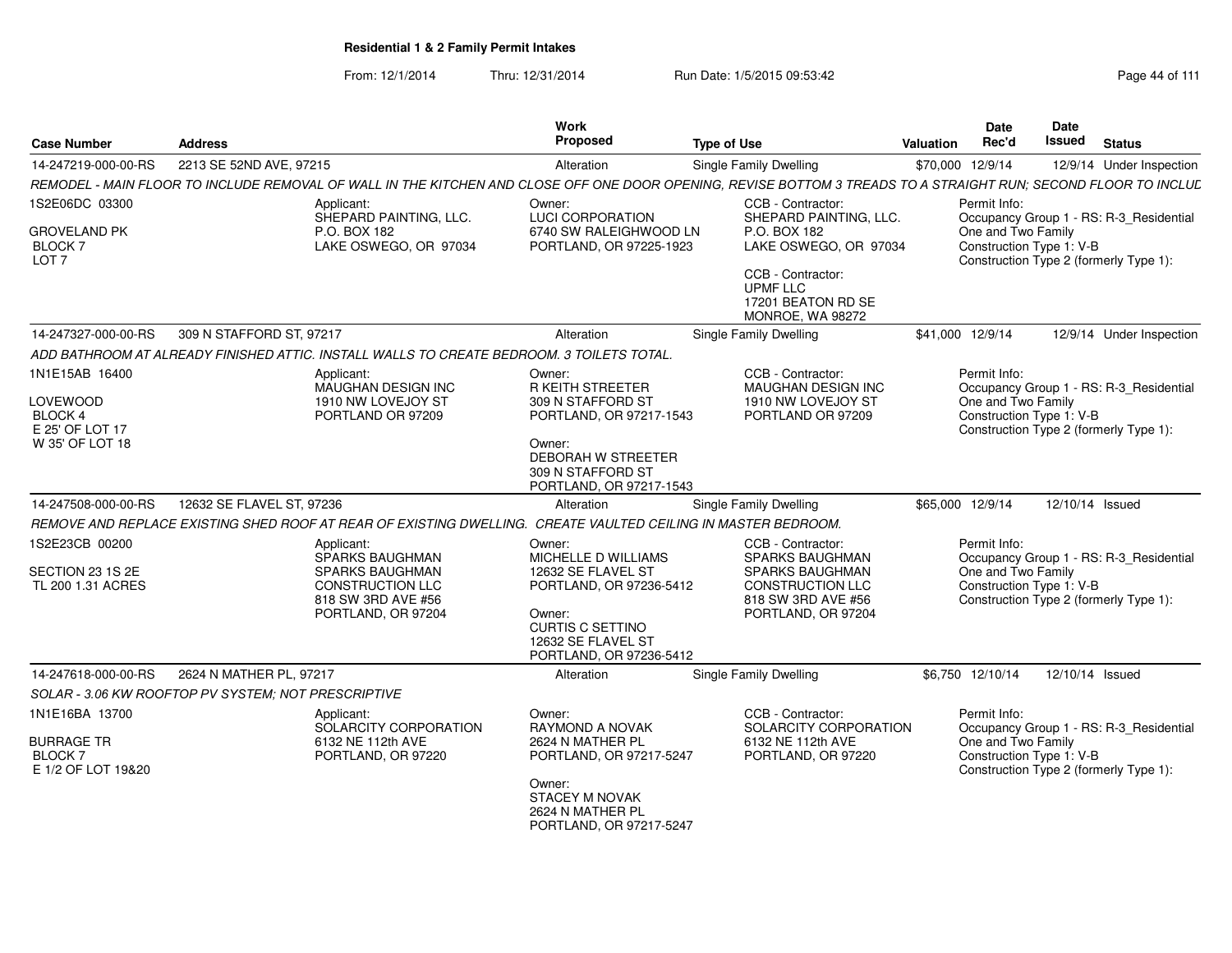From: 12/1/2014Thru: 12/31/2014 Run Date: 1/5/2015 09:53:42 Research 2010 12/31/2014 Page 45 of 111

|                                                        |                                                     |                                                                                                          | Work                                                                             |                                                                                       |                  | <b>Date</b>                                                    | Date            |                                                                                   |
|--------------------------------------------------------|-----------------------------------------------------|----------------------------------------------------------------------------------------------------------|----------------------------------------------------------------------------------|---------------------------------------------------------------------------------------|------------------|----------------------------------------------------------------|-----------------|-----------------------------------------------------------------------------------|
| <b>Case Number</b>                                     | <b>Address</b>                                      |                                                                                                          | <b>Proposed</b>                                                                  | <b>Type of Use</b>                                                                    | <b>Valuation</b> | Rec'd                                                          | <b>Issued</b>   | <b>Status</b>                                                                     |
| 14-247622-000-00-RS                                    | 14112 NE SAN RAFAEL ST, 97230                       |                                                                                                          | Alteration                                                                       | Single Family Dwelling                                                                |                  | \$6,750 12/10/14                                               | 12/10/14        | Issued                                                                            |
|                                                        | SOLAR - 5.86 KW ROOFTOP PV SYSTEM; NOT PRESCRIPTIVE |                                                                                                          |                                                                                  |                                                                                       |                  |                                                                |                 |                                                                                   |
| 1N2E26DD 02900<br><b>RICHLAND</b><br>LOT 8 TL 2900     |                                                     | Applicant:<br>SOLARCITY CORPORATION<br>6132 NE 112th AVE<br>PORTLAND, OR 97220                           | Owner:<br><b>WILLARD G KLEEN</b><br>14112 NE SAN RAFAEL ST<br>PORTLAND, OR 97230 | CCB - Contractor:<br>SOLARCITY CORPORATION<br>6132 NE 112th AVE<br>PORTLAND, OR 97220 |                  | Permit Info:<br>One and Two Family<br>Construction Type 1: V-B |                 | Occupancy Group 1 - RS: R-3 Residential<br>Construction Type 2 (formerly Type 1): |
|                                                        |                                                     |                                                                                                          | Owner:<br>LOIS J KLEEN<br>14112 NE SAN RAFAEL ST<br>PORTLAND, OR 97230           |                                                                                       |                  |                                                                |                 |                                                                                   |
| 14-247673-000-00-RS                                    | 3615 SW HILLSIDE DR, 97221                          |                                                                                                          | Alteration                                                                       | <b>Single Family Dwelling</b>                                                         |                  | \$500 12/10/14                                                 | 12/10/14 Issued |                                                                                   |
|                                                        | SOLAR - 3.05 KW PV ROOFTOP SYSTEM: PRESCRIPTIVE     |                                                                                                          |                                                                                  |                                                                                       |                  |                                                                |                 |                                                                                   |
| 1S1E08BD 01400                                         |                                                     | Applicant:                                                                                               | Owner:                                                                           | CCB - Contractor:                                                                     |                  | Permit Info:                                                   |                 |                                                                                   |
| TUALATIN VIEW PK<br>BLOCK 6<br>LOT <sub>7</sub>        |                                                     | STELCOR ENERGY LLC<br>5028 E 22ND STREET<br><b>TUCSON, AZ 85711</b>                                      | YOANN FOUCHER<br>3615 SW HILLSIDE DR<br>PORTLAND, OR 97221                       | STELCOR ENERGY LLC<br>5028 E 22ND STREET<br><b>TUCSON, AZ 85711</b>                   |                  | Construction Type 1: V-B                                       |                 | Occupancy Group 1 - RS: R-3 Remodel<br>Construction Type 2 (formerly Type 1):     |
|                                                        |                                                     |                                                                                                          | Owner:<br><b>LAURENCE JUTHY</b><br>3615 SW HILLSIDE DR<br>PORTLAND, OR 97221     |                                                                                       |                  |                                                                |                 |                                                                                   |
| 14-247687-000-00-RS                                    | 3333 NE 29TH AVE, 97212                             |                                                                                                          | Alteration                                                                       | <b>Single Family Dwelling</b>                                                         |                  | \$20,000 12/10/14                                              |                 | 12/10/14 Under Inspection                                                         |
|                                                        |                                                     | CONVERTING BASEMENT TO LIVING SPACE WITH NEW FAMILY ROOM, CLOSET, AND BATHROOM; NEW EGRESS ON SOUTH SIDE |                                                                                  |                                                                                       |                  |                                                                |                 |                                                                                   |
| 1N1E25BB 00900<br><b>FREMONT ADD</b><br><b>BLOCK1</b>  |                                                     | Applicant:<br>JESSE H KROPF<br>3333 NE 29TH AVE<br>PORTLAND, OR 97212-2537                               | Owner:<br><b>JESSE H KROPF</b><br>3333 NE 29TH AVE<br>PORTLAND, OR 97212-2537    | CCB - Contractor:<br>TERRY MASSEY PLUMBING<br>PO BOX 2407<br>CLACKAMAS OR 97015-2407  |                  | Permit Info:<br>One and Two Family<br>Construction Type 1: V-B |                 | Occupancy Group 1 - RS: R-3_Residential                                           |
| LOT 8&14                                               |                                                     |                                                                                                          | Owner:<br><b>MARLA H KROPF</b><br>3333 NE 29TH AVE<br>PORTLAND, OR 97212-2537    |                                                                                       |                  |                                                                |                 | Construction Type 2 (formerly Type 1):                                            |
| 14-248278-000-00-RS                                    | 6845 N ATLANTIC AVE, 97217                          |                                                                                                          | Alteration                                                                       | Single Family Dwelling                                                                |                  | \$6,750 12/15/14                                               | 12/15/14 Issued |                                                                                   |
|                                                        |                                                     | SOLAR INSTALLATION, 5.4kW PV SYSTEM ON ROOFTOP, NON-PRESCRIPTIVE                                         |                                                                                  |                                                                                       |                  |                                                                |                 |                                                                                   |
| 1N1E16BD 04200                                         |                                                     | Applicant:<br><b>KATIE MARTIN</b>                                                                        | Owner:<br><b>TYLER R DOTTEN</b>                                                  | CCB - Contractor:<br>NEIL KELLY CO INC                                                |                  | Permit Info:                                                   |                 | Occupancy Group 1 - RS: R-3 Residential                                           |
| <b>BURRAGE TR</b><br>BLOCK 19<br>LOT 8                 |                                                     | NEIL KELLY COMPANY<br>804 N ALBERTA ST<br>PORTLAND, OR 97217                                             | 6845 N ATLANTIC AVE<br>PORTLAND, OR 97217-5201                                   | 804 N ALBERTA ST<br>PORTLAND, OR 97217-2693                                           |                  | One and Two Family<br>Construction Type 1: V-B                 |                 | Construction Type 2 (formerly Type 1):                                            |
| 14-248374-000-00-RS                                    | 5735 NE 15TH AVE, 97211                             |                                                                                                          | Alteration                                                                       | Single Family Dwelling                                                                |                  | \$3,000 12/11/14                                               | 12/11/14 Issued |                                                                                   |
|                                                        | <b>REMOVE WALL IN KITCHEN AND ADD BEAM ABOVE</b>    |                                                                                                          |                                                                                  |                                                                                       |                  |                                                                |                 |                                                                                   |
| 1N1E14DC 13300                                         |                                                     | Applicant:<br><b>ROBYN OXLEY</b>                                                                         | Owner:<br>ROBYN OXLEY                                                            |                                                                                       |                  | Permit Info:                                                   |                 | Occupancy Group 1 - RS: R-3 Remodel                                               |
| <b>OAKHURST</b><br><b>BLOCK1</b><br>N 1/2 OF LOT 23&24 |                                                     | 5735 NE 15TH AVE<br>PORTLAND, OR 97211                                                                   | 5735 NE 15TH AVE<br>PORTLAND, OR 97211                                           |                                                                                       |                  | Construction Type 1: V-B                                       |                 | Construction Type 2 (formerly Type 1):                                            |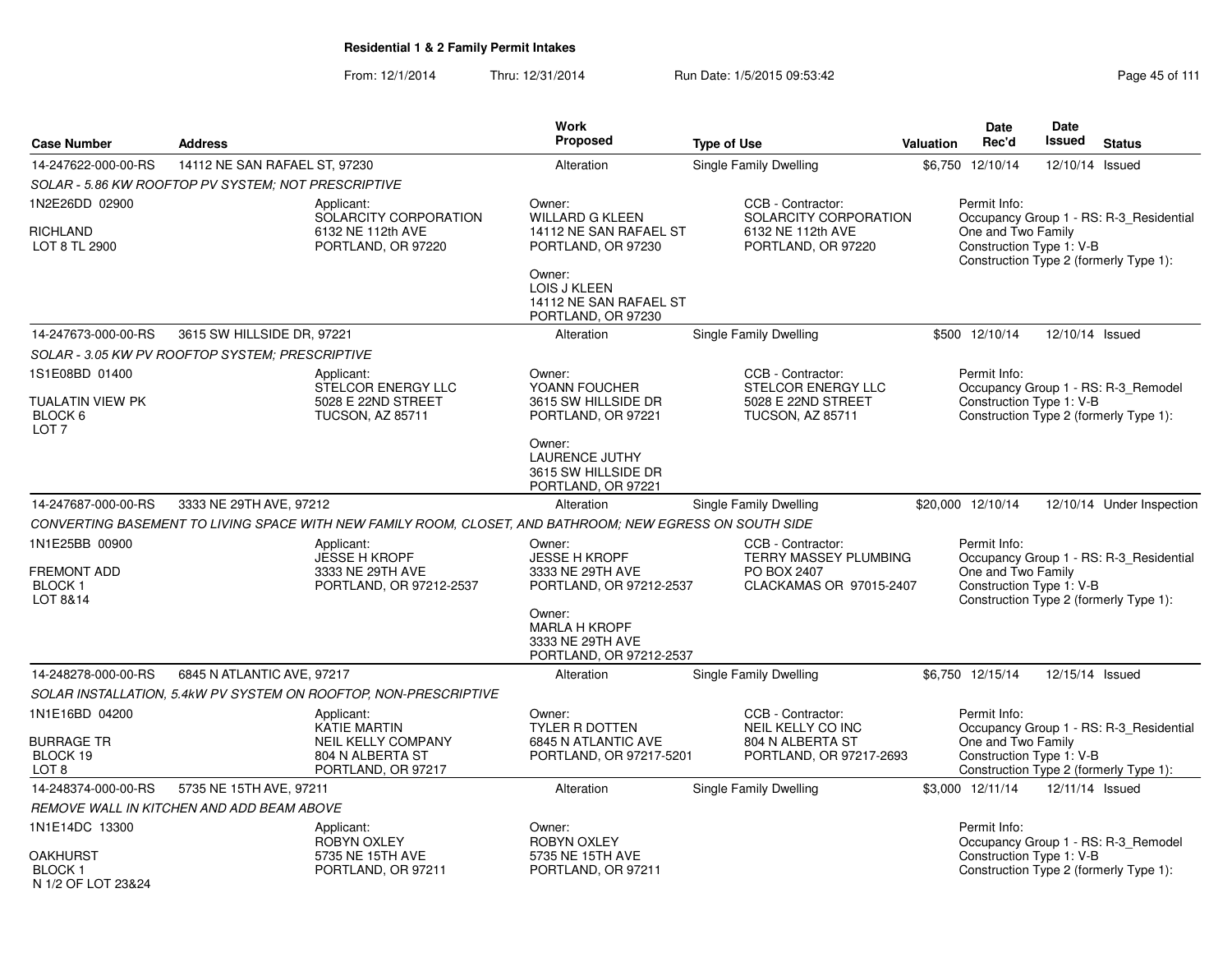| <b>Case Number</b>                                               | <b>Address</b>                                    |                                                                                                                                 | Work<br>Proposed                                                                                                                                 | <b>Type of Use</b>                                                                                                                                           | Date<br>Rec'd<br><b>Valuation</b>                              | Date<br><b>Issued</b><br><b>Status</b>                                            |
|------------------------------------------------------------------|---------------------------------------------------|---------------------------------------------------------------------------------------------------------------------------------|--------------------------------------------------------------------------------------------------------------------------------------------------|--------------------------------------------------------------------------------------------------------------------------------------------------------------|----------------------------------------------------------------|-----------------------------------------------------------------------------------|
| 14-248776-000-00-RS                                              | 6704 SE 67TH AVE, 97206                           |                                                                                                                                 | Alteration                                                                                                                                       | Single Family Dwelling                                                                                                                                       | \$68,000 12/12/14                                              | 12/12/14 Issued                                                                   |
|                                                                  |                                                   |                                                                                                                                 |                                                                                                                                                  | REMODEL SINGLE FAMILY RESIDENCE. REMOVE EXISTING COVERED FRONT PORCH AND REPLACE WITH NEW PORCH: ADD STAIRS WITH COVER AT THE BACK OF HOUSE: ADDING NEW WALL |                                                                |                                                                                   |
| 1S2E20BA 12000<br><b>BRENTWOOD &amp; SUB</b>                     |                                                   | Applicant:<br><b>JOE SCHIEWE</b><br>MUSTARD SEED ENTERPRISES                                                                    | Owner:<br>PRIVATE INVESTMENT<br>10117 SE SUNNYSIDE RD #F707                                                                                      | <b>Primary Contractor:</b><br>TO BID                                                                                                                         | Permit Info:<br>One and Two Family                             | Occupancy Group 1 - RS: R-3_Residential                                           |
| BLOCK 31<br>LOT <sub>18</sub>                                    | LLC                                               | 1213 SE 13TH PL<br><b>CANBY OR 97013</b>                                                                                        | CLACKAMAS, OR 97015-7708<br>Owner:                                                                                                               |                                                                                                                                                              | Construction Type 1: V-B                                       | Construction Type 2 (formerly Type 1):                                            |
|                                                                  |                                                   |                                                                                                                                 | PARTNERS LLC<br>10117 SE SUNNYSIDE RD #F707<br>CLACKAMAS, OR 97015-7708                                                                          |                                                                                                                                                              |                                                                |                                                                                   |
|                                                                  | 14-248798-000-00-RS 8935 N CHAUTAUQUA BLVD, 97217 |                                                                                                                                 | Alteration                                                                                                                                       | <b>Single Family Dwelling</b>                                                                                                                                | \$6,750 12/18/14                                               | 12/18/14 Final                                                                    |
|                                                                  |                                                   | SOLAR - 2.0 KW ROOF TOP MOUNTED PV SYSTEM INSTALLATION- NON-PRESCRIPTIVE                                                        |                                                                                                                                                  |                                                                                                                                                              |                                                                |                                                                                   |
| 1N1E08AD 02700                                                   |                                                   | Applicant:<br>ROSE WOOFENDEN                                                                                                    | Owner:<br>SAMUEL W WHITMORE                                                                                                                      | CCB - Contractor:<br>NEIL KELLY CO INC                                                                                                                       | Permit Info:                                                   | Occupancy Group 1 - RS: R-3_Residential                                           |
| DAHLKE ADD<br>BLOCK 8<br>LOT <sub>1</sub>                        |                                                   | <b>NEIL KELLY</b><br>804 N ALBERTA<br>PORTLAND, OR 97217                                                                        | 8935 N CHAUTAUQUA BLVD<br>PORTLAND, OR 97217                                                                                                     | 804 N ALBERTA ST<br>PORTLAND, OR 97217-2693                                                                                                                  | One and Two Family<br>Construction Type 1: V-B                 | Construction Type 2 (formerly Type 1):                                            |
| 14-248830-000-00-RS                                              | 4615 SW HUMPHREY CT. 97221                        |                                                                                                                                 | Alteration                                                                                                                                       | Single Family Dwelling                                                                                                                                       | \$4,000 12/12/14                                               | 12/12/14 Under Inspection                                                         |
|                                                                  | INSTALL (4) HELICAL PIERS TO STABILIZE FOUNDATION |                                                                                                                                 |                                                                                                                                                  |                                                                                                                                                              |                                                                |                                                                                   |
| 1S1E06DD 01700<br><b>HUMPHREY PK</b><br>LOT 15 TL 1700           |                                                   | Applicant:<br>SCOTT KOVALIK<br><b>TERRAFIRMA FOUNDATION</b><br><b>SYSTEMS</b><br>7910 SW HUNZIKER ST<br><b>TIGARD, OR 97223</b> | Owner:<br>PETAR STOYANOV<br>4615 SW HUMPHREY CT<br>PORTLAND, OR 97221<br>Owner:<br>SHELLEY STOYANOV<br>4615 SW HUMPHREY CT<br>PORTLAND, OR 97221 | CCB - Contractor:<br><b>TERRAFIRMA FOUNDATION</b><br><b>SYSTEMS</b><br>1308 NW PARK ST<br>ROSEBURG, OR 97470                                                 | Permit Info:<br>One and Two Family<br>Construction Type 1: V-B | Occupancy Group 1 - RS: R-3_Residential<br>Construction Type 2 (formerly Type 1): |
| <b>VOLUNTARY SEISMIC STRENGTHENING</b>                           | 14-248838-000-00-RS   2055 NW KEARNEY ST, 97209   |                                                                                                                                 | Alteration                                                                                                                                       | Single Family Dwelling                                                                                                                                       | \$2,000 12/12/14                                               | 12/12/14 Issued                                                                   |
| 1N1E33BD 02200<br><b>COUCHS ADD</b><br>E 30' OF LOT 12 BLOCK 285 |                                                   | Applicant:<br><b>SCOTT KOVALIK</b><br><b>TERRAFIRMA FOUNDATION</b><br>SYSTEMS<br>7910 SW HUNZIKER ST<br>TIGARD, OR 97223        | Owner:<br>JOHN P ROWAN<br>2055 NW KEARNEY ST<br>PORTLAND, OR 97209<br>Owner:<br>SUSAN D ROWAN<br>2055 NW KEARNEY ST<br>PORTLAND, OR 97209        | CCB - Contractor:<br><b>TERRAFIRMA FOUNDATION</b><br><b>SYSTEMS</b><br>1308 NW PARK ST<br>ROSEBURG, OR 97470                                                 | Permit Info:<br>One and Two Family<br>Construction Type 1: V-B | Occupancy Group 1 - RS: R-3 Residential<br>Construction Type 2 (formerly Type 1): |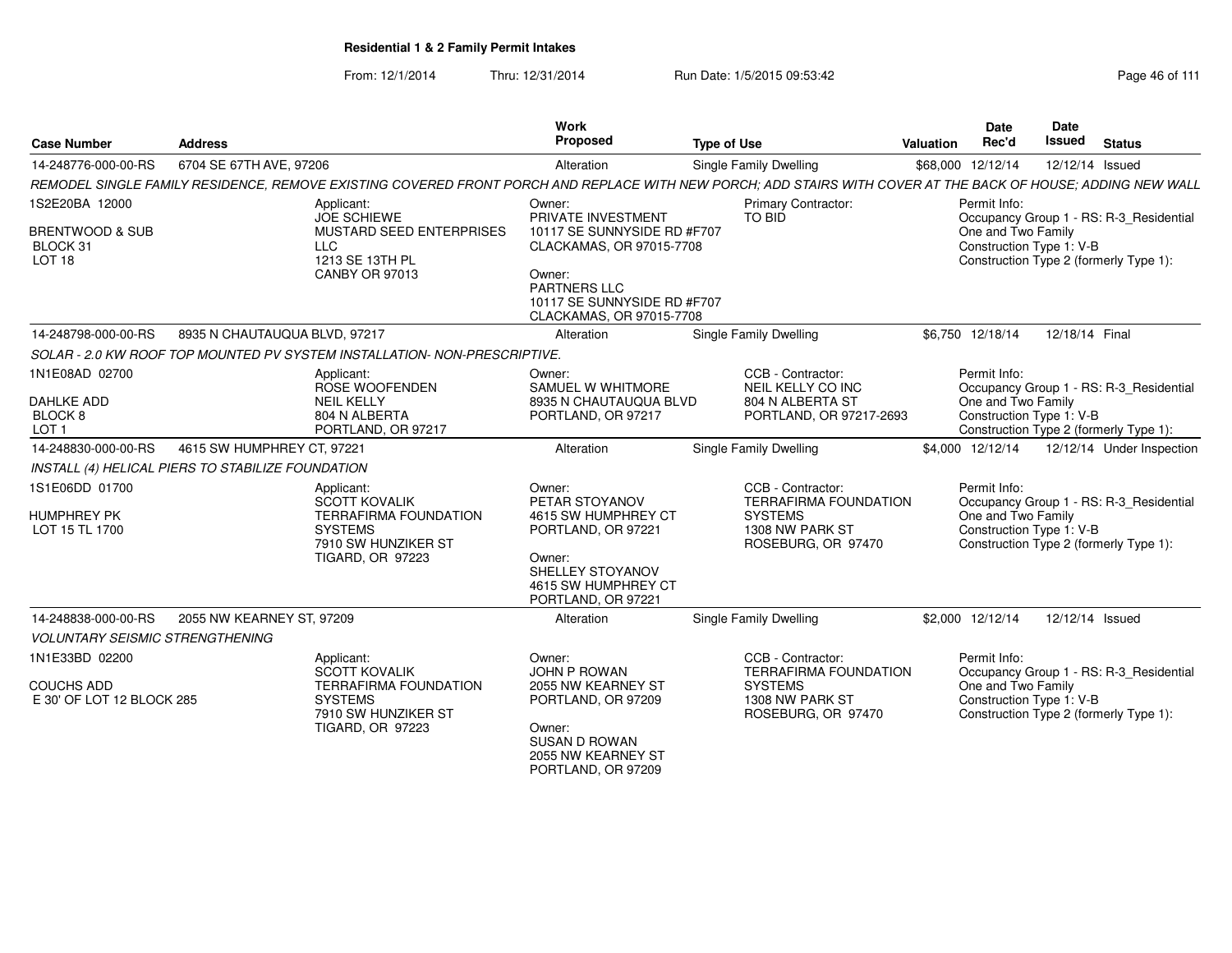| <b>Case Number</b>                                    | <b>Address</b>                            |                                                                                                                                                              | Work<br>Proposed                                                                      | <b>Type of Use</b>                                                                             | <b>Valuation</b> | <b>Date</b><br>Rec'd                           | Date<br>Issued | <b>Status</b>                            |
|-------------------------------------------------------|-------------------------------------------|--------------------------------------------------------------------------------------------------------------------------------------------------------------|---------------------------------------------------------------------------------------|------------------------------------------------------------------------------------------------|------------------|------------------------------------------------|----------------|------------------------------------------|
| 14-248840-000-00-RS                                   | 600 NE 108TH AVE, 97220                   |                                                                                                                                                              | Alteration                                                                            | <b>Single Family Dwelling</b>                                                                  | \$5,000          | 12/12/14                                       |                | 12/12/14 Issued                          |
|                                                       |                                           | ADD BATHROOM IN BASEMENT AND ADD NEW EGRESS WINDOW ON SOUTH SIDE OF THE HOUSE; BASEMENT TO STAY UNFINISHED; ELECTRICAL AND PLUMBING TO BE OBTAINED SEPARATEL |                                                                                       |                                                                                                |                  |                                                |                |                                          |
| 1N2E34BD 09700                                        |                                           | Applicant:<br>ROSECITY MAINTENANCE AND                                                                                                                       | Owner:<br><b>MICHAEL JUSTICE</b>                                                      | CCB - Contractor:<br>ROSECITY MAINTENANCE AND                                                  |                  | Permit Info:                                   |                | Occupancy Group 1 - RS: R-3_Residential  |
| LORENE PK<br>BLOCK <sub>2</sub><br>LOT <sub>6</sub>   |                                           | <b>REMODELING</b><br>1104 SE 148TH AVE<br>PORTLAND, OR 97233                                                                                                 | 13500 NE GLISAN ST<br>PORTLAND, OR 97230-2552<br>Owner:<br><b>JESSICA JUSTICE</b>     | <b>REMODELING</b><br>1104 SE 148TH AVE<br>PORTLAND, OR 97233                                   |                  | One and Two Family<br>Construction Type 1: V-B |                | Construction Type 2 (formerly Type 1):   |
|                                                       |                                           |                                                                                                                                                              | 13500 NE GLISAN ST<br>PORTLAND, OR 97230-2552                                         |                                                                                                |                  |                                                |                |                                          |
| 14-248882-000-00-RS                                   | 4625 SW 48TH AVE, 97221                   |                                                                                                                                                              | Alteration                                                                            | <b>Single Family Dwelling</b>                                                                  |                  | \$90,000 12/12/14                              |                | 12/12/14 Under Inspection                |
|                                                       |                                           | REMODEL ENTIRE HOUSE, NEW BATHROOM, NEW WALLS TO RECONFIGURE FLOOR LAYOUT AND ENTRANCE, INSTALL (4) NEW WINDOWS, NEW UNCOVERED DECK (LESS THAN 30" ABOVE GR  |                                                                                       |                                                                                                |                  |                                                |                |                                          |
| 1S1E18AA 04200                                        |                                           | Applicant:<br>ROBERT GRUMMEL                                                                                                                                 | Owner:<br>UNMESH CHITGOPEKAR                                                          | CCB - Contractor:<br>ANTONOV CONSTRUCTION LLC                                                  |                  | Permit Info:                                   |                | Occupancy Group 1 - RS: R-3_Residential  |
| <b>BONANZA</b><br>LOT 10                              |                                           | <b>GRUMMEL ENGINEERING</b><br>7421 SE POWELL BLVD<br>PORTLAND, OR 97206                                                                                      | 4625 SW 48TH AVE<br>PORTLAND, OR 97221                                                | 8231 SE PINERIDGE CT<br>PORTLAND, OR 97236                                                     |                  | One and Two Family<br>Construction Type 1: V-B |                | Construction Type 2 (formerly Type 1):   |
|                                                       |                                           | Applicant:<br>PETER ANTONOV<br>ANTONOV CONSTRUCTION LLC<br>8231 SE PINERIDGE CT<br>PORTLAND, OR 97236                                                        | Owner:<br>RAJESHRI CHITGOPEKAR<br>4625 SW 48TH AVE<br>PORTLAND, OR 97221              | CCB - Contractor:<br>PACIFIC MECHANICAL LLC<br>PO BOX 30657<br>PORTLAND, OR 97294              |                  |                                                |                |                                          |
| 14-248942-000-00-RS                                   | 6127 SE EQUESTRIAN DR                     |                                                                                                                                                              | Alteration                                                                            | Single Family Dwelling                                                                         |                  | \$5,000 12/12/14                               |                | 12/12/14 Under Inspection                |
|                                                       | CONVERT PORTION OF GARAGE TO OFFICE SPACE |                                                                                                                                                              |                                                                                       |                                                                                                |                  |                                                |                |                                          |
| 1S3E18CD 00104                                        |                                           | Applicant:<br>PETER N MIRONOV                                                                                                                                | Owner:<br>PETER N MIRONOV                                                             | CCB - Contractor:<br><b>RECON INC</b>                                                          |                  | Permit Info:                                   |                | Occupancy Group 1 - RS: R-3_Residential  |
| MCKINLEY ESTATES NO 2<br>LOT <sub>65</sub>            |                                           | 6127 SE EQUESTRIAN DR<br>PORTLAND, OR 97236-4797                                                                                                             | 6127 SE EQUESTRIAN DR<br>PORTLAND, OR 97236-4797                                      | PO BOX 822964<br>VANCOUVER WA 98682                                                            |                  | One and Two Family<br>Construction Type 1: V-B |                | Construction Type 2 (formerly Type 1):   |
|                                                       |                                           |                                                                                                                                                              | Owner:<br><b>LARISA P MIRONOV</b><br>6127 SE EQUESTRIAN DR<br>PORTLAND, OR 97236-4797 | CCB - Contractor:<br>ELITE ELECTRIC GROUP LLC<br>6150 NE 92ND DR STE 104<br>PORTLAND, OR 97220 |                  |                                                |                |                                          |
| 14-249034-000-00-RS                                   | 2217 NE 11TH AVE, 97212                   |                                                                                                                                                              | Alteration                                                                            | Single Family Dwelling                                                                         |                  | \$88,232 12/18/14                              |                | 12/18/14 Issued                          |
|                                                       |                                           | CONVERT BASEMENT TO LIVING SPACE TO INCLUDE, FRAMING, INSULATE AND FINISH BASEMENT W/SHEET ROCK TO CREAT ONE EXTRA BEDROOM ACCESSED FROM MAIN FLOOR AND FULL |                                                                                       |                                                                                                |                  |                                                |                |                                          |
| 1N1E26CA 15300                                        |                                           | Applicant:<br><b>BEN COSLOY</b>                                                                                                                              | Owner:<br>ROBERT S GERSTEIN                                                           | CCB - Contractor:<br><b>BEN COSLOY</b>                                                         |                  | Permit Info:                                   |                | Occupancy Group 1 - RS: R-3 Residential  |
| <b>WEST IRVINGTON</b><br>BLOCK 92<br>LOT <sub>4</sub> |                                           | 324 N Emerson St<br>PORTLAND, OR 97217                                                                                                                       | 48 OZONE AVE<br><b>VENICE, CA 90291</b>                                               | 324 N Emerson St<br>PORTLAND, OR 97217                                                         |                  | One and Two Family<br>Construction Type 1: V-B |                | Construction Type 2 (formerly Type 1):   |
|                                                       |                                           |                                                                                                                                                              | Owner:<br><b>JANE RUBIN-GERSTEIN</b><br>48 OZONE AVE<br><b>VENICE, CA 90291</b>       |                                                                                                |                  |                                                |                | Total Square Footage - Display Only: 800 |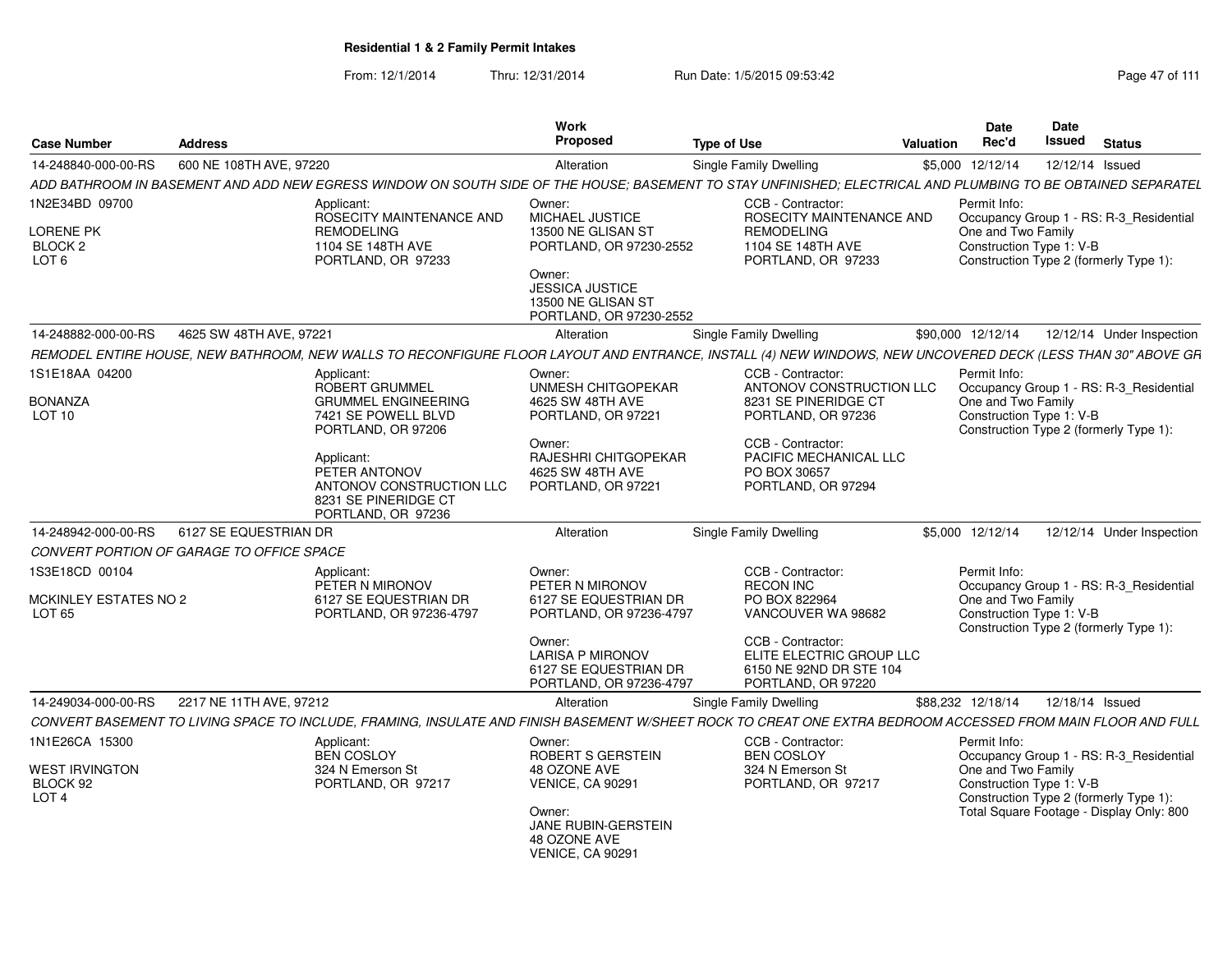| <b>Case Number</b>                                       | <b>Address</b>                                                                                                                                          | <b>Work</b><br>Proposed                                                        | <b>Type of Use</b>                                                                         | <b>Valuation</b> | Date<br>Rec'd                                                                                         | Date<br>Issued  | <b>Status</b>                           |
|----------------------------------------------------------|---------------------------------------------------------------------------------------------------------------------------------------------------------|--------------------------------------------------------------------------------|--------------------------------------------------------------------------------------------|------------------|-------------------------------------------------------------------------------------------------------|-----------------|-----------------------------------------|
| 14-249384-000-00-RS                                      | 6434 N MOORE AVE, 97217                                                                                                                                 | Alteration                                                                     | <b>Single Family Dwelling</b>                                                              |                  | \$2,000 12/15/14                                                                                      |                 | 12/15/14 Under Inspection               |
|                                                          | <b>VOLUNTARY SEISMIC UPGRADE: FROM INTERIOR AND EXTERIOR</b>                                                                                            |                                                                                |                                                                                            |                  |                                                                                                       |                 |                                         |
| 1N1E15DB 00900                                           | Applicant:<br>NEIL KELLY CO INC                                                                                                                         | Owner:<br><b>JAMES E JR CULVER</b>                                             | CCB - Contractor:<br>NEIL KELLY CO INC                                                     |                  | Permit Info:                                                                                          |                 | Occupancy Group 1 - RS: R-3_Residential |
| <b>PIEDMONT</b><br><b>BLOCK 55</b><br>LOT <sub>13</sub>  | 804 N ALBERTA ST<br>PORTLAND, OR 97217-2693                                                                                                             | 6434 N MOORE AVE<br>PORTLAND, OR 97217-2049                                    | 804 N ALBERTA ST<br>PORTLAND, OR 97217-2693                                                |                  | One and Two Family<br>Construction Type 1: V-B                                                        |                 | Construction Type 2 (formerly Type 1):  |
|                                                          |                                                                                                                                                         | Owner:<br>SHERYL R CULVER<br>6434 N MOORE AVE<br>PORTLAND, OR 97217-2049       |                                                                                            |                  |                                                                                                       |                 |                                         |
| 14-249399-000-00-RS                                      | 4630 SW PENDLETON ST, 97221                                                                                                                             | Alteration                                                                     | Single Family Dwelling                                                                     |                  | \$40,000 12/19/14                                                                                     |                 | 12/19/14 Under Inspection               |
|                                                          | REMODEL MAIN FLOOR TO RECONFIGURE BATHROOM, ADD NEW BATHROOM, EXPAND BEDROOM; CONVERT BASEMENT TO HABITABLE SPACE FOR 2 NEW BEDROOMS, BATHROOM AND OFFI |                                                                                |                                                                                            |                  |                                                                                                       |                 |                                         |
| 1S1E18DA 09500                                           | Applicant:<br><b>TONY BUTCHART</b>                                                                                                                      | Owner:<br><b>HUMMINGBIRD HOMES LLC</b>                                         | CCB - Contractor:<br><b>WINNER ELECTRIC</b>                                                |                  | Permit Info:                                                                                          |                 | Occupancy Group 1 - RS: R-3_Residential |
| <b>VERMONT HILLS</b><br>BLOCK 14<br><b>LOT 22</b>        | HUMMINGBIRD HOMES LLC<br>PO BOX 25490<br>PORTLAND, OR 97298                                                                                             | PO BOX 25490<br>PORTLAND, OR 97298                                             | CONSTRUCTION INC<br>17087 SE WILEY WAY<br>MILWAUKIE OR 97267                               |                  | One and Two Family<br>Construction Type 1: V-B                                                        |                 | Construction Type 2 (formerly Type 1):  |
|                                                          |                                                                                                                                                         |                                                                                | CCB - Contractor:<br>PRESTO PLUMBING LLC<br><b>ALOHA</b><br>P O BOX 7295<br>ALOHA OR 97007 |                  |                                                                                                       |                 |                                         |
|                                                          |                                                                                                                                                         |                                                                                | CCB - Contractor:<br><b>HUMMINGBIRD HOMES LLC</b><br>PO BOX 25490<br>PORTLAND, OR 97298    |                  |                                                                                                       |                 |                                         |
| 14-249405-000-00-RS                                      | 1731 N SIMPSON ST, 97217                                                                                                                                | Alteration                                                                     | Single Family Dwelling                                                                     |                  | \$1.500 12/15/14                                                                                      | 12/15/14 Issued |                                         |
|                                                          | LEGALIZE BASEMENT CONVERSION FOR BEDROOM AND TV ROOM; EGRESS WINDOW, - SEE COMMENTS IN 14-231677-AL                                                     |                                                                                |                                                                                            |                  |                                                                                                       |                 |                                         |
| 1N1E16DD 04300                                           | Applicant:<br>TYLER DEAN CONSTRUCTION INC DOUGLAS E SMITH                                                                                               | Owner:                                                                         | CCB - Contractor:<br>TYLER DEAN CONSTRUCTION INC Occupancy Group 1 - RS: R-3_Residential   |                  | Permit Info:                                                                                          |                 |                                         |
| <b>MINROSE</b><br>BLOCK <sub>2</sub><br>LOT <sub>4</sub> | 4028 NE 41ST AVE<br>PORTLAND OR 97212-1934                                                                                                              | 1731 N SIMPSON ST<br>PORTLAND, OR 97217-4656                                   | 4028 NE 41ST AVE<br>PORTLAND OR 97212-1934                                                 |                  | One and Two Family<br>Construction Type 1: V-B                                                        |                 | Construction Type 2 (formerly Type 1):  |
| 14-249429-000-00-RS                                      | 13500 SE STEELE ST, 97236                                                                                                                               | Alteration                                                                     | <b>Single Family Dwelling</b>                                                              |                  | \$500 12/15/14                                                                                        | 12/15/14 Final  |                                         |
|                                                          | SOLAR - 9.69 KW ROOF MOUNTED PV SYSTEM - PRESCRIPTIVE                                                                                                   |                                                                                |                                                                                            |                  |                                                                                                       |                 |                                         |
| 1S2E14AC 03600                                           | Applicant:<br>MELISSA BENTLEY<br>SOLAR CITY CORPORATION<br>6132 NE 112TH AVE<br>PORTLAND, OR 97220                                                      | Owner:<br><b>HENRY C HALL</b><br>13500 SE STEELE ST<br>PORTLAND, OR 97236-4343 | CCB - Contractor:<br>SOLARCITY CORPORATION<br>6132 NE 112th AVE<br>PORTLAND, OR 97220      |                  | Permit Info:<br>Occupancy Group 1 - RS: U_Private<br>Garage\Utility Misc.<br>Construction Type 1: V-B |                 | Construction Type 2 (formerly Type 1):  |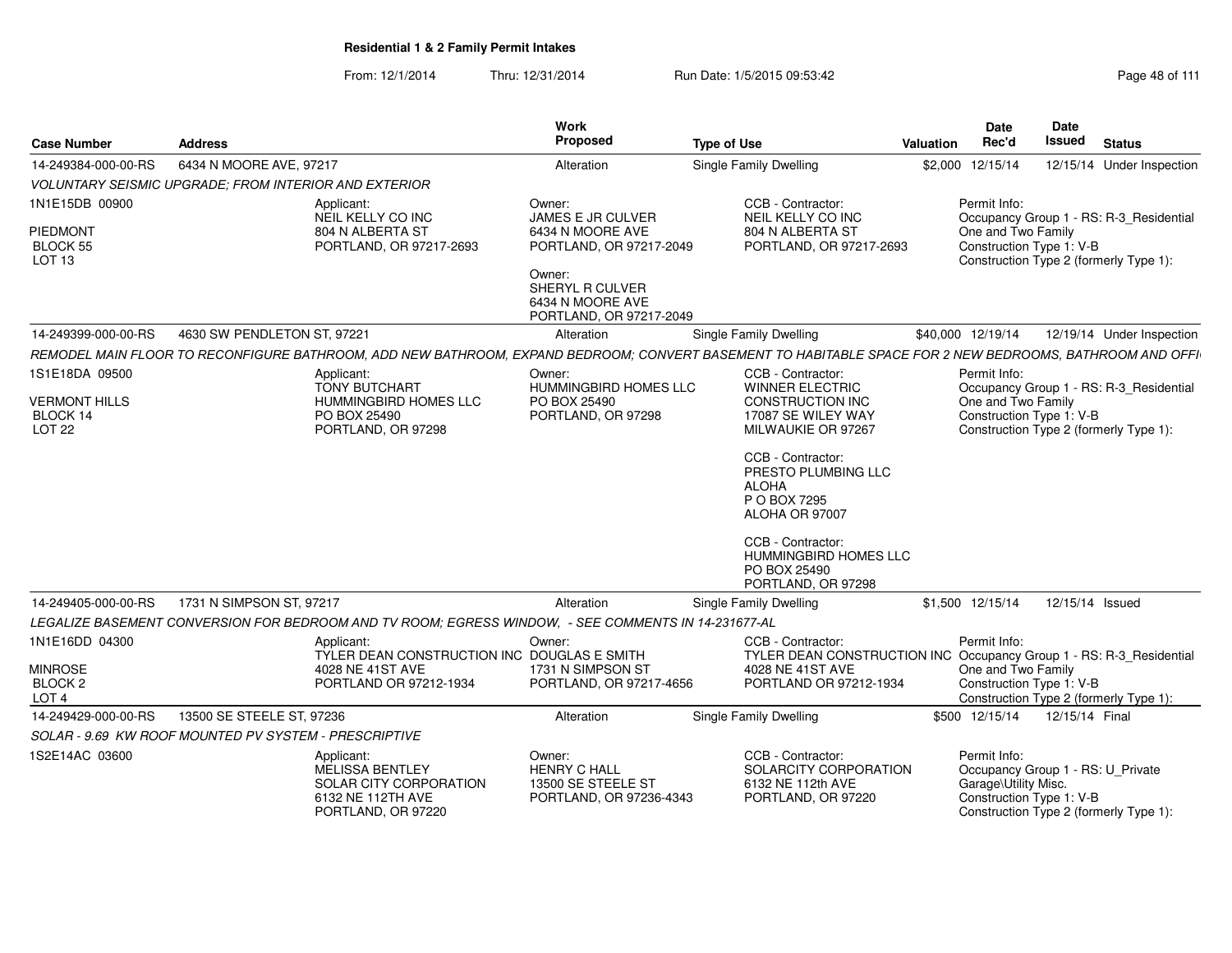| <b>Case Number</b>                                                             | <b>Address</b>                                            |                                                                                                      | Work<br>Proposed                                                            | <b>Type of Use</b>                                                                                                                                         | Valuation | <b>Date</b><br>Rec'd                                                                                     | Date<br>Issued | <b>Status</b>   |                                                                                 |
|--------------------------------------------------------------------------------|-----------------------------------------------------------|------------------------------------------------------------------------------------------------------|-----------------------------------------------------------------------------|------------------------------------------------------------------------------------------------------------------------------------------------------------|-----------|----------------------------------------------------------------------------------------------------------|----------------|-----------------|---------------------------------------------------------------------------------|
| 14-249436-000-00-RS                                                            | 3300 N TERRY ST, 97217                                    |                                                                                                      | Alteration                                                                  | Single Family Dwelling                                                                                                                                     | \$6,750   | 12/15/14                                                                                                 |                |                 | 12/15/14 Under Inspection                                                       |
|                                                                                |                                                           | SOLAR - 3.06 KW ROOF MOUNTED PV SYSTEM - NON-PRESCRIPTIVE                                            |                                                                             |                                                                                                                                                            |           |                                                                                                          |                |                 |                                                                                 |
| 1N1E09CC 12200                                                                 |                                                           | Applicant:<br>MELISSA BENTLEY                                                                        | Owner:<br>MARK A RUTHERFORD                                                 | CCB - Contractor:<br>SOLARCITY CORPORATION                                                                                                                 |           | Permit Info:<br>Occupancy Group 1 - RS: U_Private                                                        |                |                 |                                                                                 |
| <b>WABASH PK</b><br>BLOCK 4<br>W 25' OF LOT 6<br>ELY 25' OF LOT 7              |                                                           | SOLAR CITY CORPORATION<br>6132 NE 112TH AVE<br>PORTLAND, OR 97220                                    | 3300 N TERRY ST<br>PORTLAND, OR 97217                                       | 6132 NE 112th AVE<br>PORTLAND, OR 97220                                                                                                                    |           | Garage\Utility Misc.<br>Construction Type 1: V-B<br>Construction Type 2 (formerly Type 1):               |                |                 |                                                                                 |
| 14-249610-000-00-RS                                                            | 5025 NE 52ND AVE, 97218                                   |                                                                                                      | Alteration                                                                  | <b>Single Family Dwelling</b>                                                                                                                              |           | \$25,000 12/15/14                                                                                        |                |                 | 12/15/14 Under Inspection                                                       |
|                                                                                |                                                           |                                                                                                      |                                                                             | NEW WALLS TO COVERT MUDROOM INTO BATHROOM, NEW DOOR BETWEEN BEDROOM AND NEW BATHROOM, RELOCATE EXISTING EXTERIOR DOOR                                      |           |                                                                                                          |                |                 |                                                                                 |
| 1N2E19BA 06700                                                                 |                                                           | Applicant:<br><b>MICHAEL F MCNAMARA</b>                                                              | Owner:<br><b>JILL C ARCHER</b>                                              | CCB - Contractor:<br><b>MICHAEL F MCNAMARA</b>                                                                                                             |           | Permit Info:                                                                                             |                |                 | Occupancy Group 1 - RS: R-3_Residential                                         |
| SECTION 19 1N 2E<br>TL 6700 0.13 ACRES                                         |                                                           | 2015 19TH ST<br>WEST LINN, OR 97068                                                                  | 5025 NE 52ND AVE<br>PORTLAND, OR 97218-2021                                 | 2015 19TH ST<br>WEST LINN, OR 97068                                                                                                                        |           | One and Two Family<br>Construction Type 1: V-B<br>Construction Type 2 (formerly Type 1):                 |                |                 |                                                                                 |
|                                                                                |                                                           |                                                                                                      | Owner:<br>JOSHUA A ALPERT<br>5025 NE 52ND AVE<br>PORTLAND, OR 97218-2021    | CCB - Contractor:<br>ECO ELECTRIC LLC<br>7510 SE HAWTHORNE ST<br>PORTLAND OR 97215                                                                         |           |                                                                                                          |                |                 |                                                                                 |
| 14-249684-000-00-RS                                                            | 4563 SE 85TH AVE, 97266                                   |                                                                                                      | Alteration                                                                  | <b>Single Family Dwelling</b>                                                                                                                              |           | \$2.350 12/15/14                                                                                         |                | 12/15/14 Final  |                                                                                 |
|                                                                                | <b>VOLUNTARY SEISMIC STRENGTHENING. NO EXTERIOR WORK.</b> |                                                                                                      |                                                                             |                                                                                                                                                            |           |                                                                                                          |                |                 |                                                                                 |
| 1S2E16BB 08500<br><b>GLENNACRES</b><br>BLOCK <sub>2</sub><br>LOT <sub>12</sub> |                                                           | Applicant:<br><b>JAY KUSHNER</b><br>SEISMIC TECHNOLOGIES LLC<br>8616 N SWENSON<br>PORTLAND, OR 97203 | Owner:<br><b>JULIE L SHERVEY</b><br>7215 SE TAYLOR ST<br>PORTLAND, OR 97215 | CCB - Contractor:<br><b>JAY KUSHNER</b><br>SEISMIC TECHNOLOGIES LLC<br>8616 N SWENSON<br>PORTLAND, OR 97203                                                |           | Permit Info:<br>One and Two Family<br>Construction Type 1: V-B<br>Construction Type 2 (formerly Type 1): |                |                 | Occupancy Group 1 - RS: R-3 Residential                                         |
| 14-249684-REV-01-RS                                                            | 4563 SE 85TH AVE, 97266                                   |                                                                                                      | Alteration                                                                  | Single Family Dwelling                                                                                                                                     |           | \$12/22/14                                                                                               |                | 12/22/14 Issued |                                                                                 |
| REVISION TO SHOW AS BUILT DRAWINGS                                             |                                                           |                                                                                                      |                                                                             |                                                                                                                                                            |           |                                                                                                          |                |                 |                                                                                 |
| 1S2E16BB 08500                                                                 |                                                           | Applicant:<br><b>JAY KUSHNER</b>                                                                     | Owner:<br><b>JULIE L SHERVEY</b>                                            | CCB - Contractor:<br><b>JAY KUSHNER</b>                                                                                                                    |           | Permit Info:                                                                                             |                |                 | Occupancy Group 1 - RS: R-3_Residential                                         |
| <b>GLENNACRES</b><br>BLOCK <sub>2</sub><br>LOT <sub>12</sub>                   |                                                           | SEISMIC TECHNOLOGIES LLC<br>8616 N SWENSON<br>PORTLAND, OR 97203                                     | 7215 SE TAYLOR ST<br>PORTLAND, OR 97215                                     | SEISMIC TECHNOLOGIES LLC<br>8616 N SWENSON<br>PORTLAND, OR 97203                                                                                           |           | One and Two Family<br>Construction Type 1: V-B<br>Construction Type 2 (formerly Type 1):                 |                |                 |                                                                                 |
| 14-249694-000-00-RS                                                            | 3344 SW MARICARA ST, 97219                                |                                                                                                      | Alteration                                                                  | Single Family Dwelling                                                                                                                                     |           | \$75,000 12/15/14                                                                                        |                | 12/15/14 Issued |                                                                                 |
|                                                                                |                                                           |                                                                                                      |                                                                             | CONVERT REMAINING 889SF TO FINISHED AREA, WITH 2 NEW BEDROOMS, RELOCATE BATHROOM AND MUDROOM AND STORAGE, MOVE EXTERIOR DOOR LOCATION, AND WINDOW LOCATIOI |           |                                                                                                          |                |                 |                                                                                 |
| 1S1E29DC 06700                                                                 |                                                           | Applicant:                                                                                           | Owner:                                                                      | CCB - Contractor:                                                                                                                                          |           | Permit Info:                                                                                             |                |                 |                                                                                 |
| <b>GALEBURN PL</b><br>LOT 3 TL 6700                                            |                                                           | <b>KARI L MCGEE</b><br>3344 SW MARICARA ST<br>PORTLAND, OR 97219-6909                                | JOHN D HEFFRON<br>3344 SW MARICARA ST<br>PORTLAND, OR 97219-6909            | MILL CREEK CONSTRUCTION<br>30923 S OSWALT RD<br>COLTON, OR 97017                                                                                           |           | Construction Type 1: V-B<br>Construction Type 2 (formerly Type 1):                                       |                |                 | Occupancy Group 1 - RS: R-3_Remodel<br>Total Square Footage - Display Only: 889 |
|                                                                                |                                                           |                                                                                                      | Owner:<br>KARI L MCGEE<br>3344 SW MARICARA ST<br>PORTLAND, OR 97219-6909    |                                                                                                                                                            |           |                                                                                                          |                |                 |                                                                                 |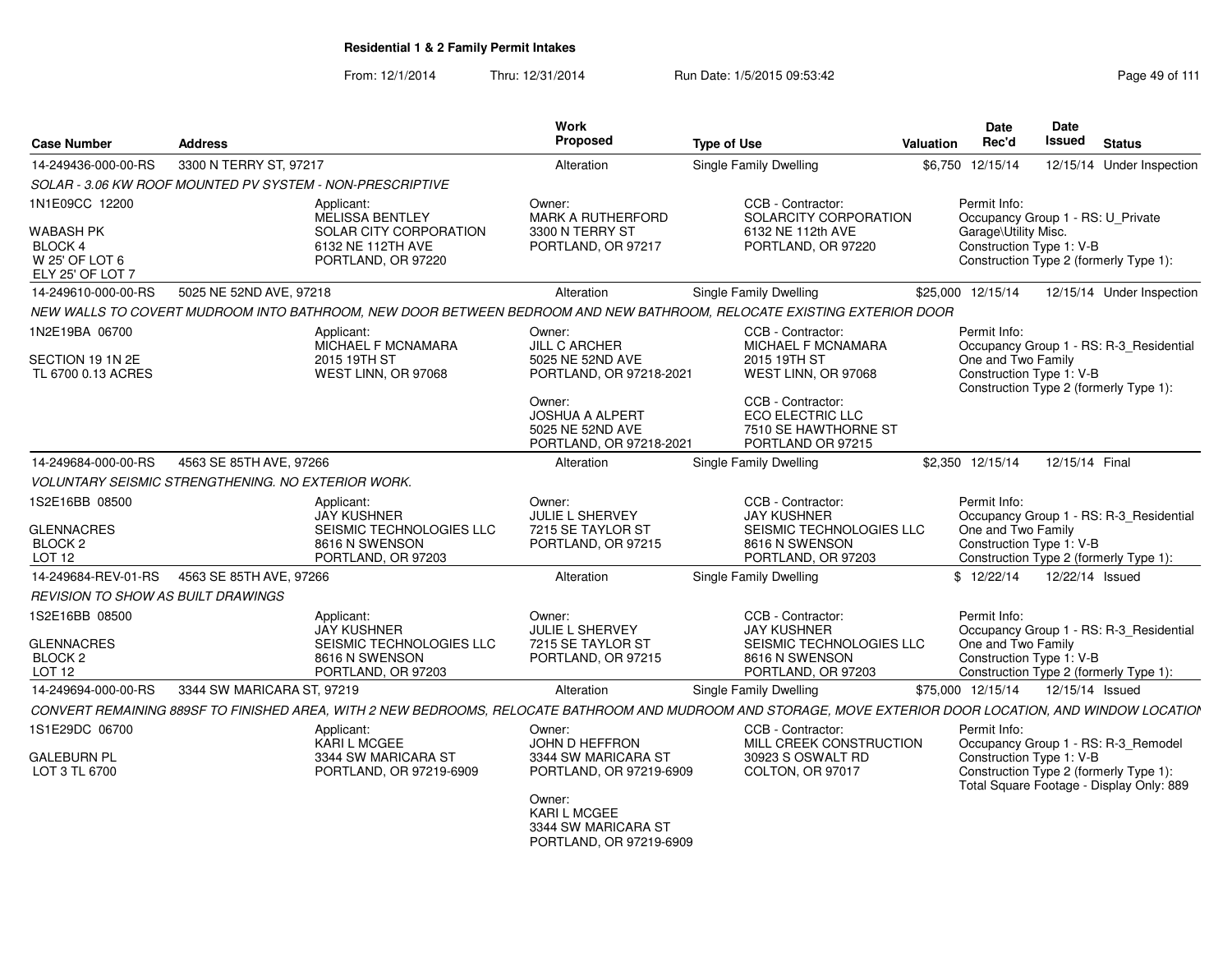| <b>Case Number</b>                                                     | <b>Address</b>               |                                                                                                                                                                | Work<br>Proposed                                                                  | <b>Type of Use</b>     |                                                                                                 | Valuation | <b>Date</b><br>Rec'd                                                                     | <b>Date</b><br>Issued | <b>Status</b>                                                                   |
|------------------------------------------------------------------------|------------------------------|----------------------------------------------------------------------------------------------------------------------------------------------------------------|-----------------------------------------------------------------------------------|------------------------|-------------------------------------------------------------------------------------------------|-----------|------------------------------------------------------------------------------------------|-----------------------|---------------------------------------------------------------------------------|
| 14-249830-000-00-RS                                                    | 1905 SE 42ND AVE, 97214      |                                                                                                                                                                | Alteration                                                                        | Single Family Dwelling |                                                                                                 |           | \$70,000 12/16/14                                                                        |                       | 12/16/14 Under Inspection                                                       |
|                                                                        |                              | MAIN FLOOR - RELOCATE INTERIOR STAIRS, REDUCE BATHROOM SIZE, CONVERT BEDROOM TO STUDY, REMODEL KITCHEN AND MODIFY WINDOWS; 2ND FLOOR - RECONFIGURE TO ADD 2 NE |                                                                                   |                        |                                                                                                 |           |                                                                                          |                       |                                                                                 |
| 1S2E06CB 21200                                                         |                              | Applicant:<br><b>JON GERLACH</b>                                                                                                                               | Owner:<br>JONATHAN L GERLACH                                                      |                        | CCB - Contractor:<br><b>JON GERLACH</b>                                                         |           | Permit Info:                                                                             |                       | Occupancy Group 1 - RS: R-3_Residential                                         |
| <b>MALLORY ADD</b><br>BLOCK <sub>2</sub><br><b>LOT 10</b>              |                              | <b>COLONIAL HEIGHTS</b><br><b>CONSTRUCTION INC</b><br>2639 SE STEPHENS ST<br>PORTLAND, OR 97214                                                                | 2639 SE STEPHENS ST<br>PORTLAND, OR 97214                                         |                        | <b>COLONIAL HEIGHTS</b><br>CONSTRUCTION INC<br>2639 SE STEPHENS ST<br>PORTLAND, OR 97214        |           | One and Two Family<br>Construction Type 1: V-B<br>Construction Type 2 (formerly Type 1): |                       |                                                                                 |
| 14-249946-000-00-RS                                                    | 1635 SE MORRISON ST, 97214   |                                                                                                                                                                | Alteration                                                                        | Single Family Dwelling |                                                                                                 |           | \$18,000 12/16/14                                                                        |                       | 12/16/14 Under Inspection                                                       |
|                                                                        |                              | ADD POSTS AND BEAMS TO REPAIR LOAD BEARING WALL AND STRUCTURAL UPGRADES FOR 3RD STORY - NO INTERIOR OR EXTERIOR REMODEL - SEPARATE TRADE PERMITS               |                                                                                   |                        |                                                                                                 |           |                                                                                          |                       |                                                                                 |
| 1S1E02AB 12400                                                         |                              | Applicant:<br>MVL CONSTRUCTION INC                                                                                                                             | Owner:<br>MATTHEW JOHNSON                                                         |                        | CCB - Contractor:<br>MVL CONSTRUCTION INC                                                       |           | Permit Info:                                                                             |                       | Occupancy Group 1 - RS: R-3_Remodel                                             |
| <b>BELLEVIEW ADD</b><br>LOT <sub>13</sub>                              |                              | 12042 SE SUNNYSIDE ROAD #397<br>CLACKAMAS, OR 97015                                                                                                            | 1635 SE MORRISON ST<br>PORTLAND, OR 97214                                         |                        | 12042 SE SUNNYSIDE ROAD #397<br>CLACKAMAS, OR 97015                                             |           | Construction Type 1: V-B<br>Construction Type 2 (formerly Type 1):                       |                       | Total Square Footage - Display Only: 200                                        |
|                                                                        |                              |                                                                                                                                                                | Owner:<br><b>MARY LE</b><br>1635 SE MORRISON ST<br>PORTLAND, OR 97214             |                        |                                                                                                 |           |                                                                                          |                       |                                                                                 |
| 14-249962-000-00-RS                                                    | 311 NE MONROE ST, 97212      |                                                                                                                                                                | Alteration                                                                        | Single Family Dwelling |                                                                                                 |           | \$21.100 12/17/14                                                                        |                       | 12/17/14 Under Inspection                                                       |
|                                                                        |                              | CONVERT BASEMENT TO HABITABLE FOR FAMILY ROOM WITH BAR SINK. BEDROOM. BATHROOM AND UTILITY ROOM                                                                |                                                                                   |                        |                                                                                                 |           |                                                                                          |                       |                                                                                 |
| 1N1E27AA 18600<br><b>WILLIAMS AVE ADD</b><br>BLOCK 12<br><b>LOT 11</b> |                              | Applicant:<br>ALEXANDER JOYCE-PEICKERT<br>311 NE MONROE ST<br>PORTLAND, OR 97212-3048                                                                          | Owner:<br>ALEXANDER JOYCE-PEICKERT<br>311 NE MONROE ST<br>PORTLAND, OR 97212-3048 | <b>INC</b>             | CCB - Contractor:<br><b>COLUMBIA PLUMBING SERVICE</b><br>6626 SE HARNEY ST<br>PORTLAND OR 97206 |           | Permit Info:<br>Construction Type 1: V-B<br>Construction Type 2 (formerly Type 1):       |                       | Occupancy Group 1 - RS: R-3_Remodel<br>Total Square Footage - Display Only: 574 |
| 14-250040-000-00-RS                                                    | 8044 SW 10TH AVE, 97219      |                                                                                                                                                                | Alteration                                                                        | Single Family Dwelling |                                                                                                 |           | \$5,000 12/22/14                                                                         |                       | 12/22/14 Under Inspection                                                       |
|                                                                        |                              | SHEET ROCK BASMENT FOR HEATED STORAGE, FURR OUT PORTION OF WALLS FOR LAUNDRY AREA AND TO CREATE LIVING SPACE/FAMILY ROOM AT STAIRS                             |                                                                                   |                        |                                                                                                 |           |                                                                                          |                       |                                                                                 |
| 1S1E21DB 04100                                                         |                              | Applicant:<br><b>CHRIS MARTIN</b>                                                                                                                              | Owner:<br><b>JON P SHELLEY</b>                                                    |                        | CCB - Contractor:<br><b>DON MARTIN PROPERTY</b>                                                 |           | Permit Info:                                                                             |                       | Occupancy Group 1 - RS: R-3_Residential                                         |
| <b>BURLINGAME</b><br>BLOCK 12                                          |                              | 2255 SE 73RD AVE<br>HILLSBORO, OR 97123                                                                                                                        | 8044 SW 10TH AVE<br>PORTLAND, OR 97219-4512                                       |                        | MAINTENANCE AND GENERAL<br><b>CONTRACTOR LLC</b>                                                |           | One and Two Family<br>Construction Type 1: V-B                                           |                       |                                                                                 |
| LOT <sub>5</sub>                                                       |                              |                                                                                                                                                                | Owner:<br><b>BETTY L SHELLEY</b><br>8044 SW 10TH AVE<br>PORTLAND, OR 97219-4512   |                        | 2255 SE 73RD AVE<br>HILLSBORO OR 97123-6701                                                     |           | Construction Type 2 (formerly Type 1):                                                   |                       |                                                                                 |
| 14-250091-000-00-RS                                                    | 830 SW BURLINGAME TER, 97201 |                                                                                                                                                                | Alteration                                                                        | Single Family Dwelling |                                                                                                 |           | \$30,000 12/16/14                                                                        | 12/16/14 Final        |                                                                                 |
| <b>REPAIR EXISTING FOUNDATION</b>                                      |                              |                                                                                                                                                                |                                                                                   |                        |                                                                                                 |           |                                                                                          |                       |                                                                                 |
| 1S1E16DD 05600                                                         |                              | Applicant:<br><b>NORA COLBURN</b>                                                                                                                              | Owner:<br>ELLEN A BELESIU                                                         |                        | CCB - Contractor:<br>RAMJACK OF OREGON                                                          |           | Permit Info:<br>Occupancy Group 1 - RS: U Private                                        |                       |                                                                                 |
| <b>BURLINGAME</b><br>BLOCK 65                                          |                              | <b>RAM JACK OF OREGON</b><br>PO BOX 11701                                                                                                                      | 14021 EDENBERRY CT<br>LAKE OSWEGO, OR 97035                                       |                        | PO BOX 11701<br><b>EUGENE, OR 97440</b>                                                         |           | Garage\Utility Misc.<br>Construction Type 1: V-B                                         |                       |                                                                                 |
| LOT 7 TL 5600                                                          |                              | <b>EUGENE, OR 97440</b>                                                                                                                                        |                                                                                   |                        |                                                                                                 |           | Construction Type 2 (formerly Type 1):                                                   |                       |                                                                                 |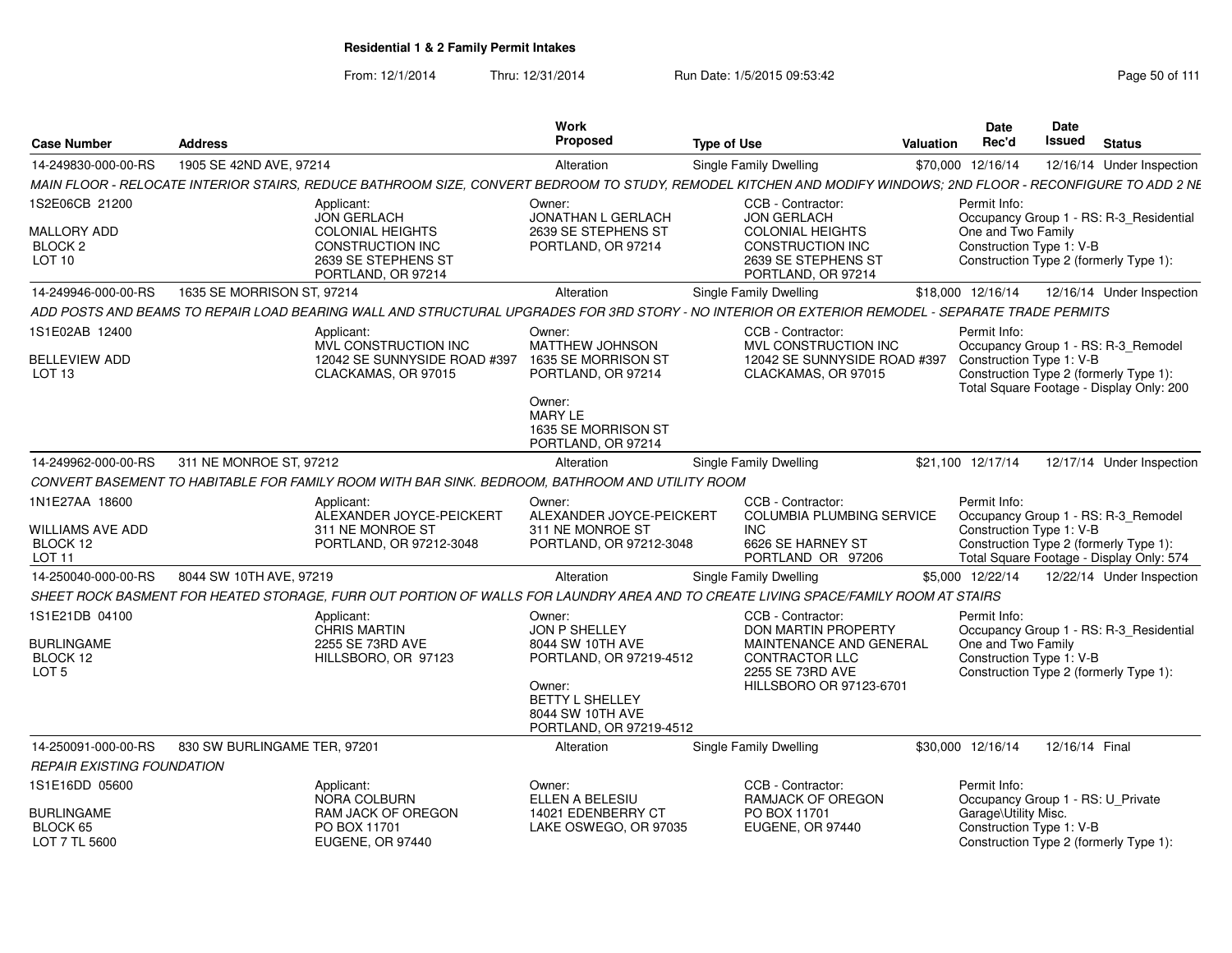7925 SW 11TH AVE, 97219 **Alteration** Alteration Single Family Dwelling

**Work Proposed**

**Case Number**

14-250178-000-00-RS

**Address**

From: 12/1/2014Thru: 12/31/2014 Run Date: 1/5/2015 09:53:42 Page 51 of 111

**Type of Use**

| <b>FOOTING REPAIR</b>                                                           |                                                                                                               |                                                                                  |                                                                                                        |                                                                                                                                                                       |
|---------------------------------------------------------------------------------|---------------------------------------------------------------------------------------------------------------|----------------------------------------------------------------------------------|--------------------------------------------------------------------------------------------------------|-----------------------------------------------------------------------------------------------------------------------------------------------------------------------|
| 1S1E21DB 12400<br><b>CARSON HTS</b><br>BLOCK <sub>2</sub><br>S 10' OF LOT 26    | Applicant:<br><b>DEAN ZAROSINSKI</b><br>ZAROSINSKI ENGINEERING &<br><b>DESIGN INC</b><br>1400 NW 155TH CIRCLE | Owner:<br>MICHAEL M MUELLER<br>4302 SW 40TH AVE<br>PORTLAND, OR 97221-4016       | CCB - Contractor:<br>CONCRETE LIFTING SOLUTIONS.<br>LLC.<br>P.O. BOX 2026<br>LAKE OSWEGO, OR 97035     | Permit Info:<br>Occupancy Group 1 - RS: R-3_Residential<br>One and Two Family<br>Construction Type 1: V-B<br>Construction Type 2 (formerly Type 1):                   |
| LOT <sub>27</sub>                                                               | VANCOUVER, WA 98665                                                                                           | Owner:<br><b>CANDACE MUELLER</b><br>4302 SW 40TH AVE<br>PORTLAND, OR 97221-4016  |                                                                                                        |                                                                                                                                                                       |
| 14-250359-000-00-RS<br>8516 N BUCHANAN AVE, 97203                               |                                                                                                               | Alteration                                                                       | <b>Single Family Dwelling</b>                                                                          | \$4,117 12/17/14<br>12/17/14 Under Inspection                                                                                                                         |
| ADD NEW BATHROOM AND LAUNDRY ROOM IN BASEMENT (2 BATHROOMS TOTAL)               |                                                                                                               |                                                                                  |                                                                                                        |                                                                                                                                                                       |
| 1N1E07BB 03400<br>POINT VIEW<br>LOT 13&14 BLOCK 36<br>EXC S 20' LOT 15 BLOCK 36 | Applicant:<br><b>IRWIN RENOVATIONS</b><br>9929 NE CAMPAIGN ST<br>PORTLAND, OR 97220                           | Owner:<br>MARGARET M COCHRAN<br>8516 N BUCHANNAN AVE<br>PORTLAND, OR 97203-2402  | CCB - Contractor:<br><b>MATES ELECTRIC</b><br>11124 NE HALSEY<br>PORTLAND OR 97220<br><b>MULTNOMAH</b> | Permit Info:<br>Occupancy Group 1 - RS: R-3_Remodel<br>Construction Type 1: V-B<br>Construction Type 2 (formerly Type 1):<br>Total Square Footage - Display Only: 112 |
|                                                                                 |                                                                                                               | Owner:<br>SAMUEL ELLINGSON<br>8516 N BUCHANNAN AVE<br>PORTLAND, OR 97203-2402    | CCB - Contractor:<br><b>IRWIN RENOVATIONS</b><br>9929 NE CAMPAIGN ST<br>PORTLAND, OR 97220             |                                                                                                                                                                       |
|                                                                                 |                                                                                                               |                                                                                  | CCB - Contractor:<br>PACIFIC NORTHWEST PLUMBING<br>CO LLC<br>2375 NW SALMON DR<br>GRESHAM, OR 97030    |                                                                                                                                                                       |
| 14-250433-000-00-RS<br>2646 SE 60TH AVE, 97206                                  |                                                                                                               | Alteration                                                                       | Single Family Dwelling                                                                                 | \$9,500 12/30/14<br>12/30/14 Issued                                                                                                                                   |
| SOLAR INSTALLATION, 2.7kW PV SYSTEM ON ROOFTOP, ENGINEERED                      |                                                                                                               |                                                                                  |                                                                                                        |                                                                                                                                                                       |
| 1S2E07AA 02600<br>SECTION 07 1S 2E<br>TL 2600 0.15 ACRES                        | Applicant:<br><b>ENERGY SOLUTIONS LLC</b><br><b>PO BOX 887</b><br>BEAVERCREEK, OR 97004                       | Owner:<br>MICHAEL D MIDDLESTETTER<br>2646 SE 60TH AVE<br>PORTLAND, OR 97206-1307 | CCB - Contractor:<br><b>ENERGY SOLUTIONS LLC</b><br>PO BOX 887<br>BEAVERCREEK, OR 97004                | Permit Info:<br>Occupancy Group 1 - RS: R-3_Residential<br>One and Two Family<br>Construction Type 1: V-B<br>Construction Type 2 (formerly Type 1):                   |
|                                                                                 |                                                                                                               | Owner:<br>AMANDA J MIDDLESTETTER<br>2646 SE 60TH AVE<br>PORTLAND, OR 97206-1307  |                                                                                                        |                                                                                                                                                                       |
| 2537 NE 132ND AVE, 97230<br>14-250628-000-00-RS                                 |                                                                                                               | Alteration                                                                       | <b>Single Family Dwelling</b>                                                                          | \$1,000 12/17/14<br>12/17/14 Final                                                                                                                                    |
| REMOVE WALL IN BASEMENT AND ADD CLOSET TO CREATE ONE LARGE BEDROOM              |                                                                                                               |                                                                                  |                                                                                                        |                                                                                                                                                                       |
| 1N2E26BD 11600<br><b>MURIEL HTS</b><br><b>BLOCK7</b><br>LOT 3                   | Applicant:<br>ALEMTSEHAY A KIROS<br>2537 NE 132ND AVE<br>PORTLAND, OR 97230                                   | Owner:<br><b>ALEMTSEHAY A KIROS</b><br>2537 NE 132ND AVE<br>PORTLAND, OR 97230   |                                                                                                        | Permit Info:<br>Occupancy Group 1 - RS: R-3_Residential<br>One and Two Family<br>Construction Type 1: V-B<br>Construction Type 2 (formerly Type 1):                   |

**Status**12/17/14 Under Inspection

**Date**Issued

**DateRec'd Issued**

\$4,000 12/17/14

**Valuation**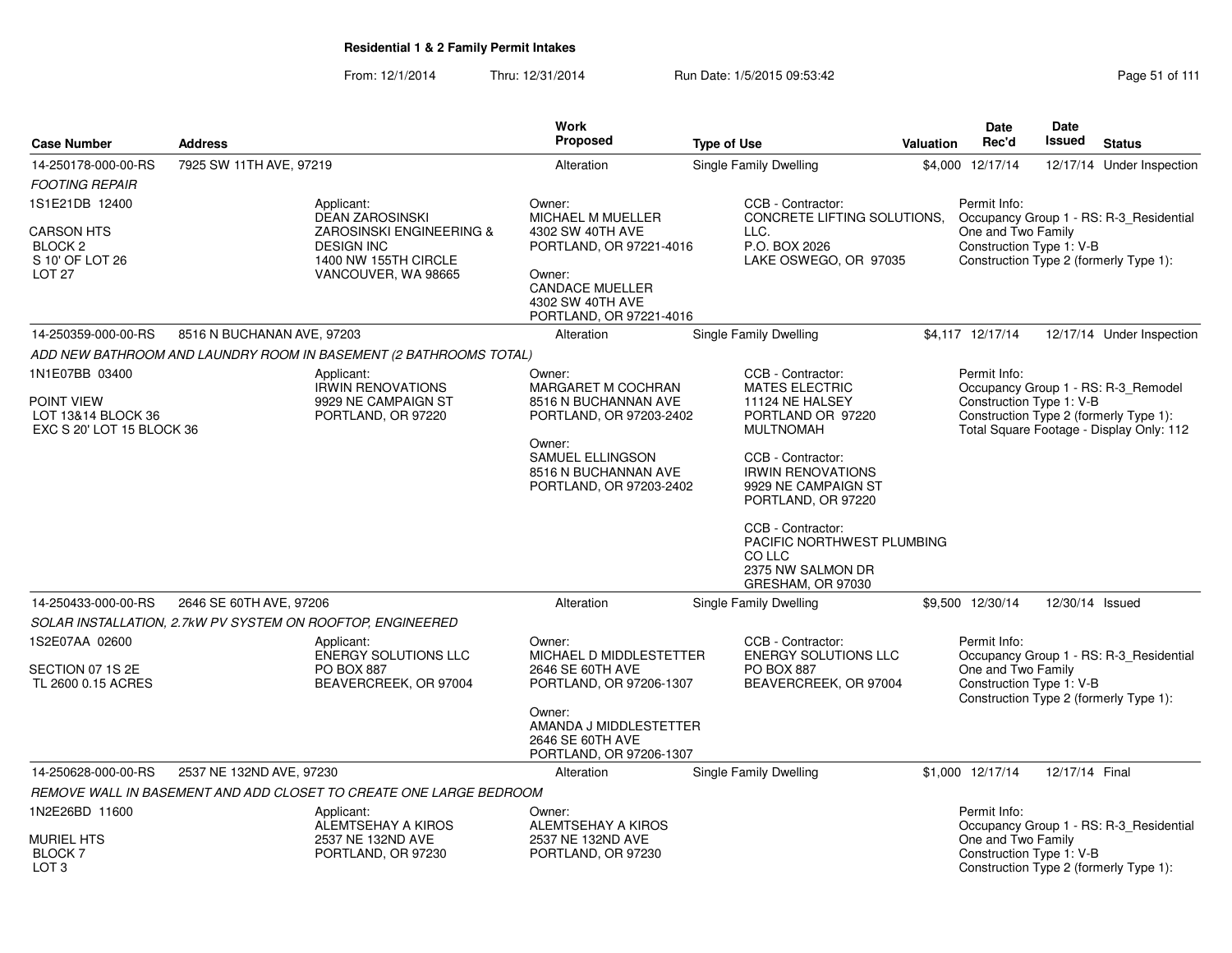From: 12/1/2014Thru: 12/31/2014 Run Date: 1/5/2015 09:53:42 Research 2010 12/31/2014 Page 52 of 111

| <b>Case Number</b>                                      | <b>Address</b>                                                                                                                                           | Work<br>Proposed                                                                | <b>Type of Use</b>                                                                                          | Date<br>Rec'd<br>Valuation                     | Date<br><b>Issued</b><br><b>Status</b>  |
|---------------------------------------------------------|----------------------------------------------------------------------------------------------------------------------------------------------------------|---------------------------------------------------------------------------------|-------------------------------------------------------------------------------------------------------------|------------------------------------------------|-----------------------------------------|
| 14-250771-000-00-RS                                     | 5143 SE 49TH AVE                                                                                                                                         | Alteration                                                                      | Single Family Dwelling                                                                                      | \$500 12/17/14                                 | 12/17/14 Final                          |
|                                                         | SOLAR-INSTALL NEW ROOF MOUNTED 3.85kW PRESCRIPTIVE SYSTEM                                                                                                |                                                                                 |                                                                                                             |                                                |                                         |
| 1S2E18BD 02401                                          | Applicant:<br>ELEMENTAL ENERGY LLC                                                                                                                       | Owner:<br>JEREMY E COATE                                                        | CCB - Contractor:<br>ELEMENTAL ENERGY LLC                                                                   | Permit Info:                                   | Occupancy Group 1 - RS: R-3_Residential |
| YALE<br><b>BLOCK1</b><br>LOT 5&6 TL 2401                | 830 NE HAZELFERN PL<br>PORTLAND, OR 97232                                                                                                                | 5143 SE 49TH AVE<br>PORTLAND, OR 97206                                          | 830 NE HAZELFERN PL<br>PORTLAND, OR 97232                                                                   | One and Two Family<br>Construction Type 1: V-B | Construction Type 2 (formerly Type 1):  |
|                                                         |                                                                                                                                                          | Owner:<br><b>BREANNE COATE</b><br>5143 SE 49TH AVE<br>PORTLAND, OR 97206        | CCB - Contractor:<br>ALAMEDA ELECTRIC LLC<br>3415 NE 44TH<br>PORTLAND, OR 97213                             |                                                |                                         |
| 14-250777-000-00-RS                                     | 9406 N SMITH ST, 97203                                                                                                                                   | Alteration                                                                      | Single Family Dwelling                                                                                      | \$500 12/17/14                                 | 12/17/14 Final                          |
|                                                         | SOLAR-INSTALL NEW ROOF MOUNTED PRESCRIPTIVE 3.51kW SYSTEM                                                                                                |                                                                                 |                                                                                                             |                                                |                                         |
| 1N1W01CA 07600                                          | Applicant:<br>ELEMENTAL ENERGY LLC                                                                                                                       | Owner:<br>POLLY M STEELE-PUMA                                                   | CCB - Contractor:<br>ELEMENTAL ENERGY LLC                                                                   | Permit Info:                                   | Occupancy Group 1 - RS: R-3_Residential |
| OAK PARK ADD<br>BLOCK <sub>2</sub><br>SELY 50' OF LOT 1 | 830 NE HAZELFERN PL<br>PORTLAND, OR 97232                                                                                                                | 9406 N SMITH ST<br>PORTLAND, OR 97203-2164                                      | 830 NE HAZELFERN PL<br>PORTLAND, OR 97232                                                                   | One and Two Family<br>Construction Type 1: V-B | Construction Type 2 (formerly Type 1):  |
|                                                         |                                                                                                                                                          | Owner:<br>KATHLEEN M PUMA<br>9406 N SMITH ST<br>PORTLAND, OR 97203-2164         | CCB - Contractor:<br>ALAMEDA ELECTRIC LLC<br>3415 NE 44TH<br>PORTLAND, OR 97213                             |                                                |                                         |
| 14-251008-000-00-RS                                     | 2605 NE 37TH AVE, 97212                                                                                                                                  | Alteration                                                                      | Single Family Dwelling                                                                                      | \$24,999 12/18/14                              | 12/22/14 Issued                         |
|                                                         | REMODEL KITCHEN. RELOCATE EXISTING POWDER ROOM. REMOVE AND REPLACE ROOF OVER EXISTING SINGLE FLOOR BUMPOUT AT REAR OF DWELLING. REPLACE WINDOWS AND DOOF |                                                                                 |                                                                                                             |                                                |                                         |
| 1N1E25AD 22300                                          | Applicant:<br><b>MIKE ANDERSON</b>                                                                                                                       | Owner:<br><b>CRAIG N ROBERTS</b>                                                | CCB - Contractor:<br><b>BOYLES ELECTRIC INC</b>                                                             | Permit Info:                                   | Occupancy Group 1 - RS: R-3_Residential |
| <b>BEAUMONT</b><br>BLOCK 42<br>LOT <sub>5</sub>         | CDC CONSTRUCTION LLC<br>4504 SE RIVER DR<br>MILWAUKIE OR 97267                                                                                           | 2605 NE 37TH AVE<br>PORTLAND, OR 97212-2918                                     | PO BOX 1227<br><b>BORING, OR 97009</b>                                                                      | One and Two Family<br>Construction Type 1: V-B | Construction Type 2 (formerly Type 1):  |
|                                                         |                                                                                                                                                          | Owner:<br><b>KRISTEN L ZILKE</b><br>2605 NE 37TH AVE<br>PORTLAND, OR 97212-2918 | CCB - Contractor:<br><b>CONNECT PLUMBING</b><br>16023 S WINDY CITY RD<br>MULINO OR 97042                    |                                                |                                         |
|                                                         |                                                                                                                                                          |                                                                                 | CCB - Contractor:<br>MORGAN HEATING & COOLING INC<br>PO BOX 630<br>GRESHAM OR 97030                         |                                                |                                         |
|                                                         |                                                                                                                                                          |                                                                                 | CCB - Contractor:<br><b>MIKE ANDERSON</b><br>CDC CONSTRUCTION LLC<br>4504 SE RIVER DR<br>MILWAUKIE OR 97267 |                                                |                                         |
|                                                         |                                                                                                                                                          |                                                                                 |                                                                                                             |                                                |                                         |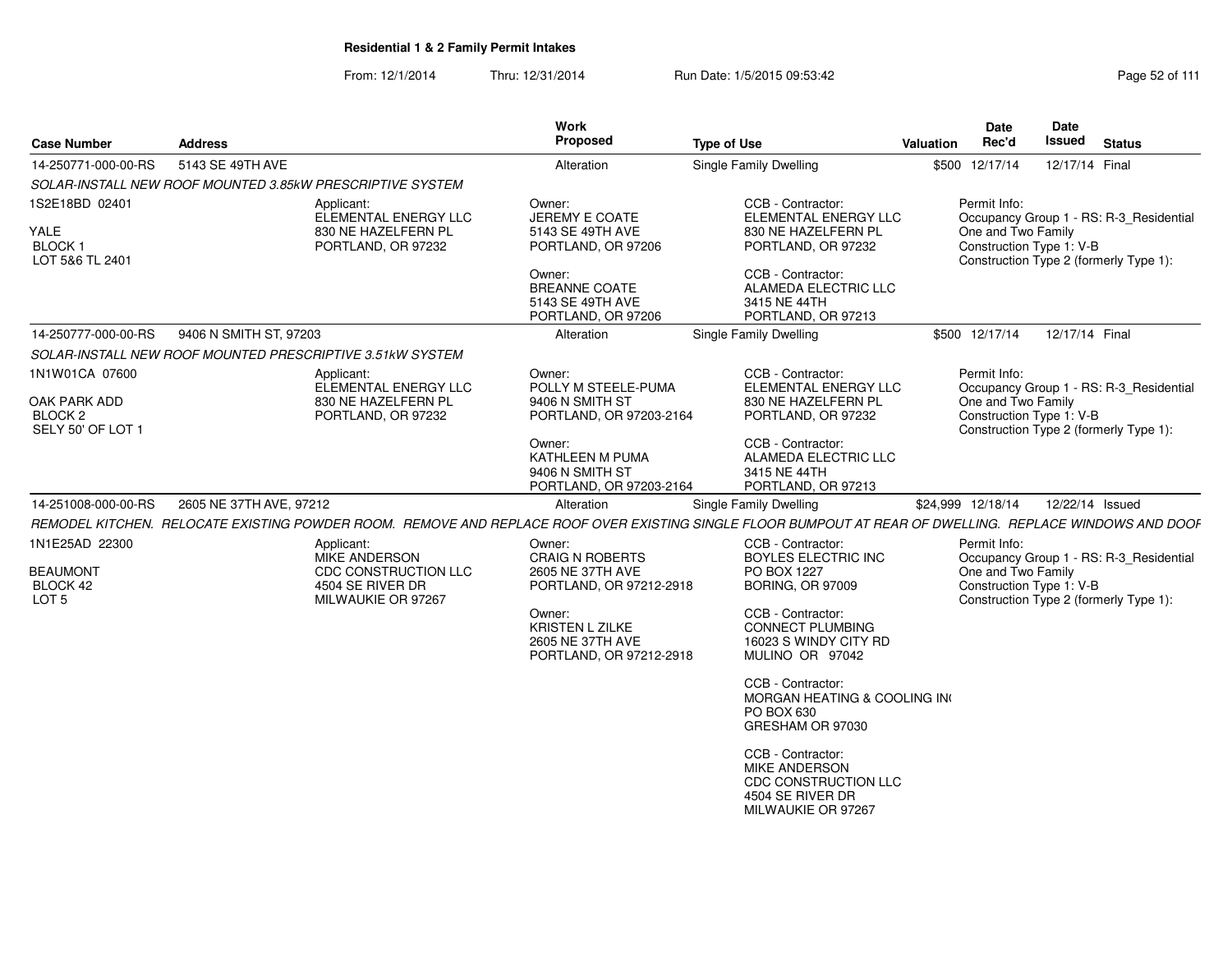| <b>Case Number</b>                                                                            | <b>Address</b>                |                                                                                                                                        | <b>Work</b><br><b>Proposed</b>                                                                                                                  | <b>Type of Use</b>                                                                                                | Valuation | <b>Date</b><br>Rec'd                                                                                     | <b>Date</b><br>Issued | <b>Status</b>                                                                                                             |
|-----------------------------------------------------------------------------------------------|-------------------------------|----------------------------------------------------------------------------------------------------------------------------------------|-------------------------------------------------------------------------------------------------------------------------------------------------|-------------------------------------------------------------------------------------------------------------------|-----------|----------------------------------------------------------------------------------------------------------|-----------------------|---------------------------------------------------------------------------------------------------------------------------|
| 14-251013-000-00-RS                                                                           | 1115 SW MYRTLE CT, 97201      |                                                                                                                                        | Alteration                                                                                                                                      | Single Family Dwelling                                                                                            | \$145,000 | 12/18/14                                                                                                 | 12/18/14 Issued       |                                                                                                                           |
|                                                                                               |                               | KITCHEN, BATH, AND LAUNDRY REMODEL; REMOVE EXISTING STAIRS THAT LEAD FROM GARAGE TO MAIN FLOOR, ADD NEW FURNACE ROOM                   |                                                                                                                                                 |                                                                                                                   |           |                                                                                                          |                       |                                                                                                                           |
| 1S1E04DB 09200<br><b>CARDINELL HTS</b><br>LOT 29 TL 9200                                      |                               | Applicant:<br><b>BRIAN MURTAGH</b><br>STUDIO COOP ARCHITECTURE<br>5901 N BORTHWICK AVE<br>PORTLAND OR 97217                            | Owner:<br>ANNA L MORTSFIELD<br>1115 SW MYRTLE CT<br>PORTLAND, OR 97201-2390<br>Owner:                                                           | CCB - Contractor:<br><b>JOHN HARTWELL</b><br><b>HARTWELL HOMES LLC</b><br>5100 NW 137TH AVE<br>PORTLAND, OR 97229 |           | Permit Info:<br>One and Two Family<br>Construction Type 1: V-B                                           |                       | Occupancy Group 1 - RS: R-3 Residential<br>Construction Type 2 (formerly Type 1):                                         |
|                                                                                               |                               |                                                                                                                                        | <b>AJIT M LIMAYE</b><br>1115 SW MYRTLE CT<br>PORTLAND, OR 97201-2390                                                                            |                                                                                                                   |           |                                                                                                          |                       |                                                                                                                           |
| 14-251056-000-00-RS                                                                           | 215 NE LADDINGTON CT, 97232   |                                                                                                                                        | Alteration                                                                                                                                      | <b>Single Family Dwelling</b>                                                                                     |           | \$126,600 12/18/14                                                                                       |                       | <b>Under Review</b>                                                                                                       |
|                                                                                               |                               | BASEMENT REMODEL - ADD TV ROOM AND BATHROOM. NOT AN ADU. 4 TOILETS TOTAL.                                                              |                                                                                                                                                 |                                                                                                                   |           |                                                                                                          |                       |                                                                                                                           |
| 1N1E36DA 16700<br>LAURELHURST                                                                 |                               | Applicant:<br>PETRINA CONSTRUCTION INC.<br>4505 NE TILLAMOOK ST                                                                        | Owner:<br><b>JESSIE JONAS</b><br>215 NE LADDINGTON CT                                                                                           | CCB - Contractor:<br>PETRINA CONSTRUCTION INC<br>4505 NE TILLAMOOK ST                                             |           | Permit Info:<br>One and Two Family                                                                       |                       | Occupancy Group 1 - RS: R-3 Residential                                                                                   |
| BLOCK 78<br>LOT 10&11                                                                         |                               | PORTLAND, OR 97213-1319                                                                                                                | PORTLAND, OR 97232-3446                                                                                                                         | PORTLAND, OR 97213-1319                                                                                           |           | Construction Type 1: V-B                                                                                 |                       | Construction Type 2 (formerly Type 1):                                                                                    |
| 14-251074-000-00-RS                                                                           | 6531 SE 76TH AVE, 97206       |                                                                                                                                        | Alteration                                                                                                                                      | Single Family Dwelling                                                                                            |           | \$2,000 12/18/14                                                                                         | 12/18/14 Issued       |                                                                                                                           |
|                                                                                               |                               | DEMOLISH GARAGE AND REAR PORCH COVER THAT ATTACHES HOUSE AND GARAGE; ADD NEW DRIVEWAY ON NE SIDE OF THE HOUSE; NEW APPROACH            |                                                                                                                                                 |                                                                                                                   |           |                                                                                                          |                       |                                                                                                                           |
| 1S2E20AB 02100<br><b>PALMERS ADD</b><br><b>BLOCK1</b><br>N 1/2 OF LOT 16<br>LOT <sub>17</sub> |                               | Applicant:<br><b>KEVIN PARTAIN</b><br><b>URBAN VISIONS</b><br>223 NE 56TH AVE<br>PORTLAND, OR 97213                                    | Owner:<br>LI ZHU<br>6531 SE 76TH AVE<br>PORTLAND, OR 97206-7201<br>Owner:<br><b>ZHIWEI HUANG</b><br>6531 SE 76TH AVE<br>PORTLAND, OR 97206-7201 | CCB - Contractor:<br>RON MITUNIEWICZ<br>N2 EXCAVATION INC<br>10824 SE OAK ST., #314<br>MILWAUKIE, OR 97222        |           | Permit Info:<br>One and Two Family<br>Construction Type 1: V-B<br>Construction Type 2 (formerly Type 1): |                       | Occupancy Group 1 - RS: R-3 Residential                                                                                   |
| 14-251091-000-00-RS                                                                           | 9207 N WILLAMETTE BLVD, 97203 |                                                                                                                                        | Alteration                                                                                                                                      | Single Family Dwelling                                                                                            |           | \$500 12/18/14                                                                                           | 12/18/14 Final        |                                                                                                                           |
|                                                                                               |                               | SOLAR INSTALLATION, 3.78kW PV SYSTEM ON ROOFTOP, PRESCRIPTIVE                                                                          |                                                                                                                                                 |                                                                                                                   |           |                                                                                                          |                       |                                                                                                                           |
| 1N1W01CC 07600<br>ST JOHNS PK ADD<br>BLOCK 10<br>LOT <sub>5</sub>                             |                               | Applicant:<br><b>JOSH KOPCZYNSKI</b><br>DYNAMIC POWER INNOVATION<br>112 WEST ILLINOIS ST<br>NEWBERG, OR                                | Owner:<br><b>WILSON L SMITH</b><br>9207 N WILLAMETTE BLVD<br>PORTLAND, OR 97203-2956                                                            | CCB - Contractor:<br><b>JOSH KOPCZYNSKI</b><br>DYNAMIC POWER INNOVATION<br>112 WEST ILLINOIS ST<br>NEWBERG, OR    |           | Permit Info:<br>One and Two Family<br>Construction Type 1: V-B                                           |                       | Occupancy Group 1 - RS: R-3 Residential<br>Construction Type 2 (formerly Type 1):                                         |
| 14-251114-000-00-RS                                                                           | 3722 SE HENRY ST, 97202       |                                                                                                                                        | Alteration                                                                                                                                      | Single Family Dwelling                                                                                            |           | \$10,000 12/18/14                                                                                        | 12/18/14 Issued       |                                                                                                                           |
|                                                                                               |                               | CONVERT EXISTING BEDROOM ON 2ND FLOOR TO BATHROOM AND WALK IN CLOSET FOR MASTER BEDROOM. FRAME IN ADDITIONAL CLOSET FOR MASTER BEDROOM |                                                                                                                                                 |                                                                                                                   |           |                                                                                                          |                       |                                                                                                                           |
| 1S1E13DD 15600<br><b>COLLEGE VIEW</b><br>BLOCK <sub>2</sub><br>LOT <sub>3</sub>               |                               | Applicant:<br>A1 CONSTRUCTION INC<br>PO BOX 17667<br><b>SALEM, OR 97305</b>                                                            | Owner:<br><b>AARON RUSSO</b><br>3722 SE HENRY ST<br>PORTLAND, OR 97202<br>Owner:                                                                | CCB - Contractor:<br>A1 CONSTRUCTION INC<br>PO BOX 17667<br><b>SALEM, OR 97305</b>                                |           | Permit Info:<br>Construction Type 1: V-B                                                                 |                       | Occupancy Group 1 - RS: R-3 Remodel<br>Construction Type 2 (formerly Type 1):<br>Total Square Footage - Display Only: 250 |
|                                                                                               |                               |                                                                                                                                        | ANGELA J CHRYSLER<br>3722 SE HENRY ST<br>PORTLAND, OR 97202                                                                                     |                                                                                                                   |           |                                                                                                          |                       |                                                                                                                           |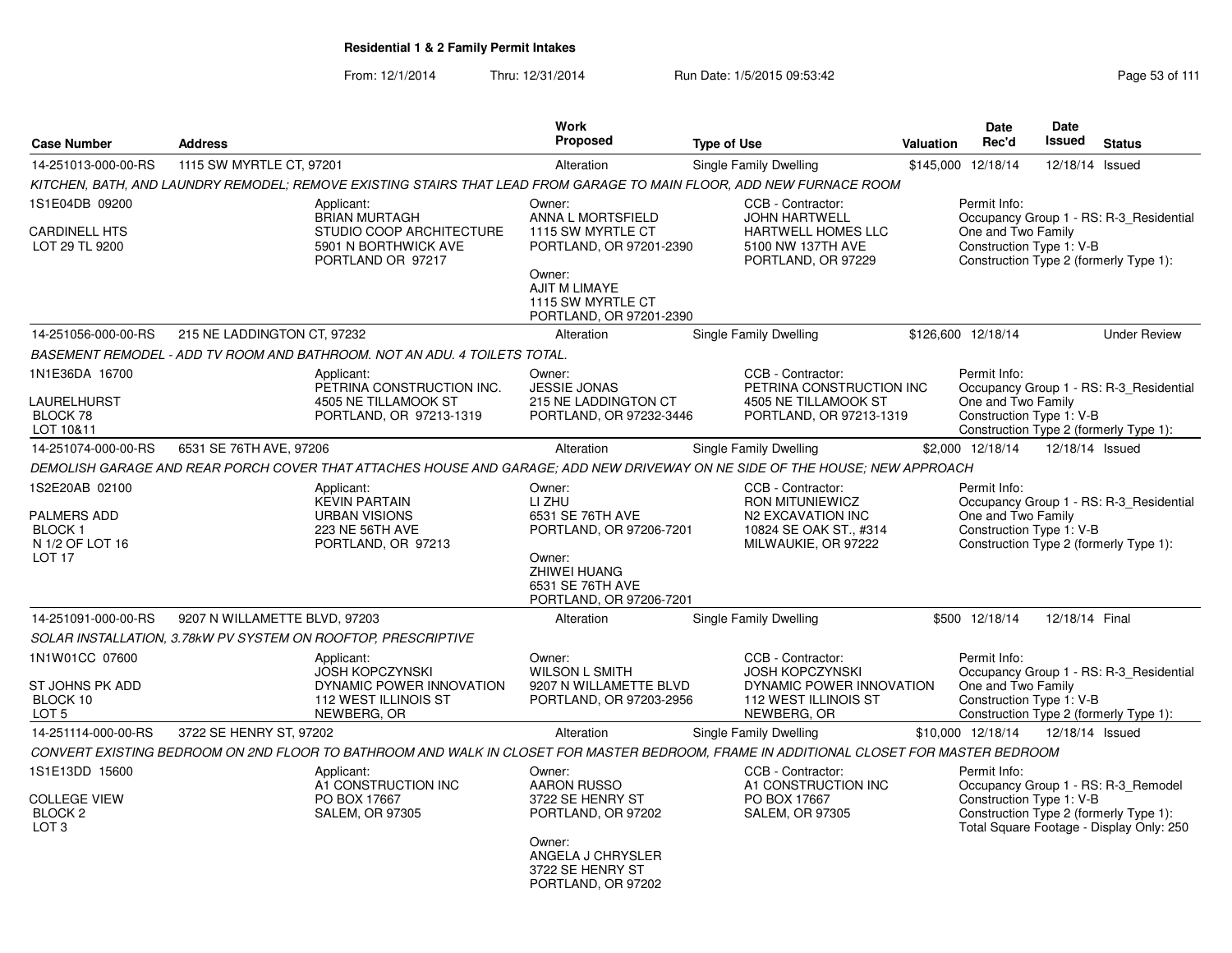From: 12/1/2014Thru: 12/31/2014 Run Date: 1/5/2015 09:53:42 Research 2010 12:43 Rage 54 of 111

|                                                                  |                                                                                                                              | Work                                                                              |                                                                         |           | Date                                           | Date            |                                         |
|------------------------------------------------------------------|------------------------------------------------------------------------------------------------------------------------------|-----------------------------------------------------------------------------------|-------------------------------------------------------------------------|-----------|------------------------------------------------|-----------------|-----------------------------------------|
| <b>Case Number</b>                                               | <b>Address</b>                                                                                                               | Proposed                                                                          | <b>Type of Use</b>                                                      | Valuation | Rec'd                                          | <b>Issued</b>   | <b>Status</b>                           |
| 14-251188-000-00-RS                                              | 4069 SW CANBY ST, 97219                                                                                                      | Alteration                                                                        | Single Family Dwelling                                                  |           | \$500 12/19/14                                 | 12/19/14 Issued |                                         |
|                                                                  | SOLAR INSTALLATION, 4.1kW PV SYSTEM ON ROOFTOP, PRESCRIPTIVE                                                                 |                                                                                   |                                                                         |           |                                                |                 |                                         |
| 1S1E20BC 00400                                                   | Applicant:<br>STELCOR ENERGY LLC                                                                                             | Owner:<br><b>MARC WILLIAMS</b>                                                    | CCB - Contractor:<br>STELCOR ENERGY LLC                                 |           | Permit Info:                                   |                 | Occupancy Group 1 - RS: R-3_Residential |
| SECTION 20 1S 1E<br>TL 400 0.49 ACRES                            | 5028 E 22ND STREET<br>TUCSON, AZ 85711                                                                                       | 4069 SW CANBY ST<br>PORTLAND, OR 97219-1546                                       | 5028 E 22ND STREET<br><b>TUCSON, AZ 85711</b>                           |           | One and Two Family<br>Construction Type 1: V-B |                 | Construction Type 2 (formerly Type 1):  |
|                                                                  |                                                                                                                              | Owner:<br><b>ANDREA WILLIAMS</b><br>4069 SW CANBY ST<br>PORTLAND, OR 97219-1546   |                                                                         |           |                                                |                 |                                         |
| 14-251205-000-00-RS                                              | 1107 SW STEPHENSON CT, 97219                                                                                                 | Alteration                                                                        | <b>Single Family Dwelling</b>                                           |           | \$2,500 12/19/14                               | 12/19/14 Issued |                                         |
|                                                                  | REMOVE WALL TO CONVERT 2 BEDROOMS INTO ONE LARGE MASTER SUITE WITH OFFICE, TO GET LARGER MASTER CLOSET AND NEW HALL BATHROOM |                                                                                   |                                                                         |           |                                                |                 |                                         |
| 1S1E33AC 02600                                                   | Applicant:<br>NICHOLAS A LETTIN                                                                                              | Owner:<br><b>NICHOLAS A LETTIN</b>                                                |                                                                         |           | Permit Info:                                   |                 | Occupancy Group 1 - RS: R-3_Residential |
| <b>GRACEMONT</b><br>LOT <sub>18</sub>                            | 1107 SW STEPHENSON CT<br>PORTLAND, OR 97219                                                                                  | 1107 SW STEPHENSON CT<br>PORTLAND, OR 97219                                       |                                                                         |           | One and Two Family<br>Construction Type 1: V-B |                 | Construction Type 2 (formerly Type 1):  |
|                                                                  |                                                                                                                              | Owner:<br><b>CHANDLER R LETTIN</b><br>1107 SW STEPHENSON CT<br>PORTLAND, OR 97219 |                                                                         |           |                                                |                 |                                         |
| 14-251240-000-00-RS                                              | 75 NE GOING ST, 97211                                                                                                        | Alteration                                                                        | <b>Single Family Dwelling</b>                                           |           | \$3,500 12/18/14                               | 12/18/14 Final  |                                         |
| <b>VOLUNTARY SEISMIC UPGRADE.</b>                                |                                                                                                                              |                                                                                   |                                                                         |           |                                                |                 |                                         |
| 1N1E22AD 11000                                                   | Applicant:<br><b>STEVE GEMMELL</b>                                                                                           | Owner:<br><b>ANNE MCGUIRE</b>                                                     | CCB - Contractor:<br><b>STEVE GEMMELL</b>                               |           | Permit Info:                                   |                 | Occupancy Group 1 - RS: R-3_Residential |
| <b>MAEGLY HIGHLAND</b><br>BLOCK <sub>9</sub><br>W 1/2 OF LOT 7&8 | GEMMELL CONSTRUCTION LLC<br>3817 N WILLIAMS<br>PORTLAND OR 97227                                                             | 3715 N WILLIAMS AVE<br>PORTLAND, OR 97227-1440                                    | <b>GEMMELL CONSTRUCTION LLC</b><br>3817 N WILLIAMS<br>PORTLAND OR 97227 |           | One and Two Family<br>Construction Type 1: V-B |                 | Construction Type 2 (formerly Type 1):  |
| 14-251703-000-00-RS                                              | 2751 NW SAVIER ST, 97210                                                                                                     | Alteration                                                                        | Single Family Dwelling                                                  |           | \$10,000 12/30/14                              | 12/30/14 Issued |                                         |
|                                                                  | REMOVE EXISTING MASONRY CHIMNEY FROM GROUND UP AND REPLACE WITH NEW                                                          |                                                                                   |                                                                         |           |                                                |                 |                                         |
| 1N1E29DD 13900                                                   | Applicant:<br>PETER T VINH                                                                                                   | Owner:<br>PETER T VINH                                                            |                                                                         |           | Permit Info:                                   |                 | Occupancy Group 1 - RS: R-3_Residential |
| <b>BALCHS ADD</b><br>BLOCK 321<br>W 10' OF LOT 5                 | 2751 NW SAVIER ST<br>PORTLAND, OR 97210-2415                                                                                 | 2751 NW SAVIER ST<br>PORTLAND, OR 97210-2415                                      |                                                                         |           | One and Two Family<br>Construction Type 1: V-B |                 | Construction Type 2 (formerly Type 1):  |
| LOT <sub>6</sub>                                                 |                                                                                                                              | Owner:<br>ANA C DIAZ<br>2751 NW SAVIER ST<br>PORTLAND, OR 97210-2415              |                                                                         |           |                                                |                 |                                         |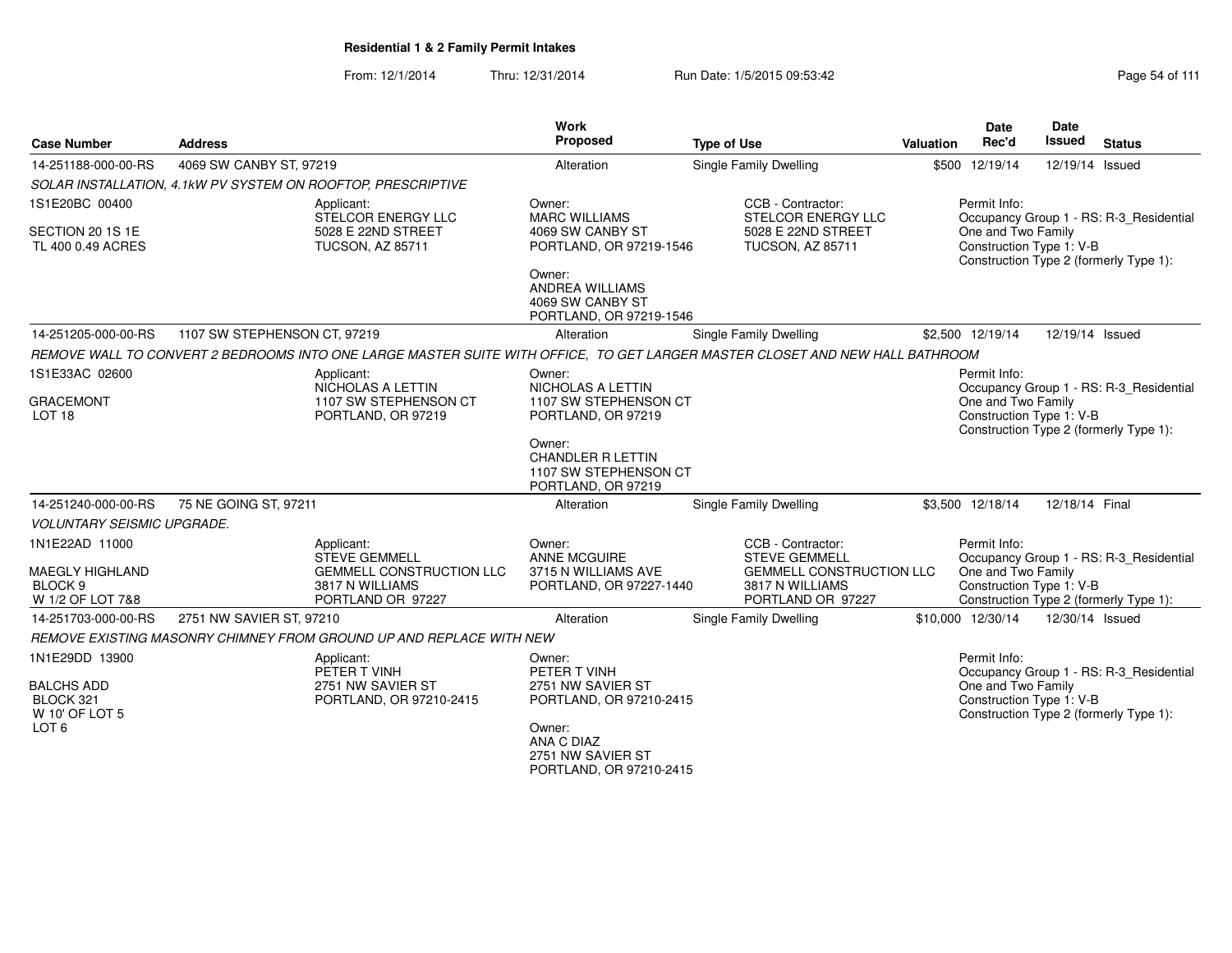From: 12/1/2014Thru: 12/31/2014 Run Date: 1/5/2015 09:53:42 Research 2010 12/31/2014 Page 55 of 111

| <b>Case Number</b>                                | <b>Address</b>                                                                                                                                              | Work<br><b>Proposed</b>                                                                     | <b>Type of Use</b>                                          | <b>Valuation</b> | Date<br>Rec'd                                  | <b>Date</b><br>Issued | <b>Status</b>                                                                                                             |  |
|---------------------------------------------------|-------------------------------------------------------------------------------------------------------------------------------------------------------------|---------------------------------------------------------------------------------------------|-------------------------------------------------------------|------------------|------------------------------------------------|-----------------------|---------------------------------------------------------------------------------------------------------------------------|--|
| 14-251732-000-00-RS                               | 613 SE 30TH AVE, 97214                                                                                                                                      | Alteration                                                                                  | Single Family Dwelling                                      | \$5,000          | 12/23/14                                       |                       | 12/23/14 Under Inspection                                                                                                 |  |
|                                                   | ADD BEDROOM TO BASEMENT/***ADD (6) OUTLETS AND (2) LIGHTS TO EXISTING LINES. aDDING (2) 110V ELECTRICL HEATERS IN ROOMS 12/23/14***                         |                                                                                             |                                                             |                  |                                                |                       |                                                                                                                           |  |
| 1S1E01BA 15300                                    | Applicant:<br>WELCOME HOME REMODELING                                                                                                                       | Owner:<br>PETER HOPPINS                                                                     | CCB - Contractor:<br>WELCOME HOME REMODELING                |                  | Permit Info:                                   |                       | Occupancy Group 1 - RS: R-3 Residential                                                                                   |  |
| HANSONS ADD & 2ND<br>BLOCK 15<br>S 1/2 OF LOT 8&9 | LLC<br>6291 FAIRWAY AVE SE<br><b>SALEM, OR 97306</b>                                                                                                        | 613 SE 30TH AVE<br>PORTLAND, OR 97214-3029<br>Owner:<br>NICOLA C DIAMOND<br>613 SE 30TH AVE | <b>LLC</b><br>6291 FAIRWAY AVE SE<br><b>SALEM, OR 97306</b> |                  | One and Two Family<br>Construction Type 1: V-B |                       | Construction Type 2 (formerly Type 1):                                                                                    |  |
|                                                   |                                                                                                                                                             | PORTLAND, OR 97214-3029                                                                     |                                                             |                  |                                                |                       |                                                                                                                           |  |
| 14-251821-000-00-RS                               | 4856 SE FLAVEL DR, 97206                                                                                                                                    | Alteration                                                                                  | Single Family Dwelling                                      |                  | \$57,000 12/19/14                              |                       | 12/19/14 Issued                                                                                                           |  |
|                                                   | REMODEL EXISTING FINISHED BASEMENT, RECONFIGURE BASEMENT WALLS, NEW BATHROOM, LAUNDRY AREA, GREAT ROOM, 2 ENLARGED WINDOWS (3 BATHROOMS TOTAL)              |                                                                                             |                                                             |                  |                                                |                       |                                                                                                                           |  |
| 1S2E19CA 03200                                    | Applicant:<br>KATHRYN J ZABERTINI                                                                                                                           | Owner:<br><b>DAVE ZABERTINI</b>                                                             | CCB - Contractor:<br><b>D &amp; L ELECTRIC INC</b>          |                  | Permit Info:                                   |                       | Occupancy Group 1 - RS: R-3_Residential                                                                                   |  |
| ERROL HTS<br>BLOCK 19<br>LOT <sub>17</sub>        | 4856 SE FLAVEL DR<br>PORTLAND, OR 97206                                                                                                                     | 4856 SE FLAVEL DR<br>PORTLAND, OR 97206                                                     | PO BOX 367<br>WEST LINN, OR 97068                           |                  | One and Two Family<br>Construction Type 1: V-B |                       | Construction Type 2 (formerly Type 1):                                                                                    |  |
|                                                   |                                                                                                                                                             | Owner:<br>KATHRYN J ZABERTINI<br>4856 SE FLAVEL DR<br>PORTLAND, OR 97206                    |                                                             |                  |                                                |                       |                                                                                                                           |  |
| 14-252023-000-00-RS                               | 035 SW RIDGE DR, 97219                                                                                                                                      | Alteration                                                                                  | Single Family Dwelling                                      |                  | \$15,000 12/19/14                              |                       | 12/19/14 Issued                                                                                                           |  |
|                                                   | BASEMENT REMODEL; FURR OUT WALLS AND ADD NEW WALLS TO CREATE LAUNDRY ROOM, FURNACE ROOM, AND STORAGE; NEW EGRESS WINDOW ON SOUTH SIDE OF THE HOUSE; REMO    |                                                                                             |                                                             |                  |                                                |                       |                                                                                                                           |  |
| 1S1E27BC 11400<br>SOUTH RIDGE<br>E 120' OF LOT 6  | Applicant:<br><b>JOSEPH N PARKER</b><br>35 SW RIDGE DR<br>PORTLAND, OR 97219-6567                                                                           | Owner:<br><b>JOSEPH N PARKER</b><br>35 SW RIDGE DR<br>PORTLAND, OR 97219-6567               |                                                             |                  | Permit Info:<br>Construction Type 1: V-B       |                       | Occupancy Group 1 - RS: R-3_Remodel<br>Construction Type 2 (formerly Type 1):<br>Total Square Footage - Display Only: 575 |  |
|                                                   |                                                                                                                                                             | Owner:<br><b>MARCY K PARKER</b><br>35 SW RIDGE DR<br>PORTLAND, OR 97219-6567                |                                                             |                  |                                                |                       |                                                                                                                           |  |
| 14-252029-000-00-RS                               | 4803 NE 18TH AVE, 97211                                                                                                                                     | Alteration                                                                                  | <b>Single Family Dwelling</b>                               |                  | \$22,000 12/19/14                              |                       | 12/19/14 Under Inspection                                                                                                 |  |
|                                                   | CONVERT BASEMENT TO LIVING SPACE: FURR OUT WALLS AND ADD NEW WALLS TO CREATE OFFICE ROOM. EXCERCISE ROOM. FILE STORAGE ROOM. BATHROOM/LAUNDRY ROOM. AND THE |                                                                                             |                                                             |                  |                                                |                       |                                                                                                                           |  |
| 1N1E23AC 02800                                    | Applicant:<br><b>GREEN RISING CONSTRUCTION</b>                                                                                                              | Owner:<br><b>TIMOTHY J HALL</b>                                                             | CCB - Contractor:<br><b>GREEN RISING CONSTRUCTION</b>       |                  | Permit Info:                                   |                       | Occupancy Group 1 - RS: R-3 Residential                                                                                   |  |
| VERNON                                            | LLC                                                                                                                                                         | 4803 NE 18TH AVE                                                                            | <b>LLC</b>                                                  |                  | One and Two Family                             |                       |                                                                                                                           |  |
| BLOCK 40<br>LOT 10                                | 4788 SKYLINE RD S APT 16<br><b>SALEM, OR 97306</b>                                                                                                          | PORTLAND, OR 97211-5721<br>Owner:<br><b>MOLLY M CARNAHAN</b><br>4803 NE 18TH AVE            | 4788 SKYLINE RD S APT 16<br><b>SALEM, OR 97306</b>          |                  | Construction Type 1: V-B                       |                       | Construction Type 2 (formerly Type 1):                                                                                    |  |
|                                                   |                                                                                                                                                             | PORTLAND, OR 97211-5721                                                                     |                                                             |                  |                                                |                       |                                                                                                                           |  |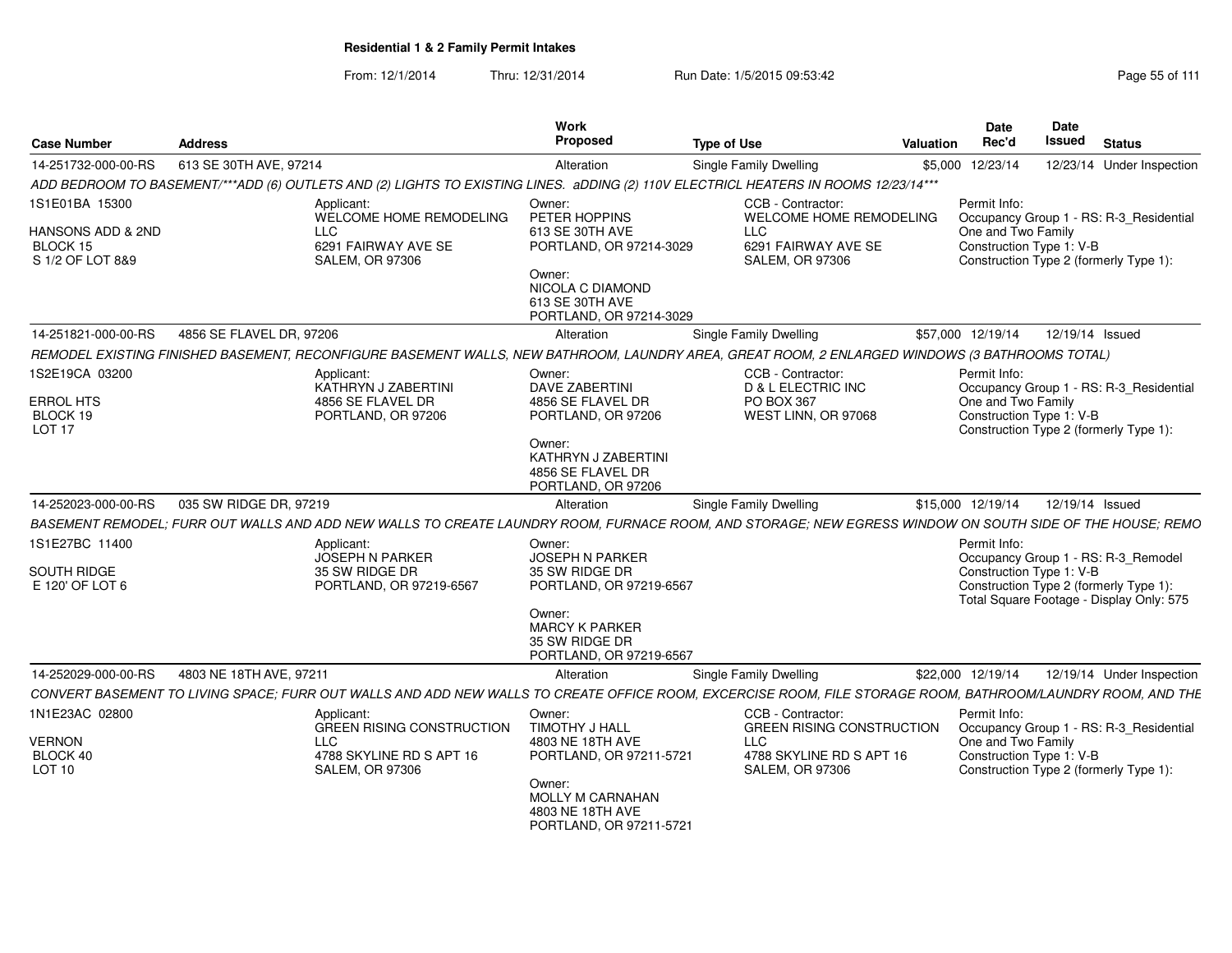From: 12/1/2014Thru: 12/31/2014 Run Date: 1/5/2015 09:53:42 Research 2010 12:43 Rage 56 of 111

| <b>Case Number</b>                        | <b>Address</b>                                                                                                                                                | Work<br><b>Proposed</b>                                                               | <b>Type of Use</b>                                                                     | Valuation          | <b>Date</b><br>Rec'd | Date<br>Issued                                 | <b>Status</b>                                                                       |
|-------------------------------------------|---------------------------------------------------------------------------------------------------------------------------------------------------------------|---------------------------------------------------------------------------------------|----------------------------------------------------------------------------------------|--------------------|----------------------|------------------------------------------------|-------------------------------------------------------------------------------------|
| 14-252059-000-00-RS                       | 16562 SE MAIN ST, 97233                                                                                                                                       | Alteration                                                                            | Single Family Dwelling                                                                 | \$2,000 12/19/14   |                      |                                                | 12/19/14 Issued                                                                     |
| REPLACE TRUSS LOCATED IN GARAGE           |                                                                                                                                                               |                                                                                       |                                                                                        |                    |                      |                                                |                                                                                     |
| 1S3E06BC 09300<br><b>BLAZER VILLA</b>     | Applicant:<br>STATEWIDE RESTORATION INC<br>12838A NE AIRPORT WAY                                                                                              | Owner:<br><b>RANDALL L STILES</b><br>16562 SE MAIN ST                                 | CCB - Contractor:<br>STATEWIDE RESTORATION INC<br>12838A NE AIRPORT WAY                | Permit Info:       |                      | One and Two Family                             | Occupancy Group 1 - RS: R-3 Residential                                             |
| <b>BLOCK1</b><br>LOT 6&A TL 9300          | PORTLAND, OR 97230                                                                                                                                            | PORTLAND, OR 97233-4045<br>Owner:<br><b>SUSAN F STILES</b><br><b>16562 SE MAIN ST</b> | PORTLAND, OR 97230                                                                     |                    |                      | Construction Type 1: V-B                       | Construction Type 2 (formerly Type 1):                                              |
|                                           |                                                                                                                                                               | PORTLAND, OR 97233-4045                                                               |                                                                                        |                    |                      |                                                |                                                                                     |
| 14-252208-000-00-RS                       | 3564 NE 26TH AVE, 97212                                                                                                                                       | Alteration                                                                            | Single Family Dwelling                                                                 | \$15,400 12/22/14  |                      |                                                | 12/22/14 Issued                                                                     |
|                                           | REPLACE EXISTING MASONRY CHIMNEY AT SOUTH ELEVATION LIKE FOR LIKE                                                                                             |                                                                                       |                                                                                        |                    |                      |                                                |                                                                                     |
| 1N1E24CC 14800                            | Applicant:<br>PORTLAND CHIMNEY INC                                                                                                                            | Owner:<br><b>WARREN K WIMMER</b>                                                      | CCB - Contractor:<br>PORTLAND CHIMNEY INC                                              | Permit Info:       |                      |                                                | Occupancy Group 1 - RS: R-3 Residential                                             |
| <b>ALAMEDA PARK</b><br>BLOCK <sub>3</sub> | 1441 SE 122ND AVE STE M<br>PORTLAND, OR 972331204                                                                                                             | 3564 NE 26TH AVE<br>PORTLAND, OR 97212-1521                                           | 1441 SE 122ND AVE STE M<br>PORTLAND, OR 972331204                                      |                    |                      | One and Two Family<br>Construction Type 1: V-B |                                                                                     |
| <b>LOT 10</b>                             |                                                                                                                                                               |                                                                                       |                                                                                        |                    |                      |                                                | Construction Type 2 (formerly Type 1):                                              |
| 14-252409-000-00-RS                       | 6116 SW 33RD PL, 97201                                                                                                                                        | Alteration                                                                            | Single Family Dwelling                                                                 | \$24,000 12/30/14  |                      |                                                | 12/30/14 Issued                                                                     |
|                                           | FINISH 2ND FLOOR TO CREATE MASTER SUITE. INCLUDES BEDROOM. WALK IN CLOSET AND BATHROOM. 2 NEW WINDOWS (3 BATHROOMS TOTAL)                                     |                                                                                       |                                                                                        |                    |                      |                                                |                                                                                     |
| 1S1E17DC 12000                            | Applicant:<br><b>BOB STEELE</b>                                                                                                                               | Owner:<br><b>WEST COAST SUPPLY LLC</b>                                                | CCB - Contractor:<br>PETER RYABIKIN                                                    | Permit Info:       |                      |                                                | Occupancy Group 1 - RS: R-3_Residential                                             |
| <b>GLENELYN</b>                           | <b>DESIGN INTELLIGENCE</b>                                                                                                                                    | 20011 NE 10TH AVE                                                                     | AP PACIFIC LLC                                                                         |                    |                      | One and Two Family                             |                                                                                     |
| BLOCK 16<br>LOT <sub>2</sub>              | 3013 SE WASHOUGAL RIVER RD<br>WASHOUGAL, WA 98671                                                                                                             | RIDGEFIELD, WA 98642-8168                                                             | 800 NE TENNEY RS STE 110-423<br>VANCOUVER WA, 98685                                    |                    |                      | Construction Type 1: V-B                       | Construction Type 2 (formerly Type 1):                                              |
| S 50' OF LOT 5                            |                                                                                                                                                               |                                                                                       |                                                                                        |                    |                      |                                                |                                                                                     |
| 14-252603-000-00-RS                       | 926 NE FLORAL PL. 97232                                                                                                                                       | Alteration                                                                            | Single Family Dwelling                                                                 | \$190,000 12/23/14 |                      |                                                | 12/23/14 Issued                                                                     |
|                                           | KITCHEN AND SECOND FLOOR SMOKE DAMAGE REMODEL: MAIN FLOOR TO INCLUDE NEW WINDOWS IN THE KITCHEN: ADD NEW WINDOW AND RECONFIGURE CLOSET WALLS ON THE MAIN F    |                                                                                       |                                                                                        |                    |                      |                                                |                                                                                     |
| 1N1E36AC 01700                            | Applicant:<br>MELISSA MCCALL                                                                                                                                  | Owner:<br><b>BRIAN W WIESER</b>                                                       | CCB - Contractor:<br><b>BERENICE DORSEY</b>                                            |                    | Permit Info:         |                                                | Occupancy Group 1 - RS: R-3_Remodel                                                 |
| LAURELHURST                               | <b>MCCALL DESIGN LLC</b>                                                                                                                                      | 926 NE FLORAL PL                                                                      | MOVE IN READY LLC                                                                      |                    |                      | Construction Type 1: V-B                       |                                                                                     |
| BLOCK 11<br>LOT <sub>9</sub>              | 4336 NE 65TH AVE<br>PORTLAND OR 97218                                                                                                                         | PORTLAND, OR 97232-2568<br>Owner:                                                     | PMB#320, 6663 SW BEAVERTON<br><b>HILLSDALE</b><br>PORTLAND, OR 97225                   |                    |                      |                                                | Construction Type 2 (formerly Type 1):<br>Total Square Footage - Display Only: 2100 |
|                                           |                                                                                                                                                               | AMY M EDWARDS<br>926 NE FLORAL PL<br>PORTLAND, OR 97232-2568                          |                                                                                        |                    |                      |                                                |                                                                                     |
| 14-252959-000-00-RS                       | 2423 NW SAVIER ST, 97210                                                                                                                                      | Alteration                                                                            | Single Family Dwelling                                                                 | \$40,000 12/24/14  |                      |                                                | 12/24/14 Issued                                                                     |
|                                           | DIG OUT CRAWL SPACE FOR ADDITION TO BASEMENT FOR LIVING ROOM, CONVERT REMAINING PORTION OF BASEMENT TO FAMILY, RECONFIGURE BATHROOM AND EXISTING GARAGE TO RI |                                                                                       |                                                                                        |                    |                      |                                                |                                                                                     |
| 1N1E28CC 10900                            | Applicant:                                                                                                                                                    | Owner:                                                                                | CCB - Contractor:                                                                      | Permit Info:       |                      |                                                |                                                                                     |
| <b>BALCHS ADD</b>                         | <b>TIM RICE</b><br>ACORN TO OAK REMODELING                                                                                                                    | <b>ADRIEN ROBERT</b><br>2423 NW SAVIER ST                                             | ACORN TO OAK REMODELING LLC Occupancy Group 1 - RS: R-3_Residential<br>524 NE 68TH AVE |                    |                      | One and Two Family                             |                                                                                     |
| BLOCK 318                                 | 524 NE 68TH AVE                                                                                                                                               | PORTLAND, OR 97210                                                                    | PORTLAND OR 97213                                                                      |                    |                      | Construction Type 1: V-B                       |                                                                                     |
| E 1/2 OF LOT 3                            | PORTLAND OR 97213                                                                                                                                             |                                                                                       |                                                                                        |                    |                      |                                                | Construction Type 2 (formerly Type 1):                                              |
|                                           |                                                                                                                                                               | Owner:<br>RAPHAELLE ROBERT<br>2423 NW SAVIER ST<br>PORTLAND, OR 97210                 |                                                                                        |                    |                      |                                                |                                                                                     |
|                                           |                                                                                                                                                               |                                                                                       |                                                                                        |                    |                      |                                                |                                                                                     |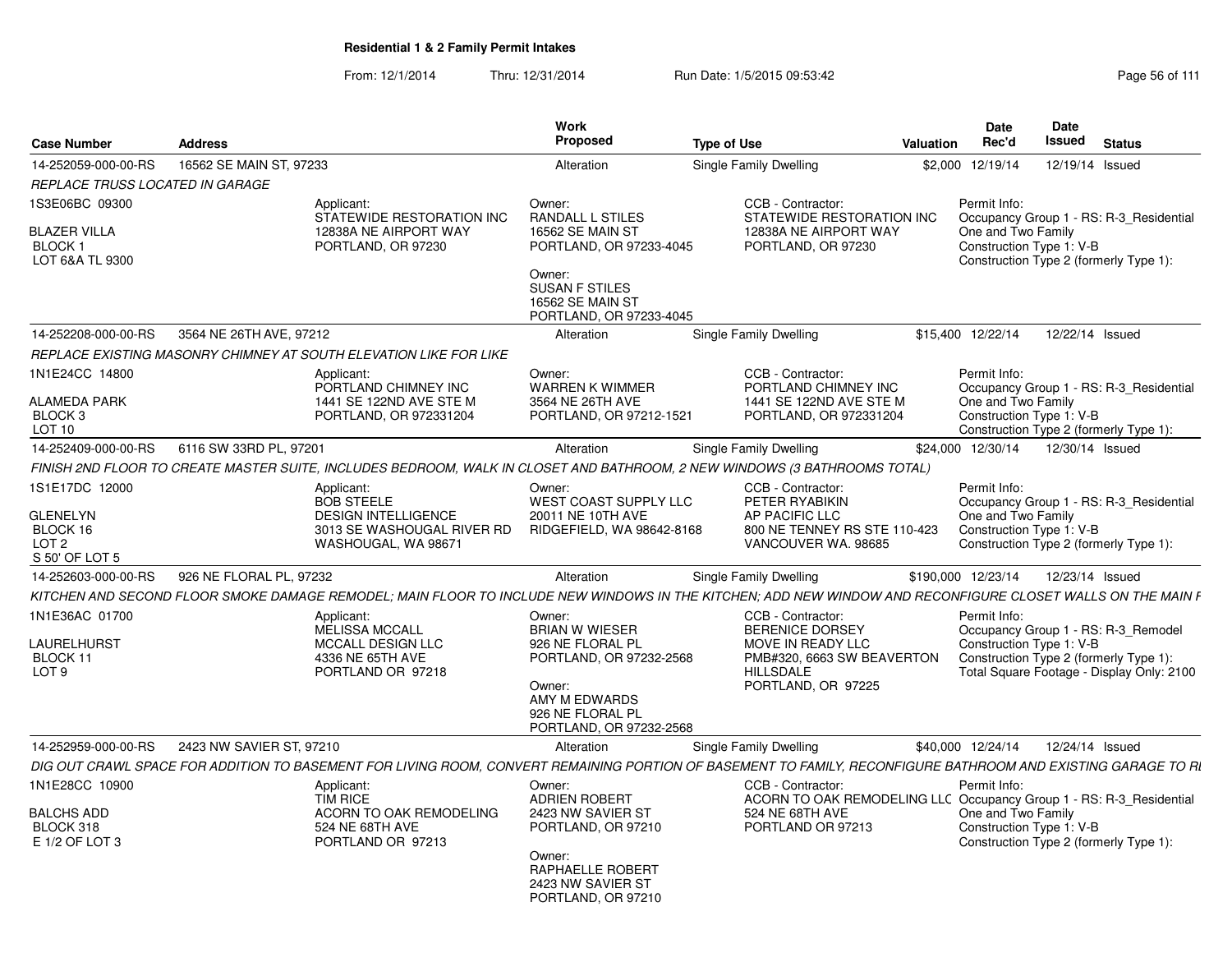| <b>Case Number</b>                                      | <b>Address</b>                                           |                                                                                                                                                                 | <b>Work</b><br>Proposed                                                    | <b>Type of Use</b> |                                                                         | Valuation | <b>Date</b><br>Rec'd                           | <b>Date</b><br><b>Issued</b> | <b>Status</b>                                                                      |
|---------------------------------------------------------|----------------------------------------------------------|-----------------------------------------------------------------------------------------------------------------------------------------------------------------|----------------------------------------------------------------------------|--------------------|-------------------------------------------------------------------------|-----------|------------------------------------------------|------------------------------|------------------------------------------------------------------------------------|
| 14-252986-000-00-RS                                     | 114 SE 63RD AVE, 97215                                   |                                                                                                                                                                 | Alteration                                                                 |                    | <b>Single Family Dwelling</b>                                           |           | \$5,000 12/23/14                               | 12/23/14 Issued              |                                                                                    |
|                                                         |                                                          | DEMOLITION OF LOAD BEARING WALL BETWEEN KITCHEN AND DINING ROOM; CONVERT PORTION OF GARAGE (18") TO PLACE EXISTING FRIDGEPLUMBING AND MECHANICAL PERMITS REQU   |                                                                            |                    |                                                                         |           |                                                |                              |                                                                                    |
| 1N2E32CC 11000                                          |                                                          | Applicant:<br>KARINA BRUZZESE                                                                                                                                   | Owner:<br><b>KARINA BRUZZESE</b>                                           |                    |                                                                         |           | Permit Info:                                   |                              | Occupancy Group 1 - RS: R-3_Remodel                                                |
| <b>ORCHARD HOMES</b><br>BLOCK 11<br>LOT <sub>7</sub>    |                                                          | 114 SE 63RD AVE<br>PORTLAND, OR 97215-1317                                                                                                                      | 114 SE 63RD AVE<br>PORTLAND, OR 97215-1317                                 |                    |                                                                         |           | Construction Type 1: V-B                       |                              | Construction Type 2 (formerly Type 1):                                             |
| 14-253023-000-00-RS                                     | 2925 NE 53RD AVE, 97213                                  |                                                                                                                                                                 | Alteration                                                                 |                    | Single Family Dwelling                                                  |           | \$33,805 12/23/14                              |                              | <b>Under Review</b>                                                                |
|                                                         |                                                          | MAIN FLOOR - REMOVE INTERIOR WALL TO OPEN LIVING ROOM: NEW STAIRS FROM MAIN FLOOR TO UPPER: BASEMENT - CONVERT TO HABITALBE SPACE FOR NEW  BEDROOMS  FAMILY RO( |                                                                            |                    |                                                                         |           |                                                |                              |                                                                                    |
| 1N2E30AC 05200                                          |                                                          | Applicant:<br><b>DILLON PAUL</b>                                                                                                                                | Owner:<br>FIVEQ DEVELOPMENT LLC                                            |                    | CCB - Contractor:<br>KINGDOM BUILDERS INC                               |           | Permit Info:                                   |                              | Occupancy Group 1 - RS: R-3_Remodel                                                |
| ROSE CITY PK<br>BLOCK 97<br>LOT <sub>9</sub>            |                                                          | FIVE Q DEVELOPMENT LLC<br>59160 E SLEEPY HOLLOW DR<br><b>SANDY OR, 97055</b>                                                                                    | 59160 E SLEEPY HOLLOW DR<br>SANDY, OR 97055                                |                    | 18862 JACOBY RD<br><b>SANDY, OR 97055</b>                               |           | Construction Type 1: V-B                       |                              | Construction Type 2 (formerly Type 1):<br>Total Square Footage - Display Only: 906 |
| 14-253055-000-00-RS                                     | 3942 SE 29TH AVE, 97202                                  |                                                                                                                                                                 | Alteration                                                                 |                    | <b>Single Family Dwelling</b>                                           |           | \$4.200 12/23/14                               | 12/24/14 Final               |                                                                                    |
| <b>VOLUNTARY SEISMIC UPGRADE</b>                        |                                                          |                                                                                                                                                                 |                                                                            |                    |                                                                         |           |                                                |                              |                                                                                    |
| 1S1E12CA 13000                                          |                                                          | Applicant:<br><b>STEVE GEMMELL</b>                                                                                                                              | Owner:<br><b>ANNE KNUPFER</b>                                              |                    | CCB - Contractor:<br><b>STEVE GEMMELL</b>                               |           | Permit Info:                                   |                              | Occupancy Group 1 - RS: R-3 Residential                                            |
| <b>KENILWORTH</b><br><b>BLOCK 5</b><br>LOT <sub>5</sub> |                                                          | <b>GEMMELL CONSTRUCTION LLC</b><br>3817 N WILLIAMS<br>PORTLAND OR 97227                                                                                         | 5830 SE LAFAYETTE ST<br>PORTLAND, OR 97206                                 |                    | <b>GEMMELL CONSTRUCTION LLC</b><br>3817 N WILLIAMS<br>PORTLAND OR 97227 |           | One and Two Family<br>Construction Type 1: V-B |                              | Construction Type 2 (formerly Type 1):                                             |
| 14-253117-000-00-RS                                     | 3609 SE 79TH AVE                                         |                                                                                                                                                                 | Alteration                                                                 |                    | Single Family Dwelling                                                  |           | \$500 12/23/14                                 | 12/23/14 Issued              |                                                                                    |
|                                                         | SOLAR INSTALLATION OF ROOF PV SOLAR ARRAY - PERSCRIPTIVE |                                                                                                                                                                 |                                                                            |                    |                                                                         |           |                                                |                              |                                                                                    |
| 1S2E08DA 03402                                          |                                                          | Applicant:<br>MELISSA BENTLEY                                                                                                                                   | Owner:<br><b>COLLIN CORDOZA</b>                                            |                    | CCB - Contractor:<br>SOLARCITY CORPORATION                              |           | Permit Info:                                   |                              | Occupancy Group 1 - RS: R-3_Remodel                                                |
| PARTITION PLAT 2006-4<br>LOT <sub>2</sub>               |                                                          | SOLAR CITY CORPORATION<br>6132 NE 112TH AVE<br>PORTLAND, OR 97220                                                                                               | 3609 SE 79TH AVE<br>PORTLAND, OR 97206                                     |                    | 6132 NE 112th AVE<br>PORTLAND, OR 97220                                 |           | Construction Type 1: V-B                       |                              | Construction Type 2 (formerly Type 1):                                             |
|                                                         |                                                          |                                                                                                                                                                 | Owner:<br><b>MAKAYLA CORDOZA</b><br>3609 SE 79TH AVE<br>PORTLAND, OR 97206 |                    |                                                                         |           |                                                |                              |                                                                                    |
| 14-253128-000-00-RS                                     | 8415 N OLYMPIA ST. 97203                                 |                                                                                                                                                                 | Alteration                                                                 |                    | <b>Single Family Dwelling</b>                                           |           | \$500 12/23/14                                 | 12/23/14 Issued              |                                                                                    |
|                                                         | SOLAR INSTALLATION OF PV ROOF MOUNT ARRAY - PERSCRIPTIVE |                                                                                                                                                                 |                                                                            |                    |                                                                         |           |                                                |                              |                                                                                    |
| 1N1W01DA 08900                                          |                                                          | Applicant:<br>MELISSA BENTLEY                                                                                                                                   | Owner:<br><b>FINIAN SMALL</b>                                              |                    | CCB - Contractor:<br>SOLARCITY CORPORATION                              |           | Permit Info:                                   |                              | Occupancy Group 1 - RS: R-3_Remodel                                                |
| OAK PARK ADD 2<br><b>BLOCK 5</b><br>LOT <sub>12</sub>   |                                                          | SOLAR CITY CORPORATION<br>6132 NE 112TH AVE<br>PORTLAND, OR 97220                                                                                               | 8415 N OLYMPIA ST<br>PORTLAND, OR 97203-1112                               |                    | 6132 NE 112th AVE<br>PORTLAND, OR 97220                                 |           | Construction Type 1: V-B                       |                              | Construction Type 2 (formerly Type 1):                                             |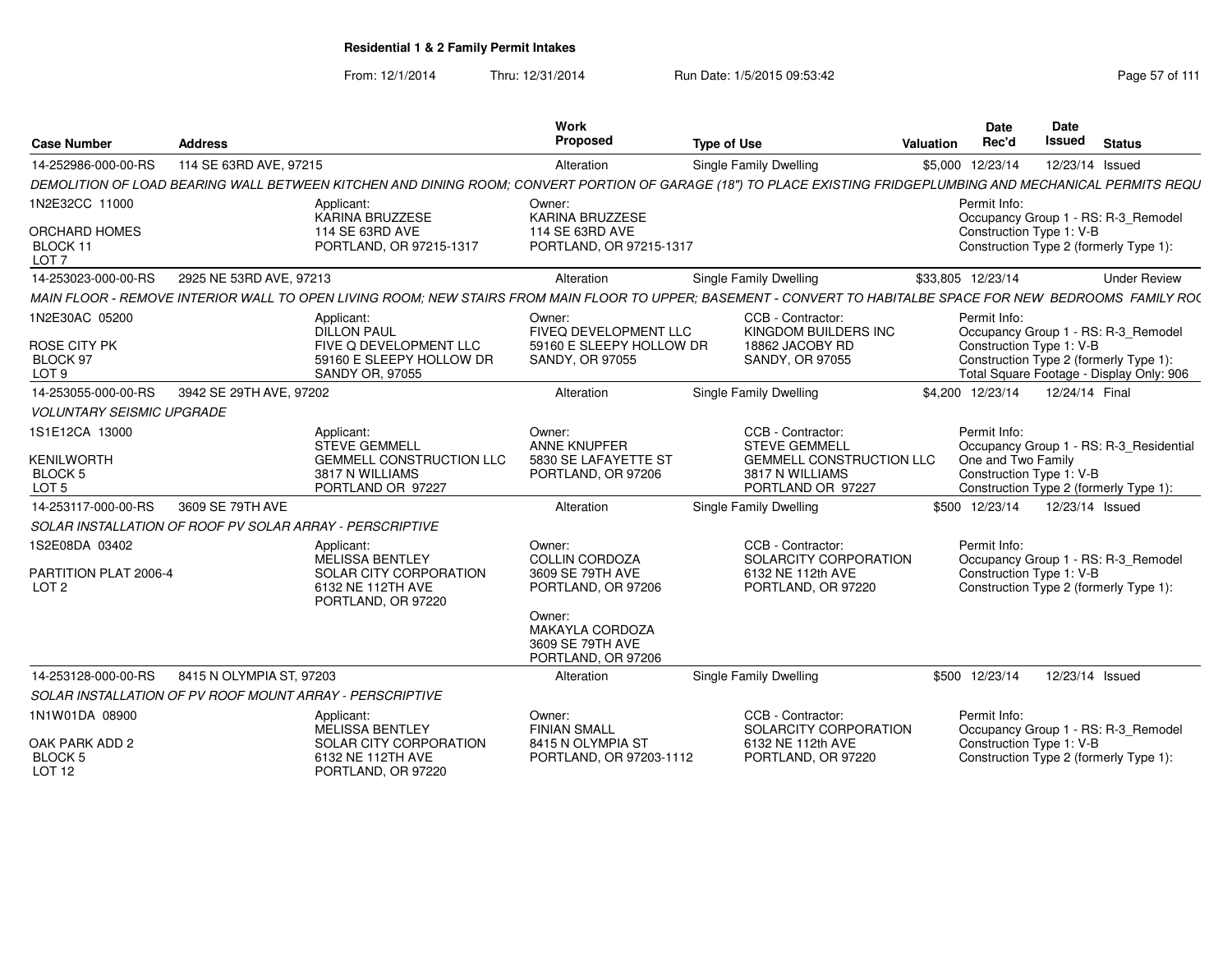From: 12/1/2014Thru: 12/31/2014 Run Date: 1/5/2015 09:53:42 Research 2010 12/31/2014 Page 58 of 111

| <b>Case Number</b>                                                                | <b>Address</b>                                                                                                                                                 | Work<br>Proposed                                                                                                                                                | <b>Type of Use</b>                                                                                                                    | Valuation | Date<br>Rec'd                      | Date<br>Issued<br><b>Status</b>                                                                                                                      |
|-----------------------------------------------------------------------------------|----------------------------------------------------------------------------------------------------------------------------------------------------------------|-----------------------------------------------------------------------------------------------------------------------------------------------------------------|---------------------------------------------------------------------------------------------------------------------------------------|-----------|------------------------------------|------------------------------------------------------------------------------------------------------------------------------------------------------|
| 14-253152-000-00-RS                                                               | 6207 NE DAVIS ST, 97213                                                                                                                                        | Alteration                                                                                                                                                      | Single Family Dwelling                                                                                                                |           | \$8,000 12/23/14                   | 12/23/14 Under Inspection                                                                                                                            |
|                                                                                   | CONVERT PORTION OF EXISTING SECOND LEVEL TO NEW BATHROOM.TOTAL OF TWO BATHROOMSTRADE PERMITS (ET,PT)TO BE OBTAINED SEPARATELY                                  |                                                                                                                                                                 |                                                                                                                                       |           |                                    |                                                                                                                                                      |
| 1N2E32CB 07700<br>ORCHARD HOMES<br>BLOCK <sub>8</sub><br><b>LOT 14</b>            | Applicant:<br>WILL TUCKER<br>WILLAMETTE VALLEY PROPERTY<br><b>HOLDINGS LLC</b><br>15559 VILLAGE DR<br>LAKE OSWEGO OR 97034                                     | Owner:<br>15559 VILLAGE DR<br>LAKE OSWEGO, OR 97034-3759<br>Owner:<br><b>HOLDINGS LLC</b><br>15559 VILLAGE DR<br>LAKE OSWEGO, OR 97034-3759                     | CCB - Contractor:<br>WILLAMETTE VALLEY PROPERTY WILLAMETTE VALLEY<br><b>REDEVELOPMENT</b><br>15559 VILLAGE DR<br>LAKE OSWEGO OR 97034 |           | Permit Info:                       | Occupancy Group 1 - RS: R-3_Remodel<br>Construction Type 1: V-B<br>Construction Type 2 (formerly Type 1):<br>Total Square Footage - Display Only: 80 |
| 14-253159-000-00-RS                                                               | 1171 NE 72ND AVE, 97213                                                                                                                                        | Alteration                                                                                                                                                      | Single Family Dwelling                                                                                                                |           | \$600 12/23/14                     | 12/23/14 Final                                                                                                                                       |
|                                                                                   | REPLACE HAND RAILS ON BACK STAIRS SEE 14-167788HS                                                                                                              |                                                                                                                                                                 |                                                                                                                                       |           |                                    |                                                                                                                                                      |
| 1N2E32AB 20900<br>KATHARINE<br>BLOCK 33<br>N 46.10' OF LOT 1                      | Applicant:<br>WILL TUCKER<br>WILLAMETTE VALLEY PROPERTY<br><b>HOLDINGS LLC</b><br>15559 VILLAGE DR<br>LAKE OSWEGO OR 97034                                     | Owner:<br>15559 VILLAGE DR<br>LAKE OSWEGO, OR 97034-3759<br>Owner:<br><b>HOLDINGS LLC</b><br>15559 VILLAGE DR<br>LAKE OSWEGO, OR 97034-3759                     | CCB - Contractor:<br>WILLAMETTE VALLEY PROPERTY WILLAMETTE VALLEY<br>REDEVELOPMENT<br>15559 VILLAGE DR<br>LAKE OSWEGO OR 97034        |           | Permit Info:<br>One and Two Family | Occupancy Group 1 - RS: R-3 Residential<br>Construction Type 1: V-B<br>Construction Type 2 (formerly Type 1):                                        |
| 14-253175-000-00-RS                                                               | 851 NE 118TH AVE, 97220                                                                                                                                        | Alteration                                                                                                                                                      | Single Family Dwelling                                                                                                                |           | \$40,000 12/31/14                  | 12/31/14 Issued                                                                                                                                      |
|                                                                                   | REMODEL TWO EXISTING BATHROOMS, ONE ON THE MAIN LEVEL AND EXPAND BATHROOM IN THE GARAGE, REMOVE TWO WALLS IN THE LIVING DINING ROOM AREA, UPDATE FOOTINGS IN E |                                                                                                                                                                 |                                                                                                                                       |           |                                    |                                                                                                                                                      |
| 1N2E34AD 05500<br><b>HAZELWOOD</b><br>LOT 9 TL 5500                               | Applicant:<br><b>WILLIS BOYER</b><br>5636 SE 46TH AVE<br>PORTLAND, OR 97206                                                                                    | Owner:<br><b>WILLIS BOYER</b><br>5636 SE 46TH AVE<br>PORTLAND, OR 97206                                                                                         |                                                                                                                                       |           | Permit Info:<br>One and Two Family | Occupancy Group 1 - RS: R-3_Residential<br>Construction Type 1: V-B<br>Construction Type 2 (formerly Type 1):                                        |
| 14-253230-000-00-RS                                                               | 2815 SW MONTGOMERY DR, 97201                                                                                                                                   | Alteration                                                                                                                                                      | Single Family Dwelling                                                                                                                |           | \$500 12/23/14                     | 12/23/14 Final                                                                                                                                       |
|                                                                                   | SOLAR INSTALLATION OF 3.3KW SOLAR ELECTRIC SYSTEM ON ROOF - PERSCRIPTIVE                                                                                       |                                                                                                                                                                 |                                                                                                                                       |           |                                    |                                                                                                                                                      |
| 1S1E08AA 11400<br><b>GREENWAY</b><br><b>BLOCK N</b><br>LOT 10 EXC N 8.5' OF W 30' | Applicant:<br><b>SAMANTHA PARSONS</b><br><b>SOLTERRA SYSTEMS</b><br>79 SE TAYLOR ST #401<br>PORTLAND, OR 97214                                                 | Owner:<br>STEPHEN D HOCHMAN<br>2815 SW MONTGOMERY DR<br>PORTLAND, OR 97201<br>Owner:<br><b>JULIET BT HOCHMAN</b><br>2815 SW MONTGOMERY DR<br>PORTLAND, OR 97201 | CCB - Contractor:<br>SOLTERRA SYSTEMS INC<br>79 SE TAYLOR ST. STE 401<br>PORTLAND OR 97214                                            |           | Permit Info:<br>One and Two Family | Occupancy Group 1 - RS: R-3_Residential<br>Construction Type 1: V-B<br>Construction Type 2 (formerly Type 1):                                        |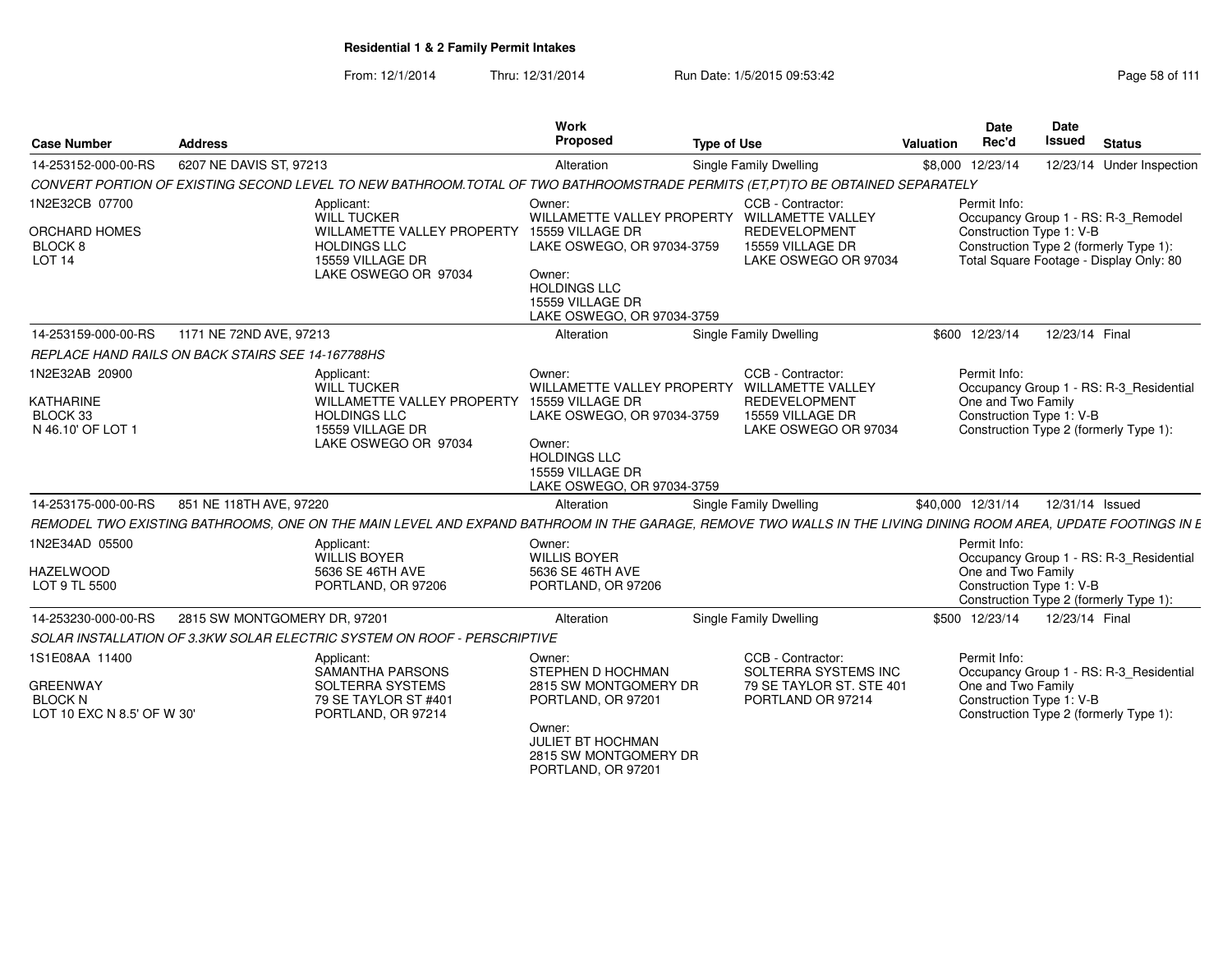From: 12/1/2014Thru: 12/31/2014 Run Date: 1/5/2015 09:53:42 Research 2010 12/31/2014 Page 59 of 111

| <b>Case Number</b>                                                    | <b>Address</b>              |                                                                                                                                                             | <b>Work</b><br>Proposed                                                        | <b>Type of Use</b>                                                                                          | <b>Valuation</b> | <b>Date</b><br>Rec'd                                           | <b>Date</b><br>Issued | <b>Status</b>                                                                                                                 |
|-----------------------------------------------------------------------|-----------------------------|-------------------------------------------------------------------------------------------------------------------------------------------------------------|--------------------------------------------------------------------------------|-------------------------------------------------------------------------------------------------------------|------------------|----------------------------------------------------------------|-----------------------|-------------------------------------------------------------------------------------------------------------------------------|
| 14-253231-000-00-RS                                                   | 25 N BRYANT ST, 97217       |                                                                                                                                                             | Alteration                                                                     | Single Family Dwelling                                                                                      |                  | \$29,999 12/24/14                                              |                       | 12/24/14 Under Inspection                                                                                                     |
|                                                                       |                             | REMODEL REPLACE EXISTING KITCHEN WINDOW WITH NEW DOOR, AND INFILL EXISTING DOOR,NEW DOOR ON MAIN FLOOR ROOM TO CREATE CLOSET, RECONFIGURE WALLS ON SECOND L |                                                                                |                                                                                                             |                  |                                                                |                       |                                                                                                                               |
| 1N1E15AC 00200                                                        |                             | Applicant:                                                                                                                                                  | Owner:                                                                         | CCB - Contractor:                                                                                           |                  | Permit Info:                                                   |                       |                                                                                                                               |
| LOVELEIGH<br>BLOCK 10<br>E 1/2 OF LOT 6&7                             |                             | CATHEDRAL CONSTRUCTION LLC MYREE WILLIAMS<br>7920 N FOSS AVE<br>PORTLAND, OR 97203                                                                          | 25 N BRYANT ST<br>PORTLAND, OR 97217                                           | WEST SIDE ELECTRIC COMPANY<br>INC<br>1834 SE 8TH AVE<br>PORTLAND, OR 97214-3532<br>CCB - Contractor:        |                  | One and Two Family<br>Construction Type 1: V-B                 |                       | Occupancy Group 1 - RS: R-3_Residential<br>Construction Type 2 (formerly Type 1):<br>Total Square Footage - Display Only: 272 |
|                                                                       |                             |                                                                                                                                                             |                                                                                | <b>CASEBEER HYDRONICS LLC</b><br>7146 N GREELEY AVE<br>PORTLAND, OR 97217                                   |                  |                                                                |                       |                                                                                                                               |
|                                                                       |                             |                                                                                                                                                             |                                                                                | CCB - Contractor:<br>CATHEDRAL CONSTRUCTION LLC<br>7920 N FOSS AVE<br>PORTLAND, OR 97203                    |                  |                                                                |                       |                                                                                                                               |
| 14-253243-000-00-RS                                                   | 2837 NE 31ST AVE, 97212     |                                                                                                                                                             | Alteration                                                                     | Single Family Dwelling                                                                                      |                  | \$2,000 12/23/14                                               | 12/23/14 Final        |                                                                                                                               |
| <b>VOLUNTARY SEISMIC UPGRADE</b>                                      |                             |                                                                                                                                                             |                                                                                |                                                                                                             |                  |                                                                |                       |                                                                                                                               |
| 1N1E25BD 11300<br>WAYNEWOOD<br>BLOCK <sub>9</sub><br>LOT <sub>2</sub> |                             | Applicant:<br>ANDREW OSBORN<br><b>NW SEISMIC</b><br>2649 SE STEPHENS<br>PORTLAND OR 97214                                                                   | Owner:<br><b>THOMAS HARBURG</b><br>2837 NE 31ST AVE<br>PORTLAND, OR 97212-3607 | CCB - Contractor:<br><b>MICHAEL WIEBER</b><br>ELYSIUM CONSTRUCTION LLC<br>PO BOX 12010<br>PORTLAND OR 97212 |                  | Permit Info:<br>One and Two Family<br>Construction Type 1: V-B |                       | Occupancy Group 1 - RS: R-3_Residential<br>Construction Type 2 (formerly Type 1):                                             |
|                                                                       |                             |                                                                                                                                                             | Owner:<br>ALIDA N ROL<br>2837 NE 31ST AVE<br>PORTLAND, OR 97212-3607           |                                                                                                             |                  |                                                                |                       |                                                                                                                               |
| 14-253246-000-00-RS                                                   | 2033 N ALBERTA ST, 97217    |                                                                                                                                                             | Alteration                                                                     | Single Family Dwelling                                                                                      |                  | \$2,000 12/23/14                                               | 12/23/14 Issued       |                                                                                                                               |
| <b>VOLUNTARY SEISMIC UPGRADE</b>                                      |                             |                                                                                                                                                             |                                                                                |                                                                                                             |                  |                                                                |                       |                                                                                                                               |
| 1N1E21AB 22200                                                        |                             | Applicant:                                                                                                                                                  | Owner:                                                                         | CCB - Contractor:                                                                                           |                  | Permit Info:                                                   |                       |                                                                                                                               |
| <b>TERMINUS ADD</b>                                                   |                             | <b>ANDREW OSBORN</b><br><b>NW SEISMIC</b>                                                                                                                   | <b>HASIN N JAHAN</b><br>2033 N ALBERTA ST                                      | MICHAEL WIEBER<br>ELYSIUM CONSTRUCTION LLC                                                                  |                  | One and Two Family                                             |                       | Occupancy Group 1 - RS: R-3 Residential                                                                                       |
| <b>BLOCK 5</b><br>LOT <sub>16</sub>                                   |                             | 2649 SE STEPHENS<br>PORTLAND OR 97214                                                                                                                       | PORTLAND, OR 97217                                                             | PO BOX 12010<br>PORTLAND OR 97212                                                                           |                  | Construction Type 1: V-B                                       |                       | Construction Type 2 (formerly Type 1):                                                                                        |
| 14-253951-000-00-RS                                                   | 1919 SW ELIZABETH ST, 97201 |                                                                                                                                                             | Alteration                                                                     | Single Family Dwelling                                                                                      |                  | \$4.000 12/27/14                                               |                       | Approved to Issue                                                                                                             |
| <b>VOLUNTARY SEISMIC UPGRADE.</b>                                     |                             |                                                                                                                                                             |                                                                                |                                                                                                             |                  |                                                                |                       |                                                                                                                               |
| 1S1E04CB 10300                                                        |                             | Applicant:                                                                                                                                                  | Owner:                                                                         | CCB - Contractor:                                                                                           |                  | Permit Info:                                                   |                       |                                                                                                                               |
| GROVERS ADD<br>BLOCK 104<br>LOT <sub>2</sub>                          |                             | <b>STEVE GEMMELL</b><br><b>GEMMELL CONSTRUCTION LLC</b><br>3817 N WILLIAMS<br>PORTLAND OR 97227                                                             | <b>SANDRA CAMPBELL</b><br>1919 SW ELIZABETH ST<br>PORTLAND, OR 97201           | <b>STEVE GEMMELL</b><br><b>GEMMELL CONSTRUCTION LLC</b><br>3817 N WILLIAMS<br>PORTLAND OR 97227             |                  | One and Two Family<br>Construction Type 1: V-B                 |                       | Occupancy Group 1 - RS: R-3_Residential<br>Construction Type 2 (formerly Type 1):                                             |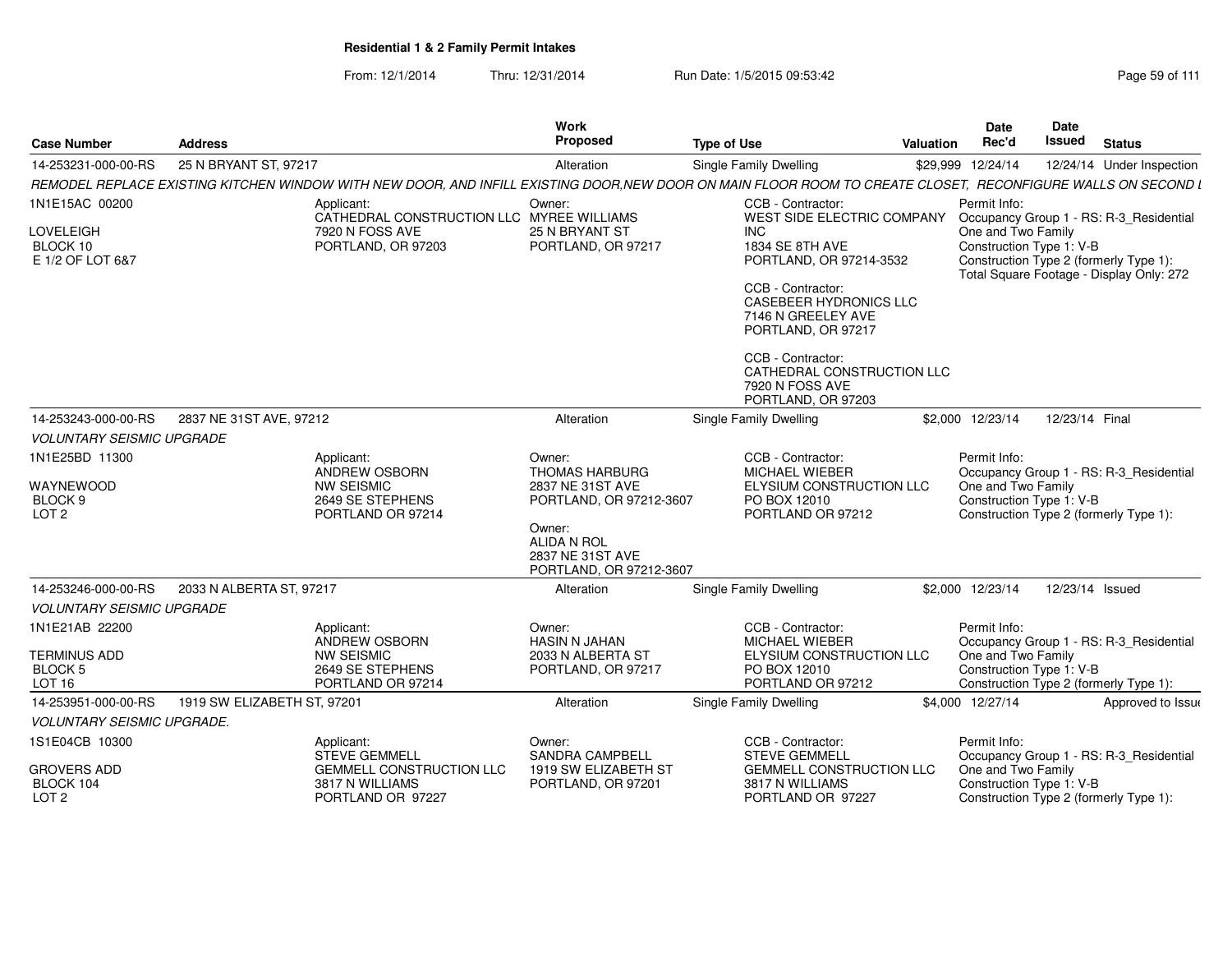| <b>Case Number</b>                                            | <b>Address</b>                             |                                                                                                                                                               | Work<br><b>Proposed</b>                                                                                                     | <b>Type of Use</b>                                                                                        | <b>Date</b><br>Rec'd<br><b>Valuation</b> | Date<br><b>Issued</b><br><b>Status</b>                                                                         |
|---------------------------------------------------------------|--------------------------------------------|---------------------------------------------------------------------------------------------------------------------------------------------------------------|-----------------------------------------------------------------------------------------------------------------------------|-----------------------------------------------------------------------------------------------------------|------------------------------------------|----------------------------------------------------------------------------------------------------------------|
| 14-254002-000-00-RS                                           | 7536 SE 20TH AVE, 97202                    |                                                                                                                                                               | Alteration                                                                                                                  | Single Family Dwelling                                                                                    | \$20,000 12/29/14                        | 12/29/14 Issued                                                                                                |
|                                                               |                                            | KITCHEN REMODEL, REMOVE WALLS ON MAIN LEVEL TO OPEN UP SPACE, ADD BEAM ABOVE, NEW SUPPORTS IN BASEMENT                                                        |                                                                                                                             |                                                                                                           |                                          |                                                                                                                |
| 1S1E23AD 03700                                                |                                            | Applicant:<br><b>JACOB KALINA</b>                                                                                                                             | Owner:<br><b>JACOB KALINA</b>                                                                                               | CCB - Contractor:<br><b>DANIEL FRANCIS MAUST</b>                                                          | Permit Info:                             | Occupancy Group 1 - RS: R-3_Remodel                                                                            |
| WESTMORELAND<br>BLOCK 29<br>LOT <sub>12</sub>                 |                                            | 7536 SE 20TH AVE<br>PORTLAND, OR 97202-6216                                                                                                                   | 7536 SE 20TH AVE<br>PORTLAND, OR 97202-6216<br>Owner:<br><b>SARAH KALINA</b><br>7536 SE 20TH AVE<br>PORTLAND, OR 97202-6216 | 9807 SW 60TH AVE<br>PORTLAND OR 97219                                                                     |                                          | Construction Type 1: V-B<br>Construction Type 2 (formerly Type 1):<br>Total Square Footage - Display Only: 252 |
| 14-254071-000-00-RS                                           | 14140 NW NEWBERRY RD, 97231                |                                                                                                                                                               | Alteration                                                                                                                  | <b>Single Family Dwelling</b>                                                                             | \$11,650 12/30/14                        | 12/30/14 Under Inspection                                                                                      |
|                                                               |                                            | REPLACE EXISTING MASONRY CHIMNEY LIKE FOR LIKE, SERVES OIL FURNACE                                                                                            |                                                                                                                             |                                                                                                           |                                          |                                                                                                                |
| 2N1W33C 00500<br>SECTION 33 2N 1W<br>TL 500 3.67 ACRES        |                                            | Applicant:<br>AMERICAN CHIMNEY AND<br><b>MASONRY INC</b><br>PO BOX 13311<br>PORTLAND, OR 972130311                                                            | Owner:<br><b>VICTORIA HUDSON</b><br>14140 NW NEWBERRY RD<br>PORTLAND, OR 97231                                              | CCB - Contractor:<br>AMERICAN CHIMNEY AND<br><b>MASONRY INC</b><br>PO BOX 13311<br>PORTLAND, OR 972130311 | Permit Info:<br>One and Two Family       | Occupancy Group 1 - RS: R-3_Residential<br>Construction Type 1: V-B<br>Construction Type 2 (formerly Type 1):  |
| 14-254086-000-00-RS                                           | 2650 SW FAIRMOUNT BLVD, 97201              |                                                                                                                                                               | Alteration                                                                                                                  | Single Family Dwelling                                                                                    | \$200 12/29/14                           | 12/29/14 Issued                                                                                                |
|                                                               | REMOVE UNPERMITTED WORK - SEE 14-202295-AL |                                                                                                                                                               |                                                                                                                             |                                                                                                           |                                          |                                                                                                                |
| 1S1E08AD 03300<br><b>WINTERWOOD</b><br>LOT 21&22 TL 3300      |                                            | Applicant:<br>ROBERT G MARTIN<br>2650 SW FAIRMOUNT BLVD<br>PORTLAND, OR 97239                                                                                 | Owner:<br><b>ROBERT G MARTIN</b><br>2650 SW FAIRMOUNT BLVD<br>PORTLAND, OR 97239                                            |                                                                                                           | Permit Info:<br>One and Two Family       | Occupancy Group 1 - RS: R-3_Residential<br>Construction Type 1: V-B<br>Construction Type 2 (formerly Type 1):  |
|                                                               |                                            |                                                                                                                                                               | Owner:<br><b>MARY E EDWARDS</b><br>2650 SW FAIRMOUNT BLVD<br>PORTLAND, OR 97239                                             |                                                                                                           |                                          |                                                                                                                |
| 14-254205-000-00-RS                                           | 2335 SE 24TH AVE, 97214                    |                                                                                                                                                               | Alteration                                                                                                                  | Single Family Dwelling                                                                                    | \$250 12/29/14                           | 12/29/14 Issued                                                                                                |
|                                                               | ADD EXTERIOR DOOR TO UNFINISHED BASEMENT   |                                                                                                                                                               |                                                                                                                             |                                                                                                           |                                          |                                                                                                                |
| 1S1E02DD 07000                                                |                                            | Applicant:<br>SUSAN E PRIDDY                                                                                                                                  | Owner:<br>SUSAN E PRIDDY                                                                                                    |                                                                                                           | Permit Info:                             | Occupancy Group 1 - RS: R-3_Residential                                                                        |
| MURRAYMEAD<br>BLOCK <sub>7</sub><br>LOT <sub>4</sub>          |                                            | 637 SE LINN ST #B<br>PORTLAND, OR 97202-7066                                                                                                                  | 637 SE LINN ST #B<br>PORTLAND, OR 97202-7066                                                                                |                                                                                                           | One and Two Family                       | Construction Type 1: V-B<br>Construction Type 2 (formerly Type 1):                                             |
| 14-254221-000-00-RS                                           | 3115 SE 79TH AVE, 97206                    |                                                                                                                                                               | Alteration                                                                                                                  | <b>Single Family Dwelling</b>                                                                             | \$19,887 12/29/14                        | 12/29/14 Issued                                                                                                |
|                                                               |                                            | CONVERT BASEMENT TO HABITABLE SPACE FOR NEW LIVING AREA, BEDROOM, BATHROOM AND LAUNDRY; REBUILD INTERIOR STAIRS ***TRADE PERMITS TO BE OBTAINED SEPARATELY*** |                                                                                                                             |                                                                                                           |                                          |                                                                                                                |
| 1S2E08AD 09400                                                |                                            | Applicant:<br><b>TAN NGUYEN</b>                                                                                                                               | Owner:<br><b>MODIFILLC</b>                                                                                                  | CCB - Contractor:<br><b>TAN NGUYEN</b>                                                                    | Permit Info:                             | Occupancy Group 1 - RS: R-3_Remodel                                                                            |
| POWELL ST ADD<br>BLOCK 10<br>S 25' OF LOT 7<br>N 25' OF LOT 8 |                                            | <b>MODIFILLC</b><br>1641 SE 51ST AVE<br>PORTLAND, OR 97215                                                                                                    | 1641 SE 51ST AVE<br>PORTLAND, OR 97215-3305                                                                                 | <b>MODIFILLC</b><br>1641 SE 51ST AVE<br>PORTLAND, OR 97215                                                |                                          | Construction Type 1: V-B<br>Construction Type 2 (formerly Type 1):<br>Total Square Footage - Display Only: 541 |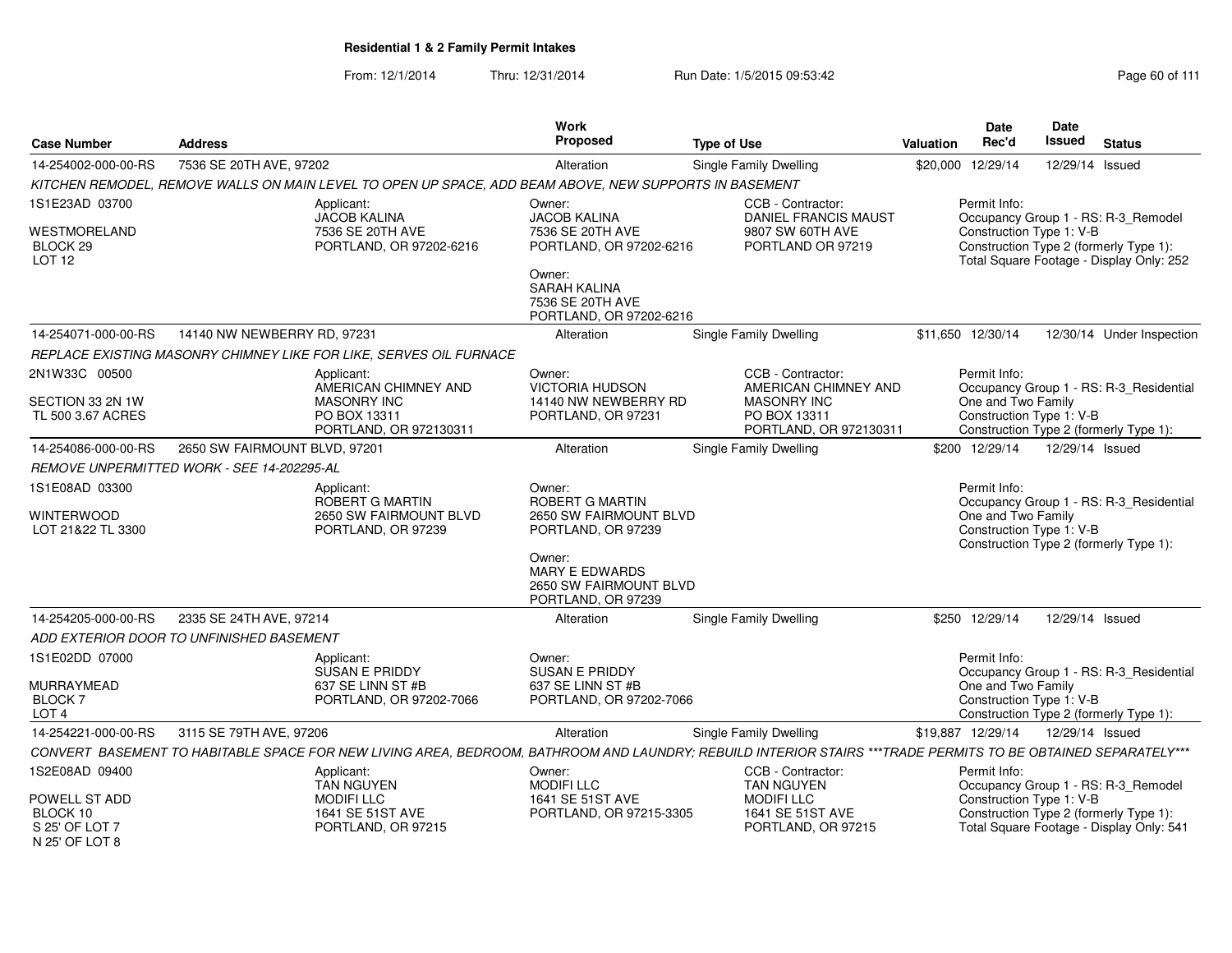| <b>Case Number</b><br><b>Address</b>                                       |                                               |                                                                                              | Work<br>Proposed                                                               | <b>Type of Use</b>                                                                                                                                            | Valuation | <b>Date</b><br>Rec'd                                           | <b>Date</b><br>Issued | <b>Status</b>                                                                      |
|----------------------------------------------------------------------------|-----------------------------------------------|----------------------------------------------------------------------------------------------|--------------------------------------------------------------------------------|---------------------------------------------------------------------------------------------------------------------------------------------------------------|-----------|----------------------------------------------------------------|-----------------------|------------------------------------------------------------------------------------|
| 2400 N TERRY ST, 97217<br>14-254239-000-00-RS                              |                                               | Alteration                                                                                   | Single Family Dwelling                                                         | \$20,000                                                                                                                                                      | 12/30/14  | 12/30/14 Issued                                                |                       |                                                                                    |
|                                                                            |                                               |                                                                                              |                                                                                | CONVERT BASEMENT TO LIVING SPACE WITH LAUNDRY ROOM, BATHROOM, AND FAMILY ROOM. INSTALL EGRESS WINDOW. (PERMITTING PREVIOUSLY UNPERMITTED LIVING SPACES AT BAS |           |                                                                |                       |                                                                                    |
| 1N1E09DC 13600                                                             |                                               | Applicant:<br>S & S RUSSELL CONSTRUCTION,                                                    | Owner:<br>MICHELE J NIELSEN                                                    | CCB - Contractor:<br>S & S RUSSELL CONSTRUCTION,                                                                                                              |           | Permit Info:                                                   |                       | Occupancy Group 1 - RS: R-3_Residential                                            |
| <b>MURLARK ADD</b><br><b>BLOCK 5</b><br>LOT <sub>6</sub><br>E 1/2 OF LOT 7 |                                               | LLC.<br>16572 SE SEQUOIA ST<br>MILWAUKIE, OR 97267                                           | 1903 SUNRAY CT<br>WEST LINN, OR 97068                                          | LLC.<br>16572 SE SEQUOIA ST<br>MILWAUKIE, OR 97267                                                                                                            |           | One and Two Family<br>Construction Type 1: V-B                 |                       | Construction Type 2 (formerly Type 1):                                             |
| 14-254614-000-00-RS                                                        | 6446 NE 34TH AVE, 97211                       |                                                                                              | Alteration                                                                     | Single Family Dwelling                                                                                                                                        |           | \$7,000 12/30/14                                               | 12/30/14 Final        |                                                                                    |
|                                                                            | <b>INSTALL EGRESS WINDOW AND WINDOW WELL.</b> |                                                                                              |                                                                                |                                                                                                                                                               |           |                                                                |                       |                                                                                    |
| 1N1E13DB 08000<br><b>OREGON HTS</b>                                        |                                               | Applicant:<br><b>JOE LYONS</b><br>JDL DEVELOPMENT INC                                        | Owner:<br><b>BONITA G CLARK</b><br>6446 NE 34TH AVE                            |                                                                                                                                                               |           | Permit Info:<br>One and Two Family                             |                       | Occupancy Group 1 - RS: R-3_Residential                                            |
| BLOCK <sub>2</sub><br>LOT 11                                               |                                               | 2314 NW SAVIER ST<br>PORTLAND, OR 97210-2514                                                 | PORTLAND, OR 97211-7220                                                        |                                                                                                                                                               |           | Construction Type 1: V-B                                       |                       | Construction Type 2 (formerly Type 1):                                             |
| 14-254748-000-00-RS                                                        | 10432 SW 53RD AVE, 97219                      |                                                                                              | Alteration                                                                     | Single Family Dwelling                                                                                                                                        |           | \$20,000 12/30/14                                              | 12/30/14 Issued       |                                                                                    |
|                                                                            |                                               |                                                                                              |                                                                                | CONVERT PORTION OF UNFINISHED BASEMENT TO BEDROOM AND BATHROOM, LEGALIZE FINISHED BASEMENT, RECONFIGURE WALLS TO CREATE NEW SPACES                            |           |                                                                |                       |                                                                                    |
| 1S1E30DC 02100<br><b>CRESTWOOD</b><br>S 100' OF W 200' OF LOT 16           |                                               | Applicant:<br>PAUL PETROV<br>1195 SE 54TH<br>HILLSBORO OREGON 97123                          | Owner:<br><b>IAN I YAKLICH</b><br>10432 SW 53RD AVE<br>PORTLAND, OR 97219-5838 |                                                                                                                                                               |           | Permit Info:<br>One and Two Family<br>Construction Type 1: V-B |                       | Occupancy Group 1 - RS: R-3_Residential                                            |
|                                                                            |                                               |                                                                                              |                                                                                |                                                                                                                                                               |           |                                                                |                       | Construction Type 2 (formerly Type 1):                                             |
| 14-254811-000-00-RS                                                        | 1005 SE MILLER ST, 97202                      |                                                                                              | Alteration                                                                     | Single Family Dwelling                                                                                                                                        |           | \$500 12/30/14                                                 | 12/30/14 Issued       |                                                                                    |
|                                                                            |                                               | SOLAR- NEW ROOF MOUNTED PV ARRAY-PRESCRIPTIVE INSTALLATION                                   |                                                                                |                                                                                                                                                               |           |                                                                |                       |                                                                                    |
| 1S1E23CA 20800<br><b>CITY VIEW PK</b>                                      |                                               | Applicant:<br><b>THOMAS KNAPP</b><br>HOME FOR SOLAR INC                                      | Owner:<br>JOHN P COX<br>1005 SE MILLER ST                                      | CCB - Contractor:<br><b>THOMAS KNAPP</b><br>HOME FOR SOLAR INC                                                                                                |           | Permit Info:<br>One and Two Family                             |                       | Occupancy Group 1 - RS: R-3_Residential                                            |
| BLOCK 15<br><b>LOT 15</b>                                                  |                                               | 2775 EASTLAKE DR SE<br><b>SALEM, OR 97306</b>                                                | PORTLAND, OR 97202-6345<br>Owner:<br><b>BONNIE F COX</b>                       | 2775 EASTLAKE DR SE<br><b>SALEM, OR 97306</b>                                                                                                                 |           | Construction Type 1: V-B                                       |                       | Construction Type 2 (formerly Type 1):                                             |
|                                                                            |                                               |                                                                                              | 1005 SE MILLER ST<br>PORTLAND, OR 97202-6345                                   |                                                                                                                                                               |           |                                                                |                       |                                                                                    |
| 14-254855-000-00-RS                                                        | 1745 NE 49TH AVE, 97213                       |                                                                                              | Alteration                                                                     | Single Family Dwelling                                                                                                                                        |           | \$17,571 12/31/14                                              | 12/31/14 Issued       |                                                                                    |
|                                                                            |                                               | CONVERT BASEMENT TO LIVING SPACE TO INCLUDE NEW BATHROOM AND LIVING ROOM, NEW EGRESS WINDOW. |                                                                                |                                                                                                                                                               |           |                                                                |                       |                                                                                    |
| 1N2E30CD 09100                                                             |                                               | Applicant:<br>ROBERT VIGEANT                                                                 | Owner:<br><b>LINORE BLACKSTONE</b>                                             | CCB - Contractor:<br>SUNDANCE OREGON INC                                                                                                                      |           | Permit Info:                                                   |                       | Occupancy Group 1 - RS: R-3_Remodel                                                |
| <b>WIBERG HTS</b><br>BLOCK <sub>2</sub><br>LOT <sub>5</sub>                |                                               | PO BOX 16354<br>PORTLAND, OR 97292                                                           | 1745 NE 49TH AVE<br>PORTLAND, OR 97213                                         | 7705 SE FLAVEL<br>PORTLAND OR 97206                                                                                                                           |           | Construction Type 1: V-B                                       |                       | Construction Type 2 (formerly Type 1):<br>Total Square Footage - Display Only: 478 |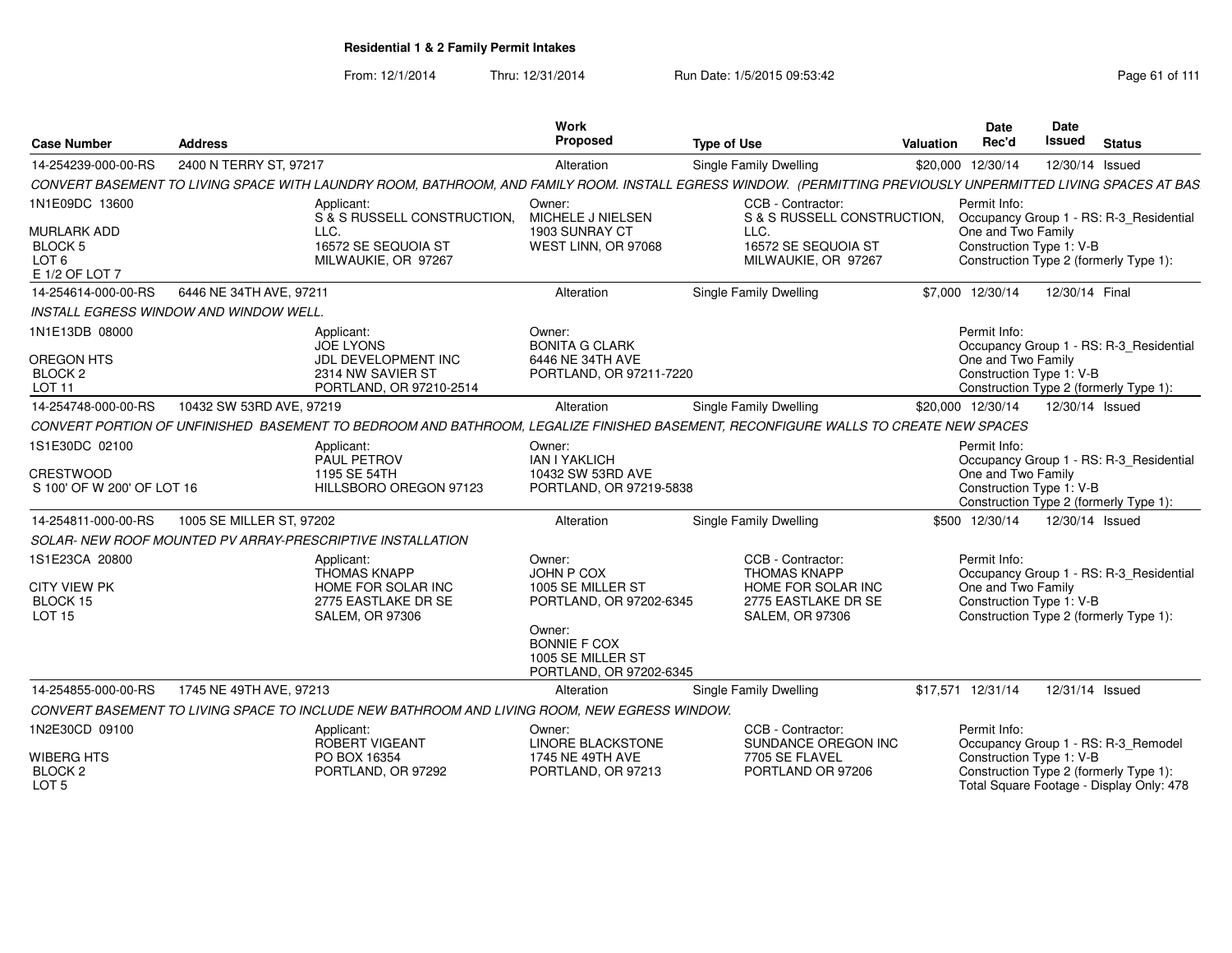|                                                                                                 |                             |                                                                                                           | <b>Work</b>                                                                                                                                          |                                                                                                                          |                  | <b>Date</b>                                                    | <b>Date</b>     |                                                                                   |
|-------------------------------------------------------------------------------------------------|-----------------------------|-----------------------------------------------------------------------------------------------------------|------------------------------------------------------------------------------------------------------------------------------------------------------|--------------------------------------------------------------------------------------------------------------------------|------------------|----------------------------------------------------------------|-----------------|-----------------------------------------------------------------------------------|
| <b>Case Number</b>                                                                              | <b>Address</b>              |                                                                                                           | Proposed                                                                                                                                             | <b>Type of Use</b>                                                                                                       | <b>Valuation</b> | Rec'd                                                          | <b>Issued</b>   | <b>Status</b>                                                                     |
| 14-254862-000-00-RS                                                                             | 1848 SE 43RD AVE, 97215     |                                                                                                           | Alteration                                                                                                                                           | Single Family Dwelling                                                                                                   |                  | \$500 12/30/14                                                 | 12/30/14        | Under Inspection                                                                  |
| SOLAR - 3.32 KW ROOF MOUNTED PV SYSTEM, PRESCRIPTIVE                                            |                             |                                                                                                           |                                                                                                                                                      |                                                                                                                          |                  |                                                                |                 |                                                                                   |
| 1S2E06CB 12700<br>MALLORY ADD<br>BLOCK 4<br>S 36' OF LOT 2<br>LOT 3 EXC S 40'                   |                             | Applicant:<br><b>DAN TRACY</b><br><b>SOLAR UNIVERSE</b><br>556 SOMMERSET RD<br>WOODLAND, WA 98674         | Owner:<br>PAUL LEE<br>1848 SE 43RD AVE<br>PORTLAND, OR 97215<br>Owner:<br>DORI ROSENBLUM<br>1848 SE 43RD AVE<br>PORTLAND, OR 97215                   | CCB - Contractor:<br>PREMIER ENERGY INC<br>556 SOMMERSET RD<br>WOODLAND, WA 98674                                        |                  | Permit Info:<br>One and Two Family<br>Construction Type 1: V-B |                 | Occupancy Group 1 - RS: R-3 Residential<br>Construction Type 2 (formerly Type 1): |
| 14-254946-000-00-RS                                                                             | 1049 SW RIVINGTON DR, 97201 |                                                                                                           | Alteration                                                                                                                                           | Single Family Dwelling                                                                                                   |                  | \$200,000 12/30/14                                             |                 | <b>Under Review</b>                                                               |
|                                                                                                 |                             | REMODEL KITCHEN AND TWO BATHROOMS.  REPLACE WINDOWS IN KITCHEN AND LOWER LEVEL BEDROOM.                   |                                                                                                                                                      |                                                                                                                          |                  |                                                                |                 |                                                                                   |
| 1S1E04DB 03100                                                                                  |                             | Applicant:                                                                                                | Owner:                                                                                                                                               | CCB - Contractor:                                                                                                        |                  | Permit Info:                                                   |                 |                                                                                   |
| <b>RIVINGTON VIEW</b><br>LOT <sub>4</sub>                                                       |                             | KEITH DAVIS CONSTRUCTION LLC RONALD I FREEMAN<br>10740 SW LANCASTER RD<br>PORTLAND, OR 97219-6405         | 17460 SW 108TH PL<br><b>TUALATIN, OR 97062-8427</b><br>Owner:<br>TERI J FREEMAN<br>17460 SW 108TH PL                                                 | KEITH DAVIS CONSTRUCTION LLC Occupancy Group 1 - RS: R-3 Residential<br>10740 SW LANCASTER RD<br>PORTLAND, OR 97219-6405 |                  | One and Two Family<br>Construction Type 1: V-B                 |                 | Construction Type 2 (formerly Type 1):                                            |
|                                                                                                 |                             |                                                                                                           | <b>TUALATIN, OR 97062-8427</b>                                                                                                                       |                                                                                                                          |                  |                                                                |                 |                                                                                   |
| 14-254958-000-00-RS                                                                             | 422 NE 79TH AVE, 97213      |                                                                                                           | Alteration                                                                                                                                           | <b>Single Family Dwelling</b>                                                                                            |                  | \$8,000 12/30/14                                               | 12/30/14 Issued |                                                                                   |
| ADD BATHROOM TO BASEMENT                                                                        |                             |                                                                                                           |                                                                                                                                                      |                                                                                                                          |                  |                                                                |                 |                                                                                   |
| 1N2E32DA 06600<br>MT TABOR VILLA ANX<br>BLOCK 14<br>LOT <sub>4</sub>                            |                             | Applicant:<br>NICHOLAS A MIRA<br>422 NE 79TH AVE<br>PORTLAND, OR 97213                                    | Owner:<br>NICHOLAS A MIRA<br>422 NE 79TH AVE<br>PORTLAND, OR 97213                                                                                   | CCB - Contractor:<br><b>DAVID MIKKELSON</b><br><b>WATSON PLUMBING CO</b><br>7935 E BURNSIDE ST<br>PORTLAND, OR 97216     |                  | Permit Info:<br>One and Two Family<br>Construction Type 1: V-B |                 | Occupancy Group 1 - RS: R-3 Residential<br>Construction Type 2 (formerly Type 1): |
| 14-255179-000-00-RS                                                                             | 5720 SW 52ND AVE, 97221     |                                                                                                           | Alteration                                                                                                                                           | Single Family Dwelling                                                                                                   |                  | \$500 12/31/14                                                 | 12/31/14 Issued |                                                                                   |
| SOLAR - 6.63 KW ROOF MOUNTED PV SYSTEM, PRESCRIPTIVE                                            |                             |                                                                                                           |                                                                                                                                                      |                                                                                                                          |                  |                                                                |                 |                                                                                   |
| 1S1E18DB 01000<br>WESTHAMPTON<br>TL 1000 LOT 5 BLOCK 8                                          |                             | Applicant:<br><b>MELISSA BENTLEY</b><br>SOLAR CITY CORPORATION<br>6132 NE 112TH AVE<br>PORTLAND, OR 97220 | Owner:<br>PETER G HANAWAY<br>5720 SW 52ND AVE<br>PORTLAND, OR 97221-1719<br>Owner:<br>ANNIE C HANAWAY<br>5720 SW 52ND AVE<br>PORTLAND, OR 97221-1719 | CCB - Contractor:<br>SOLARCITY CORPORATION<br>6132 NE 112th AVE<br>PORTLAND, OR 97220                                    |                  | Permit Info:<br>One and Two Family<br>Construction Type 1: V-B |                 | Occupancy Group 1 - RS: R-3_Residential<br>Construction Type 2 (formerly Type 1): |
| 14-255186-000-00-RS                                                                             | 6820 SE 83RD AVE, 97266     |                                                                                                           | Alteration                                                                                                                                           | Single Family Dwelling                                                                                                   |                  | \$6,750 12/31/14                                               | 12/31/14 Issued |                                                                                   |
|                                                                                                 |                             | SOLAR - 3.315 KW ROOF MOUNTED PV SYSTEM, NON-PRESCRIPTIVE                                                 |                                                                                                                                                      |                                                                                                                          |                  |                                                                |                 |                                                                                   |
| 1S2E21BB 13700<br><b>EUGENIA PK</b><br>BLOCK <sub>2</sub><br>LOT <sub>8</sub><br>N 10' OF LOT 9 |                             | Applicant:<br><b>MELISSA BENTLEY</b><br>SOLAR CITY CORPORATION<br>6132 NE 112TH AVE<br>PORTLAND, OR 97220 | Owner:<br>ASHLEY O MUNCIE-JARVIS<br>6820 SE 83RD AVE<br>PORTLAND, OR 97266                                                                           | CCB - Contractor:<br>SOLARCITY CORPORATION<br>6132 NE 112th AVE<br>PORTLAND, OR 97220                                    |                  | Permit Info:<br>One and Two Family<br>Construction Type 1: V-B |                 | Occupancy Group 1 - RS: R-3_Residential<br>Construction Type 2 (formerly Type 1): |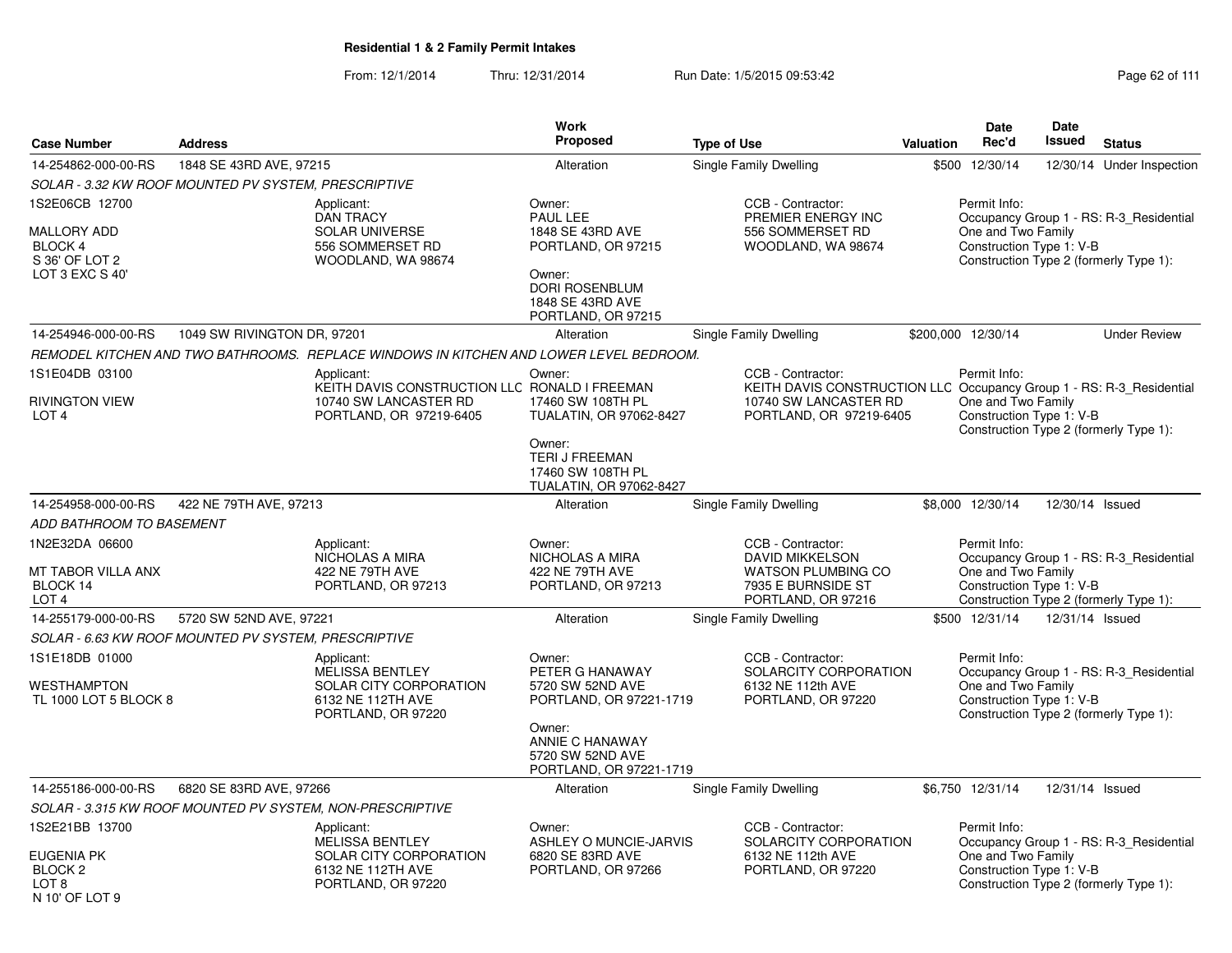From: 12/1/2014Thru: 12/31/2014 Run Date: 1/5/2015 09:53:42 Research 2010 12/31/2014 Page 63 of 111

| <b>Case Number</b>                                                            | <b>Address</b>              |                                                                                                                                        | <b>Work</b><br>Proposed                                                                                                                                                  | <b>Type of Use</b>                                                                                                                                                                                                                                                                       | Valuation | <b>Date</b><br>Rec'd                                                                                  | <b>Date</b><br>Issued | <b>Status</b>                                                                     |
|-------------------------------------------------------------------------------|-----------------------------|----------------------------------------------------------------------------------------------------------------------------------------|--------------------------------------------------------------------------------------------------------------------------------------------------------------------------|------------------------------------------------------------------------------------------------------------------------------------------------------------------------------------------------------------------------------------------------------------------------------------------|-----------|-------------------------------------------------------------------------------------------------------|-----------------------|-----------------------------------------------------------------------------------|
| 14-255208-000-00-RS                                                           | 1404 SE BIDWELL ST, 97202   |                                                                                                                                        | Alteration                                                                                                                                                               | Single Family Dwelling                                                                                                                                                                                                                                                                   |           | \$3,000 12/31/14                                                                                      | 12/31/14              | Issued                                                                            |
|                                                                               |                             | VOLUNTARY UNDERPINNING OF FOUNDATION USING (3) HELICAL PIERS                                                                           |                                                                                                                                                                          |                                                                                                                                                                                                                                                                                          |           |                                                                                                       |                       |                                                                                   |
| 1S1E23CA 02100<br><b>MILLERS ADD</b><br>BLOCK 13<br>LOT <sub>17</sub>         |                             | Applicant:<br><b>SCOTT KOVALIK</b><br><b>TERRAFIRMA FOUNDATION</b><br><b>SYSTEMS</b><br>7910 SW HUNZIKER ST<br><b>TIGARD, OR 97223</b> | Owner:<br>JEREMY L BREEDLOVE<br>1404 SE BIDWELL ST<br>PORTLAND, OR 97202-6024<br>Owner:<br><b>LINDA RAYMOND</b><br>1404 SE BIDWELL ST<br>PORTLAND, OR 97202-6024         | CCB - Contractor:<br><b>TERRAFIRMA FOUNDATION</b><br><b>SYSTEMS</b><br>1308 NW PARK ST<br>ROSEBURG, OR 97470                                                                                                                                                                             |           | Permit Info:<br>One and Two Family<br>Construction Type 1: V-B                                        |                       | Occupancy Group 1 - RS: R-3_Residential<br>Construction Type 2 (formerly Type 1): |
| 14-255406-000-00-RS                                                           | 1912 NE THOMPSON ST, 97212  |                                                                                                                                        | Alteration                                                                                                                                                               | <b>Single Family Dwelling</b>                                                                                                                                                                                                                                                            |           | \$50,000 12/31/14                                                                                     |                       | <b>Under Review</b>                                                               |
|                                                                               |                             | REMODEL EXISTING KITCHEN AND BATHROOMS. CONVERT BASEMENT TO HABITABLE SPACE. NEW FURNACE.                                              |                                                                                                                                                                          |                                                                                                                                                                                                                                                                                          |           |                                                                                                       |                       |                                                                                   |
| 1N1E26DA 16600<br><b>IRVINGTON</b><br>BLOCK 35<br>LOT <sub>20</sub>           |                             | Applicant:<br>Gerald W. Edwards<br>SHEILA REILLY DESIGN<br>P.O. Box 14601<br>PORTLAND, OR 97293                                        | Owner:<br><b>JOHN R MCGRORY</b><br>C/O 2436 NE 27TH AVE<br>PORTLAND, OR 97212                                                                                            | CCB - Contractor:<br>ELECTRO WIRE INC.<br>18857 SE SUNNYSIDE RD<br>DAMASCUS, OR 97089<br>CCB - Contractor:<br>PORTLAND PLUMBING CO<br>16260 S Hilltop Rd<br>OREGON CITY, OR 97045-9217<br>CCB - Contractor:<br>SHEILA REILLY DESIGN<br>1204 SE WATER AVE. SUITE #23<br>PORTLAND, O 97214 |           | Permit Info:<br>One and Two Family<br>Construction Type 1: V-B                                        |                       | Occupancy Group 1 - RS: R-3 Residential<br>Construction Type 2 (formerly Type 1): |
| 14-253523-000-00-RS                                                           | 3811 N BORTHWICK AVE, 97227 |                                                                                                                                        | Alteration                                                                                                                                                               | Townhouse (3 or more units)                                                                                                                                                                                                                                                              |           | \$7,500 12/24/14                                                                                      | 12/24/14 Issued       |                                                                                   |
|                                                                               |                             | NEW WALLS IN GARAGE SPACE FOR NEW BATHROOM AND UTILITY CLOSET: SEE COMMENTS                                                            |                                                                                                                                                                          |                                                                                                                                                                                                                                                                                          |           |                                                                                                       |                       |                                                                                   |
| 1N1E22CD 11300<br><b>CENTRAL ALBINA</b><br>BLOCK 30<br>LOT <sub>4</sub>       |                             | Applicant:<br>OWEN GABBERT LLC<br>3809 N BORTHWICK AVE<br>PORTLAND, OR 97227                                                           | Owner:<br><b>NELS D GABBERT</b><br>3811 N BORTHWICK AVE<br>PORTLAND, OR 97227-1221<br>Owner:<br><b>OWEN S GABBERT</b><br>3811 N BORTHWICK AVE<br>PORTLAND, OR 97227-1221 | CCB - Contractor:<br><b>OWEN GABBERT LLC</b><br>3809 N BORTHWICK AVE<br>PORTLAND, OR 97227                                                                                                                                                                                               |           | Permit Info:<br>One and Two Family<br>Construction Type 1: V-B                                        |                       | Occupancy Group 1 - RS: R-3 Residential<br>Construction Type 2 (formerly Type 1): |
| Total # of RS Alteration permit intakes: 204                                  |                             |                                                                                                                                        |                                                                                                                                                                          |                                                                                                                                                                                                                                                                                          |           |                                                                                                       |                       | Total valuation of RS Alteration permit intakes: \$3,913,809                      |
| 14-245375-000-00-RS                                                           | 7911 SE SHERMAN ST, 97215   |                                                                                                                                        | <b>Demolition</b>                                                                                                                                                        | <b>Accessory Structure</b>                                                                                                                                                                                                                                                               |           | \$9,000 12/5/14                                                                                       | 12/5/14 Issued        |                                                                                   |
| <b>INFILL EXISTING INGROUND POOL</b>                                          |                             |                                                                                                                                        |                                                                                                                                                                          |                                                                                                                                                                                                                                                                                          |           |                                                                                                       |                       |                                                                                   |
| 1S2E05DD 03700<br><b>ALTENHEIM ADD</b><br><b>BLOCK 4</b><br>LOT <sub>13</sub> |                             | Applicant:<br>LAN LUU<br>P AND L REMODELING INC<br>3701 SE FRANKLIN<br>PORTLAND, OR 97202                                              | Owner:<br>NGOC BICH PEASE<br>7834 SE YAMHILL ST<br>PORTLAND, OR 97215                                                                                                    | CCB - Contractor:<br><b>LAN LUU</b><br>P AND L REMODELING INC<br>3701 SE FRANKLIN<br>PORTLAND, OR 97202                                                                                                                                                                                  |           | Permit Info:<br>Occupancy Group 1 - RS: U_Private<br>Garage\Utility Misc.<br>Construction Type 1: V-B |                       | Construction Type 2 (formerly Type 1):                                            |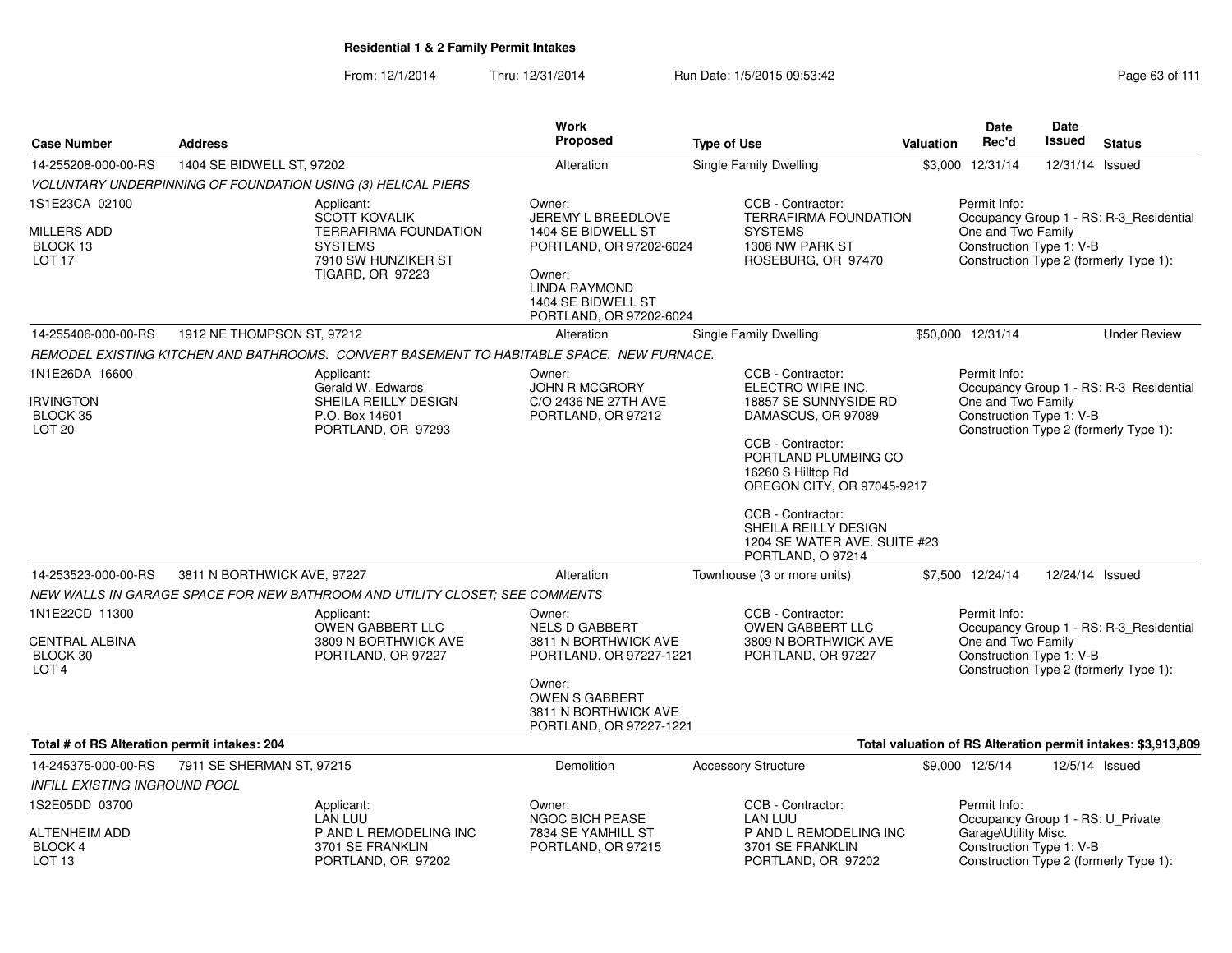| <b>Case Number</b>                                                                                           | <b>Address</b>              |                                                                                                                                                                      | <b>Work</b><br>Proposed                                                               | <b>Type of Use</b> |                                                                                                | <b>Valuation</b> | Date<br>Rec'd                                                                                                                                       | <b>Date</b><br>Issued | <b>Status</b>                           |
|--------------------------------------------------------------------------------------------------------------|-----------------------------|----------------------------------------------------------------------------------------------------------------------------------------------------------------------|---------------------------------------------------------------------------------------|--------------------|------------------------------------------------------------------------------------------------|------------------|-----------------------------------------------------------------------------------------------------------------------------------------------------|-----------------------|-----------------------------------------|
| 14-250555-000-00-RS                                                                                          | 8123 SE 162ND AVE, 97236    |                                                                                                                                                                      | Demolition                                                                            |                    | <b>Accessory Structure</b>                                                                     |                  | \$1,500 12/17/14                                                                                                                                    |                       | 12/17/14 Under Inspection               |
|                                                                                                              |                             | REMOVE 16' X 20' OUT BUILDING +++No fill greater than 24". Remove all foundations and debris. Scope of work does not include removal of trees.+++                    |                                                                                       |                    |                                                                                                |                  |                                                                                                                                                     |                       |                                         |
| 1S2E24DD 00400<br>SECTION 24 1S 2E<br>TL 400 0.21 ACRES                                                      |                             | Applicant:<br>THE CONIFER GROUP INC<br>3140 SE HAWTHORNE BLVD<br>PORTLAND, OR 972144195                                                                              | Owner:<br>PEACH TREE MEADOWS LLC<br>3140 SE HAWTHORNE BLVD<br>PORTLAND, OR 97214-4123 |                    | CCB - Contractor:<br>THE CONIFER GROUP INC<br>3140 SE HAWTHORNE BLVD<br>PORTLAND, OR 972144195 |                  | Permit Info:<br>Occupancy Group 1 - RS: U_Private<br>Garage\Utility Misc.<br>Construction Type 1: V-B<br>Construction Type 2 (formerly Type 1):     |                       |                                         |
| 14-250560-000-00-RS                                                                                          | 8141 SE 162ND AVE, 97236    |                                                                                                                                                                      | Demolition                                                                            |                    | <b>Accessory Structure</b>                                                                     |                  | \$1,500 12/17/14                                                                                                                                    |                       | 12/17/14 Under Inspection               |
| <b>DEMOLISH 20'X 50' BARN</b>                                                                                |                             |                                                                                                                                                                      |                                                                                       |                    |                                                                                                |                  |                                                                                                                                                     |                       |                                         |
| 1S2E24DD 00301<br>SECTION 24 1S 2E<br><b>TL 301</b><br>6.40 ACRES<br>POTENTIAL ADDITIONAL TAX \$37<br>469.83 |                             | Applicant:<br>THE CONIFER GROUP INC<br>3140 SE HAWTHORNE BLVD<br>PORTLAND, OR 972144195                                                                              | Owner:<br>PEACH TREE MEADOWS LLC<br>3140 SE HAWTHORNE BLVD<br>PORTLAND, OR 97214-4123 |                    | CCB - Contractor:<br>THE CONIFER GROUP INC<br>3140 SE HAWTHORNE BLVD<br>PORTLAND, OR 972144195 |                  | Permit Info:<br>Occupancy Group 1 - RS: U_Private<br>Garage\Utility Misc.<br>Construction Type 1: V-B<br>Construction Type 2 (formerly Type 1):     |                       |                                         |
| 14-250794-000-00-RS                                                                                          | 8141 SE 162ND AVE, 97236    |                                                                                                                                                                      | <b>Demolition</b>                                                                     |                    | <b>Accessory Structure</b>                                                                     |                  | \$1,000 12/17/14                                                                                                                                    |                       | 12/17/14 Under Inspection               |
|                                                                                                              |                             | DEMOLISH EXISTING DETACHED 300SF STORAGE SHED, REMOVE ALL DEBRIS                                                                                                     |                                                                                       |                    |                                                                                                |                  |                                                                                                                                                     |                       |                                         |
| 1S2E24DD 00301<br>SECTION 24 1S 2E<br><b>TL 301</b>                                                          |                             | Applicant:<br>ROBERT KRUGER<br><b>CONIFER GROUP</b><br>3140 SE HAWTHORNE                                                                                             | Owner:<br>PEACH TREE MEADOWS LLC<br>3140 SE HAWTHORNE BLVD<br>PORTLAND, OR 97214-4123 |                    | CCB - Contractor:<br>THE CONIFER GROUP INC<br>3140 SE HAWTHORNE BLVD<br>PORTLAND, OR 972144195 |                  | Permit Info:<br>Occupancy Group 1 - RS: U_Private<br>Garage\Utility Misc.<br>Construction Type 1: V-B                                               |                       |                                         |
| 6.40 ACRES<br>POTENTIAL ADDITIONAL TAX \$37<br>469.83                                                        |                             | PORTLAND OR 97214                                                                                                                                                    |                                                                                       |                    |                                                                                                |                  | Construction Type 2 (formerly Type 1):                                                                                                              |                       |                                         |
| 14-251055-000-00-RS                                                                                          | 9028 N CURTIS AVE, 97217    |                                                                                                                                                                      | Demolition                                                                            |                    | <b>Accessory Structure</b>                                                                     |                  | \$500 12/18/14                                                                                                                                      | 12/18/14 Issued       |                                         |
|                                                                                                              |                             | DEMO CARPORT THAT WAS BUILD WITHOUT PERMIT***SEE 14-234177-CC AND 14-235604-AL***                                                                                    |                                                                                       |                    |                                                                                                |                  |                                                                                                                                                     |                       |                                         |
| 1N1E09BB 07700<br>PENINSULAR ADD 2<br>BLOCK <sub>24</sub><br>LOT 15&16                                       |                             | Applicant:<br><b>OSCAR CANDIA</b><br>PATAGONIA CONSTRUCTION LLC<br>PO BOX 82134<br>PORTLAND OR 97282                                                                 | Owner:<br>ELVIA G GONZALES<br>9028 N CURTIS AVE<br>PORTLAND, OR 97217                 |                    |                                                                                                |                  | Permit Info:<br>Occupancy Group 1 - RS: U_Decks,<br>Patios, Porches, Carports<br>Construction Type 1: V-B<br>Construction Type 2 (formerly Type 1): |                       |                                         |
| 14-246115-000-00-RS                                                                                          | 3205 NE MULTNOMAH ST, 97232 |                                                                                                                                                                      | <b>Demolition</b>                                                                     | <b>Duplex</b>      |                                                                                                |                  | \$19,500 12/5/14                                                                                                                                    |                       | <b>Under Review</b>                     |
|                                                                                                              |                             | DEMOLISH EXISTING 2 STORY DUPLEX WITH BASEMENT, INFILL BASEMENT CAVITY, CAP SEWER, REMOVE ALL DEBRIS *SUBJECT TO 35 DAY DEMO DELAY***DO NOT ISSUE PERMIT UNTIL 1/9/1 |                                                                                       |                    |                                                                                                |                  |                                                                                                                                                     |                       |                                         |
| 1N1E36BA 03200                                                                                               |                             | Applicant:<br><b>HENRY DAVISON</b>                                                                                                                                   | Owner:<br><b>KDO ENTERPRISES LLC</b>                                                  |                    | CCB - Contractor:<br>LOVETT DECONSTRUCTION                                                     |                  | Permit Info:                                                                                                                                        |                       | Occupancy Group 1 - RS: R-3_Residential |
| LAURELHURST<br>BLOCK 38<br>LOT <sub>11</sub>                                                                 |                             | TEAL DAVISON CONSULTING LLC PO BOX 12761<br>3132 NE 22ND AVE<br>PORTLAND, OR 97212                                                                                   | PORTLAND, OR 97212                                                                    |                    | 7232 N VINCENT AVE<br>PORTLAND, OR 97217                                                       |                  | One and Two Family<br>Construction Type 1: V-B<br>Construction Type 2 (formerly Type 1):                                                            |                       |                                         |
| 14-244198-000-00-RS                                                                                          | 660 SE 151ST AVE, 97233     |                                                                                                                                                                      | Demolition                                                                            |                    | Garage/Carport                                                                                 |                  | \$600 12/2/14                                                                                                                                       | 12/2/14 Final         |                                         |
|                                                                                                              |                             | DEMOLISH UNPERMITTED CARPORT ON EAST SIDE OF PROPERTY, IN RESPONSE TO 14-191601 HSREMOVE FONDATION & ALL DEBRIS                                                      |                                                                                       |                    |                                                                                                |                  |                                                                                                                                                     |                       |                                         |
| 1S2E01BA 00900                                                                                               |                             | Applicant:<br>NYKANOR HURZHUY                                                                                                                                        | Owner:<br>NYKANOR HURZHUY                                                             |                    |                                                                                                |                  | Permit Info:<br>Occupancy Group 1 - RS: U_Decks,                                                                                                    |                       |                                         |
| LOMA AC<br>E 140' OF W 160' OF LOT 37 EXC S 30'                                                              |                             | 660 SE 151ST AVE<br>PORTLAND, OR 97233-2913                                                                                                                          | 660 SE 151ST AVE<br>PORTLAND, OR 97233-2913                                           |                    |                                                                                                |                  | Patios, Porches, Carports<br>Construction Type 1: V-B<br>Construction Type 2 (formerly Type 1):                                                     |                       |                                         |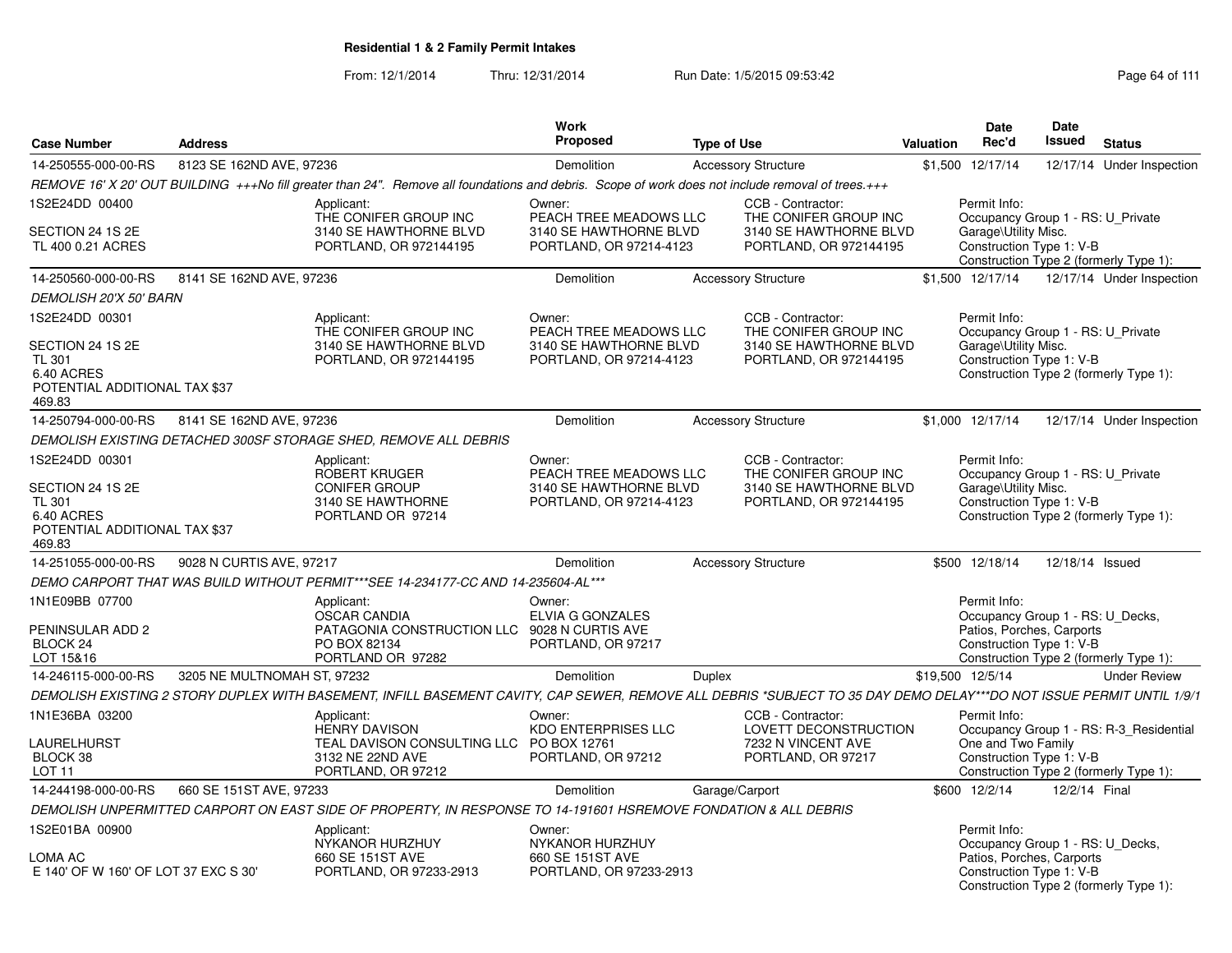From: 12/1/2014Thru: 12/31/2014 Run Date: 1/5/2015 09:53:42 Research 2010 12:43 Rage 65 of 111

|                                                                                                              |                                                 |                                                                                                             | <b>Work</b>                                                                                                                                                |                                                                                                                |                  | <b>Date</b>                                                                                               | Date           |                                        |
|--------------------------------------------------------------------------------------------------------------|-------------------------------------------------|-------------------------------------------------------------------------------------------------------------|------------------------------------------------------------------------------------------------------------------------------------------------------------|----------------------------------------------------------------------------------------------------------------|------------------|-----------------------------------------------------------------------------------------------------------|----------------|----------------------------------------|
| <b>Case Number</b>                                                                                           | <b>Address</b>                                  |                                                                                                             | <b>Proposed</b>                                                                                                                                            | <b>Type of Use</b>                                                                                             | <b>Valuation</b> | Rec'd                                                                                                     | <b>Issued</b>  | <b>Status</b>                          |
| 14-244588-000-00-RS                                                                                          | 1706 SE 130TH AVE, 97233                        |                                                                                                             | Demolition                                                                                                                                                 | Garage/Carport                                                                                                 | \$1,980          | 12/3/14                                                                                                   |                | 12/3/14 Issued                         |
|                                                                                                              | DEMO DETACHED GARAGE; LEAVING DRIVEWAY AND SLAB |                                                                                                             |                                                                                                                                                            |                                                                                                                |                  |                                                                                                           |                |                                        |
| 1S2E02CA 00300<br><b>DAGMAR AC</b><br><b>BLOCK 5</b><br>LOT 1 TL 300                                         |                                                 | Applicant:<br><b>DIANE BIRKHOFER</b><br>Administrator of David Douglas Day<br>Care<br>1610 SE 130th         | Owner:<br><b>JOHN BIRKHOFER</b><br>11270 SE DIANE AVE<br>DAMASCUS, OR 97089                                                                                |                                                                                                                |                  | Permit Info:<br>Occupancy Group 1 - RS: U_Private<br>Garage\Utility Misc.<br>Construction Type 1: V-B     |                | Construction Type 2 (formerly Type 1): |
|                                                                                                              |                                                 | Applicant:<br>DIANE BIRKHOFER<br>11270 SE DIANE AVE<br>PORTLAND OR 97089                                    | Owner:<br><b>DIANE BIRKHOFER</b><br>11270 SE DIANE AVE<br>PORTLAND OR 97089                                                                                |                                                                                                                |                  |                                                                                                           |                |                                        |
| 14-244655-000-00-RS                                                                                          | 1924 SE 50TH AVE, 97215                         |                                                                                                             | Demolition                                                                                                                                                 | Garage/Carport                                                                                                 |                  | \$5,000 12/3/14                                                                                           |                | 12/3/14 Issued                         |
| <b>DEMOLITION OF DETACHED GARAGE</b>                                                                         |                                                 |                                                                                                             |                                                                                                                                                            |                                                                                                                |                  |                                                                                                           |                |                                        |
| 1S2E06CA 03500<br><b>HAWTHORNE PL</b><br>BLOCK 9<br>LOT <sub>3</sub>                                         |                                                 | Applicant:<br>DAVID MULLENS<br>SK HOFF CONSTRUCTION<br>735 SW 158TH AVE<br>BEAVERTON, OR 97006              | Owner:<br><b>UDG STEPHENS LLC</b><br>735 SW 158TH AVE<br>BEAVERTON, OR 97006                                                                               | CCB - Contractor:<br>SK HOFF CONSTRUCTION LLC<br>735 SW 158TH AVE<br>BEAVERTON, OR 97006                       |                  | Permit Info:<br>Occupancy Group 1 - RS: U_Private<br>Garage\Utility Misc.<br>Construction Type 1: V-B     |                | Construction Type 2 (formerly Type 1): |
| 14-244912-000-00-RS                                                                                          | 4511 NE PRESCOTT ST, 97218                      |                                                                                                             | Demolition                                                                                                                                                 | Garage/Carport                                                                                                 |                  | \$500 12/3/14                                                                                             |                | 12/3/14 Issued                         |
|                                                                                                              | DEMO EXISTING GARAGE - CONCRETE SLAB TO REMAIN  |                                                                                                             |                                                                                                                                                            |                                                                                                                |                  |                                                                                                           |                |                                        |
| 1N2E19BC 16900<br>STEIGERWALD ADD<br>BLOCK <sub>3</sub><br>LOT 21                                            |                                                 | Applicant:<br><b>DAWN STOPPIELLO</b><br>4511 NE PRESCOTT ST<br>PORTLAND, OR 97218                           | Owner:<br>DAWN M STOPPIELLO<br>4511 NE PRESCOTT ST<br>PORTLAND, OR 97218                                                                                   |                                                                                                                |                  | Permit Info:<br>Occupancy Group 1 - RS: U_Private<br>Garage\Utility Misc.<br>Construction Type 1: V-B     |                | Construction Type 2 (formerly Type 1): |
| 14-245325-000-00-RS                                                                                          | 7420 SE WOODSTOCK BLVD, 97206                   |                                                                                                             | Demolition                                                                                                                                                 | Garage/Carport                                                                                                 |                  | \$3,000 12/8/14                                                                                           |                | 12/8/14 Issued                         |
|                                                                                                              |                                                 | DEMOLISH EXISTING GARAGE AND PORTION OF DRIVEWAY PER CONDITION OF PR 14-223548, REMOVE ALL DEBRIS           |                                                                                                                                                            |                                                                                                                |                  |                                                                                                           |                |                                        |
| 1S2E17DC 00800<br><b>WOODMERE</b><br>BLOCK 11<br>W 1/2 OF LOT 9 EXC PT IN ST<br>LOT 10 EXC PT IN ST          |                                                 | Applicant:<br><b>DEREK MARTY</b><br><b>STRATANCE LLC</b><br>10219 WINDWARD DR NW<br>OLYMPIA, WA 98502       | Owner:<br><b>STRATANCE LLC</b><br>500 W 8TH ST #115<br>VANCOUVER, WA 98660                                                                                 | Primary Contractor:<br><b>TO BID</b>                                                                           |                  | Permit Info:<br>Occupancy Group 1 - RS: U_Decks,<br>Patios, Porches, Carports<br>Construction Type 1: V-B |                | Construction Type 2 (formerly Type 1): |
| 14-245928-000-00-RS                                                                                          | 2117 SE 37TH AVE, 97214                         |                                                                                                             | Demolition                                                                                                                                                 | Garage/Carport                                                                                                 |                  | \$1,000 12/5/14                                                                                           | 12/10/14 Final |                                        |
|                                                                                                              | DEMOLISH ONE STORY DETACHED GARAGE. REMOVE SLAB |                                                                                                             |                                                                                                                                                            |                                                                                                                |                  |                                                                                                           |                |                                        |
| 1S1E01DC 01900<br>PARK VIEW RPLT & EXTD<br>BLOCK <sub>9</sub><br>S 50' OF LOT 12<br>S 50' OF E 13' OF LOT 13 |                                                 | Applicant:<br>Arent Wortel<br><b>RIGHT ARM CONSTRUCTION</b><br>1045 SE Rim Rock Lane<br>Milwaukie, OR 97267 | Owner:<br><b>JASON R BELL</b><br>2117 SE 37TH AVE<br>PORTLAND, OR 97214<br>Owner:<br><b>CHRISTOPHER J ISRAEL</b><br>2117 SE 37TH AVE<br>PORTLAND, OR 97214 | CCB - Contractor:<br><b>ARENT WORTEL</b><br>RIGHT ARM CONSTRUCTION<br>1912 SE RISLEY AVE<br>MILWAUKIE OR 97267 |                  | Permit Info:<br>Occupancy Group 1 - RS: U_Private<br>Garage\Utility Misc.<br>Construction Type 1: V-B     |                | Construction Type 2 (formerly Type 1): |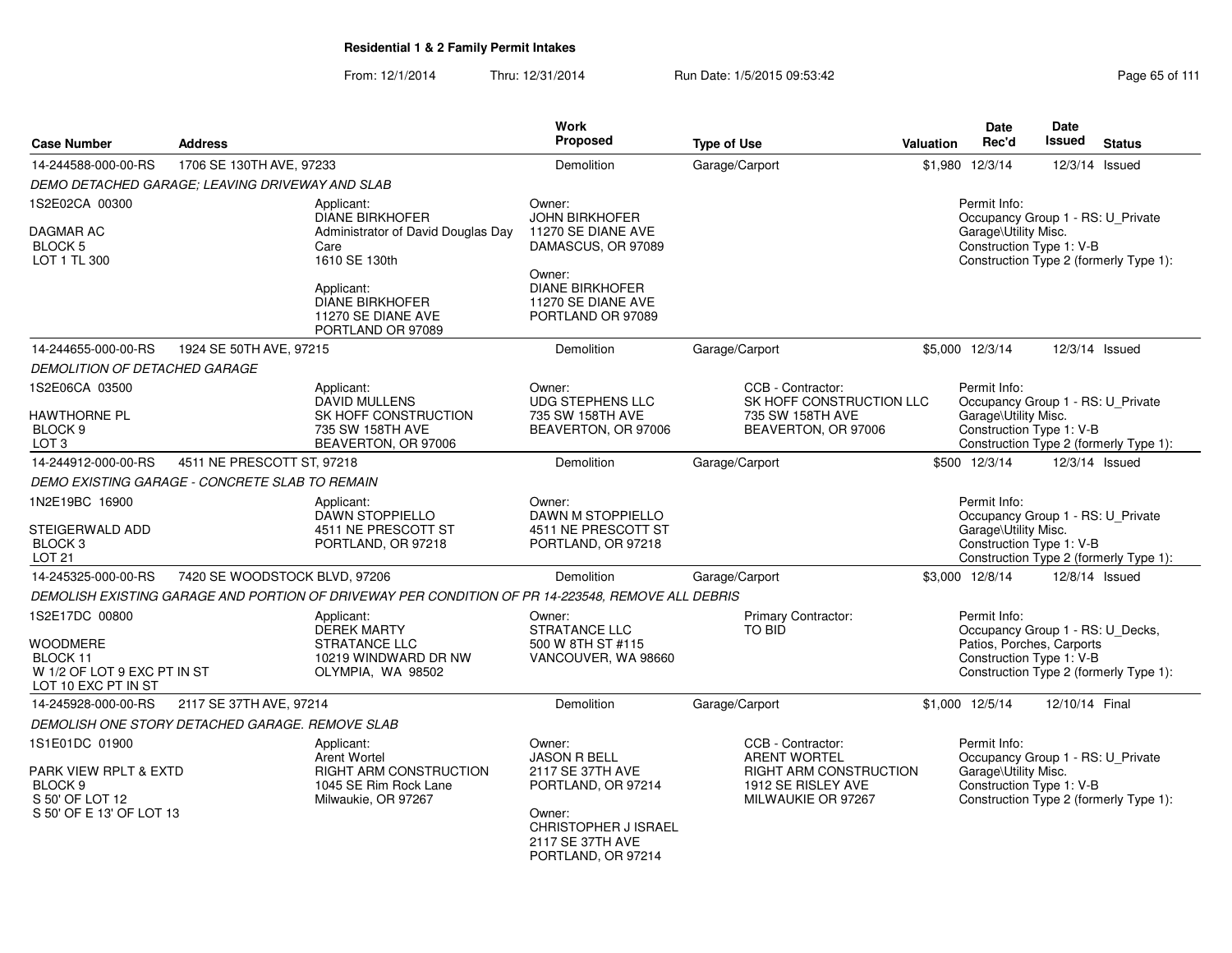| <b>Case Number</b>                                       | <b>Address</b>                                       |                                                                                                                           | <b>Work</b><br>Proposed                                                             | <b>Type of Use</b> |                                                                       | Valuation | <b>Date</b><br>Rec'd                                                                  | <b>Date</b><br><b>Issued</b> | <b>Status</b>                          |
|----------------------------------------------------------|------------------------------------------------------|---------------------------------------------------------------------------------------------------------------------------|-------------------------------------------------------------------------------------|--------------------|-----------------------------------------------------------------------|-----------|---------------------------------------------------------------------------------------|------------------------------|----------------------------------------|
| 14-246124-000-00-RS                                      | 3205 NE MULTNOMAH ST, 97232                          |                                                                                                                           | <b>Demolition</b>                                                                   |                    | Garage/Carport                                                        |           | \$4,000 12/5/14                                                                       |                              | 12/5/14 Issued                         |
|                                                          | DEMOLISH EXISTING DETACHED GARAGE, REMOVE ALL DEBRIS |                                                                                                                           |                                                                                     |                    |                                                                       |           |                                                                                       |                              |                                        |
| 1N1E36BA 03200                                           |                                                      | Applicant:<br><b>HENRY DAVISON</b>                                                                                        | Owner:<br><b>KDO ENTERPRISES LLC</b>                                                |                    | CCB - Contractor:<br>LOVETT DECONSTRUCTION                            |           | Permit Info:<br>Occupancy Group 1 - RS: U_Private                                     |                              |                                        |
| LAURELHURST<br>BLOCK 38<br><b>LOT 11</b>                 |                                                      | TEAL DAVISON CONSULTING LLC<br>3132 NE 22ND AVE<br>PORTLAND, OR 97212                                                     | PO BOX 12761<br>PORTLAND, OR 97212                                                  |                    | 7232 N VINCENT AVE<br>PORTLAND, OR 97217                              |           | Garage\Utility Misc.<br>Construction Type 1: V-B                                      |                              | Construction Type 2 (formerly Type 1): |
| 14-246159-000-00-RS                                      | 2309 SE 142ND AVE, 97233                             |                                                                                                                           | Demolition                                                                          |                    | Garage/Carport                                                        |           | \$500 12/5/14                                                                         |                              | 12/5/14 Issued                         |
|                                                          | DEMO DETACHED GARAGE REMIOVE ALL DEBRIS              |                                                                                                                           |                                                                                     |                    |                                                                       |           |                                                                                       |                              |                                        |
| 1S2E02DD 01000                                           |                                                      | Applicant:<br>JHC CONSTRUCTION CO                                                                                         | Owner:<br><b>CARSON III INVESTMENTS LLC</b>                                         |                    | CCB - Contractor:<br>JHC CONSTRUCTION CO                              |           | Permit Info:<br>Occupancy Group 1 - RS: U_Private                                     |                              |                                        |
| PARKTOWN ADD<br>BLOCK <sub>2</sub><br>LOT <sub>9</sub>   |                                                      | 27501 SE NELSON RD<br>SANDY OR 97055-9645                                                                                 | 2102 SE 143RD AVE<br>PORTLAND, OR 97233-2441                                        |                    | 27501 SE NELSON RD<br>SANDY OR 97055-9645                             |           | Garage\Utility Misc.<br>Construction Type 1: V-B                                      |                              | Construction Type 2 (formerly Type 1): |
| 14-249540-000-00-RS                                      | 3229 NE DUNCKLEY ST, 97212                           |                                                                                                                           | <b>Demolition</b>                                                                   |                    | Garage/Carport                                                        |           | \$1,000 12/15/14                                                                      |                              | <b>Under Review</b>                    |
|                                                          |                                                      | DEMOLISH DETACHED GARAGE. SEE 14-249539RS FOR NEW REPLACEMENT GARAGE ADDITION                                             |                                                                                     |                    |                                                                       |           |                                                                                       |                              |                                        |
| 1N1E24CD 06600                                           |                                                      | Applicant:<br>JOE PETRINA CONSTRUCTION INCS CHRISTOPHER HOFFELT                                                           | Owner:                                                                              |                    | CCB - Contractor:<br>PETRINA CONSTRUCTION INC                         |           | Permit Info:<br>Construction Type 1: V-B                                              |                              |                                        |
| <b>OLMSTED PK</b><br>BLOCK 10<br>LOT 10&11               |                                                      | 4505 NE TILLAMOOK ST<br>PORTLAND, OR 97213                                                                                | 3229 NE DUNCKLEY ST<br>PORTLAND, OR 97212-1735                                      |                    | 4505 NE TILLAMOOK ST<br>PORTLAND, OR 97213-1319                       |           |                                                                                       |                              | Construction Type 2 (formerly Type 1): |
|                                                          |                                                      |                                                                                                                           | Owner:<br><b>KRISTIN A LOTTIG</b><br>3229 NE DUNCKLEY ST<br>PORTLAND, OR 97212-1735 |                    |                                                                       |           |                                                                                       |                              |                                        |
| 14-250145-000-00-RS                                      | 9024 SE YAMHILL ST, 97216                            |                                                                                                                           | Demolition                                                                          |                    | Garage/Carport                                                        |           | \$500 12/16/14                                                                        | 12/16/14 Issued              |                                        |
|                                                          | DEMOLISH DETACHED GARAGE, REMOVE ALL DEBRIS          |                                                                                                                           |                                                                                     |                    |                                                                       |           |                                                                                       |                              |                                        |
| 1S2E04BA 08000                                           |                                                      | Applicant:<br><b>DAN WILLIAMS</b>                                                                                         | Owner:                                                                              |                    | CCB - Contractor:<br>BULLDOG CAPITAL PARTNERS LLI GREENWOOD HOMES LLC |           | Permit Info:<br>Occupancy Group 1 - RS: U_Private                                     |                              |                                        |
| <b>ALTAMEAD</b>                                          |                                                      | <b>FASTER PERMITS</b>                                                                                                     | 4550 KRUSE WAY #125                                                                 |                    | 16280 NW BETHANY CT                                                   |           | Garage\Utility Misc.                                                                  |                              |                                        |
| BLOCK 13<br>LOT <sub>3</sub><br>W 1/2 OF LOT 4           |                                                      | 14334 NW EAGLERIDGE LANE<br>PORTLAND, OR 97229                                                                            | LAKE OSWEGO, OR 97035-3533                                                          |                    | BEAVERTON OR 97006                                                    |           | Construction Type 1: V-B                                                              |                              | Construction Type 2 (formerly Type 1): |
| 14-250402-000-00-RS                                      | 3580 SE HARRISON ST, 97214                           |                                                                                                                           | <b>Demolition</b>                                                                   |                    | Garage/Carport                                                        |           | \$1,000 12/17/14                                                                      | 12/17/14 Issued              |                                        |
|                                                          |                                                      | DEMOLISH EXISTING DETACHED GARAGE OVER 200 SF, REMOVE ALL DEBRIS                                                          |                                                                                     |                    |                                                                       |           |                                                                                       |                              |                                        |
| 1S1E01DB 24600                                           |                                                      | Applicant:                                                                                                                | Owner:                                                                              |                    |                                                                       |           | Permit Info:                                                                          |                              |                                        |
| PARK VIEW RPLT & EXTD<br><b>BLOCK B</b><br>E 8' OF LOT 3 |                                                      | <b>CHRISTY PAVICH</b><br>FORGE SMALL HOMES<br>1410 SW MORRISON ST SUITE 850 PORTLAND, OR 97214-5878<br>PORTLAND, OR 97205 | <b>ELIZABETH A NESSER</b><br>3580 SE HARRISON ST                                    |                    |                                                                       |           | Occupancy Group 1 - RS: U_Private<br>Garage\Utility Misc.<br>Construction Type 1: V-B |                              | Construction Type 2 (formerly Type 1): |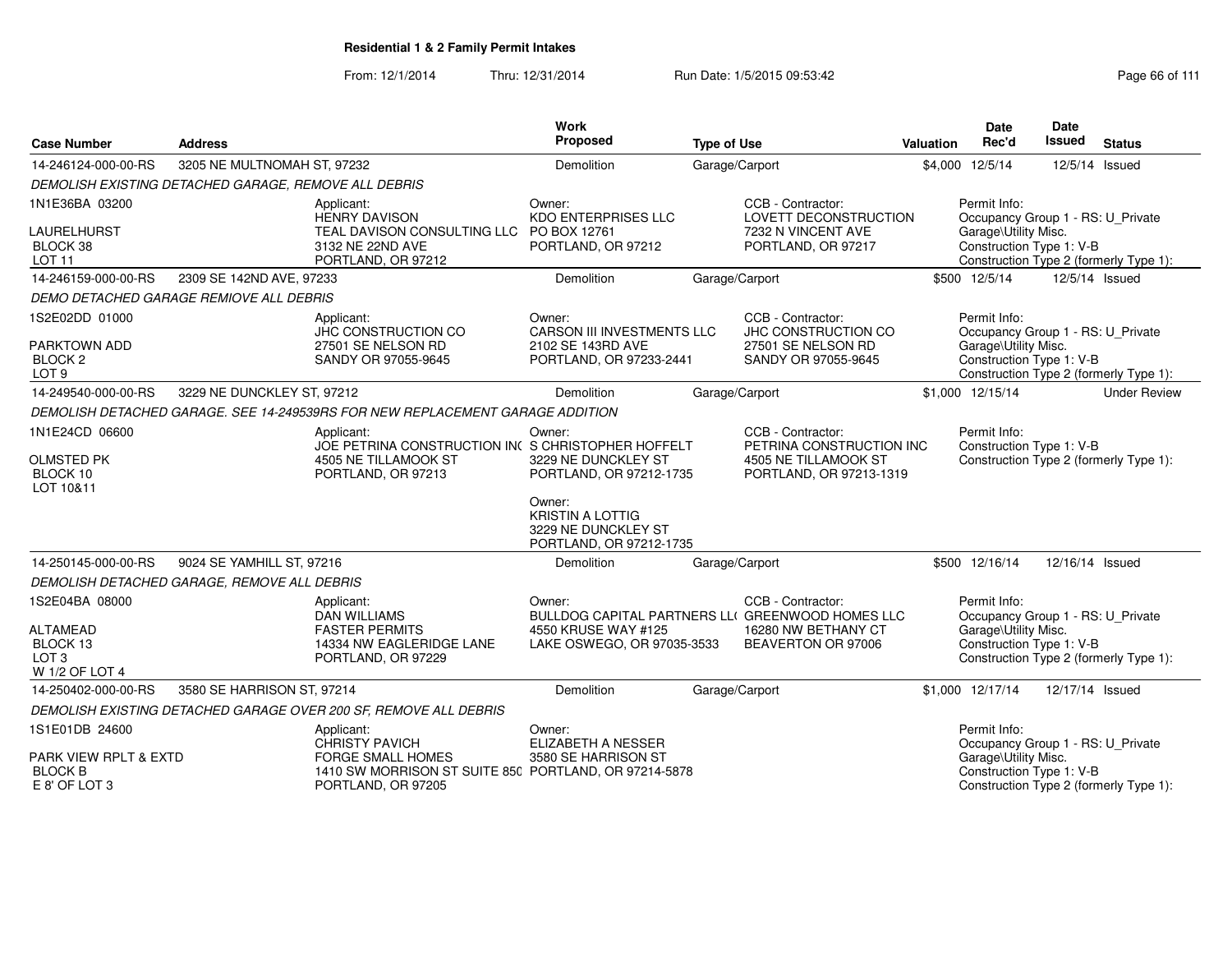From: 12/1/2014Thru: 12/31/2014 Run Date: 1/5/2015 09:53:42 Research 2010 12/31/2014 Page 67 of 111

| <b>Case Number</b>                                                            | <b>Address</b>                              |                                                                                                                                                                 | Work<br>Proposed                                                                                                                                            | <b>Type of Use</b> |                                                                                                               | Valuation | Date<br>Rec'd                                                                                         | Date<br><b>Issued</b> | <b>Status</b>                          |
|-------------------------------------------------------------------------------|---------------------------------------------|-----------------------------------------------------------------------------------------------------------------------------------------------------------------|-------------------------------------------------------------------------------------------------------------------------------------------------------------|--------------------|---------------------------------------------------------------------------------------------------------------|-----------|-------------------------------------------------------------------------------------------------------|-----------------------|----------------------------------------|
| 14-251558-000-00-RS                                                           | 3355 SE 16TH AVE, 97202                     |                                                                                                                                                                 | Demolition                                                                                                                                                  | Garage/Carport     |                                                                                                               |           | \$1,000 12/19/14                                                                                      |                       | <b>Under Review</b>                    |
|                                                                               |                                             | DEMO DETACHED GARAGE. SUBJECT TO 35-DAY DEMOLITION DELAY. RESIDENTIAL COMPREHENSIVE PLAN DESIGNATION WITH MORE THAN ONE NEW UNIT REQUIRED/PROPOSED FOR SITE     |                                                                                                                                                             |                    |                                                                                                               |           |                                                                                                       |                       |                                        |
| 1S1E11AC 12000<br><b>FEURERS ADD</b><br><b>BLOCK 4</b><br>LOT 2&3             |                                             | Applicant:<br><b>KEVIN PARTAIN</b><br><b>URBAN VISIONS</b><br>223 NE 56TH AVE<br>PORTLAND, OR 97213                                                             | Owner:<br>DARREN M LILLA<br>3355 SE 16TH AVE<br>PORTLAND, OR 97202-2821<br>Owner:<br><b>TANJA OLSON</b><br>3355 SE 16TH AVE                                 |                    | CCB - Contractor:<br>RENAISSANCE CUSTOM HOMES<br><b>LLC</b><br>16771 Boones Ferry Rd<br>Lake Oswego, OR 97035 |           | Permit Info:<br>Occupancy Group 1 - RS: U_Private<br>Garage\Utility Misc.<br>Construction Type 1: V-B |                       | Construction Type 2 (formerly Type 1): |
| 14-251590-000-00-RS                                                           | 6827 SE 86TH AVE, 97266                     |                                                                                                                                                                 | PORTLAND, OR 97202-2821<br>Demolition                                                                                                                       | Garage/Carport     |                                                                                                               |           | \$1,000 12/19/14                                                                                      |                       | 12/19/14 Issued                        |
| DEMOLISH DETACHED 1 STORY GARAGE                                              |                                             |                                                                                                                                                                 |                                                                                                                                                             |                    |                                                                                                               |           |                                                                                                       |                       |                                        |
| 1S2E21BB 19600<br>TETONKA PK<br>BLOCK <sub>2</sub><br>LOT 24&25               |                                             | Applicant:<br><b>MATE SKORO</b><br>PO BOX 38<br><b>BORING, OR 97009</b>                                                                                         | Owner:<br><b>MATE SKORO</b><br>PO BOX 38<br><b>BORING, OR 97009</b>                                                                                         |                    | CCB - Contractor:<br><b>MATE SKORO</b><br>SKORO CONSTRUCTION LLC<br>11390 SE 222ND DR<br>DAMASCUS, OR 97089   |           | Permit Info:<br>Occupancy Group 1 - RS: U_Private<br>Garage\Utility Misc.<br>Construction Type 1: V-B |                       | Construction Type 2 (formerly Type 1): |
| 14-252218-000-00-RS                                                           | 4028 E BURNSIDE ST, 97214                   |                                                                                                                                                                 | Demolition                                                                                                                                                  | Garage/Carport     |                                                                                                               |           | \$500 12/22/14                                                                                        |                       | 12/22/14 Issued                        |
|                                                                               | DEMOLISH DETACHED GARAGE, REMOVE ALL DEBRIS |                                                                                                                                                                 |                                                                                                                                                             |                    |                                                                                                               |           |                                                                                                       |                       |                                        |
| 1N1E36DA 09600<br>LAURELHURST<br>BLOCK 104<br>LOT <sub>10</sub>               |                                             | Applicant:<br>CHRISTOPHER L MILLER<br>4028 E BURNSIDE ST<br>PORTLAND, OR 97214                                                                                  | Owner:<br>CHELSEA R MILLER<br>4028 E BURNSIDE ST<br>PORTLAND, OR 97214<br>Owner:<br><b>CHRISTOPHER L MILLER</b><br>4028 E BURNSIDE ST<br>PORTLAND, OR 97214 |                    |                                                                                                               |           | Permit Info:<br>Construction Type 1: V-B                                                              |                       | Construction Type 2 (formerly Type 1): |
| 14-253151-000-00-RS                                                           | 4403 NE 81ST AVE, 97218                     |                                                                                                                                                                 | <b>Demolition</b>                                                                                                                                           | Garage/Carport     |                                                                                                               |           | \$1,000 12/24/14                                                                                      |                       | 12/24/14 Issued                        |
|                                                                               |                                             | DEMOLISH 700 SQ FT DETACHED GARAGE, CLOSE CURB CUTNo fill greater than 24". Remove all foundations and debris. Scope of work does not include removal of trees. |                                                                                                                                                             |                    |                                                                                                               |           |                                                                                                       |                       |                                        |
| 1N2E20DA 02100<br><b>MONTCLAIR</b><br>BLOCK 6<br>LOT 10-12<br>N 20' OF LOT 13 |                                             | Applicant:<br><b>KEVIN PARTAIN</b><br><b>URBAN VISIONS</b><br>223 NE 56TH AVE<br>PORTLAND OR 97213                                                              | Owner:<br><b>LINDA H ESTES</b><br>4403 NE 81ST AVE<br>PORTLAND, OR 97218-4223                                                                               |                    | CCB - Contractor:<br>FISH CONSTRUCTION NW INC<br>1834 SW 58TH AVE STE #102<br>PORTLAND OR 97221               |           | Permit Info:<br>Occupancy Group 1 - RS: U_Private<br>Garage\Utility Misc.<br>Construction Type 1: V-B |                       | Construction Type 2 (formerly Type 1): |
| 14-253611-000-00-RS                                                           | 4241 NE AINSWORTH ST, 97218                 |                                                                                                                                                                 | Demolition                                                                                                                                                  | Garage/Carport     |                                                                                                               |           | \$2,000 12/24/14                                                                                      |                       | <b>Under Review</b>                    |
|                                                                               |                                             | DEMO DETACHED GARAGE REMOVE ALL DEBRIS24Dec14Drake Issue with 14-253609 demo delay, Do not issue until January 28th 2015.                                       |                                                                                                                                                             |                    |                                                                                                               |           |                                                                                                       |                       |                                        |
| 1N2E18CB 06000                                                                |                                             | Applicant:<br>BALANCED ENERGY SOLUTIONS                                                                                                                         | Owner:<br>REALTRUST IRA ALTERNATIVES                                                                                                                        |                    | CCB - Contractor:<br><b>BALANCED ENERGY SOLUTIONS</b>                                                         |           | Permit Info:<br>Occupancy Group 1 - RS: U_Private                                                     |                       |                                        |
| <b>STOKES TR</b><br>INC 50' VAC ST SLY & ADJ LOT 15                           |                                             | <b>LLC</b><br>612 NE 74TH AVE<br>PORTLAND, OR 97213                                                                                                             | <b>LLC</b><br>3205 NE 18TH AVE<br>PORTLAND, OR 97212-2327                                                                                                   |                    | <b>LLC</b><br>612 NE 74TH AVE<br>PORTLAND, OR 97213                                                           |           | Garage\Utility Misc.<br>Construction Type 1: V-B                                                      |                       | Construction Type 2 (formerly Type 1): |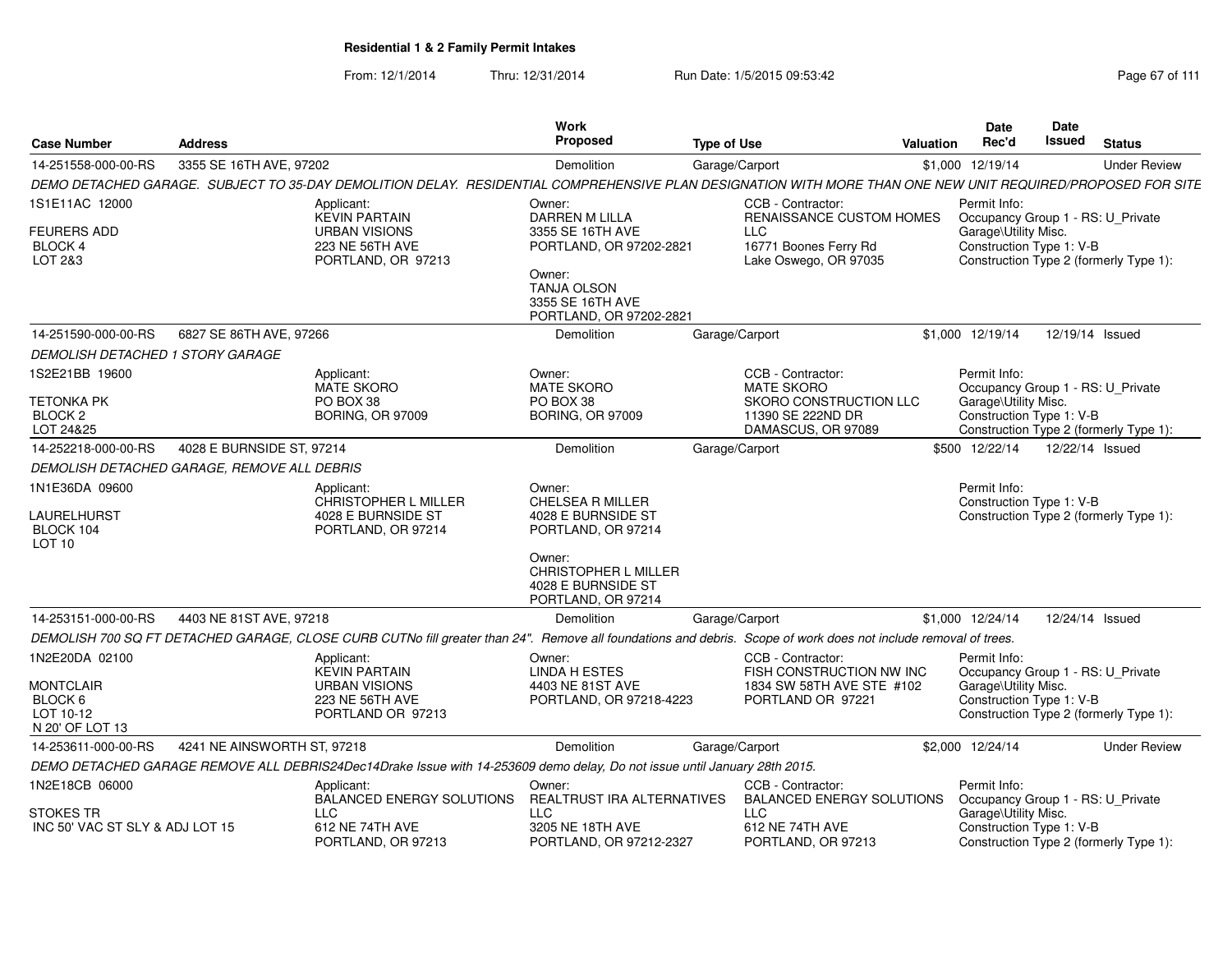| <b>Case Number</b>                                                                            | <b>Address</b>          |                                                                                                              | <b>Work</b><br>Proposed                                                                                                                                                   | <b>Type of Use</b>                                                                                                    | Valuation | <b>Date</b><br>Rec'd                                                                                  | Date<br><b>Issued</b> | <b>Status</b>                                                                     |
|-----------------------------------------------------------------------------------------------|-------------------------|--------------------------------------------------------------------------------------------------------------|---------------------------------------------------------------------------------------------------------------------------------------------------------------------------|-----------------------------------------------------------------------------------------------------------------------|-----------|-------------------------------------------------------------------------------------------------------|-----------------------|-----------------------------------------------------------------------------------|
| 14-254085-000-00-RS                                                                           | 8236 SW 11TH AVE, 97219 |                                                                                                              | Demolition                                                                                                                                                                | Garage/Carport                                                                                                        |           | \$500 12/31/14                                                                                        |                       | <b>Under Review</b>                                                               |
|                                                                                               |                         | DEMOLISH DETACHED GARAGE, REMOVE ALL DEBRIS, NO DEMO DELAY- TO BE ISSUED W/14-254082                         |                                                                                                                                                                           |                                                                                                                       |           |                                                                                                       |                       |                                                                                   |
| 1S1E21DC 02400<br><b>CARSON HTS</b><br>BLOCK 14<br><b>LOT 15</b><br>S 25' OF W 100' OF LOT 16 |                         | Applicant:<br>Dan Williams<br><b>FASTER PERMITS</b><br>14334 NW EAGLERIDGE LANE<br>PORTLAND OR 97229         | Owner:<br><b>TROY CUNNINGHAM</b><br>3720 SW 73RD AVE<br>PORTLAND, OR 97225<br>Owner:<br><b>ERICA CUNNINGHAM</b><br>3720 SW 73RD AVE<br>PORTLAND, OR 97225                 | CCB - Contractor:<br><b>VIC REMMERS</b><br>EVERETT CUSTOM HOMES INC<br>735 SW 158TH AVE STE 180<br>BEAVERTON OR 97008 |           | Permit Info:<br>Occupancy Group 1 - RS: U_Private<br>Garage\Utility Misc.<br>Construction Type 1: V-B |                       | Construction Type 2 (formerly Type 1):                                            |
| 14-255146-000-00-RS                                                                           | 2609 SW PARK PL, 97201  |                                                                                                              | Demolition                                                                                                                                                                | Garage/Carport                                                                                                        |           | \$1,000 12/31/14                                                                                      |                       | <b>Under Review</b>                                                               |
| <b>DEMO EXISTING DETACHED GARAGE</b>                                                          |                         |                                                                                                              |                                                                                                                                                                           |                                                                                                                       |           |                                                                                                       |                       |                                                                                   |
| 1N1E32DD 00500<br><b>PARKSIDE</b><br><b>BLOCK1</b><br>LOT 1&2 EXC PT IN ST                    |                         | Applicant:<br>Ostmo Construction<br>PO BOX 25526<br>PORTLAND, OR 97298                                       | Owner:<br>NICHOLAS S KUCHA<br>1221 SW 10TH AVE #1502<br>PORTLAND, OR 97205<br>Owner:<br><b>EMILY A KUCHA</b><br>1221 SW 10TH AVE #1502<br>PORTLAND, OR 97205              | CCB - Contractor:<br>Ostmo Construction<br>PO BOX 25526<br>PORTLAND, OR 97298                                         |           | Permit Info:<br>Occupancy Group 1 - RS: U_Private<br>Garage\Utility Misc.<br>Construction Type 1: V-B |                       | Construction Type 2 (formerly Type 1):                                            |
| 14-255258-000-00-RS                                                                           | 2247 SE 30TH AVE, 97214 |                                                                                                              | Demolition                                                                                                                                                                | Garage/Carport                                                                                                        |           | \$500 12/31/14                                                                                        |                       | 12/31/14 Issued                                                                   |
| DEMOLISH 400 SQ FT DETACHED GARAGE                                                            |                         |                                                                                                              |                                                                                                                                                                           |                                                                                                                       |           |                                                                                                       |                       |                                                                                   |
| 1S1E01CD 07700<br><b>LINNWOOD</b><br>BLOCK <sub>3</sub><br>LOT 10&11<br>LOT 12 EXC PT IN ST   |                         | Applicant:<br>Dan Williams<br><b>FASTER PERMITS</b><br>14334 NW EAGLERIDGE LANE<br>PORTLAND OR 97229         | Owner:<br>ABDUL JAMIL KAMAWAL<br>2247 SE 30TH AVE<br>PORTLAND, OR 97214-5616<br>Owner:<br>MAHBOOBA KAMAWAL<br>2247 SE 30TH AVE<br>PORTLAND, OR 97214-5616                 | CCB - Contractor:<br><b>VIC REMMERS</b><br>EVERETT CUSTOM HOMES INC<br>735 SW 158TH AVE STE 180<br>BEAVERTON OR 97008 |           | Permit Info:<br>Occupancy Group 1 - RS: U_Private<br>Garage\Utility Misc.<br>Construction Type 1: V-B |                       | Construction Type 2 (formerly Type 1):                                            |
| 14-232962-000-00-RS                                                                           | 2725 SE 25TH AVE, 97202 |                                                                                                              | Demolition                                                                                                                                                                | Single Family Dwelling                                                                                                |           | \$1,000 12/2/14                                                                                       |                       | 12/2/14 Issued                                                                    |
|                                                                                               |                         | DEMOLISH SINGLE FAMILY RESIDENCE WITH BASEMENT, CAP SEWER, REMOVE ALL DEBRIS.                                |                                                                                                                                                                           |                                                                                                                       |           |                                                                                                       |                       |                                                                                   |
| 1S1E12BB 08700<br><b>SIMONS ADD</b><br>BLOCK 6<br>LOT <sub>7</sub>                            |                         | Applicant:<br><b>DAN WILLIAMS</b><br><b>FASTER PERMITS</b><br>14334 NW EAGLERIDGE LANE<br>PORTLAND, OR 97229 | Owner:<br><b>MARK BERKSON</b><br>2006 SE MORRISON ST #C<br>PORTLAND, OR 97214-3482<br>Owner:<br><b>LORISSA KLAUS</b><br>2006 SE MORRISON ST #C<br>PORTLAND, OR 97214-3482 | CCB - Contractor:<br>OREGON HOMEWORKS LLC<br>2797 NW ROBINIA LN<br>PORTLAND OR 97229                                  |           | Permit Info:<br>One and Two Family<br>Construction Type 1: V-B                                        |                       | Occupancy Group 1 - RS: R-3_Residential<br>Construction Type 2 (formerly Type 1): |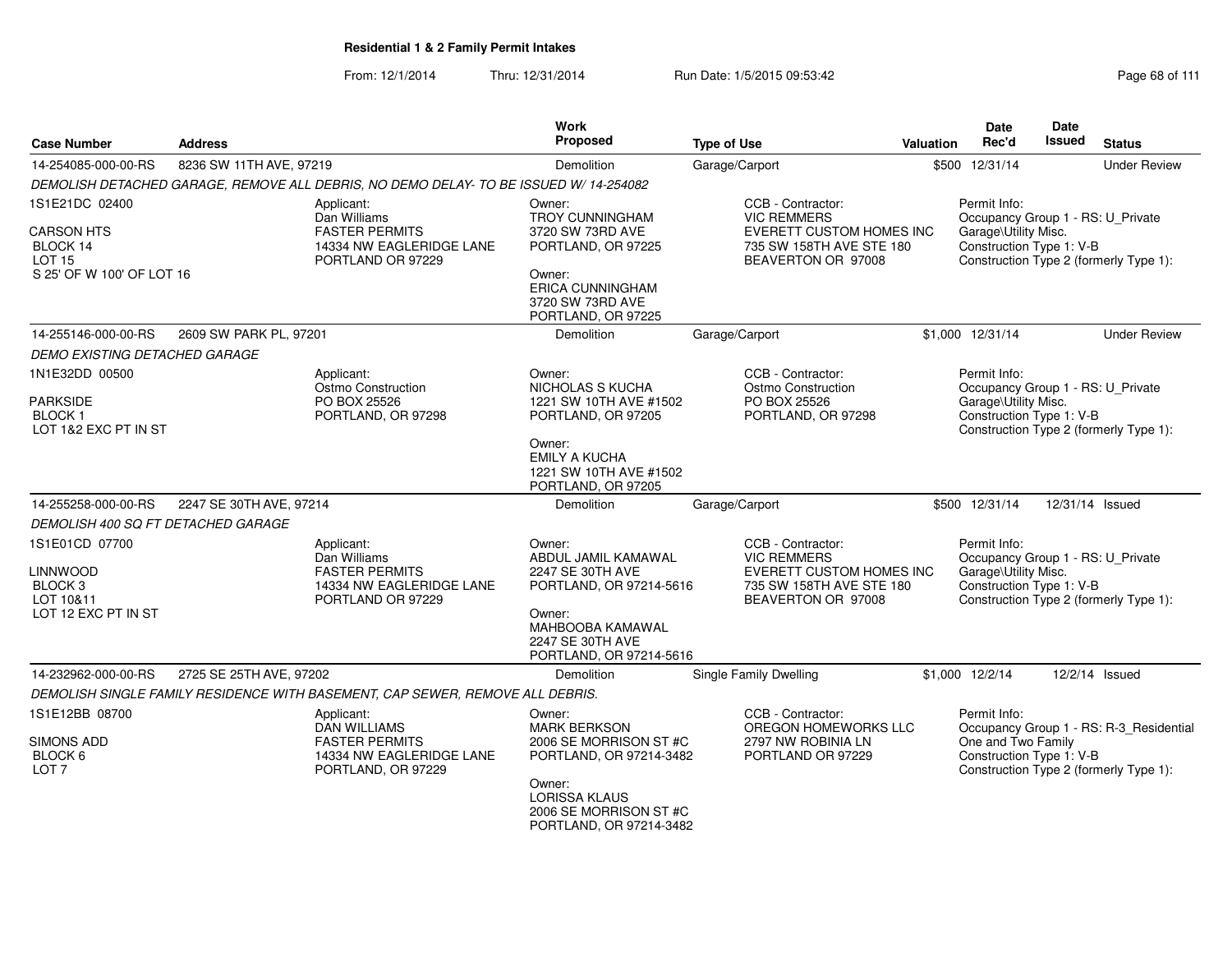| <b>Case Number</b>                                    | <b>Address</b>                     |                                                                                                                                                                                                           | Work<br>Proposed                                                                                                                                                 | <b>Type of Use</b>                 |                                                                           | Valuation | <b>Date</b><br>Rec'd                                           | <b>Date</b><br>Issued | <b>Status</b>                                                                     |
|-------------------------------------------------------|------------------------------------|-----------------------------------------------------------------------------------------------------------------------------------------------------------------------------------------------------------|------------------------------------------------------------------------------------------------------------------------------------------------------------------|------------------------------------|---------------------------------------------------------------------------|-----------|----------------------------------------------------------------|-----------------------|-----------------------------------------------------------------------------------|
| 14-233460-000-00-RS                                   | 4425 SW 47TH DR                    |                                                                                                                                                                                                           | Demolition                                                                                                                                                       | Single Family Dwelling             |                                                                           |           | \$1,000 12/16/14                                               |                       | 12/16/14 Issued                                                                   |
|                                                       |                                    | DEMOLISH SINGLE FAMILY RESIDENCE, NO BASEMENT, CAP SEWER, REMOVE ALL DEBRIS***DECOMMISSIONING REQUIRED*** Septic Decommissioning Required. Call for Inspection 842.                                       |                                                                                                                                                                  |                                    |                                                                           |           |                                                                |                       |                                                                                   |
| 1S1E07DD 07902                                        |                                    | Applicant:                                                                                                                                                                                                | Owner:                                                                                                                                                           | CCB - Contractor:                  |                                                                           |           | Permit Info:                                                   |                       |                                                                                   |
| PARTITION PLAT 2009-69<br>LOT <sub>2</sub>            |                                    | <b>DAN WILLIAMS</b><br><b>FASTER PERMITS</b><br>14334 NW EAGLERIDGE LANE<br>PORTLAND, OR 97229                                                                                                            | <b>LEO U JR KEPPINGER</b><br>8225 SW FAIRWAY DR<br>PORTLAND, OR 97225-2753<br>Owner:<br><b>DENISE KEPPINGER</b><br>8225 SW FAIRWAY DR<br>PORTLAND, OR 97225-2753 | <b>JIM MCGEHEE</b><br>PO BOX 25571 | MCGEHEE CONSTRUCTION LLC<br>Portland, Oregon 97298                        |           | One and Two Family<br>Construction Type 1: V-B                 |                       | Occupancy Group 1 - RS: R-3_Residential<br>Construction Type 2 (formerly Type 1): |
| 14-239954-REV-01-RS 3654 NE 44TH AVE, 97213           |                                    |                                                                                                                                                                                                           | Demolition                                                                                                                                                       | Single Family Dwelling             |                                                                           |           | \$12/15/14                                                     |                       | 12/15/14 Issued                                                                   |
|                                                       |                                    |                                                                                                                                                                                                           |                                                                                                                                                                  |                                    |                                                                           |           |                                                                |                       |                                                                                   |
| 1N2E19CC 18000<br><b>ROSLYN</b><br>BLOCK 3<br>LOT 1&2 |                                    | REVISION TO RETAIN BASEMENT +++"Includes Future Compaction Agreement. Site to have 8' perimeter fence while excavation is open"+++<br>Applicant:<br>mike mele<br>21903ne lake court<br>fairview. OR 97024 | Owner:<br>JENNIFER MELE-GEURTS<br>3932 NE 73RD AVE<br>PORTLAND, OR 97213                                                                                         | CCB - Contractor:<br>PO BOX 907    | MICHAEL LOUIS MELE<br>GRESHAM, OR 97030                                   |           | Permit Info:<br>One and Two Family<br>Construction Type 1: V-B |                       | Occupancy Group 1 - RS: R-3 Residential<br>Construction Type 2 (formerly Type 1): |
| 14-244537-000-00-RS                                   | 2743 NE CESAR E CHAVEZ BLVD. 97212 |                                                                                                                                                                                                           | Owner:<br><b>STEVEN GEURTS</b><br>3932 NE 73RD AVE<br>PORTLAND, OR 97213<br>Demolition                                                                           |                                    |                                                                           |           | \$3,500 12/3/14                                                |                       | 12/3/14 Issued                                                                    |
|                                                       |                                    |                                                                                                                                                                                                           |                                                                                                                                                                  | <b>Single Family Dwelling</b>      |                                                                           |           |                                                                |                       |                                                                                   |
| 1N1E25AD 11900                                        |                                    | DEMOLISH SINGLE FAMILY RESIDENCE - CAP SEWER - REMOVE ALL DEBRIS*FOUNDATION AND MAIN FLOOR OF STRUCTURE WILL REMAIN* Replacement house under permit 14-244530-RS. No fi.<br>Applicant:                    | Owner:                                                                                                                                                           | CCB - Contractor:                  |                                                                           |           | Permit Info:                                                   |                       |                                                                                   |
| <b>BEAUMONT</b><br>BLOCK 29<br>LOT <sub>6</sub>       |                                    | <b>MAJID HABIBI</b><br>PORTLAND DEVELOPMENT<br><b>GROUP, LLC</b><br>4224 NE HALSEY ST SUITE #300<br>PORTLAND, OR 97213                                                                                    | PORTLAND DEVELOPMENT<br><b>GROUP</b><br>11124 NE HALSEY ST PMB 643<br>PORTLAND, OR 97220-2021                                                                    | <b>GENE</b><br><b>GROUP LLC</b>    | PORTLAND DEVELOPMENT<br>11124 NE HALSEY ST. PMB 643<br>PORTLAND, OR 97220 |           | One and Two Family<br>Construction Type 1: V-B                 |                       | Occupancy Group 1 - RS: R-3_Residential<br>Construction Type 2 (formerly Type 1): |
|                                                       |                                    |                                                                                                                                                                                                           | Owner:<br><b>INVESTMENTS LLC</b><br>11124 NE HALSEY ST PMB 643<br>PORTLAND, OR 97220-2021                                                                        |                                    |                                                                           |           |                                                                |                       |                                                                                   |
| 14-244562-000-00-RS                                   | 1706 SE 130TH AVE, 97233           |                                                                                                                                                                                                           | Demolition                                                                                                                                                       | Single Family Dwelling             |                                                                           |           | \$8,420 12/3/14                                                |                       | <b>Under Review</b>                                                               |
|                                                       |                                    | DEMO SINGLE FAMILY RESIDENCE; NO BASEMENT; SUBJECT TO 35 DAY DEMO DELAY. REMOVE ALL DEBRIS. CAP UTIITIES. OK TO ISSUE AFTER JAN. 07, 2015. CESSPOOL DECOMMISSIONING                                       |                                                                                                                                                                  |                                    |                                                                           |           |                                                                |                       |                                                                                   |
| 1S2E02CA 00300                                        |                                    | Applicant:<br>DIANE BIRKHOFER                                                                                                                                                                             | Owner:                                                                                                                                                           |                                    |                                                                           |           | Permit Info:                                                   |                       |                                                                                   |
| DAGMAR AC<br>BLOCK 5<br>LOT 1 TL 300                  |                                    | 11270 SE DIANE AVE<br>PORTLAND OR 97089                                                                                                                                                                   | <b>JOHN BIRKHOFER</b><br>11270 SE DIANE AVE<br>DAMASCUS, OR 97089<br>Owner:                                                                                      |                                    |                                                                           |           | One and Two Family<br>Construction Type 1: V-B                 |                       | Occupancy Group 1 - RS: R-3_Residential<br>Construction Type 2 (formerly Type 1): |
|                                                       |                                    |                                                                                                                                                                                                           | <b>DIANE BIRKHOFER</b><br>11270 SE DIANE AVE<br>PORTLAND OR 97089                                                                                                |                                    |                                                                           |           |                                                                |                       |                                                                                   |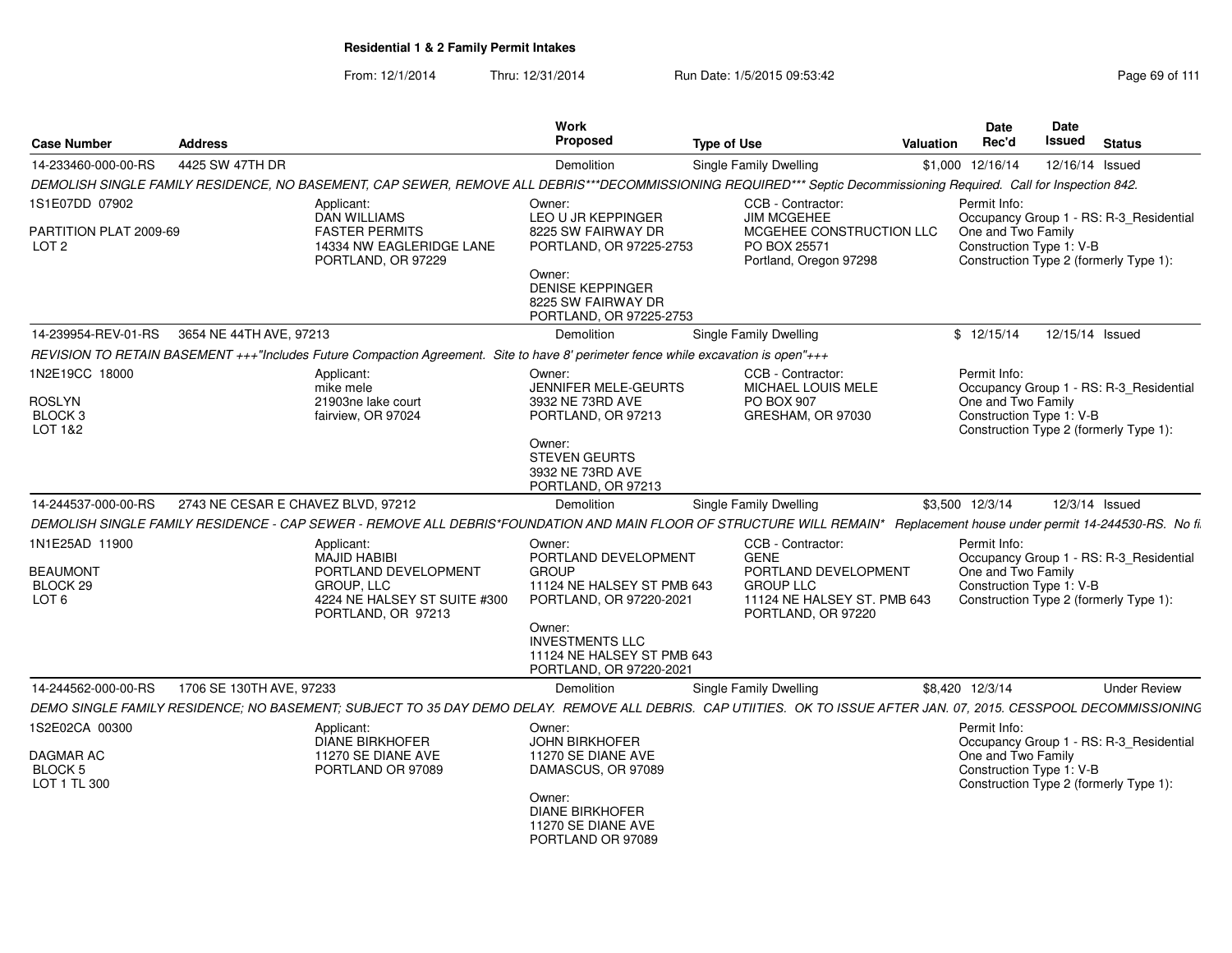| <b>Case Number</b>                     | <b>Address</b>                                                                                                                                                       | Work<br>Proposed                                     | <b>Type of Use</b>                                                      | Date<br>Rec'd<br><b>Valuation</b> | Date<br><b>Issued</b><br><b>Status</b>                             |
|----------------------------------------|----------------------------------------------------------------------------------------------------------------------------------------------------------------------|------------------------------------------------------|-------------------------------------------------------------------------|-----------------------------------|--------------------------------------------------------------------|
| 14-244625-000-00-RS                    | 1924 SE 50TH AVE, 97215                                                                                                                                              | Demolition                                           | <b>Single Family Dwelling</b>                                           | \$25,000 12/3/14                  | <b>Under Review</b>                                                |
|                                        | DEMOLISH SINGLE FAMILY RESIDENCE, NO BASEMENT, CAP SEWER, REMOVE ALL DEBRIS. CESSPOOL DECOMMISSIONING REQUIRED. CALL INSPECTION 842 ¢ DEMO DELAY, DO NOT ISSUE P.    |                                                      |                                                                         |                                   |                                                                    |
| 1S2E06CA 03500                         | Applicant:<br>DAVID MULLENS                                                                                                                                          | Owner:<br><b>UDG STEPHENS LLC</b>                    | CCB - Contractor:<br>SK HOFF CONSTRUCTION LLC                           | Permit Info:                      | Occupancy Group 1 - RS: R-3_Residential                            |
| <b>HAWTHORNE PL</b>                    | SK HOFF CONSTRUCTION                                                                                                                                                 | 735 SW 158TH AVE                                     | 735 SW 158TH AVE                                                        | One and Two Family                |                                                                    |
| BLOCK 9<br>LOT <sub>3</sub>            | 735 SW 158TH AVE<br>BEAVERTON, OR 97006                                                                                                                              | BEAVERTON, OR 97006                                  | BEAVERTON, OR 97006                                                     |                                   | Construction Type 1: V-B<br>Construction Type 2 (formerly Type 1): |
| 14-246200-000-00-RS                    | 9635 SW 48TH AVE, 97219                                                                                                                                              | Demolition                                           | Single Family Dwelling                                                  | \$1,500 12/5/14                   | <b>Under Review</b>                                                |
|                                        | DEMO SINGLE FAMILY RESIDENCE NO BASEMENT***CAP SEWER******REMOVE ALL DEBRIS***DEMO DELAY DO NOT ISSUE UNTIL 1/9/15                                                   |                                                      |                                                                         |                                   |                                                                    |
| 1S1E30AD 11200                         | Applicant:                                                                                                                                                           | Owner:                                               | CCB - Contractor:                                                       | Permit Info:                      |                                                                    |
|                                        | <b>ERIC RYSTADT</b>                                                                                                                                                  | MAIN STREET DEVELOPMENT INC ERIC RYSTADT             |                                                                         |                                   | Occupancy Group 1 - RS: R-3_Residential                            |
| <b>WEST PORTLAND</b>                   |                                                                                                                                                                      | MAIN STREET DEVELOPMENT INC 5331 SW MACADAM AVE #258 | MAIN STREET DEVELOPMENT INC One and Two Family                          |                                   |                                                                    |
| BLOCK 43<br><b>LOT 5-7</b>             | PO BOX 91096<br>PORTLAND, OR 97291                                                                                                                                   | PORTLAND, OR 97239                                   | PO BOX 91096<br>PORTLAND, OR 97291                                      |                                   | Construction Type 1: V-B<br>Construction Type 2 (formerly Type 1): |
| 14-246239-000-00-RS                    | 4065 N MICHIGAN AVE, 97227                                                                                                                                           | Demolition                                           | Single Family Dwelling                                                  | \$500 12/5/14                     | <b>Under Review</b>                                                |
|                                        | DEMOLISH SINGLE FAMILY HOUSE - SUBJECT TO THE 35 DAY DEMOLITION DELAY                                                                                                |                                                      |                                                                         |                                   |                                                                    |
| 1N1E22CA 16500                         | Applicant:                                                                                                                                                           | Owner:                                               |                                                                         | Permit Info:                      |                                                                    |
|                                        | <b>EDDIE L MILLER</b>                                                                                                                                                | <b>EDDIE L MILLER</b>                                |                                                                         |                                   | Occupancy Group 1 - RS: R-3 Residential                            |
| <b>MULTNOMAH</b><br>BLOCK 15           | 6236 N MISSISSIPPI AVE<br>PORTLAND, OR 97217-1815                                                                                                                    | 6236 N MISSISSIPPI AVE<br>PORTLAND, OR 97217-1815    |                                                                         | One and Two Family                | Construction Type 1: V-B                                           |
| LOT <sub>3</sub>                       |                                                                                                                                                                      |                                                      |                                                                         |                                   | Construction Type 2 (formerly Type 1):                             |
| 14-248341-000-00-RS                    | 4210 NE 81ST AVE, 97218                                                                                                                                              | <b>Demolition</b>                                    | Single Family Dwelling                                                  | \$3,000 12/11/14                  | 12/11/14 Final                                                     |
|                                        | DEMOLISH ONE SINGLE FAMILY RESIDENCE - CAP SWER - REMOVE ALL DEBRIS*ASSOCIATED WITH NSFR 14-248321-RS*                                                               |                                                      |                                                                         |                                   | *CHECK FOR CESSPOOLS* Septic Decommissioning Required. Call for    |
| 1N2E20DA 17000                         | Applicant:                                                                                                                                                           | Owner:                                               | CCB - Contractor:                                                       | Permit Info:                      |                                                                    |
|                                        | <b>KEVIN PARTAIN</b>                                                                                                                                                 | <b>HENRY A BUSHMAN</b>                               | <b>I &amp; N CONSTRUCTION INC</b>                                       |                                   | Occupancy Group 1 - RS: R-3 Residential                            |
| <b>MONTCLAIR</b><br>BLOCK <sub>2</sub> | <b>URBAN VISIONS</b><br>223 NE 56TH AVE                                                                                                                              | 920 GARA PL<br>ASTORIA, OR 97103-5720                | 15137 SE 126TH AVE<br>CLACKAMAS, OR 97015                               | One and Two Family                | Construction Type 1: V-B                                           |
| LOT 29&30                              | PORTLAND OR 97213                                                                                                                                                    |                                                      |                                                                         |                                   | Construction Type 2 (formerly Type 1):                             |
| 14-248713-000-00-RS                    | 1113 N TERRY ST, 97217                                                                                                                                               | <b>Demolition</b>                                    | Single Family Dwelling                                                  | \$500 12/12/14                    | <b>Under Review</b>                                                |
|                                        | DEMO SINGLE FAMILY RESIDENCE WITH BASEMENT; SUBJECT TO 35 DAY DEMO DELAY; ¢ No fill greater than 24", DO NOT ISSUE PERMIT BEFORE JANUARY 17, 2015                    |                                                      |                                                                         |                                   |                                                                    |
| 1N1E10CC 00700                         | Applicant:<br><b>JOSHUA PATRICK</b>                                                                                                                                  | Owner:                                               | CCB - Contractor:<br>METRO HOMES NORTHWEST LLC AFFORDABLE NEW HOMES LLC | Permit Info:                      | Occupancy Group 1 - RS: R-3_Residential                            |
| <b>FAIRPORT</b>                        | METRO HOMES NW LLC                                                                                                                                                   | 211 NE WEIDLER ST                                    | 211 NE WEIDER                                                           | One and Two Family                |                                                                    |
| <b>BLOCK 4</b>                         | 211 NE WEIDLER ST                                                                                                                                                    | PORTLAND, OR 97232-1155                              | PORTLAND, OR 97232                                                      |                                   | Construction Type 1: V-B                                           |
| LOT 9&10                               | PORTLAND OR 97232<br>5024 N VANDERBILT ST, 97203                                                                                                                     | <b>Demolition</b>                                    | <b>Single Family Dwelling</b>                                           | \$3,000 12/12/14                  | Construction Type 2 (formerly Type 1):                             |
| 14-248730-000-00-RS                    |                                                                                                                                                                      |                                                      |                                                                         |                                   | 12/12/14 Issued                                                    |
|                                        | DEMO SFR WITH BASEMENT; SPECIAL INSPECTION FOR BASEMENT FILL. CAP SEWER. REMOVE ALL DEBRIS. WAIVE DEMO DELAY- SEE NEW HOUSE PERMIT APPLICATION 14-248479-RS. Seption |                                                      |                                                                         |                                   |                                                                    |
| 1N1E08CB 12200                         | Applicant:<br><b>KEVIN PARTAIN</b>                                                                                                                                   | Owner:<br><b>HIJ PROPERTIES LLC</b>                  | CCB - Contractor:<br><b>BUILDING CONCEPTS LLC</b>                       | Permit Info:                      | Occupancy Group 1 - RS: R-3 Residential                            |
| UNIVERSITY PK                          | <b>URBAN VISIONS</b>                                                                                                                                                 | 16933 SE FOSTER RD                                   | 16933 SE FOSTER RD                                                      | One and Two Family                |                                                                    |
| BLOCK 100<br>LOT 5&6                   | 223 NE 56TH AVENUE<br>PORTLAND, OR 97213                                                                                                                             | GRESHAM, OR 97080-3228                               | GRESHAM, OR 97080                                                       |                                   | Construction Type 1: V-B<br>Construction Type 2 (formerly Type 1): |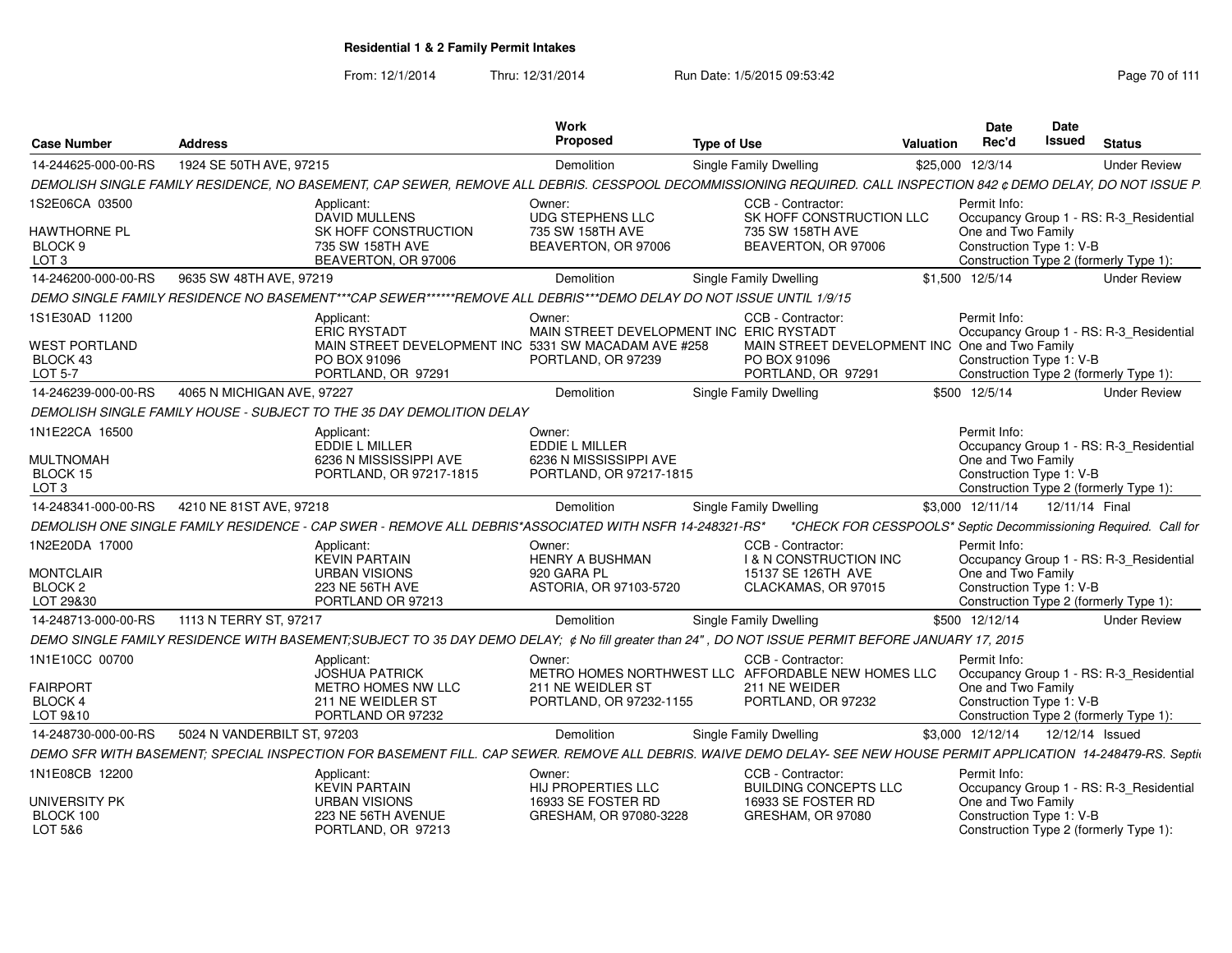|                                                                                                                        |                            |                                                                                                                                                                                                     | <b>Work</b>                                                                                                                                                         |                               |                                                                                                                          |                  | <b>Date</b>                                                    | Date            |                                                                                   |
|------------------------------------------------------------------------------------------------------------------------|----------------------------|-----------------------------------------------------------------------------------------------------------------------------------------------------------------------------------------------------|---------------------------------------------------------------------------------------------------------------------------------------------------------------------|-------------------------------|--------------------------------------------------------------------------------------------------------------------------|------------------|----------------------------------------------------------------|-----------------|-----------------------------------------------------------------------------------|
| <b>Case Number</b>                                                                                                     | <b>Address</b>             |                                                                                                                                                                                                     | <b>Proposed</b>                                                                                                                                                     | <b>Type of Use</b>            |                                                                                                                          | <b>Valuation</b> | Rec'd                                                          | <b>Issued</b>   | <b>Status</b>                                                                     |
| 14-248732-000-00-RS                                                                                                    | 5036 N ALBINA AVE, 97217   |                                                                                                                                                                                                     | Demolition                                                                                                                                                          | <b>Single Family Dwelling</b> |                                                                                                                          |                  | \$3,000 12/12/14                                               |                 | <b>Under Review</b>                                                               |
|                                                                                                                        |                            | DEMO SFR WITH BASEMENT; SUBJECT TO 35 DAY DEMO DELAY. REMOVE ALL DEBRIS. SPECIAL INSPECTION FOR BASEMENT FILL. CAP SEWER.                                                                           |                                                                                                                                                                     |                               |                                                                                                                          |                  |                                                                |                 |                                                                                   |
| 1N1E22BA 15100<br>M PATTONS & SUB<br><b>SUB TRACT M</b><br>BLOCK 1                                                     |                            | Applicant:<br><b>KEVIN PARTAIN</b><br><b>URBAN VISIONS</b><br>223 NE 56TH AVE<br>PORTLAND, OR 97213                                                                                                 | Owner:<br><b>JSM EQUITIES LLC</b><br>4110 SE HAWTHORNE BLVD #110<br>PORTLAND, OR 97214                                                                              |                               | CCB - Contractor:<br><b>STEVE MELKERSON</b><br><b>CALIBER HOMES</b><br>4110 SE HAWTHORNE BLVD #166<br>PORTLAND, OR 97214 |                  | Permit Info:<br>One and Two Family<br>Construction Type 1: V-B |                 | Occupancy Group 1 - RS: R-3_Residential<br>Construction Type 2 (formerly Type 1): |
| N 33' OF LOT 8&9<br>14-249048-000-00-RS                                                                                | 8311 SE BROOKLYN ST, 97266 |                                                                                                                                                                                                     | Demolition                                                                                                                                                          | Single Family Dwelling        |                                                                                                                          |                  | \$4,000 12/30/14                                               |                 | <b>Under Review</b>                                                               |
|                                                                                                                        |                            | DEMOLITION OF SINGLE FAMILY RESIDENCE, REMOVE ALL DEBRIS, NO BASEMENT. SUBJECT TO 35-DAY DEMOLITION DELAY. RESIDENTIAL COMPREHENSIVE PLAN DESIGNATION WITH MORE                                     |                                                                                                                                                                     |                               |                                                                                                                          |                  |                                                                |                 |                                                                                   |
| 1S2E09BC 05400                                                                                                         |                            |                                                                                                                                                                                                     | Owner:                                                                                                                                                              |                               | Primary Contractor:                                                                                                      |                  | Permit Info:                                                   |                 |                                                                                   |
| <b>BINNSMEAD</b><br>LOT 4 EXC E 3'                                                                                     |                            | Applicant:<br><b>BOB SCHATZ</b><br>ALLUSA ARCHICTECTURE<br>2118 SE DIVISION ST<br>PORTLAND, OR 97202                                                                                                | JDM INVESTMENT LLC<br>2850 SE 82ND AVE #88<br>PORTLAND, OR 97266                                                                                                    |                               | TO BID                                                                                                                   |                  | One and Two Family<br>Construction Type 1: V-B                 |                 | Occupancy Group 1 - RS: R-3 Residential<br>Construction Type 2 (formerly Type 1): |
| 14-249618-000-00-RS                                                                                                    | 2130 SE LAMBERT ST, 97202  |                                                                                                                                                                                                     | Demolition                                                                                                                                                          | <b>Single Family Dwelling</b> |                                                                                                                          |                  | \$10,000 12/15/14                                              | 12/15/14 Issued |                                                                                   |
|                                                                                                                        |                            | DEMOLISH ONE SINGLE FAMILY ONE STORY RESIDENCE - CAP SEWER - No fill greater than 24" REMOVE ALL DEBRIS ***ASSOCIATED WITH NSFR 14-249602-RS***                                                     |                                                                                                                                                                     |                               |                                                                                                                          |                  |                                                                |                 |                                                                                   |
| 1S1E23DA 00800<br><b>CRYSTAL SPR ADD</b><br>E 50' OF W 200' OF N 25' OF LOT D<br>E 50' OF W 200' OF LOT E EXC PT IN ST |                            | Applicant:<br><b>OLEG PILIPENKO</b><br>230 NW SEBLAR DR<br>PORTLAND, OR 97210-1028                                                                                                                  | Owner:<br>CRESCENT CUSTOM HOMES LLC CRESCENT CUSTOM HOMES LLC Occupancy Group 1 - RS: R-3_Residential<br>15067 SE BUNKER HILL CT<br>HAPPY VALLEY, OR 97086-7347     |                               | CCB - Contractor:<br>69166 WALKER RD<br>RAINIER, OR 97048                                                                |                  | Permit Info:<br>One and Two Family<br>Construction Type 1: V-B |                 | Construction Type 2 (formerly Type 1):                                            |
| 14-249635-000-00-RS                                                                                                    | 4624 SE RURAL ST, 97206    |                                                                                                                                                                                                     | Demolition                                                                                                                                                          | <b>Single Family Dwelling</b> |                                                                                                                          |                  | \$10,000 12/15/14                                              | 12/15/14 Issued |                                                                                   |
|                                                                                                                        |                            | DEMOLISH ONE SINGLE FAMILY RESIDENCE - CAP SEWER - REMOVE ALL DEBRIS**ASSOCIATED WITH NSFR 14-249631-RS** Septic Decommissioning Required. Call for Inspection 842.                                 |                                                                                                                                                                     |                               |                                                                                                                          |                  |                                                                |                 |                                                                                   |
| 1S2E19BD 17300<br><b>ERROL HTS</b><br>BLOCK 4<br>LOT 7&8                                                               |                            | Applicant:<br><b>OLEG PILIPENKO</b><br>230 NW SEBLAR DR<br>PORTLAND, OR 97210-1028                                                                                                                  | Owner:<br>CRESCENT CUSTOM HOMES LLC CRESCENT CUSTOM HOMES LLC Occupancy Group 1 - RS: R-3_Residential<br>8575 SE NORTHERN HEIGHTS CT<br>HAPPY VALLEY, OR 97086-5743 |                               | CCB - Contractor:<br>69166 WALKER RD<br>RAINIER, OR 97048                                                                |                  | Permit Info:<br>One and Two Family<br>Construction Type 1: V-B |                 | Construction Type 2 (formerly Type 1):                                            |
| 14-249800-000-00-RS                                                                                                    | 7057 N OMAHA AVE, 97217    |                                                                                                                                                                                                     | Demolition                                                                                                                                                          | <b>Single Family Dwelling</b> |                                                                                                                          |                  | \$3,000 12/16/14                                               |                 | 12/16/14 Under Inspection                                                         |
|                                                                                                                        |                            | DEMO SINGLE FAMILY RESIDENCE - NO BASEMENT. Replacement house under permit 14-231285-RS. No fill greater than 24". Remove all foundations and debris . Cap utilities. Scope of work does not includ |                                                                                                                                                                     |                               |                                                                                                                          |                  |                                                                |                 |                                                                                   |
| 1N1E16AB 14600<br>FIRST ELECTRIC ADD<br>BLOCK <sub>2</sub>                                                             |                            | Applicant:<br><b>KEVIN PARTAIN</b><br><b>URBAN VISIONS</b><br><b>223 NE 56TH AVE</b>                                                                                                                | Owner:<br>RENAISSANCE CUSTOM HOMES<br><b>LLC</b><br>16771 BOONES FERRY RD                                                                                           | <b>LLC</b>                    | CCB - Contractor:<br>RENAISSANCE CUSTOM HOMES<br>16771 Boones Ferry Rd                                                   |                  | Permit Info:<br>One and Two Family<br>Construction Type 1: V-B |                 | Occupancy Group 1 - RS: R-3_Residential                                           |
| LOT 37&38                                                                                                              |                            | PORTLAND, OR 97213                                                                                                                                                                                  | LAKE OSWEGO, OR 97035-4213                                                                                                                                          |                               | Lake Oswego, OR 97035                                                                                                    |                  |                                                                |                 | Construction Type 2 (formerly Type 1):                                            |
| 14-250141-000-00-RS                                                                                                    | 9024 SE YAMHILL ST, 97216  |                                                                                                                                                                                                     | Demolition                                                                                                                                                          | <b>Single Family Dwelling</b> |                                                                                                                          |                  | \$1,000 12/16/14                                               |                 | <b>Under Review</b>                                                               |
|                                                                                                                        |                            | DEMOLISH EXISTING SINGLE FAMILY RESIDENCE, NO BASEMENT, CAP SEWER, REMOVE ALL DEBRIS. **CESSPOOL DECOMMISSIONING REQUIRED.***35 DAY DEMO DELAY UNTIL JANUARY 20, 2                                  |                                                                                                                                                                     |                               |                                                                                                                          |                  |                                                                |                 |                                                                                   |
| 1S2E04BA 08000<br><b>ALTAMEAD</b><br>BLOCK 13<br>LOT 3<br>W 1/2 OF LOT 4                                               |                            | Applicant:<br><b>DAN WILLIAMS</b><br><b>FASTER PERMITS</b><br>14334 NW EAGLERIDGE LANE<br>PORTLAND, OR 97229                                                                                        | Owner:<br>GREENWOOD HOMES LLC<br>16280 NW BETHANY CT #200<br>BEAVERTON, OR 97006-4887                                                                               |                               | CCB - Contractor:<br>GREENWOOD HOMES LLC<br>16280 NW BETHANY CT<br>BEAVERTON OR 97006                                    |                  | Permit Info:<br>One and Two Family<br>Construction Type 1: V-B |                 | Occupancy Group 1 - RS: R-3_Residential<br>Construction Type 2 (formerly Type 1): |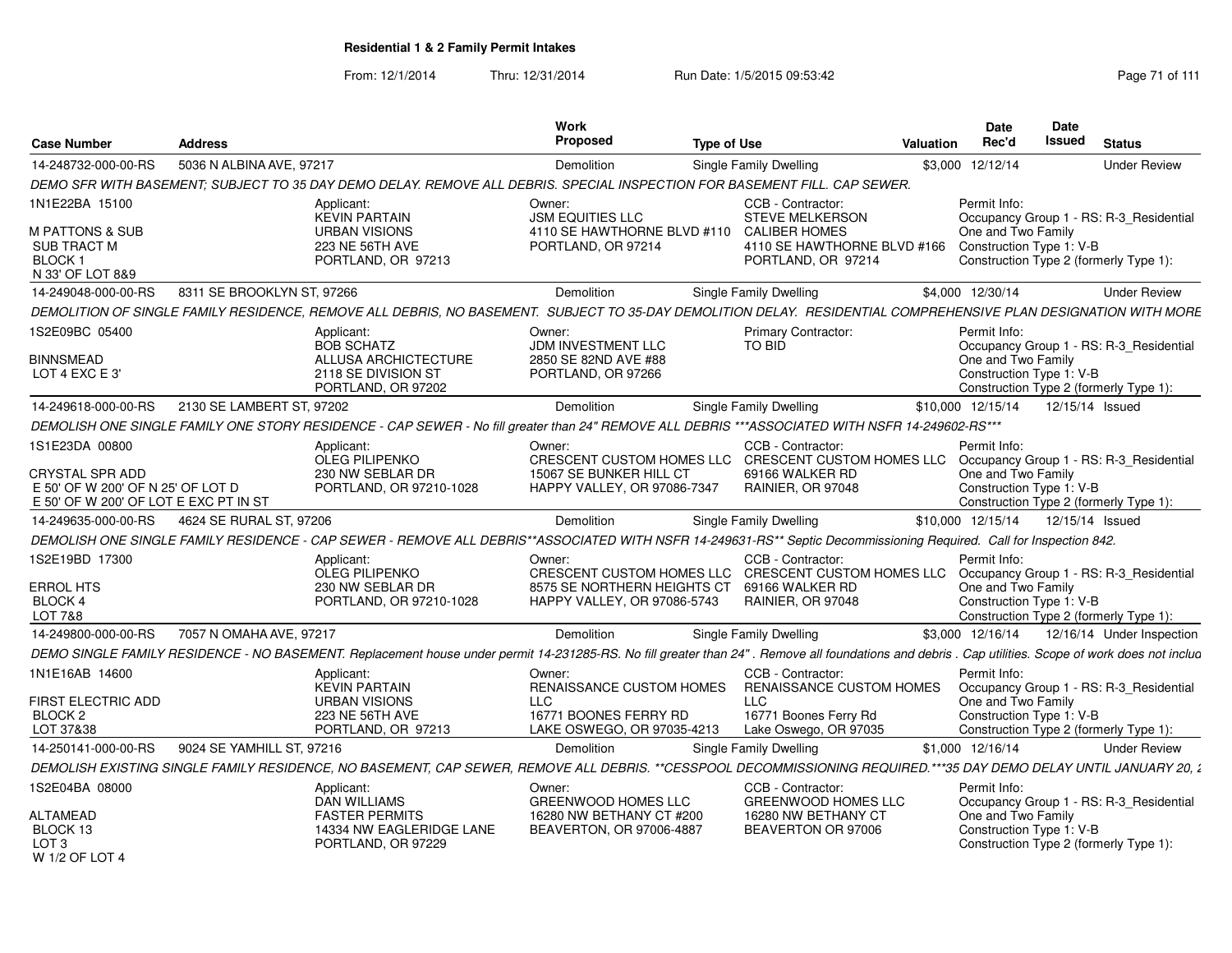| <b>Case Number</b>                              | <b>Address</b>                                                                                                                                                      | Work<br>Proposed                                                            | <b>Type of Use</b>                                                      | Valuation | Date<br>Rec'd                      | Date<br>Issued                                                     | <b>Status</b>                           |
|-------------------------------------------------|---------------------------------------------------------------------------------------------------------------------------------------------------------------------|-----------------------------------------------------------------------------|-------------------------------------------------------------------------|-----------|------------------------------------|--------------------------------------------------------------------|-----------------------------------------|
| 14-251021-000-00-RS                             | 6409 NE RODNEY AVE, 97211                                                                                                                                           | Demolition                                                                  | Single Family Dwelling                                                  |           | \$1,000 12/18/14                   | 12/18/14 Issued                                                    |                                         |
|                                                 | DEMO SINGLE FAMILY RESIDENCE: NO BASEMENT; RESIDENTIAL COMPREHENSIVE PLAN DESIGNATION. ONE NEW SINGLE FAMILY RESIDENCE PERMIT #14-250817RS. NOT SUBJECT TO 35-DAY   |                                                                             |                                                                         |           |                                    |                                                                    |                                         |
| 1N1E15DA 02900                                  | Applicant:<br>Dan Williams                                                                                                                                          | Owner:<br><b>BRISTOL CREEK HOMES</b>                                        | CCB - Contractor:<br><b>BRISTOL CREEK HOMES &amp;</b>                   |           | Permit Info:                       |                                                                    | Occupancy Group 1 - RS: R-3 Residential |
| PIEDMONT<br><b>BLOCK 57</b><br>E 1/2 OF LOT 1&2 | <b>FASTER PERMITS</b><br>14334 NW EAGLERIDGE LANE<br>PORTLAND OR 97229                                                                                              | 3055 NW YEON AVE #81<br>PORTLAND, OR 97210-1519                             | DEVELOPMENT CO LLC<br>520 SW YAMHILL ST SUITE 600<br>PORTLAND, OR 97204 |           | One and Two Family                 | Construction Type 1: V-B                                           | Construction Type 2 (formerly Type 1):  |
| 14-251026-000-00-RS                             | 1927 NE HIGHLAND ST, 97211                                                                                                                                          | Demolition                                                                  | <b>Single Family Dwelling</b>                                           |           | \$1,000 12/18/14                   | 12/18/14 Issued                                                    |                                         |
|                                                 | DEMO SINGLE FAMILY RESIDENCE WITH BASEMENT: RESIDENTIAL COMPREHENSIVE PLAN DESIGNATION. ONE NEW SINGLE FAMILY RESIDENCE PERMIT #14-250795RS: CAP SEWER***DECOMI     |                                                                             |                                                                         |           |                                    |                                                                    |                                         |
| 1N1E14DA 04200                                  | Applicant:<br>Dan Williams                                                                                                                                          | Owner:<br><b>BRISTOL CREEK HOMES</b>                                        | CCB - Contractor<br><b>BRISTOL CREEK HOMES &amp;</b>                    |           | Permit Info:                       |                                                                    | Occupancy Group 1 - RS: R-3 Residential |
| <b>COLUMBIA HTS</b><br>BLOCK 6<br>LOT 19        | <b>FASTER PERMITS</b><br>14334 NW EAGLERIDGE LANE<br>PORTLAND OR 97229                                                                                              | 3055 NW YEON AVE #81<br>PORTLAND, OR 97210-1519                             | DEVELOPMENT CO LLC<br>520 SW YAMHILL ST SUITE 600<br>PORTLAND, OR 97204 |           | One and Two Family                 | Construction Type 1: V-B<br>Construction Type 2 (formerly Type 1): |                                         |
| 14-251552-000-00-RS                             | 3355 SE 16TH AVE, 97202                                                                                                                                             | Demolition                                                                  | <b>Single Family Dwelling</b>                                           |           | \$3,000 12/19/14                   |                                                                    | <b>Under Review</b>                     |
|                                                 | DEMO SINGLE FAMILY RESIDENCE WITH BASEMENT. SUBJECT TO 35-DAY DEMOLITION DELAY. RESIDENTIAL COMPREHENSIVE PLAN DESIGNATION WITH MORE THAN ONE NEW UNIT REQUIF       |                                                                             |                                                                         |           |                                    |                                                                    |                                         |
| 1S1E11AC 12000                                  | Applicant:<br><b>KEVIN PARTAIN</b>                                                                                                                                  | Owner:<br><b>DARREN M LILLA</b>                                             | CCB - Contractor:<br>RENAISSANCE CUSTOM HOMES                           |           | Permit Info:                       |                                                                    | Occupancy Group 1 - RS: R-3_Residential |
| FEURERS ADD<br>BLOCK 4<br>LOT 2&3               | <b>URBAN VISIONS</b><br>223 NE 56TH AVE<br>PORTLAND, OR 97213                                                                                                       | 3355 SE 16TH AVE<br>PORTLAND, OR 97202-2821                                 | LLC<br>16771 Boones Ferry Rd<br>Lake Oswego, OR 97035                   |           | One and Two Family                 | Construction Type 1: V-B<br>Construction Type 2 (formerly Type 1): |                                         |
|                                                 |                                                                                                                                                                     | Owner:<br><b>TANJA OLSON</b><br>3355 SE 16TH AVE<br>PORTLAND, OR 97202-2821 |                                                                         |           |                                    |                                                                    |                                         |
| 14-251583-000-00-RS                             | 6827 SE 86TH AVE, 97266                                                                                                                                             | Demolition                                                                  | Single Family Dwelling                                                  |           | \$4,000 12/19/14                   |                                                                    | 12/19/14 Under Inspection               |
|                                                 | DEMOLISH SINGLE FAMILY RESIDENCE WITHOUT BASEMENT. REMOVE ALL DEBRIS Septic Decommissioning Required. Call for Inspection 842.                                      |                                                                             |                                                                         |           |                                    |                                                                    |                                         |
| 1S2E21BB 19600                                  | Applicant:<br><b>MATE SKORO</b>                                                                                                                                     | Owner:<br><b>MATE SKORO</b>                                                 | CCB - Contractor:<br><b>MATE SKORO</b>                                  |           | Permit Info:                       |                                                                    | Occupancy Group 1 - RS: R-3 Residential |
| <b>TETONKA PK</b><br>BLOCK 2<br>LOT 24&25       | PO BOX 38<br><b>BORING, OR 97009</b>                                                                                                                                | PO BOX 38<br><b>BORING, OR 97009</b>                                        | SKORO CONSTRUCTION LLC<br>11390 SE 222ND DR<br>DAMASCUS, OR 97089       |           | One and Two Family                 | Construction Type 1: V-B<br>Construction Type 2 (formerly Type 1): |                                         |
| 14-251632-000-00-RS                             | 7912 NE SCHUYLER ST, 97213                                                                                                                                          | Demolition                                                                  | Single Family Dwelling                                                  |           | \$1,000 12/19/14                   |                                                                    | <b>Under Review</b>                     |
|                                                 | DEMOLISH SINGLE FAMILY HOUSE - SUBJECT TO 35 DAY DEMOLITION DELAY. COMPACT FILL PER TITLE 24. STANDARDS. SOILS SPECIAL INSPECTION. REMOVE ALL FOUNDATIONS AND DEBRI |                                                                             |                                                                         |           |                                    |                                                                    |                                         |
| 1N2E29DD 02700                                  | Applicant:<br>DAN WILLIAMS                                                                                                                                          | Owner:<br>ADMIRAL PROPERTIES LLC                                            |                                                                         |           | Permit Info:                       |                                                                    | Occupancy Group 1 - RS: R-3 Residential |
| <b>JONESMORE</b><br>BLOCK 56<br>LOT 4-6         | <b>FASTER PERMITS</b><br>14334 NW EAGLERIDGE LANE<br>PORTLAND, OR 97229                                                                                             | 657 SE YAMHILL ST<br>PORTLAND, OR 97214                                     |                                                                         |           | One and Two Family                 | Construction Type 1: V-B<br>Construction Type 2 (formerly Type 1): |                                         |
| 14-252421-000-00-RS                             | 1537 NE 72ND AVE, 97213                                                                                                                                             | Demolition                                                                  | <b>Single Family Dwelling</b>                                           |           | \$500 12/23/14                     |                                                                    | <b>Under Review</b>                     |
|                                                 |                                                                                                                                                                     |                                                                             |                                                                         |           |                                    |                                                                    |                                         |
|                                                 | DEMOLISH SINGLE FAMILY RESIDENCE, NO BASEMENT, CAP SEWER, REMOVE ALL DEBRIS. DECOMMISSIONING OF CESSPOOL*S* REQUIRED. *SUBJECT TO 35 DAY DEMO DELAY*                |                                                                             |                                                                         |           |                                    |                                                                    |                                         |
| 1N2E29CD 02100<br>SANTA ROSA PK ADD             | Applicant:<br>RANDALL PALAZZO<br>211 NE WEIDLER ST                                                                                                                  | Owner:<br>SULE O AJIBADE<br>1537 NE 72ND AVE                                | CCB - Contractor:<br>AFFORDABLE NEW HOMES LLC<br>211 NE WEIDER          |           | Permit Info:<br>One and Two Family |                                                                    | Occupancy Group 1 - RS: R-3 Residential |
| <b>BLOCK1</b><br>LOT 9&10                       | PORTLAND, OR 97232-1155                                                                                                                                             | PORTLAND, OR 97213                                                          | PORTLAND, OR 97232                                                      |           |                                    | Construction Type 1: V-B<br>Construction Type 2 (formerly Type 1): |                                         |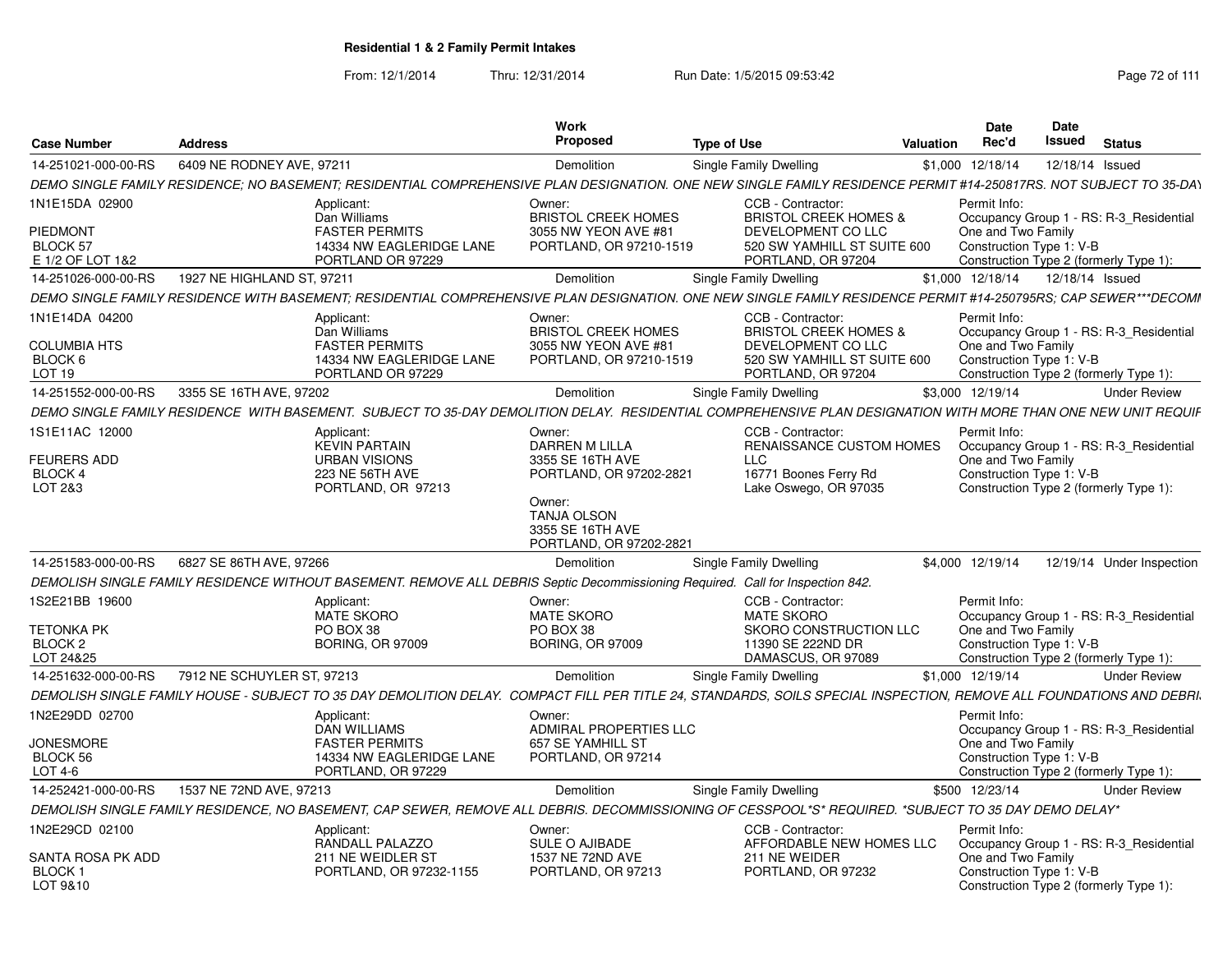From: 12/1/2014Thru: 12/31/2014 Run Date: 1/5/2015 09:53:42 Research 2010 12/31/2014 Page 73 of 111

| <b>Case Number</b>                                            | <b>Address</b>                  |                                                                                                                                                                                      | Work<br>Proposed                                                           | <b>Type of Use</b> |                                                                            | Valuation | <b>Date</b><br>Rec'd                           | <b>Date</b><br><b>Issued</b> | <b>Status</b>                           |
|---------------------------------------------------------------|---------------------------------|--------------------------------------------------------------------------------------------------------------------------------------------------------------------------------------|----------------------------------------------------------------------------|--------------------|----------------------------------------------------------------------------|-----------|------------------------------------------------|------------------------------|-----------------------------------------|
| 14-253383-000-00-RS                                           | 1807 SE INSLEY ST, 97202        |                                                                                                                                                                                      | Demolition                                                                 |                    | Single Family Dwelling                                                     |           | \$1,500 12/23/14                               |                              | <b>Under Review</b>                     |
|                                                               |                                 | DEMO SINGLE FAMILY RESIDENCE - NO BASEMENTSUBJECT TO 35-DAY DEMOLITION DELAY. DO NOT ISSUE THIS PERMIT PRIOR TO 1/27/2015. RESIDENTIAL COMPREHENSIVE PLAN DESIGNAT                   |                                                                            |                    |                                                                            |           |                                                |                              |                                         |
| 1S1E14AC 01100                                                |                                 | Applicant:<br>NW PROPERTIES LLC                                                                                                                                                      | Owner:<br><b>NW PROPERTIES LLC</b>                                         |                    | CCB - Contractor:<br>DOZER CONSTRUCTION LLC                                |           | Permit Info:                                   |                              | Occupancy Group 1 - RS: R-3_Residential |
| <b>ALTON PK</b><br>BLOCK <sub>3</sub><br>LOT <sub>1</sub>     |                                 | 11150 SW RIVERWOOD RD<br>PORTLAND, OR 97219                                                                                                                                          | 11150 SW RIVERWOOD RD<br>PORTLAND, OR 97219                                |                    | 5324 NE 28TH AVE<br>PORTLAND, OR 97211                                     |           | One and Two Family<br>Construction Type 1: V-B |                              | Construction Type 2 (formerly Type 1):  |
| 14-253609-000-00-RS                                           | 4241 NE AINSWORTH ST, 97218     |                                                                                                                                                                                      | Demolition                                                                 |                    | <b>Single Family Dwelling</b>                                              |           | \$8,200 12/24/14                               |                              | <b>Under Review</b>                     |
|                                                               |                                 | DEMO SINGLE FAMILY RESIDENCE CAP SEWER AND REMOVE ALL DEBRISResidential Comprehensive Plan Designation - Subject to 35-day Demolition Delay                                          |                                                                            |                    |                                                                            |           |                                                |                              |                                         |
| 1N2E18CB 06000                                                |                                 | Applicant:<br>BALANCED ENERGY SOLUTIONS                                                                                                                                              | Owner:<br><b>REALTRUST IRA ALTERNATIVES</b>                                |                    | CCB - Contractor:<br><b>BALANCED ENERGY SOLUTIONS</b>                      |           | Permit Info:                                   |                              | Occupancy Group 1 - RS: R-3 Residential |
| <b>STOKES TR</b><br>INC 50' VAC ST SLY & ADJ LOT 15           |                                 | <b>LLC</b><br>612 NE 74TH AVE<br>PORTLAND, OR 97213                                                                                                                                  | <b>LLC</b><br>3205 NE 18TH AVE<br>PORTLAND, OR 97212-2327                  |                    | <b>LLC</b><br>612 NE 74TH AVE<br>PORTLAND, OR 97213                        |           | One and Two Family<br>Construction Type 1: V-B |                              | Construction Type 2 (formerly Type 1):  |
| 14-253665-000-00-RS                                           | 2755 SE 33RD PL, 97202          |                                                                                                                                                                                      | Demolition                                                                 |                    | Single Family Dwelling                                                     |           | \$1,000 12/24/14                               |                              | 12/24/14 Issued                         |
|                                                               |                                 | DEMO SINGLE FAMILY RESIDENCE WITH BASEMENT-NO FILL- REMOVE ALL DEBRIS AND CAP SEWER; Includes Future Compaction Agreement. Site to have 8' perimeter fence while excavation is open; |                                                                            |                    |                                                                            |           |                                                |                              |                                         |
| 1S1E12BA 15500                                                |                                 | Applicant:<br><b>MIKE COYLE</b>                                                                                                                                                      | Owner:<br>MELANIE A MC NABB                                                |                    | CCB - Contractor:<br><b>VIC REMMERS</b>                                    |           | Permit Info:                                   |                              | Occupancy Group 1 - RS: R-3_Residential |
| <b>EAST PORTLAND HTS</b><br>BLOCK 12<br>S 43' OF LOT 6        |                                 | <b>FASTER PERMITS</b><br>14334 NW EAGLERIDGE LANE<br>PORTLAND, OR 97229                                                                                                              | 2755 SE 33RD PL<br>PORTLAND, OR 97202-1430                                 |                    | EVERETT CUSTOM HOMES INC<br>735 SW 158TH AVE STE 180<br>BEAVERTON OR 97008 |           | One and Two Family<br>Construction Type 1: V-B |                              | Construction Type 2 (formerly Type 1):  |
| 14-254082-000-00-RS                                           | 8236 SW 11TH AVE, 97219         |                                                                                                                                                                                      | Demolition                                                                 |                    | Single Family Dwelling                                                     |           | \$1,000 12/31/14                               |                              | <b>Under Review</b>                     |
|                                                               |                                 | DEMOLISH SINGLE FAMILY RESIDENCE, NO BASEMENT, CAP SEWER, REMOVE ALL DEBRIS*SUBJECT TO 35 DEMO DELAY*-Demo Delay as per Title 24. Do not issue this permit prior to FEBRUARY 04,     |                                                                            |                    |                                                                            |           |                                                |                              |                                         |
| 1S1E21DC 02400                                                |                                 | Applicant:<br>Dan Williams                                                                                                                                                           | Owner:<br><b>VIC REMMERS</b>                                               |                    | CCB - Contractor:<br><b>VIC REMMERS</b>                                    |           | Permit Info:                                   |                              | Occupancy Group 1 - RS: R-3_Residential |
| <b>CARSON HTS</b><br>BLOCK 14<br><b>LOT 15</b>                |                                 | <b>FASTER PERMITS</b><br>14334 NW EAGLERIDGE LANE<br>PORTLAND OR 97229                                                                                                               | EVERETT CUSTOM HOMES INC<br>735 SW 158TH AVE STE 180<br>BEAVERTON OR 97008 |                    | EVERETT CUSTOM HOMES INC<br>735 SW 158TH AVE STE 180<br>BEAVERTON OR 97008 |           | One and Two Family<br>Construction Type 1: V-B |                              | Construction Type 2 (formerly Type 1):  |
| S 25' OF W 100' OF LOT 16                                     |                                 |                                                                                                                                                                                      |                                                                            |                    |                                                                            |           |                                                |                              |                                         |
| 14-254148-000-00-RS                                           | 5024 SE CLAY ST, 97215          |                                                                                                                                                                                      | Demolition                                                                 |                    | Single Family Dwelling                                                     |           | \$1,500 12/29/14                               |                              | <b>Under Review</b>                     |
|                                                               |                                 | DEMO SINGLE FAMILY RESIDENCE - NO BASEMENT.SUBJECT TO 35-DAY DEMOLITION DELAY. RESIDENTIAL COMPREHENSIVE PLAN DESIGNATION WITH MORE THAN ONE NEW UNIT REQUIREL                       |                                                                            |                    |                                                                            |           |                                                |                              |                                         |
| 1S2E06CA 05500                                                |                                 | Applicant:<br>SURESH PARANJPE                                                                                                                                                        | Owner:<br><b>NW PROPERTIES LLC</b>                                         |                    | <b>Primary Contractor:</b><br><b>TO BID</b>                                |           | Permit Info:                                   |                              | Occupancy Group 1 - RS: R-3 Residential |
| <b>HAWTHORNE PL</b><br>BLOCK <sub>3</sub><br>LOT <sub>6</sub> |                                 | 11150 SW RIVERWOOD RD<br>PORTLAND, OR 97218                                                                                                                                          | 11150 SW RIVERWOOD RD<br>PORTLAND, OR 97219                                |                    |                                                                            |           | One and Two Family<br>Construction Type 1: V-B |                              | Construction Type 2 (formerly Type 1):  |
| 14-254162-000-00-RS                                           | 1334 NE KILLINGSWORTH ST, 97211 |                                                                                                                                                                                      | Demolition                                                                 |                    | Single Family Dwelling                                                     |           | \$1,500 12/29/14                               |                              | <b>Under Review</b>                     |
|                                                               |                                 | DEMO SINGLE FAMILY RESIDENCE - WITH BASEMENT.SUBJECT TO 35-DAY DEMOLITION DELAY. RESIDENTIAL COMPREHENSIVE PLAN DESIGNATION WITH MORE THAN ONE NEW UNIT REQUIR                       |                                                                            |                    |                                                                            |           |                                                |                              |                                         |
| 1N1E23BA 00100                                                |                                 | Applicant:<br>SURESH PARANJPE                                                                                                                                                        | Owner:<br><b>RIVERWOOD LLC</b>                                             |                    | <b>Primary Contractor:</b><br>TO BID                                       |           | Permit Info:                                   |                              | Occupancy Group 1 - RS: R-3_Residential |
| <b>CAESAR PK</b><br>BLOCK 5<br>LOT <sub>4</sub>               |                                 | 11150 SW RIVERWOOD RD<br>PORTLAND, OR 97218                                                                                                                                          | 11150 SW RIVERWOOD RD<br>PORTLAND, OR 97219                                |                    |                                                                            |           | One and Two Family<br>Construction Type 1: V-B |                              | Construction Type 2 (formerly Type 1):  |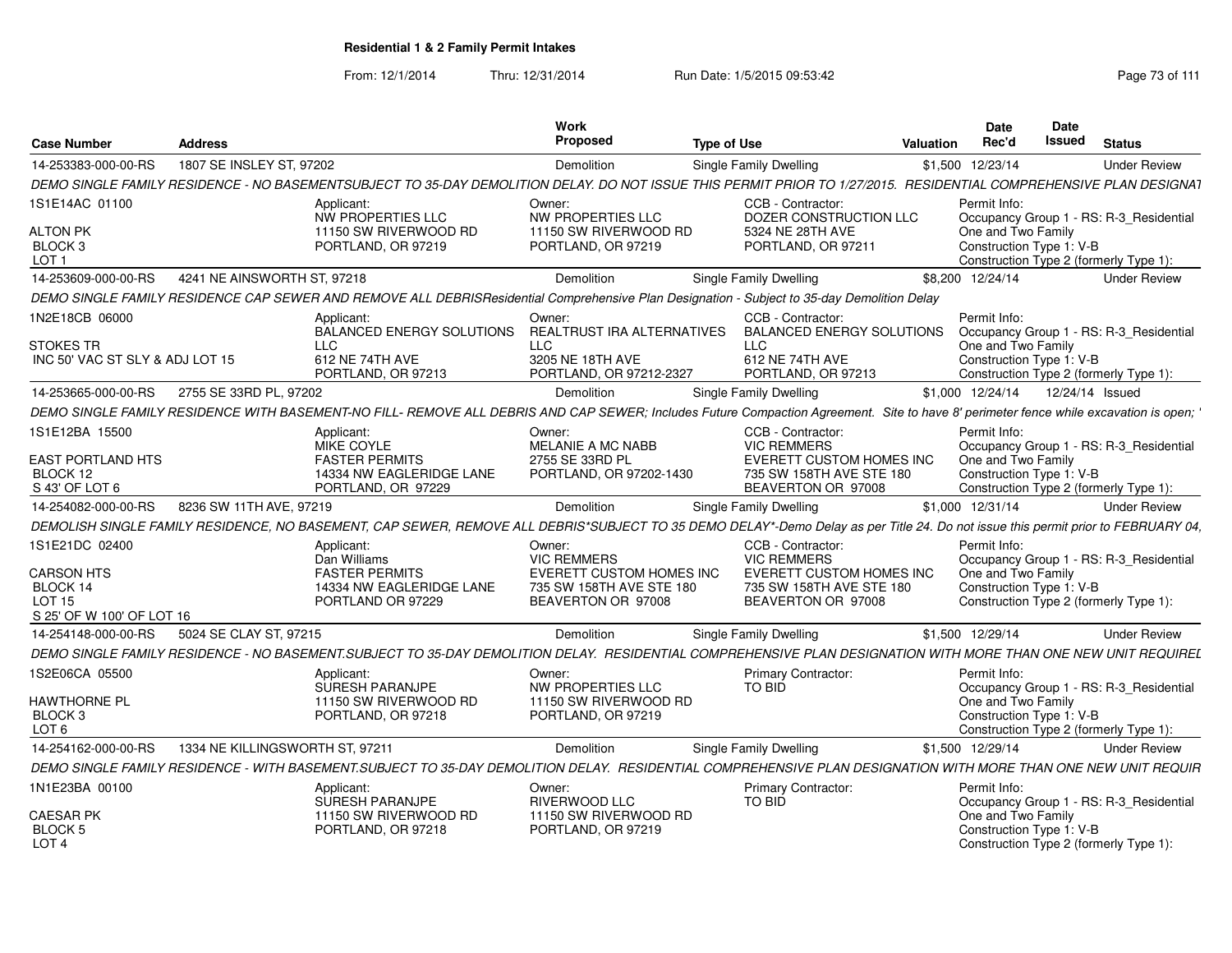From: 12/1/2014Thru: 12/31/2014 Run Date: 1/5/2015 09:53:42 Research 2010 111

| <b>Case Number</b>                                                                                                                                                   | <b>Address</b>            |                                                                                                                                                                                                     | Work<br><b>Proposed</b>                                                                                                                                   | <b>Type of Use</b> |                                                                                                                       | <b>Valuation</b> | <b>Date</b><br>Rec'd                                           | Date<br>Issued  | <b>Status</b>                                                                     |
|----------------------------------------------------------------------------------------------------------------------------------------------------------------------|---------------------------|-----------------------------------------------------------------------------------------------------------------------------------------------------------------------------------------------------|-----------------------------------------------------------------------------------------------------------------------------------------------------------|--------------------|-----------------------------------------------------------------------------------------------------------------------|------------------|----------------------------------------------------------------|-----------------|-----------------------------------------------------------------------------------|
| 14-254170-000-00-RS                                                                                                                                                  | 4942 NE 7TH AVE, 97211    |                                                                                                                                                                                                     | Demolition                                                                                                                                                |                    | Single Family Dwelling                                                                                                | \$1,500          | 12/29/14                                                       | 12/29/14 Issued |                                                                                   |
|                                                                                                                                                                      |                           | DEMO SINGLE FAMILY RESIDENCE WITH BASEMENTCompacted fill per Title 24 standards, Soils special inspection required.Remove all foundations and debris Cap utilitiesDecommissioning Inspection Requir |                                                                                                                                                           |                    |                                                                                                                       |                  |                                                                |                 |                                                                                   |
| 1N1E23BC 03700                                                                                                                                                       |                           | Applicant:                                                                                                                                                                                          | Owner:                                                                                                                                                    |                    | CCB - Contractor:                                                                                                     |                  | Permit Info:                                                   |                 |                                                                                   |
| <b>ESHS ADD</b><br><b>BLOCK 4</b><br>S 5.8' OF LOT 1<br>LOT 2                                                                                                        |                           | SURESH PARANJPE<br>11150 SW RIVERWOOD RD<br>PORTLAND, OR 97218                                                                                                                                      | 11150 SW RIVERWOOD RD<br>PORTLAND, OR 97219-8444                                                                                                          |                    | RIVERWOOD NW PROPERTIES LLI DOZER CONSTRUCTION LLC<br>5324 NE 28TH AVE<br>PORTLAND, OR 97211                          |                  | One and Two Family<br>Construction Type 1: V-B                 |                 | Occupancy Group 1 - RS: R-3 Residential<br>Construction Type 2 (formerly Type 1): |
| 14-255255-000-00-RS                                                                                                                                                  | 2247 SE 30TH AVE, 97214   |                                                                                                                                                                                                     | Demolition                                                                                                                                                |                    | Single Family Dwelling                                                                                                |                  | \$1,000 12/31/14                                               | 12/31/14 Issued |                                                                                   |
|                                                                                                                                                                      |                           | DEMOLISH SINGLE FAMILY DWELLING, CAP SEWER, REMOVE ALL DEBRIS. RETAIN BASEMENT EXCAVATION FOR FUTURE DEVELOPMENT. Permit is "Not Subject to Title 24 Demolition Delay. See F                        |                                                                                                                                                           |                    |                                                                                                                       |                  |                                                                |                 |                                                                                   |
| 1S1E01CD 07700<br>_INNWOOD<br>BLOCK 3<br>LOT 10&11<br>LOT 12 EXC PT IN ST                                                                                            |                           | Applicant:<br>Dan Williams<br><b>FASTER PERMITS</b><br>14334 NW EAGLERIDGE LANE<br>PORTLAND OR 97229                                                                                                | Owner:<br>ABDUL JAMIL KAMAWAL<br>2247 SE 30TH AVE<br>PORTLAND, OR 97214-5616<br>Owner:<br>MAHBOOBA KAMAWAL<br>2247 SE 30TH AVE<br>PORTLAND, OR 97214-5616 |                    | CCB - Contractor:<br><b>VIC REMMERS</b><br>EVERETT CUSTOM HOMES INC<br>735 SW 158TH AVE STE 180<br>BEAVERTON OR 97008 |                  | Permit Info:<br>One and Two Family<br>Construction Type 1: V-B |                 | Occupancy Group 1 - RS: R-3 Residential<br>Construction Type 2 (formerly Type 1): |
| 14-255338-000-00-RS                                                                                                                                                  | 16200 NW MCNAMEE RD       |                                                                                                                                                                                                     | Demolition                                                                                                                                                |                    | Single Family Dwelling                                                                                                |                  | \$1,500 12/31/14                                               | 12/31/14 Issued |                                                                                   |
|                                                                                                                                                                      |                           | DEMO OF MANUFACTURED HOME, DECOMMSSION SEPTIC SYSTEM Septic Decommissioning Required. Call for Inspection 842.                                                                                      |                                                                                                                                                           |                    |                                                                                                                       |                  |                                                                |                 |                                                                                   |
| 2N1W19D 00800<br>SECTION 19 2N 1W<br>TL 800 17.11 ACRES<br>SEE R505918 (R971190301) FOR BALANCE<br>OF VALUE & FIRE PATROL ASSMT<br>DEFERRAL-POTENTIAL ADDITIONAL TAX |                           | Applicant:<br><b>RYAN HIXSON</b><br><b>METRO REGIONAL</b><br><b>GROVERNMENT</b><br>600 NE GRAND AVE<br>PORTLAND, OR 97232                                                                           | Owner:<br><b>METRO</b><br>600 NE GRAND AVE<br>PORTLAND, OR 97232-2736                                                                                     |                    |                                                                                                                       |                  | Permit Info:<br>One and Two Family<br>Construction Type 1: V-B |                 | Occupancy Group 1 - RS: R-3 Residential<br>Construction Type 2 (formerly Type 1): |
| 14-255356-000-00-RS                                                                                                                                                  | 7847 SE RAYMOND ST, 97206 |                                                                                                                                                                                                     | Demolition                                                                                                                                                |                    | Single Family Dwelling                                                                                                |                  | \$4,500 12/31/14                                               |                 | <b>Under Review</b>                                                               |
|                                                                                                                                                                      |                           | DEMOLITION OF SINGLE FAMILY RESIDENCE NO BASEMENT/REMOVE ALL DEBRIS/CAP SEWER***DEMO DELAY APPLIES***Demo Delay as per Title 24. Do not issue this permit prior to February 04, 201                 |                                                                                                                                                           |                    |                                                                                                                       |                  |                                                                |                 |                                                                                   |
| 1S2E17AA 07100<br><b>MARYSVILLE</b><br>LOT 11 TL 7100                                                                                                                |                           | Applicant:<br><b>JASON BUTTERWORTH</b><br>208 NE 104TH AVE<br>PORTLAND, OR 97220                                                                                                                    | Owner:<br>DK HOMES LLC<br>PO BOX 90277<br>PORTLAND, OR 97290-0277                                                                                         |                    | CCB - Contractor:<br><b>DAMIR KARIN</b><br>DK HOMES LLC<br>PO BOX 90277<br>PORTLAND, OR 97290                         |                  | Permit Info:<br>One and Two Family<br>Construction Type 1: V-B |                 | Occupancy Group 1 - RS: R-3_Residential<br>Construction Type 2 (formerly Type 1): |
| Total # of RS Demolition permit intakes: 58                                                                                                                          |                           |                                                                                                                                                                                                     |                                                                                                                                                           |                    |                                                                                                                       |                  |                                                                |                 | Total valuation of RS Demolition permit intakes: \$171,700                        |
| 14-247638-000-00-RS                                                                                                                                                  | 5719 SE FOSTER RD, 97206  |                                                                                                                                                                                                     | Interior Alteration Only Duplex                                                                                                                           |                    |                                                                                                                       |                  | \$2,600 12/10/14                                               | 12/10/14 Final  |                                                                                   |
|                                                                                                                                                                      |                           | VOLUNTARY STRUCTURAL ANCHORING TO EXISTING CONCRETE FOUNDATION                                                                                                                                      |                                                                                                                                                           |                    |                                                                                                                       |                  |                                                                |                 |                                                                                   |
| 1S2E07DD 17801<br>WATTS SUB<br>BLOCK <sub>3</sub><br>LOT 11<br><b>LAND &amp; IMPS</b><br>SEE R631180 (R884300991) FOR BILLBOARD                                      |                           | Applicant:<br><b>GREG JORDAN</b><br><b>ECOTECH LLC</b><br>PO BOX 11630<br>PORTLAND OR 97211                                                                                                         | Owner:<br><b>CHARLES U BROD</b><br>2728 SE TIBBETTS ST<br>PORTLAND, OR 97202<br>Owner:<br><b>BETH E BROD</b><br>2728 SE TIBBETTS ST<br>PORTLAND, OR 97202 |                    | CCB - Contractor:<br><b>GREG JORDAN</b><br><b>ECOTECH LLC</b><br>PO BOX 11630<br>PORTLAND OR 97211                    |                  | Permit Info:<br>Construction Type 1: V-B                       |                 | Occupancy Group 1 - RS: R-3_Remodel<br>Construction Type 2 (formerly Type 1):     |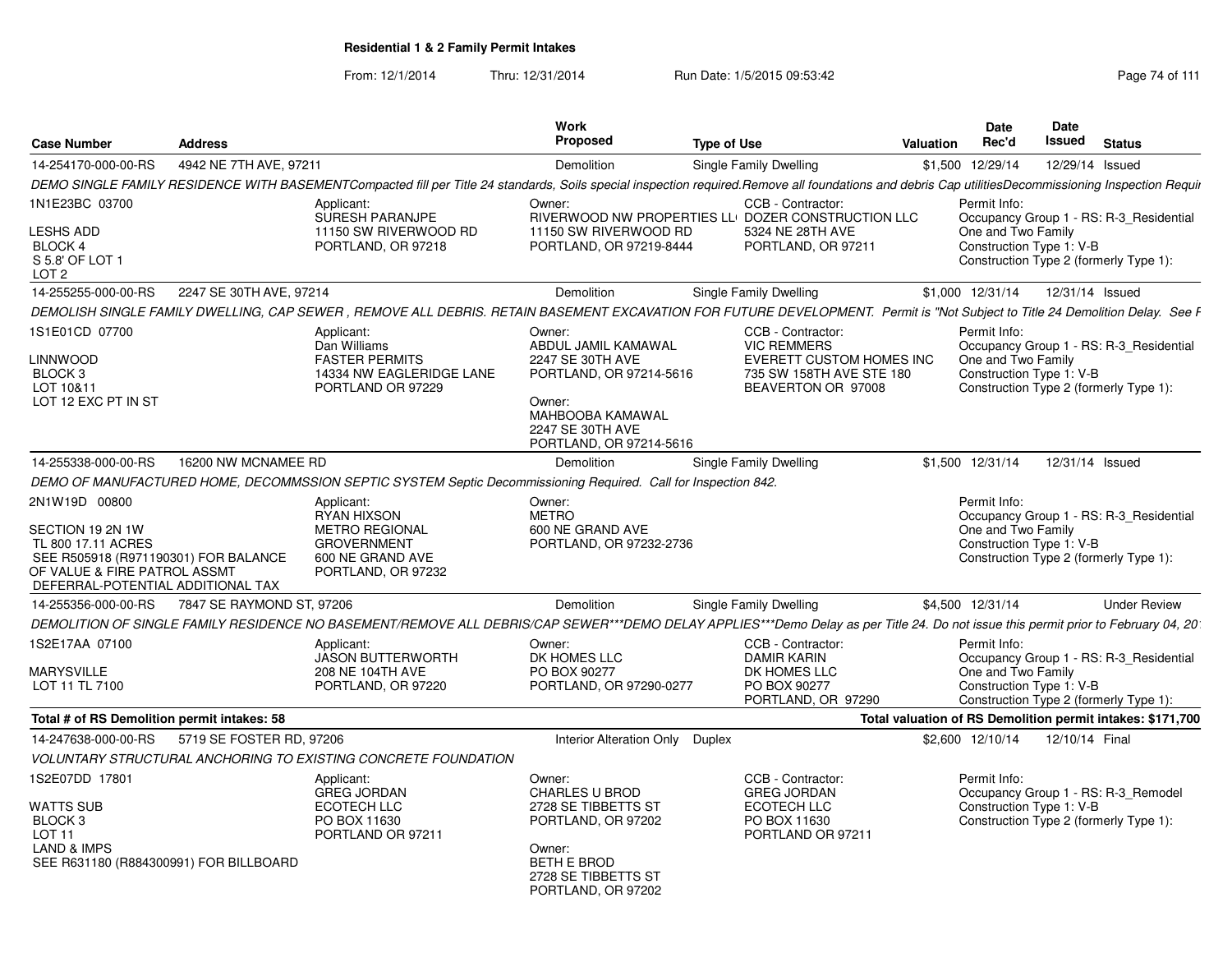From: 12/1/2014Thru: 12/31/2014 Run Date: 1/5/2015 09:53:42 Research 2010 12/31/2014 Page 75 of 111

|                                                       |                                                         |                                                                                      | Work                                                                              |                    |                                                                                             |                  | Date                                                                                                  | Date           |                                                                               |
|-------------------------------------------------------|---------------------------------------------------------|--------------------------------------------------------------------------------------|-----------------------------------------------------------------------------------|--------------------|---------------------------------------------------------------------------------------------|------------------|-------------------------------------------------------------------------------------------------------|----------------|-------------------------------------------------------------------------------|
| <b>Case Number</b>                                    | <b>Address</b>                                          |                                                                                      | Proposed                                                                          | <b>Type of Use</b> |                                                                                             | <b>Valuation</b> | Rec'd                                                                                                 | Issued         | <b>Status</b>                                                                 |
| 14-247638-REV-01-RS                                   | 5719 SE FOSTER RD, 97206                                |                                                                                      | Interior Alteration Only                                                          | <b>Duplex</b>      |                                                                                             |                  | \$12/18/14                                                                                            | 12/18/14       | Issued                                                                        |
|                                                       |                                                         | REVISION TO REDUCE SCOPE OF WORK TO REMOVE ATTACHMENTS FROM SOUTH WALL               |                                                                                   |                    |                                                                                             |                  |                                                                                                       |                |                                                                               |
| 1S2E07DD 17801                                        |                                                         | Applicant:<br><b>GREG JORDAN</b>                                                     | Owner:<br><b>CHARLES U BROD</b>                                                   |                    | CCB - Contractor:<br><b>GREG JORDAN</b>                                                     |                  | Permit Info:                                                                                          |                | Occupancy Group 1 - RS: R-3_Remodel                                           |
| WATTS SUB<br>BLOCK <sub>3</sub><br>LOT <sub>11</sub>  |                                                         | ECOTECH LLC<br>PO BOX 11630<br>PORTLAND OR 97211                                     | 2728 SE TIBBETTS ST<br>PORTLAND, OR 97202                                         |                    | ECOTECH LLC<br>PO BOX 11630<br>PORTLAND OR 97211                                            |                  | Construction Type 1: V-B                                                                              |                | Construction Type 2 (formerly Type 1):                                        |
| LAND & IMPS<br>SEE R631180 (R884300991) FOR BILLBOARD |                                                         |                                                                                      | Owner:<br><b>BETH E BROD</b><br>2728 SE TIBBETTS ST<br>PORTLAND, OR 97202         |                    |                                                                                             |                  |                                                                                                       |                |                                                                               |
| 14-248127-000-00-RS                                   | 1836 SE 43RD AVE, 97215                                 |                                                                                      | Interior Alteration Only                                                          | Garage/Carport     |                                                                                             |                  | \$450 12/10/14                                                                                        | 12/10/14 Final |                                                                               |
| <b>VOLUNTARY SEISMIC UPGRADE</b>                      |                                                         |                                                                                      |                                                                                   |                    |                                                                                             |                  |                                                                                                       |                |                                                                               |
| 1S2E06CB 12800<br><b>MALLORY ADD</b><br>BLOCK 4       |                                                         | Applicant:<br>MIKE ROSE CONTRACTING LLC<br>3543 SE FRANKLIN ST<br>PORTLAND, OR 97202 | Owner:<br><b>DENNIS L REYNOLDS</b><br>1836 SE 43RD AVE<br>PORTLAND, OR 97215-3171 |                    | CCB - Contractor:<br>MIKE ROSE CONTRACTING LLC<br>3543 SE FRANKLIN ST<br>PORTLAND, OR 97202 |                  | Permit Info:<br>Occupancy Group 1 - RS: U_Private<br>Garage\Utility Misc.<br>Construction Type 1: V-B |                |                                                                               |
| S 36' OF LOT 1<br>N 14' OF LOT 2                      |                                                         |                                                                                      | Owner:<br><b>CAROLYN J HINTZ</b><br>1836 SE 43RD AVE<br>PORTLAND, OR 97215-3171   |                    |                                                                                             |                  |                                                                                                       |                | Construction Type 2 (formerly Type 1):                                        |
| 14-245338-000-00-RS                                   | 4219 SE REEDWAY ST, 97206                               |                                                                                      | Interior Alteration Only Single Family Dwelling                                   |                    |                                                                                             |                  | \$2,000 12/4/14                                                                                       | 12/4/14 Final  |                                                                               |
|                                                       | VOLUNTARY SEISMIC ANCHORING - INTERIOR WORK ONLY        |                                                                                      |                                                                                   |                    |                                                                                             |                  |                                                                                                       |                |                                                                               |
| 1S2E18CB 04900<br>WOODSTOCK<br>BLOCK 84               |                                                         | Applicant:<br><b>MICHAEL WIEBER</b><br>ELYSIUM CONSTRUCTION LLC<br>PO BOX 12010      | Owner:<br><b>MERRILEE A SPENCE</b><br>PO BOX 86533<br>PORTLAND, OR 97286          |                    | CCB - Contractor:<br><b>MICHAEL WIEBER</b><br>ELYSIUM CONSTRUCTION LLC<br>PO BOX 12010      |                  | Permit Info:<br>Construction Type 1: V-B                                                              |                | Occupancy Group 1 - RS: R-3_Remodel<br>Construction Type 2 (formerly Type 1): |
| W 30' OF LOT 2<br>E 30' OF LOT 3                      |                                                         | PORTLAND OR 97212                                                                    |                                                                                   |                    | PORTLAND OR 97212                                                                           |                  |                                                                                                       |                |                                                                               |
| 14-245341-000-00-RS                                   | 3326 NE 25TH AVE, 97212                                 |                                                                                      | Interior Alteration Only Single Family Dwelling                                   |                    |                                                                                             |                  | \$2,000 12/4/14                                                                                       | 12/4/14 Final  |                                                                               |
|                                                       | <b>VOLUNTARY SEISMIC ANCHORING - INTERIOR WORK ONLY</b> |                                                                                      |                                                                                   |                    |                                                                                             |                  |                                                                                                       |                |                                                                               |
| 1N1E25BB 05100                                        |                                                         | Applicant:<br>MICHAEL WIEBER                                                         | Owner:<br><b>CONNIE A VOLPI</b>                                                   |                    | CCB - Contractor:<br><b>MICHAEL WIEBER</b>                                                  |                  | Permit Info:                                                                                          |                | Occupancy Group 1 - RS: R-3_Remodel                                           |
| <b>EDGEMONT</b><br>BLOCK 6<br>LOT <sub>13</sub>       |                                                         | <b>ELYSIUM CONSTRUCTION LLC</b><br>PO BOX 12010<br>PORTLAND OR 97212                 | 1631 NE BROADWAY PMB 217<br>PORTLAND, OR 97232                                    |                    | <b>ELYSIUM CONSTRUCTION LLC</b><br>PO BOX 12010<br>PORTLAND OR 97212                        |                  | Construction Type 1: V-B                                                                              |                | Construction Type 2 (formerly Type 1):                                        |
| 14-245341-REV-01-RS                                   | 3326 NE 25TH AVE, 97212                                 |                                                                                      | <b>Interior Alteration Only</b>                                                   |                    | <b>Single Family Dwelling</b>                                                               |                  | \$12/9/14                                                                                             |                | 12/9/14 Issued                                                                |
|                                                       |                                                         | REVISION TO USE UNIVERSAL FOUNDATION PLATES THROUGHOUT THE FOUNDATION                |                                                                                   |                    |                                                                                             |                  |                                                                                                       |                |                                                                               |
| 1N1E25BB 05100                                        |                                                         | Applicant:<br>MICHAEL WIEBER                                                         | Owner:<br><b>CONNIE A VOLPI</b>                                                   |                    | CCB - Contractor:<br><b>MICHAEL WIEBER</b>                                                  |                  | Permit Info:                                                                                          |                | Occupancy Group 1 - RS: R-3_Remodel                                           |
| <b>EDGEMONT</b><br>BLOCK 6<br>LOT <sub>13</sub>       |                                                         | ELYSIUM CONSTRUCTION LLC<br>PO BOX 12010<br>PORTLAND OR 97212                        | 1631 NE BROADWAY PMB 217<br>PORTLAND, OR 97232                                    |                    | ELYSIUM CONSTRUCTION LLC<br>PO BOX 12010<br>PORTLAND OR 97212                               |                  | Construction Type 1: V-B                                                                              |                | Construction Type 2 (formerly Type 1):                                        |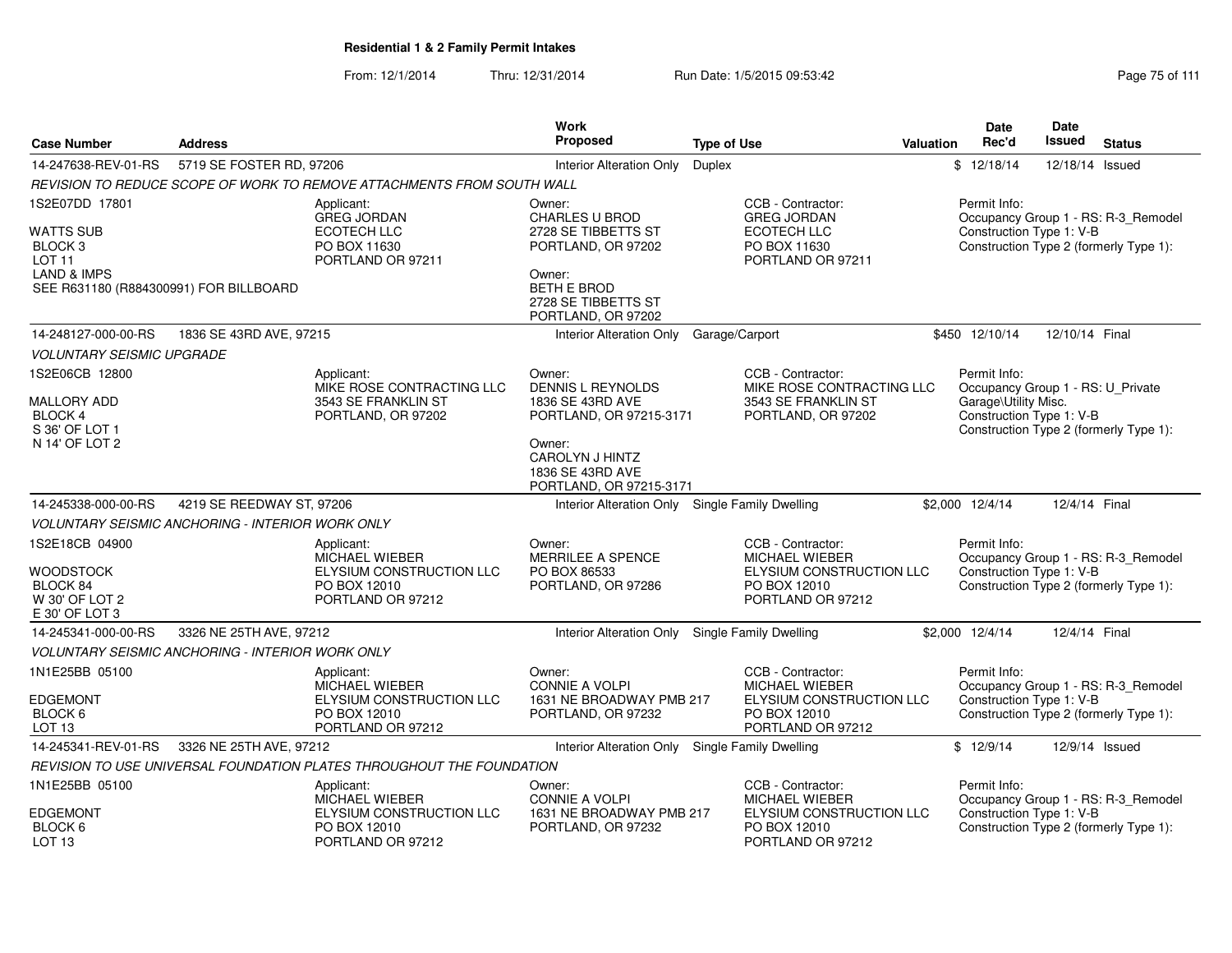From: 12/1/2014Thru: 12/31/2014 Run Date: 1/5/2015 09:53:42 Research 2010 12:43 Rage 76 of 111

| <b>Case Number</b>                                                      | <b>Address</b>          |                                                                                                                                                        | <b>Work</b><br><b>Proposed</b>                                                                                                                        | <b>Type of Use</b>                                                                                                                                                                                                                                                                                                                | Valuation        | Date<br>Rec'd                                                  | Date<br><b>Issued</b> | <b>Status</b>                                                                     |
|-------------------------------------------------------------------------|-------------------------|--------------------------------------------------------------------------------------------------------------------------------------------------------|-------------------------------------------------------------------------------------------------------------------------------------------------------|-----------------------------------------------------------------------------------------------------------------------------------------------------------------------------------------------------------------------------------------------------------------------------------------------------------------------------------|------------------|----------------------------------------------------------------|-----------------------|-----------------------------------------------------------------------------------|
| 14-247475-000-00-RS                                                     | 5005 SW 18TH PL, 97201  |                                                                                                                                                        | Interior Alteration Only                                                                                                                              | <b>Single Family Dwelling</b>                                                                                                                                                                                                                                                                                                     | \$85,000 12/9/14 |                                                                | 12/9/14 Issued        |                                                                                   |
|                                                                         |                         | CONVERT BASEMENT FAMILY ROOM TO BEDROOM AND CREATE NEW CLOSET SPACE. RELOCATE BASEMENT LAUNDRY ROOM AND CONVERT SPACE TO EXERCISE ROOM. NEW WATER HEAT |                                                                                                                                                       |                                                                                                                                                                                                                                                                                                                                   |                  |                                                                |                       |                                                                                   |
| 1S1E16BD 06600<br>SLAVINS ADD & PLAT 2<br>BLOCK I TL 6600               |                         | Applicant:<br>HAMMER AND HAND INC<br>1020 SE HARRISON<br>PORTLAND, OR 97214                                                                            | Owner:<br><b>SCOTT D CROMER</b><br>5005 SW 18TH PL<br>PORTLAND, OR 97239-2110<br>Owner:<br>DANA M GREEN<br>5005 SW 18TH PL<br>PORTLAND, OR 97239-2110 | CCB - Contractor:<br>HAMMER AND HAND INC<br>1020 SE HARRISON<br>PORTLAND, OR 97214                                                                                                                                                                                                                                                |                  | Permit Info:<br>One and Two Family<br>Construction Type 1: V-B |                       | Occupancy Group 1 - RS: R-3_Residential<br>Construction Type 2 (formerly Type 1): |
| 14-247499-000-00-RS                                                     | 602 SE 16TH AVE, 97214  |                                                                                                                                                        | Interior Alteration Only Single Family Dwelling                                                                                                       |                                                                                                                                                                                                                                                                                                                                   | \$65,000 12/9/14 |                                                                | 12/9/14 Issued        |                                                                                   |
|                                                                         |                         | REMODEL KITCHEN AND EXISTING SECOND FLOOR BATHROOM. CONVERT SECOND FLOOR CLOSET SPACE TO LAUNDRY ROOM.                                                 |                                                                                                                                                       |                                                                                                                                                                                                                                                                                                                                   |                  |                                                                |                       |                                                                                   |
| 1S1E02AB 06400<br>STORY'S ADD<br>BLOCK <sub>2</sub><br>LOT <sub>1</sub> |                         | Applicant:<br>DAVID LIPKIND<br>SHELBYVILLE PROPERTIES LLC<br>1215 NE WEBSTER<br>PORTLAND OR 97211                                                      | Owner:<br><b>CHRIS J SYDGATE</b><br>602 SE 16TH AVE<br>PORTLAND, OR 97214<br>Owner:<br>AUDREY E VAN BUSKIRK<br>602 SE 16TH AVE<br>PORTLAND, OR 97214  | CCB - Contractor:<br><b>DAVID LIPKIND</b><br>SHELBYVILLE PROPERTIES LLC<br>1215 NE WEBSTER<br>PORTLAND OR 97211                                                                                                                                                                                                                   |                  | Permit Info:<br>One and Two Family<br>Construction Type 1: V-B |                       | Occupancy Group 1 - RS: R-3 Residential<br>Construction Type 2 (formerly Type 1): |
| 14-247503-000-00-RS                                                     | 7330 SW 19TH AVE, 97219 |                                                                                                                                                        | Interior Alteration Only                                                                                                                              | <b>Single Family Dwelling</b>                                                                                                                                                                                                                                                                                                     | \$10,000 12/9/14 |                                                                | 12/9/14 Final         |                                                                                   |
| REMODEL EXISTING HALL BATHROOM.                                         |                         |                                                                                                                                                        |                                                                                                                                                       |                                                                                                                                                                                                                                                                                                                                   |                  |                                                                |                       |                                                                                   |
| 1S1E21BD 12800<br><b>CAPITOL HILL</b><br>BLOCK 8<br>LOT <sub>14</sub>   |                         | Applicant:<br><b>BRYAN SCHMITZ</b><br>BSC GENERAL CONTRACTORS IN 7330 SW 19TH AVE<br>3836 NE SKIDMORE ST<br>PORTLAND, OR 972118252                     | Owner:<br><b>MARIA E VALCARLOS</b><br>PORTLAND, OR 97219                                                                                              | CCB - Contractor:<br><b>RHINO PLUMBING INC</b><br>18761 SE EL CAMINO TER<br>DAMASCUS OR 97089<br>CCB - Contractor:<br><b>SAM HARDING INC</b><br>23833 NE GLISAN<br>WOOD VILLAGE, OR 97060-2942<br>CCB - Contractor:<br><b>BRIAN SCHMITZ</b><br><b>BSC GENERAL CONTRACTORS IN</b><br>3836 NE SKIDMORE ST<br>PORTLAND, OR 972118252 |                  | Permit Info:<br>One and Two Family<br>Construction Type 1: V-B |                       | Occupancy Group 1 - RS: R-3_Residential<br>Construction Type 2 (formerly Type 1): |
| 14-247700-000-00-RS                                                     | 2546 NW 53RD DR, 97210  |                                                                                                                                                        | Interior Alteration Only Single Family Dwelling                                                                                                       |                                                                                                                                                                                                                                                                                                                                   | \$3,000 12/10/14 |                                                                |                       | 12/10/14 Under Inspection                                                         |
|                                                                         |                         | BEAM REPLACEMENT IN ROOF TO REPLACE SAGGING AREA OVER ATTACHED GARAGE                                                                                  |                                                                                                                                                       |                                                                                                                                                                                                                                                                                                                                   |                  |                                                                |                       |                                                                                   |
| 1N1E30C 02400<br>MTN VIEW PARK & ADD 1<br>LOT 45&51 TL 2400             |                         | Applicant:<br>SCOTT COOK<br>SCOTT COOK CONSTRUCTION<br>5125 NW KAISER RD.<br>PORTLAND, OR 97229                                                        | Owner:<br>YONEKO HARA<br>2546 NW 53RD AVE<br>PORTLAND, OR 97210-1065                                                                                  | CCB - Contractor:<br><b>SCOTT COOK</b><br>SCOTT COOK CONSTRUCTION<br>5125 NW KAISER RD.<br>PORTLAND, OR 97229                                                                                                                                                                                                                     |                  | Permit Info:<br>One and Two Family<br>Construction Type 1: V-B |                       | Occupancy Group 1 - RS: R-3 Residential<br>Construction Type 2 (formerly Type 1): |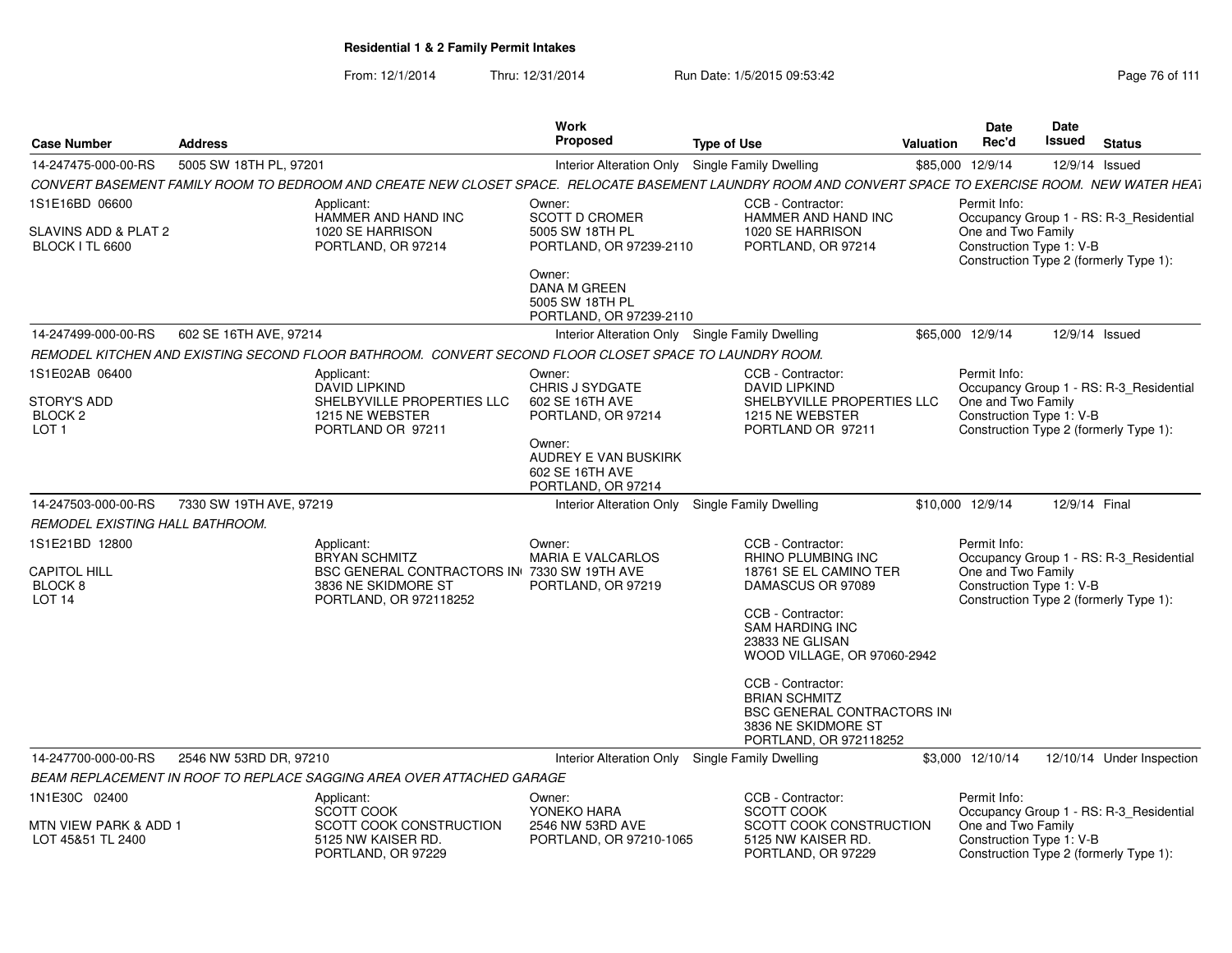| <b>Case Number</b>                                                                               | <b>Address</b>            |                                                                                                      | Work<br><b>Proposed</b>                                                                                                                            | <b>Type of Use</b>                                                                                   | Valuation | <b>Date</b><br>Rec'd                                                                     | <b>Date</b><br>Issued | <b>Status</b>                                                                     |  |  |
|--------------------------------------------------------------------------------------------------|---------------------------|------------------------------------------------------------------------------------------------------|----------------------------------------------------------------------------------------------------------------------------------------------------|------------------------------------------------------------------------------------------------------|-----------|------------------------------------------------------------------------------------------|-----------------------|-----------------------------------------------------------------------------------|--|--|
| 14-248097-000-00-RS                                                                              | 6128 N CONCORD AVE, 97217 |                                                                                                      | <b>Interior Alteration Only</b>                                                                                                                    | Single Family Dwelling                                                                               |           | \$1,500 12/10/14                                                                         | 12/10/14 Final        |                                                                                   |  |  |
| <b>VOLUNTARY SEISMIC UPGRADE</b>                                                                 |                           |                                                                                                      |                                                                                                                                                    |                                                                                                      |           |                                                                                          |                       |                                                                                   |  |  |
| 1N1E16DA 13300                                                                                   |                           | Applicant:<br>MIKE ROSE CONTRACTING LLC                                                              | Owner:<br><b>VERA BROSGOL</b>                                                                                                                      | CCB - Contractor:<br>MIKE ROSE CONTRACTING LLC                                                       |           | Permit Info:<br>Occupancy Group 1 - RS: R-3_Residential                                  |                       |                                                                                   |  |  |
| <b>GRANVILLE</b><br>BLOCK 10<br>LOT <sub>13</sub>                                                |                           | 3543 SE FRANKLIN ST<br>PORTLAND, OR 97202                                                            | 6128 N CONCORD AVE<br>PORTLAND, OR 97217                                                                                                           | 3543 SE FRANKLIN ST<br>PORTLAND, OR 97202                                                            |           | One and Two Family<br>Construction Type 1: V-B<br>Construction Type 2 (formerly Type 1): |                       |                                                                                   |  |  |
| 14-248122-000-00-RS                                                                              | 1836 SE 43RD AVE, 97215   |                                                                                                      | Interior Alteration Only Single Family Dwelling                                                                                                    |                                                                                                      |           | \$1,500 12/10/14                                                                         | 12/10/14 Final        |                                                                                   |  |  |
| <b>VOLUNTARY SEISMIC UPGRADE</b>                                                                 |                           |                                                                                                      |                                                                                                                                                    |                                                                                                      |           |                                                                                          |                       |                                                                                   |  |  |
| 1S2E06CB 12800<br><b>MALLORY ADD</b><br><b>BLOCK 4</b><br>S 36' OF LOT 1                         |                           | Applicant:<br>MIKE ROSE CONTRACTING LLC<br>3543 SE FRANKLIN ST<br>PORTLAND, OR 97202                 | Owner:<br><b>DENNIS L REYNOLDS</b><br>1836 SE 43RD AVE<br>PORTLAND, OR 97215-3171                                                                  | CCB - Contractor:<br>MIKE ROSE CONTRACTING LLC<br>3543 SE FRANKLIN ST<br>PORTLAND, OR 97202          |           | Permit Info:<br>One and Two Family<br>Construction Type 1: V-B                           |                       | Occupancy Group 1 - RS: R-3 Residential<br>Construction Type 2 (formerly Type 1): |  |  |
| N 14' OF LOT 2                                                                                   |                           |                                                                                                      | Owner:<br>CAROLYN J HINTZ<br>1836 SE 43RD AVE<br>PORTLAND, OR 97215-3171                                                                           |                                                                                                      |           |                                                                                          |                       |                                                                                   |  |  |
| 14-248931-000-00-RS                                                                              | 2732 SE 18TH AVE, 97202   |                                                                                                      | Interior Alteration Only Single Family Dwelling                                                                                                    |                                                                                                      |           | \$2,000 12/12/14                                                                         | 12/12/14 Issued       |                                                                                   |  |  |
| <b>VOLUNTARY FOUNDATION ANCHORING</b>                                                            |                           |                                                                                                      |                                                                                                                                                    |                                                                                                      |           |                                                                                          |                       |                                                                                   |  |  |
| 1S1E11AB 11200<br>TIBBETTS ADD<br>BLOCK 21<br>W 67' OF N 17' OF LOT 1<br>W 67' OF S 16' OF LOT 2 |                           | Applicant:<br><b>MICHAEL WIEBER</b><br>ELYSIUM CONSTRUCTION LLC<br>PO BOX 12010<br>PORTLAND OR 97212 | Owner:<br><b>DAVID WAGNER</b><br>2732 SE 18TH AVE<br>PORTLAND, OR 97202<br>Owner:<br><b>KARIN WAGNER</b><br>2732 SE 18TH AVE<br>PORTLAND, OR 97202 | CCB - Contractor:<br>MICHAEL WIEBER<br>ELYSIUM CONSTRUCTION LLC<br>PO BOX 12010<br>PORTLAND OR 97212 |           | Permit Info:<br>One and Two Family<br>Construction Type 1: V-B                           |                       | Occupancy Group 1 - RS: R-3_Residential<br>Construction Type 2 (formerly Type 1): |  |  |
| 14-248935-000-00-RS                                                                              | 6334 SE 85TH AVE, 97266   |                                                                                                      | Interior Alteration Only                                                                                                                           | Single Family Dwelling                                                                               |           | \$2,000 12/12/14                                                                         |                       | 12/12/14 Under Inspection                                                         |  |  |
| <b>VOLUNTARY FOUNDATION ANCHORING</b>                                                            |                           |                                                                                                      |                                                                                                                                                    |                                                                                                      |           |                                                                                          |                       |                                                                                   |  |  |
| 1S2E16CC 20300                                                                                   |                           | Applicant:<br><b>MICHAEL WIEBER</b>                                                                  | Owner:<br><b>JUAN CARLOS OCANA-CHIU</b>                                                                                                            | CCB - Contractor:<br><b>MICHAEL WIEBER</b>                                                           |           | Permit Info:                                                                             |                       | Occupancy Group 1 - RS: R-3_Residential                                           |  |  |
| ARLETA PK 2<br><b>BLOCK 5</b><br>LOT <sub>21</sub>                                               |                           | ELYSIUM CONSTRUCTION LLC<br>PO BOX 12010<br>PORTLAND OR 97212                                        | 6334 SE 85TH AVE<br>PORTLAND, OR 97266<br>Owner:<br><b>LISA R DESSEN-OCANA</b><br>6334 SE 85TH AVE                                                 | ELYSIUM CONSTRUCTION LLC<br>PO BOX 12010<br>PORTLAND OR 97212                                        |           | One and Two Family<br>Construction Type 1: V-B                                           |                       | Construction Type 2 (formerly Type 1):                                            |  |  |
|                                                                                                  |                           |                                                                                                      | PORTLAND, OR 97266                                                                                                                                 |                                                                                                      |           |                                                                                          |                       |                                                                                   |  |  |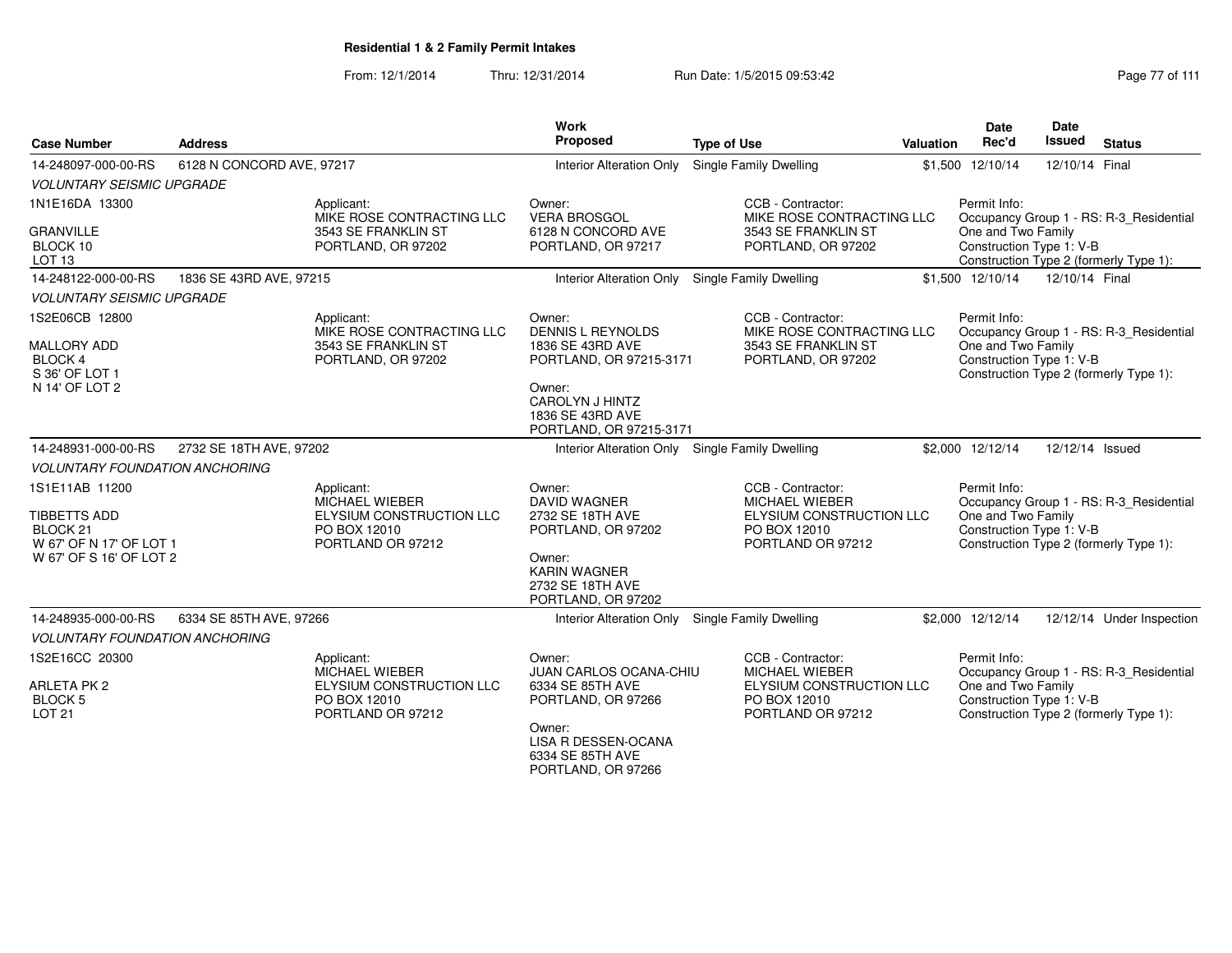| <b>Case Number</b>                                         | <b>Address</b>                  |                                                                                   | <b>Work</b><br>Proposed                                                              | <b>Type of Use</b>                                                                                             | Valuation | <b>Date</b><br>Rec'd                           | Date<br>Issued                         | <b>Status</b>                           |  |
|------------------------------------------------------------|---------------------------------|-----------------------------------------------------------------------------------|--------------------------------------------------------------------------------------|----------------------------------------------------------------------------------------------------------------|-----------|------------------------------------------------|----------------------------------------|-----------------------------------------|--|
| 14-249951-000-00-RS                                        | 126 NE FARGO ST - Unit A, 97212 |                                                                                   | <b>Interior Alteration Only</b>                                                      | <b>Single Family Dwelling</b>                                                                                  |           | \$2,000 12/16/14                               | 12/16/14 Issued                        |                                         |  |
| <b>VOLUNTARY SEISMIC STRENGTHING</b>                       |                                 |                                                                                   |                                                                                      |                                                                                                                |           |                                                |                                        |                                         |  |
| 1N1E27AA 15000                                             |                                 | Applicant:<br><b>SCOTT KOVALIK</b>                                                | Owner:<br>ALEXANDER E ROTH                                                           | CCB - Contractor:<br><b>TERRAFIRMA FOUNDATION</b>                                                              |           | Permit Info:                                   |                                        | Occupancy Group 1 - RS: R-3_Residential |  |
| WILLIAMS AVE ADD<br>BLOCK 12<br>LOT <sub>22</sub>          |                                 | <b>TERRAFIRMA FOUNDATION</b><br><b>SYSTEMS</b><br>7910 SW HUNZIKER ST             | 126 NE FARGO ST<br>PORTLAND, OR 97212                                                | <b>SYSTEMS</b><br>1308 NW PARK ST<br>ROSEBURG, OR 97470                                                        |           | One and Two Family<br>Construction Type 1: V-B | Construction Type 2 (formerly Type 1): |                                         |  |
|                                                            |                                 | <b>TIGARD, OR 97223</b>                                                           | Owner:<br>DANA L NERENBERG<br>126 NE FARGO ST<br>PORTLAND, OR 97212                  |                                                                                                                |           |                                                |                                        |                                         |  |
| 14-250814-000-00-RS                                        | 4848 NE 12TH AVE, 97211         |                                                                                   | Interior Alteration Only Single Family Dwelling                                      |                                                                                                                |           | \$1.000 12/17/14                               | 12/17/14 Final                         |                                         |  |
| <b>NEW PLUGS FOR KITCHEN COUNTERS</b>                      |                                 |                                                                                   |                                                                                      |                                                                                                                |           |                                                |                                        |                                         |  |
| 1N1E23BD 10200                                             |                                 | Applicant:<br><b>DAVID LIPKIND</b>                                                | Owner:<br><b>JEFFREY P BROCK</b>                                                     | CCB - Contractor:<br><b>DAVID LIPKIND</b>                                                                      |           | Permit Info:                                   |                                        | Occupancy Group 1 - RS: R-3 Residential |  |
| HIGHLAND SCHOOLHOUSE<br><b>BLOCK 4</b><br>LOT <sub>2</sub> |                                 | SHELBYVILLE PROPERTIES LLC<br>1215 NE WEBSTER<br>PORTLAND OR 97211                | 4848 NE 12TH AVE<br>PORTLAND, OR 97211-4620                                          | SHELBYVILLE PROPERTIES LLC<br>1215 NE WEBSTER<br>PORTLAND OR 97211                                             |           | One and Two Family<br>Construction Type 1: V-B |                                        | Construction Type 2 (formerly Type 1):  |  |
|                                                            |                                 |                                                                                   | Owner:<br><b>MELISSA J CHERNAIK</b><br>4848 NE 12TH AVE<br>PORTLAND, OR 97211-4620   | CCB - Contractor:<br><b>MALLORY WALKER</b><br>DOUBLE DIAMOND ELECTRIC<br>9835 SW Serena Way<br>Tigard OR 97224 |           |                                                |                                        |                                         |  |
| 14-250896-000-00-RS                                        | 1108 SW WESTWOOD DR, 97201      |                                                                                   | Interior Alteration Only Single Family Dwelling                                      |                                                                                                                |           | \$82,000 12/17/14                              |                                        | <b>Under Review</b>                     |  |
|                                                            |                                 | CREATE NEW BASEMENT BATHROOM. REMODEL BASEMENT LAUNDRY ROOM.                      |                                                                                      |                                                                                                                |           |                                                |                                        |                                         |  |
| 1S1E16AC 06600                                             |                                 | Applicant:<br>HAMMER AND HAND INC                                                 | Owner:<br><b>RICHARD J HOWARD</b>                                                    | CCB - Contractor:<br>HAMMER AND HAND INC                                                                       |           | Permit Info:                                   |                                        | Occupancy Group 1 - RS: R-3_Residential |  |
| <b>TERWILLIGER HTS</b><br>BLOCK 6<br>LOT 11 EXC SELY 3'    |                                 | 1020 SE HARRISON<br>PORTLAND, OR 97214                                            | 1108 SW WESTWOOD DR<br>PORTLAND, OR 97239                                            | 1020 SE HARRISON<br>PORTLAND, OR 97214                                                                         |           | One and Two Family<br>Construction Type 1: V-B |                                        | Construction Type 2 (formerly Type 1):  |  |
| 14-254791-000-00-RS                                        | 12391 SW CLARA LN, 97035        |                                                                                   | Interior Alteration Only Single Family Dwelling                                      |                                                                                                                |           | \$20,000 12/30/14                              | 12/30/14 Issued                        |                                         |  |
|                                                            |                                 | REMOVE AND REPLACE DAMAGED INTERIOR WALLS IN DAYLIGHT BASEMENT. NO EXTERIOR WORK. |                                                                                      |                                                                                                                |           |                                                |                                        |                                         |  |
| 1S1E33CB 02800                                             |                                 | Applicant:<br>ANDREW C PATTON                                                     | Owner:<br>ANDREW C PATTON                                                            |                                                                                                                |           | Permit Info:                                   |                                        | Occupancy Group 1 - RS: R-3 Residential |  |
| SECTION 33 1S 1E<br>TL 2800 0.64 ACRES                     |                                 | 12391 SW CLARA LN<br>LAKE OSWEGO, OR 97035-1166                                   | 12391 SW CLARA LN<br>LAKE OSWEGO, OR 97035-1166                                      |                                                                                                                |           | One and Two Family<br>Construction Type 1: V-B |                                        | Construction Type 2 (formerly Type 1):  |  |
|                                                            |                                 |                                                                                   | Owner:<br><b>MELINDA S PATTON</b><br>12391 SW CLARA LN<br>LAKE OSWEGO, OR 97035-1166 |                                                                                                                |           |                                                |                                        |                                         |  |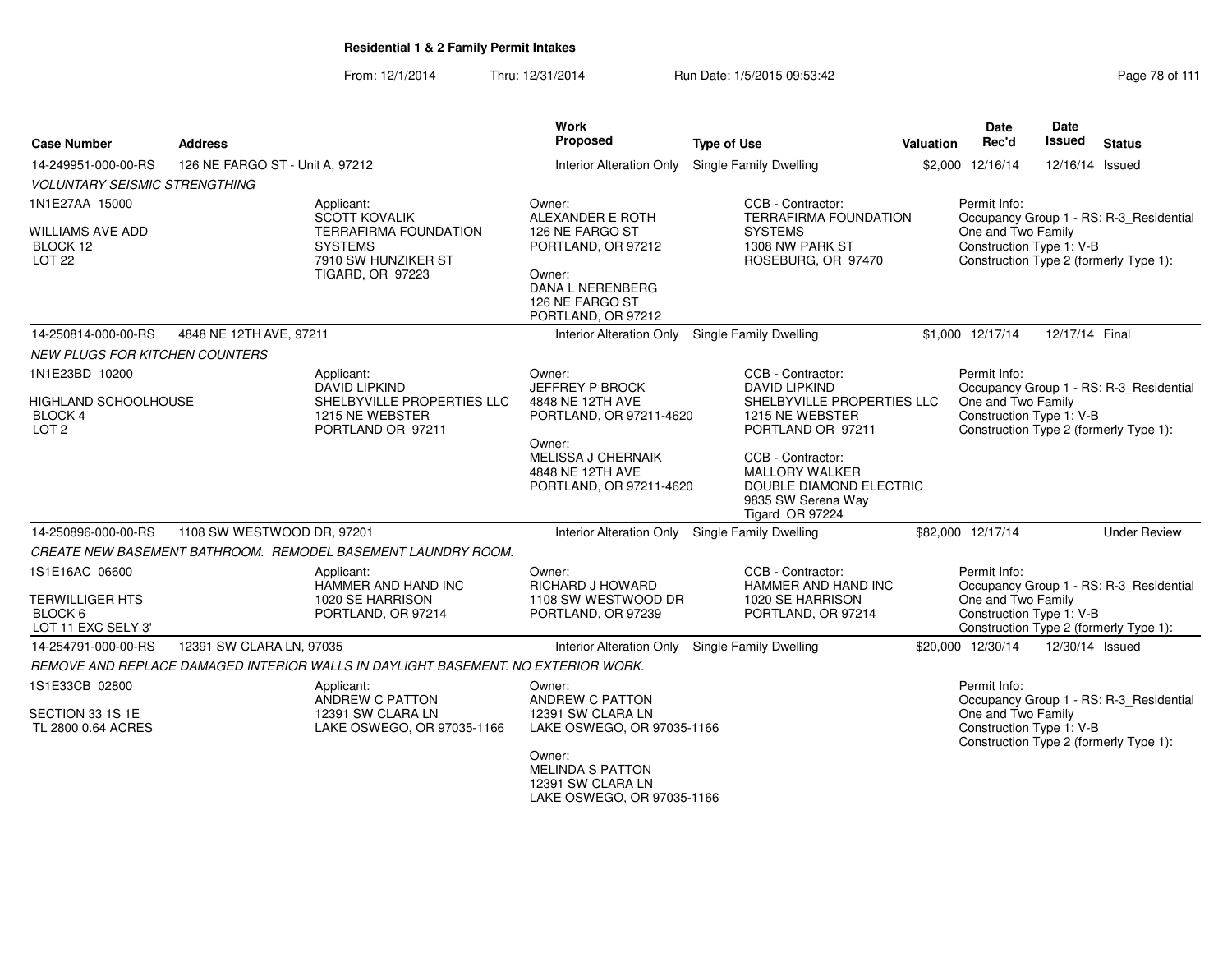From: 12/1/2014Thru: 12/31/2014 Run Date: 1/5/2015 09:53:42 Research 2010 111

| <b>Case Number</b>                                          | <b>Address</b>                                            |                                                                                                                                                               | Work<br>Proposed                                                                                                               | <b>Type of Use</b>                                                                     | Valuation                | <b>Date</b><br>Rec'd                                                              | <b>Date</b><br>Issued                                                                                                    | <b>Status</b>                                                                                                                     |
|-------------------------------------------------------------|-----------------------------------------------------------|---------------------------------------------------------------------------------------------------------------------------------------------------------------|--------------------------------------------------------------------------------------------------------------------------------|----------------------------------------------------------------------------------------|--------------------------|-----------------------------------------------------------------------------------|--------------------------------------------------------------------------------------------------------------------------|-----------------------------------------------------------------------------------------------------------------------------------|
| 14-254918-000-00-RS                                         | 3674 SW SPRING GARDEN CT, 97219                           |                                                                                                                                                               | <b>Interior Alteration Only</b>                                                                                                | <b>Single Family Dwelling</b>                                                          |                          | \$2,000 12/30/14                                                                  | 12/30/14 Issued                                                                                                          |                                                                                                                                   |
| <b>VOLUNTARY SEISMIC UPGRADE</b>                            |                                                           |                                                                                                                                                               |                                                                                                                                |                                                                                        |                          |                                                                                   |                                                                                                                          |                                                                                                                                   |
| 1S1E20CD 12400                                              |                                                           | Applicant:                                                                                                                                                    | Owner:                                                                                                                         | CCB - Contractor:                                                                      |                          | Permit Info:                                                                      |                                                                                                                          |                                                                                                                                   |
| SOUTH MULTNOMAH HALF AC<br><b>BLOCK 4</b><br>LOT 8 TL 12400 |                                                           | ANDREW OSBORN<br><b>NW SEISMIC</b><br>2649 SE STEPHENS<br>PORTLAND OR 97214                                                                                   | RONALD J DOLEN<br>3674 SW SPRING GARDEN CT<br>PORTLAND, OR 97219-3851<br>Owner:                                                | MICHAEL WIEBER<br>ELYSIUM CONSTRUCTION LLC<br>PO BOX 12010<br>PORTLAND OR 97212        |                          | Construction Type 1: V-B                                                          | Occupancy Group 1 - RS: R-3_Remodel<br>Construction Type 2 (formerly Type 1):<br>Total Square Footage - Display Only: 50 |                                                                                                                                   |
|                                                             |                                                           |                                                                                                                                                               | KATHERINE B SONGER<br>3674 SW SPRING GARDEN CT<br>PORTLAND, OR 97219-3851                                                      |                                                                                        |                          |                                                                                   |                                                                                                                          |                                                                                                                                   |
| 14-254919-000-00-RS                                         | 9105 SE ALDER ST, 97216                                   |                                                                                                                                                               |                                                                                                                                | Interior Alteration Only Single Family Dwelling                                        |                          | \$2,000 12/30/14                                                                  | 12/30/14 Issued                                                                                                          |                                                                                                                                   |
|                                                             | <b>VOLUNTARY SEISMIC STRENGTHENING. NO EXTERIOR WORK.</b> |                                                                                                                                                               |                                                                                                                                |                                                                                        |                          |                                                                                   |                                                                                                                          |                                                                                                                                   |
| 1S2E04BA 03000                                              |                                                           | Applicant:<br>MICHAEL WIEBER                                                                                                                                  | Owner:<br><b>JANICE E VAN RAAY</b><br>9105 SE ALDER ST                                                                         | CCB - Contractor:<br><b>MICHAEL WIEBER</b>                                             |                          | Permit Info:                                                                      |                                                                                                                          | Occupancy Group 1 - RS: R-3_Remodel                                                                                               |
| <b>ALTAMEAD</b><br>BLOCK 16<br><b>LOT 15</b>                |                                                           | ELYSIUM CONSTRUCTION LLC<br>PO BOX 12010<br>PORTLAND OR 97212                                                                                                 | ELYSIUM CONSTRUCTION LLC<br>PORTLAND, OR 97216-1613<br>PO BOX 12010<br>PORTLAND OR 97212                                       |                                                                                        | Construction Type 1: V-B | Construction Type 2 (formerly Type 1):<br>Total Square Footage - Display Only: 50 |                                                                                                                          |                                                                                                                                   |
|                                                             | Total # of RS Interior Alteration Only permit intakes: 20 |                                                                                                                                                               |                                                                                                                                | Total valuation of RS Interior Alteration Only permit intakes: \$286,050               |                          |                                                                                   |                                                                                                                          |                                                                                                                                   |
| 14-253746-000-00-RS                                         |                                                           |                                                                                                                                                               | Move                                                                                                                           | Single Family Dwelling                                                                 |                          | \$80,000 12/24/14                                                                 |                                                                                                                          | <b>Under Review</b>                                                                                                               |
|                                                             |                                                           | MOVING SFR FROM (EMMERT MOVING STORAGE YARD) SENDING TO (R626050) EXCAVATING SITE FOR NEW FOUNDATION; NO CHANGES TO FLOOR PLAN; NO CHANGES TO ELEVATION PLANS |                                                                                                                                |                                                                                        |                          |                                                                                   |                                                                                                                          |                                                                                                                                   |
| 1S2E01DC 01703                                              |                                                           | Applicant:<br><b>WILLIAM E AHRENS</b>                                                                                                                         | Owner:<br><b>WILLIAM E AHRENS</b>                                                                                              | CCB - Contractor:<br><b>EMMERT INTERNATIONAL</b>                                       |                          | Permit Info:                                                                      |                                                                                                                          | Occupancy Group 1 - RS: R-3_Residential                                                                                           |
| <b>NATALIE</b><br>LOT <sub>1</sub>                          |                                                           | 36868 SE TUMALA MTN RD<br>ESTACADA, OR 97023                                                                                                                  | 36868 SE TUMALA MTN RD<br>ESTACADA, OR 97023                                                                                   | 11811 SE HWY 212<br>CLACKAMAS, OR 97015                                                |                          | One and Two Family<br>Construction Type 1: V-B<br>Number of New Dwelling Units: 1 |                                                                                                                          | Construction Type 2 (formerly Type 1):                                                                                            |
| Total # of RS Move permit intakes: 1                        |                                                           |                                                                                                                                                               |                                                                                                                                |                                                                                        |                          |                                                                                   |                                                                                                                          | Total valuation of RS Move permit intakes: \$80,000                                                                               |
| 13-138348-DFS-01-RS<br><b>DFS - TRUSSES</b>                 | 4835 SE TENINO DR - Unit B, 97206                         |                                                                                                                                                               | New Construction                                                                                                               | <b>Accessory Dwelling Unit</b>                                                         |                          | \$10,000 12/15/14                                                                 |                                                                                                                          | Approved to Issue                                                                                                                 |
| 1S2E19CA 13500                                              |                                                           | Applicant:<br><b>COREY OMEY</b><br>ERNEST MUNCH ARCHITECTURE 4707 SE REX DR<br>URBAN PLANNING LLC<br>111 SW OAK, SUITE 300<br>PORTLAND, OR 97204              | Owner:<br>PETER GUILLOZET<br>PORTLAND, OR 97206-9102<br>Owner:<br>KATHLEEN HUVANE<br>4707 SE REX DR<br>PORTLAND, OR 97206-9102 | CCB - Contractor:<br><b>TRIMTABCOMPANY LLC</b><br>4807 SE REX DR<br>PORTLAND, OR 97206 |                          | Permit Info:<br>One and Two Family<br>Construction Type 1: V-B                    |                                                                                                                          | Occupancy Group 1 - RS: R-3_Residential<br>Construction Type 2 (formerly Type 1): V-B<br>Total Square Footage - Display Only: 767 |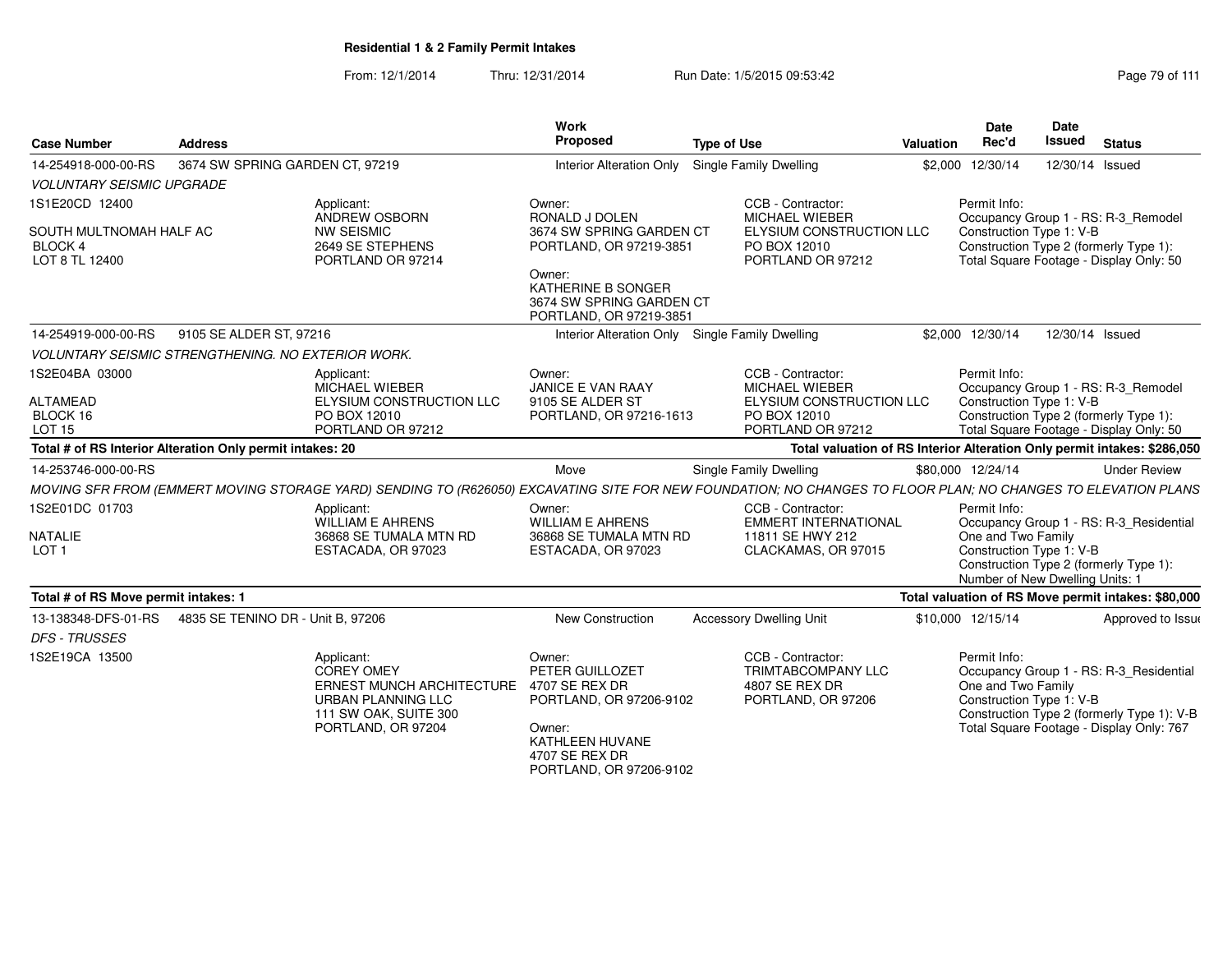| <b>Case Number</b>                                                 | <b>Address</b>                                          |                                                                                                                                                                | Work<br>Proposed                                                                                                                                                                                                                                               | <b>Type of Use</b>                                                                                                                                                                                                                                                                      | Valuation | Date<br>Rec'd                                                                                     | Date<br><b>Issued</b> | <b>Status</b>                                                                                                                 |
|--------------------------------------------------------------------|---------------------------------------------------------|----------------------------------------------------------------------------------------------------------------------------------------------------------------|----------------------------------------------------------------------------------------------------------------------------------------------------------------------------------------------------------------------------------------------------------------|-----------------------------------------------------------------------------------------------------------------------------------------------------------------------------------------------------------------------------------------------------------------------------------------|-----------|---------------------------------------------------------------------------------------------------|-----------------------|-------------------------------------------------------------------------------------------------------------------------------|
|                                                                    | 14-159870-REV-01-RS  400 SE 26TH AVE - Unit A. 97214    |                                                                                                                                                                | <b>New Construction</b>                                                                                                                                                                                                                                        | <b>Accessory Dwelling Unit</b>                                                                                                                                                                                                                                                          |           | \$12/11/14                                                                                        | 12/11/14 Issued       |                                                                                                                               |
|                                                                    |                                                         | REVISION TO DELETE ONE WINDOW ON SOUTH, 1 ON EAST AND 3 ON NORTH WALL; CHANGE BEDROOM SLIDING PATIO DOOR TO SWINGING DOOR. REVISE EXTERIOR WALLS TO DELETE EX" |                                                                                                                                                                                                                                                                |                                                                                                                                                                                                                                                                                         |           |                                                                                                   |                       |                                                                                                                               |
| 1N1E36CC 10000<br>PLEASANT HOME ADD<br>BLOCK 8<br>LOT <sub>7</sub> |                                                         | Applicant:<br><b>IVON STREET STUDIO</b><br>1524 SE IVON ST<br>PORTLAND OR 97202                                                                                | Owner:<br><b>OWEN S WOZNIAK</b><br>400 SE 26TH AVE<br>PORTLAND, OR 97214-1715<br>Owner:<br>JENNIFER M WOZNIAK<br>400 SE 26TH AVE<br>PORTLAND, OR 97214-1715                                                                                                    | CCB - Contractor:<br><b>JAMES ARNOLD</b><br>JRA GREEN BULDING INC<br>2423 N HUMBOLT<br>PORTLAND, OR 97217                                                                                                                                                                               |           | Permit Info:<br>One and Two Family<br>Construction Type 1: V-B                                    |                       | Occupancy Group 1 - RS: R-3_Residential<br>Construction Type 2 (formerly Type 1):<br>Total Square Footage - Display Only: 640 |
|                                                                    | 14-243386-000-00-RS 4105 SE TIBBETTS ST - Unit B, 97202 |                                                                                                                                                                | New Construction                                                                                                                                                                                                                                               | <b>Accessory Dwelling Unit</b>                                                                                                                                                                                                                                                          |           | \$37,499 12/1/14                                                                                  |                       | Admin Hold                                                                                                                    |
|                                                                    | NEW DETACHED ADU/ONE STORY/FLAT LOT/PRESCRIPTIVE        |                                                                                                                                                                |                                                                                                                                                                                                                                                                |                                                                                                                                                                                                                                                                                         |           |                                                                                                   |                       |                                                                                                                               |
| 1S2E07BC 08800                                                     |                                                         | Applicant:<br>CHRISTY PAVICH<br>FORGE SMALL HOMES<br>1410 SW MORRISON ST SUITE 850 PORTLAND, OR 97202<br>PORTLAND, OR 97205                                    | Owner:<br><b>ELLIS CASABAR</b><br>4105 SE TIBBETTS ST<br>Owner:<br><b>CHRISTINE CASABAR</b><br>4105 SE TIBBETTS ST<br>PORTLAND, OR 97202                                                                                                                       | <b>Primary Contractor:</b><br>TO BID                                                                                                                                                                                                                                                    |           | Permit Info:<br>One and Two Family<br>Construction Type 1: V-B<br>Number of New Dwelling Units: 1 |                       | Occupancy Group 1 - RS: R-3_Residential<br>Construction Type 2 (formerly Type 1):<br>Total Square Footage - Display Only: 340 |
|                                                                    | 14-244072-000-00-RS 3511 SE MAIN ST. 97214              |                                                                                                                                                                | New Construction                                                                                                                                                                                                                                               | <b>Accessory Dwelling Unit</b>                                                                                                                                                                                                                                                          |           | \$72,019 12/2/14                                                                                  |                       | <b>Under Review</b>                                                                                                           |
|                                                                    |                                                         | NEW DETACHED ACCESSORY DWELLING UNIT/2 STORY/NO GARAGE/FLAT LOT/SIMPLE                                                                                         |                                                                                                                                                                                                                                                                |                                                                                                                                                                                                                                                                                         |           |                                                                                                   |                       |                                                                                                                               |
| 1S1E01AC 09300                                                     |                                                         | Applicant:<br><b>JOE ROBERTSON</b><br>SHELTER SOLUTIONS LLC<br>1973 SE DUNCAN<br>HILLSBORO OR 97123                                                            | Owner:<br>PAUL VERHOEVEN<br>1238 SE 35TH AVE<br>PORTLAND, OR 97214-4233<br>Owner:<br><b>MARY LOU EMERSON</b><br>1238 SE 35TH AVE<br>PORTLAND, OR 97214-4233<br>Owner:<br>NATHAN EMERSON-VERHOEVEN JOE ROBERTSON<br>1238 SE 35TH AVE<br>PORTLAND, OR 97214-4233 | CCB - Contractor:<br><b>RIGID PLUMBING INC</b><br>PO BOX 345<br>FOREST GROVE, OR 971160345<br>CCB - Contractor:<br>TAKE CHARGE ELECTRIC INC<br>7270 NW HELVETIA RD<br>HILLSBORO, OR 971248538<br>CCB - Contractor:<br>SHELTER SOLUTIONS LLC<br>1973 SE DUNCAN DR<br>HILLSBORO, OR 97123 |           | Permit Info:<br>One and Two Family<br>Construction Type 1: V-B<br>Number of New Dwelling Units: 1 |                       | Occupancy Group 1 - RS: R-3_Residential<br>Construction Type 2 (formerly Type 1):<br>Total Square Footage - Display Only: 653 |
|                                                                    | 14-244143-000-00-RS 4911 SE 48TH AVE - Unit B, 97206    |                                                                                                                                                                | <b>New Construction</b>                                                                                                                                                                                                                                        | <b>Accessory Dwelling Unit</b>                                                                                                                                                                                                                                                          |           | \$65,071 12/2/14                                                                                  |                       | <b>Under Review</b>                                                                                                           |
|                                                                    |                                                         | NEW DETACHED ACCESSORY DWELLING UNIT/ 2 STORY/ FLAT LOT/COMPLEX                                                                                                |                                                                                                                                                                                                                                                                |                                                                                                                                                                                                                                                                                         |           |                                                                                                   |                       |                                                                                                                               |
| 1S2E18BA 15200                                                     |                                                         | Applicant:<br>DENNIS MYERS<br>10622 SW 4TH AVE<br>PORTLAND, OR 97219                                                                                           | Owner:<br><b>SUSAN ELIOT</b><br>4911 SE 48TH AVE<br>PORTLAND, OR 97206                                                                                                                                                                                         | CCB - Contractor:<br>ROBERT G BILYEU<br>CONSTRUCTION LLC<br>14018 NW 9TH AVE<br>VANCOUVER, WA 98685                                                                                                                                                                                     |           | Permit Info:<br>One and Two Family<br>Construction Type 1: V-B<br>Number of New Dwelling Units: 1 |                       | Occupancy Group 1 - RS: R-3_Residential<br>Construction Type 2 (formerly Type 1):<br>Total Square Footage - Display Only: 590 |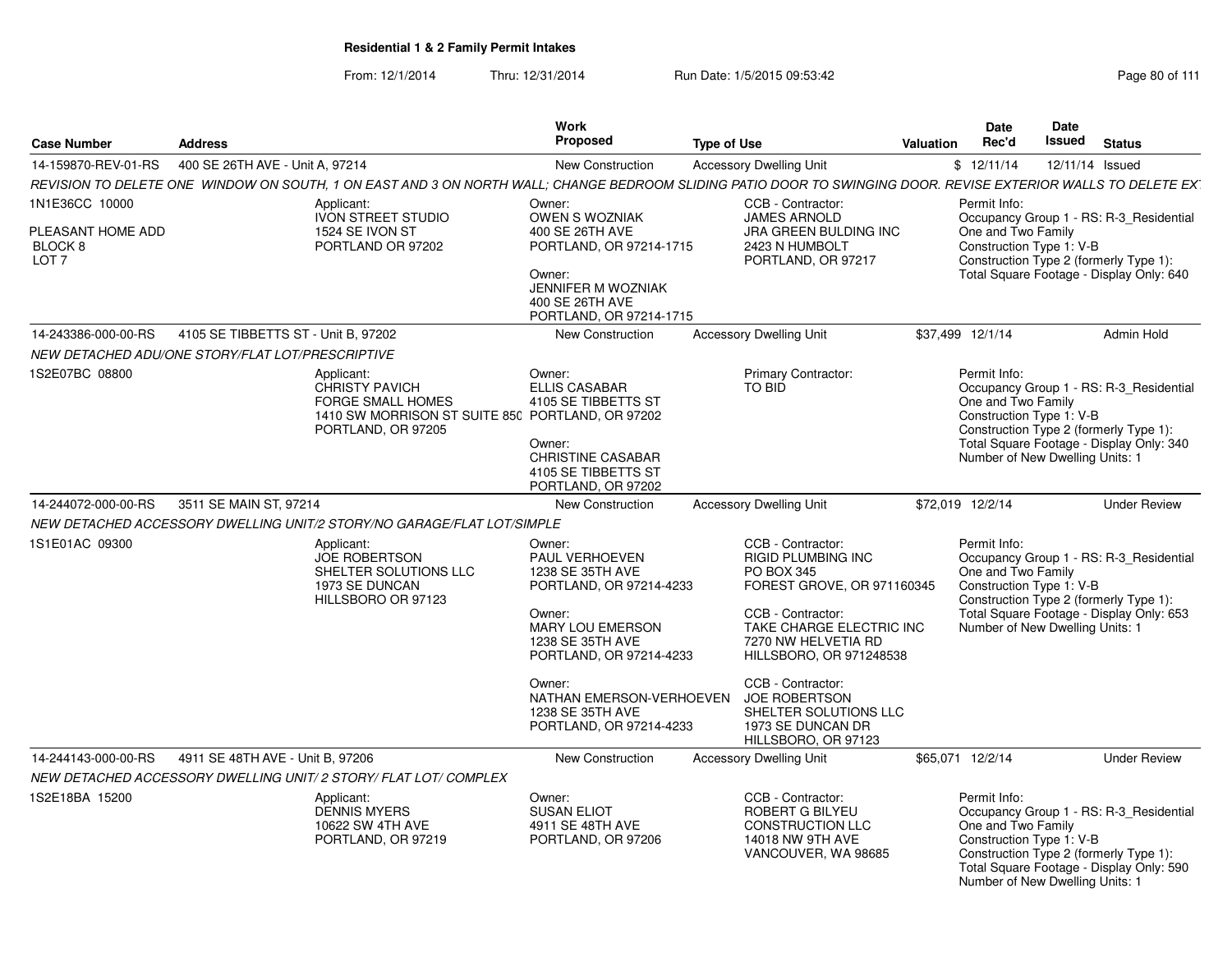| <b>Case Number</b>  | <b>Address</b>                                                         | Work<br>Proposed                                                                                                                                                            | <b>Type of Use</b>                                 |                                                                                                                                  | <b>Valuation</b> | <b>Date</b><br>Rec'd                                                                              | Date<br>Issued | <b>Status</b>                                                                                                                     |
|---------------------|------------------------------------------------------------------------|-----------------------------------------------------------------------------------------------------------------------------------------------------------------------------|----------------------------------------------------|----------------------------------------------------------------------------------------------------------------------------------|------------------|---------------------------------------------------------------------------------------------------|----------------|-----------------------------------------------------------------------------------------------------------------------------------|
| 14-244150-000-00-RS | 3521 N ALBINA AVE - Unit B                                             | New Construction                                                                                                                                                            |                                                    | <b>Accessory Dwelling Unit</b>                                                                                                   |                  | \$67,518 12/2/14                                                                                  |                | <b>Under Review</b>                                                                                                               |
|                     |                                                                        | NEW DETACHED ACCESSORY DWELLING UNIT/2 STORY WITH ATTACHED GARAGE/FLAT LOT/COMPLEX ***WITH 14-244118/140/168RS, 14-244118 IS THE NSFR WITH THIS ADU***                      |                                                    |                                                                                                                                  |                  |                                                                                                   |                |                                                                                                                                   |
| 1N1E27BA 00301      | Applicant:<br>MIKE COYLE<br><b>FASTER PERMITS</b>                      | Owner:<br><b>BRISTOL CREEK HOMES</b><br>3055 NW YEON AVE #81<br>14334 NW EAGLERIDGE LANE<br>PORTLAND, OR 97229<br>Owner:<br>DEVELOPMENT CO LLC<br>3055 NW YEON AVE #81      | PORTLAND, OR 97210-1519<br>PORTLAND, OR 97210-1519 | CCB - Contractor:<br><b>BRISTOL CREEK HOMES &amp;</b><br>DEVELOPMENT CO LLC<br>520 SW YAMHILL ST SUITE 600<br>PORTLAND, OR 97204 |                  | Permit Info:<br>One and Two Family<br>Construction Type 1: V-B<br>Number of New Dwelling Units: 1 |                | Occupancy Group 1 - RS: R-3_Residential<br>Construction Type 2 (formerly Type 1): V-B<br>Total Square Footage - Display Only: 820 |
| 14-244168-000-00-RS | 3517 N ALBINA AVE - Unit B                                             | <b>New Construction</b>                                                                                                                                                     |                                                    | <b>Accessory Dwelling Unit</b>                                                                                                   |                  | \$67,518 12/2/14                                                                                  |                | <b>Under Review</b>                                                                                                               |
|                     |                                                                        | NEW DETACHED ACCESSORY DWELLING UNIT/2 STORY WITH ATTACHED GARAGE/FLAT LOT/COMPLEX ***WITH 14-224118/140/150RS, 14-244140 IS THE NSFR WITH THIS ADU***                      |                                                    |                                                                                                                                  |                  |                                                                                                   |                |                                                                                                                                   |
| 1N1E27BA 00302      | Applicant:<br>MIKE COYLE<br><b>FASTER PERMITS</b>                      | Owner:<br><b>BRISTOL CREEK HOMES</b><br>3055 NW YEON AVE #81<br>14334 NW EAGLERIDGE LANE<br>PORTLAND, OR 97229<br>Owner:<br>DEVELOPMENT CO LLC<br>3055 NW YEON AVE #81      | PORTLAND, OR 97210-1519<br>PORTLAND, OR 97210-1519 | CCB - Contractor:<br><b>BRISTOL CREEK HOMES &amp;</b><br>DEVELOPMENT CO LLC<br>520 SW YAMHILL ST SUITE 600<br>PORTLAND, OR 97204 |                  | Permit Info:<br>One and Two Family<br>Construction Type 1: V-B<br>Number of New Dwelling Units: 1 |                | Occupancy Group 1 - RS: R-3_Residential<br>Construction Type 2 (formerly Type 1): V-B<br>Total Square Footage - Display Only: 820 |
| 14-245902-000-00-RS | 6213 SE 18TH AVE - Unit B, 97202                                       | New Construction                                                                                                                                                            |                                                    | <b>Accessory Dwelling Unit</b>                                                                                                   |                  | \$35,000 12/5/14                                                                                  |                | <b>Under Review</b>                                                                                                               |
|                     | NEW DETACHED ACCESSORY DWELLING UNIT/1 STORY/NO GARAGE/FLAT LOT/SIMPLE |                                                                                                                                                                             |                                                    |                                                                                                                                  |                  |                                                                                                   |                |                                                                                                                                   |
| 1S1E14DC 04800      | Applicant:<br><b>JOSEPH PATRICK</b><br><b>LAMONT BROS.</b>             | Owner:<br><b>MEG DOXTATOR</b><br>6213 SE 18TH AVE<br>2050 S. BEAVERCREEK RD<br>PORTLAND, OR 97202<br>OREGON CITY OR 97045                                                   |                                                    |                                                                                                                                  |                  | Permit Info:<br>One and Two Family<br>Construction Type 1: V-B<br>Number of New Dwelling Units: 1 |                | Occupancy Group 1 - RS: R-3_Residential<br>Construction Type 2 (formerly Type 1):<br>Total Square Footage - Display Only: 234     |
| 14-247742-000-00-RS | 4135 N KERBY AVE - Unit B, 97217                                       | New Construction                                                                                                                                                            |                                                    | <b>Accessory Dwelling Unit</b>                                                                                                   |                  | \$57,785 12/10/14                                                                                 |                | <b>Under Review</b>                                                                                                               |
|                     |                                                                        | NEW UNIT 1 OF 2 DETACHED ADU (JOINED WITH ADU ON ADJACENT LOT) WITH ATTACHED GARAGE/2 STORY/FLAT LOT/COMPLEX *** on same tax lot with NSFR 14-247707RS*** WITH 14-247707/21 |                                                    |                                                                                                                                  |                  |                                                                                                   |                |                                                                                                                                   |
| 1N1E22CA 11200      | Applicant:<br><b>MAC EVEN</b><br>PO BOX 2021<br>GRESHAM OR 97030       | Owner:<br><b>B M BOWMAN LLC</b><br><b>EVEN BETTER HOMES</b><br>1517 SE 106TH AVE<br>VANCOUVER, WA 98664                                                                     |                                                    | CCB - Contractor:<br><b>EVEN BETTER HOMES</b><br>PO BOX 2021<br>GRESHAM OR 97030                                                 |                  | Permit Info:<br>One and Two Family<br>Construction Type 1: V-B<br>Number of New Dwelling Units: 1 |                | Occupancy Group 1 - RS: R-3_Residential<br>Construction Type 2 (formerly Type 1): V-B<br>Total Square Footage - Display Only: 800 |
| 14-247746-000-00-RS | 4131 N KERBY AVE - Unit B, 97217                                       | New Construction                                                                                                                                                            |                                                    | Accessory Dwelling Unit                                                                                                          |                  | \$54,730 12/10/14                                                                                 |                | <b>Under Review</b>                                                                                                               |
|                     |                                                                        | NEW UNIT 2 OF 2 DETACHED ADU (JOINED WITH ADU ON ADJACENT LOT) WITH ATTACHED GARAGE/2 STORY/FLAT LOT/COMPLEX *** on same tax lot with NSFR 14-247721RS*** WITH 14-247707/21 |                                                    |                                                                                                                                  |                  |                                                                                                   |                |                                                                                                                                   |
| 1N1E22CA 11200      | Applicant:<br><b>MAC EVEN</b><br>PO BOX 2021<br>GRESHAM OR 97030       | Owner:<br><b>B M BOWMAN LLC</b><br><b>EVEN BETTER HOMES</b><br>1517 SE 106TH AVE<br>VANCOUVER, WA 98664                                                                     |                                                    | CCB - Contractor:<br><b>EVEN BETTER HOMES</b><br>PO BOX 2021<br>GRESHAM OR 97030                                                 |                  | Permit Info:<br>One and Two Family<br>Construction Type 1: V-B<br>Number of New Dwelling Units: 1 |                | Occupancy Group 1 - RS: R-3_Residential<br>Construction Type 2 (formerly Type 1): V-B<br>Total Square Footage - Display Only: 760 |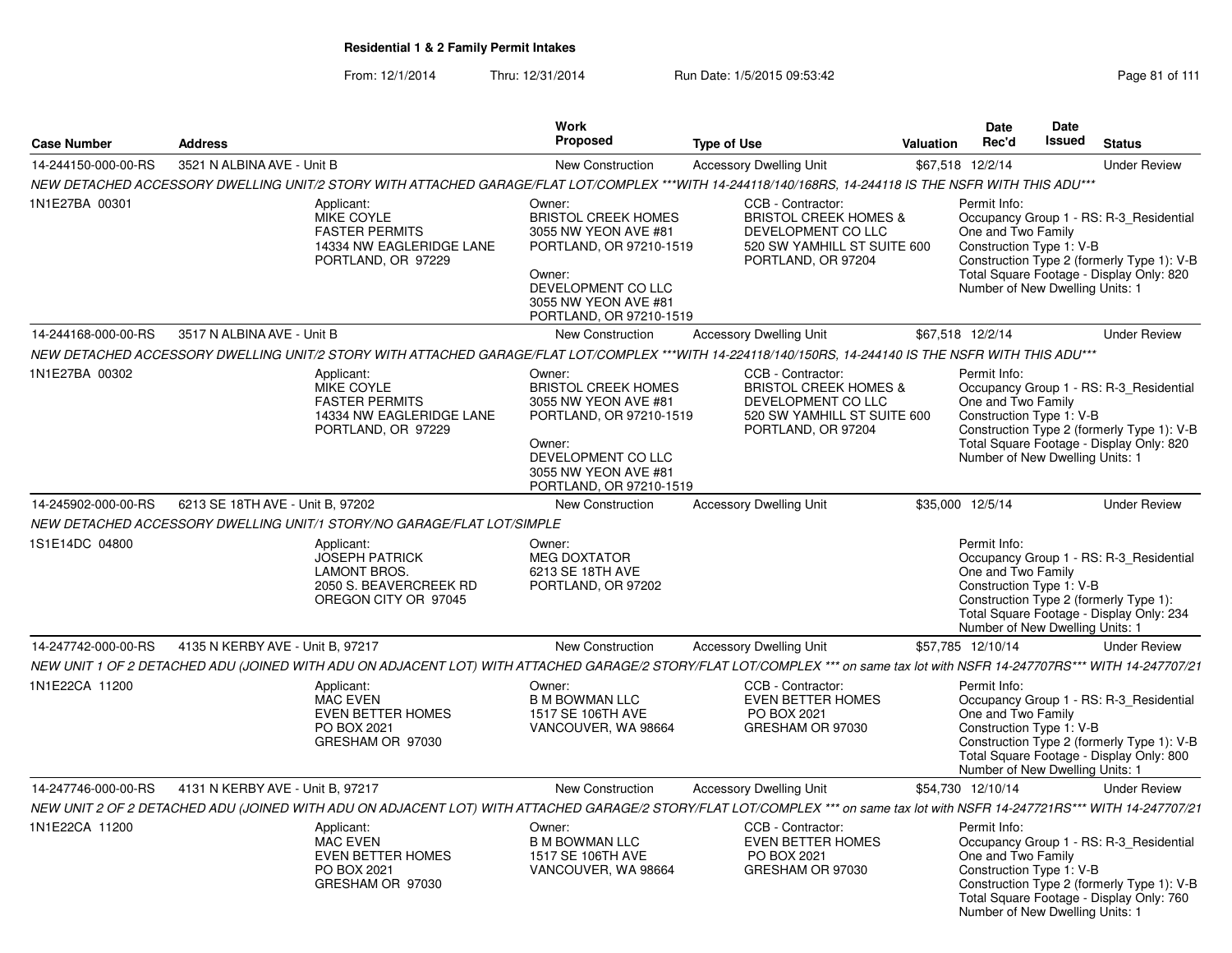From: 12/1/2014Thru: 12/31/2014 Run Date: 1/5/2015 09:53:42 Research 2010 12/31/2014 Page 82 of 111

|                                                                  |                                                                                                                                                                                                                                                                           |                                                                                                               | <b>Work</b>                                                                                                                                                    |                                                                                          |                                 | <b>Date</b>                                                                                                                                                                                     | Date   |                                                                                                                                   |
|------------------------------------------------------------------|---------------------------------------------------------------------------------------------------------------------------------------------------------------------------------------------------------------------------------------------------------------------------|---------------------------------------------------------------------------------------------------------------|----------------------------------------------------------------------------------------------------------------------------------------------------------------|------------------------------------------------------------------------------------------|---------------------------------|-------------------------------------------------------------------------------------------------------------------------------------------------------------------------------------------------|--------|-----------------------------------------------------------------------------------------------------------------------------------|
| <b>Case Number</b>                                               | <b>Address</b>                                                                                                                                                                                                                                                            |                                                                                                               | <b>Proposed</b>                                                                                                                                                | <b>Type of Use</b>                                                                       | <b>Valuation</b>                | Rec'd                                                                                                                                                                                           | Issued | <b>Status</b>                                                                                                                     |
| 14-248904-000-00-RS                                              | 2221 NE 58TH AVE - Unit B, 97213                                                                                                                                                                                                                                          |                                                                                                               | <b>New Construction</b>                                                                                                                                        | <b>Accessory Dwelling Unit</b>                                                           |                                 | \$73,788 12/12/14                                                                                                                                                                               |        | <b>Under Review</b>                                                                                                               |
|                                                                  |                                                                                                                                                                                                                                                                           | NEW DETACHED ACCESSORY DWELLING UNIT/2 STORY WITH GARAGE/FLAT LOT/COMPLEX. CESSPOOL DECOMMISSIONING REQUIRED. |                                                                                                                                                                |                                                                                          |                                 |                                                                                                                                                                                                 |        |                                                                                                                                   |
| 1N2E30DA 16000                                                   |                                                                                                                                                                                                                                                                           | Applicant:<br>brian wiebke<br>2221 ne 58th avenue<br>portland, OR 97213                                       | Owner:<br>KIMBERLY BENGTSON<br>2221 NE 58TH AVE<br>PORTLAND, OR 97213<br>Owner:<br><b>LARRY BENGTSON</b><br>2221 NE 58TH AVE<br>PORTLAND, OR 97213             | CCB - Contractor:<br><b>KB HANDYWORKS CO</b><br>2221 NE 58TH AVE<br>PORTLAND, OR 97213   |                                 | Permit Info:<br>One and Two Family<br>Construction Type 1: V-B<br>Number of New Dwelling Units: 1                                                                                               |        | Occupancy Group 1 - RS: R-3_Residential<br>Construction Type 2 (formerly Type 1): V-B<br>Total Square Footage - Display Only: 966 |
|                                                                  |                                                                                                                                                                                                                                                                           |                                                                                                               | Owner:<br><b>JOANN BENGTSON</b><br>2221 NE 58TH AVE<br>PORTLAND, OR 97213                                                                                      |                                                                                          |                                 |                                                                                                                                                                                                 |        |                                                                                                                                   |
| 14-248973-000-00-RS                                              | 9509 NE 13TH AVE - Unit B, 97211                                                                                                                                                                                                                                          |                                                                                                               | New Construction                                                                                                                                               | <b>Accessory Dwelling Unit</b>                                                           |                                 | \$47,645 12/12/14                                                                                                                                                                               |        | <b>Under Review</b>                                                                                                               |
|                                                                  |                                                                                                                                                                                                                                                                           | NEW DETACHED ACCESSORY DWELLING UNIT/ONE STORY/NO GARAGE/FLAT LOT/COMPLEX                                     |                                                                                                                                                                |                                                                                          |                                 |                                                                                                                                                                                                 |        |                                                                                                                                   |
| 1N1E02CD 02800                                                   | Applicant:<br><b>WEST COAST FORENSICS</b><br>3835 SW KELLY AVE<br>PORTLAND OR 97239                                                                                                                                                                                       |                                                                                                               | Owner:<br>EDWARD M JOHNSTON<br>9509 NE 13TH AVE<br>PORTLAND, OR 97211-1505<br>Owner:                                                                           |                                                                                          |                                 | Permit Info:<br>Occupancy Group 1 - RS: R-3_Residential<br>One and Two Family<br>Construction Type 1: V-B<br>Construction Type 2 (formerly Type 1):<br>Total Square Footage - Display Only: 432 |        |                                                                                                                                   |
|                                                                  |                                                                                                                                                                                                                                                                           |                                                                                                               | MARTHA V JOHNSTON<br>9509 NE 13TH AVE<br>PORTLAND, OR 97211-1505                                                                                               |                                                                                          | Number of New Dwelling Units: 1 |                                                                                                                                                                                                 |        |                                                                                                                                   |
| 14-251653-000-00-RS                                              | 4849 SE CARUTHERS ST - Unit B, 97215                                                                                                                                                                                                                                      |                                                                                                               | <b>New Construction</b>                                                                                                                                        | <b>Accessory Dwelling Unit</b>                                                           |                                 | \$85,034 12/19/14                                                                                                                                                                               |        | <b>Under Review</b>                                                                                                               |
|                                                                  |                                                                                                                                                                                                                                                                           | NEW DETACHED ACCESSORY DWELLING UNIT/2 STORY/FLAT LOT/COMPLEX                                                 |                                                                                                                                                                |                                                                                          |                                 |                                                                                                                                                                                                 |        |                                                                                                                                   |
| 1S2E06CD 15500                                                   |                                                                                                                                                                                                                                                                           | Applicant:<br><b>STEPHEN SMITH</b><br><b>DESIGN BUILD PORTLAND</b><br>3525 NE 26TH AVE<br>PORTLAND, OR 97213  | Owner:<br><b>LAUREL E BATES</b><br>4849 SE CARUTHERS ST<br>PORTLAND, OR 97215<br>Owner:<br><b>BRIAN C GRANSE</b><br>4849 SE CARUTHERS ST<br>PORTLAND, OR 97215 | CCB - Contractor:<br>DESIGN BUILD PORTLAND LLC<br>3525 NE 26TH AVE<br>PORTLAND, OR 97212 |                                 | Permit Info:<br>One and Two Family<br>Construction Type 1: V-B<br>Number of New Dwelling Units: 1                                                                                               |        | Occupancy Group 1 - RS: R-3_Residential<br>Construction Type 2 (formerly Type 1):<br>Total Square Footage - Display Only: 771     |
| 14-243638-000-00-RS                                              | 7820 SW HUNT CLUB PL, 97219                                                                                                                                                                                                                                               |                                                                                                               | <b>New Construction</b>                                                                                                                                        | <b>Accessory Structure</b>                                                               |                                 | \$50,000 12/1/14                                                                                                                                                                                |        | 12/1/14 Issued                                                                                                                    |
|                                                                  |                                                                                                                                                                                                                                                                           | INSTALL NEW INGROUND SWIMMING POOL IN BACK YARD, POOL EQUIPMENT TO BE INSTALLED IN EXISTING SHED              |                                                                                                                                                                |                                                                                          |                                 |                                                                                                                                                                                                 |        |                                                                                                                                   |
| 1S1E19CB 02405<br>HUNT CLUB EAST<br>LOT 5<br>INC UND INT TRACT A | Applicant:<br>Owner:<br><b>VICTORY CONSTRUCTION LLC</b><br><b>BRYAN CONWAY</b><br><b>PO BOX 346</b><br>PO BOX 346<br>7820 SW HUNT CLUB PL<br>WILSONVILLE, OR 97070<br>PORTLAND, OR 97219<br>Owner:<br><b>BRITT ANDERSON</b><br>7820 SW HUNT CLUB PL<br>PORTLAND, OR 97219 |                                                                                                               | CCB - Contractor:<br><b>VICTORY CONSTRUCTION LLC</b><br>WILSONVILLE, OR 97070                                                                                  |                                                                                          |                                 | Permit Info:<br>Occupancy Group 1 - RS: U_Decks,<br>Patios, Porches, Carports<br>Construction Type 1: V-B<br>Construction Type 2 (formerly Type 1):<br>Total Square Footage - Display Only: 610 |        |                                                                                                                                   |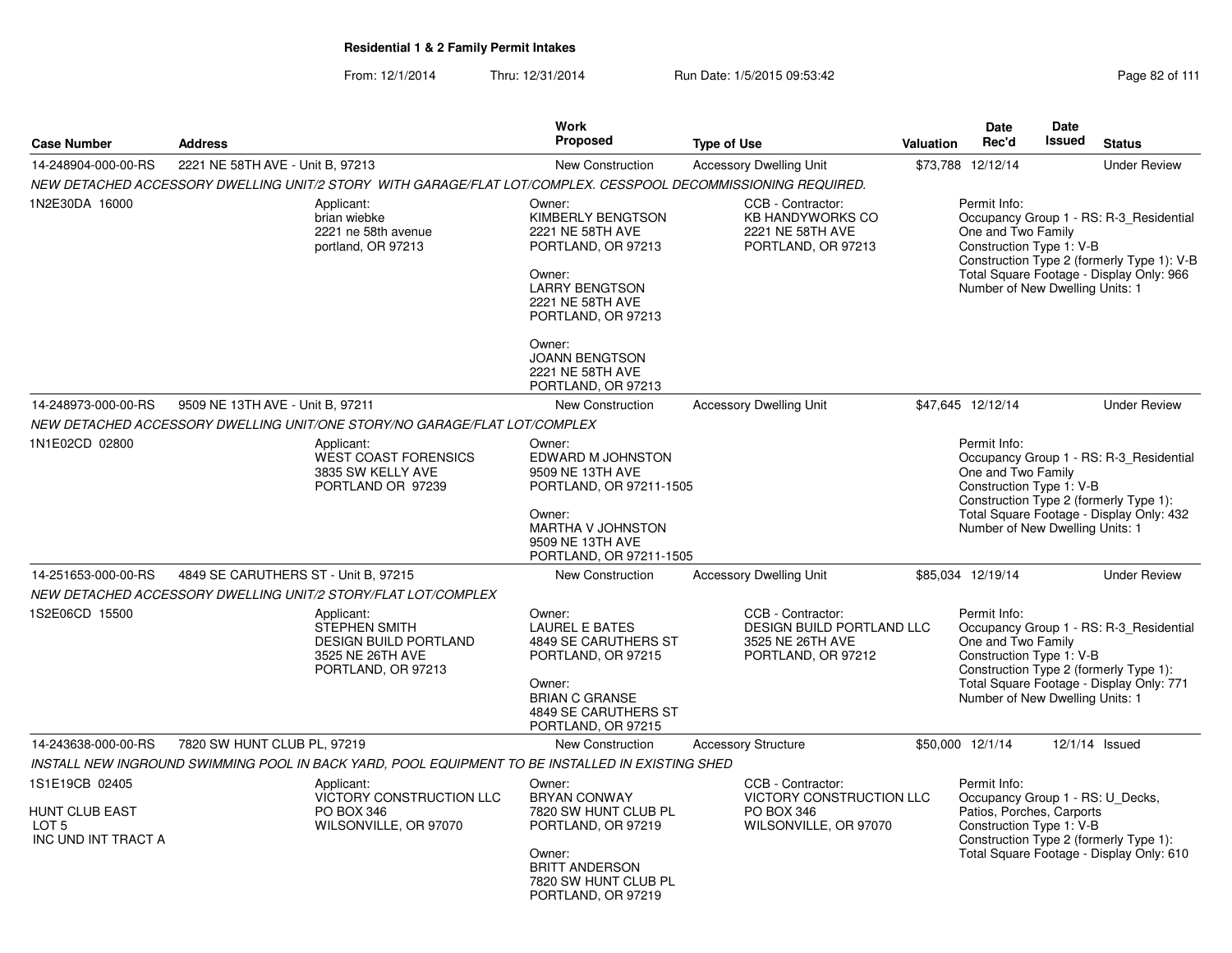| <b>Case Number</b>                                                             | <b>Address</b>                                       |                                                                                                                                | Work<br>Proposed                                                                                                                                                      | <b>Type of Use</b>                                                                                                | <b>Valuation</b> | Date<br>Rec'd                                                                                                                                                                                   | Date<br><b>Issued</b>                                                                                                                                                           | <b>Status</b>                                                                                                                      |
|--------------------------------------------------------------------------------|------------------------------------------------------|--------------------------------------------------------------------------------------------------------------------------------|-----------------------------------------------------------------------------------------------------------------------------------------------------------------------|-------------------------------------------------------------------------------------------------------------------|------------------|-------------------------------------------------------------------------------------------------------------------------------------------------------------------------------------------------|---------------------------------------------------------------------------------------------------------------------------------------------------------------------------------|------------------------------------------------------------------------------------------------------------------------------------|
| 14-244644-000-00-RS                                                            | 3838 NE 28TH AVE                                     |                                                                                                                                | New Construction                                                                                                                                                      | <b>Accessory Structure</b>                                                                                        |                  | \$141,457 12/5/14                                                                                                                                                                               |                                                                                                                                                                                 | <b>Admin Hold</b>                                                                                                                  |
|                                                                                |                                                      | NEW DETACHED ACCESSORY STRUCTURE/2 STORY/ATTACHED GARAGE/FLAT LOT/COMPLEX                                                      |                                                                                                                                                                       |                                                                                                                   |                  |                                                                                                                                                                                                 |                                                                                                                                                                                 |                                                                                                                                    |
| 1N1E24CC 02801                                                                 |                                                      | Applicant:<br>MIKE COYLE<br><b>FASTER PERMITS</b><br>14334 NW EAGLERIDGE LANE<br>PORTLAND, OR 97229                            | Owner:<br><b>CRAIG H ERICSON</b><br>2817 NE HAMBLET ST<br>PORTLAND, OR 97212                                                                                          | CCB - Contractor:<br><b>JEREMY OSTERHOLM</b><br><b>OSTERCRAFT HOMES INC</b><br>PO BOX 66259<br>PORTLAND, OR 97290 |                  | Permit Info:<br>One and Two Family<br>Construction Type 1: V-B                                                                                                                                  |                                                                                                                                                                                 | Occupancy Group 1 - RS: R-3_Residential<br>Construction Type 2 (formerly Type 1): V-B<br>Total Square Footage - Display Only: 1602 |
| 14-246722-000-00-RS                                                            | 6336 N DETROIT AVE, 97217                            |                                                                                                                                | New Construction                                                                                                                                                      | <b>Accessory Structure</b>                                                                                        |                  | \$18,691 12/8/14                                                                                                                                                                                |                                                                                                                                                                                 | 12/8/14 Issued                                                                                                                     |
|                                                                                |                                                      | NEW SINGLE STORY ACCESSORY STRUCTURE WITH BATHROOM, ART STUDIO, AND GREENHOUSE. NOT AN ADU. Trades to pull permits separately. |                                                                                                                                                                       |                                                                                                                   |                  |                                                                                                                                                                                                 |                                                                                                                                                                                 |                                                                                                                                    |
| 1N1E16DB 01300<br>PARK ADD TO ALBINA<br>BLOCK 11<br>LOT <sub>4</sub>           |                                                      | Applicant:<br>PHILIP SYDNOR<br>INTEGRATE ARCHITECTURE AND<br><b>PLANNING</b><br>1715 N TERRY ST<br>PORTLAND, OR 97217          | Owner:<br>BREANNE S OSWILL<br>6336 N DETROIT AVE<br>PORTLAND, OR 97217<br>Owner:<br>MATVEY M REZANOV<br>6336 N DETROIT AVE<br>PORTLAND, OR 97217                      | CCB - Contractor:<br><b>MODERN ORGANIC</b><br><b>CONSTRUCTION</b><br>4212 NE SUMNER ST<br>PORTLAND, OR 97218-1542 |                  | Permit Info:<br>Garage\Utility Misc.<br>Construction Type 1: V-B                                                                                                                                |                                                                                                                                                                                 | Occupancy Group 1 - RS: U_Private<br>Construction Type 2 (formerly Type 1):<br>Total Square Footage - Display Only: 440            |
| 13-126608-REV-01-RS                                                            | 6044 SW MADISON CT, 97221                            |                                                                                                                                | New Construction                                                                                                                                                      | Decks, Fences, Retaining Walls                                                                                    |                  | \$4,248 12/16/14                                                                                                                                                                                |                                                                                                                                                                                 | 12/16/14 Issued                                                                                                                    |
|                                                                                | <b>REVISION TO CHANGE FROM PIPE TO CABLE RAILING</b> |                                                                                                                                |                                                                                                                                                                       |                                                                                                                   |                  |                                                                                                                                                                                                 |                                                                                                                                                                                 |                                                                                                                                    |
| 1S1E06BC 02100<br><b>SYLVAN HTS</b><br>BLOCK <sub>2</sub><br>LOT <sub>10</sub> |                                                      | Applicant:<br>PETER KARP<br>PLI SYSTEMS INC<br>3045 SE 61ST CT<br>HILLSBORO, OR 97123                                          | Owner:<br>SIBYL B JARRETT<br>6044 SW MADISON CT<br>PORTLAND, OR 97221-1530                                                                                            | CCB - Contractor:<br>PETER KARP<br>PLI SYSTEMS INC<br>3045 SE 61ST CT<br>HILLSBORO, OR 97123                      |                  | Permit Info:                                                                                                                                                                                    | Occupancy Group 1 - RS: U Decks,<br>Patios, Porches, Carports<br>Construction Type 1: V-B<br>Construction Type 2 (formerly Type 1):<br>Total Square Footage - Display Only: 200 |                                                                                                                                    |
| 14-245779-000-00-RS                                                            | 2840 NE EDGEHILL PL, 97212                           |                                                                                                                                | New Construction                                                                                                                                                      | Decks, Fences, Retaining Walls                                                                                    |                  | \$7,434 12/4/14                                                                                                                                                                                 |                                                                                                                                                                                 | 12/31/14 Issued                                                                                                                    |
|                                                                                |                                                      | NEW TWO LEVEL DECK AT REAR OF HOUSE ATTACHED TO NEW ADDITION. SEE 14-139993RS FOR HOUSE ADDITION                               |                                                                                                                                                                       |                                                                                                                   |                  |                                                                                                                                                                                                 |                                                                                                                                                                                 |                                                                                                                                    |
| 1N1E24CC 08800<br><b>ALAMEDA PARK</b><br>BLOCK 7<br>LOT 8&9 TL 8800            |                                                      | Applicant:<br>PETRINA CONSTRUCTION INC.<br>4505 NE TILLAMOOK ST<br>PORTLAND, OR 97213-1319                                     | Owner:<br><b>BROOKS T GILLEY</b><br>2840 NE EDGEHILL PL<br>PORTLAND, OR 97212<br>Owner:<br><b>KERRY F GILLEY</b><br>2840 NE EDGEHILL PL<br>PORTLAND, OR 97212         | CCB - Contractor:<br>PETRINA CONSTRUCTION INC<br>4505 NE TILLAMOOK ST<br>PORTLAND, OR 97213-1319                  |                  | Permit Info:<br>Occupancy Group 1 - RS: U_Decks,<br>Patios, Porches, Carports<br>Construction Type 1: V-B<br>Construction Type 2 (formerly Type 1):<br>Total Square Footage - Display Only: 350 |                                                                                                                                                                                 |                                                                                                                                    |
| 14-248302-000-00-RS                                                            | 3406 E BURNSIDE ST, 97214                            |                                                                                                                                | New Construction                                                                                                                                                      | Decks, Fences, Retaining Walls                                                                                    |                  | \$7,000 12/16/14                                                                                                                                                                                |                                                                                                                                                                                 | 12/16/14 Issued                                                                                                                    |
|                                                                                |                                                      | CONSTRUCT NEW RETAINING WALL OFF BURNSIDE STREET, OVER 4 ' AT MAX HEIGHT                                                       |                                                                                                                                                                       |                                                                                                                   |                  |                                                                                                                                                                                                 |                                                                                                                                                                                 |                                                                                                                                    |
| 1N1E36DC 00900<br>LAURELHURST<br>BLOCK 87<br>N 90' OF LOT 1&2                  |                                                      | Applicant:<br><b>RYAN ZINK</b><br>ZINK DESIGN SERVICES, LLC<br>3111 COTTONWOOD CT<br>WEST LINN OR 97068                        | Owner:<br>EVAN R HENSHAW-PLATH<br>3406 E BURNSIDE ST<br>PORTLAND, OR 97214-2051<br>Owner:<br><b>GABRIELA R BERON</b><br>3406 E BURNSIDE ST<br>PORTLAND, OR 97214-2051 | CCB - Contractor:<br><b>CLINT HOWES</b><br>REVIVE CONSTRUCTION, LLC<br>9755 N SYRACUSE ST<br>PORTLAND, OR 97203   |                  | Permit Info:<br>Patios, Porches, Carports<br>Construction Type 1: V-B                                                                                                                           |                                                                                                                                                                                 | Occupancy Group 1 - RS: U_Decks,<br>Construction Type 2 (formerly Type 1):<br>Total Square Footage - Display Only: 4               |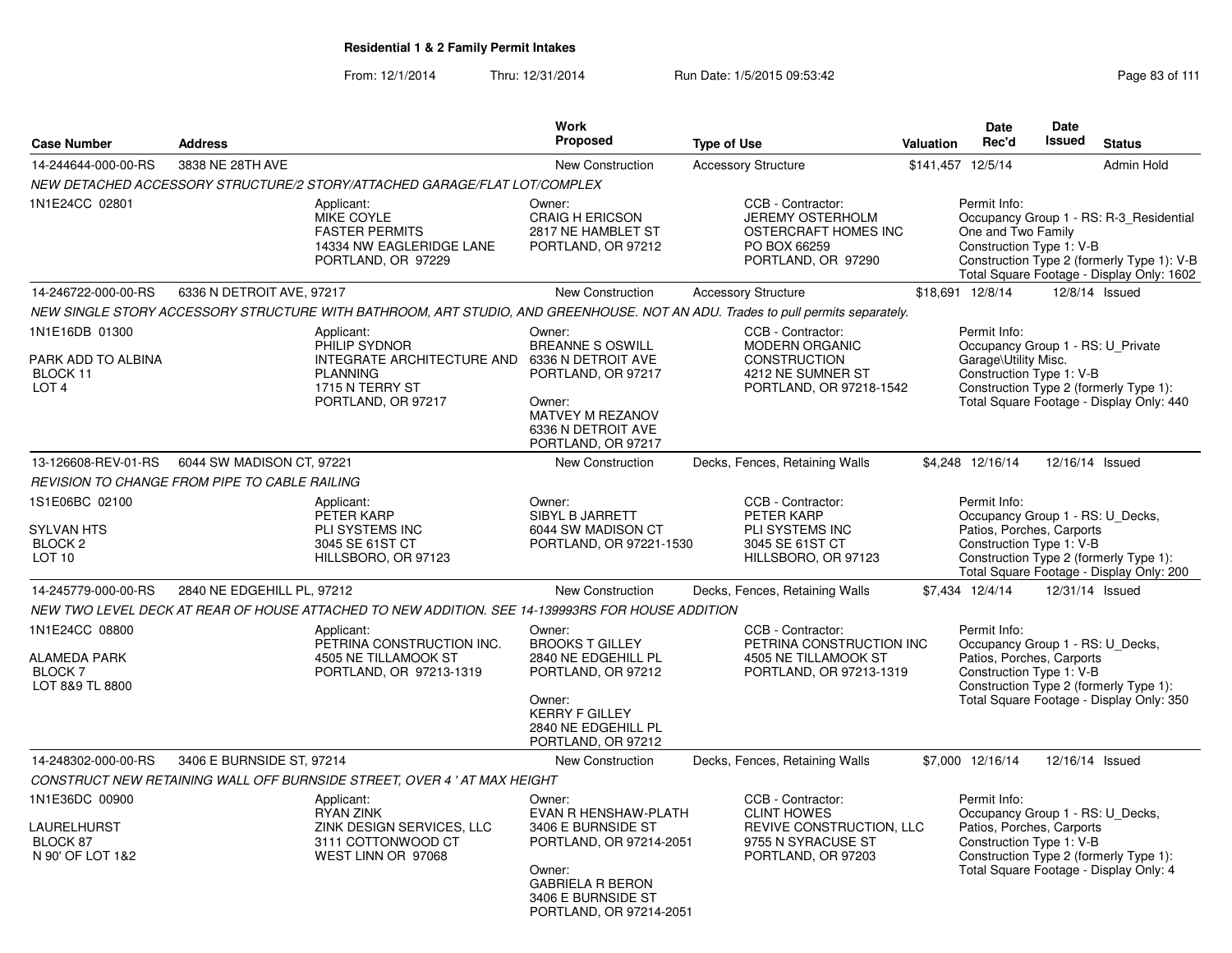From: 12/1/2014Thru: 12/31/2014 Run Date: 1/5/2015 09:53:42 Research 2010 12:43 Rage 84 of 111

| <b>Case Number</b>                                     | <b>Address</b>                                       |                                                                                                            | <b>Work</b><br><b>Proposed</b>                                                 | <b>Type of Use</b> |                                                                                        | Valuation         | <b>Date</b><br>Rec'd                                                                              | Date<br><b>Issued</b> | <b>Status</b>                                                                                                                      |
|--------------------------------------------------------|------------------------------------------------------|------------------------------------------------------------------------------------------------------------|--------------------------------------------------------------------------------|--------------------|----------------------------------------------------------------------------------------|-------------------|---------------------------------------------------------------------------------------------------|-----------------------|------------------------------------------------------------------------------------------------------------------------------------|
| 14-250579-000-00-RS                                    | 1025 SE 71ST AVE, 97215                              |                                                                                                            | <b>New Construction</b>                                                        |                    | Decks, Fences, Retaining Walls                                                         |                   | \$5,000 12/17/14                                                                                  | 12/17/14 Issued       |                                                                                                                                    |
|                                                        |                                                      | CONSTRUCT NEW FENCE AT 3 SIDES OF PROPERTY, PORTIONS OF FENCE ARE 8' HIGH                                  |                                                                                |                    |                                                                                        |                   |                                                                                                   |                       |                                                                                                                                    |
| 1S2E05BA 18500                                         |                                                      | Applicant:<br><b>JOHN WEIL</b>                                                                             | Owner:<br>DUANE A SORENSON                                                     |                    | CCB - Contractor:<br><b>DON TANKERSLEY</b>                                             |                   | Permit Info:<br>Occupancy Group 1 - RS: U_Private                                                 |                       |                                                                                                                                    |
| <b>TABOR HTS</b><br><b>BLOCK X</b><br>S 1/2 OF LOT 1&2 |                                                      | <b>JOHN WEIL ARCHITECT</b><br>1315 SE 9TH<br>PORTLAND, OR 97214                                            | 15255 SW 72ND AVE<br>PORTLAND, OR 97224                                        |                    | <b>DON TANKERSLEY</b><br>CONSTRUCTION<br>1503 SE HARRISION ST<br>PORTLAND OR 97218     |                   | Garage\Utility Misc.<br>Construction Type 1: V-B                                                  |                       | Construction Type 2 (formerly Type 1):                                                                                             |
| 14-243514-000-00-RS                                    | 13933 SE ELLIS ST, 97236                             |                                                                                                            | New Construction                                                               | Duplex             |                                                                                        | \$294,878 12/9/14 |                                                                                                   |                       | <b>Under Review</b>                                                                                                                |
|                                                        | NEW DUPLEX/2 STORY/ATTACHED GARAGES/FLAT LOT/COMPLEX |                                                                                                            |                                                                                |                    |                                                                                        |                   |                                                                                                   |                       |                                                                                                                                    |
| 1S2E14AD 02900                                         |                                                      | Applicant:<br><b>VASILY CHEPA</b>                                                                          | Owner:<br><b>DMITRY KERDIVARA</b>                                              |                    | CCB - Contractor:<br>VASILY PETROVICH CHEPA                                            |                   | Permit Info:                                                                                      |                       | Occupancy Group 1 - RS: R-3 Residential                                                                                            |
| LAMARGENT HTS<br>LOT 11 TL 2900                        |                                                      | V.C. CONSTRUCTION<br>13206 NE 37TH CIRCLE<br>VANCOUVER, WA 98682                                           | 1616 NE 16TH WAY #203<br>GRESHAM, OR 97030-4227                                |                    | 13806 NE 37TH CIR<br>VANCOUVER, WA 98682                                               |                   | One and Two Family<br>Construction Type 1: V-B<br>Number of New Dwelling Units: 2                 |                       | Construction Type 2 (formerly Type 1): V-B<br>Total Square Footage - Display Only: 2978                                            |
| 14-249061-000-00-RS                                    | 8311 SE BROOKLYN ST, 97266                           |                                                                                                            | New Construction                                                               | Duplex             |                                                                                        |                   | \$231,609 12/30/14                                                                                |                       | <b>Under Review</b>                                                                                                                |
|                                                        |                                                      | NEW DUPLEX ON THE SAME LOT AS THE NEW 9 UNIT APARTMENT BUILDING                                            |                                                                                |                    |                                                                                        |                   |                                                                                                   |                       |                                                                                                                                    |
| 1S2E09BC 05400<br><b>BINNSMEAD</b><br>LOT 4 EXC E 3'   |                                                      | Applicant:<br><b>BOB SCHATZ</b><br>ALLUSA ARCHICTECTURE<br>2118 SE DIVISION ST<br>PORTLAND, OR 97202       | Owner:<br>JDM INVESTMENT LLC<br>2850 SE 82ND AVE #88<br>PORTLAND, OR 97266     |                    | Primary Contractor:<br><b>TO BID</b>                                                   |                   | Permit Info:<br>One and Two Family<br>Construction Type 1: V-B<br>Number of New Dwelling Units: 2 |                       | Occupancy Group 1 - RS: R-3_Residential<br>Construction Type 2 (formerly Type 1):<br>Total Square Footage - Display Only: 2100     |
| 14-251782-000-00-RS                                    | 16053 SE POWELL BLVD                                 |                                                                                                            | New Construction                                                               | Duplex             |                                                                                        |                   | \$329,647 12/19/14                                                                                |                       | <b>Under Review</b>                                                                                                                |
|                                                        |                                                      | NEW DUPLEX/2 STORY/UNIT 1 WITH ATTACHED GARAGE, UNIT 2 NO GARAGE/FLAT LOT/COMPLEX                          |                                                                                |                    |                                                                                        |                   |                                                                                                   |                       |                                                                                                                                    |
| 1S2E12DA 01502                                         |                                                      | Applicant:<br>Kym Nauyen<br>Concept Design and Associates<br>P.O. BOX 8464<br>PORTLAND OR                  | Owner:<br><b>ALIK SHKVARKOVSKIY</b><br>PO BOX 33641<br>PORTLAND, OR 97292      |                    | CCB - Contractor:<br><b>BUKOVINA CUSTOM HOMES</b><br>PO BOX 33641<br>PORTLAND OR 97292 |                   | Permit Info:<br>One and Two Family<br>Construction Type 1: V-B<br>Number of New Dwelling Units: 2 |                       | Occupancy Group 1 - RS: R-3 Residential<br>Construction Type 2 (formerly Type 1): V-B<br>Total Square Footage - Display Only: 3150 |
| 14-254333-000-00-RS                                    | 7584 SE DIVISION ST, 97206                           |                                                                                                            | <b>New Construction</b>                                                        | <b>Duplex</b>      |                                                                                        |                   | \$442,891 12/29/14                                                                                |                       | <b>Under Review</b>                                                                                                                |
|                                                        |                                                      | NEW DUPLEX/3 STORY/ATTACHED GARAGES TO EACH UNIT/FLAT LOT/COMPLEX***ROOF TRUSSES BY DEFERRED SUBMITTAL**** |                                                                                |                    |                                                                                        |                   |                                                                                                   |                       |                                                                                                                                    |
| 1S2E05DC 13900                                         |                                                      | Applicant:<br>MIKE COYLE<br><b>FASTER PERMITS</b><br>14334 NW EAGLERIDGE LANE<br>PORTLAND, OR 97229        | Owner:<br>MOHO OREGON LLC<br>4110 SE HAWTHORNE BLVD #634<br>PORTLAND, OR 97214 |                    | CCB - Contractor:<br>MCS1 LLC<br>PO BOX 2208<br>BEAVERTON, OR 97075                    |                   | Permit Info:<br>One and Two Family<br>Construction Type 1: V-B<br>Number of New Dwelling Units: 2 |                       | Occupancy Group 1 - RS: R-3 Residential<br>Construction Type 2 (formerly Type 1): V-B<br>Total Square Footage - Display Only: 4451 |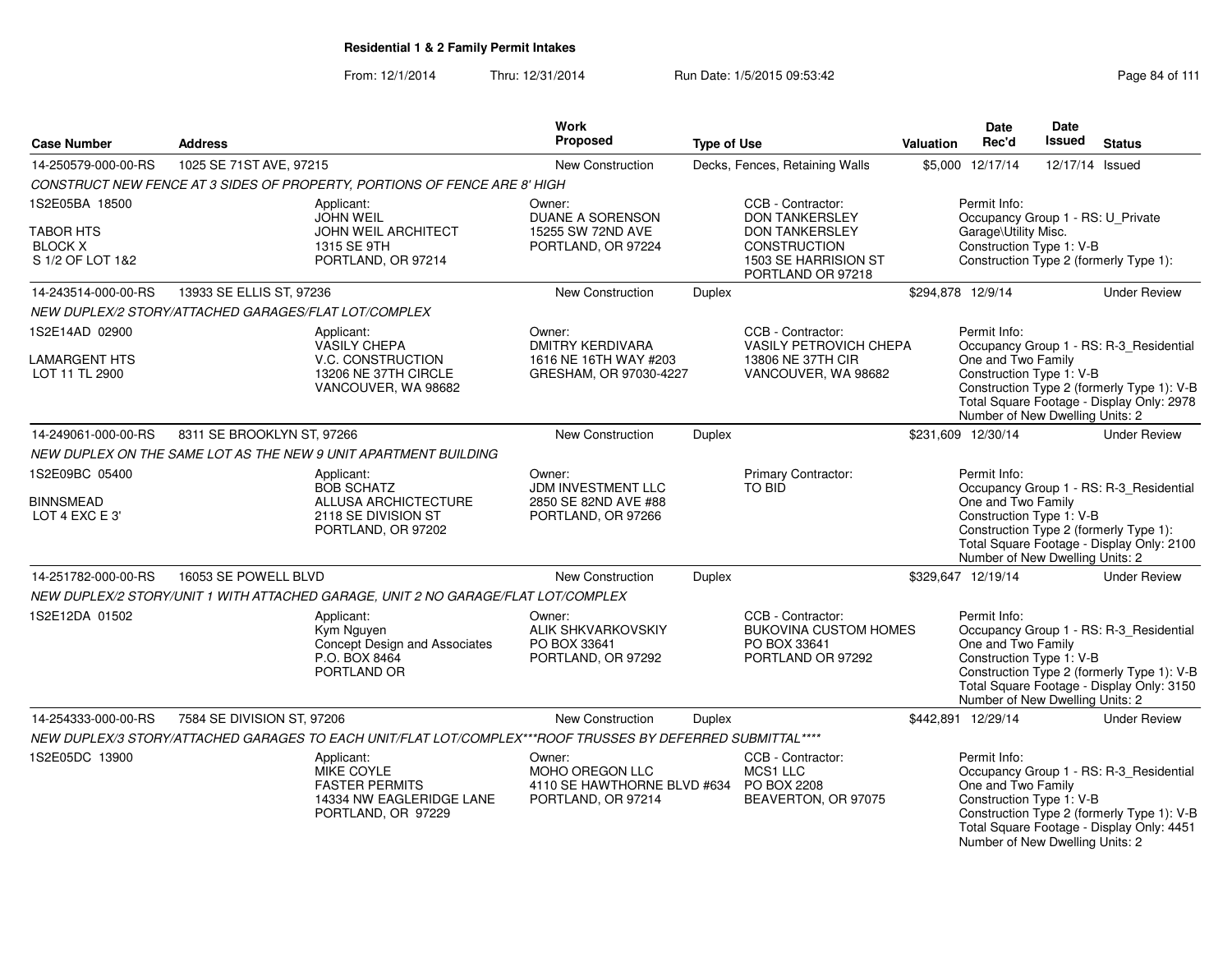From: 12/1/2014Thru: 12/31/2014 Run Date: 1/5/2015 09:53:42 Research 2010 12/31/2014 Page 85 of 111

|                                                                                                           |                                                     |                                                                                                                               | Work                                                                                                                                                                                                 |                                                                                                                                   |                  | Date                                                                                                                                                                                             | <b>Date</b>     |                                                                                     |  |  |
|-----------------------------------------------------------------------------------------------------------|-----------------------------------------------------|-------------------------------------------------------------------------------------------------------------------------------|------------------------------------------------------------------------------------------------------------------------------------------------------------------------------------------------------|-----------------------------------------------------------------------------------------------------------------------------------|------------------|--------------------------------------------------------------------------------------------------------------------------------------------------------------------------------------------------|-----------------|-------------------------------------------------------------------------------------|--|--|
| <b>Case Number</b>                                                                                        | <b>Address</b>                                      |                                                                                                                               | Proposed                                                                                                                                                                                             | <b>Type of Use</b>                                                                                                                | <b>Valuation</b> | Rec'd                                                                                                                                                                                            | <b>Issued</b>   | <b>Status</b>                                                                       |  |  |
| 12-143802-REV-01-RS                                                                                       | 3141 N WILLAMETTE BLVD, 97217                       |                                                                                                                               | <b>New Construction</b>                                                                                                                                                                              | Garage/Carport                                                                                                                    |                  | \$12/15/14                                                                                                                                                                                       | 12/15/14 Issued |                                                                                     |  |  |
|                                                                                                           | <b>REVISION - MODIFY FRAMING FOR 3 STORY DECK</b>   |                                                                                                                               |                                                                                                                                                                                                      |                                                                                                                                   |                  |                                                                                                                                                                                                  |                 |                                                                                     |  |  |
| 1N1E16CB 05100<br>WILLAMETTE<br>BLOCK <sub>25</sub><br>LOT <sub>5</sub>                                   |                                                     | Applicant:<br><b>CASEY FAGAN</b><br><b>FAGAN CONSTRUCTION INC</b><br>1924 NW 28TH PL<br>PORTLAND, OR 97210                    | Owner:<br><b>CASEY FAGAN</b><br>PO BOX 96004<br>PORTLAND, OR 97210                                                                                                                                   | CCB - Contractor:<br><b>CASEY FAGAN</b><br><b>FAGAN CONSTRUCTION INC</b><br>1924 NW 28TH PL<br>PORTLAND, OR 97210                 |                  | Permit Info:<br>Occupancy Group 1 - RS: U_Private<br>Garage\Utility Misc.<br>Construction Type 1: V-B<br>Construction Type 2 (formerly Type 1): V-B<br>Total Square Footage - Display Only: 1239 |                 |                                                                                     |  |  |
|                                                                                                           | 13-173520-REV-01-RS 736 NE 157TH AVE, 97230         |                                                                                                                               | <b>New Construction</b>                                                                                                                                                                              | Garage/Carport                                                                                                                    |                  | \$12/3/14                                                                                                                                                                                        | 12/3/14 Final   |                                                                                     |  |  |
|                                                                                                           | <b>REVISION - MODIFICATION TO FRAMING DETAIL</b>    |                                                                                                                               |                                                                                                                                                                                                      |                                                                                                                                   |                  |                                                                                                                                                                                                  |                 |                                                                                     |  |  |
| 1N2E36AD 08900<br><b>GLENDOVEER AC</b><br><b>BLOCK G</b><br>S 1/2 OF LOT 23                               |                                                     | Applicant:<br>SANDY JAESON A SY<br>15915 NE GLISAN ST<br>PORTLAND, OR 97230-5435                                              | Owner:<br><b>SANDY J SY</b><br>736 NE 157TH AVE<br>PORTLAND, OR 97230-5464<br>Owner:<br><b>MELISSA D SY</b><br>736 NE 157TH AVE<br>PORTLAND, OR 97230-5464                                           |                                                                                                                                   |                  | Permit Info:<br>Occupancy Group 1 - RS: U_Private<br>Garage\Utility Misc.<br>Construction Type 1: V-B                                                                                            |                 | Construction Type 2 (formerly Type 1):<br>Total Square Footage - Display Only: 692  |  |  |
|                                                                                                           | 14-205062-REV-01-RS   6135 SW MILL ST, 97221        |                                                                                                                               | New Construction                                                                                                                                                                                     | Garage/Carport                                                                                                                    |                  | \$12/24/14                                                                                                                                                                                       | 12/24/14 Issued |                                                                                     |  |  |
|                                                                                                           | REVISION TO THE FOOTINGS, NOTED IN THE CALCULATIONS |                                                                                                                               |                                                                                                                                                                                                      |                                                                                                                                   |                  |                                                                                                                                                                                                  |                 |                                                                                     |  |  |
| 1S1E06CB 00600<br>SECTION 06 1S 1E<br>TL 600 1.50 ACRES<br>SPLIT LEVY & SPLIT MAP R523367<br>(R991064150) |                                                     | Applicant:<br>GS & K INC<br>PO BOX 2260<br>CLACKAMAS, OR 970152260                                                            | Owner:<br>CAROLYNN D LOACKER<br>6135 SW MILL ST<br>PORTLAND, OR 97221-1451                                                                                                                           | CCB - Contractor:<br>GS & K INC<br>PO BOX 2260<br>CLACKAMAS, OR 970152260                                                         |                  | Permit Info:<br>Occupancy Group 1 - RS: U_Private<br>Garage\Utility Misc.<br>Construction Type 1: V-B                                                                                            |                 | Construction Type 2 (formerly Type 1):<br>Total Square Footage - Display Only: 1024 |  |  |
| 14-211436-REV-01-RS                                                                                       | 8255 N FOSS AVE, 97203                              |                                                                                                                               | New Construction                                                                                                                                                                                     | Garage/Carport                                                                                                                    |                  | \$12/22/14                                                                                                                                                                                       | 12/22/14 Issued |                                                                                     |  |  |
|                                                                                                           |                                                     | REVISION TO PROVIDE 4" OF CONCRETE ON STEM WALL, AS CONCRETE WAS POURED TOO LOW                                               |                                                                                                                                                                                                      |                                                                                                                                   |                  |                                                                                                                                                                                                  |                 |                                                                                     |  |  |
| 1N1E08DB 04800<br>UNIVERSITY PK<br>BLOCK 135<br>LOT 13&14                                                 |                                                     | Applicant:<br><b>KIRK FOSTER</b><br>8255 N FOSS AVE<br>PORTLAND, OR 97203                                                     | Owner:<br><b>KIRK FOSTER</b><br>8255 N FOSS AVE<br>PORTLAND, OR 97203                                                                                                                                | CCB - Contractor:<br>TUFF SHED INC<br>6500 NE HALSEY ST<br>PORTLAND, OR 97213                                                     |                  | Permit Info:<br>Occupancy Group 1 - RS: U_Private<br>Garage\Utility Misc.<br>Construction Type 1: V-B                                                                                            |                 | Construction Type 2 (formerly Type 1):<br>Total Square Footage - Display Only: 440  |  |  |
| 14-213914-REV-01-RS                                                                                       | 1924 SE LEXINGTON ST, 97202                         |                                                                                                                               | New Construction                                                                                                                                                                                     | Garage/Carport                                                                                                                    |                  | \$10.365 12/18/14                                                                                                                                                                                | 12/18/14 Issued |                                                                                     |  |  |
|                                                                                                           |                                                     | VALUE ADDED REVISION TO ENLARGE GARAGE, 2 CAR GARAGE, RELOCATE MAN DOOR                                                       |                                                                                                                                                                                                      |                                                                                                                                   |                  |                                                                                                                                                                                                  |                 |                                                                                     |  |  |
| 1S1E23DA 07800<br><b>MOSELEY ADD</b><br>BLOCK 5<br><b>LOT 11</b>                                          |                                                     | Applicant:<br><b>MAJID HABIBI</b><br>PORTLAND DEVELOPMENT<br>GROUP, LLC<br>4224 NE HALSEY ST SUITE #300<br>PORTLAND, OR 97213 | Owner:<br>PORTLAND DEVELOPMENT<br><b>GROUP</b><br>11124 NE HALSEY ST PMB 643<br>PORTLAND, OR 97220-2021<br>Owner:<br><b>INVESTMENTS LLC</b><br>11124 NE HALSEY ST PMB 643<br>PORTLAND, OR 97220-2021 | CCB - Contractor:<br><b>GENE</b><br>PORTLAND DEVELOPMENT<br><b>GROUP LLC</b><br>11124 NE HALSEY ST. PMB 643<br>PORTLAND, OR 97220 |                  | Permit Info:<br>Occupancy Group 1 - RS: U_Private<br>Garage\Utility Misc.<br>Construction Type 1: V-B                                                                                            |                 | Construction Type 2 (formerly Type 1):<br>Total Square Footage - Display Only: 244  |  |  |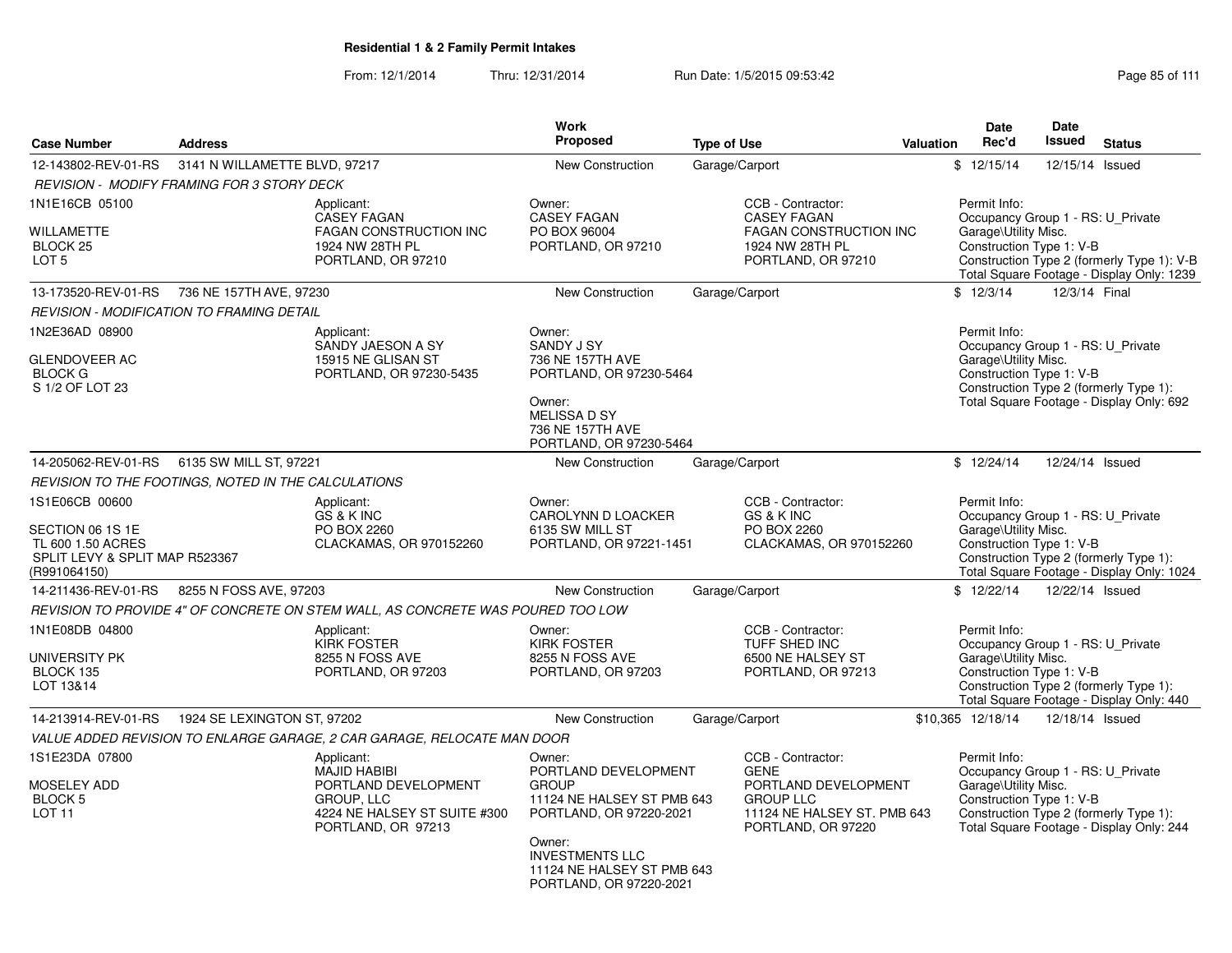|                                                                          |                               |                                                                                                                                    | Work                                                                                                                                                                   |                    |                                                                                       |                                                                                     | <b>Date</b>                                                                                                                            | Date            |                                                                                    |  |
|--------------------------------------------------------------------------|-------------------------------|------------------------------------------------------------------------------------------------------------------------------------|------------------------------------------------------------------------------------------------------------------------------------------------------------------------|--------------------|---------------------------------------------------------------------------------------|-------------------------------------------------------------------------------------|----------------------------------------------------------------------------------------------------------------------------------------|-----------------|------------------------------------------------------------------------------------|--|
| <b>Case Number</b>                                                       | <b>Address</b>                |                                                                                                                                    | <b>Proposed</b>                                                                                                                                                        | <b>Type of Use</b> |                                                                                       | Valuation                                                                           | Rec'd                                                                                                                                  | <b>Issued</b>   | <b>Status</b>                                                                      |  |
| 14-213914-REV-02-RS                                                      | 1924 SE LEXINGTON ST, 97202   |                                                                                                                                    | <b>New Construction</b>                                                                                                                                                |                    | Garage/Carport                                                                        |                                                                                     | \$12/24/14                                                                                                                             | 12/24/14 Issued |                                                                                    |  |
|                                                                          |                               | REVISION TO CHANGE DETAILS OF THE TRUSSES. TRUSSES SUBMITTED AS DFS 01                                                             |                                                                                                                                                                        |                    |                                                                                       |                                                                                     |                                                                                                                                        |                 |                                                                                    |  |
| 1S1E23DA 07800                                                           |                               | Applicant:<br><b>MAJID HABIBI</b>                                                                                                  | Owner:<br>PORTLAND DEVELOPMENT                                                                                                                                         |                    | CCB - Contractor:<br>Permit Info:<br><b>GENE</b><br>Occupancy Group 1 - RS: U Private |                                                                                     |                                                                                                                                        |                 |                                                                                    |  |
| MOSELEY ADD<br><b>BLOCK 5</b><br><b>LOT 11</b>                           |                               | PORTLAND DEVELOPMENT<br><b>GROUP, LLC</b><br>4224 NE HALSEY ST SUITE #300<br>PORTLAND, OR 97213                                    | PORTLAND DEVELOPMENT<br><b>GROUP</b><br>11124 NE HALSEY ST PMB 643<br><b>GROUP LLC</b><br>11124 NE HALSEY ST. PMB 643<br>PORTLAND, OR 97220-2021<br>PORTLAND, OR 97220 |                    |                                                                                       |                                                                                     | Garage\Utility Misc.<br>Construction Type 1: V-B<br>Construction Type 2 (formerly Type 1):<br>Total Square Footage - Display Only: 244 |                 |                                                                                    |  |
|                                                                          |                               |                                                                                                                                    | Owner:<br><b>INVESTMENTS LLC</b><br>11124 NE HALSEY ST PMB 643<br>PORTLAND, OR 97220-2021                                                                              |                    |                                                                                       |                                                                                     |                                                                                                                                        |                 |                                                                                    |  |
| 14-234811-000-00-RS                                                      | 8211 SE 162ND AVE, 97236      |                                                                                                                                    | New Construction                                                                                                                                                       |                    | Garage/Carport                                                                        |                                                                                     | \$42,000 12/1/14                                                                                                                       |                 | 12/1/14 Under Inspection                                                           |  |
| <b>CONSTRUCT NEW GARAGE</b>                                              |                               |                                                                                                                                    |                                                                                                                                                                        |                    |                                                                                       |                                                                                     |                                                                                                                                        |                 |                                                                                    |  |
| 1S2E24DD 00600                                                           |                               | Applicant:<br><b>MASON C SMITH</b>                                                                                                 | Owner:<br><b>MASON C SMITH</b>                                                                                                                                         |                    |                                                                                       |                                                                                     | Permit Info:<br>Occupancy Group 1 - RS: U_Private                                                                                      |                 |                                                                                    |  |
| SECTION 24 1S 2E<br>TL 600 0.50 ACRES                                    |                               | 8211 SE 162ND AVE<br>PORTLAND, OR 97236                                                                                            | 8211 SE 162ND AVE<br>PORTLAND, OR 97236                                                                                                                                |                    |                                                                                       |                                                                                     | Garage\Utility Misc.<br>Construction Type 1: V-B                                                                                       |                 |                                                                                    |  |
|                                                                          |                               |                                                                                                                                    | Owner:<br><b>LINDA P SMITH</b><br>8211 SE 162ND AVE<br>PORTLAND, OR 97236                                                                                              |                    |                                                                                       | Construction Type 2 (formerly Type 1):<br>Total Square Footage - Display Only: 1672 |                                                                                                                                        |                 |                                                                                    |  |
| 14-241717-000-00-RS                                                      | 9735 N WILLAMETTE BLVD, 97203 |                                                                                                                                    | New Construction                                                                                                                                                       |                    | Garage/Carport                                                                        |                                                                                     | \$40,781 12/8/14                                                                                                                       |                 | 12/8/14 Issued                                                                     |  |
|                                                                          |                               | NEW 2 STORY DETACHED GARAGE AND REPLACE BACK PORTION OF DRIVEWAY - NO WORK IN RIGHT OF WAY. PLUMBING, ELEC, TO BE PULLED SEPERATE. |                                                                                                                                                                        |                    |                                                                                       |                                                                                     |                                                                                                                                        |                 |                                                                                    |  |
| 1N1W01CB 21200                                                           |                               | Applicant:<br><b>TYSON NALUM</b><br><b>12533 NE KNOTT</b>                                                                          | Owner:<br><b>BOYER HOLDINGS LLC</b>                                                                                                                                    |                    | CCB - Contractor:<br><b>J &amp; T CONSTRUCTION INC</b>                                |                                                                                     | Permit Info:<br>Occupancy Group 1 - RS: U_Private                                                                                      |                 |                                                                                    |  |
| NORTH ST JOHNS<br>BLOCK 16<br>LOT <sub>7</sub>                           |                               | PORTLAND, OR 97236                                                                                                                 | 1200 NW MARSHALL ST #716<br>PORTLAND, OR 97209                                                                                                                         |                    | 12533 NE KNOTT ST<br>PORTLAND, OR 97230                                               |                                                                                     | Garage\Utility Misc.<br>Construction Type 1: V-B                                                                                       |                 | Construction Type 2 (formerly Type 1):<br>Total Square Footage - Display Only: 960 |  |
| 14-243766-000-00-RS                                                      | 6327 SE 65TH AVE, 97206       |                                                                                                                                    | New Construction                                                                                                                                                       |                    | Garage/Carport                                                                        |                                                                                     | \$11,597 12/2/14                                                                                                                       |                 | <b>Under Review</b>                                                                |  |
|                                                                          |                               | NEW DETACHED ONE STORY ONE CAR GARAGE**WITH NSFR 14-243756-RS**                                                                    |                                                                                                                                                                        |                    |                                                                                       |                                                                                     |                                                                                                                                        |                 |                                                                                    |  |
| 1S2E17CC 10400<br>Applicant:<br><b>MIKE COYLE</b>                        |                               |                                                                                                                                    | Owner:                                                                                                                                                                 |                    | CCB - Contractor:<br>BOISE STREET PROPERTIES LLC STAFFORD HOMES & LAND LLC            |                                                                                     | Permit Info:<br>Occupancy Group 1 - RS: U_Private                                                                                      |                 |                                                                                    |  |
| <b>TREMONT PL</b><br><b>BLOCK 27</b><br><b>LOT 22</b><br>S 30' OF LOT 23 |                               | <b>FASTER PERMITS</b><br>14334 NW EAGLERIDGE LANE<br>PORTLAND, OR 97229                                                            | 485 S STATE ST<br>LAKE OSWEGO, OR 97034-3937                                                                                                                           |                    | <b>485 SOUTH STATE ST</b><br>LAKE OSWEGO, OR 97034                                    |                                                                                     | Garage\Utility Misc.<br>Construction Type 1: V-B                                                                                       |                 | Construction Type 2 (formerly Type 1):<br>Total Square Footage - Display Only: 273 |  |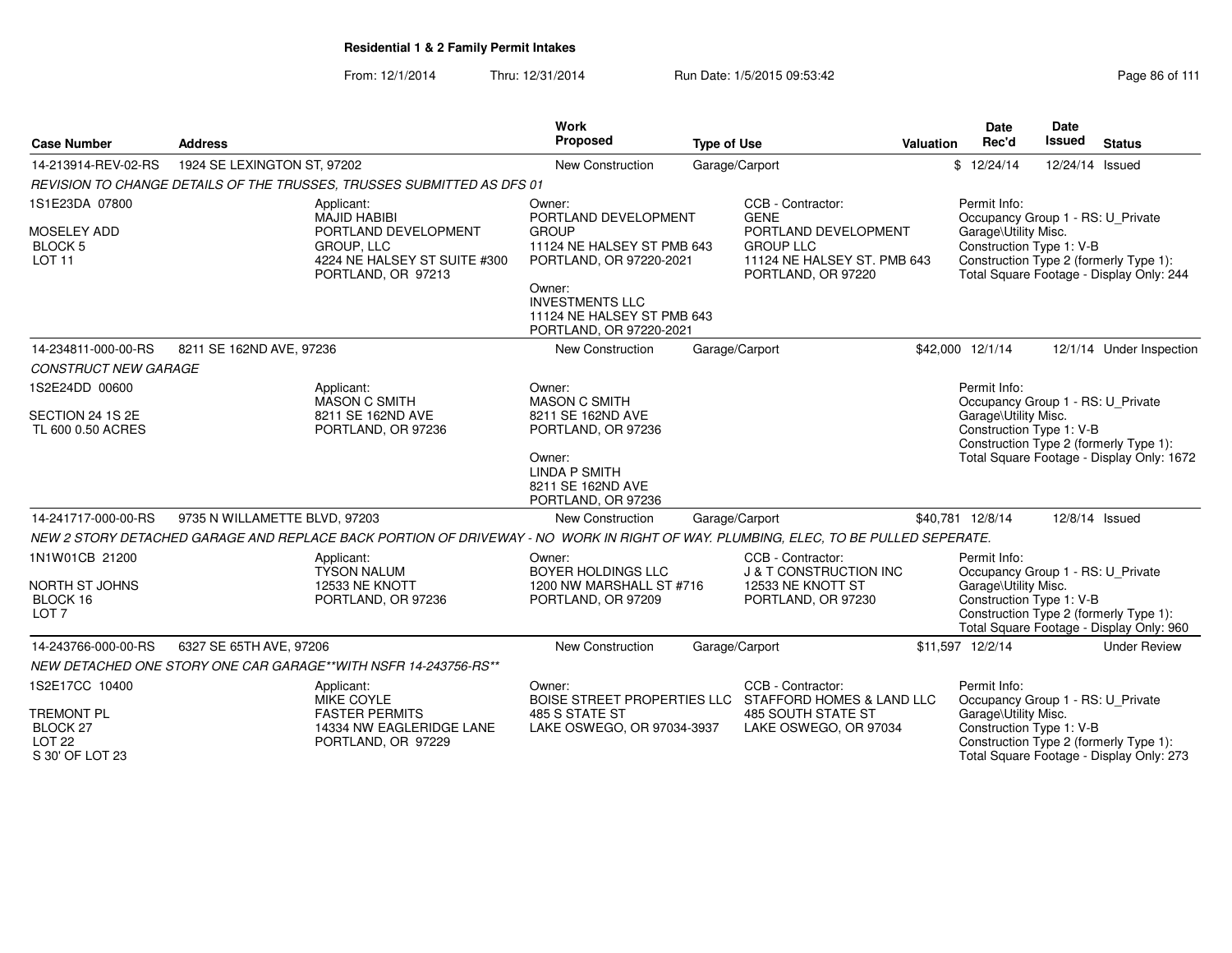From: 12/1/2014Thru: 12/31/2014 Run Date: 1/5/2015 09:53:42 Research 2010 12/31/2014 Page 87 of 111

| <b>Case Number</b>                                                       | <b>Address</b>              |                                                                                                                                                 | Work<br><b>Proposed</b>                                                                        | <b>Type of Use</b>                       | Valuation                                                                  | Date<br>Rec'd                                                                                                                   | Date<br><b>Issued</b> | <b>Status</b>                                                                          |
|--------------------------------------------------------------------------|-----------------------------|-------------------------------------------------------------------------------------------------------------------------------------------------|------------------------------------------------------------------------------------------------|------------------------------------------|----------------------------------------------------------------------------|---------------------------------------------------------------------------------------------------------------------------------|-----------------------|----------------------------------------------------------------------------------------|
| 14-246474-000-00-RS                                                      | 2117 SE 37TH AVE, 97214     |                                                                                                                                                 | <b>New Construction</b>                                                                        | Garage/Carport                           |                                                                            | \$9,176 12/8/14                                                                                                                 | 12/16/14              | Under Inspection                                                                       |
|                                                                          |                             | NEW REPLACEMENT 12 X 18 GARAGE, NEW SLAB. REPAIR EXISTING DRIVEWAY AS REQUIRED. SEE 14-123594RS FOR DEMOLITION OF EXISTING GARAGE               |                                                                                                |                                          |                                                                            |                                                                                                                                 |                       |                                                                                        |
| 1S1E01DC 01900                                                           |                             | Applicant:<br><b>Arent Wortel</b>                                                                                                               | Owner:<br><b>JASON R BELL</b>                                                                  | CCB - Contractor:<br><b>ARENT WORTEL</b> |                                                                            | Permit Info:                                                                                                                    |                       |                                                                                        |
| PARK VIEW RPLT & EXTD<br>BLOCK <sub>9</sub><br>S 50' OF LOT 12           |                             | RIGHT ARM CONSTRUCTION<br>1045 SE Rim Rock Lane<br>Milwaukie, OR 97267                                                                          | 2117 SE 37TH AVE<br>PORTLAND, OR 97214                                                         |                                          | RIGHT ARM CONSTRUCTION<br>1912 SE RISLEY AVE<br>MILWAUKIE OR 97267         | Occupancy Group 1 - RS: U_Private<br>Garage\Utility Misc.<br>Construction Type 1: V-B<br>Construction Type 2 (formerly Type 1): |                       |                                                                                        |
| S 50' OF E 13' OF LOT 13                                                 |                             |                                                                                                                                                 | Owner:<br>CHRISTOPHER J ISRAEL<br>2117 SE 37TH AVE<br>PORTLAND, OR 97214                       |                                          |                                                                            |                                                                                                                                 |                       | Total Square Footage - Display Only: 216                                               |
| 14-246568-000-00-RS                                                      | 2309 SE 142ND AVE, 97233    |                                                                                                                                                 | <b>New Construction</b>                                                                        | Garage/Carport                           |                                                                            | \$17,587 12/12/14                                                                                                               | 12/12/14 Issued       |                                                                                        |
|                                                                          |                             | NEW SINGLE STORY 13' x 23' DETACHED GARAGE WITH 10' x 23' COVERED PATIO, NEW DRIVEWAY Septic Decommissioning Required. Call for Inspection 842. |                                                                                                |                                          |                                                                            |                                                                                                                                 |                       |                                                                                        |
| 1S2E02DD 01000<br>PARKTOWN ADD<br>BLOCK <sub>2</sub><br>LOT <sub>9</sub> |                             | Applicant:<br><b>JHC CONSTRUCTION CO</b><br>27501 SE NELSON RD<br>SANDY OR 97055-9645                                                           | Owner:<br><b>CARSON III INVESTMENTS LLC</b><br>2102 SE 143RD AVE<br>PORTLAND, OR 97233-2441    | CCB - Contractor:                        | <b>JHC CONSTRUCTION CO</b><br>27501 SE NELSON RD<br>SANDY OR 97055-9645    | Permit Info:<br>Occupancy Group 1 - RS: U_Private<br>Garage\Utility Misc.<br>Construction Type 1: V-B                           |                       | Construction Type 2 (formerly Type 1): V-B<br>Total Square Footage - Display Only: 529 |
| 14-248491-000-00-RS                                                      | 5028 N VANDERBILT ST, 97203 |                                                                                                                                                 | New Construction                                                                               | Garage/Carport                           |                                                                            | \$10,195 12/11/14                                                                                                               |                       | <b>Under Review</b>                                                                    |
|                                                                          |                             | NEW ONE STORY ONE CAR DETACHED GARAGE**WITH NSFR 14-248479-RS**                                                                                 |                                                                                                |                                          |                                                                            |                                                                                                                                 |                       |                                                                                        |
| 1N1E08CB 12200                                                           |                             | Applicant:<br><b>KEVIN PARTAIN</b><br><b>URBAN VISIONS</b><br>223 NE 56TH AVE<br>PORTLAND OR 97213                                              |                                                                                                | CCB - Contractor:                        | <b>BUILDING CONCEPTS LLC</b><br>16933 SE FOSTER RD<br>GRESHAM, OR 97080    | Permit Info:<br>Occupancy Group 1 - RS: U_Private<br>Garage\Utility Misc.<br>Construction Type 1: V-B                           |                       | Construction Type 2 (formerly Type 1):<br>Total Square Footage - Display Only: 240     |
| 14-249023-000-00-RS                                                      | 2949 NE DEKUM ST, 97211     |                                                                                                                                                 | New Construction                                                                               | Garage/Carport                           |                                                                            | \$11,215 12/12/14                                                                                                               |                       | <b>Under Review</b>                                                                    |
|                                                                          |                             | NEW DETACHED GARAGE/1 STORY/FLAT LOT/COMPLEX *** WITH 14-249015RS ***                                                                           |                                                                                                |                                          |                                                                            |                                                                                                                                 |                       |                                                                                        |
| 1N1E13BD 02700                                                           |                             | Applicant:<br>MIKE COYLE<br><b>FASTER PERMITS</b><br>14334 NW EAGLERIDGE LANE<br>PORTLAND, OR 97229                                             | Owner:<br><b>EVERETT CUSTOM HOMES INC</b><br>735 SW 158TH AVE #180<br>BEAVERTON, OR 97006-4952 | CCB - Contractor:<br><b>VIC REMMERS</b>  | EVERETT CUSTOM HOMES INC<br>735 SW 158TH AVE STE 180<br>BEAVERTON OR 97008 | Permit Info:<br>Occupancy Group 1 - RS: U_Private<br>Garage\Utility Misc.<br>Construction Type 1: V-B                           |                       | Construction Type 2 (formerly Type 1):<br>Total Square Footage - Display Only: 264     |
| 14-249043-000-00-RS                                                      | 2969 NE DEKUM ST, 97211     |                                                                                                                                                 | New Construction                                                                               | Garage/Carport                           |                                                                            | \$11,215 12/12/14                                                                                                               |                       | <b>Under Review</b>                                                                    |
|                                                                          |                             | NEW DETACHED GARAGE/ONE STORY/FLAT LOT/COMPLEX *** WITH 14-249041RS ***                                                                         |                                                                                                |                                          |                                                                            |                                                                                                                                 |                       |                                                                                        |
| 1N1E13BD 02700                                                           |                             | Applicant:<br>MIKE COYLE<br><b>FASTER PERMITS</b><br>14334 NW EAGLERIDGE LANE<br>PORTLAND, OR 97229                                             | Owner:<br>EVERETT CUSTOM HOMES INC<br>735 SW 158TH AVE #180<br>BEAVERTON, OR 97006-4952        | CCB - Contractor:<br><b>VIC REMMERS</b>  | EVERETT CUSTOM HOMES INC<br>735 SW 158TH AVE STE 180<br>BEAVERTON OR 97008 | Permit Info:<br>Occupancy Group 1 - RS: U Private<br>Garage\Utility Misc.<br>Construction Type 1: V-B                           |                       | Construction Type 2 (formerly Type 1):<br>Total Square Footage - Display Only: 264     |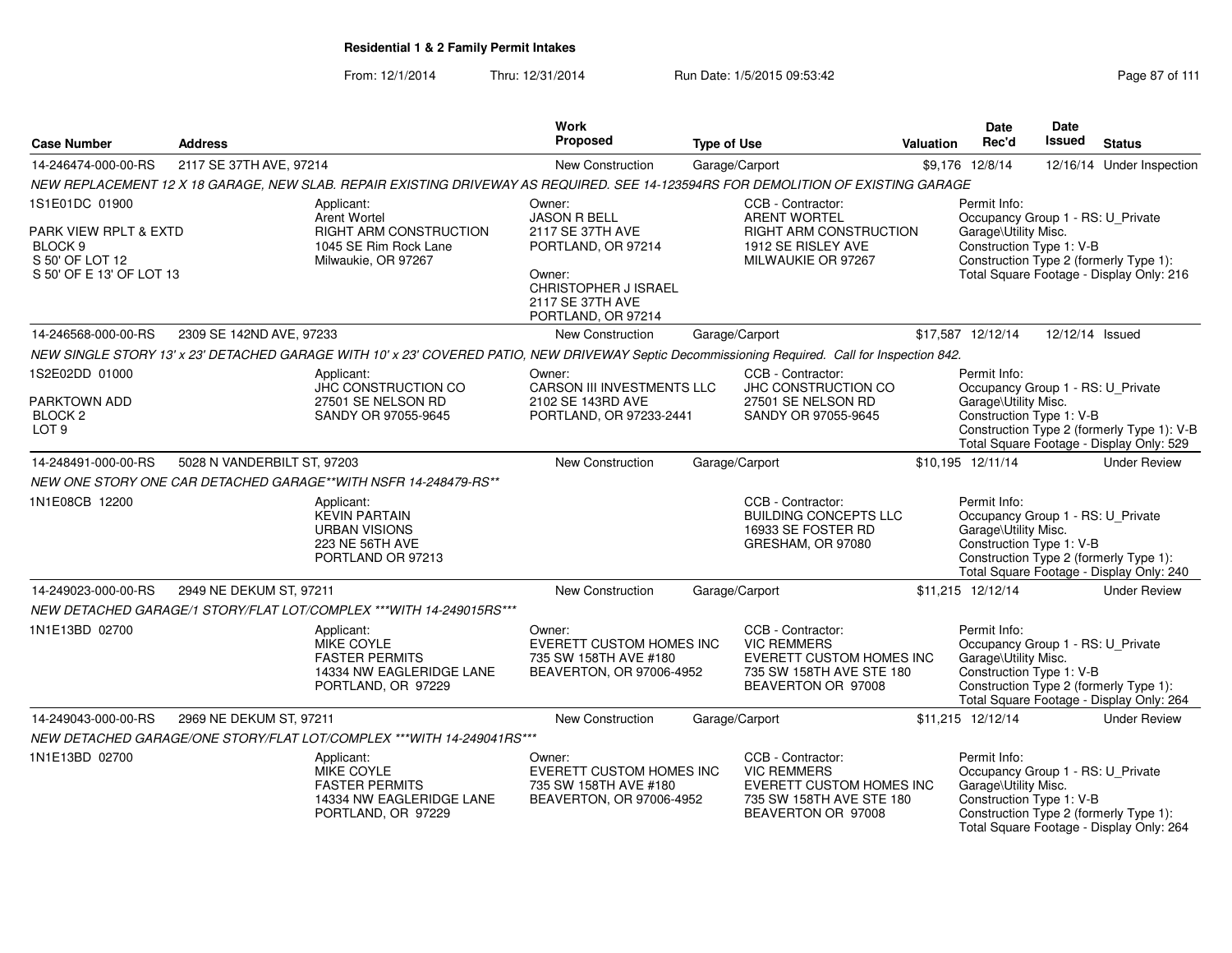|                                                                            |                            |                                                                                       | Work                                                                                    |                    |                                                         |                                                                             | <b>Date</b>                                               | <b>Date</b>                                      |                                                                                    |  |
|----------------------------------------------------------------------------|----------------------------|---------------------------------------------------------------------------------------|-----------------------------------------------------------------------------------------|--------------------|---------------------------------------------------------|-----------------------------------------------------------------------------|-----------------------------------------------------------|--------------------------------------------------|------------------------------------------------------------------------------------|--|
| <b>Case Number</b>                                                         | <b>Address</b>             |                                                                                       | <b>Proposed</b>                                                                         | <b>Type of Use</b> |                                                         | <b>Valuation</b>                                                            | Rec'd                                                     | <b>Issued</b>                                    | <b>Status</b>                                                                      |  |
| 14-249609-000-00-RS                                                        | 2130 SE LAMBERT ST, 97202  |                                                                                       | New Construction                                                                        |                    | Garage/Carport                                          |                                                                             | \$12,149 12/15/14                                         |                                                  | <b>Under Review</b>                                                                |  |
|                                                                            |                            | NEW DETACHED ONE CAR ONE STORY GARAGE**WITH NSFR 14-249602-RS***                      |                                                                                         |                    |                                                         |                                                                             |                                                           |                                                  |                                                                                    |  |
| 1S1E23DA 00800                                                             |                            | Applicant:<br><b>OLEG PILIPENKO</b>                                                   | Owner:<br>CRESCENT CUSTOM HOMES LLC                                                     |                    | CCB - Contractor:                                       | Permit Info:<br>CRESCENT CUSTOM HOMES LLC Occupancy Group 1 - RS: U_Private |                                                           |                                                  |                                                                                    |  |
| <b>CRYSTAL SPR ADD</b>                                                     |                            | 230 NW SEBLAR DR                                                                      | 15067 SE BUNKER HILL CT                                                                 |                    | 69166 WALKER RD                                         |                                                                             | Garage\Utility Misc.                                      |                                                  |                                                                                    |  |
| E 50' OF W 200' OF N 25' OF LOT D<br>E 50' OF W 200' OF LOT E EXC PT IN ST |                            | PORTLAND, OR 97210-1028                                                               | HAPPY VALLEY, OR 97086-7347                                                             |                    | RAINIER, OR 97048                                       |                                                                             | Construction Type 1: V-B                                  |                                                  | Construction Type 2 (formerly Type 1):                                             |  |
|                                                                            |                            |                                                                                       |                                                                                         |                    |                                                         |                                                                             |                                                           |                                                  | Total Square Footage - Display Only: 286                                           |  |
| 14-249634-000-00-RS                                                        | 4624 SE RURAL ST, 97206    |                                                                                       | New Construction                                                                        |                    | Garage/Carport                                          |                                                                             | \$12,149 12/15/14                                         |                                                  | <b>Under Review</b>                                                                |  |
|                                                                            |                            | NEW DETACHED ONE CAR ONE STORY GARAGE**WITH NSFR 14-249631-RS**                       |                                                                                         |                    |                                                         |                                                                             |                                                           |                                                  |                                                                                    |  |
| 1S2E19BD 17300                                                             |                            | Applicant:<br><b>OLEG PILIPENKO</b>                                                   | Owner:<br>CRESCENT CUSTOM HOMES LLC                                                     |                    | CCB - Contractor:<br>CRESCENT CUSTOM HOMES LLC          |                                                                             | Permit Info:<br>Occupancy Group 1 - RS: U_Private         |                                                  |                                                                                    |  |
| <b>ERROL HTS</b>                                                           |                            | 230 NW SEBLAR DR                                                                      | 8575 SE NORTHERN HEIGHTS CT                                                             |                    | 69166 WALKER RD                                         |                                                                             | Garage\Utility Misc.                                      |                                                  |                                                                                    |  |
| <b>BLOCK 4</b>                                                             |                            | PORTLAND, OR 97210-1028                                                               | HAPPY VALLEY, OR 97086-5743                                                             |                    | <b>RAINIER, OR 97048</b>                                |                                                                             | Construction Type 1: V-B                                  |                                                  |                                                                                    |  |
| <b>LOT 7&amp;8</b>                                                         |                            |                                                                                       |                                                                                         |                    |                                                         |                                                                             |                                                           |                                                  | Construction Type 2 (formerly Type 1):<br>Total Square Footage - Display Only: 286 |  |
| 14-250037-000-00-RS                                                        | 5343 SE 105TH AVE, 97266   |                                                                                       | New Construction                                                                        |                    | Garage/Carport                                          |                                                                             | \$9,600 12/16/14                                          |                                                  | <b>Under Review</b>                                                                |  |
|                                                                            |                            | NEW ONE STORY ONE CAR DETACHED GARAGE**WITH NSFR 14-250031-RS**                       |                                                                                         |                    |                                                         |                                                                             |                                                           |                                                  |                                                                                    |  |
| 1S2E15BC 11400                                                             |                            | Applicant:                                                                            | Owner:                                                                                  |                    | CCB - Contractor:                                       |                                                                             | Permit Info:                                              |                                                  |                                                                                    |  |
|                                                                            |                            | <b>MIKE COYLE</b>                                                                     | <b>JEFF KOOPMAN</b>                                                                     |                    | <b>JEFF KOOPMAN</b>                                     |                                                                             | Occupancy Group 1 - RS: U_Private                         |                                                  |                                                                                    |  |
| <b>HIRAMS PL</b><br><b>BLOCK1</b>                                          |                            | <b>FASTER PERMITS</b><br>14334 NW EAGLERIDGE LANE                                     | PO BOX 16506<br>PORTLAND, OR 97292-0506                                                 |                    | PO BOX 16506<br>PORTLAND, OR 97292                      |                                                                             | Garage\Utility Misc.<br>Construction Type 1: V-B          |                                                  |                                                                                    |  |
| N 58' OF E 190' OF LOT 4                                                   |                            | PORTLAND, OR 97229                                                                    |                                                                                         |                    |                                                         |                                                                             |                                                           |                                                  | Construction Type 2 (formerly Type 1):                                             |  |
|                                                                            |                            |                                                                                       |                                                                                         |                    |                                                         |                                                                             |                                                           |                                                  | Total Square Footage - Display Only: 226                                           |  |
| 14-251572-000-00-RS                                                        | 5516 SW NEVADA CT, 97219   |                                                                                       | <b>New Construction</b>                                                                 |                    | Garage/Carport                                          |                                                                             | \$13,084 12/23/14                                         |                                                  | 12/23/14 Issued                                                                    |  |
|                                                                            |                            | NEW 14 x 22 DETACHED GARAGE Septic Decommissioning Required. Call for Inspection 842. |                                                                                         |                    |                                                         |                                                                             |                                                           |                                                  |                                                                                    |  |
| 1S1E19BA 13600                                                             |                            | Applicant:                                                                            | Owner:                                                                                  |                    | CCB - Contractor:                                       |                                                                             | Permit Info:                                              |                                                  |                                                                                    |  |
| <b>LEES ADD</b>                                                            |                            | <b>JON LAUFENBERG</b><br>PHOENIX REDEVELOPMENT                                        | STEPHEN H SALTZMAN<br>7750 SW BROADMOOR TER                                             |                    | PHOENIX REDEVELOPMENT INC<br>516 SE MORRISON ST STE 700 |                                                                             | Occupancy Group 1 - RS: U_Private<br>Garage\Utility Misc. |                                                  |                                                                                    |  |
| <b>BLOCK E</b>                                                             |                            | 516 SE MORRISON, #700                                                                 | PORTLAND, OR 97225-2115                                                                 |                    | PORTLAND, OR 97214-2348                                 |                                                                             | Construction Type 1: V-B                                  |                                                  |                                                                                    |  |
| <b>LOT 15</b>                                                              |                            | PORTLAND OR 97214                                                                     |                                                                                         |                    |                                                         |                                                                             |                                                           |                                                  | Construction Type 2 (formerly Type 1):                                             |  |
| W 60' OF LOT 16                                                            |                            |                                                                                       | Owner:<br>REBECCA G SALTZMAN                                                            |                    |                                                         |                                                                             |                                                           |                                                  | Total Square Footage - Display Only: 308                                           |  |
|                                                                            |                            |                                                                                       | 7750 SW BROADMOOR TER                                                                   |                    |                                                         |                                                                             |                                                           |                                                  |                                                                                    |  |
|                                                                            |                            |                                                                                       | PORTLAND, OR 97225-2115                                                                 |                    |                                                         |                                                                             |                                                           |                                                  |                                                                                    |  |
| 14-254850-000-00-RS                                                        | 3098 SW NEBRASKA ST, 97201 |                                                                                       | New Construction                                                                        |                    | Garage/Carport                                          |                                                                             | \$11,215 12/30/14                                         |                                                  | <b>Under Review</b>                                                                |  |
|                                                                            |                            | NEW DETACHED 1-CAR GARAGE/SLIGHTLY SLOPED LOT/COMPLEX***W/ NSFR 14-254835-RS***       |                                                                                         |                    |                                                         |                                                                             |                                                           |                                                  |                                                                                    |  |
| 1S1E17DC 04300                                                             |                            | Applicant:                                                                            | Owner:                                                                                  |                    | CCB - Contractor:                                       |                                                                             | Permit Info:                                              |                                                  |                                                                                    |  |
|                                                                            |                            | <b>MIKE COYLE</b><br><b>FASTER PERMITS</b>                                            | 3032 NEBRASKA LLC                                                                       |                    | <b>CLASSIC INNOVATIONS LLC</b>                          |                                                                             | Occupancy Group 1 - RS: U_Private                         |                                                  |                                                                                    |  |
|                                                                            |                            | 14334 NW EAGLERIDGE LANE                                                              | 2850 SW CEDAR HILLS BLVD #328 PO BOX 14514<br>PORTLAND, OR 97214<br>BEAVERTON, OR 97005 |                    |                                                         |                                                                             |                                                           | Garage\Utility Misc.<br>Construction Type 1: V-B |                                                                                    |  |
|                                                                            |                            | PORTLAND, OR 97229                                                                    |                                                                                         |                    |                                                         |                                                                             |                                                           |                                                  | Construction Type 2 (formerly Type 1):                                             |  |
|                                                                            |                            |                                                                                       |                                                                                         |                    |                                                         |                                                                             |                                                           |                                                  | Total Square Footage - Display Only: 264                                           |  |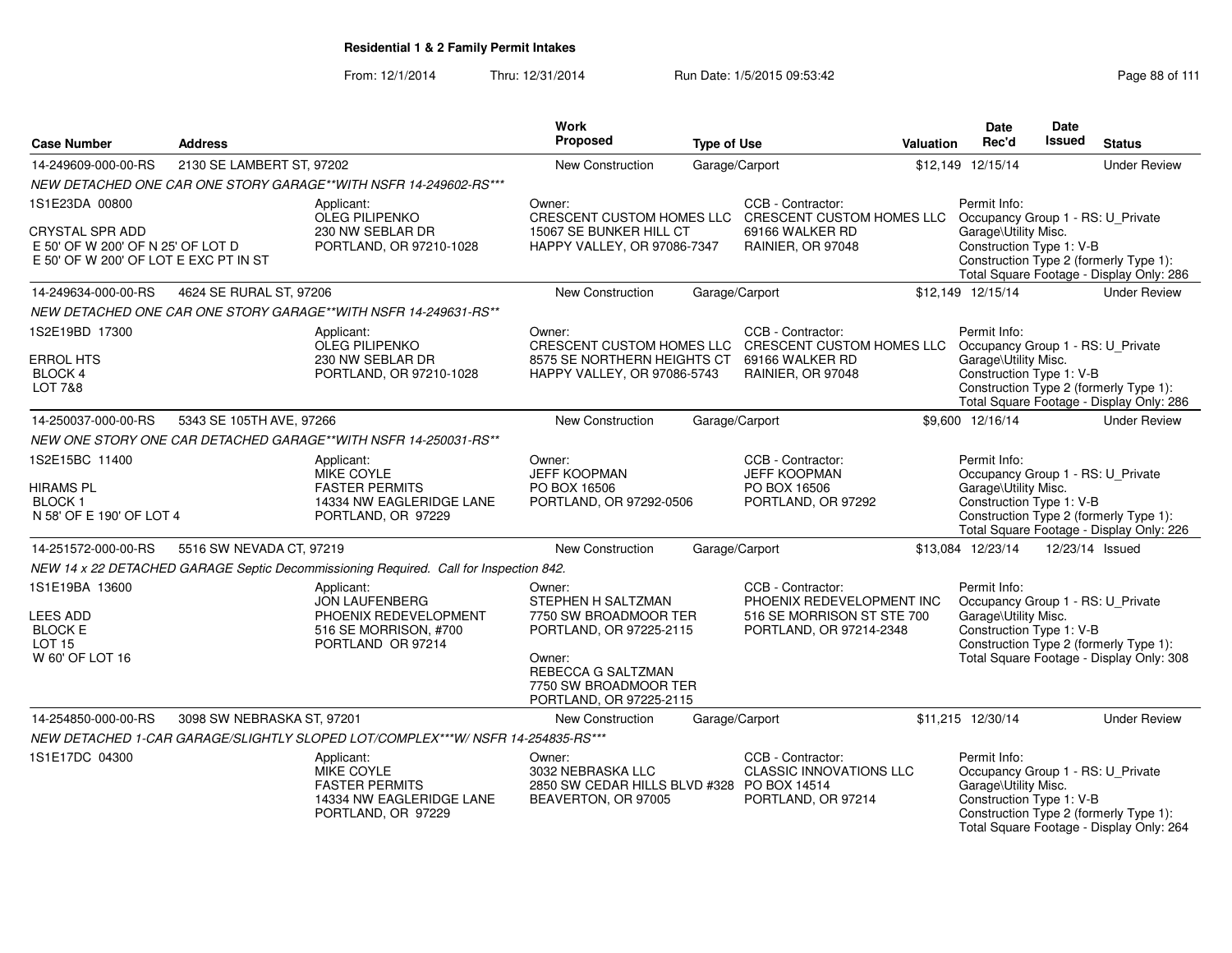|                                                                    |                                                                                |                                                                                                                                                  | <b>Work</b>                                                                               |                                                                                                          |                                           | <b>Date</b>                                                                                                                                                                                      | Date                                                                                                              |                                                                                       |  |
|--------------------------------------------------------------------|--------------------------------------------------------------------------------|--------------------------------------------------------------------------------------------------------------------------------------------------|-------------------------------------------------------------------------------------------|----------------------------------------------------------------------------------------------------------|-------------------------------------------|--------------------------------------------------------------------------------------------------------------------------------------------------------------------------------------------------|-------------------------------------------------------------------------------------------------------------------|---------------------------------------------------------------------------------------|--|
| <b>Case Number</b>                                                 | <b>Address</b>                                                                 |                                                                                                                                                  | <b>Proposed</b>                                                                           | <b>Type of Use</b>                                                                                       | Valuation                                 | Rec'd                                                                                                                                                                                            | Issued                                                                                                            | <b>Status</b>                                                                         |  |
| 14-254930-000-00-RS                                                | 7332 SE HARRISON CT, 97215                                                     |                                                                                                                                                  | <b>New Construction</b>                                                                   | Garage/Carport                                                                                           |                                           | \$15,293 12/30/14                                                                                                                                                                                | 12/30/14 Issued                                                                                                   |                                                                                       |  |
|                                                                    |                                                                                | NEW DETACHED GARAGE. Existing slab to remain. New footing all four sides.                                                                        |                                                                                           |                                                                                                          |                                           |                                                                                                                                                                                                  |                                                                                                                   |                                                                                       |  |
| 1S2E05DC 04500<br>TABOR PK AC<br>LOT 19                            | Applicant:<br>DAVID M FRIEDLANDER<br>7332 SE HARRISON CT<br>PORTLAND, OR 97215 |                                                                                                                                                  | Owner:<br>DAVID M FRIEDLANDER<br>7332 SE HARRISON CT<br>PORTLAND, OR 97215                | CCB - Contractor:<br>TUFF SHED INC<br>6500 NE HALSEY ST<br>PORTLAND, OR 97213                            |                                           | Permit Info:<br>Garage\Utility Misc.<br>Construction Type 1: V-B                                                                                                                                 | Occupancy Group 1 - RS: U Private<br>Construction Type 2 (formerly Type 1):                                       |                                                                                       |  |
|                                                                    |                                                                                | Owner:<br>AMY L LEVY<br>7332 SE HARRISON CT<br>PORTLAND, OR 97215                                                                                |                                                                                           |                                                                                                          |                                           | Total Square Footage - Display Only: 360                                                                                                                                                         |                                                                                                                   |                                                                                       |  |
| 13-109312-REV-02-RS                                                | 3576 SE WOODWARD ST                                                            |                                                                                                                                                  | <b>New Construction</b>                                                                   | Single Family Dwelling                                                                                   |                                           | \$12/2/14                                                                                                                                                                                        |                                                                                                                   | 12/2/14 Issued                                                                        |  |
| <b>REVISION TO ENGINEERING AT RETAINING WALL</b>                   |                                                                                |                                                                                                                                                  |                                                                                           |                                                                                                          |                                           |                                                                                                                                                                                                  |                                                                                                                   |                                                                                       |  |
| 1S1E12AB 22411<br><b>WAVERLY COMMONS</b><br>LOT <sub>7</sub>       |                                                                                | Applicant:<br><b>JILL CROPP</b><br>STUDIO CROPP ARCHITECTURE<br>& DESIGN<br>1525 SE 41ST AVE #8                                                  | Owner:<br><b>MARK DESBROW</b><br>2420 SE 67TH AVE<br>PORTLAND, OR 97206-1215              | CCB - Contractor:<br>ETHAN BECK HOMES INC<br>728 SE 71ST<br>PORTLAND, OR 97215                           |                                           | Permit Info:<br>One and Two Family                                                                                                                                                               | Occupancy Group 1 - RS: R-3 Residential<br>Construction Type 1: V-B<br>Construction Type 2 (formerly Type 1): V-B |                                                                                       |  |
|                                                                    |                                                                                | PORTLAND, OR 97214                                                                                                                               | Owner:<br><b>JESSICA DESBROW</b><br>2420 SE 67TH AVE<br>PORTLAND, OR 97206-1215           |                                                                                                          |                                           | Total Square Footage - Display Only: 3654                                                                                                                                                        |                                                                                                                   |                                                                                       |  |
| 13-138343-DFS-01-RS                                                | 4835 SE TENINO DR - Unit A, 97206                                              |                                                                                                                                                  | New Construction                                                                          | Single Family Dwelling                                                                                   |                                           | \$10,000 12/15/14                                                                                                                                                                                |                                                                                                                   | Approved to Issue                                                                     |  |
| <b>DFS - TRUSSES</b>                                               |                                                                                |                                                                                                                                                  |                                                                                           |                                                                                                          |                                           |                                                                                                                                                                                                  |                                                                                                                   |                                                                                       |  |
| 1S2E19CA 13500<br><b>ERROL HTS</b><br>BLOCK 24<br>LOT <sub>6</sub> |                                                                                | Applicant:<br><b>COREY OMEY</b><br>ERNEST MUNCH ARCHITECTURE 4707 SE REX DR<br>URBAN PLANNING LLC<br>111 SW OAK, SUITE 300<br>PORTLAND, OR 97204 | Owner:<br>PETER GUILLOZET<br>PORTLAND, OR 97206-9102<br>Owner:<br>KATHLEEN HUVANE         | CCB - Contractor:<br><b>TRIMTABCOMPANY LLC</b><br>4807 SE REX DR<br>PORTLAND, OR 97206                   |                                           | Permit Info:<br>Occupancy Group 1 - RS: R-3_Residential<br>One and Two Family<br>Construction Type 1: V-B<br>Construction Type 2 (formerly Type 1):<br>Total Square Footage - Display Only: 1228 |                                                                                                                   |                                                                                       |  |
|                                                                    |                                                                                |                                                                                                                                                  | 4707 SE REX DR<br>PORTLAND, OR 97206-9102                                                 |                                                                                                          |                                           |                                                                                                                                                                                                  |                                                                                                                   |                                                                                       |  |
| 13-186567-DFS-01-RS                                                | 1137 SW DAVENPORT ST, 97201                                                    |                                                                                                                                                  | New Construction                                                                          | Single Family Dwelling                                                                                   |                                           | \$3,500 12/9/14                                                                                                                                                                                  | 12/9/14 Final                                                                                                     |                                                                                       |  |
|                                                                    |                                                                                | DFS FOR SPRINKLER SYSTEM9/10/13**jmb**Architect stated NFPA 13D? system to be deferred submittal-                                                |                                                                                           |                                                                                                          |                                           |                                                                                                                                                                                                  |                                                                                                                   |                                                                                       |  |
| 1S1E04DC 06800                                                     |                                                                                | Applicant:                                                                                                                                       | Owner:                                                                                    | CCB - Contractor:                                                                                        |                                           | Permit Info:                                                                                                                                                                                     |                                                                                                                   |                                                                                       |  |
| ROBINSON & PLAT 2<br>LOT 8&9 TL 6800                               |                                                                                | <b>CAROLYN WHITTEMORE</b><br>6432 SW SWEETBRIAR CT<br>PORTLAND, OR 97221-1362                                                                    | RICHARD J WHITTEMORE<br>1125 NW 12TH AVE #709<br>PORTLAND, OR 97209-3138                  | <b>INTERSTATE ELECTRIC INC</b><br>PO BOX 7342<br>SALEM, OR 97303-0068                                    |                                           | One and Two Family<br>Construction Type 1: V-B                                                                                                                                                   |                                                                                                                   | Occupancy Group 1 - RS: R-3_Residential<br>Construction Type 2 (formerly Type 1): V-B |  |
|                                                                    |                                                                                |                                                                                                                                                  | Owner:<br><b>CAROLYN M WHITTEMORE</b><br>1125 NW 12TH AVE #709<br>PORTLAND, OR 97209-3138 | CCB - Contractor:<br>RANDY FULTZ CONSTRUCTION<br>LLC.<br>10047 STAYTON RD SE<br>AUMSVILLE, OR 97325-9419 | Total Square Footage - Display Only: 5740 |                                                                                                                                                                                                  |                                                                                                                   |                                                                                       |  |
|                                                                    |                                                                                |                                                                                                                                                  |                                                                                           | CCB - Contractor:<br>TIP TOP PLUMBING INC<br>SALEM OR 97303                                              |                                           |                                                                                                                                                                                                  |                                                                                                                   |                                                                                       |  |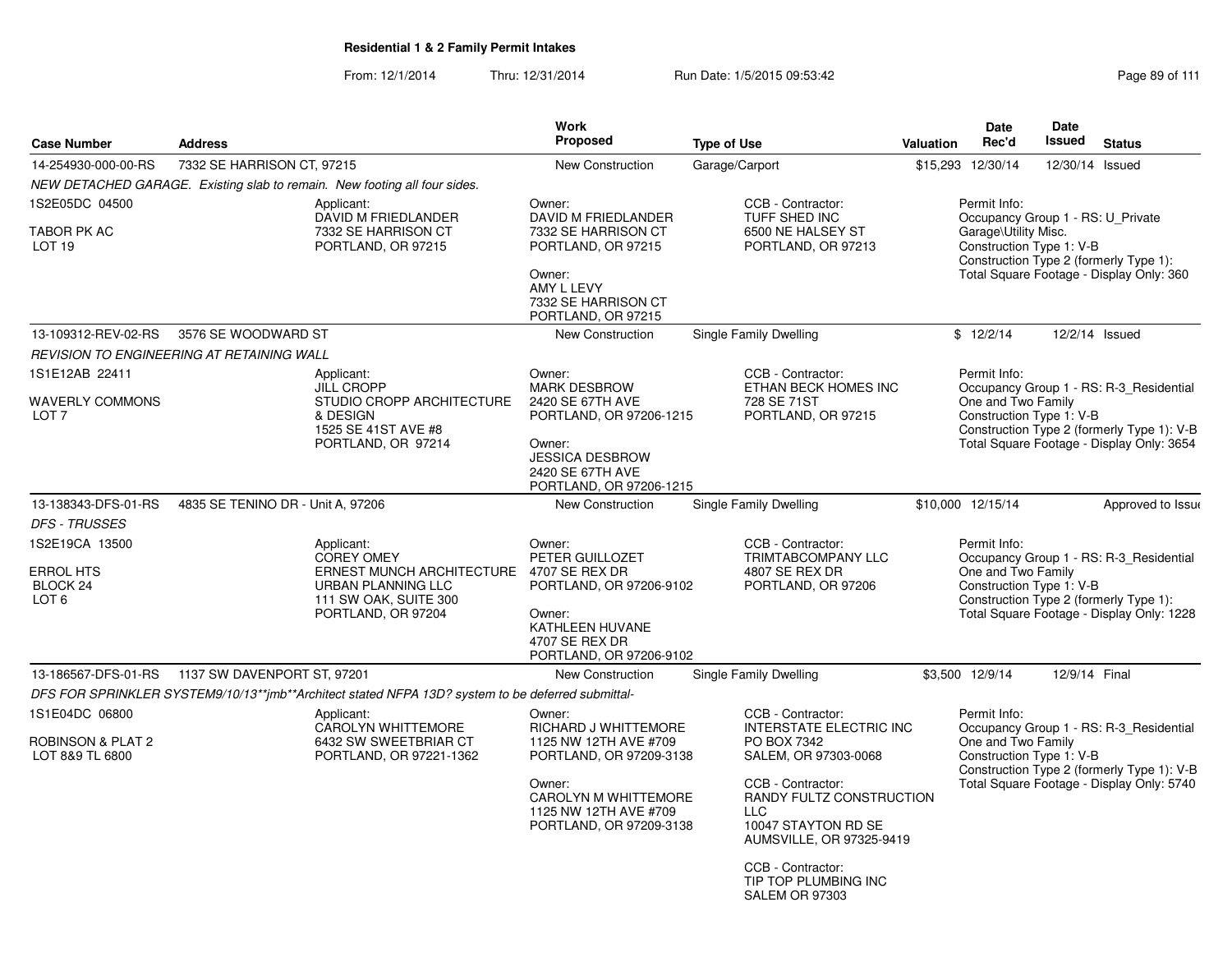| <b>Case Number</b>                                          | <b>Address</b>              |                                                                                                                                                                 | Work<br>Proposed                                        | <b>Type of Use</b>                                                                                       | <b>Valuation</b> | <b>Date</b><br>Rec'd                           | Date<br>Issued<br><b>Status</b>                                                                                                    |
|-------------------------------------------------------------|-----------------------------|-----------------------------------------------------------------------------------------------------------------------------------------------------------------|---------------------------------------------------------|----------------------------------------------------------------------------------------------------------|------------------|------------------------------------------------|------------------------------------------------------------------------------------------------------------------------------------|
| 13-187202-REV-01-RS                                         | 1651 SE LAMBERT ST          |                                                                                                                                                                 | New Construction                                        | <b>Single Family Dwelling</b>                                                                            |                  | \$12/11/14                                     | 12/11/14 Final                                                                                                                     |
|                                                             |                             | REVISION TO SINGLE FAMILY RESIDENCE TO INCLUDE LIFE SAFETY REVIEW OF ADU THAT WAS MISSED ON REVIEW OF MAIN HOUSE, ALSO TO REMOVE SPECIAL INSPECTION REQUIREMENT |                                                         |                                                                                                          |                  |                                                |                                                                                                                                    |
| 1S1E23DB 00701                                              |                             | Applicant:<br>MIKE COYLE                                                                                                                                        | Owner:<br>ADMIRAL PROPERTIES LLC                        | CCB - Contractor:<br>SQUIRES ELECTRIC INC                                                                |                  | Permit Info:                                   | Occupancy Group 1 - RS: R-3_Residential                                                                                            |
| EIGHT X 17<br>LOT <sub>1</sub>                              |                             | <b>FASTER PERMITS</b><br>14334 NW EAGLERIDGE LANE<br>PORTLAND, OR 97229                                                                                         | 1001 SE DIVISION ST #3<br>PORTLAND, OR 97202-1076       | 1001 SE DIVISION ST; SUITE 1<br>PORTLAND, OR 97202                                                       |                  | One and Two Family<br>Construction Type 1: V-B | Construction Type 2 (formerly Type 1): V-B                                                                                         |
|                                                             |                             |                                                                                                                                                                 |                                                         | CCB - Contractor:<br><b>OASIS PLUMBING</b><br>OREGON CITY OR<br>11177 S ALLEN CT<br>OREGON CITY OR 97045 |                  |                                                | Total Square Footage - Display Only: 2543                                                                                          |
|                                                             |                             |                                                                                                                                                                 |                                                         | CCB - Contractor:<br><b>ADMIRAL PROPERTIES</b><br>1001 SE DIVISION ST.; SUITE 1<br>PORTLAND OR 97202     |                  |                                                |                                                                                                                                    |
| 13-236275-REV-02-RS                                         | 4419 SW 47TH DR             |                                                                                                                                                                 | <b>New Construction</b>                                 | Single Family Dwelling                                                                                   |                  | \$12/16/14                                     | 12/16/14 Issued                                                                                                                    |
|                                                             |                             | REVISION TO RELOCATE STORMWATER INFILTRATION FLOW THROUGH PLANTER AND RECONFIGURE RIGHT OF WAY TO MATCH PERMITTED CONFIGURATION                                 |                                                         |                                                                                                          |                  |                                                |                                                                                                                                    |
| 1S1E07DD 07901                                              |                             | Applicant:                                                                                                                                                      | Owner:                                                  | CCB - Contractor:                                                                                        |                  | Permit Info:                                   |                                                                                                                                    |
| PARTITION PLAT 2009-69<br>LOT <sub>1</sub>                  |                             | <b>MIKE COYLE</b><br><b>FASTER PERMITS</b><br>14334 NW EAGLERIDGE LANE<br>PORTLAND, OR 97229                                                                    | MCGEHEE HOMES LLC<br>PO BOX 25571<br>PORTLAND, OR 97298 | <b>JIM MCGEHEE</b><br>MCGEHEE CONSTRUCTION LLC<br>PO BOX 25571<br>Portland, Oregon 97298                 |                  | One and Two Family<br>Construction Type 1: V-B | Occupancy Group 1 - RS: R-3 Residential<br>Construction Type 2 (formerly Type 1): V-B<br>Total Square Footage - Display Only: 4074 |
|                                                             |                             |                                                                                                                                                                 |                                                         | CCB - Contractor:<br>DREAMHOUSE ELECTRIC LLC<br>221 SW MOONRIDGE PLACE<br>PORTLAND, OR 97225             |                  |                                                |                                                                                                                                    |
| 14-101990-DFS-01-RS 3131 SW CHAMPLAIN DR. 97210             |                             |                                                                                                                                                                 | <b>New Construction</b>                                 | <b>Single Family Dwelling</b>                                                                            |                  | \$5.476 12/31/14                               | <b>Under Review</b>                                                                                                                |
| <b>DFS - 13D FIRE SPRINKLERS</b>                            |                             |                                                                                                                                                                 |                                                         |                                                                                                          |                  |                                                |                                                                                                                                    |
| 1N1E32CD 00300                                              |                             | Applicant:<br>ROB SEXTON                                                                                                                                        | Owner:<br><b>ROBERT M LAW</b>                           | CCB - Contractor:<br><b>ERIC RYSTADT</b>                                                                 |                  | Permit Info:                                   | Occupancy Group 1 - RS: R-3 Residential                                                                                            |
| ARLINGTON HTS & RPLT<br>BLOCK 27<br>LOT 4&5 TL 300          |                             | S3 DESIGN/BUILD<br>13527 SW ASHBURY LANE<br><b>TIGARD OR 97223</b>                                                                                              | 12655 SW NORTH DAKOTA ST<br>TIGARD, OR 97223-0801       | MAIN STREET DEVELOPMENT INC One and Two Family<br>PO BOX 91096<br>PORTLAND, OR 97291                     |                  | Construction Type 1: V-B                       | Construction Type 2 (formerly Type 1): V-B<br>Total Square Footage - Display Only: 4127                                            |
| 14-103102-DFS-01-RS                                         | 3127 SW CHAMPLAIN DR, 97210 |                                                                                                                                                                 | New Construction                                        | <b>Single Family Dwelling</b>                                                                            |                  | \$5,476 12/31/14                               | <b>Under Review</b>                                                                                                                |
| <b>DFS - 13D FIRE SPRINKLERS</b>                            |                             |                                                                                                                                                                 |                                                         |                                                                                                          |                  |                                                |                                                                                                                                    |
| 1N1E32CD 00400                                              |                             | Applicant:<br><b>ROB SEXTON</b>                                                                                                                                 | Owner:<br><b>ROBERT M LAW</b>                           | CCB - Contractor:<br><b>ERIC RYSTADT</b>                                                                 |                  | Permit Info:                                   | Occupancy Group 1 - RS: R-3 Residential                                                                                            |
| <b>ARLINGTON HTS &amp; RPLT</b><br>BLOCK 27<br>LOT 5 TL 400 |                             | S3 DESIGN/BUILD<br>13527 SW ASHBURY LANE<br><b>TIGARD OR 97223</b>                                                                                              | 12655 SW NORTH DAKOTA ST<br>TIGARD, OR 97223-0801       | MAIN STREET DEVELOPMENT INC One and Two Family<br>PO BOX 91096<br>PORTLAND, OR 97291                     |                  | Construction Type 1: V-B                       | Construction Type 2 (formerly Type 1): V-B<br>Total Square Footage - Display Only: 4127                                            |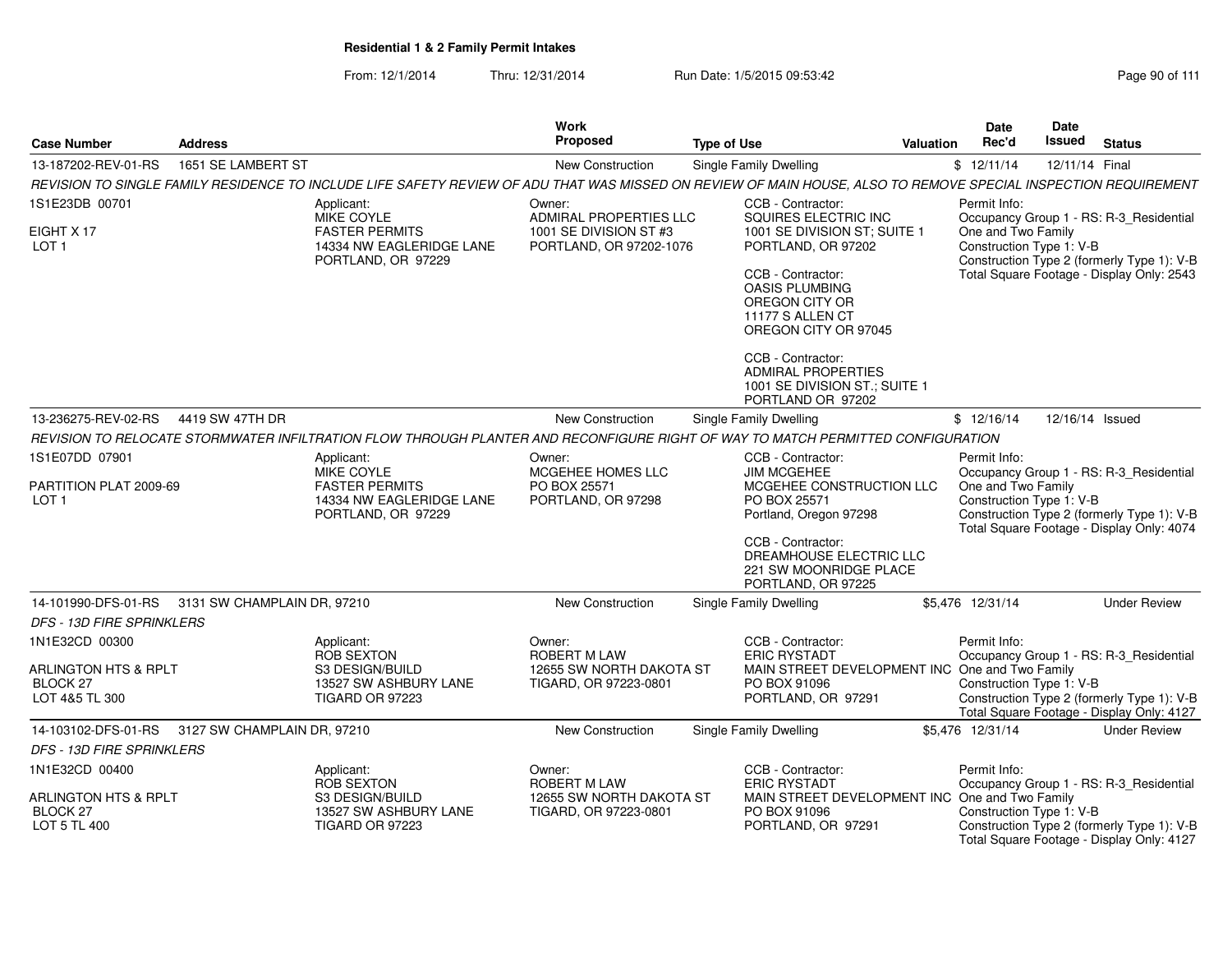| <b>Case Number</b>                                         | <b>Address</b>                                |                                                                                                            | Work<br>Proposed                                                                                                                                              | <b>Type of Use</b> |                                                                                                                                                                                                                                                                                                                                                                 | Valuation | <b>Date</b><br>Rec'd                                                                                                                                                                             | Date<br>Issued  | <b>Status</b>                                                                           |  |
|------------------------------------------------------------|-----------------------------------------------|------------------------------------------------------------------------------------------------------------|---------------------------------------------------------------------------------------------------------------------------------------------------------------|--------------------|-----------------------------------------------------------------------------------------------------------------------------------------------------------------------------------------------------------------------------------------------------------------------------------------------------------------------------------------------------------------|-----------|--------------------------------------------------------------------------------------------------------------------------------------------------------------------------------------------------|-----------------|-----------------------------------------------------------------------------------------|--|
| 14-106128-REV-02-RS                                        | 3515 SW CUSTER ST, 97219                      |                                                                                                            | <b>New Construction</b>                                                                                                                                       |                    | Single Family Dwelling                                                                                                                                                                                                                                                                                                                                          |           | \$1,000 12/19/14                                                                                                                                                                                 | 12/19/14 Issued |                                                                                         |  |
|                                                            |                                               | VALUE ADDED REVISION TO WIDEN DRIVEWAY FROM 9' TO 11', INCLUDE EASEMENT ACROSS PROPERTY LINE               |                                                                                                                                                               |                    |                                                                                                                                                                                                                                                                                                                                                                 |           |                                                                                                                                                                                                  |                 |                                                                                         |  |
| 1S1E20BD 10600                                             |                                               | Applicant:<br><b>MIKE COYLE</b><br><b>FASTER PERMITS</b><br>14334 NW EAGLERIDGE LANE<br>PORTLAND, OR 97229 | Owner:<br><b>WEST COAST DEVELOPMENT</b><br>1697 19TH ST<br>WEST LINN, OR 97068-4453<br>Owner:<br><b>GROUP INC</b><br>1697 19TH ST<br>WEST LINN, OR 97068-4453 |                    | CCB - Contractor:<br><b>HAPPY'S EXCAVATION &amp;</b><br>PLUMBING REPAIR INC<br>7483 SE JOHNSON CREEK BLVD<br>PORTLAND OR 97206<br>CCB - Contractor:<br>DBA WRIGHT 1 ELECTRIC and<br>THREE PHASE ELECTRIC<br>5618 SE 135TH<br>PORTLAND OR 97236<br>CCB - Contractor:<br><b>WEST COAST DEVELOPMENT</b><br><b>GROUP INC</b><br>1697 19TH ST<br>WEST LINN, OR 97068 |           | Permit Info:<br>Occupancy Group 1 - RS: R-3_Residential<br>One and Two Family<br>Construction Type 1: V-B<br>Construction Type 2 (formerly Type 1):<br>Total Square Footage - Display Only: 3265 |                 |                                                                                         |  |
| 14-126991-REV-02-RS                                        | 6435 SW PARKHILL WAY                          |                                                                                                            | New Construction                                                                                                                                              |                    | Single Family Dwelling                                                                                                                                                                                                                                                                                                                                          |           | \$12/12/14                                                                                                                                                                                       | 12/12/14 Issued |                                                                                         |  |
|                                                            | <b>REVISION - CLARIFY GUARDRAIL LOCATIONS</b> |                                                                                                            |                                                                                                                                                               |                    |                                                                                                                                                                                                                                                                                                                                                                 |           |                                                                                                                                                                                                  |                 |                                                                                         |  |
| 1S1E15CC 07801<br>PARKHILL & RPLT<br>INC PT VAC ST LOT 154 |                                               | Applicant:<br>EVAN D DAIGNEAULT<br>1633 SW CUSTER ST<br>PORTLAND, OR 97219                                 | Owner:<br>DANIEL R DAIGNEAULT<br>1633 SW CUSTER ST<br>PORTLAND, OR 97219                                                                                      |                    |                                                                                                                                                                                                                                                                                                                                                                 |           | Permit Info:<br>Occupancy Group 1 - RS: R-3_Residential<br>One and Two Family<br>Construction Type 1: V-B<br>Construction Type 2 (formerly Type 1): V-B                                          |                 |                                                                                         |  |
|                                                            |                                               |                                                                                                            | Owner:<br>CAROL B DAIGNEAULT<br>1633 SW CUSTER ST<br>PORTLAND, OR 97219                                                                                       |                    |                                                                                                                                                                                                                                                                                                                                                                 |           |                                                                                                                                                                                                  |                 | Total Square Footage - Display Only: 2691                                               |  |
|                                                            |                                               |                                                                                                            | Owner:<br><b>EVAN D DAIGNEAULT</b><br>1633 SW CUSTER ST<br>PORTLAND, OR 97219                                                                                 |                    |                                                                                                                                                                                                                                                                                                                                                                 |           |                                                                                                                                                                                                  |                 |                                                                                         |  |
| 14-152501-DFS-01-RS                                        | 4521 SW 60TH PL, 97221                        |                                                                                                            | New Construction                                                                                                                                              |                    | <b>Single Family Dwelling</b>                                                                                                                                                                                                                                                                                                                                   |           | \$5,000 12/2/14                                                                                                                                                                                  |                 | 12/9/14 Issued                                                                          |  |
| <b>DFS FOR FIRE SPRINKLERS</b>                             |                                               |                                                                                                            |                                                                                                                                                               |                    |                                                                                                                                                                                                                                                                                                                                                                 |           |                                                                                                                                                                                                  |                 |                                                                                         |  |
| 1S1E18BB 01400                                             |                                               | Applicant:<br><b>MIKE COYLE</b>                                                                            | Owner:<br>EVERETT CUSTOM HOMES INC                                                                                                                            |                    | CCB - Contractor:<br><b>VIC REMMERS</b>                                                                                                                                                                                                                                                                                                                         |           | Permit Info:                                                                                                                                                                                     |                 | Occupancy Group 1 - RS: R-3_Residential                                                 |  |
| RALEIGH HILLS                                              |                                               | <b>FASTER PERMITS</b>                                                                                      | 735 SW 158TH AVE #180                                                                                                                                         |                    | <b>EVERETT CUSTOM HOMES INC</b>                                                                                                                                                                                                                                                                                                                                 |           | One and Two Family                                                                                                                                                                               |                 |                                                                                         |  |
| BLOCK 1<br>LOT <sub>19</sub>                               |                                               | 14334 NW EAGLERIDGE LANE<br>PORTLAND, OR 97229                                                             | BEAVERTON, OR 97006-4952                                                                                                                                      |                    | 735 SW 158TH AVE STE 180<br>BEAVERTON OR 97008                                                                                                                                                                                                                                                                                                                  |           | Construction Type 1: V-B                                                                                                                                                                         |                 | Construction Type 2 (formerly Type 1): V-B<br>Total Square Footage - Display Only: 4281 |  |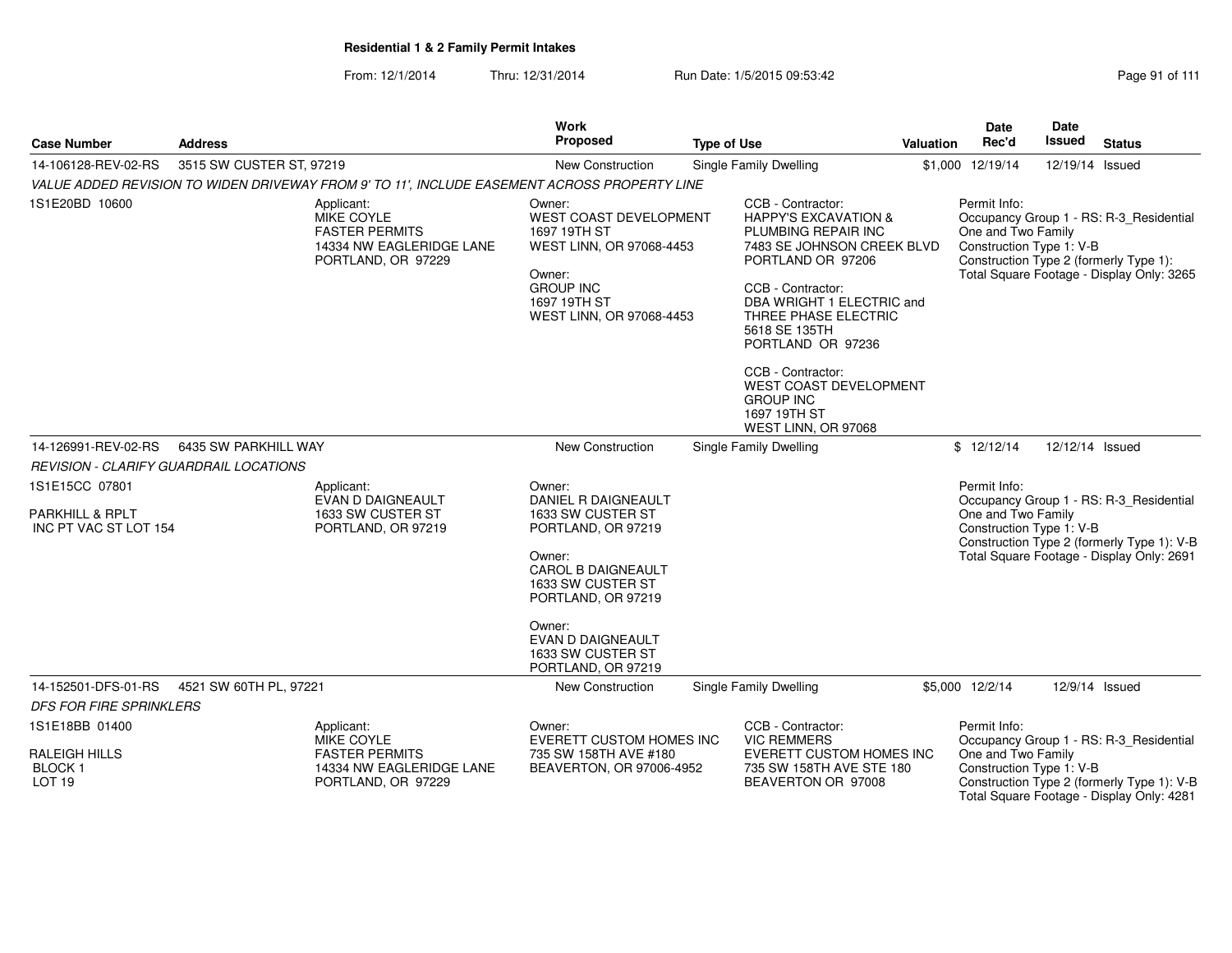From: 12/1/2014Thru: 12/31/2014 Run Date: 1/5/2015 09:53:42 Research 2010 12/31/2014 Page 92 of 111

| <b>Case Number</b>                                                      | <b>Address</b>                                                |                                                                                                                                                                                                                    | Work<br>Proposed                                                               | <b>Type of Use</b>                                                                                                | <b>Valuation</b>                                                                                                                          | Date<br>Rec'd                                                  | <b>Date</b><br><b>Issued</b> | <b>Status</b>                                                                                                                      |
|-------------------------------------------------------------------------|---------------------------------------------------------------|--------------------------------------------------------------------------------------------------------------------------------------------------------------------------------------------------------------------|--------------------------------------------------------------------------------|-------------------------------------------------------------------------------------------------------------------|-------------------------------------------------------------------------------------------------------------------------------------------|----------------------------------------------------------------|------------------------------|------------------------------------------------------------------------------------------------------------------------------------|
| 14-158531-REV-01-RS                                                     | 9990 SW RIVERSIDE DR                                          |                                                                                                                                                                                                                    | New Construction                                                               | Single Family Dwelling                                                                                            |                                                                                                                                           | \$12/24/14                                                     |                              | <b>Under Review</b>                                                                                                                |
|                                                                         |                                                               |                                                                                                                                                                                                                    |                                                                                | REVISION TO CHANGE TWO BACK DECKS TO FORMLOCK CONCRETE DECKS . REVISION TO CHANGE FRAMING BEAM FROM LVLS TO GLMS. |                                                                                                                                           |                                                                |                              |                                                                                                                                    |
| 1S1E26CB 00500                                                          |                                                               | Applicant:<br>RONNIE K WILSON                                                                                                                                                                                      | Owner:<br>RONNIE K WILSON                                                      | CCB - Contractor:<br><b>WILSON COMPANY</b>                                                                        |                                                                                                                                           | Permit Info:                                                   |                              | Occupancy Group 1 - RS: R-3_Residential                                                                                            |
| SECTION 26 1S 1E<br>TL 500 0.23 ACRES                                   |                                                               | PO BOX 1489<br>CLACKAMAS, OR 97015                                                                                                                                                                                 | PO BOX 1298<br>CLACKAMAS, OR 97015                                             | <b>CONTRACTORS LLC</b><br>PO BOX 1489<br>CLACKAMAS OR 97015                                                       | One and Two Family<br>Construction Type 1: V-B<br>Construction Type 2 (formerly Type 1): V-B<br>Total Square Footage - Display Only: 3478 |                                                                |                              |                                                                                                                                    |
| 14-166476-DFS-01-RS                                                     | 10046 SW 25TH AVE, 97219                                      |                                                                                                                                                                                                                    | New Construction                                                               | Single Family Dwelling                                                                                            |                                                                                                                                           | \$5,000 12/8/14                                                |                              | <b>Under Review</b>                                                                                                                |
|                                                                         |                                                               | DFS FOR FIRE SPRINKLERS**FIRE SPRINKLERS REQUIRED, SEE FIRE CODE APPEAL 10083                                                                                                                                      |                                                                                |                                                                                                                   |                                                                                                                                           |                                                                |                              |                                                                                                                                    |
| 1S1E28CB 09300                                                          |                                                               | Applicant:<br>MIKE COYLE<br><b>FASTER PERMITS</b><br>14334 NW EAGLERIDGE LANE<br>PORTLAND, OR 97229<br>Applicant:<br><b>GEORGE HALE</b><br><b>KLOH, INC</b><br>9700 SW CAPITAL HWY, SUITE 100<br>PORTLAND OR 97219 | Owner:<br>H HUDSON HOMES INC<br>9700 SW CAPITAL HWY #100<br>PORTLAND, OR 97219 |                                                                                                                   |                                                                                                                                           | Permit Info:<br>One and Two Family<br>Construction Type 1: V-B |                              | Occupancy Group 1 - RS: R-3_Residential<br>Construction Type 2 (formerly Type 1): V-B<br>Total Square Footage - Display Only: 3584 |
| 14-171280-REV-02-RS                                                     | 2635 SW GRENWOLDE PL, 97201                                   |                                                                                                                                                                                                                    | <b>New Construction</b>                                                        | Single Family Dwelling                                                                                            |                                                                                                                                           | \$12/24/14                                                     |                              | 12/24/14 Issued                                                                                                                    |
|                                                                         | <b>REVISION TO RELOCATE FLOW THRU PLANTER</b>                 |                                                                                                                                                                                                                    |                                                                                |                                                                                                                   |                                                                                                                                           |                                                                |                              |                                                                                                                                    |
| 1S1E05DD 07500                                                          |                                                               | Applicant:<br>MIKE COYLE                                                                                                                                                                                           | Owner:<br><b>TREECE &amp; LAMBERT LLC</b>                                      | CCB - Contractor:<br>EDWARD MULLEN PLUMBING                                                                       |                                                                                                                                           | Permit Info:                                                   |                              | Occupancy Group 1 - RS: R-3 Residential                                                                                            |
| SMITHS ADD TO P<br><b>BLOCK D</b><br>S 10' OF LOT 4<br>LOT <sub>5</sub> |                                                               | <b>FASTER PERMITS</b><br>14334 NW EAGLERIDGE LANE<br>PORTLAND, OR 97229                                                                                                                                            | 2950 SW 1ST AVE<br>PORTLAND, OR 97201                                          | 1601 SE RIVER RD<br>HILLSBORO, OR 97123                                                                           |                                                                                                                                           | One and Two Family<br>Construction Type 1: V-B                 |                              | Construction Type 2 (formerly Type 1): V-B<br>Total Square Footage - Display Only: 4984                                            |
| 14-187694-DFS-01-RS                                                     | 8552 N DELAWARE AVE                                           |                                                                                                                                                                                                                    | New Construction                                                               | Single Family Dwelling                                                                                            |                                                                                                                                           | \$1,000 12/5/14                                                |                              | <b>Under Review</b>                                                                                                                |
| <b>DFS FOR TRUSSES</b>                                                  |                                                               |                                                                                                                                                                                                                    |                                                                                |                                                                                                                   |                                                                                                                                           |                                                                |                              |                                                                                                                                    |
| 1N1E09AC 02201                                                          |                                                               | Applicant:<br><b>KEVIN PARTAIN</b>                                                                                                                                                                                 | Owner:<br>FISH CONSTRUCTION NW INC                                             | CCB - Contractor:<br>FISH CONSTRUCTION NW INC                                                                     |                                                                                                                                           | Permit Info:                                                   |                              | Occupancy Group 1 - RS: R-3_Residential                                                                                            |
| <b>NATIONAL ADD</b><br><b>BLOCK 4</b><br>LOT <sub>10</sub>              | <b>URBAN VISIONS</b><br>223 NE 56TH AVE<br>PORTLAND, OR 97213 |                                                                                                                                                                                                                    | 1834 SW 58TH AVE #102<br>PORTLAND, OR 97221-1455                               | 1834 SW 58TH AVE STE #102<br>PORTLAND OR 97221                                                                    |                                                                                                                                           | One and Two Family<br>Construction Type 1: V-B                 |                              | Construction Type 2 (formerly Type 1): V-B                                                                                         |
|                                                                         |                                                               |                                                                                                                                                                                                                    |                                                                                | CCB - Contractor:<br>A L L PLUMBING LLC<br>9312 NW SKYLINE BLVD<br>PORTLAND, OR 97231                             |                                                                                                                                           |                                                                |                              | Total Square Footage - Display Only: 1752                                                                                          |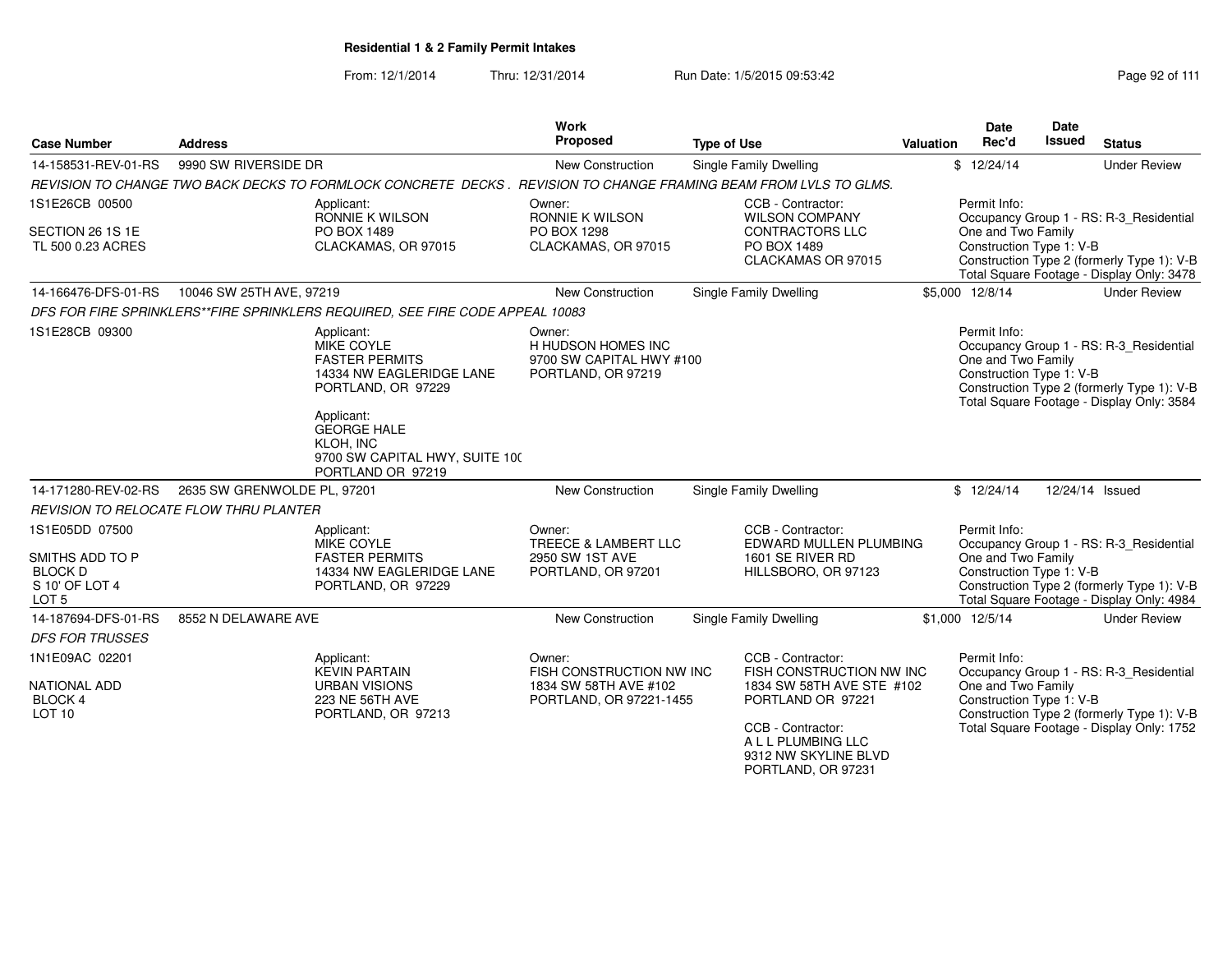From: 12/1/2014Thru: 12/31/2014 Run Date: 1/5/2015 09:53:42 Research 2010 12/31/2014 Page 93 of 111

| <b>Case Number</b>                                                          | <b>Address</b>             |                                                                                                                                                                  | <b>Work</b><br>Proposed                                                                                                                                                    | <b>Type of Use</b>                                                                                                                                                                                                                                                                                                                                                          | <b>Valuation</b> | <b>Date</b><br>Rec'd                                           | Date<br>Issued | <b>Status</b>                                                                                                                      |
|-----------------------------------------------------------------------------|----------------------------|------------------------------------------------------------------------------------------------------------------------------------------------------------------|----------------------------------------------------------------------------------------------------------------------------------------------------------------------------|-----------------------------------------------------------------------------------------------------------------------------------------------------------------------------------------------------------------------------------------------------------------------------------------------------------------------------------------------------------------------------|------------------|----------------------------------------------------------------|----------------|------------------------------------------------------------------------------------------------------------------------------------|
| 14-187718-DFS-01-RS                                                         | 8544 N DELAWARE AVE        |                                                                                                                                                                  | <b>New Construction</b>                                                                                                                                                    | Single Family Dwelling                                                                                                                                                                                                                                                                                                                                                      |                  | \$1,000 12/5/14                                                |                | Approved to Issue                                                                                                                  |
| <b>DFS FOR TRUSSES</b>                                                      |                            |                                                                                                                                                                  |                                                                                                                                                                            |                                                                                                                                                                                                                                                                                                                                                                             |                  |                                                                |                |                                                                                                                                    |
| 1N1E09AC 02202                                                              |                            | Applicant:                                                                                                                                                       | Owner:                                                                                                                                                                     | CCB - Contractor:                                                                                                                                                                                                                                                                                                                                                           |                  | Permit Info:                                                   |                |                                                                                                                                    |
| <b>NATIONAL ADD</b><br>BLOCK 4<br>LOT <sub>11</sub>                         |                            | <b>KEVIN PARTAIN</b><br><b>URBAN VISIONS</b><br>223 NE 56TH AVE<br>PORTLAND, OR 97213                                                                            | FISH CONSTRUCTION NW INC<br>1834 SW 58TH AVE #102<br>PORTLAND, OR 97221-1455                                                                                               | FISH CONSTRUCTION NW INC<br>1834 SW 58TH AVE STE #102<br>PORTLAND OR 97221<br>CCB - Contractor:<br>A L L PLUMBING LLC<br>9312 NW SKYLINE BLVD<br>PORTLAND, OR 97231                                                                                                                                                                                                         |                  | One and Two Family<br>Construction Type 1: V-B                 |                | Occupancy Group 1 - RS: R-3_Residential<br>Construction Type 2 (formerly Type 1): V-B<br>Total Square Footage - Display Only: 1695 |
| 14-188294-DFS-01-RS                                                         | 4423 SW FLOWER ST, 97221   |                                                                                                                                                                  | <b>New Construction</b>                                                                                                                                                    | Single Family Dwelling                                                                                                                                                                                                                                                                                                                                                      |                  | \$5,000 12/17/14                                               |                | <b>Under Review</b>                                                                                                                |
| <b>DFS FOR FIRE SPRINKLERS</b>                                              |                            |                                                                                                                                                                  |                                                                                                                                                                            |                                                                                                                                                                                                                                                                                                                                                                             |                  |                                                                |                |                                                                                                                                    |
| 1S1E17CB 01500                                                              |                            | Applicant:<br>MIKE COYLE<br><b>FASTER PERMITS</b><br>14334 NW EAGLERIDGE LANE<br>PORTLAND, OR 97229                                                              | Owner:<br>EVERETT CUSTOM HOMES INC<br>735 SW 158TH AVE #180<br>BEAVERTON, OR 97006-4952                                                                                    | CCB - Contractor:<br><b>VIC REMMERS</b><br>EVERETT CUSTOM HOMES INC<br>735 SW 158TH AVE STE 180<br>BEAVERTON OR 97008                                                                                                                                                                                                                                                       |                  | Permit Info:<br>One and Two Family<br>Construction Type 1: V-B |                | Occupancy Group 1 - RS: R-3 Residential<br>Construction Type 2 (formerly Type 1): V-B<br>Total Square Footage - Display Only: 4281 |
| 14-192671-REV-01-RS                                                         | 3516 SW ARNOLD ST          |                                                                                                                                                                  | New Construction                                                                                                                                                           | Single Family Dwelling                                                                                                                                                                                                                                                                                                                                                      |                  | \$12/23/14                                                     |                | Approved to Issue                                                                                                                  |
|                                                                             |                            | REVISION TO CHANGE SETBACKS AT EAST PROPERTY LINE TO 3'-2 7/8" MINIMUM                                                                                           |                                                                                                                                                                            |                                                                                                                                                                                                                                                                                                                                                                             |                  |                                                                |                |                                                                                                                                    |
| 1S1E32BA 04007<br>KOZAR'S MEADOW<br>LOT <sub>7</sub><br>INC UND INT TRACT A |                            | Applicant:<br><b>BRAD MILLER</b><br><b>LEGACY HOMES INC</b><br>18025 SW BROOKMAN RD<br>SHERWOOD OR 97140                                                         | Owner:<br><b>LEGACY HOMES INC</b><br>18025 SW BROOKMAN RD<br>SHERWOOD, OR 97140                                                                                            | CCB - Contractor:<br><b>BRAD MILLER</b><br><b>LEGACY HOMES INC</b><br>17825 S FIELDSTONE LANE<br>OREGON CITY, OR 97045                                                                                                                                                                                                                                                      |                  | Permit Info:<br>One and Two Family<br>Construction Type 1: V-B |                | Occupancy Group 1 - RS: R-3 Residential<br>Construction Type 2 (formerly Type 1): V-B<br>Total Square Footage - Display Only: 2927 |
|                                                                             |                            |                                                                                                                                                                  |                                                                                                                                                                            | CCB - Contractor:<br>ATI PLUMBING INC<br>15630 S BRADLEY RD<br>OREGON CITY OR 97045                                                                                                                                                                                                                                                                                         |                  |                                                                |                |                                                                                                                                    |
| 14-199352-REV-01-RS                                                         | 4729 N CONGRESS AVE, 97217 |                                                                                                                                                                  | <b>New Construction</b>                                                                                                                                                    | Single Family Dwelling                                                                                                                                                                                                                                                                                                                                                      |                  | \$1,800 12/10/14                                               |                | Approved to Issue                                                                                                                  |
|                                                                             |                            | VALUE ADDED REVISION TO BUMP OUT THE LEFT LIVING ROOM WALL 1' TO BE INLINE WITH FIREPLACE AND EXTERIOR WALL, CHANGE WINDOW SIZES AT LIVING ROOM. UPDATE SHEAR W, |                                                                                                                                                                            |                                                                                                                                                                                                                                                                                                                                                                             |                  |                                                                |                |                                                                                                                                    |
| 1N1E22BD 00800                                                              |                            | Applicant:<br><b>MIKE COYLE</b><br><b>FASTER PERMITS</b><br>14334 NW EAGLERIDGE LANE<br>PORTLAND, OR 97229                                                       | Owner:<br><b>BRISTOL CREEK HOMES</b><br>3055 NW YEON AVE #81<br>PORTLAND, OR 97210-1519<br>Owner:<br>DEVELOPMENT CO LLC<br>3055 NW YEON AVE #81<br>PORTLAND, OR 97210-1519 | CCB - Contractor:<br>MALMEDAL ENTERPRISES INC<br>PO BOX 207<br><b>BANKS, OR 97106</b><br>CCB - Contractor:<br><b>LULLY WILDER</b><br><b>JACOBS HEATING &amp; AIR</b><br><b>CONDITION</b><br>4474 SE MILWAUKIE AVE<br>PORTLAND, OR 97202<br>CCB - Contractor:<br><b>BRISTOL CREEK HOMES &amp;</b><br>DEVELOPMENT CO LLC<br>520 SW YAMHILL ST SUITE 600<br>PORTLAND, OR 97204 |                  | Permit Info:<br>One and Two Family<br>Construction Type 1: V-B |                | Occupancy Group 1 - RS: R-3_Residential<br>Construction Type 2 (formerly Type 1):<br>Total Square Footage - Display Only: 1954     |
|                                                                             |                            |                                                                                                                                                                  |                                                                                                                                                                            |                                                                                                                                                                                                                                                                                                                                                                             |                  |                                                                |                |                                                                                                                                    |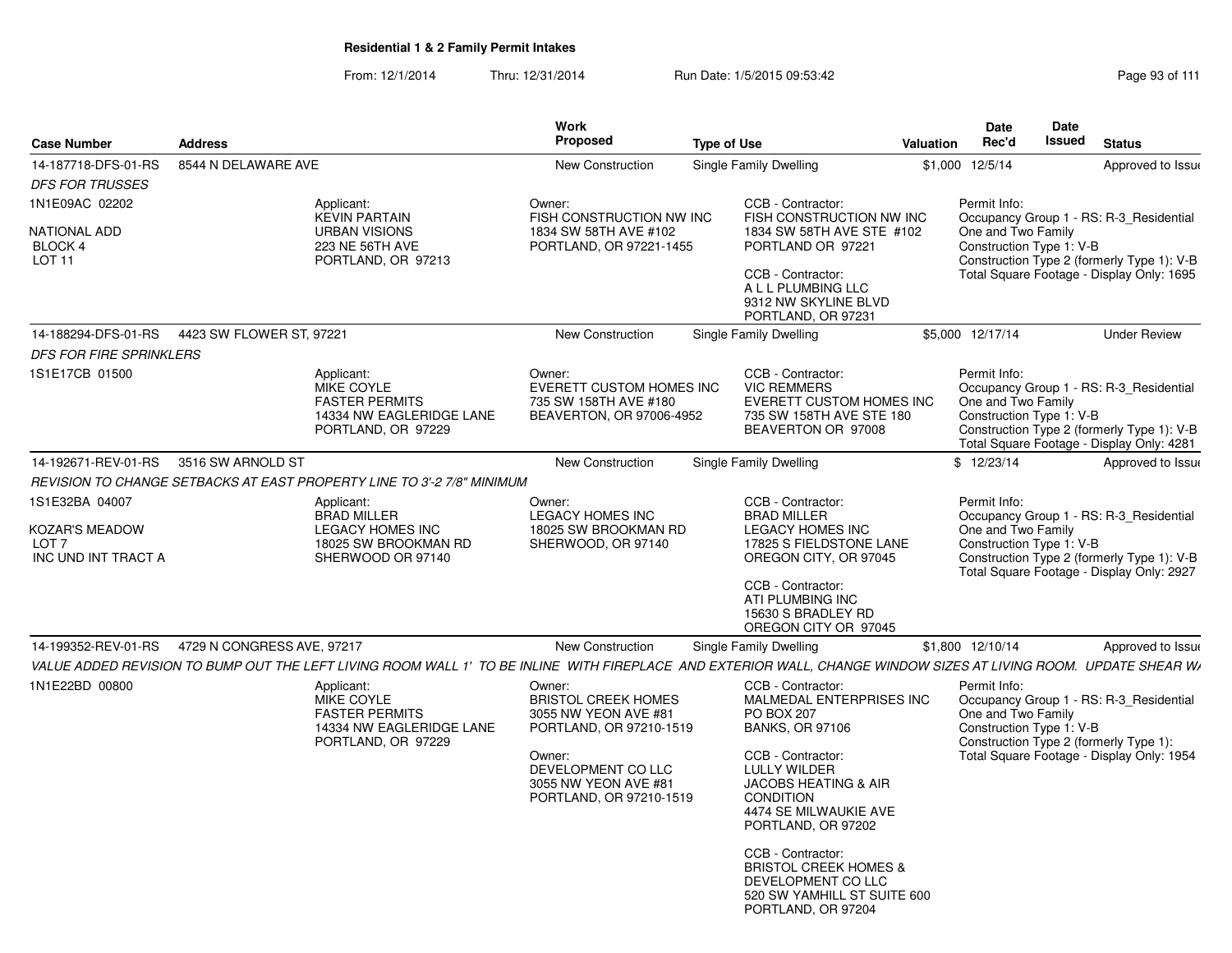| <b>Case Number</b>                          | <b>Address</b>           |                                                                                                            | <b>Work</b><br>Proposed                                                                        | <b>Type of Use</b> |                                                                                                                                                                                                                                                                                                                                                                                       | Valuation | <b>Date</b><br>Rec'd                                           | Date<br>Issued | <b>Status</b>                                                                                                                      |
|---------------------------------------------|--------------------------|------------------------------------------------------------------------------------------------------------|------------------------------------------------------------------------------------------------|--------------------|---------------------------------------------------------------------------------------------------------------------------------------------------------------------------------------------------------------------------------------------------------------------------------------------------------------------------------------------------------------------------------------|-----------|----------------------------------------------------------------|----------------|------------------------------------------------------------------------------------------------------------------------------------|
| 14-199831-REV-01-RS                         | 2518 SE 58TH AVE, 97206  |                                                                                                            | New Construction                                                                               |                    | Single Family Dwelling                                                                                                                                                                                                                                                                                                                                                                |           | \$12/2/14                                                      |                | 12/2/14 Issued                                                                                                                     |
|                                             |                          | REVISION TO ELIMINATE DRYWELL AND ROUTE ALL STORMWATER TO COMBO SEWER MAIN IN SE 58TH AVE                  |                                                                                                |                    |                                                                                                                                                                                                                                                                                                                                                                                       |           |                                                                |                |                                                                                                                                    |
| 1S2E07AA 06500                              |                          | Applicant:<br><b>MIKE COYLE</b><br><b>FASTER PERMITS</b><br>14334 NW EAGLERIDGE LANE<br>PORTLAND, OR 97229 | Owner:<br><b>EVERETT CUSTOM HOMES INC</b><br>735 SW 158TH AVE #180<br>BEAVERTON, OR 97006-4952 |                    | CCB - Contractor:<br>DBA WRIGHT 1 ELECTRIC and<br>THREE PHASE ELECTRIC<br>5618 SE 135TH<br>PORTLAND OR 97236<br>CCB - Contractor:<br>DEVELOPMENT NORTHWEST<br>INC/dba Wolcott Plumbing<br>1075 W HISTORIC COLUMBIA<br><b>RIVER HWY</b><br>TROUTDALE OR 97060<br>CCB - Contractor:<br><b>VIC REMMERS</b><br>EVERETT CUSTOM HOMES INC<br>735 SW 158TH AVE STE 180<br>BEAVERTON OR 97008 |           | Permit Info:<br>One and Two Family<br>Construction Type 1: V-B |                | Occupancy Group 1 - RS: R-3 Residential<br>Construction Type 2 (formerly Type 1): V-B<br>Total Square Footage - Display Only: 3054 |
| 14-201722-DFS-01-RS<br><b>DFS - TRUSSES</b> | 7232 N BOSTON AVE, 97217 |                                                                                                            | <b>New Construction</b>                                                                        |                    | Single Family Dwelling                                                                                                                                                                                                                                                                                                                                                                |           | \$10,000 12/2/14                                               | 12/2/14 Final  |                                                                                                                                    |
| 1N1E16AB 07600                              |                          | Applicant:<br>MIKE COYLE<br><b>FASTER PERMITS</b><br>14334 NW EAGLERIDGE LANE<br>PORTLAND, OR 97229        | Owner:<br>2235 NE 46TH AVE<br>PORTLAND, OR 97213-1903                                          |                    | CCB - Contractor:<br>COLUMBIA REDEVELOPMENT LLC COLUMBIA REDEVELOPMENT LLC Occupancy Group 1 - RS: R-3_Residential<br>2235 NE 46TH AVE<br>PORTLAND, OR 97213                                                                                                                                                                                                                          |           | Permit Info:<br>One and Two Family<br>Construction Type 1: V-B |                | Construction Type 2 (formerly Type 1): V-B<br>Total Square Footage - Display Only: 1902                                            |
| 14-201722-REV-01-RS                         | 7232 N BOSTON AVE, 97217 |                                                                                                            | New Construction                                                                               |                    | Single Family Dwelling                                                                                                                                                                                                                                                                                                                                                                |           | \$12/2/14                                                      |                | 12/2/14 Issued                                                                                                                     |
|                                             |                          | REVISION - CHANGE UPPER FLOOR JOISTS FROM TJI TO OPEN WEB                                                  |                                                                                                |                    |                                                                                                                                                                                                                                                                                                                                                                                       |           |                                                                |                |                                                                                                                                    |
| 1N1E16AB 07600                              |                          | Applicant:<br>MIKE COYLE<br><b>FASTER PERMITS</b><br>14334 NW EAGLERIDGE LANE<br>PORTLAND, OR 97229        | Owner:<br>2235 NE 46TH AVE<br>PORTLAND, OR 97213-1903                                          |                    | CCB - Contractor:<br>COLUMBIA REDEVELOPMENT LLC COLUMBIA REDEVELOPMENT LLC Occupancy Group 1 - RS: R-3_Residential<br>2235 NE 46TH AVE<br>PORTLAND, OR 97213                                                                                                                                                                                                                          |           | Permit Info:<br>One and Two Family<br>Construction Type 1: V-B |                | Construction Type 2 (formerly Type 1): V-B<br>Total Square Footage - Display Only: 1902                                            |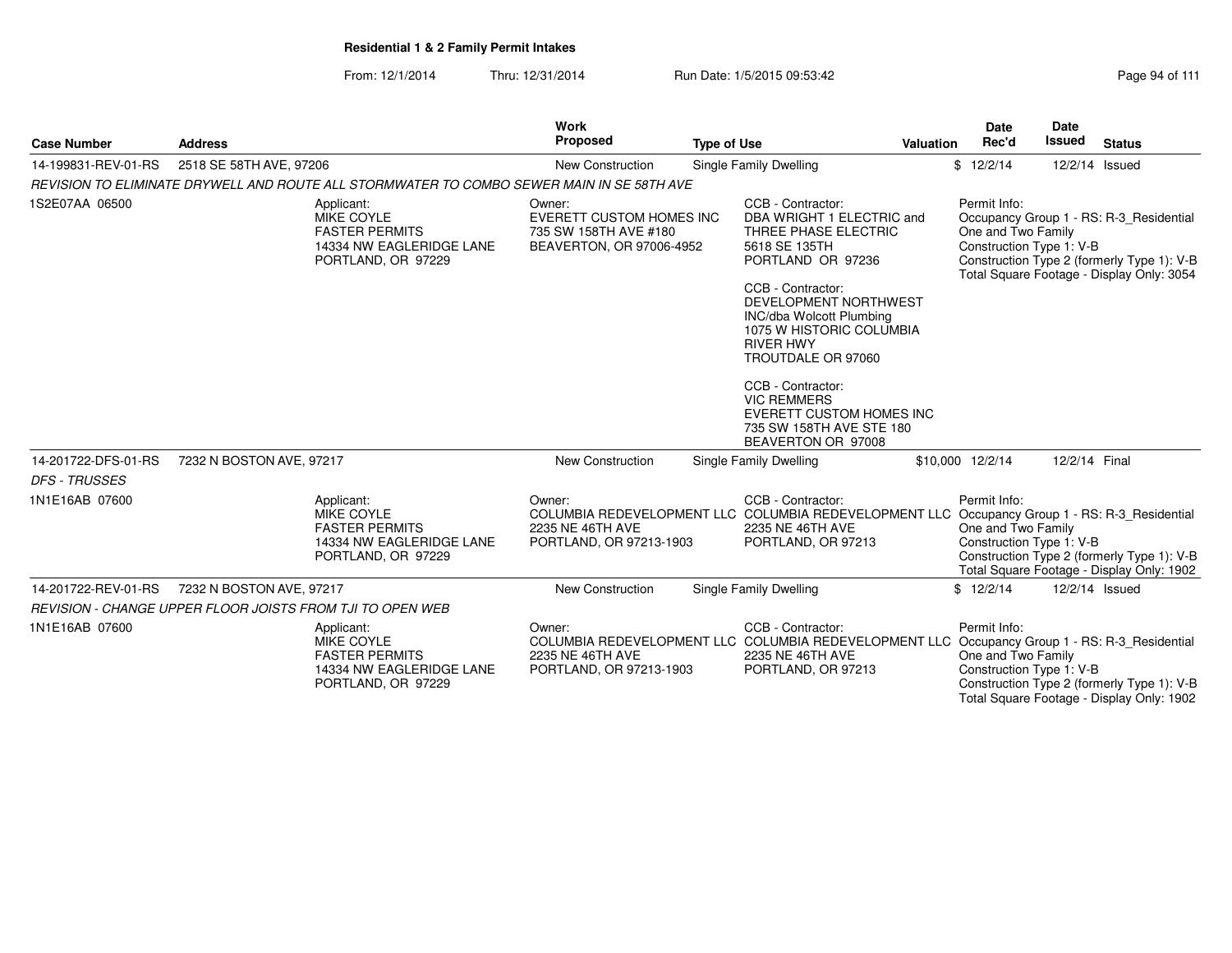From: 12/1/2014Thru: 12/31/2014 Run Date: 1/5/2015 09:53:42 Research 2010 12/31/2014 Page 95 of 111

| <b>Case Number</b>  | <b>Address</b>                                                                                      | <b>Work</b><br>Proposed                                                                        | <b>Type of Use</b>                                                                                                                                                                                                                                                                                                                                                     | Valuation | <b>Date</b><br>Rec'd                                           | Date<br>Issued | <b>Status</b>                                                                                                                      |
|---------------------|-----------------------------------------------------------------------------------------------------|------------------------------------------------------------------------------------------------|------------------------------------------------------------------------------------------------------------------------------------------------------------------------------------------------------------------------------------------------------------------------------------------------------------------------------------------------------------------------|-----------|----------------------------------------------------------------|----------------|------------------------------------------------------------------------------------------------------------------------------------|
| 14-208648-REV-01-RS | 2506 SE 58TH AVE, 97206                                                                             | <b>New Construction</b>                                                                        | Single Family Dwelling                                                                                                                                                                                                                                                                                                                                                 |           | \$12/2/14                                                      | 12/2/14 Issued |                                                                                                                                    |
|                     | REVISION TO ELIMINATE DRYWELL AND ROUTE ALL STORMWATER TO COMBO SEWER MAIN IN SE 58TH AVE           |                                                                                                |                                                                                                                                                                                                                                                                                                                                                                        |           |                                                                |                |                                                                                                                                    |
| 1S2E07AA 06500      | Applicant:<br>MIKE COYLE<br><b>FASTER PERMITS</b><br>14334 NW EAGLERIDGE LANE<br>PORTLAND, OR 97229 | Owner:<br><b>EVERETT CUSTOM HOMES INC</b><br>735 SW 158TH AVE #180<br>BEAVERTON, OR 97006-4952 | CCB - Contractor:<br>DBA WRIGHT 1 ELECTRIC and<br>THREE PHASE ELECTRIC<br>5618 SE 135TH<br>PORTLAND OR 97236<br>CCB - Contractor:<br>DEVELOPMENT NORTHWEST<br>INC/dba Wolcott Plumbing<br>1075 W HISTORIC COLUMBIA<br><b>RIVER HWY</b><br>TROUTDALE OR 97060<br>CCB - Contractor:<br><b>VIC REMMERS</b><br><b>EVERETT CUSTOM HOMES INC</b><br>735 SW 158TH AVE STE 180 |           | Permit Info:<br>One and Two Family<br>Construction Type 1: V-B |                | Occupancy Group 1 - RS: R-3 Residential<br>Construction Type 2 (formerly Type 1): V-B<br>Total Square Footage - Display Only: 3000 |
|                     |                                                                                                     |                                                                                                | BEAVERTON OR 97008                                                                                                                                                                                                                                                                                                                                                     |           |                                                                |                |                                                                                                                                    |
| 14-208671-REV-01-RS | 2510 SE 58TH AVE, 97206                                                                             | <b>New Construction</b>                                                                        | Single Family Dwelling                                                                                                                                                                                                                                                                                                                                                 |           | \$12/2/14                                                      | 12/2/14 Issued |                                                                                                                                    |
|                     | REVISION TO ELIMINATE DRYWELL AND ROUTE ALL STORMWATER TO COMBO SEWER MAIN IN SE 58TH AVE           |                                                                                                |                                                                                                                                                                                                                                                                                                                                                                        |           |                                                                |                |                                                                                                                                    |
| 1S2E07AA 06500      | Applicant:<br>MIKE COYLE<br><b>FASTER PERMITS</b><br>14334 NW EAGLERIDGE LANE<br>PORTLAND, OR 97229 | Owner:<br><b>EVERETT CUSTOM HOMES INC</b><br>735 SW 158TH AVE #180<br>BEAVERTON, OR 97006-4952 | CCB - Contractor:<br>DBA WRIGHT 1 ELECTRIC and<br>THREE PHASE ELECTRIC<br>5618 SE 135TH<br>PORTLAND OR 97236<br>CCB - Contractor:                                                                                                                                                                                                                                      |           | Permit Info:<br>One and Two Family<br>Construction Type 1: V-B |                | Occupancy Group 1 - RS: R-3 Residential<br>Construction Type 2 (formerly Type 1): V-B<br>Total Square Footage - Display Only: 3000 |
|                     |                                                                                                     |                                                                                                | DEVELOPMENT NORTHWEST<br><b>INC/dba Wolcott Plumbing</b><br>1075 W HISTORIC COLUMBIA<br><b>RIVER HWY</b><br>TROUTDALE OR 97060                                                                                                                                                                                                                                         |           |                                                                |                |                                                                                                                                    |
|                     |                                                                                                     |                                                                                                | CCB - Contractor:<br><b>VIC REMMERS</b><br>EVERETT CUSTOM HOMES INC<br>735 SW 158TH AVE STE 180<br>BEAVERTON OR 97008                                                                                                                                                                                                                                                  |           |                                                                |                |                                                                                                                                    |
|                     |                                                                                                     |                                                                                                |                                                                                                                                                                                                                                                                                                                                                                        |           |                                                                |                |                                                                                                                                    |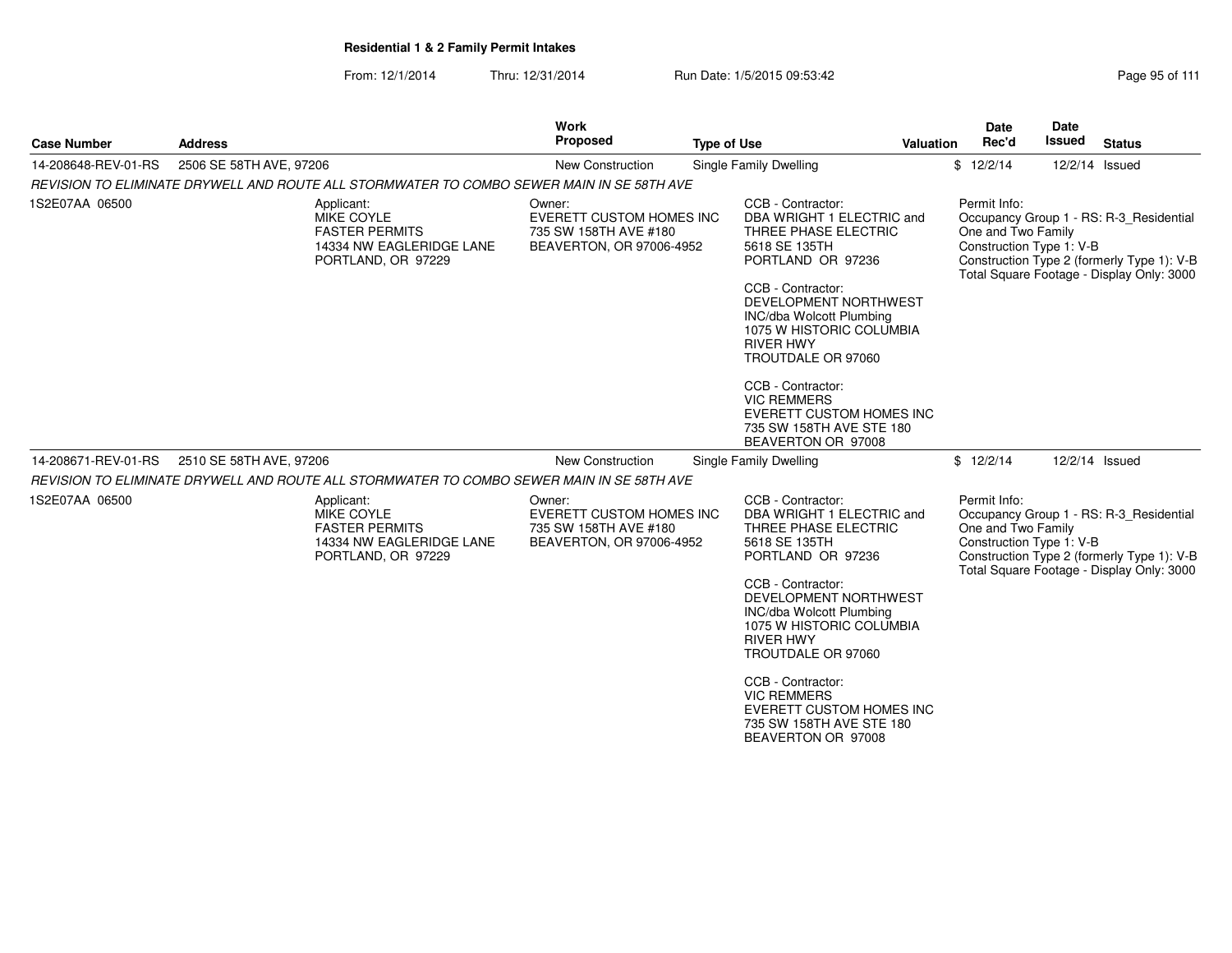| <b>Case Number</b>                                                   | <b>Address</b>                                                                                                         | <b>Work</b><br><b>Proposed</b>                                                                          | <b>Type of Use</b>                                                                                                                | Valuation | <b>Date</b><br>Date<br>Rec'd<br><b>Issued</b>                                                            | <b>Status</b>                                                                                                                      |
|----------------------------------------------------------------------|------------------------------------------------------------------------------------------------------------------------|---------------------------------------------------------------------------------------------------------|-----------------------------------------------------------------------------------------------------------------------------------|-----------|----------------------------------------------------------------------------------------------------------|------------------------------------------------------------------------------------------------------------------------------------|
| 14-208681-REV-01-RS                                                  | 2514 SE 58TH AVE, 97206                                                                                                | New Construction                                                                                        | Single Family Dwelling                                                                                                            | \$12/2/14 |                                                                                                          | 12/2/14 Issued                                                                                                                     |
|                                                                      | REVISION TO ELIMINATE DRYWELL AND ROUTE ALL STORMWATER TO COMBO SEWER MAIN IN SE 58TH AVE                              |                                                                                                         |                                                                                                                                   |           |                                                                                                          |                                                                                                                                    |
| 1S2E07AA 06500                                                       | Applicant:<br>MIKE COYLE<br><b>FASTER PERMITS</b><br>14334 NW EAGLERIDGE LANE<br>PORTLAND, OR 97229                    | Owner:<br><b>EVERETT CUSTOM HOMES INC</b><br>735 SW 158TH AVE #180<br>BEAVERTON, OR 97006-4952          | CCB - Contractor:<br>DBA WRIGHT 1 ELECTRIC and<br>THREE PHASE ELECTRIC<br>5618 SE 135TH<br>PORTLAND OR 97236<br>CCB - Contractor: |           | Permit Info:<br>One and Two Family<br>Construction Type 1: V-B                                           | Occupancy Group 1 - RS: R-3_Residential<br>Construction Type 2 (formerly Type 1): V-B<br>Total Square Footage - Display Only: 3000 |
|                                                                      |                                                                                                                        |                                                                                                         | DEVELOPMENT NORTHWEST<br>INC/dba Wolcott Plumbing<br>1075 W HISTORIC COLUMBIA<br><b>RIVER HWY</b><br>TROUTDALE OR 97060           |           |                                                                                                          |                                                                                                                                    |
|                                                                      |                                                                                                                        |                                                                                                         | CCB - Contractor:<br><b>VIC REMMERS</b><br><b>EVERETT CUSTOM HOMES INC</b><br>735 SW 158TH AVE STE 180<br>BEAVERTON OR 97008      |           |                                                                                                          |                                                                                                                                    |
| 14-213903-REV-01-RS                                                  | 1924 SE LEXINGTON ST, 97202                                                                                            | New Construction                                                                                        | Single Family Dwelling                                                                                                            |           | \$12/18/14                                                                                               | 12/18/14 Issued                                                                                                                    |
|                                                                      | REVISION TO MOVE BACK PORCH, DUE TO ENLARGED DETACHED GARAGE                                                           |                                                                                                         |                                                                                                                                   |           |                                                                                                          |                                                                                                                                    |
| 1S1E23DA 07800<br>MOSELEY ADD<br><b>BLOCK 5</b><br>LOT <sub>11</sub> | Applicant:<br><b>MAJID HABIBI</b><br>PORTLAND DEVELOPMENT<br>GROUP, LLC<br>4224 NE HALSEY ST SUITE #300                | Owner:<br>PORTLAND DEVELOPMENT<br><b>GROUP</b><br>11124 NE HALSEY ST PMB 643<br>PORTLAND, OR 97220-2021 | CCB - Contractor:<br><b>GENE</b><br>PORTLAND DEVELOPMENT<br><b>GROUP LLC</b><br>11124 NE HALSEY ST. PMB 643                       |           | Permit Info:<br>One and Two Family<br>Construction Type 1: V-B<br>Construction Type 2 (formerly Type 1): | Occupancy Group 1 - RS: R-3 Residential                                                                                            |
|                                                                      | PORTLAND, OR 97213                                                                                                     | Owner:<br><b>INVESTMENTS LLC</b><br>11124 NE HALSEY ST PMB 643<br>PORTLAND, OR 97220-2021               | PORTLAND, OR 97220                                                                                                                |           |                                                                                                          | Total Square Footage - Display Only: 3502                                                                                          |
| 14-213903-REV-02-RS                                                  | 1924 SE LEXINGTON ST, 97202                                                                                            | New Construction                                                                                        | Single Family Dwelling                                                                                                            |           | \$12/24/14                                                                                               | 12/24/14 Issued                                                                                                                    |
|                                                                      | REVISION TO CHANGE THE DETAILS OF THE TRUSSES, TRUSSES SUBMITTED AS DFS 01                                             |                                                                                                         |                                                                                                                                   |           |                                                                                                          |                                                                                                                                    |
| 1S1E23DA 07800                                                       | Applicant:                                                                                                             | Owner:                                                                                                  | CCB - Contractor:                                                                                                                 |           | Permit Info:                                                                                             |                                                                                                                                    |
| <b>MOSELEY ADD</b><br><b>BLOCK 5</b><br>LOT <sub>11</sub>            | <b>MAJID HABIBI</b><br>PORTLAND DEVELOPMENT<br><b>GROUP, LLC</b><br>4224 NE HALSEY ST SUITE #300<br>PORTLAND, OR 97213 | PORTLAND DEVELOPMENT<br><b>GROUP</b><br>11124 NE HALSEY ST PMB 643<br>PORTLAND, OR 97220-2021<br>Owner: | <b>GENE</b><br>PORTLAND DEVELOPMENT<br><b>GROUP LLC</b><br>11124 NE HALSEY ST. PMB 643<br>PORTLAND, OR 97220                      |           | One and Two Family<br>Construction Type 1: V-B<br>Construction Type 2 (formerly Type 1):                 | Occupancy Group 1 - RS: R-3_Residential<br>Total Square Footage - Display Only: 3502                                               |
|                                                                      |                                                                                                                        | <b>INVESTMENTS LLC</b><br>11124 NE HALSEY ST PMB 643<br>PORTLAND, OR 97220-2021                         |                                                                                                                                   |           |                                                                                                          |                                                                                                                                    |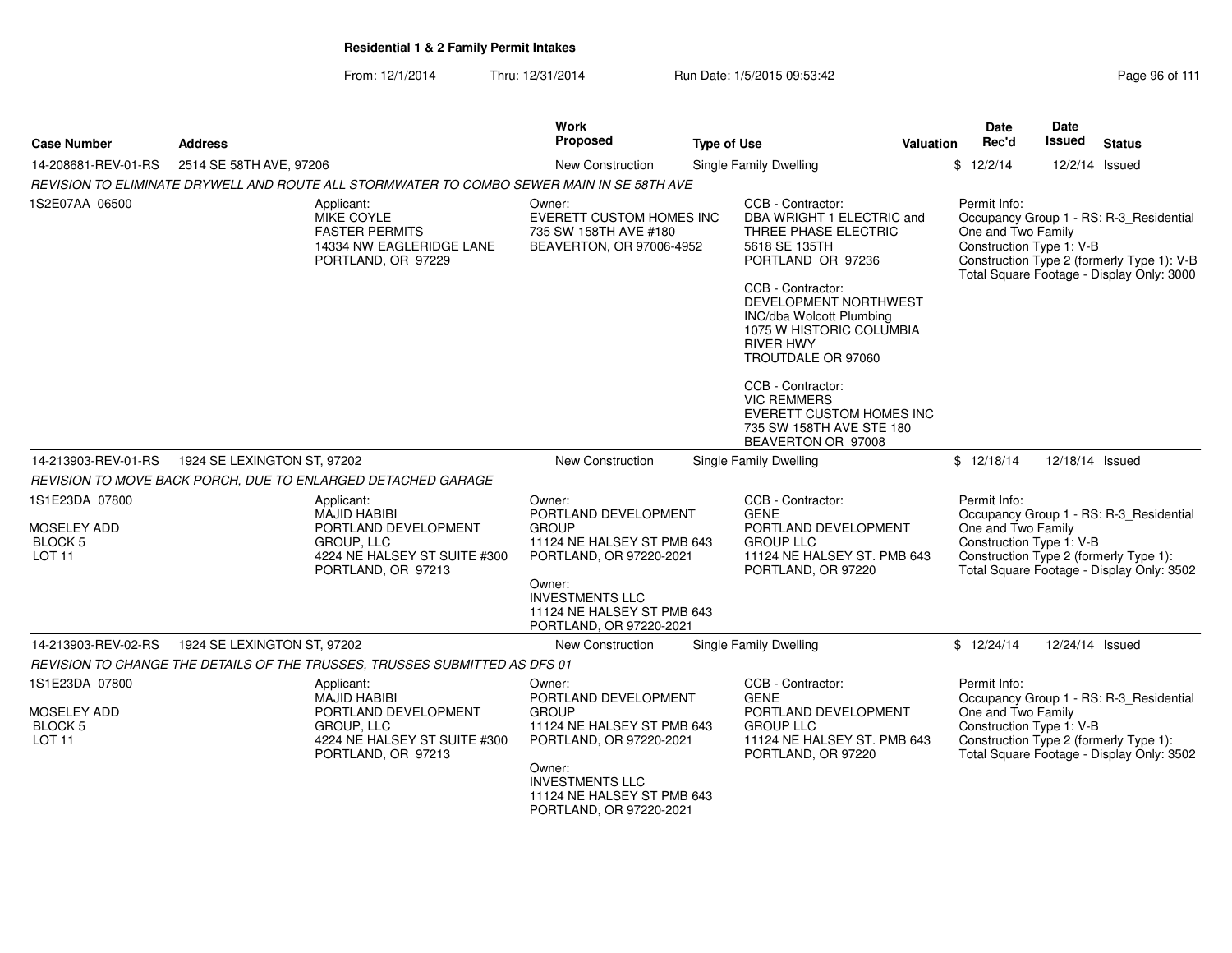From: 12/1/2014Thru: 12/31/2014 Run Date: 1/5/2015 09:53:42 Research 2010 111

| <b>Case Number</b>                                          | <b>Address</b>                 |                                                                                            | <b>Work</b><br>Proposed                                                                                                                                            | <b>Type of Use</b>                                                                                       | Valuation | Date<br>Rec'd                                                  | Date<br><b>Issued</b> | <b>Status</b>                                                                                                                      |
|-------------------------------------------------------------|--------------------------------|--------------------------------------------------------------------------------------------|--------------------------------------------------------------------------------------------------------------------------------------------------------------------|----------------------------------------------------------------------------------------------------------|-----------|----------------------------------------------------------------|-----------------------|------------------------------------------------------------------------------------------------------------------------------------|
| 14-226245-DFS-01-RS<br><b>DFS FOR TRUSSES</b>               | 7110 SE REED COLLEGE PL, 97202 |                                                                                            | <b>New Construction</b>                                                                                                                                            | <b>Single Family Dwelling</b>                                                                            |           | \$7,000 12/3/14                                                | 12/29/14 Issued       |                                                                                                                                    |
| 1S1E24AB 14900                                              |                                | Applicant:<br>LEVEL 3 HOMES & DESIGN LL                                                    | Owner:<br>LEVEL 3 HOMES                                                                                                                                            | CCB - Contractor:<br>LEVEL 3 HOMES & DESIGN LL                                                           |           | Permit Info:                                                   |                       | Occupancy Group 1 - RS: R-3_Residential                                                                                            |
| EASTMORELAND<br>BLOCK 74<br>N 60' OF LOT 3                  |                                | LEVEL 3 HOMES & DESIGN LLC<br>320 N MAIN STREET #207<br>GRESHAM, OR 97080                  | 2890 N FENNIMORE AVE<br>TUCSON, AZ 85749-7804                                                                                                                      | LEVEL 3 HOMES & DESIGN LLC<br>320 N MAIN STREET #207<br>GRESHAM, OR 97080                                |           | One and Two Family<br>Construction Type 1: V-B                 |                       | Construction Type 2 (formerly Type 1):                                                                                             |
|                                                             |                                |                                                                                            | Owner:<br><b>DESIGN LLC</b><br>2890 N FENNIMORE AVE<br>TUCSON, AZ 85749-7804                                                                                       |                                                                                                          |           |                                                                |                       | Total Square Footage - Display Only: 4185                                                                                          |
| 14-229032-REV-01-RS                                         | 3137 NE 31ST AVE, 97212        |                                                                                            | New Construction                                                                                                                                                   | Single Family Dwelling                                                                                   |           | \$12,000 12/19/14                                              | 12/19/14 Issued       |                                                                                                                                    |
|                                                             |                                | VALUE ADDED REVISION: ADD A NEW FOUNDATION CANNOT RE-USE EXISTING FOUNDATION               |                                                                                                                                                                    |                                                                                                          |           |                                                                |                       |                                                                                                                                    |
| 1N1E25BA 13300                                              |                                | Applicant:<br>MIKE COYLE                                                                   | Owner:<br><b>WILLIAM F PERRIN</b>                                                                                                                                  | CCB - Contractor:<br><b>FLORIN LACATUS</b>                                                               |           | Permit Info:                                                   |                       | Occupancy Group 1 - RS: R-3_Residential                                                                                            |
| <b>IRVINGWOOD</b><br>BLOCK <sub>9</sub><br>LOT <sub>6</sub> |                                | <b>FASTER PERMITS</b><br>14334 NW EAGLERIDGE LANE<br>PORTLAND, OR 97229                    | 16915 NE 40TH AVE<br>VANCOUVER, WA 98686                                                                                                                           | FRL CONSTRUCTION LLC<br>3409 SW 30TH ST<br>GRESHAM, OR 97080                                             |           | One and Two Family<br>Construction Type 1: V-B                 |                       | Construction Type 2 (formerly Type 1):                                                                                             |
|                                                             |                                |                                                                                            | Owner:<br>ANN A PERRIN<br>16915 NE 40TH AVE<br>VANCOUVER, WA 98686                                                                                                 |                                                                                                          |           |                                                                |                       | Total Square Footage - Display Only: 3544                                                                                          |
| 14-230171-DFS-01-RS                                         | 4441 SE NEHALEM ST, 97206      |                                                                                            | <b>New Construction</b>                                                                                                                                            | <b>Single Family Dwelling</b>                                                                            |           | \$2,500 12/2/14                                                |                       | Approved to Issue                                                                                                                  |
| <b>DFS FOR FLOOR TRUSSES</b>                                |                                |                                                                                            |                                                                                                                                                                    |                                                                                                          |           |                                                                |                       |                                                                                                                                    |
| 1S2E19CB 17800                                              |                                | Applicant:<br>MICHAEL VAUGHN<br>URBAN REVIVAL LLC<br>1824 SW EVANS ST<br>PORTLAND OR 97219 | Owner:<br><b>SCOTLAND HOLDINGS LLC</b><br>1510 SE 72ND AVE<br>PORTLAND, OR 97215-2914<br>Owner:<br>HARGER 401K PLAN<br>1510 SE 72ND AVE<br>PORTLAND, OR 97215-2914 | CCB - Contractor:<br><b>MICHAEL VAUGHN</b><br>URBAN REVIVAL LLC<br>1824 SW EVANS ST<br>PORTLAND OR 97219 |           | Permit Info:<br>One and Two Family<br>Construction Type 1: V-B |                       | Occupancy Group 1 - RS: R-3_Residential<br>Construction Type 2 (formerly Type 1): V-B<br>Total Square Footage - Display Only: 2861 |
| 14-230185-DFS-01-RS                                         | 4451 SE NEHALEM ST, 97206      |                                                                                            | New Construction                                                                                                                                                   | Single Family Dwelling                                                                                   |           | \$2,500 12/2/14                                                |                       | Approved to Issue                                                                                                                  |
| DFS FOR FLOOR TRUSSES                                       |                                |                                                                                            |                                                                                                                                                                    |                                                                                                          |           |                                                                |                       |                                                                                                                                    |
| 1S2E19CB 17800                                              |                                | Applicant:<br>MICHAEL VAUGHN<br>URBAN REVIVAL LLC<br>1824 SW EVANS ST<br>PORTLAND OR 97219 | Owner:<br><b>SCOTLAND HOLDINGS LLC</b><br>1510 SE 72ND AVE<br>PORTLAND, OR 97215-2914<br>Owner:<br>HARGER 401K PLAN<br>1510 SE 72ND AVE<br>PORTLAND, OR 97215-2914 | CCB - Contractor:<br>MICHAEL VAUGHN<br>URBAN REVIVAL LLC<br>1824 SW EVANS ST<br>PORTLAND OR 97219        |           | Permit Info:<br>One and Two Family<br>Construction Type 1: V-B |                       | Occupancy Group 1 - RS: R-3_Residential<br>Construction Type 2 (formerly Type 1): V-B<br>Total Square Footage - Display Only: 2861 |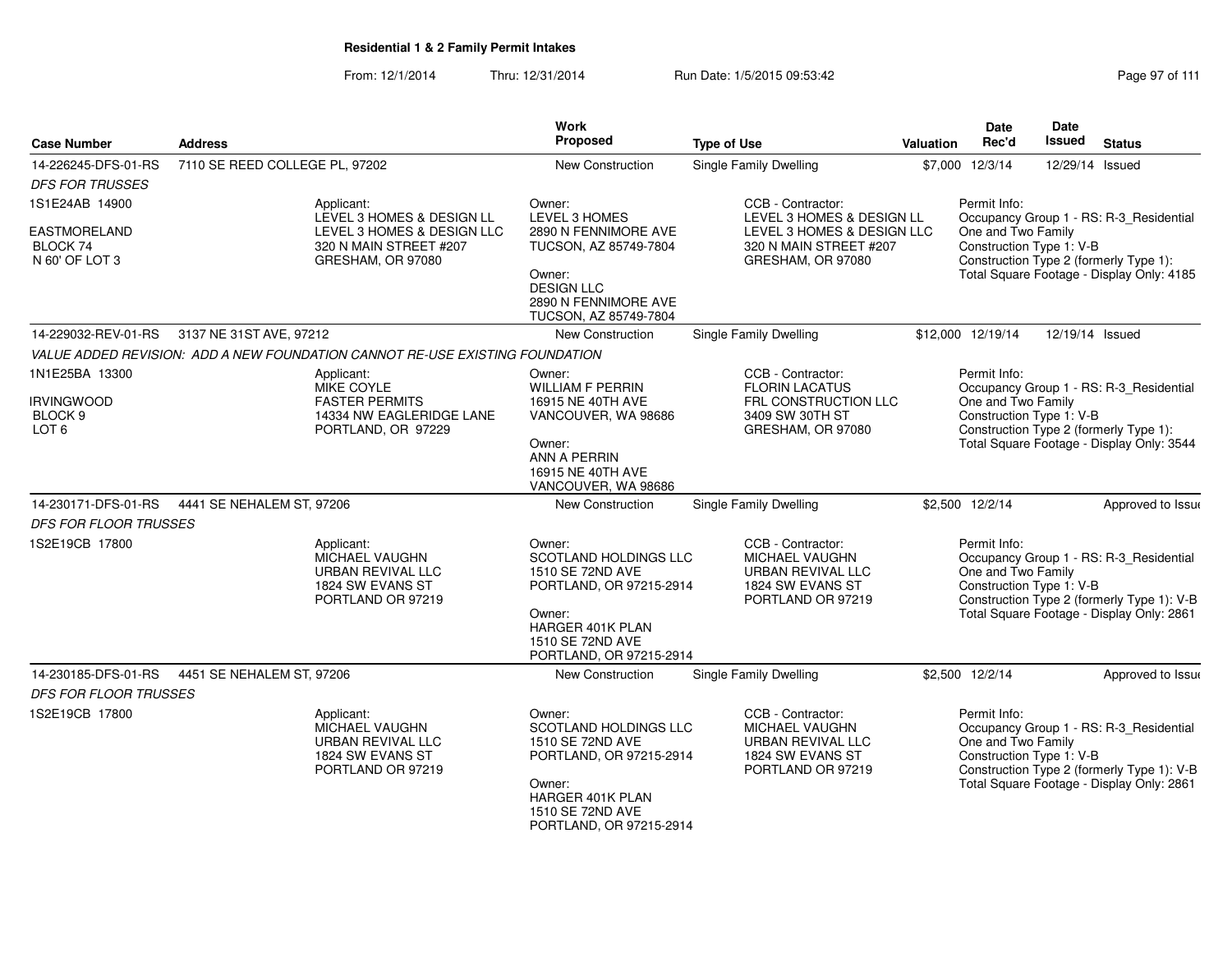|                     |                           |                                                                                                            | <b>Work</b>                                                                                                                                                    |                    |                                                                                                                      |                   | <b>Date</b>                                                                                       | <b>Date</b>   |                                                                                                                                    |
|---------------------|---------------------------|------------------------------------------------------------------------------------------------------------|----------------------------------------------------------------------------------------------------------------------------------------------------------------|--------------------|----------------------------------------------------------------------------------------------------------------------|-------------------|---------------------------------------------------------------------------------------------------|---------------|------------------------------------------------------------------------------------------------------------------------------------|
| <b>Case Number</b>  | <b>Address</b>            |                                                                                                            | <b>Proposed</b>                                                                                                                                                | <b>Type of Use</b> |                                                                                                                      | <b>Valuation</b>  | Rec'd                                                                                             | <b>Issued</b> | <b>Status</b>                                                                                                                      |
| 14-240067-000-00-RS | 8078 SE 16TH AVE          |                                                                                                            | <b>New Construction</b>                                                                                                                                        |                    | Single Family Dwelling                                                                                               |                   | \$285,838 12/10/14                                                                                |               | <b>Under Review</b>                                                                                                                |
|                     |                           | NEW SINGLE FAMILY RESIDENCE/ 2 STORY/ WITH ATTACHED 1 CAR GARAGE/ FLAT LOT/COMPLEX                         |                                                                                                                                                                |                    |                                                                                                                      |                   |                                                                                                   |               |                                                                                                                                    |
| 1S1E23DC 10801      |                           | Applicant:<br><b>MIKE COYLE</b><br><b>FASTER PERMITS</b><br>14334 NW EAGLERIDGE LANE<br>PORTLAND, OR 97229 | Owner:<br><b>CANDACE KRAMER</b><br>515 SE NEHALEM ST<br>PORTLAND, OR 97202-6409<br>Owner:<br><b>DREW PRELL</b><br>515 SE NEHALEM ST<br>PORTLAND, OR 97202-6409 |                    |                                                                                                                      |                   | Permit Info:<br>One and Two Family<br>Construction Type 1: V-B<br>Number of New Dwelling Units: 1 |               | Occupancy Group 1 - RS: R-3 Residential<br>Construction Type 2 (formerly Type 1): V-B<br>Total Square Footage - Display Only: 2762 |
| 14-243570-000-00-RS | 665 NE SKIDMORE ST, 97211 |                                                                                                            | <b>New Construction</b>                                                                                                                                        |                    | Single Family Dwelling                                                                                               | \$260.018 12/1/14 |                                                                                                   |               | <b>Under Review</b>                                                                                                                |
|                     |                           | NEW SINGLE FAMILY RESIDENCE/TWO STORY WITH BASEMENT/TUCKUNDER GARAGE/SLIGHTLY SLOPED LOT/COMPLEX           |                                                                                                                                                                |                    |                                                                                                                      |                   |                                                                                                   |               |                                                                                                                                    |
| 1N1E23CB 02900      |                           | Applicant:<br><b>KEVIN PARTAIN</b><br><b>URBAN VISIONS</b><br><b>223 NE 56TH AVE</b><br>PORTLAND, OR 97213 | Owner:<br><b>RENAISSANCE CUSTOM HOMES</b><br><b>LLC</b><br>16771 BOONES FERRY RD<br>LAKE OSWEGO, OR 97035-4213                                                 |                    | CCB - Contractor:<br><b>RENAISSANCE CUSTOM HOMES</b><br><b>LLC</b><br>16771 Boones Ferry Rd<br>Lake Oswego, OR 97035 |                   | Permit Info:<br>One and Two Family<br>Construction Type 1: V-B<br>Number of New Dwelling Units: 1 |               | Occupancy Group 1 - RS: R-3 Residential<br>Construction Type 2 (formerly Type 1): V-B<br>Total Square Footage - Display Only: 2582 |
| 14-243756-000-00-RS | 6335 SE 65TH AVE, 97206   |                                                                                                            | New Construction                                                                                                                                               |                    | Single Family Dwelling                                                                                               | \$201,390 12/2/14 |                                                                                                   |               | <b>Under Review</b>                                                                                                                |
|                     |                           | NEW SINGLE FAMILY RESIDENCE/TWO STORY/DETACHED GARAGE/FLAT LOT/PRESCRIPTIVE                                |                                                                                                                                                                |                    | **WITH GARAGE 14-234766-RS**                                                                                         | *ON PARCEL 2*     |                                                                                                   |               |                                                                                                                                    |
| 1S2E17CC 10400      |                           | Applicant:<br><b>MIKE COYLE</b><br><b>FASTER PERMITS</b><br>14334 NW EAGLERIDGE LANE<br>PORTLAND, OR 97229 | Owner:<br>BOISE STREET PROPERTIES LLC STAFFORD HOMES & LAND LLC<br>485 S STATE ST<br>LAKE OSWEGO, OR 97034-3937                                                |                    | CCB - Contractor:<br><b>485 SOUTH STATE ST</b><br>LAKE OSWEGO, OR 97034                                              |                   | Permit Info:<br>One and Two Family<br>Construction Type 1: V-B<br>Number of New Dwelling Units: 1 |               | Occupancy Group 1 - RS: R-3 Residential<br>Construction Type 2 (formerly Type 1): V-B<br>Total Square Footage - Display Only: 1826 |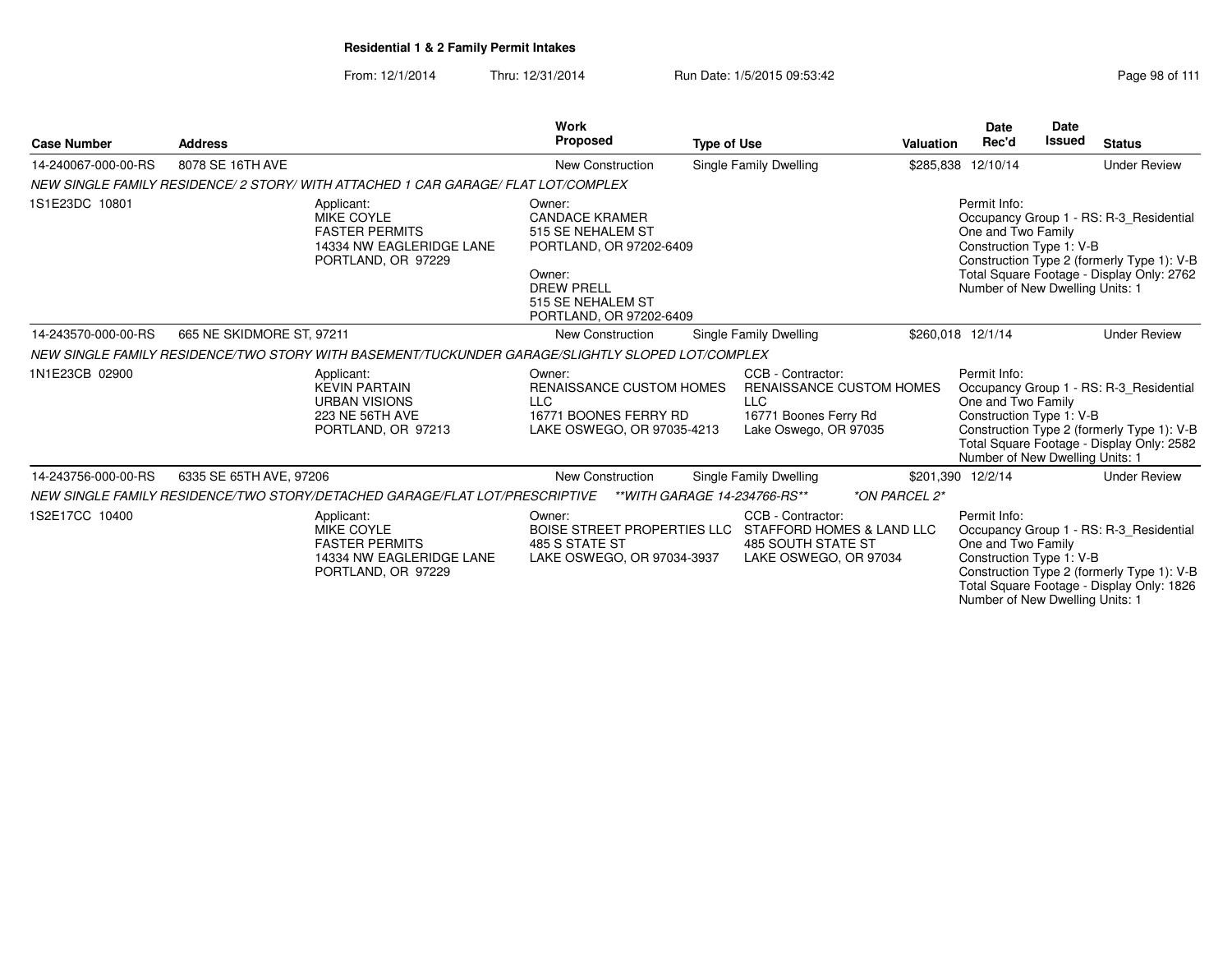**Work Proposed**

**Case Number**14-244530-000-00-RS **Address**

From: 12/1/2014Thru: 12/31/2014 Run Date: 1/5/2015 09:53:42 Page 99 of 111

2743 NE CESAR E CHAVEZ BLVD, 97212 New Construction Single Family Dwelling \$346,641 12/3/14 Under Review

**Type of Use**

**Type of Use**<br>
Single Family Dwelling<br>
S346,641

|                     | NEW SINGLE FAMILY RESIDENCE/TWO STORY WITH BASEMENT/NO GARAGE/FLAT LOT/COMPLEX **WITH DEMO 14-244537-RS - MAJORITY OF FOUNDATION WILL REMAIN** |                                                                                                                                                                                                      |                                                                                                                                                                                                                                                                                                                                                                                             |                                                                                                                                                                                                                                                                 |
|---------------------|------------------------------------------------------------------------------------------------------------------------------------------------|------------------------------------------------------------------------------------------------------------------------------------------------------------------------------------------------------|---------------------------------------------------------------------------------------------------------------------------------------------------------------------------------------------------------------------------------------------------------------------------------------------------------------------------------------------------------------------------------------------|-----------------------------------------------------------------------------------------------------------------------------------------------------------------------------------------------------------------------------------------------------------------|
| 1N1E25AD 11900      | Applicant:<br><b>MAJID HABIBI</b><br>PORTLAND DEVELOPMENT<br>GROUP, LLC<br>4224 NE HALSEY ST SUITE #300<br>PORTLAND, OR 97213                  | Owner:<br>PORTLAND DEVELOPMENT<br><b>GROUP</b><br>11124 NE HALSEY ST PMB 643<br>PORTLAND, OR 97220-2021<br>Owner:<br><b>INVESTMENTS LLC</b><br>11124 NE HALSEY ST PMB 643<br>PORTLAND, OR 97220-2021 | CCB - Contractor:<br>SUNLIGHT ELECTRIC INC<br>2804 NE 65TH AVE SUITE D<br>VANCOUVER WA 98661<br>CCB - Contractor:<br>9715 SE RAMONA ST<br>PORTLAND, OR 97266<br>CCB - Contractor:<br>PRO HEATING & COOLING LLC<br>2860 SW 178TH AVE<br>ALOHA, OR 97006<br>CCB - Contractor:<br><b>GENE</b><br>PORTLAND DEVELOPMENT<br><b>GROUP LLC</b><br>11124 NE HALSEY ST. PMB 643<br>PORTLAND, OR 97220 | Permit Info:<br>Occupancy Group 1 - RS: R-3 Residential<br>One and Two Family<br>Construction Type 1: V-B<br>Construction Type 2 (formerly Type 1):<br>Total Square Footage - Display Only: 3424<br>A1 AMERICAN CONTRACTORS INC Number of New Dwelling Units: 1 |
| 14-244754-000-00-RS | 1144 SE MILLER ST, 97202                                                                                                                       | <b>New Construction</b>                                                                                                                                                                              | Single Family Dwelling                                                                                                                                                                                                                                                                                                                                                                      | <b>Under Review</b><br>\$283,980 12/4/14                                                                                                                                                                                                                        |
|                     | NEW SINGLE FAMILY RESIDENCE/TWO STORY/ATTACHED GARAGE/FLAT LOT/COMPLEX                                                                         |                                                                                                                                                                                                      |                                                                                                                                                                                                                                                                                                                                                                                             |                                                                                                                                                                                                                                                                 |
| 1S1E23CA 11400      | Applicant:<br>MIKE COYLE<br><b>FASTER PERMITS</b><br>14334 NW EAGLERIDGE LANE<br>PORTLAND, OR 97229                                            | Owner:<br>OREGON HOMEWORKS LLC<br>10940 SW BARNES RD #339<br>PORTLAND, OR 97225-5368                                                                                                                 | CCB - Contractor:<br><b>JEREMY OSTERHOLM</b><br>OSTERCRAFT HOMES INC<br>PO BOX 66259<br>PORTLAND, OR 97290                                                                                                                                                                                                                                                                                  | Permit Info:<br>Occupancy Group 1 - RS: R-3_Residential<br>One and Two Family<br>Construction Type 1: V-B<br>Construction Type 2 (formerly Type 1): V-B<br>Total Square Footage - Display Only: 2747<br>Number of New Dwelling Units: 1                         |
| 14-244775-000-00-RS | 6246 NE 13TH AVE - Unit A, 97211                                                                                                               | New Construction                                                                                                                                                                                     | Single Family Dwelling                                                                                                                                                                                                                                                                                                                                                                      | \$214,955 12/3/14<br><b>Under Review</b>                                                                                                                                                                                                                        |
|                     | NEW SINGLE FAMILY RESIDENCE/ATTACHED ADU/TWO STORY/NO GARAGE/FLAT LOT/COMPLEX                                                                  |                                                                                                                                                                                                      |                                                                                                                                                                                                                                                                                                                                                                                             |                                                                                                                                                                                                                                                                 |
| 1N1E14CA 20000      | Applicant:<br><b>ETHAN BECK</b><br><b>ETHAN BECK HOMES</b><br>728 SE 71ST<br>PORTLAND, OR 97215                                                | Owner:<br><b>CHRISTINE A MAXWELL</b><br>6232 NE 13TH AVE<br>PORTLAND, OR 97211<br>Owner:<br>THOMAS F MAXWELL<br>6232 NE 13TH AVE<br>PORTLAND, OR 97211                                               | CCB - Contractor:<br>ETHAN BECK HOMES INC<br>728 SE 71ST<br>PORTLAND, OR 97215                                                                                                                                                                                                                                                                                                              | Permit Info:<br>Occupancy Group 1 - RS: R-3_Residential<br>One and Two Family<br>Construction Type 1: V-B<br>Construction Type 2 (formerly Type 1):<br>Total Square Footage - Display Only: 1949<br>Number of New Dwelling Units: 2                             |

**Status**

**Date**Issued

**DateRec'd Issued**

\$346,641 12/3/14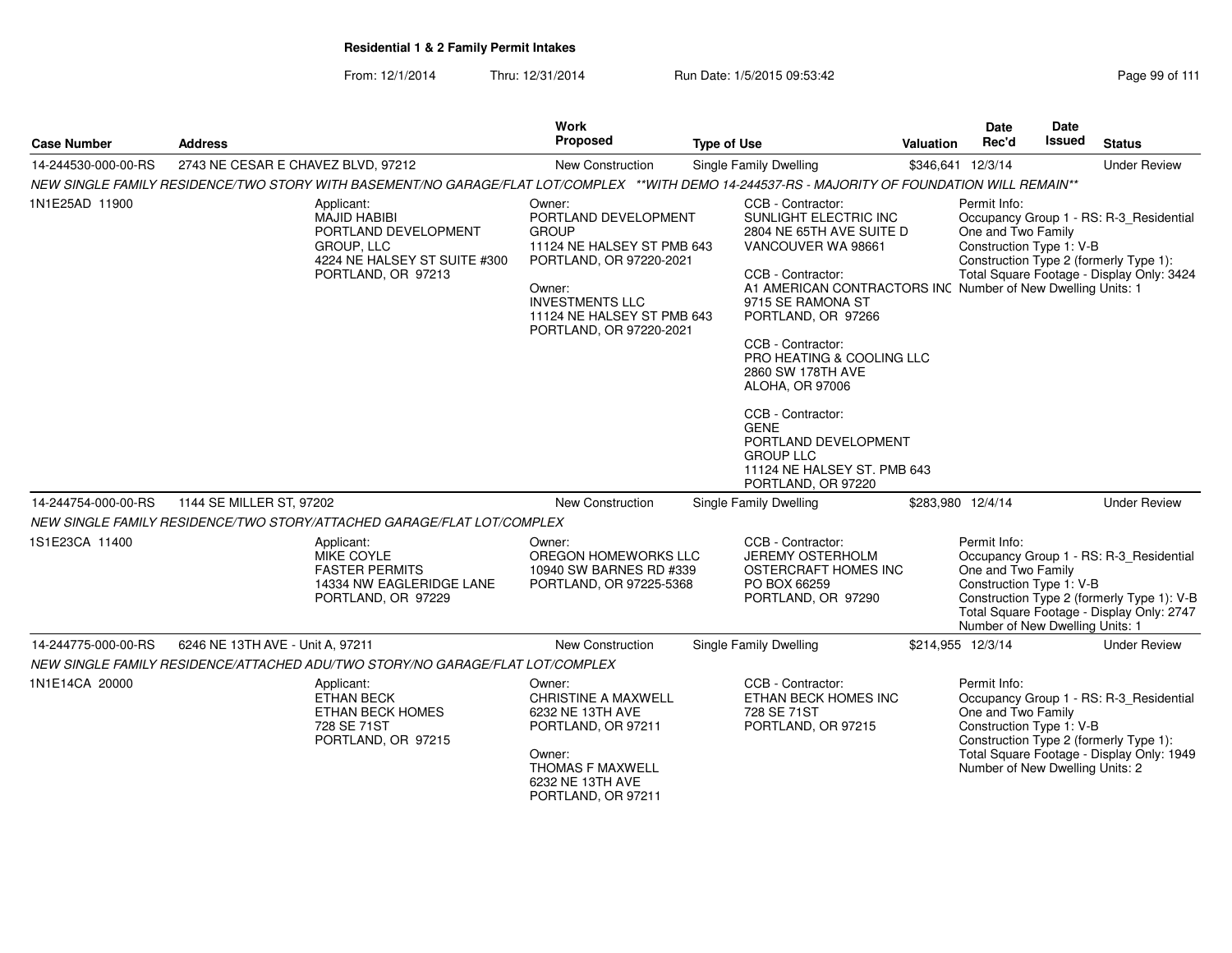|                     |                                                                                                                                     | <b>Work</b><br><b>Proposed</b>                                                                                                                                                  |                                                                                                                                                                     |                   | Date                                                                                              | <b>Date</b><br><b>Issued</b> |                                                                                                                                    |
|---------------------|-------------------------------------------------------------------------------------------------------------------------------------|---------------------------------------------------------------------------------------------------------------------------------------------------------------------------------|---------------------------------------------------------------------------------------------------------------------------------------------------------------------|-------------------|---------------------------------------------------------------------------------------------------|------------------------------|------------------------------------------------------------------------------------------------------------------------------------|
| <b>Case Number</b>  | <b>Address</b>                                                                                                                      |                                                                                                                                                                                 | <b>Type of Use</b>                                                                                                                                                  | Valuation         | Rec'd                                                                                             |                              | <b>Status</b>                                                                                                                      |
| 14-245955-000-00-RS | 3225 NE 29TH AVE, 97212                                                                                                             | <b>New Construction</b>                                                                                                                                                         | <b>Single Family Dwelling</b>                                                                                                                                       |                   | \$275,725 12/5/14                                                                                 |                              | <b>Under Review</b>                                                                                                                |
|                     | NEW SINGLE FAMILY RESIDENCE/2 STORY WITH PARTIAL BASEMENT ON EXISTING AND NEW FOUNDATIONS/EXISTING DETACHED GARAGE/FLAT LOT/COMPLEX |                                                                                                                                                                                 |                                                                                                                                                                     |                   |                                                                                                   |                              |                                                                                                                                    |
| 1N1E25BB 17000      | Applicant:<br>TIMBER CREEK CUSTOM HOMES<br>PO BOX 1610<br>CLACKAMAS OR 97015                                                        | Owner:<br>MARIE A WILLIAMS<br>3225 NE 29TH AVE<br>PORTLAND, OR 97212-2535                                                                                                       | CCB - Contractor:<br>C MILLER ELECTRIC<br>26670 S HWY 170<br>CANBY, OR 97013<br>CCB - Contractor:<br>TIMBER CREEK CUSTOM HOMES<br>PO BOX 1610<br>CLACKAMAS OR 97015 |                   | Permit Info:<br>One and Two Family<br>Construction Type 1: V-B<br>Number of New Dwelling Units: 1 |                              | Occupancy Group 1 - RS: R-3_Residential<br>Construction Type 2 (formerly Type 1):<br>Total Square Footage - Display Only: 2500     |
|                     |                                                                                                                                     |                                                                                                                                                                                 | CCB - Contractor:<br>THOMAS EDWARD MILTENBERGE<br>23909 SE FILBERT RD<br>EAGLE CREEK, OR 97022                                                                      |                   |                                                                                                   |                              |                                                                                                                                    |
| 14-246104-000-00-RS | 7118 N OMAHA AVE, 97217                                                                                                             | <b>New Construction</b>                                                                                                                                                         | Single Family Dwelling                                                                                                                                              |                   | \$247,590 12/5/14                                                                                 |                              | <b>Under Review</b>                                                                                                                |
|                     | NEW SINGLE FAMILY RESIDENCE/2 STORY/ATTACHED GARAGE/FLAT LOT/COMPLEX                                                                |                                                                                                                                                                                 |                                                                                                                                                                     |                   |                                                                                                   |                              |                                                                                                                                    |
| 1N1E16AB 15700      | Applicant:<br><b>EDUARD SHTOGRIN</b><br>ROYAL CUSTOM HOMES INC.<br>13543 SE WILLINGHAM COURT<br>CLACKAMAS, OR 97015                 | Owner:<br><b>JOSEPH L KINNAMAN</b><br>10646 SE 129TH AVE<br>HAPPY VALLEY, OR 97086-6218<br>Owner:<br><b>JOY A KINNAMAN</b><br>10646 SE 129TH AVE<br>HAPPY VALLEY, OR 97086-6218 | CCB - Contractor:<br>EDUARD SHTOGRIN<br>ROYAL CUSTOM HOMES INC.<br>13543 SE WILLINGHAM COURT<br>CLACKAMAS, OR 97015                                                 |                   | Permit Info:<br>One and Two Family<br>Construction Type 1: V-B<br>Number of New Dwelling Units: 1 |                              | Occupancy Group 1 - RS: R-3_Residential<br>Construction Type 2 (formerly Type 1): V-B<br>Total Square Footage - Display Only: 2390 |
| 14-246119-000-00-RS | 7114 N OMAHA AVE, 97217                                                                                                             | New Construction                                                                                                                                                                | <b>Single Family Dwelling</b>                                                                                                                                       |                   | \$251,671 12/5/14                                                                                 |                              | <b>Under Review</b>                                                                                                                |
|                     | NEW SINGLE FAMILY RESIDENCE/2 STORY/ATTACHED GARAGE/FLAT LOT/COMPLEX                                                                |                                                                                                                                                                                 |                                                                                                                                                                     |                   |                                                                                                   |                              |                                                                                                                                    |
| 1N1E16AB 15700      | Applicant:<br>EDUARD SHTOGRIN<br>ROYAL CUSTOM HOMES INC.<br>13543 SE WILLINGHAM COURT<br>CLACKAMAS, OR 97015                        | Owner:<br>JOSEPH L KINNAMAN<br>10646 SE 129TH AVE<br>HAPPY VALLEY, OR 97086-6218<br>Owner:<br><b>JOY A KINNAMAN</b><br>10646 SE 129TH AVE<br>HAPPY VALLEY, OR 97086-6218        | CCB - Contractor:<br>EDUARD SHTOGRIN<br>ROYAL CUSTOM HOMES INC.<br>13543 SE WILLINGHAM COURT<br>CLACKAMAS, OR 97015                                                 |                   | Permit Info:<br>One and Two Family<br>Construction Type 1: V-B<br>Number of New Dwelling Units: 1 |                              | Occupancy Group 1 - RS: R-3_Residential<br>Construction Type 2 (formerly Type 1): V-B<br>Total Square Footage - Display Only: 2427 |
| 14-246309-000-00-RS | 9641 SW 48TH AVE, 97219                                                                                                             | <b>New Construction</b>                                                                                                                                                         | Single Family Dwelling                                                                                                                                              | \$318,536 12/5/14 |                                                                                                   |                              | <b>Under Review</b>                                                                                                                |
|                     | NEW SINGLE FAMILY RESIDENCE/2 STORY/ATTACHED GARAGE/FLAT LOT/COMPLEX                                                                |                                                                                                                                                                                 |                                                                                                                                                                     |                   |                                                                                                   |                              |                                                                                                                                    |
| 1S1E30AD 11200      | Applicant:<br><b>ERIC RYSTADT</b><br>PO BOX 91096<br>PORTLAND, OR 97291                                                             | Owner:<br>MAIN STREET DEVELOPMENT INC 5331 SW MACADAM AVE #258<br>PORTLAND, OR 97239                                                                                            | CCB - Contractor:<br>MAIN STREET DEVELOPMENT INC ERIC RYSTADT<br>MAIN STREET DEVELOPMENT INC One and Two Family<br>PO BOX 91096<br>PORTLAND, OR 97291               |                   | Permit Info:<br>Construction Type 1: V-B<br>Number of New Dwelling Units: 1                       |                              | Occupancy Group 1 - RS: R-3_Residential<br>Construction Type 2 (formerly Type 1): V-B<br>Total Square Footage - Display Only: 3163 |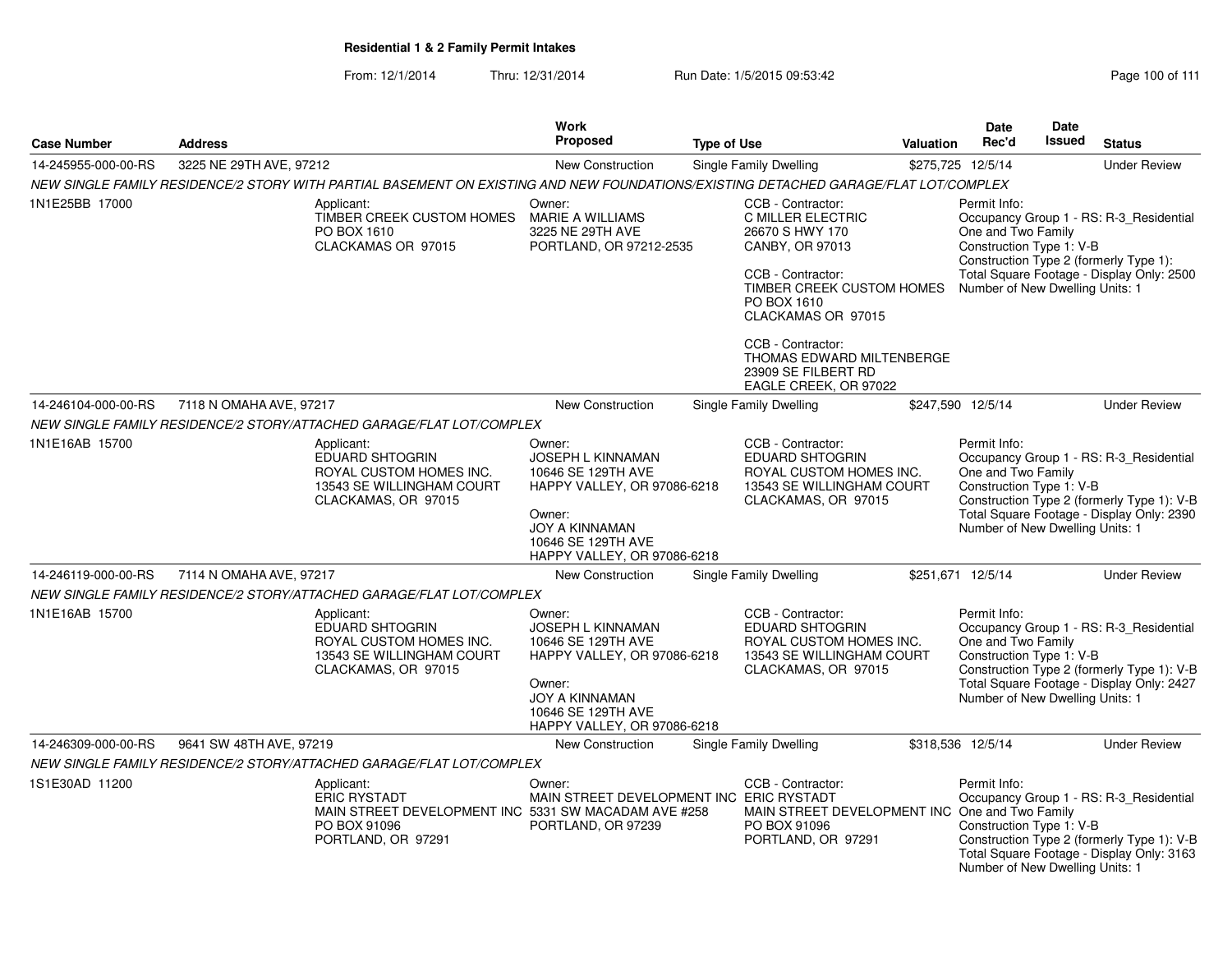From: 12/1/2014Thru: 12/31/2014 Run Date: 1/5/2015 09:53:42 Research 2010 111

|                                                                      |                            |                                                                                                                                 | Work                                                                            |                    |                                                                                                                        |           | Date                                                                                              | Date          |                                                                                                                                    |
|----------------------------------------------------------------------|----------------------------|---------------------------------------------------------------------------------------------------------------------------------|---------------------------------------------------------------------------------|--------------------|------------------------------------------------------------------------------------------------------------------------|-----------|---------------------------------------------------------------------------------------------------|---------------|------------------------------------------------------------------------------------------------------------------------------------|
| <b>Case Number</b>                                                   | <b>Address</b>             |                                                                                                                                 | <b>Proposed</b>                                                                 | <b>Type of Use</b> |                                                                                                                        | Valuation | Rec'd                                                                                             | <b>Issued</b> | <b>Status</b>                                                                                                                      |
| 14-246325-000-00-RS                                                  | 9621 SW 48TH AVE, 97219    |                                                                                                                                 | New Construction                                                                |                    | Single Family Dwelling                                                                                                 |           | \$318,536 12/5/14                                                                                 |               | <b>Under Review</b>                                                                                                                |
|                                                                      |                            | NEW SINGLE FAMILY RESIDENCE/2 STORY/ATTACHED GARAGE/FLAT LOT/COMPLEX                                                            |                                                                                 |                    |                                                                                                                        |           |                                                                                                   |               |                                                                                                                                    |
| 1S1E30AD 11200                                                       |                            | Applicant:<br><b>ERIC RYSTADT</b><br>MAIN STREET DEVELOPMENT INC 5331 SW MACADAM AVE #258<br>PO BOX 91096<br>PORTLAND, OR 97291 | Owner:<br>MAIN STREET DEVELOPMENT INC ERIC RYSTADT<br>PORTLAND, OR 97239        |                    | CCB - Contractor:<br>MAIN STREET DEVELOPMENT INC One and Two Family<br>PO BOX 91096<br>PORTLAND, OR 97291              |           | Permit Info:<br>Construction Type 1: V-B<br>Number of New Dwelling Units: 1                       |               | Occupancy Group 1 - RS: R-3 Residential<br>Construction Type 2 (formerly Type 1): V-B<br>Total Square Footage - Display Only: 3163 |
| 14-246738-000-00-RS                                                  | 6327 SE CLINTON ST, 97206  |                                                                                                                                 | New Construction                                                                |                    | Single Family Dwelling                                                                                                 |           | \$303,346 12/8/14                                                                                 |               | <b>Under Review</b>                                                                                                                |
|                                                                      |                            | NEW SINGLE FAMILY RESIDENCE/THREE STORY/ATTACHED GARAGE/FLAT LOT/COMPLEX                                                        |                                                                                 |                    |                                                                                                                        |           |                                                                                                   |               |                                                                                                                                    |
| 1S2E08BB 07200<br><b>WITTEN</b><br><b>BLOCK4</b><br>LOT <sub>4</sub> |                            | Applicant:<br>MIKE COYLE<br><b>FASTER PERMITS</b><br>14334 NW EAGLERIDGE LANE<br>PORTLAND, OR 97229                             | Owner:<br>SATTERBERG CONSTRUCTION<br>CORP<br>PO BOX 42111<br>PORTLAND, OR 97242 |                    | CCB - Contractor:<br>SATTERBERG CONSTRUCTION<br>PO BOX 42111<br>PORTLAND, OR 97242                                     |           | Permit Info:<br>One and Two Family<br>Construction Type 1: V-B<br>Number of New Dwelling Units: 1 |               | Occupancy Group 1 - RS: R-3_Residential<br>Construction Type 2 (formerly Type 1): V-B<br>Total Square Footage - Display Only: 2898 |
| 14-246837-000-00-RS                                                  | 3526 SW ARNOLD ST          |                                                                                                                                 | New Construction                                                                |                    | <b>Single Family Dwelling</b>                                                                                          |           | \$279,387 12/8/14                                                                                 |               | <b>Under Review</b>                                                                                                                |
|                                                                      |                            | NEW SINGLE FAMILY RESIDENCE/TWO STORY WITH LOWER LEVEL/ATTACHED GARAGE/10% OR GREATER SLOPED LOT/PRESCRIPTIVE                   |                                                                                 |                    |                                                                                                                        |           |                                                                                                   |               |                                                                                                                                    |
| 1S1E32BA 04006                                                       |                            | Applicant:<br><b>BRAD MILLER</b><br><b>LEGACY HOMES INC</b><br>18025 SW BROOKMAN RD<br>SHERWOOD OR 97140                        | Owner:<br><b>LEGACY HOMES INC</b><br>18025 SW BROOKMAN RD<br>SHERWOOD, OR 97140 |                    | CCB - Contractor:<br><b>BRAD MILLER</b><br><b>LEGACY HOMES INC</b><br>17825 S FIELDSTONE LANE<br>OREGON CITY, OR 97045 |           | Permit Info:<br>One and Two Family<br>Construction Type 1: V-B<br>Number of New Dwelling Units: 1 |               | Occupancy Group 1 - RS: R-3_Residential<br>Construction Type 2 (formerly Type 1): V-B<br>Total Square Footage - Display Only: 2931 |
| 14-246856-000-00-RS                                                  | 4450 NE SKIDMORE ST, 97218 |                                                                                                                                 | New Construction                                                                |                    | Single Family Dwelling                                                                                                 |           | \$329,492 12/8/14                                                                                 |               | <b>Under Review</b>                                                                                                                |
|                                                                      |                            | NEW SINGLE FAMILY RESIDENCE/TWO STORY WITH BASEMENT/TUCKUNDER GARAGE/FLAT LOT/COMPLEX                                           |                                                                                 |                    |                                                                                                                        |           |                                                                                                   |               |                                                                                                                                    |
| 1N2E19CB 10200                                                       |                            | Applicant:<br><b>JOSH PATRICK</b><br>METRO HOMES NW LLC<br>211 NE WEIDLER<br>PORTLAND, OR 97232                                 | Owner:<br>211 NE WEIDLER ST<br>PORTLAND, OR 97232-1155                          |                    | CCB - Contractor:<br>METRO HOMES NORTHWEST LLC AFFORDABLE NEW HOMES LLC<br>211 NE WEIDER<br>PORTLAND, OR 97232         |           | Permit Info:<br>One and Two Family<br>Construction Type 1: V-B<br>Number of New Dwelling Units: 1 |               | Occupancy Group 1 - RS: R-3_Residential<br>Construction Type 2 (formerly Type 1): V-B<br>Total Square Footage - Display Only: 3124 |
| 14-246864-000-00-RS                                                  | 4460 NE SKIDMORE ST, 97218 |                                                                                                                                 | New Construction                                                                |                    | <b>Single Family Dwelling</b>                                                                                          |           | \$329,492 12/8/14                                                                                 |               | <b>Under Review</b>                                                                                                                |
|                                                                      |                            | NEW SINGLE FAMILY RESIDENCE/TWO STORY WITH BASEMENT/TUCKUNDER GARAGE/FLAT LOT/COMPLEX                                           |                                                                                 |                    |                                                                                                                        |           |                                                                                                   |               |                                                                                                                                    |
| 1N2E19CB 10200                                                       |                            | Applicant:<br><b>JOSH PATRICK</b><br><b>METRO HOMES NW LLC</b><br>211 NE WEIDLER<br>PORTLAND, OR 97232                          | Owner:<br>211 NE WEIDLER ST<br>PORTLAND, OR 97232-1155                          |                    | CCB - Contractor:<br>METRO HOMES NORTHWEST LLC AFFORDABLE NEW HOMES LLC<br>211 NE WEIDER<br>PORTLAND, OR 97232         |           | Permit Info:<br>One and Two Family<br>Construction Type 1: V-B<br>Number of New Dwelling Units: 1 |               | Occupancy Group 1 - RS: R-3_Residential<br>Construction Type 2 (formerly Type 1): V-B<br>Total Square Footage - Display Only: 3124 |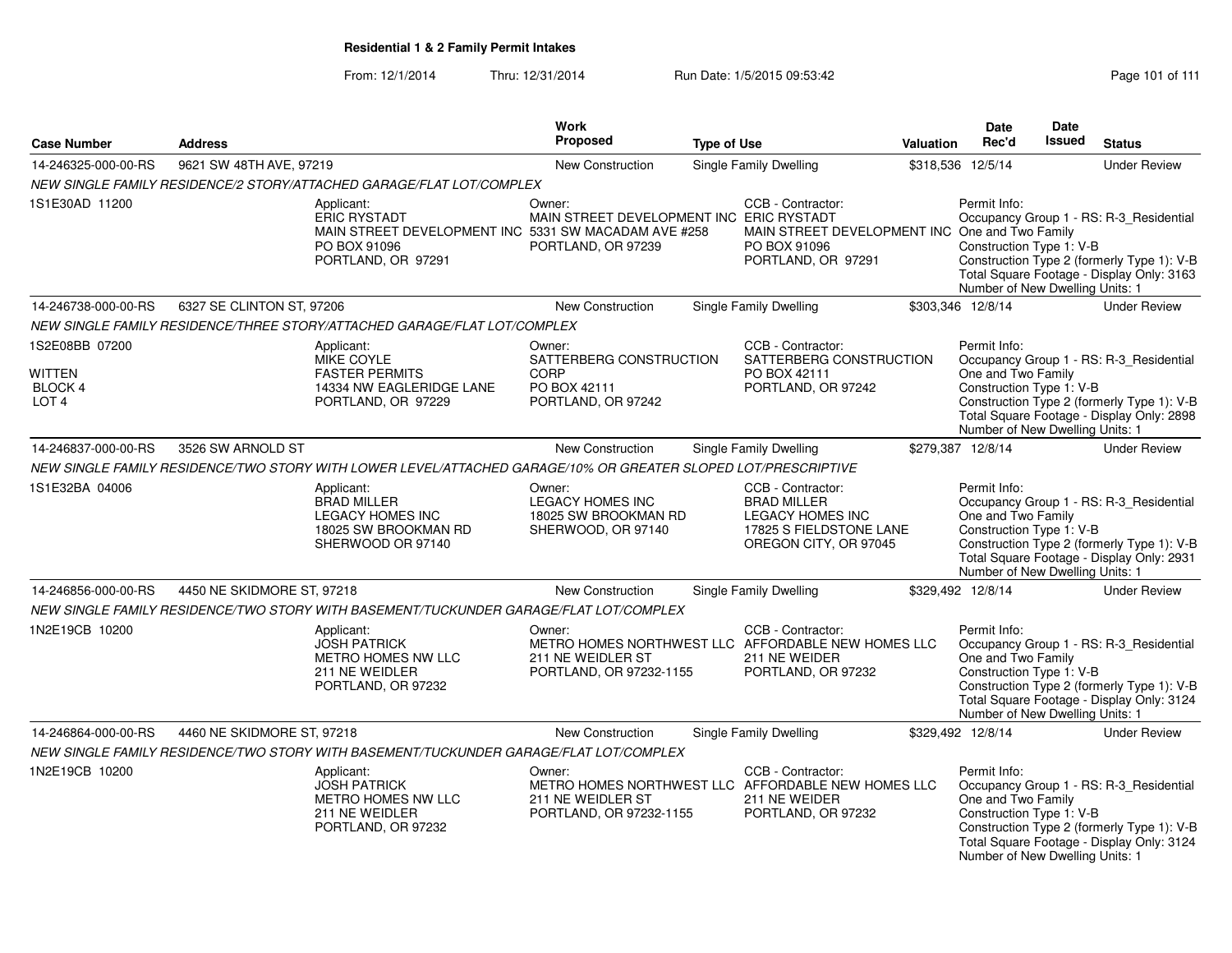### From: 12/1/2014Thru: 12/31/2014 Run Date: 1/5/2015 09:53:42 Rege 102 of 111

| <b>Case Number</b>  | <b>Address</b>             |                                                                                                              | <b>Work</b><br><b>Proposed</b>                                                                          | <b>Type of Use</b> |                                                                                                                                                   | Valuation | Date<br>Rec'd                                                                                     | <b>Date</b><br><b>Issued</b> | <b>Status</b>                                                                                                                      |
|---------------------|----------------------------|--------------------------------------------------------------------------------------------------------------|---------------------------------------------------------------------------------------------------------|--------------------|---------------------------------------------------------------------------------------------------------------------------------------------------|-----------|---------------------------------------------------------------------------------------------------|------------------------------|------------------------------------------------------------------------------------------------------------------------------------|
| 14-247415-000-00-RS | 4818 NE 35TH AVE, 97211    |                                                                                                              | New Construction                                                                                        |                    | <b>Single Family Dwelling</b>                                                                                                                     |           | \$264,200 12/9/14                                                                                 |                              | <b>Under Review</b>                                                                                                                |
|                     |                            | NEW SINGLE FAMILY RESIDENCE/2 STORY WITH TUCK UNDER GARAGE AND PARTIAL BASEMENT/FLAT LOT/COMPLEX             |                                                                                                         |                    |                                                                                                                                                   |           |                                                                                                   |                              |                                                                                                                                    |
| 1N1E24AC 08800      |                            | Applicant:<br><b>METRO HOMES NW LLC</b><br>211 NE WEIDLER ST<br>PORTLAND, OR 97232-1155                      |                                                                                                         |                    | CCB - Contractor:<br>AFFORDABLE NEW HOMES LLC<br>211 NE WEIDER<br>PORTLAND, OR 97232                                                              |           | Permit Info:<br>One and Two Family<br>Construction Type 1: V-B<br>Number of New Dwelling Units: 1 |                              | Occupancy Group 1 - RS: R-3_Residential<br>Construction Type 2 (formerly Type 1): V-B<br>Total Square Footage - Display Only: 2532 |
| 14-247436-000-00-RS | 4800 NE 35TH AVE, 97211    |                                                                                                              | New Construction                                                                                        |                    | <b>Single Family Dwelling</b>                                                                                                                     |           | \$264,200 12/9/14                                                                                 |                              | <b>Under Review</b>                                                                                                                |
|                     |                            | NEW SINGLE FAMILY RESIDENCE/2 STORY WITH TUCK UNDER GARAGE AND PARTIAL BASEMENT/FLAT LOT/COMPLEX             |                                                                                                         |                    |                                                                                                                                                   |           |                                                                                                   |                              |                                                                                                                                    |
| 1N1E24AC 08800      |                            | Applicant:<br>METRO HOMES NW LLC<br>211 NE WEIDLER ST<br>PORTLAND, OR 97232-1155                             |                                                                                                         |                    | CCB - Contractor:<br>AFFORDABLE NEW HOMES LLC<br>211 NE WEIDER<br>PORTLAND, OR 97232                                                              |           | Permit Info:<br>One and Two Family<br>Construction Type 1: V-B<br>Number of New Dwelling Units: 1 |                              | Occupancy Group 1 - RS: R-3 Residential<br>Construction Type 2 (formerly Type 1): V-B<br>Total Square Footage - Display Only: 2532 |
| 14-247789-000-00-RS | 5057 SE REEDWAY ST, 97206  |                                                                                                              | New Construction                                                                                        |                    | <b>Single Family Dwelling</b>                                                                                                                     |           | \$189,890 12/10/14                                                                                |                              | <b>Under Review</b>                                                                                                                |
|                     |                            | NEW SINGLE FAMILY RESIDENCE / 2 STORY / ATTACHED GARAGE / FLAT LOT / COMPLEX                                 |                                                                                                         |                    |                                                                                                                                                   |           |                                                                                                   |                              |                                                                                                                                    |
| 1S2E18CA 02500      |                            | Applicant:<br><b>KEVIN PARTAIN</b><br><b>URBAN VISIONS</b><br>223 NE 56TH AVE<br>PORTLAND, OR 97213          | Owner:<br>RENAISSANCE CUSTOM HOMES<br><b>LLC</b><br>16771 BOONES FERRY RD<br>LAKE OSWEGO, OR 97035-4383 |                    | CCB - Contractor:<br><b>SCOTT KAMPMANN</b><br>STONEWOOD HOMES INC<br>PMB577 12052 SE SUNNYSIDE RD Construction Type 1: V-B<br>CLACKAMAS, OR 97015 |           | Permit Info:<br>One and Two Family                                                                |                              | Occupancy Group 1 - RS: R-3 Residential<br>Construction Type 2 (formerly Type 1): V-B<br>Total Square Footage - Display Only: 1857 |
| 14-247846-000-00-RS | 2755 SE 33RD PL, 97202     |                                                                                                              | <b>New Construction</b>                                                                                 |                    | Single Family Dwelling                                                                                                                            |           | \$365,505 12/10/14                                                                                |                              | <b>Under Review</b>                                                                                                                |
|                     |                            | NEW SINGLE FAMILY RESIDENCE/2 STORY WITH TUCK UNDER GARAGE AND BASEMENT/FLAT LOT/COMPLEX                     |                                                                                                         |                    |                                                                                                                                                   |           |                                                                                                   |                              |                                                                                                                                    |
| 1S1E12BA 15500      |                            | Applicant:<br>MIKE COYLE<br><b>FASTER PERMITS</b><br>14334 NW EAGLERIDGE LANE<br>PORTLAND, OR 97229          |                                                                                                         |                    | CCB - Contractor:<br><b>VIC REMMERS</b><br>EVERETT CUSTOM HOMES INC<br>735 SW 158TH AVE STE 180<br>BEAVERTON OR 97008                             |           | Permit Info:<br>One and Two Family<br>Construction Type 1: V-B<br>Number of New Dwelling Units: 1 |                              | Occupancy Group 1 - RS: R-3_Residential<br>Construction Type 2 (formerly Type 1): V-B<br>Total Square Footage - Display Only: 4088 |
| 14-247952-000-00-RS | 4008 SE SCHILLER ST, 97202 |                                                                                                              | <b>New Construction</b>                                                                                 |                    | Single Family Dwelling                                                                                                                            |           | \$324,424 12/10/14                                                                                |                              | <b>Under Review</b>                                                                                                                |
|                     |                            | NEW SINGLE FAMILY RESIDENCE/ 2 STORY WITH DAYLIGHT BASEMENT/ TUCKED UNDER 1 CAR GARAGE/FLAT LOT/COMPLEX      |                                                                                                         |                    |                                                                                                                                                   |           |                                                                                                   |                              |                                                                                                                                    |
| 1S1E13AA 06900      |                            | Applicant:<br><b>ROB HUMPHREY</b><br><b>FASTER PERMITS</b><br>14334 NW EAGLERIDGE LANE<br>PORTLAND, OR 97229 | Owner:<br><b>EVERETT CUSTOM HOMES INC</b><br>735 SW 158TH AVE #180<br>BEAVERTON, OR 97006-4952          |                    | CCB - Contractor:<br><b>VIC REMMERS</b><br>EVERETT CUSTOM HOMES INC<br>735 SW 158TH AVE STE 180<br>BEAVERTON OR 97008                             |           | Permit Info:<br>One and Two Family<br>Construction Type 1: V-B<br>Number of New Dwelling Units: 1 |                              | Occupancy Group 1 - RS: R-3 Residential<br>Construction Type 2 (formerly Type 1): V-B<br>Total Square Footage - Display Only: 3300 |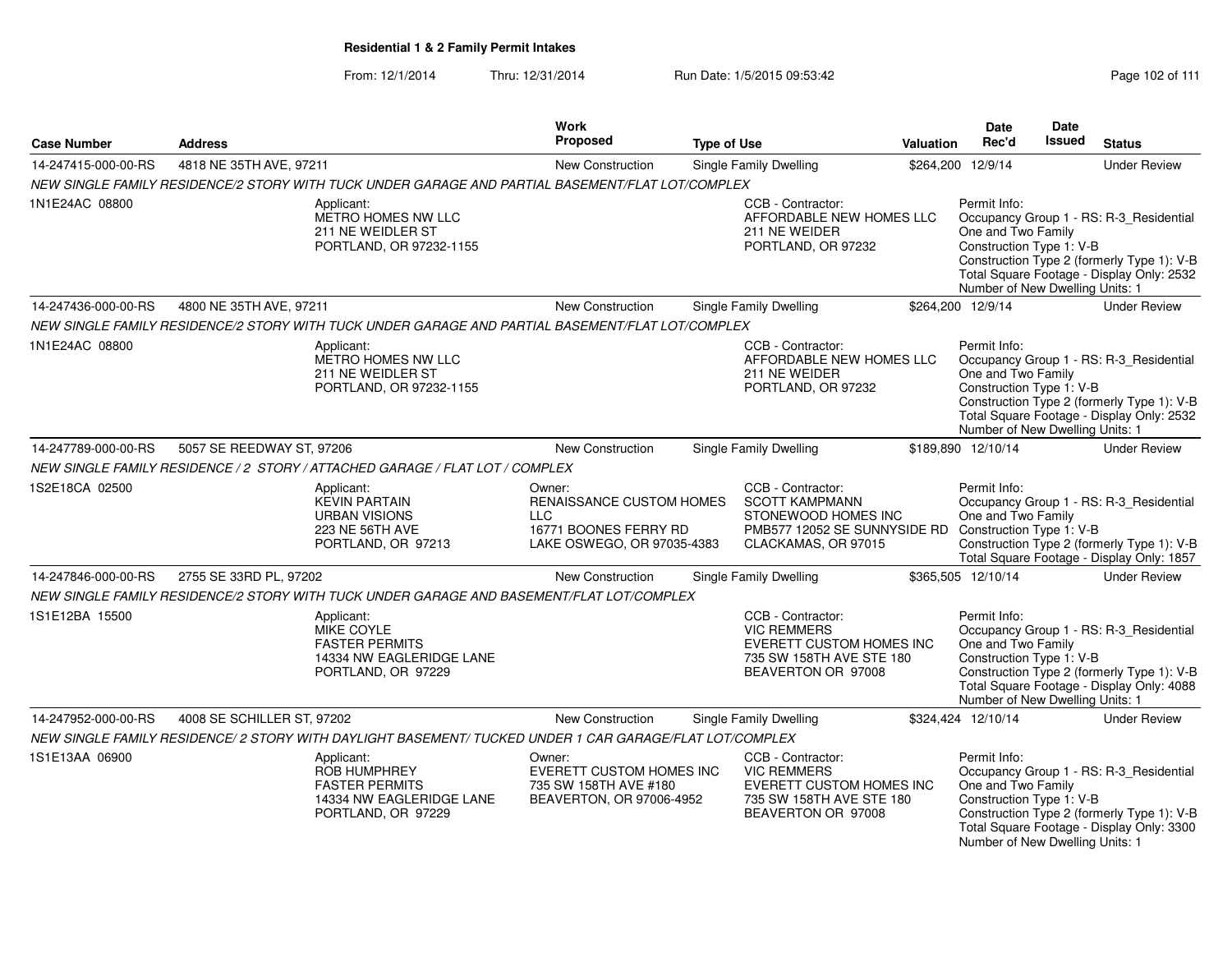| <b>Case Number</b>                                      | <b>Address</b>              |                                                                                                     | <b>Work</b><br>Proposed                                                                                           | <b>Type of Use</b> |                                                                                                                              | <b>Valuation</b> | <b>Date</b><br>Rec'd                                                                              | <b>Date</b><br><b>Issued</b> | <b>Status</b>                                                                                                                      |
|---------------------------------------------------------|-----------------------------|-----------------------------------------------------------------------------------------------------|-------------------------------------------------------------------------------------------------------------------|--------------------|------------------------------------------------------------------------------------------------------------------------------|------------------|---------------------------------------------------------------------------------------------------|------------------------------|------------------------------------------------------------------------------------------------------------------------------------|
| 14-247999-000-00-RS                                     | 4552 NE 35TH AVE, 97211     |                                                                                                     | <b>New Construction</b>                                                                                           |                    | <b>Single Family Dwelling</b>                                                                                                |                  | \$183,523 12/10/14                                                                                |                              | <b>Under Review</b>                                                                                                                |
| NEW SINGLE FAMILY RESIDENCE/ 2 STORY/ FLAT LOT/ COMPLEX |                             |                                                                                                     |                                                                                                                   |                    |                                                                                                                              |                  |                                                                                                   |                              |                                                                                                                                    |
| 1N1E24AC 17700                                          |                             | Applicant:<br>MIKE COYLE<br><b>FASTER PERMITS</b><br>14334 NW EAGLERIDGE LANE<br>PORTLAND, OR 97229 | Owner:<br><b>VIC REMMERS</b><br><b>EVERETT CUSTOM HOMES INC</b><br>735 SW 158TH AVE STE 180<br>BEAVERTON OR 97008 |                    | CCB - Contractor:<br><b>VIC REMMERS</b><br><b>EVERETT CUSTOM HOMES INC</b><br>735 SW 158TH AVE STE 180<br>BEAVERTON OR 97008 |                  | Permit Info:<br>One and Two Family<br>Construction Type 1: V-B                                    |                              | Occupancy Group 1 - RS: R-3_Residential<br>Construction Type 2 (formerly Type 1):<br>Total Square Footage - Display Only: 1664     |
| 14-248321-000-00-RS                                     | 4206 NE 81ST AVE, 97218     |                                                                                                     | New Construction                                                                                                  |                    | <b>Single Family Dwelling</b>                                                                                                |                  | \$194,057 12/11/14                                                                                |                              | <b>Under Review</b>                                                                                                                |
|                                                         |                             | NEW SINGLE FAMILY RESIDENCE/TWO STORY/ATTACHED GARAGE/FLAT LOT/COMPLEX**ON LOT 29**                 |                                                                                                                   |                    |                                                                                                                              |                  |                                                                                                   |                              |                                                                                                                                    |
| 1N2E20DA 17000                                          |                             | Applicant:<br><b>KEVIN PARTAIN</b><br><b>URBAN VISIONS</b><br>223 NE 56TH AVE<br>PORTLAND OR 97213  |                                                                                                                   |                    | CCB - Contractor:<br><b>1 &amp; N CONSTRUCTION INC</b><br>15137 SE 126TH AVE<br>CLACKAMAS, OR 97015                          |                  | Permit Info:<br>One and Two Family<br>Construction Type 1: V-B<br>Number of New Dwelling Units: 1 |                              | Occupancy Group 1 - RS: R-3_Residential<br>Construction Type 2 (formerly Type 1): V-B<br>Total Square Footage - Display Only: 1904 |
| 14-248479-000-00-RS                                     | 5028 N VANDERBILT ST, 97203 |                                                                                                     | New Construction                                                                                                  |                    | Single Family Dwelling                                                                                                       |                  | \$200,507 12/11/14                                                                                |                              | <b>Under Review</b>                                                                                                                |
|                                                         |                             | NEW SINGLE FAMILY RESIDENCE/TWO STORY/DETACHED GARAGE/FLAT LOT/COMPLEX**WITH GARAGE14-248491-RS**   |                                                                                                                   |                    |                                                                                                                              |                  |                                                                                                   |                              |                                                                                                                                    |
| 1N1E08CB 12200                                          |                             | Applicant:<br><b>KEVIN PARTAIN</b><br><b>URBAN VISIONS</b><br>223 NE 56TH AVE<br>PORTLAND OR 97213  | Owner:<br><b>JENNIFER A MCBRIDE</b><br>19920 SW MEADOW VIEW DR<br>MCMINNVILLE, OR 97128-8382                      |                    | CCB - Contractor:<br><b>BUILDING CONCEPTS LLC</b><br>16933 SE FOSTER RD<br>GRESHAM, OR 97080                                 |                  | Permit Info:<br>One and Two Family<br>Construction Type 1: V-B<br>Number of New Dwelling Units: 1 |                              | Occupancy Group 1 - RS: R-3_Residential<br>Construction Type 2 (formerly Type 1):<br>Total Square Footage - Display Only: 1818     |
| 14-249015-000-00-RS                                     | 2949 NE DEKUM ST, 97211     |                                                                                                     | New Construction                                                                                                  |                    | Single Family Dwelling                                                                                                       |                  | \$237,124 12/12/14                                                                                |                              | <b>Under Review</b>                                                                                                                |
|                                                         |                             | NEW SINGLE FAMILY RESIDENCE/2 STORY/DETACHED GARAGE/FLAT LOT/COMPLEX ***WITH GARAGE 14-249023RS***  |                                                                                                                   |                    |                                                                                                                              |                  |                                                                                                   |                              |                                                                                                                                    |
| 1N1E13BD 02700                                          |                             | Applicant:<br>MIKE COYLE<br><b>FASTER PERMITS</b><br>14334 NW EAGLERIDGE LANE<br>PORTLAND, OR 97229 | Owner:<br>EVERETT CUSTOM HOMES INC<br>735 SW 158TH AVE #180<br>BEAVERTON, OR 97006-4952                           |                    | CCB - Contractor:<br><b>VIC REMMERS</b><br>EVERETT CUSTOM HOMES INC<br>735 SW 158TH AVE STE 180<br>BEAVERTON OR 97008        |                  | Permit Info:<br>One and Two Family<br>Construction Type 1: V-B<br>Number of New Dwelling Units: 1 |                              | Occupancy Group 1 - RS: R-3 Residential<br>Construction Type 2 (formerly Type 1):<br>Total Square Footage - Display Only: 2150     |
| 14-249017-000-00-RS                                     | 4415 SE 53RD AVE            |                                                                                                     | New Construction                                                                                                  |                    | <b>Single Family Dwelling</b>                                                                                                |                  | \$243,803 12/12/14                                                                                |                              | <b>Under Review</b>                                                                                                                |
|                                                         |                             | NEW SINGLE FAMILY RESIDENCE/ 2 STORY/ FLAT LOT/ ATTACHED GARAGE/ PRESCRIPTIVE                       |                                                                                                                   |                    |                                                                                                                              |                  |                                                                                                   |                              |                                                                                                                                    |
| 1S2E07DC 19101                                          |                             | Applicant:<br><b>KEVIN PARTAIN</b><br><b>URBAN VISIONS</b><br>223 NE 56TH AVE<br>PORTLAND OR 97213  | Owner:<br>HIJ PROPERTIES LLC<br>16933 SE FOSTER RD<br>GRESHAM, OR 97080-3228                                      |                    | CCB - Contractor:<br><b>BUILDING CONCEPTS LLC</b><br>16933 SE FOSTER RD<br>GRESHAM, OR 97080                                 |                  | Permit Info:<br>One and Two Family<br>Construction Type 1: V-B<br>Number of New Dwelling Units: 1 |                              | Occupancy Group 1 - RS: R-3_Residential<br>Construction Type 2 (formerly Type 1): V-B<br>Total Square Footage - Display Only: 2411 |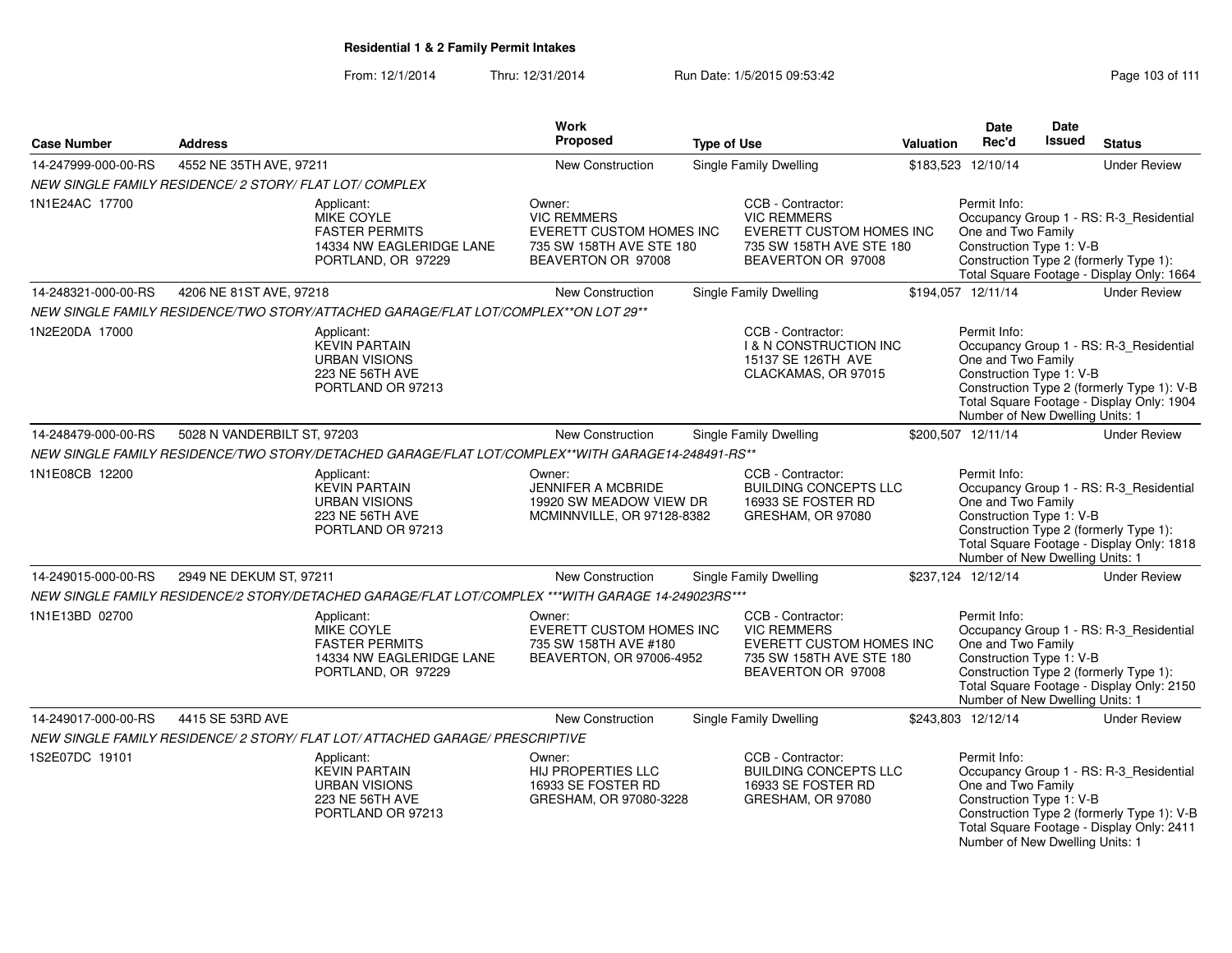|                                                                             |                                                                                                        |                                                                                                | Work                                                                                                                                              |                    |                                                                                                                       |                  | Date                                                                                              | Date          |                                                                                                                                    |
|-----------------------------------------------------------------------------|--------------------------------------------------------------------------------------------------------|------------------------------------------------------------------------------------------------|---------------------------------------------------------------------------------------------------------------------------------------------------|--------------------|-----------------------------------------------------------------------------------------------------------------------|------------------|---------------------------------------------------------------------------------------------------|---------------|------------------------------------------------------------------------------------------------------------------------------------|
| <b>Case Number</b>                                                          | <b>Address</b>                                                                                         |                                                                                                | <b>Proposed</b>                                                                                                                                   | <b>Type of Use</b> |                                                                                                                       | <b>Valuation</b> | Rec'd                                                                                             | <b>Issued</b> | <b>Status</b>                                                                                                                      |
| 14-249041-000-00-RS                                                         | 2969 NE DEKUM ST, 97211                                                                                |                                                                                                | New Construction                                                                                                                                  |                    | Single Family Dwelling                                                                                                |                  | \$237,124 12/12/14                                                                                |               | <b>Under Review</b>                                                                                                                |
|                                                                             | NEW SINGLE FAMILY RESIDENCE/2 STORY/DETACHED GARAGE/FLAT LOT/COMPLEX/ GARAGE PERMIT 14-249043          |                                                                                                |                                                                                                                                                   |                    |                                                                                                                       |                  |                                                                                                   |               |                                                                                                                                    |
| 1N1E13BD 02700                                                              | Applicant:                                                                                             | MIKE COYLE<br><b>FASTER PERMITS</b><br>14334 NW EAGLERIDGE LANE<br>PORTLAND, OR 97229          | Owner:<br>EVERETT CUSTOM HOMES INC<br>735 SW 158TH AVE #180<br>BEAVERTON, OR 97006-4952                                                           |                    | CCB - Contractor:<br><b>VIC REMMERS</b><br>EVERETT CUSTOM HOMES INC<br>735 SW 158TH AVE STE 180<br>BEAVERTON OR 97008 |                  | Permit Info:<br>One and Two Family<br>Construction Type 1: V-B<br>Number of New Dwelling Units: 1 |               | Occupancy Group 1 - RS: R-3 Residential<br>Construction Type 2 (formerly Type 1):<br>Total Square Footage - Display Only: 2150     |
| 14-249097-000-00-RS                                                         | 1225 NE HOLLAND ST, 97211                                                                              |                                                                                                | New Construction                                                                                                                                  |                    | Single Family Dwelling                                                                                                |                  | \$210,890 12/12/14                                                                                |               | <b>Under Review</b>                                                                                                                |
|                                                                             | NEW SINGLE FAMILY RESIDENCE/2 STORY/ATTACHED GARAGE/FLAT LOT/COMPLEX                                   |                                                                                                |                                                                                                                                                   |                    |                                                                                                                       |                  |                                                                                                   |               |                                                                                                                                    |
| 1N1E14BA 04800                                                              | Applicant:                                                                                             | <b>MIKE COYLE</b><br><b>FASTER PERMITS</b><br>14334 NW EAGLERIDGE LANE<br>PORTLAND, OR 97229   |                                                                                                                                                   |                    | CCB - Contractor:<br>UKA CONSTRUCTION LLC<br>11016 SE HAPPY VALLEY DR<br>PORTLAND, OR 97086                           |                  | Permit Info:<br>One and Two Family<br>Construction Type 1: V-B<br>Number of New Dwelling Units: 1 |               | Occupancy Group 1 - RS: R-3 Residential<br>Construction Type 2 (formerly Type 1): V-B<br>Total Square Footage - Display Only: 2072 |
| 14-249437-000-00-RS                                                         | 736 NE EMERSON ST - Unit A                                                                             |                                                                                                | <b>New Construction</b>                                                                                                                           |                    | Single Family Dwelling                                                                                                |                  | \$252.674 12/15/14                                                                                |               | <b>Under Review</b>                                                                                                                |
|                                                                             | NEW SINGLE FAMILY RESIDENCE WITH ADU IN BASEMENT / 3 STORY / ATTACHED GARAGE / FLAT LOT / COMPLEX      |                                                                                                |                                                                                                                                                   |                    |                                                                                                                       |                  |                                                                                                   |               |                                                                                                                                    |
| 1N1E22BA 07403                                                              | Applicant:                                                                                             | JENNIFER FARMER<br>DOZER CONSTRUCTION LLC<br>126 NE ALBERTA ST. SUITE 206<br>PORTLAND OR 97211 | Owner:<br><b>ADAM A MILNOR</b><br>5228 N ALBINA AVE<br>PORTLAND, OR 97217<br>Owner:<br><b>CLAIRE E BUNCH</b><br>5228 N ALBINA AVE                 |                    | CCB - Contractor:<br>DOZER CONSTRUCTION LLC<br>5324 NE 28TH AVE<br>PORTLAND, OR 97211                                 |                  | Permit Info:<br>One and Two Family<br>Construction Type 1: V-B<br>Number of New Dwelling Units: 1 |               | Occupancy Group 1 - RS: R-3 Residential<br>Construction Type 2 (formerly Type 1):<br>Total Square Footage - Display Only: 2291     |
|                                                                             |                                                                                                        |                                                                                                | PORTLAND, OR 97217                                                                                                                                |                    |                                                                                                                       |                  |                                                                                                   |               |                                                                                                                                    |
| 14-249453-000-00-RS                                                         | 2903 NE FREMONT DR, 97220                                                                              |                                                                                                | <b>New Construction</b>                                                                                                                           |                    | Single Family Dwelling                                                                                                |                  | \$294,025 12/15/14                                                                                |               | <b>Under Review</b>                                                                                                                |
|                                                                             | NEW SINGLE FAMILY RESIDENCE/TWO STORY/ATTACHED GARAGE/20%+ SLOPE LOT/COMPLEX                           |                                                                                                |                                                                                                                                                   |                    |                                                                                                                       |                  |                                                                                                   |               |                                                                                                                                    |
| 1N2E28BD 12400                                                              | Applicant:                                                                                             | <b>FLORIN VESA</b><br>822 NE 117TH AVE<br>PORTLAND, OR 97220-2107                              | Owner:<br><b>FLORIN VESA</b><br>822 NE 117TH AVE<br>PORTLAND, OR 97220-2107<br>Owner:<br>DANA VESA<br>822 NE 117TH AVE<br>PORTLAND, OR 97220-2107 |                    |                                                                                                                       |                  | Permit Info:<br>One and Two Family<br>Construction Type 1: V-B<br>Number of New Dwelling Units: 1 |               | Occupancy Group 1 - RS: R-3 Residential<br>Construction Type 2 (formerly Type 1): V-B<br>Total Square Footage - Display Only: 2926 |
| 14-249504-000-00-RS                                                         | 5262 SW WESTWOOD VIEW                                                                                  |                                                                                                | New Construction                                                                                                                                  |                    | Single Family Dwelling                                                                                                |                  | \$617,370 12/15/14                                                                                |               | <b>Under Review</b>                                                                                                                |
|                                                                             | NEW SINGLE FAMILY RESIDENCE/THREE STORY WITH DAYLIGHT BASEMENT/ATTACHED GARAGE/20%+ SLOPED LOT/COMPLEX |                                                                                                |                                                                                                                                                   |                    |                                                                                                                       |                  |                                                                                                   |               |                                                                                                                                    |
| 1S1E16AC 03001<br><b>TERWILLIGER HTS</b><br>BLOCK 14<br>LOT 18 EXC PT IN ST | Applicant:                                                                                             | MIKE COYLE<br><b>FASTER PERMITS</b><br>14334 NW EAGLERIDGE LANE<br>PORTLAND, OR 97229          | Owner:<br>TREECE & LAMBERT LLC<br>2905 SW 1ST AVE<br>PORTLAND, OR 97201-4705                                                                      |                    | CCB - Contractor:<br><b>MORRISON BUILT LLC</b><br>4614 SW Kelly Avenue, Ste 17<br>Portland, OR 97239                  |                  | Permit Info:<br>One and Two Family<br>Construction Type 1: V-B<br>Number of New Dwelling Units: 1 |               | Occupancy Group 1 - RS: R-3_Residential<br>Construction Type 2 (formerly Type 1): V-B<br>Total Square Footage - Display Only: 5942 |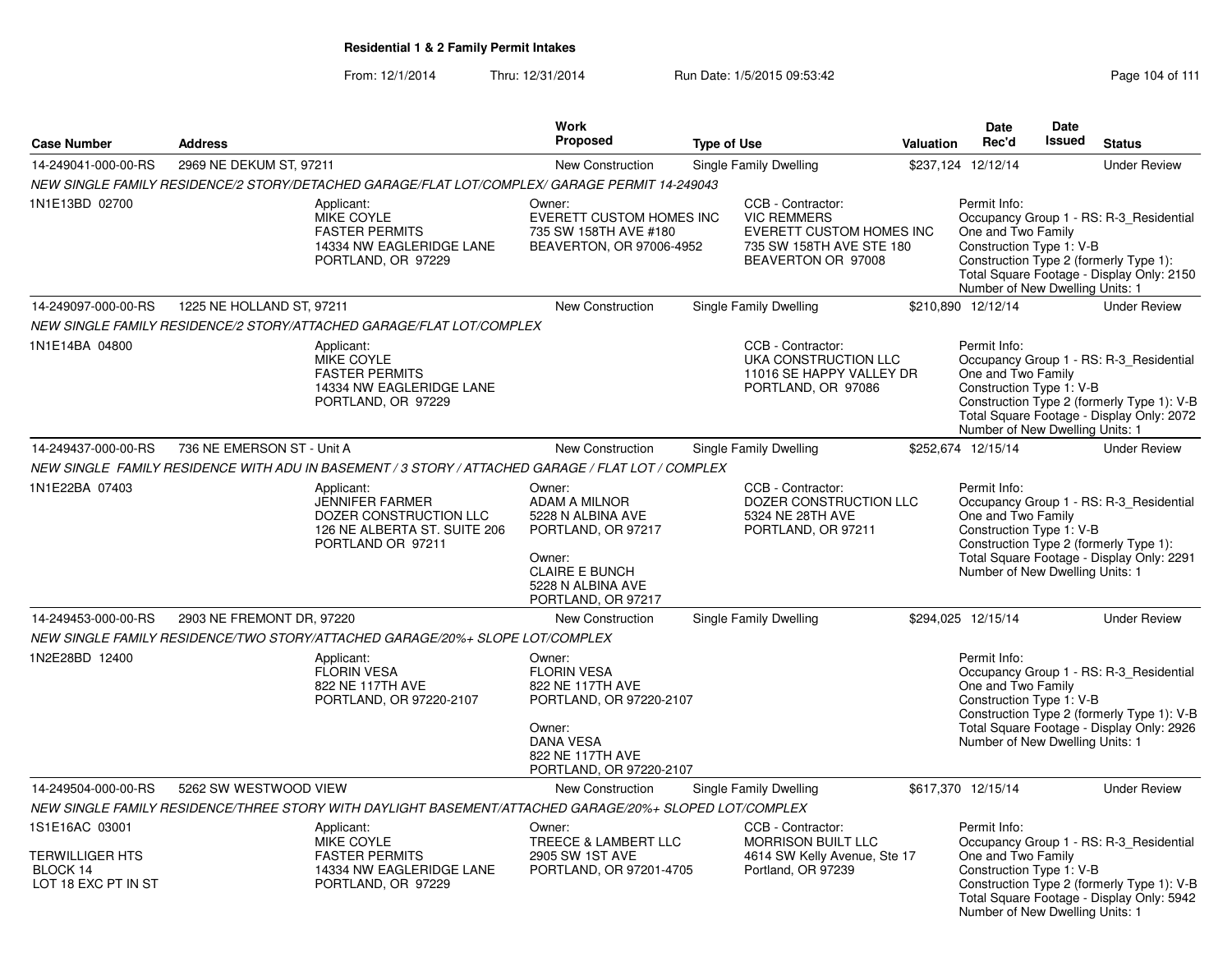From: 12/1/2014Thru: 12/31/2014 Run Date: 1/5/2015 09:53:42 Research 2010 111

|                                                                            |                           |                                                                                                          | Work                                                                            |                    |                                                                                                                       |                  | <b>Date</b>                                                                                       | <b>Date</b>   |                                                                                                                                    |
|----------------------------------------------------------------------------|---------------------------|----------------------------------------------------------------------------------------------------------|---------------------------------------------------------------------------------|--------------------|-----------------------------------------------------------------------------------------------------------------------|------------------|---------------------------------------------------------------------------------------------------|---------------|------------------------------------------------------------------------------------------------------------------------------------|
| <b>Case Number</b>                                                         | <b>Address</b>            |                                                                                                          | <b>Proposed</b>                                                                 | <b>Type of Use</b> |                                                                                                                       | <b>Valuation</b> | Rec'd                                                                                             | <b>Issued</b> | <b>Status</b>                                                                                                                      |
| 14-249602-000-00-RS                                                        | 2130 SE LAMBERT ST, 97202 |                                                                                                          | New Construction                                                                |                    | Single Family Dwelling                                                                                                |                  | \$320,119 12/15/14                                                                                |               | <b>Under Review</b>                                                                                                                |
|                                                                            |                           | NEW SINGLE FAMILY RESIDENCE/TWO STORY/DETACHED GARAGE/FLAT LOT/COMPLEX***WITH GARAGE 14-249609-RS***     |                                                                                 |                    |                                                                                                                       |                  |                                                                                                   |               |                                                                                                                                    |
| 1S1E23DA 00800                                                             |                           | Applicant:<br><b>OLEG PILIPENKO</b>                                                                      | Owner:                                                                          |                    | CCB - Contractor:<br>CRESCENT CUSTOM HOMES LLC CRESCENT CUSTOM HOMES LLC                                              |                  | Permit Info:                                                                                      |               | Occupancy Group 1 - RS: R-3_Residential                                                                                            |
| <b>CRYSTAL SPR ADD</b>                                                     |                           | 230 NW SEBLAR DR                                                                                         | 15067 SE BUNKER HILL CT                                                         |                    | 69166 WALKER RD                                                                                                       |                  | One and Two Family                                                                                |               |                                                                                                                                    |
| E 50' OF W 200' OF N 25' OF LOT D<br>E 50' OF W 200' OF LOT E EXC PT IN ST |                           | PORTLAND, OR 97210-1028                                                                                  | HAPPY VALLEY, OR 97086-7347                                                     |                    | RAINIER, OR 97048                                                                                                     |                  | Construction Type 1: V-B                                                                          |               | Construction Type 2 (formerly Type 1): V-B                                                                                         |
|                                                                            |                           |                                                                                                          |                                                                                 |                    |                                                                                                                       |                  |                                                                                                   |               | Total Square Footage - Display Only: 3085                                                                                          |
| 14-249631-000-00-RS                                                        | 4624 SE RURAL ST, 97206   |                                                                                                          | New Construction                                                                |                    | Single Family Dwelling                                                                                                |                  | \$320,119 12/15/14                                                                                |               | <b>Under Review</b>                                                                                                                |
|                                                                            |                           | NEW SINGLE FAMILY RESIDENCE/TWO STORY/DETACHED GARAGE/FLAT LOT/COMPLEX***WITH GARAGE 14-249634-RS***     |                                                                                 |                    |                                                                                                                       |                  |                                                                                                   |               |                                                                                                                                    |
| 1S2E19BD 17300                                                             |                           | Applicant:                                                                                               | Owner:                                                                          |                    | CCB - Contractor:                                                                                                     |                  | Permit Info:                                                                                      |               |                                                                                                                                    |
|                                                                            |                           | <b>OLEG PILIPENKO</b>                                                                                    |                                                                                 |                    | CRESCENT CUSTOM HOMES LLC CRESCENT CUSTOM HOMES LLC                                                                   |                  |                                                                                                   |               | Occupancy Group 1 - RS: R-3 Residential                                                                                            |
| <b>ERROL HTS</b><br><b>BLOCK 4</b>                                         |                           | 230 NW SEBLAR DR<br>PORTLAND, OR 97210-1028                                                              | 8575 SE NORTHERN HEIGHTS CT<br>HAPPY VALLEY, OR 97086-5743                      |                    | 69166 WALKER RD<br>RAINIER, OR 97048                                                                                  |                  | One and Two Family<br>Construction Type 1: V-B                                                    |               |                                                                                                                                    |
| <b>LOT 7&amp;8</b>                                                         |                           |                                                                                                          |                                                                                 |                    |                                                                                                                       |                  |                                                                                                   |               | Construction Type 2 (formerly Type 1): V-B                                                                                         |
|                                                                            |                           |                                                                                                          |                                                                                 |                    |                                                                                                                       |                  |                                                                                                   |               | Total Square Footage - Display Only: 3085                                                                                          |
| 14-249646-000-00-RS                                                        | 648 SE 46TH AVE, 97215    |                                                                                                          | <b>New Construction</b>                                                         |                    | Single Family Dwelling                                                                                                |                  | \$287,330 12/15/14                                                                                |               | <b>Under Review</b>                                                                                                                |
|                                                                            |                           | NEW SINGLE FAMILY RESIDENCE/TWO STORY WITH LOWER LEVEL/TUCKUNDER GARAGE/FLAT LOT/COMPLEX **ON PARCEL 2** |                                                                                 |                    |                                                                                                                       |                  |                                                                                                   |               |                                                                                                                                    |
| 1S2E06BA 08800                                                             |                           | Applicant:<br><b>ETHAN BECK</b><br>ETHAN BECK HOMES<br>728 SE 71ST<br>PORTLAND, OR 97215                 | Owner:<br>SWEET HOME PORTLAND LLC<br>728 SE 71ST AVE<br>PORTLAND, OR 97215-2136 |                    | CCB - Contractor:<br>ETHAN BECK HOMES INC<br>728 SE 71ST<br>PORTLAND, OR 97215                                        |                  | Permit Info:<br>One and Two Family<br>Construction Type 1: V-B<br>Number of New Dwelling Units: 1 |               | Occupancy Group 1 - RS: R-3_Residential<br>Construction Type 2 (formerly Type 1): V-B<br>Total Square Footage - Display Only: 2853 |
| 14-249990-000-00-RS                                                        | 7491 SW 51ST AVE, 97219   |                                                                                                          | New Construction                                                                |                    | Single Family Dwelling                                                                                                |                  | \$356,159 12/16/14                                                                                |               | <b>Under Review</b>                                                                                                                |
|                                                                            |                           | NEW SINGLE FAMILY RESIDENCE/TWO STORY WITH LOWER LEVEL/TUCK UNDER GARAGE/FLAT LOT/COMPLEX                |                                                                                 |                    |                                                                                                                       |                  |                                                                                                   |               |                                                                                                                                    |
| 1S1E19AC 00700                                                             |                           | Applicant:<br>MIKE COYLE<br><b>FASTER PERMITS</b><br>14334 NW EAGLERIDGE LANE<br>PORTLAND, OR 97229      | Owner:<br>EDEN ENTERPRISES LLC<br>5505 SW DELKER RD<br>TUALATIN, OR 97062-9710  |                    | CCB - Contractor:<br><b>VIC REMMERS</b><br>EVERETT CUSTOM HOMES INC<br>735 SW 158TH AVE STE 180<br>BEAVERTON OR 97008 |                  | Permit Info:<br>One and Two Family<br>Construction Type 1: V-B<br>Number of New Dwelling Units: 1 |               | Occupancy Group 1 - RS: R-3 Residential<br>Construction Type 2 (formerly Type 1): V-B<br>Total Square Footage - Display Only: 3648 |
| 14-250011-000-00-RS                                                        | 5341 SE 105TH AVE, 97266  |                                                                                                          | New Construction                                                                |                    | Single Family Dwelling                                                                                                |                  | \$235,589 12/16/14                                                                                |               | <b>Under Review</b>                                                                                                                |
|                                                                            |                           | NEW SINGLE FAMILY RESIDENCE/TWO STORY/ATTACHED GARAGE/FLAT LOT/PRESCRIPTIVE ** ON PARCEL 2**             |                                                                                 |                    |                                                                                                                       |                  |                                                                                                   |               |                                                                                                                                    |
| 1S2E15BC 11400                                                             |                           | Applicant:<br>MIKE COYLE<br><b>FASTER PERMITS</b><br>14334 NW EAGLERIDGE LANE<br>PORTLAND, OR 97229      | Owner:<br><b>JEFF KOOPMAN</b><br>PO BOX 16506<br>PORTLAND, OR 97292-0506        |                    | CCB - Contractor:<br><b>JEFF KOOPMAN</b><br>PO BOX 16506<br>PORTLAND, OR 97292                                        |                  | Permit Info:<br>One and Two Family<br>Construction Type 1: V-B<br>Number of New Dwelling Units: 1 |               | Occupancy Group 1 - RS: R-3 Residential<br>Construction Type 2 (formerly Type 1): V-B<br>Total Square Footage - Display Only: 2406 |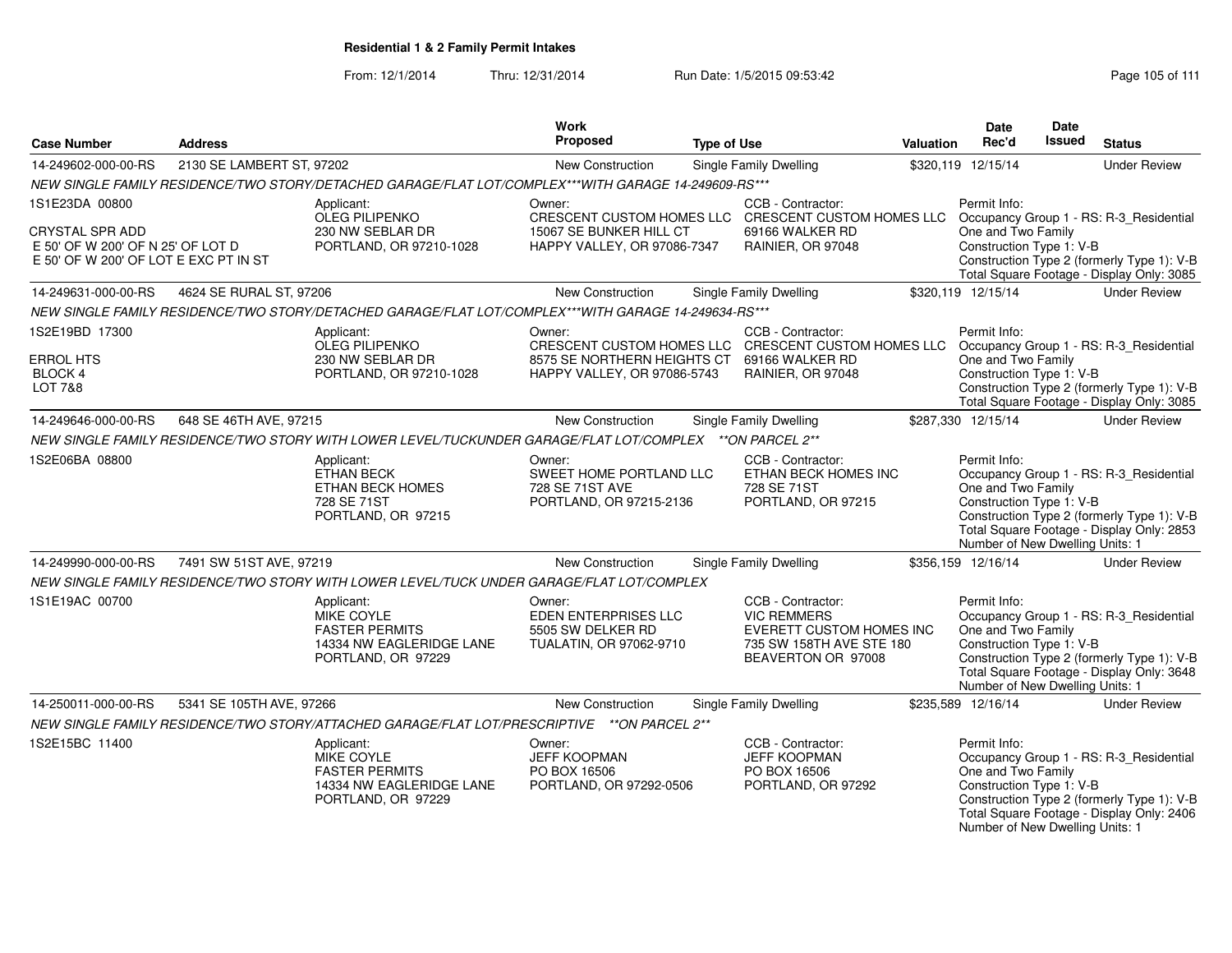|                                                                          |                            |                                                                                                            | <b>Work</b><br><b>Proposed</b>                                                                                                                                             |                    |                                                                                                                                  |                  | <b>Date</b><br>Rec'd                                                                              | Date<br><b>Issued</b> |                                                                                                                                    |
|--------------------------------------------------------------------------|----------------------------|------------------------------------------------------------------------------------------------------------|----------------------------------------------------------------------------------------------------------------------------------------------------------------------------|--------------------|----------------------------------------------------------------------------------------------------------------------------------|------------------|---------------------------------------------------------------------------------------------------|-----------------------|------------------------------------------------------------------------------------------------------------------------------------|
| <b>Case Number</b>                                                       | <b>Address</b>             |                                                                                                            |                                                                                                                                                                            | <b>Type of Use</b> |                                                                                                                                  | <b>Valuation</b> |                                                                                                   |                       | <b>Status</b>                                                                                                                      |
| 14-250031-000-00-RS                                                      | 5343 SE 105TH AVE, 97266   |                                                                                                            | <b>New Construction</b>                                                                                                                                                    |                    | <b>Single Family Dwelling</b>                                                                                                    |                  | \$196,206 12/16/14                                                                                |                       | <b>Under Review</b>                                                                                                                |
|                                                                          |                            | NEW SINGLE FAMILY RESIDENCE/TWO STORY/DETACHED GARAGE/FLAT LOT/PRESCRIPTIVE *ON PARCEL 1*                  |                                                                                                                                                                            |                    | ** WITH GARAGE 14-250037-RS**                                                                                                    |                  |                                                                                                   |                       |                                                                                                                                    |
| 1S2E15BC 11400<br>HIRAMS PL<br><b>BLOCK1</b><br>N 58' OF E 190' OF LOT 4 |                            | Applicant:<br>MIKE COYLE<br><b>FASTER PERMITS</b><br>14334 NW EAGLERIDGE LANE<br>PORTLAND, OR 97229        | Owner:<br><b>JEFF KOOPMAN</b><br>PO BOX 16506<br>PORTLAND, OR 97292-0506                                                                                                   |                    | CCB - Contractor:<br><b>JEFF KOOPMAN</b><br>PO BOX 16506<br>PORTLAND, OR 97292                                                   |                  | Permit Info:<br>One and Two Family<br>Construction Type 1: V-B<br>Number of New Dwelling Units: 1 |                       | Occupancy Group 1 - RS: R-3 Residential<br>Total Square Footage - Display Only: 1779                                               |
| 14-250685-000-00-RS                                                      | 13538 SE MALL ST           |                                                                                                            | New Construction                                                                                                                                                           |                    | <b>Single Family Dwelling</b>                                                                                                    |                  | \$215,378 12/17/14                                                                                |                       | <b>Under Review</b>                                                                                                                |
|                                                                          |                            | NEW SINGLE FAMILY RESIDENCE/2 STORY/ATTACHED GARAGE/FLAT LOT/SIMPLE                                        |                                                                                                                                                                            |                    |                                                                                                                                  |                  |                                                                                                   |                       |                                                                                                                                    |
| 1S2E11DC 04713<br><b>REPP ACRES</b><br>LOT <sub>4</sub>                  |                            | Applicant:<br><b>KEVIN PARTAIN</b><br><b>URBAN VISIONS</b><br>223 NE 56TH AVE<br>PORTLAND, OR 97213        | Owner:<br><b>GEOFF SCHUMACHER</b><br>PO BOX 66207<br>PORTLAND, OR 97290-6207                                                                                               |                    | CCB - Contractor:<br>SCHUMACHER CUSTOM HOMES<br>INC.<br>PO BOX 66207<br>PORTLAND, OR 97290                                       |                  | Permit Info:<br>One and Two Family<br>Construction Type 1: V-B<br>Number of New Dwelling Units: 1 |                       | Occupancy Group 1 - RS: R-3_Residential<br>Construction Type 2 (formerly Type 1): V-B<br>Total Square Footage - Display Only: 2109 |
| 14-250744-000-00-RS                                                      | 9032 SE YAMHILL ST, 97216  |                                                                                                            | New Construction                                                                                                                                                           |                    | Single Family Dwelling                                                                                                           |                  | \$167,764 12/18/14                                                                                |                       | <b>Under Review</b>                                                                                                                |
|                                                                          |                            | NEW SINGLE FAMILY RESIDENCE/TWO STORY/ATTACHED GARAGE/FLAT LOT/COMPLEX                                     |                                                                                                                                                                            |                    |                                                                                                                                  |                  |                                                                                                   |                       |                                                                                                                                    |
| 1S2E04BA 08000                                                           |                            | Applicant:<br>MIKE COYLE<br><b>FASTER PERMITS</b><br>14334 NW EAGLERIDGE LANE<br>PORTLAND, OR 97229        | Owner:<br>4550 KRUSE WAY #125<br>LAKE OSWEGO, OR 97035-3533                                                                                                                |                    | CCB - Contractor:<br>BULLDOG CAPITAL PARTNERS LLI GREENWOOD HOMES LLC<br>16280 NW BETHANY CT<br>BEAVERTON OR 97006               |                  | Permit Info:<br>One and Two Family<br>Construction Type 1: V-B<br>Number of New Dwelling Units: 1 |                       | Occupancy Group 1 - RS: R-3_Residential<br>Construction Type 2 (formerly Type 1): V-B<br>Total Square Footage - Display Only: 1649 |
| 14-250776-000-00-RS                                                      | 9026 SE YAMHILL ST, 97216  |                                                                                                            | New Construction                                                                                                                                                           |                    | <b>Single Family Dwelling</b>                                                                                                    |                  | \$181,317 12/18/14                                                                                |                       | <b>Under Review</b>                                                                                                                |
|                                                                          |                            | NEW SINGLE FAMILY RESIDENCE/2 STORY/NO GARAGE/FLAT LOT/COMPLEX                                             |                                                                                                                                                                            |                    |                                                                                                                                  |                  |                                                                                                   |                       |                                                                                                                                    |
| 1S2E04BA 08000                                                           |                            | Applicant:<br><b>MIKE COYLE</b><br><b>FASTER PERMITS</b><br>14334 NW EAGLERIDGE LANE<br>PORTLAND, OR 97229 | Owner:<br>4550 KRUSE WAY #125<br>LAKE OSWEGO, OR 97035-3533                                                                                                                |                    | CCB - Contractor:<br>BULLDOG CAPITAL PARTNERS LLI GREENWOOD HOMES LLC<br>16280 NW BETHANY CT<br>BEAVERTON OR 97006               |                  | Permit Info:<br>One and Two Family<br>Construction Type 1: V-B<br>Number of New Dwelling Units: 1 |                       | Occupancy Group 1 - RS: R-3 Residential<br>Construction Type 2 (formerly Type 1):<br>Total Square Footage - Display Only: 1644     |
| 14-250795-000-00-RS                                                      | 1927 NE HIGHLAND ST, 97211 |                                                                                                            | New Construction                                                                                                                                                           |                    | Single Family Dwelling                                                                                                           |                  | \$326,400 12/17/14                                                                                |                       | <b>Under Review</b>                                                                                                                |
|                                                                          |                            | NEW SINGLE FAMILY RESIDENCE/2 STORY/ATTACHED GARAGE/FLAT LOT/COMPLEX                                       |                                                                                                                                                                            |                    |                                                                                                                                  |                  |                                                                                                   |                       |                                                                                                                                    |
| 1N1E14DA 04200<br>COLUMBIA HTS<br>BLOCK 6<br>LOT <sub>19</sub>           |                            | Applicant:<br>MIKE COYLE<br><b>FASTER PERMITS</b><br>14334 NW EAGLERIDGE LANE<br>PORTLAND, OR 97229        | Owner:<br><b>BRISTOL CREEK HOMES</b><br>3055 NW YEON AVE #81<br>PORTLAND, OR 97210-1519<br>Owner:<br>DEVELOPMENT CO LLC<br>3055 NW YEON AVE #81<br>PORTLAND, OR 97210-1519 |                    | CCB - Contractor:<br><b>BRISTOL CREEK HOMES &amp;</b><br>DEVELOPMENT CO LLC<br>520 SW YAMHILL ST SUITE 600<br>PORTLAND, OR 97204 |                  | Permit Info:<br>One and Two Family<br>Construction Type 1: V-B<br>Number of New Dwelling Units: 1 |                       | Occupancy Group 1 - RS: R-3_Residential<br>Construction Type 2 (formerly Type 1): V-B<br>Total Square Footage - Display Only: 3230 |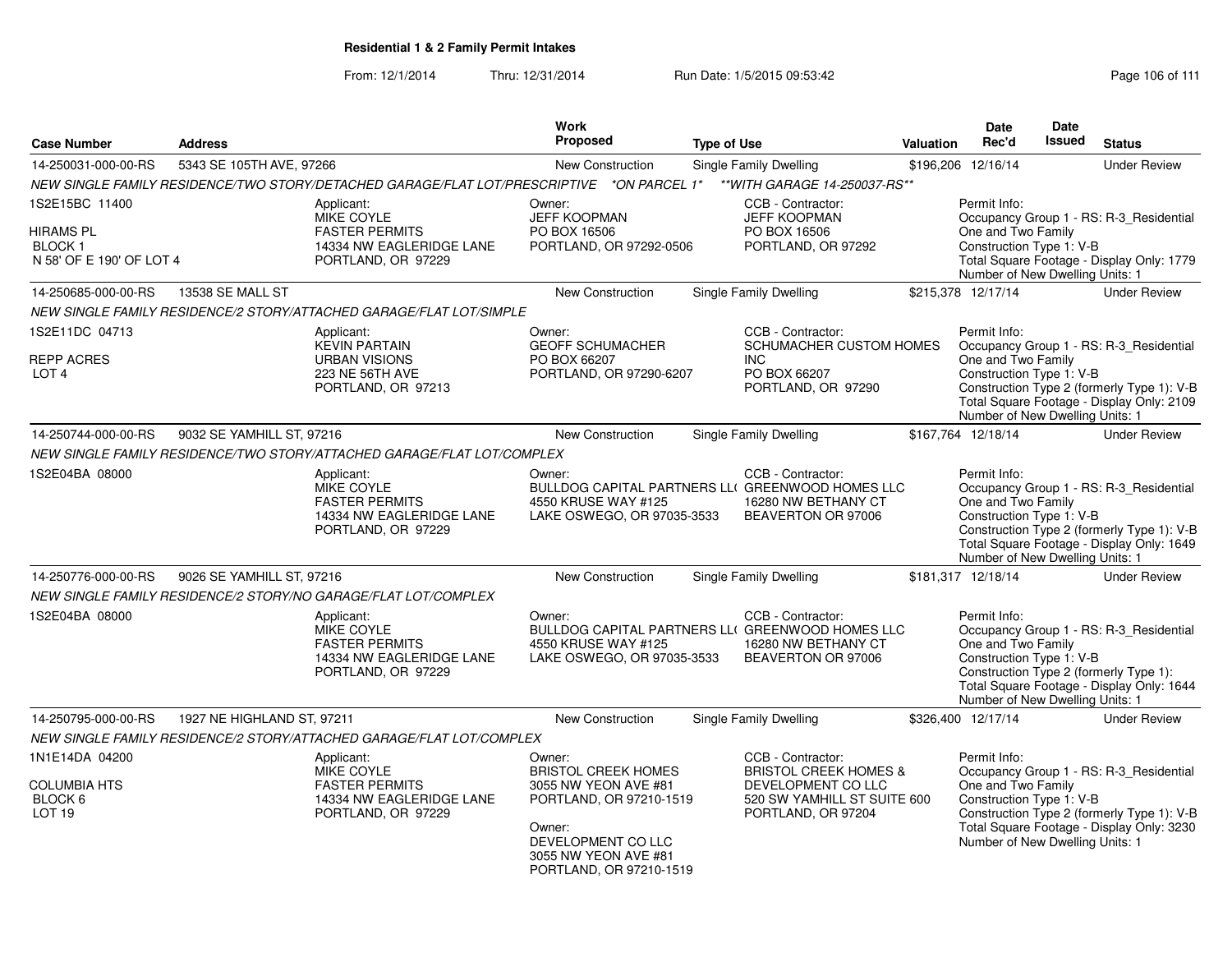From: 12/1/2014Thru: 12/31/2014 Run Date: 1/5/2015 09:53:42 Research 2010 111

|                                     |                           |                                                                                                                                                      | <b>Work</b>                                                                                                                                               |                    |                                                                                                                       |                  | Date                                                                                              | Date          |                                                                                                                                    |
|-------------------------------------|---------------------------|------------------------------------------------------------------------------------------------------------------------------------------------------|-----------------------------------------------------------------------------------------------------------------------------------------------------------|--------------------|-----------------------------------------------------------------------------------------------------------------------|------------------|---------------------------------------------------------------------------------------------------|---------------|------------------------------------------------------------------------------------------------------------------------------------|
| <b>Case Number</b>                  | <b>Address</b>            |                                                                                                                                                      | Proposed                                                                                                                                                  | <b>Type of Use</b> |                                                                                                                       | <b>Valuation</b> | Rec'd                                                                                             | <b>Issued</b> | <b>Status</b>                                                                                                                      |
| 14-250817-000-00-RS                 | 85 NE HIGHLAND ST, 97211  |                                                                                                                                                      | New Construction                                                                                                                                          |                    | <b>Single Family Dwelling</b>                                                                                         |                  | \$326,400 12/17/14                                                                                |               | <b>Under Review</b>                                                                                                                |
|                                     |                           | NEW SINGLE FAMILY RESIDENCE/2 STORY/ATTACHED GARAGE/FLAT LOT/COMPLEX                                                                                 |                                                                                                                                                           |                    |                                                                                                                       |                  |                                                                                                   |               |                                                                                                                                    |
| 1N1E15DA 02900                      |                           | Applicant:<br><b>MIKE COYLE</b><br><b>FASTER PERMITS</b><br>14334 NW EAGLERIDGE LANE<br>PORTLAND, OR 97229                                           | Owner:<br><b>BRISTOL CREEK HOMES &amp;</b><br>DEVELOPMENT CO LLC<br>520 SW YAMHILL ST SUITE 600<br>PORTLAND, OR 97204                                     |                    |                                                                                                                       |                  | Permit Info:<br>One and Two Family<br>Construction Type 1: V-B<br>Number of New Dwelling Units: 1 |               | Occupancy Group 1 - RS: R-3 Residential<br>Construction Type 2 (formerly Type 1): V-B<br>Total Square Footage - Display Only: 3230 |
| 14-251564-000-00-RS                 | 6835 SE 86TH AVE, 97266   |                                                                                                                                                      | <b>New Construction</b>                                                                                                                                   |                    | <b>Single Family Dwelling</b>                                                                                         |                  | \$229,122 12/19/14                                                                                |               | <b>Under Review</b>                                                                                                                |
|                                     |                           | NEW SINGLE FAMILY RESIDENCE/2 STORY/ATTACHED GARAGE/FLAT LOT/COMPLEX                                                                                 |                                                                                                                                                           |                    |                                                                                                                       |                  |                                                                                                   |               |                                                                                                                                    |
| 1S2E21BB 19600                      |                           | Applicant:<br><b>MATE SKORO</b><br>PO BOX 38<br><b>BORING, OR 97009</b>                                                                              | Owner:<br><b>MATE SKORO</b><br>PO BOX 38<br>BORING, OR 97009                                                                                              |                    | CCB - Contractor:<br><b>MATE SKORO</b><br>SKORO CONSTRUCTION LLC<br>11390 SE 222ND DR<br>DAMASCUS, OR 97089           |                  | Permit Info:<br>One and Two Family<br>Construction Type 1: V-B<br>Number of New Dwelling Units: 1 |               | Occupancy Group 1 - RS: R-3 Residential<br>Construction Type 2 (formerly Type 1): V-B<br>Total Square Footage - Display Only: 2233 |
| 14-251917-000-00-RS                 | 1829 NW CEDAR RIDGE DR    |                                                                                                                                                      | New Construction                                                                                                                                          |                    | <b>Single Family Dwelling</b>                                                                                         |                  | \$633,044 12/19/14                                                                                |               | <b>Under Review</b>                                                                                                                |
|                                     |                           | NEW SINGLE FAMILY RESIDENCE/3 STORY/ATTACHED GARAGE/SLOPED LOT/COMPLEX                                                                               |                                                                                                                                                           |                    |                                                                                                                       |                  |                                                                                                   |               |                                                                                                                                    |
| 1N1W25CC 03710                      |                           | Applicant:<br><b>VITALY SMIRNOV</b>                                                                                                                  | Owner:<br>A-1 HOMES INC                                                                                                                                   |                    | CCB - Contractor:<br>A-1 HOMES INC                                                                                    |                  | Permit Info:                                                                                      |               | Occupancy Group 1 - RS: R-3_Residential                                                                                            |
| RIDGEVIEW NO 3<br>LOT <sub>67</sub> |                           | 10793 NW JORDAN LN<br>PORTLAND, OR 97229                                                                                                             | 1425 SW MEDWYN TER<br>PORTLAND, OR 97219                                                                                                                  |                    | 195 SW MEADOW DR<br>BEAVERTON, OR 97006                                                                               |                  | One and Two Family<br>Construction Type 1: V-B<br>Number of New Dwelling Units: 1                 |               | Construction Type 2 (formerly Type 1): V-B<br>Total Square Footage - Display Only: 6303                                            |
| 14-251963-000-00-RS                 | 5724 SE STARK ST - Unit A |                                                                                                                                                      | <b>New Construction</b>                                                                                                                                   |                    | Single Family Dwelling                                                                                                |                  | \$259,974 12/19/14                                                                                |               | <b>Under Review</b>                                                                                                                |
|                                     |                           | NEW SINGLE FAMILY RESIDENCE/2 STORY WITH BASEMENT ACCESSORY DWELLING UNIT/ATTACHED GARAGE/FLAT LOT/COMPLEX *** ROOF TRUSSES BY DEFERRED SUBMITTAL*** |                                                                                                                                                           |                    |                                                                                                                       |                  |                                                                                                   |               |                                                                                                                                    |
| 1S2E06AA 10301                      |                           | Applicant:<br>ANN ROMANO CONSTRUCTION,<br><b>LLC</b><br>P.O. BOX 6973<br>PORTLAND, OR 97228                                                          | Owner:<br><b>ANN ROMANO</b><br>PO BOX 6973<br>PORTLAND, OR 97228                                                                                          |                    | CCB - Contractor:<br>ANN ROMANO CONSTRUCTION,<br><b>LLC</b><br>P.O. BOX 6973<br>PORTLAND, OR 97228                    |                  | Permit Info:<br>One and Two Family<br>Construction Type 1: V-B<br>Number of New Dwelling Units: 2 |               | Occupancy Group 1 - RS: R-3_Residential<br>Construction Type 2 (formerly Type 1): V-B<br>Total Square Footage - Display Only: 2474 |
| 14-252348-000-00-RS                 | 2904 SE GRANT ST, 97214   |                                                                                                                                                      | <b>New Construction</b>                                                                                                                                   |                    | Single Family Dwelling                                                                                                |                  | \$356,159 12/22/14                                                                                |               | <b>Under Review</b>                                                                                                                |
|                                     |                           | NEW SINGLE FAMILY RESIDENCE/2 STORY WITH BASEMENT/TUCK-UNDER GARAGE/FLAT LOT/COMPLEX                                                                 |                                                                                                                                                           |                    |                                                                                                                       |                  |                                                                                                   |               |                                                                                                                                    |
| 1S1E01CD 07700                      |                           | Applicant:<br>MIKE COYLE<br><b>FASTER PERMITS</b><br>14334 NW EAGLERIDGE LANE<br>PORTLAND, OR 97229                                                  | Owner:<br>ABDUL JAMIL KAMAWAL<br>2247 SE 30TH AVE<br>PORTLAND, OR 97214-5616<br>Owner:<br>MAHBOOBA KAMAWAL<br>2247 SE 30TH AVE<br>PORTLAND, OR 97214-5616 |                    | CCB - Contractor:<br><b>VIC REMMERS</b><br>EVERETT CUSTOM HOMES INC<br>735 SW 158TH AVE STE 180<br>BEAVERTON OR 97008 |                  | Permit Info:<br>One and Two Family<br>Construction Type 1: V-B<br>Number of New Dwelling Units: 1 |               | Occupancy Group 1 - RS: R-3_Residential<br>Construction Type 2 (formerly Type 1): V-B<br>Total Square Footage - Display Only: 3648 |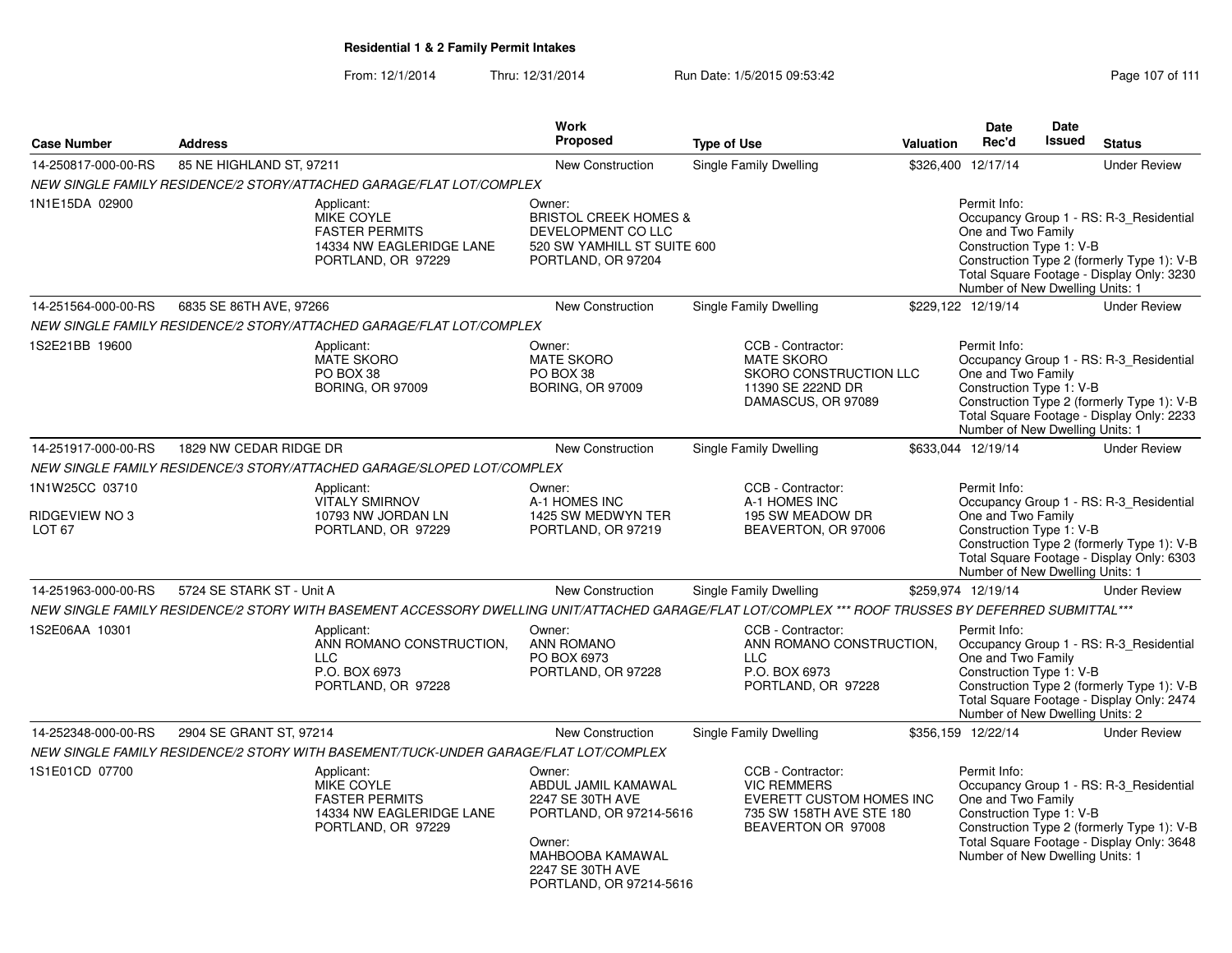| <b>Case Number</b>                                               | <b>Address</b>           |                                                                                                                                                                     | Work<br>Proposed                                                                                                                        | <b>Type of Use</b>                      | Valuation                                                                         | <b>Date</b><br>Rec'd                                                                              | Date<br>Issued | <b>Status</b>                                                                                                                      |
|------------------------------------------------------------------|--------------------------|---------------------------------------------------------------------------------------------------------------------------------------------------------------------|-----------------------------------------------------------------------------------------------------------------------------------------|-----------------------------------------|-----------------------------------------------------------------------------------|---------------------------------------------------------------------------------------------------|----------------|------------------------------------------------------------------------------------------------------------------------------------|
| 14-253005-000-00-RS                                              | 9360 NW OLD SKYLINE BLVD |                                                                                                                                                                     | New Construction                                                                                                                        | Single Family Dwelling                  |                                                                                   | \$296,672 12/23/14                                                                                |                | <b>Under Review</b>                                                                                                                |
|                                                                  |                          | NEW SINGLE FAMILY RESIDENCE/2 STORY WITH UNFINISHED LOWER FLOOR/ATTACHED COVERED CARPORT/FLAT BUILDING AREA ON LOT WITH STEEP SLOPES ALONG PERIMETER OF SITE/(      |                                                                                                                                         |                                         |                                                                                   |                                                                                                   |                |                                                                                                                                    |
| 1N1W09A 01702                                                    |                          | Applicant:<br><b>DOUGLAS A MARSHAK</b><br>50776 DIKE RD #1<br>SCAPPOOSE, OR 97056<br>Applicant:<br>Kristie Marshak                                                  | Owner:<br><b>DOUGLAS A MARSHAK</b><br>50776 DIKE RD #1<br>SCAPPOOSE, OR 97056                                                           |                                         |                                                                                   | Permit Info:<br>One and Two Family<br>Construction Type 1: V-B<br>Number of New Dwelling Units: 1 |                | Occupancy Group 1 - RS: R-3_Residential<br>Construction Type 2 (formerly Type 1): V-B<br>Total Square Footage - Display Only: 3155 |
| 14-253619-000-00-RS                                              | 3327 SE 65TH AVE, 97206  |                                                                                                                                                                     | New Construction                                                                                                                        | Single Family Dwelling                  |                                                                                   | \$338,413 12/29/14                                                                                |                | <b>Under Review</b>                                                                                                                |
|                                                                  |                          | NEW SINGLE FAMILY RESIDENCE/2 STORY WITH BASEMENT/ATTACHED GARAGE/FLAT LOT/COMPLEX                                                                                  |                                                                                                                                         |                                         |                                                                                   |                                                                                                   |                |                                                                                                                                    |
| 1S2E08BC 18700<br><b>CHULA VISTA</b><br>BLOCK 4<br><b>LOT 15</b> |                          | Applicant:<br><b>VU CA</b><br>7134 SE 67TH AVE<br>PORTLAND OR 97206                                                                                                 | Owner:<br><b>SHUAN HUANG</b><br>3327 SE 65TH AVE<br>PORTLAND, OR 97206<br>Owner:<br>KATHY LEE<br>3327 SE 65TH AVE<br>PORTLAND, OR 97206 |                                         |                                                                                   | Permit Info:<br>One and Two Family<br>Construction Type 1: V-B<br>Number of New Dwelling Units: 1 |                | Occupancy Group 1 - RS: R-3 Residential<br>Construction Type 2 (formerly Type 1): V-B<br>Total Square Footage - Display Only: 3334 |
| 14-253692-000-00-RS                                              | 8115 N HUDSON ST, 97203  |                                                                                                                                                                     | <b>New Construction</b>                                                                                                                 | Single Family Dwelling                  |                                                                                   | \$188.312 12/24/14                                                                                |                | <b>Under Review</b>                                                                                                                |
|                                                                  |                          | NEW SINGLE FAMILY RESIDENCE/2 STORY/ATTACHED GARAGE/FLAT LOT/COMPLEX ***THIS IS A SUBSTANTIAL ALTERATION TO THE PREVIOUS NSFR PERMIT 14-116558RS FOR THIS SAME LOT' |                                                                                                                                         |                                         |                                                                                   |                                                                                                   |                |                                                                                                                                    |
| 1N1W01DD 17600                                                   |                          | Applicant:<br><b>Josh Patrick</b><br>Metro Homes NW, LLC<br>211 NE Weidler St<br>Portland, OR 97232                                                                 | Owner:<br>METRO HOMES NW LLC<br>211 NE WEIDLER ST<br>PORTLAND, OR 97232-1155                                                            | CCB - Contractor:<br>211 NE WEIDER      | AFFORDABLE NEW HOMES LLC<br>PORTLAND, OR 97232                                    | Permit Info:<br>One and Two Family<br>Construction Type 1: V-B<br>Number of New Dwelling Units: 1 |                | Occupancy Group 1 - RS: R-3 Residential<br>Construction Type 2 (formerly Type 1): V-B<br>Total Square Footage - Display Only: 1839 |
| 14-253711-000-00-RS                                              | 9009 N OSWEGO AVE, 97203 |                                                                                                                                                                     | <b>New Construction</b>                                                                                                                 | Single Family Dwelling                  |                                                                                   | \$188,312 12/24/14                                                                                |                | <b>Under Review</b>                                                                                                                |
|                                                                  |                          | NEW SINGLE FAMILY RESIDENCE/2 STORY/ATTACHED GARAGE/FLAT LOT/COMPLEX ***THIS IS A SUBSTANTIAL ALTERATION TO THE PREVIOUS NSFR PERMIT 14-116544RS FOR THIS SAME LOT' |                                                                                                                                         |                                         |                                                                                   |                                                                                                   |                |                                                                                                                                    |
| 1N1W01DD 17600                                                   |                          | Applicant:<br><b>Josh Patrick</b><br>Metro Homes NW, LLC<br>211 NE Weidler St<br>Portland, OR 97232                                                                 | Owner:<br>METRO HOMES NW LLC<br>211 NE WEIDLER ST<br>PORTLAND, OR 97232-1155                                                            | CCB - Contractor:<br>211 NE WEIDER      | AFFORDABLE NEW HOMES LLC<br>PORTLAND, OR 97232                                    | Permit Info:<br>One and Two Family<br>Construction Type 1: V-B<br>Number of New Dwelling Units: 1 |                | Occupancy Group 1 - RS: R-3_Residential<br>Construction Type 2 (formerly Type 1): V-B<br>Total Square Footage - Display Only: 1839 |
| 14-254759-000-00-RS                                              | 2059 NW RAMSEY DR, 97229 |                                                                                                                                                                     | New Construction                                                                                                                        | Single Family Dwelling                  |                                                                                   | \$314,821 12/30/14                                                                                |                | <b>Under Review</b>                                                                                                                |
|                                                                  |                          | NEW SINGLE FAMILY RESIDENCE/2-STORY/ATTACHED GARAGE/SLIGHTLY SLOPED LOT/COMPLEX                                                                                     |                                                                                                                                         |                                         |                                                                                   |                                                                                                   |                |                                                                                                                                    |
| 1N1W25CD 01500                                                   |                          | Applicant:<br><b>MIKE COYLE</b><br><b>FASTER PERMITS</b><br>14334 NW EAGLERIDGE LANE<br>PORTLAND, OR 97229                                                          | Owner:<br>EDEN ENTERPRISES LLC<br>5505 SW DELKER RD<br>TUALATIN, OR 97062-9710                                                          | CCB - Contractor:<br><b>VIC REMMERS</b> | <b>EVERETT CUSTOM HOMES INC</b><br>735 SW 158TH AVE STE 180<br>BEAVERTON OR 97008 | Permit Info:<br>One and Two Family<br>Construction Type 1: V-B<br>Number of New Dwelling Units: 1 |                | Occupancy Group 1 - RS: R-3_Residential<br>Construction Type 2 (formerly Type 1): V-B<br>Total Square Footage - Display Only: 3141 |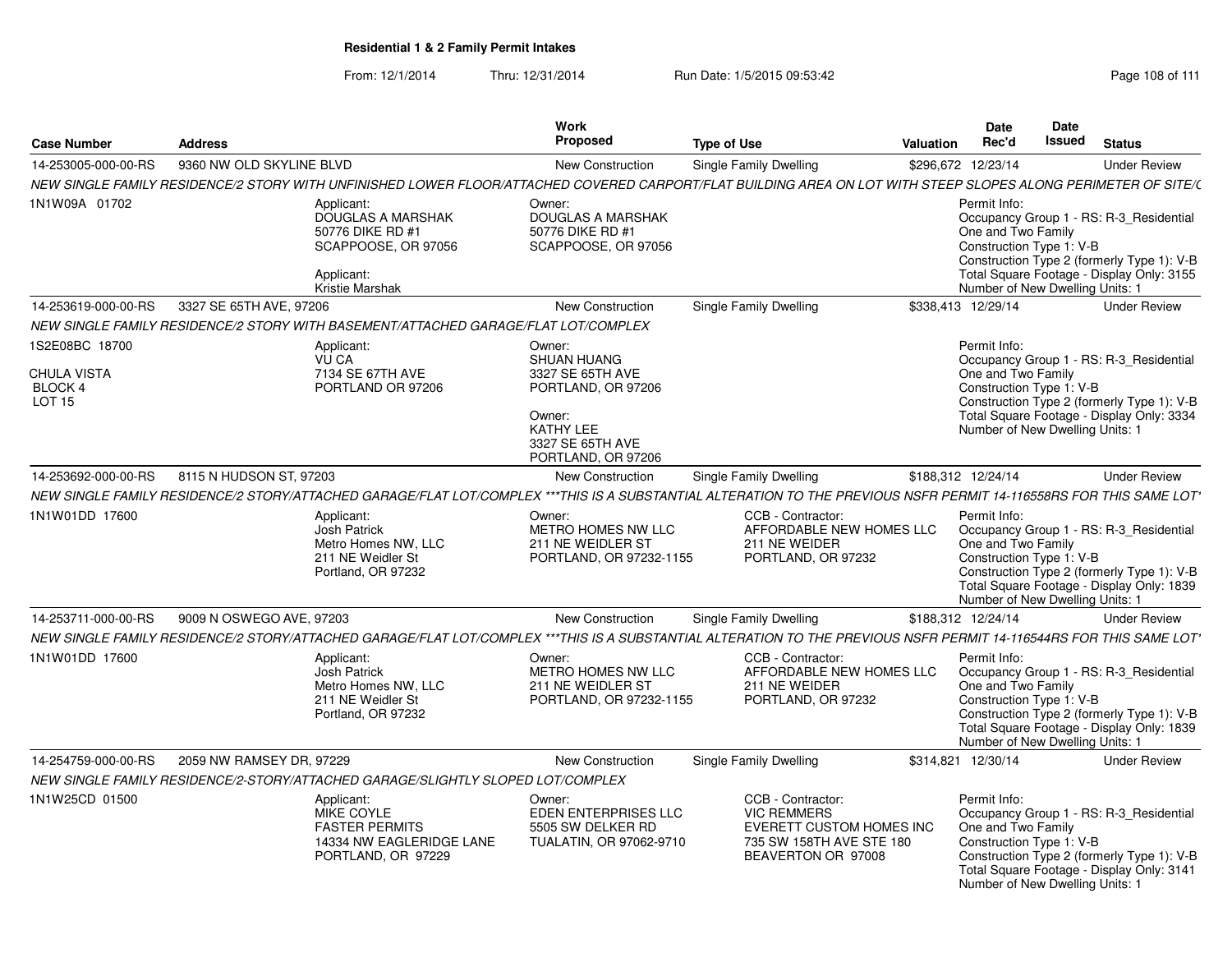## **Residential 1 & 2 Family Permit Intakes**

From: 12/1/2014Thru: 12/31/2014 Run Date: 1/5/2015 09:53:42 Run Date: 1/5/2015 09:53:42

|                                                                        |                            |                                                                                                                  | <b>Work</b>                                                                                      |                    |                                                                                                                                             |                  | Date                                                                                              | Date          |                                                                                                                                    |
|------------------------------------------------------------------------|----------------------------|------------------------------------------------------------------------------------------------------------------|--------------------------------------------------------------------------------------------------|--------------------|---------------------------------------------------------------------------------------------------------------------------------------------|------------------|---------------------------------------------------------------------------------------------------|---------------|------------------------------------------------------------------------------------------------------------------------------------|
| <b>Case Number</b>                                                     | <b>Address</b>             |                                                                                                                  | <b>Proposed</b>                                                                                  | <b>Type of Use</b> |                                                                                                                                             | <b>Valuation</b> | Rec'd                                                                                             | <b>Issued</b> | <b>Status</b>                                                                                                                      |
| 14-254835-000-00-RS                                                    | 3098 SW NEBRASKA ST, 97201 |                                                                                                                  | <b>New Construction</b>                                                                          |                    | Single Family Dwelling                                                                                                                      |                  | \$399,470 12/30/14                                                                                |               | <b>Under Review</b>                                                                                                                |
|                                                                        |                            | NEW SINGLE FAMILY RESIDENCE/3-STORY/DETACHED GARAGE/SLIGHTLY SLOPED LOT/COMPLEX***GARAGE 14-254850-RS***         |                                                                                                  |                    |                                                                                                                                             |                  |                                                                                                   |               |                                                                                                                                    |
| 1S1E17DC 04300                                                         |                            | Applicant:<br>MIKE COYLE<br><b>FASTER PERMITS</b><br>14334 NW EAGLERIDGE LANE<br>PORTLAND, OR 97229              | Owner:<br>3032 NEBRASKA LLC<br>2850 SW CEDAR HILLS BLVD #328 PO BOX 14514<br>BEAVERTON, OR 97005 |                    | CCB - Contractor:<br><b>CLASSIC INNOVATIONS LLC</b><br>PORTLAND, OR 97214                                                                   |                  | Permit Info:<br>One and Two Family<br>Construction Type 1: V-B<br>Number of New Dwelling Units: 1 |               | Occupancy Group 1 - RS: R-3_Residential<br>Construction Type 2 (formerly Type 1):<br>Total Square Footage - Display Only: 3622     |
| 14-254880-000-00-RS                                                    | 6937 N OLYMPIA ST, 97203   |                                                                                                                  | New Construction                                                                                 |                    | Single Family Dwelling                                                                                                                      |                  | \$214,849 12/30/14                                                                                |               | <b>Under Review</b>                                                                                                                |
|                                                                        |                            | NEW SINGLE FAMILY RESIDENCE/ 2 STORY/ FLAT LOT/ ATTACHED GARAGE/ COMPLEX                                         |                                                                                                  |                    |                                                                                                                                             |                  |                                                                                                   |               |                                                                                                                                    |
| 1N1E06CA 03900                                                         |                            | Applicant:<br><b>JOSH PATRICK</b><br>METRO HOMES NW LLC<br>211 NE WEIDLER<br>PORTLAND, OR 97232                  | Owner:<br>211 NE WEIDLER ST<br>PORTLAND, OR 97232-1155                                           |                    | CCB - Contractor:<br>METRO HOMES NORTHWEST LLC AFFORDABLE NEW HOMES LLC<br>211 NE WEIDER<br>PORTLAND, OR 97232                              |                  | Permit Info:<br>One and Two Family<br>Construction Type 1: V-B<br>Number of New Dwelling Units: 1 |               | Occupancy Group 1 - RS: R-3_Residential<br>Construction Type 2 (formerly Type 1): V-B<br>Total Square Footage - Display Only: 2071 |
| 14-254896-000-00-RS                                                    | 4828 SE 63RD AVE, 97206    |                                                                                                                  | <b>New Construction</b>                                                                          |                    | Single Family Dwelling                                                                                                                      |                  | \$249,763 12/30/14                                                                                |               | <b>Under Review</b>                                                                                                                |
|                                                                        |                            | NEW SINGLE FAMILY RESIDENCE/2-STORY/ATTACHED GARAGE/FLAT LOT/COMPLEX                                             |                                                                                                  |                    |                                                                                                                                             |                  |                                                                                                   |               |                                                                                                                                    |
| 1S2E17BB 13800                                                         |                            | Applicant:<br><b>NIZAR SLIM</b><br>PO BOX 6602<br>PORTLAND OR 97228                                              | Owner:<br><b>MATE SKORO</b><br>PO BOX 3219<br>CLACKAMAS, OR 97015-3219                           |                    | CCB - Contractor:<br><b>MATE SKORO</b><br>SKORO CONSTRUCTION LLC<br>11390 SE 222ND DR<br>DAMASCUS, OR 97089                                 |                  | Permit Info:<br>One and Two Family<br>Construction Type 1: V-B<br>Number of New Dwelling Units: 1 |               | Occupancy Group 1 - RS: R-3 Residential<br>Construction Type 2 (formerly Type 1): V-B<br>Total Square Footage - Display Only: 2422 |
| 14-254973-000-00-RS                                                    | 1507 SE MARION ST          |                                                                                                                  | New Construction                                                                                 |                    | Single Family Dwelling                                                                                                                      |                  | \$350,345 12/30/14                                                                                |               | <b>Under Review</b>                                                                                                                |
|                                                                        |                            | NEW SINGLE FAMILY RESIDENCE/2-STORY WITH UNFINISHED BASEMENT/TUCK UNDER GARAGE/FLAT LOT/COMPLEX***DFS TRUSSES*** |                                                                                                  |                    |                                                                                                                                             |                  |                                                                                                   |               |                                                                                                                                    |
| 1S1E26AB 12500<br>SELLWOOD<br>BLOCK 64<br>W 1/2 OF LOT 10&11           |                            | Applicant:<br><b>VIC BEREZHNOY</b><br><b>COMFORT RESTORATION</b><br>PO BOX 820951<br>VANCOUVER, WA 98682         |                                                                                                  |                    | CCB - Contractor:<br>OREGON COMFORT HEATING INC Occupancy Group 1 - RS: R-3_Residential<br>PO BOX 820951<br>VANCOUVER, WA 98682             |                  | Permit Info:<br>One and Two Family<br>Construction Type 1: V-B<br>Number of New Dwelling Units: 1 |               | Construction Type 2 (formerly Type 1): V-B<br>Total Square Footage - Display Only: 3393                                            |
| 14-255381-000-00-RS                                                    | 5909 SW NEBRASKA ST, 97221 |                                                                                                                  | <b>New Construction</b>                                                                          |                    | <b>Single Family Dwelling</b>                                                                                                               |                  | \$400,888 12/31/14                                                                                |               | <b>Under Review</b>                                                                                                                |
|                                                                        |                            | NEW SINGLE FAMILY RESIDENCE/2 STORY/ATTACHED GARAGE/FLAT LOT/SIMPLE                                              |                                                                                                  |                    |                                                                                                                                             |                  |                                                                                                   |               |                                                                                                                                    |
| 1S1E18CD 07700<br>VERMONT HILLS<br>BLOCK <sub>2</sub><br><b>LOT 22</b> |                            | Applicant:<br>PERFORMANCE HOMES LLC<br>10400 SW COTTONWOOD ST<br>TUALATIN, OR 97062-8393                         | Owner:<br>PERFORMANCE HOMES LLC<br>10400 SW COTTONWOOD ST<br>TUALATIN, OR 97062-8393             |                    | CCB - Contractor:<br><b>DAVE CADY</b><br>PERFORMANCE HOMES LLC<br>10400 SW COTTONWOOD STREET Construction Type 1: V-B<br>TUALATIN, OR 97062 |                  | Permit Info:<br>One and Two Family<br>Number of New Dwelling Units: 1                             |               | Occupancy Group 1 - RS: R-3_Residential<br>Construction Type 2 (formerly Type 1): V-B<br>Total Square Footage - Display Only: 3989 |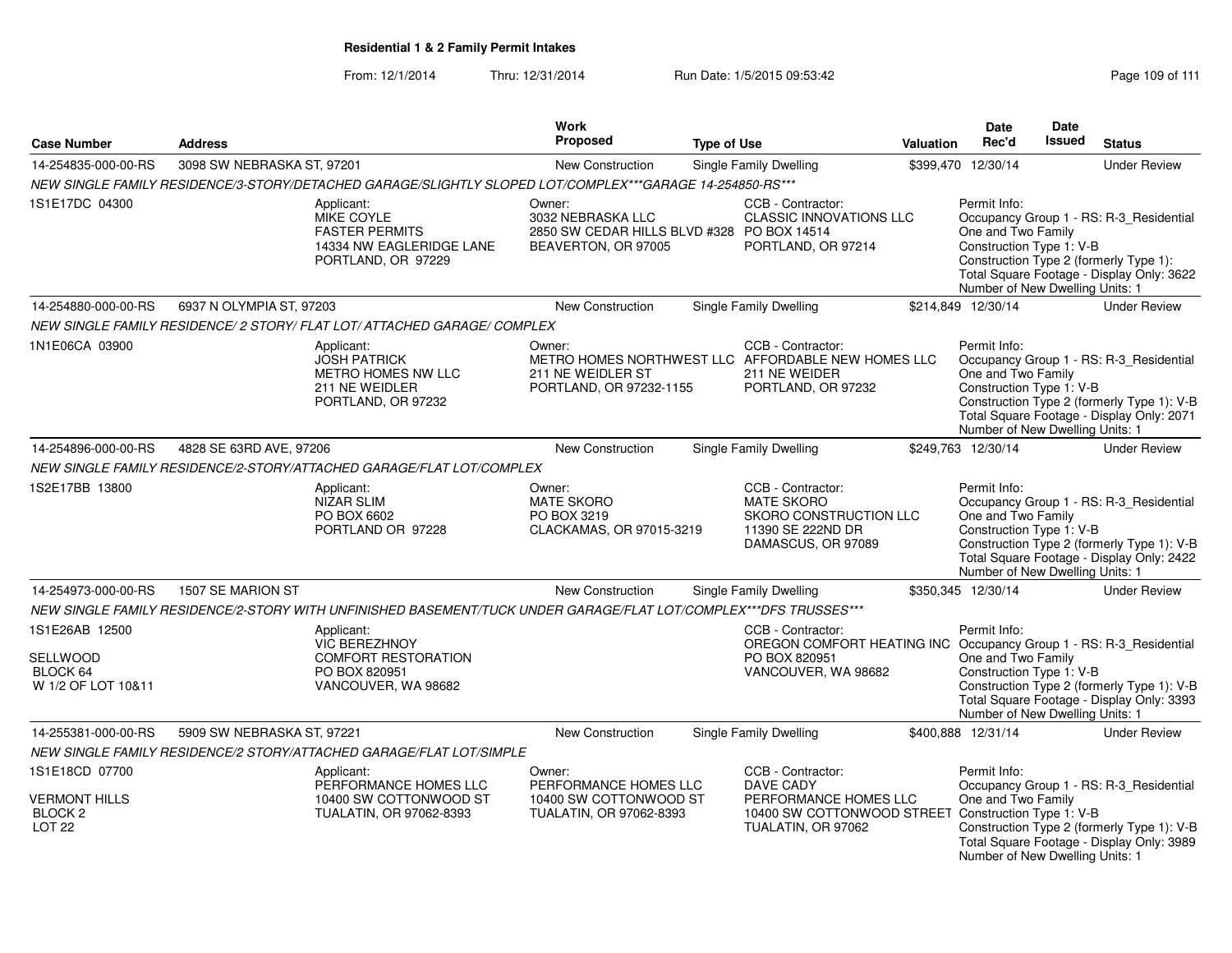## **Residential 1 & 2 Family Permit Intakes**

From: 12/1/2014Thru: 12/31/2014 Run Date: 1/5/2015 09:53:42 Page 110 of 111

| <b>Case Number</b>  | <b>Address</b>                   |                                                                                                                                                                              | Work<br><b>Proposed</b>                                                                                                                                                    | <b>Type of Use</b>                                                                                                               | <b>Valuation</b>  | Date<br>Rec'd                                                                                     | Date<br><b>Issued</b> | <b>Status</b>                                                                                                                      |
|---------------------|----------------------------------|------------------------------------------------------------------------------------------------------------------------------------------------------------------------------|----------------------------------------------------------------------------------------------------------------------------------------------------------------------------|----------------------------------------------------------------------------------------------------------------------------------|-------------------|---------------------------------------------------------------------------------------------------|-----------------------|------------------------------------------------------------------------------------------------------------------------------------|
| 14-244118-000-00-RS | 3521 N ALBINA AVE - Unit A       |                                                                                                                                                                              | New Construction                                                                                                                                                           | Townhouse (2 Units)                                                                                                              | \$249,586 12/2/14 |                                                                                                   |                       | <b>Under Review</b>                                                                                                                |
|                     |                                  | NEW TOWNHOUSE on separate tax lot/3 STORY/DETACHED ADU WITH GARAGE/FLAT LOT/COMPLEX *** WITH 14-244140/150/168RS, 14-244150RS IS THE ADU WITH THIS NSFR***                   |                                                                                                                                                                            |                                                                                                                                  |                   |                                                                                                   |                       |                                                                                                                                    |
| 1N1E27BA 00301      |                                  | Applicant:<br>MIKE COYLE<br><b>FASTER PERMITS</b><br>14334 NW EAGLERIDGE LANE<br>PORTLAND, OR 97229                                                                          | Owner:<br><b>BRISTOL CREEK HOMES</b><br>3055 NW YEON AVE #81<br>PORTLAND, OR 97210-1519<br>Owner:<br>DEVELOPMENT CO LLC<br>3055 NW YEON AVE #81<br>PORTLAND, OR 97210-1519 | CCB - Contractor:<br><b>BRISTOL CREEK HOMES &amp;</b><br>DEVELOPMENT CO LLC<br>520 SW YAMHILL ST SUITE 600<br>PORTLAND, OR 97204 |                   | Permit Info:<br>One and Two Family<br>Construction Type 1: V-B<br>Number of New Dwelling Units: 1 |                       | Occupancy Group 1 - RS: R-3_Residential<br>Construction Type 2 (formerly Type 1):<br>Total Square Footage - Display Only: 2263     |
| 14-244140-000-00-RS | 3517 N ALBINA AVE - Unit A       |                                                                                                                                                                              | <b>New Construction</b>                                                                                                                                                    | Townhouse (2 Units)                                                                                                              |                   | \$256,645 12/2/14                                                                                 |                       | <b>Under Review</b>                                                                                                                |
|                     |                                  | NEW TOWNHOUSE on separate tax lot/3 STORY/DETACHED ADU WITH GARAGE/FLAT LOT/COMPLEX ***WITH 14-244118/150/168RS, 14-244168RS IS THE ADU WITH THIS NSFR***                    |                                                                                                                                                                            |                                                                                                                                  |                   |                                                                                                   |                       |                                                                                                                                    |
| 1N1E27BA 00302      |                                  | Applicant:<br><b>MIKE COYLE</b><br><b>FASTER PERMITS</b><br>14334 NW EAGLERIDGE LANE<br>PORTLAND, OR 97229                                                                   | Owner:<br><b>BRISTOL CREEK HOMES</b><br>3055 NW YEON AVE #81<br>PORTLAND, OR 97210-1519<br>Owner:<br>DEVELOPMENT CO LLC<br>3055 NW YEON AVE #81<br>PORTLAND, OR 97210-1519 | CCB - Contractor:<br><b>BRISTOL CREEK HOMES &amp;</b><br>DEVELOPMENT CO LLC<br>520 SW YAMHILL ST SUITE 600<br>PORTLAND, OR 97204 |                   | Permit Info:<br>One and Two Family<br>Construction Type 1: V-B<br>Number of New Dwelling Units: 1 |                       | Occupancy Group 1 - RS: R-3 Residential<br>Construction Type 2 (formerly Type 1):<br>Total Square Footage - Display Only: 2327     |
| 14-247707-000-00-RS | 4135 N KERBY AVE - Unit A, 97217 |                                                                                                                                                                              | New Construction                                                                                                                                                           | Townhouse (2 Units)                                                                                                              |                   | \$268,336 12/10/14                                                                                |                       | <b>Under Review</b>                                                                                                                |
|                     |                                  | NEW UNIT 1 OF 2 ATTACHED ROWHOUSES on separate tax lots/3 STORY/DETACHED GARAGE/FLAT LOT/COMPLEX *** on same tax lot with DETACHED ADU/GARAGE 14-247742RS                    |                                                                                                                                                                            |                                                                                                                                  |                   |                                                                                                   |                       | *** WITH 14-24772                                                                                                                  |
| 1N1E22CA 11200      |                                  | Applicant:<br><b>MAC EVEN</b><br><b>EVEN BETTER HOMES</b><br>PO BOX 2021<br>GRESHAM OR 97030                                                                                 | Owner:<br><b>B M BOWMAN LLC</b><br>1517 SE 106TH AVE<br>VANCOUVER, WA 98664                                                                                                | CCB - Contractor:<br>EVEN BETTER HOMES<br>PO BOX 2021<br>GRESHAM OR 97030                                                        |                   | Permit Info:<br>One and Two Family<br>Construction Type 1: V-B<br>Number of New Dwelling Units: 1 |                       | Occupancy Group 1 - RS: R-3_Residential<br>Construction Type 2 (formerly Type 1):<br>Total Square Footage - Display Only: 2366     |
| 14-247721-000-00-RS | 4131 N KERBY AVE - Unit A, 97217 |                                                                                                                                                                              | New Construction                                                                                                                                                           | Townhouse (2 Units)                                                                                                              |                   | \$258,851 12/10/14                                                                                |                       | <b>Under Review</b>                                                                                                                |
|                     |                                  | NEW UNIT 2 OF 2 ATTACHED ROWHOUSES on separate tax lots/3 STORY/DETACHED GARAGE/FLAT LOT/COMPLEX *** on same tax lot with DETACHED ADU/GARAGE 14-247746RS *** WITH 14-24770. |                                                                                                                                                                            |                                                                                                                                  |                   |                                                                                                   |                       |                                                                                                                                    |
| 1N1E22CA 11200      |                                  | Applicant:<br><b>MAC EVEN</b><br><b>EVEN BETTER HOMES</b><br>PO BOX 2021<br>GRESHAM OR 97030                                                                                 | Owner:<br><b>B M BOWMAN LLC</b><br>1517 SE 106TH AVE<br>VANCOUVER, WA 98664                                                                                                | CCB - Contractor:<br><b>EVEN BETTER HOMES</b><br>PO BOX 2021<br>GRESHAM OR 97030                                                 |                   | Permit Info:<br>One and Two Family<br>Construction Type 1: V-B<br>Number of New Dwelling Units: 1 |                       | Occupancy Group 1 - RS: R-3 Residential<br>Construction Type 2 (formerly Type 1):<br>Total Square Footage - Display Only: 2347     |
| 14-247769-000-00-RS | 1166 SE 80TH AVE                 |                                                                                                                                                                              | <b>New Construction</b>                                                                                                                                                    | Townhouse (2 Units)                                                                                                              |                   | \$152,943 12/10/14                                                                                |                       | <b>Under Review</b>                                                                                                                |
|                     |                                  | UNIT 1 OF 2 UNIT TOWNHOUSE on individual tax lot. 2-STORY/ATTACHED GARAGE/FLAT LOT/COMPLEX                                                                                   |                                                                                                                                                                            |                                                                                                                                  |                   |                                                                                                   |                       |                                                                                                                                    |
| 1S2E05AD 03102      |                                  | Applicant:<br><b>DARROCH BURNS</b><br>PO BOX 902<br>CLACKAMAS, OR 97015                                                                                                      | Owner:<br><b>RIGGINS INVESTMENTS LLC</b><br>PO BOX 902<br>CLACKAMAS, OR 97015                                                                                              | CCB - Contractor:<br><b>TALIESIN HOMES NW LLC</b><br>12042 SE SUNNYSIDE RD PMB 475<br>CLACKAMAS, OR 97015                        |                   | Permit Info:<br>One and Two Family<br>Construction Type 1: V-B<br>Number of New Dwelling Units: 1 |                       | Occupancy Group 1 - RS: R-3 Residential<br>Construction Type 2 (formerly Type 1): V-B<br>Total Square Footage - Display Only: 1522 |